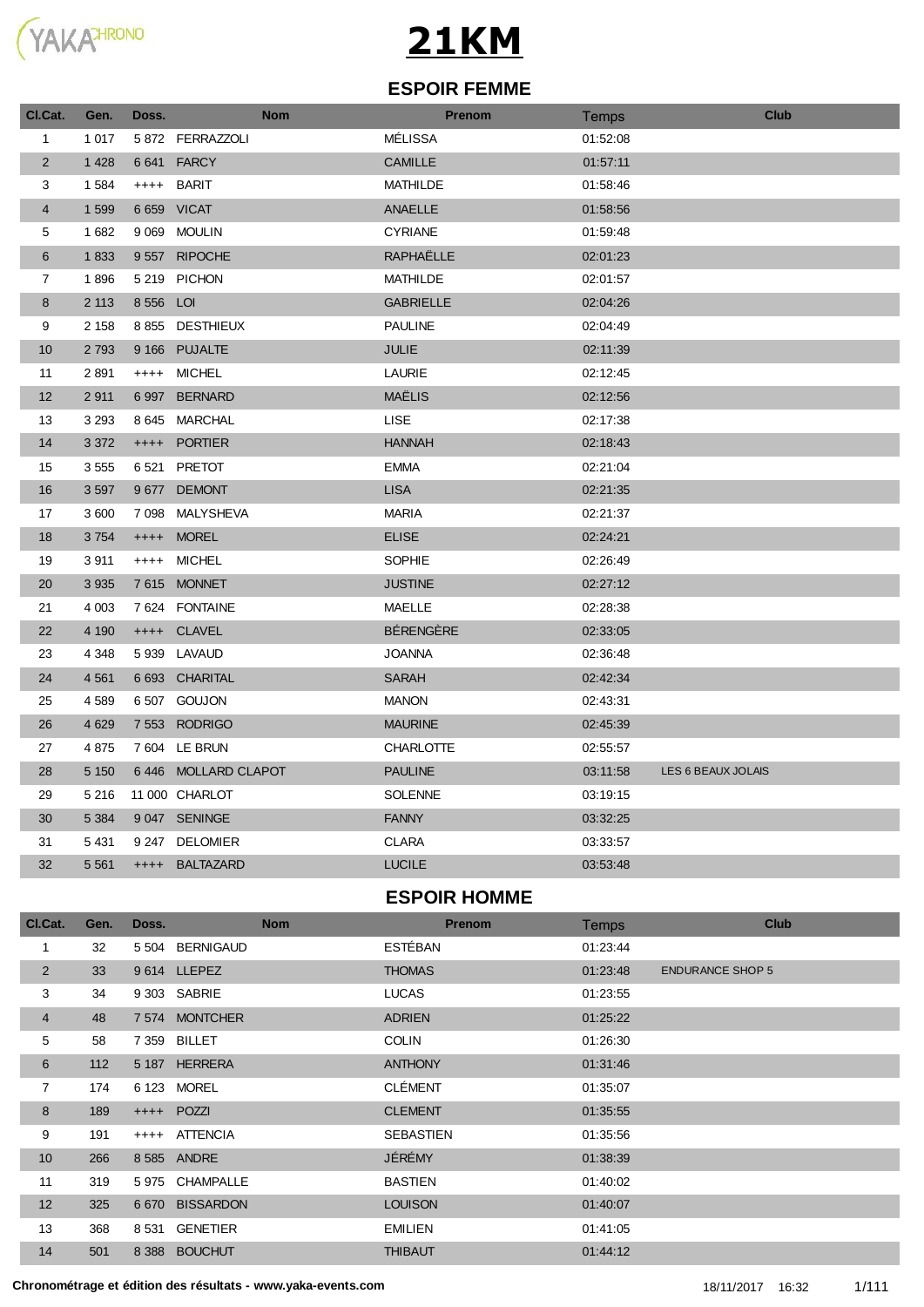| YAKA <sup>HRONO</sup> |
|-----------------------|
|                       |

| 15 | 519     | ++++ DERIEUX         | <b>THIBAULT</b>      | 01:44:27 |                        |
|----|---------|----------------------|----------------------|----------|------------------------|
| 16 | 687     | 8 266 LEBLOND        | <b>CORENTIN</b>      | 01:47:15 |                        |
| 17 | 724     | 7 054 PICHON         | JULIEN               | 01:47:54 |                        |
| 18 | 853     | 8 195 CHATELET       | <b>GUILHEM</b>       | 01:50:04 |                        |
| 19 | 1 0 7 5 | 5 950 DANTON         | <b>THOMAS</b>        | 01:52:53 |                        |
| 20 | 1 0 9 1 | 9 209 VARLAMOV       | <b>SAVELII</b>       | 01:53:08 |                        |
| 21 | 1 1 1 1 | ++++ FAYET CHANTELOT | <b>MATHIS</b>        | 01:53:23 |                        |
| 22 | 1 1 4 3 | 9 660 SATURCZAK      | <b>QUENTIN</b>       | 01:53:46 |                        |
| 23 | 1 1 6 7 | 9882 BRAHIM BOUNAB   | <b>RIYAN</b>         | 01:54:03 | SIJET'ATTRAPEJ'T'MANGE |
| 24 | 1 1 6 9 | ++++ FERRARI         | <b>MATHIS</b>        | 01:54:03 |                        |
| 25 | 1 1 7 4 | 9 129 BOSSARD        | JULIEN               | 01:54:08 | SIJET'ATTRAPEJ'T'MANGE |
| 26 | 1 3 0 2 | 8732 HAQUIN          | <b>PAUL</b>          | 01:55:54 |                        |
| 27 | 1 3 3 8 | 5 533 GLEBOFF        | <b>TRISTAN</b>       | 01:56:14 |                        |
| 28 | 1 5 9 5 | 6492 DUBOIS          | <b>NICOLAS</b>       | 01:58:52 |                        |
| 29 | 1 701   | ++++ PARIOT          | VALENTIN             | 02:00:02 |                        |
| 30 | 1 7 1 8 | 5318 LOUIS           | <b>ARTHUR</b>        | 02:00:14 |                        |
| 31 | 1728    | 9436 MURARD          | <b>JULIEN</b>        | 02:00:21 |                        |
| 32 | 1865    | 9400 FRANCHINO       | <b>JEREMY</b>        | 02:01:41 |                        |
| 33 | 2 1 2 2 | 8 071 DE PRESSIGNY   | CÉSAR                | 02:04:30 | QBE                    |
| 34 | 2 1 4 7 | 7630 BROUTY          | <b>JEAN BAPTISTE</b> | 02:04:44 |                        |
| 35 | 2 170   | 6 306 MAYOL          | <b>ALEXIS</b>        | 02:04:57 |                        |
| 36 | 2 1 7 1 | 6716 DUMAS           | <b>CORENTIN</b>      | 02:04:57 |                        |
| 37 | 2 2 0 9 | ++++ CARNEIRO        | <b>VICTOR</b>        | 02:05:24 | LES BANANA SPRINT      |
| 38 | 2 5 1 9 | 9 279 GOULY          | <b>CORENTIN</b>      | 02:08:52 |                        |
| 39 | 2914    | 5 351 BALMON         | <b>PIERRE</b>        | 02:13:04 |                        |
| 40 | 2 9 2 2 | 6 998 LIMOGE         | <b>THOMAS</b>        | 02:13:14 |                        |
| 41 | 2 9 4 8 | 9 394 CALLAREC       | <b>NICOLAS</b>       | 02:13:28 |                        |
| 42 | 3 2 6 4 | 5532 ACOSTA          | <b>YOAN</b>          | 02:17:19 |                        |
| 43 | 3 4 6 9 | 9509 MARTIN          | <b>ROMAIN</b>        | 02:19:55 |                        |
| 44 | 3 4 7 0 | 9 362 ZAPATA         | <b>ALEXANDRE</b>     | 02:19:55 |                        |
| 45 | 3610    | ++++ GALLOUEDEC      | <b>QUENTIN</b>       | 02:21:49 | <b>SIXTINIÈRE</b>      |
| 46 | 3 7 3 4 | 11 238 GROCCIA       | <b>ALEXIS</b>        | 02:24:12 |                        |
| 47 | 3881    | 9636 RAGEY           | <b>BASTIEN</b>       | 02:26:21 |                        |
| 48 | 4 3 4 3 | ++++ MOREAU          | <b>LUCAS</b>         | 02:36:40 |                        |
| 49 | 4 3 9 2 | 6 525 TERRIER        | <b>CLEMENT</b>       | 02:37:29 |                        |
| 50 | 4 5 6 2 | 7 105 WATT           | <b>BERTRAND</b>      | 02:42:34 |                        |
| 51 | 4 6 5 9 | 9 212 MATRAY         | RÉMI                 | 02:46:41 |                        |
| 52 | 4 6 7 1 | ++++ THOLLET         | <b>ANTHONY</b>       | 02:47:07 |                        |
| 53 | 4 807   | 9 004 CAGNIN         | RAPHAËL              | 02:54:11 |                        |
| 54 | 4 9 9 7 | 11 176 ROUGÉ         | <b>ETIENNE</b>       | 03:01:58 |                        |
| 55 | 5 0 1 2 | ++++ JALENQUES       | <b>LOUIS</b>         | 03:03:08 |                        |
| 56 | 5 0 61  | ++++ BODIN           | <b>MATTHIEU</b>      | 03:06:44 |                        |
| 57 | 5 1 4 2 | 6445 GELAS WYNARCZYK | <b>LOUIS MAURICE</b> | 03:11:01 | LES 6 BEAUX JOLAIS     |
| 58 | 5 2 5 1 | 9 099 DORMOY         | <b>LUCAS</b>         | 03:22:52 | <b>SIXTINIÈRE</b>      |
| 59 | 5 2 5 9 | ++++ FILSTROFF       | <b>HUGO</b>          | 03:22:56 | SIXTINIÈRE             |
| 60 | 5 4 0 0 | ++++ CHAUFFERIN      | NOÉ                  | 03:33:04 |                        |
| 61 | 5 5 6 2 | ++++ VAN VLAENDEREN  | DANY                 | 03:53:51 |                        |
|    |         |                      |                      |          |                        |

#### **CATEGORIE INCONNUE**

| CI.Cat. | Gen. | Doss.          | Nom | Prenom    | emps <sup>-</sup> | Club |
|---------|------|----------------|-----|-----------|-------------------|------|
|         | 709  | 10 115 LAVIGNE |     | STÉPHANE. | 01:47:38          |      |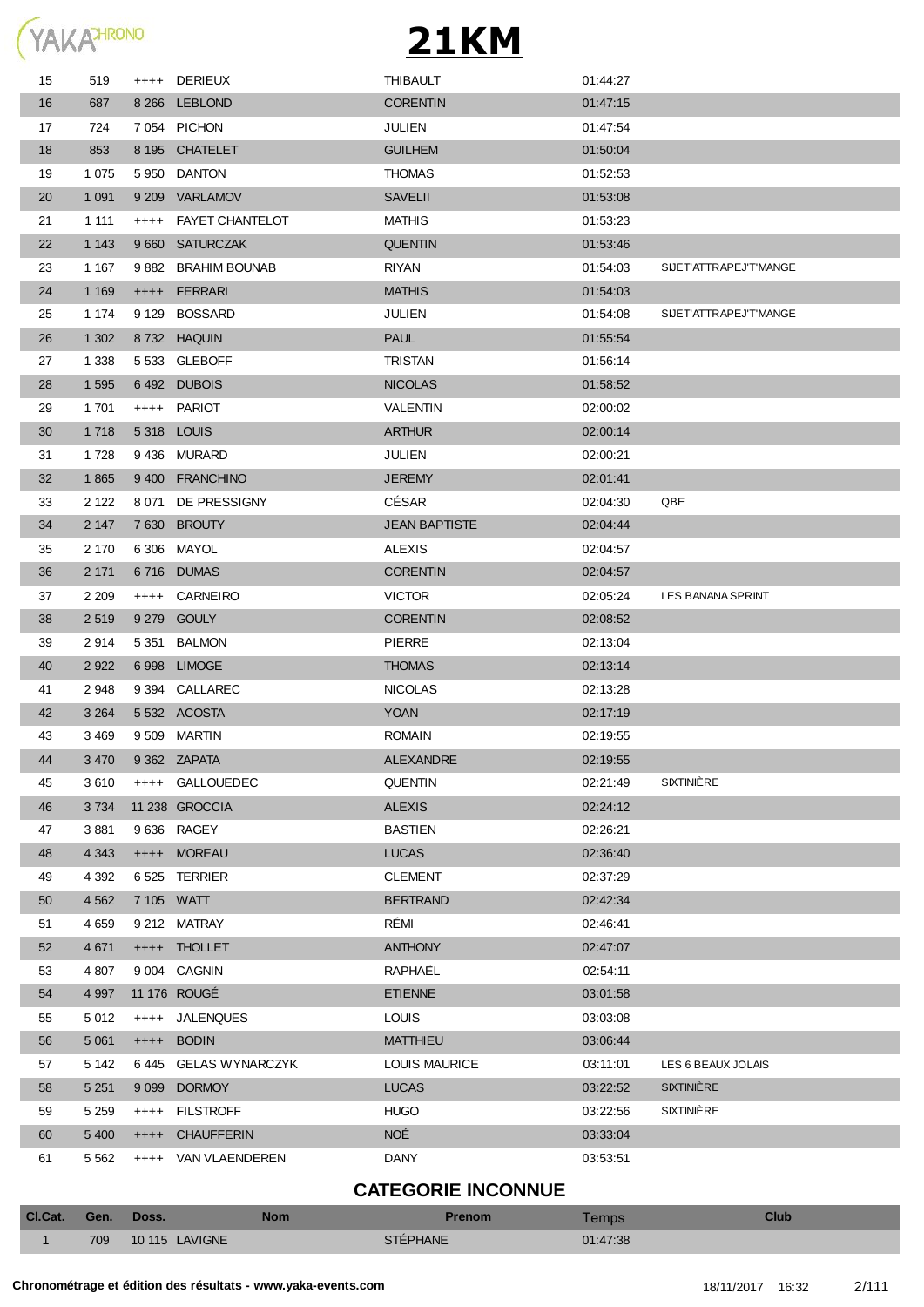

#### **JUNIOR FEMME**

| CI.Cat.        | Gen.    | Doss.           | <b>Nom</b>    | <b>Prenom</b> | Temps    | Club |
|----------------|---------|-----------------|---------------|---------------|----------|------|
|                | 1 273   | ++++ DURAND     | <b>RACHEL</b> |               | 01:55:29 |      |
| $\overline{2}$ | 1 374   | 8 861 LE GLAND  | <b>LOUISE</b> |               | 01:56:32 |      |
| 3              | 2 0 9 8 | 6498 GORJUX     | <b>MANON</b>  |               | 02:04:17 |      |
|                | 3446    | 9491<br>PERRAUD | <b>ROSE</b>   |               | 02:19:39 |      |

#### **JUNIOR HOMME**

| Cl.Cat.        | Gen.    | Doss.  | <b>Nom</b>      | <b>Prenom</b>     | <b>Temps</b> | <b>Club</b> |
|----------------|---------|--------|-----------------|-------------------|--------------|-------------|
|                | 125     |        | 9923 BLACHON    | <b>ETIENNE</b>    | 01:32:44     |             |
| $\overline{2}$ | 171     |        | 8 242 BRUNEL    | <b>ANTOINE</b>    | 01:34:58     |             |
| 3              | 510     | $++++$ | VAUDANT         | <b>ANTHONY</b>    | 01:44:19     |             |
| $\overline{4}$ | 882     |        | 11 247 GUILBERT | <b>YOAN</b>       | 01:50:22     |             |
| 5              | 2 1 9 6 |        | 8 543 VUILLERME | <b>PAUL</b>       | 02:05:16     |             |
| 6              | 4 6 5 1 |        | ++++ CAILLY     | <b>ADRIEN</b>     | 02:46:35     |             |
| 7              | 4 9 8 5 |        | 5 193 THEME     | <b>MAXENCE</b>    | 03:01:43     |             |
| 8              | 5 0 5 9 |        | 8 630 KARAM     | <b>CHRISTOPHE</b> | 03:06:34     |             |
| 9              | 5 2 5 0 | 6957   | <b>BAUDRY</b>   | <b>ANTHONY</b>    | 03:22:40     |             |

#### **SENIOR FEMME**

| Cl.Cat.          | Gen. | Doss.     | <b>Nom</b>           | <b>Prenom</b>    | Temps    | <b>Club</b>             |
|------------------|------|-----------|----------------------|------------------|----------|-------------------------|
| $\mathbf{1}$     | 108  |           | 5011 BERAUD          | <b>MARINE</b>    | 01:31:38 |                         |
| $\overline{c}$   | 132  |           | 9 026 VILQUIN        | <b>ALICE</b>     | 01:32:58 | TEAM LES YAUTES FETARDS |
| 3                | 159  |           | 6 114 HUET DES AUNAY | <b>MARION</b>    | 01:34:20 |                         |
| 4                | 167  | ++++ PERI |                      | ANAELLE          | 01:34:49 |                         |
| $5\phantom{.0}$  | 214  |           | 6015 BASSON          | <b>MÉLANIE</b>   | 01:37:01 |                         |
| 6                | 239  |           | 6575 BORDET          | <b>MURIEL</b>    | 01:37:44 |                         |
| $\overline{7}$   | 304  |           | ++++ MAILLOT         | <b>KELLY</b>     | 01:39:38 |                         |
| 8                | 330  | $++++-$   | <b>BUATOIS</b>       | <b>ALBANE</b>    | 01:40:16 |                         |
| 9                | 354  |           | 5 172 MARECHELLE     | <b>MÉLISSA</b>   | 01:40:49 |                         |
| 10               | 370  |           | 6045 BIJLSMA         | <b>MARLOU</b>    | 01:41:05 |                         |
| 11               | 371  |           | 5740 GUILLET         | <b>GAELLE</b>    | 01:41:05 |                         |
| 12               | 443  |           | 9 027 LORNAGE        | <b>ESTELLE</b>   | 01:42:51 |                         |
| 13               | 517  |           | 7 422 BONIN          | <b>EMELINE</b>   | 01:44:24 |                         |
| 14               | 521  |           | 9770 BEN ABDALLAH    | <b>EMMA</b>      | 01:44:32 |                         |
| 15 <sub>15</sub> | 558  |           | 6762 GAUTHIER        | <b>LAURE</b>     | 01:45:07 |                         |
| 16               | 569  |           | 8712 ORLHAC          | <b>MATHILDE</b>  | 01:45:25 |                         |
| 17               | 576  |           | 9 993 MENY           | <b>CLAIRE</b>    | 01:45:32 |                         |
| 18               | 590  |           | 7013 MILLIANCOURT    | LAURE            | 01:45:47 |                         |
| 19               | 603  |           | 9 022 PAGES          | <b>AUDREY</b>    | 01:46:06 |                         |
| 20               | 613  |           | 11 272 DARFEUILLE    | <b>LISE</b>      | 01:46:13 |                         |
| 21               | 624  |           | 7 053 COLMANT        | <b>ALEXANDRA</b> | 01:46:25 |                         |
| 22               | 651  |           | ++++ PERAT           | <b>CINDY</b>     | 01:46:45 |                         |
| 23               | 674  |           | 8 297 DEROO          | <b>JULIE</b>     | 01:47:00 |                         |
| 24               | 678  | $++++-$   | DALI                 | AKILA            | 01:47:06 |                         |
| 25               | 728  |           | 6785 MALIN           | <b>SEVERINE</b>  | 01:47:56 |                         |
| 26               | 736  |           | 9 654 DE LABORDERIE  | <b>MAYLIS</b>    | 01:48:07 |                         |
| 27               | 760  |           | ++++ JEAN            | <b>CÉCILE</b>    | 01:48:34 |                         |
| 28               | 784  |           | 6 049 JANSE          | <b>MARION</b>    | 01:48:58 | JANSE112ANS             |
| 29               | 792  |           | 9610 BAROU           | <b>FANNY</b>     | 01:49:08 |                         |
| 30               | 812  |           | 8 137 BURONFOSSE     | <b>PERRINE</b>   | 01:49:25 | MOCHE RUNNING TOUR      |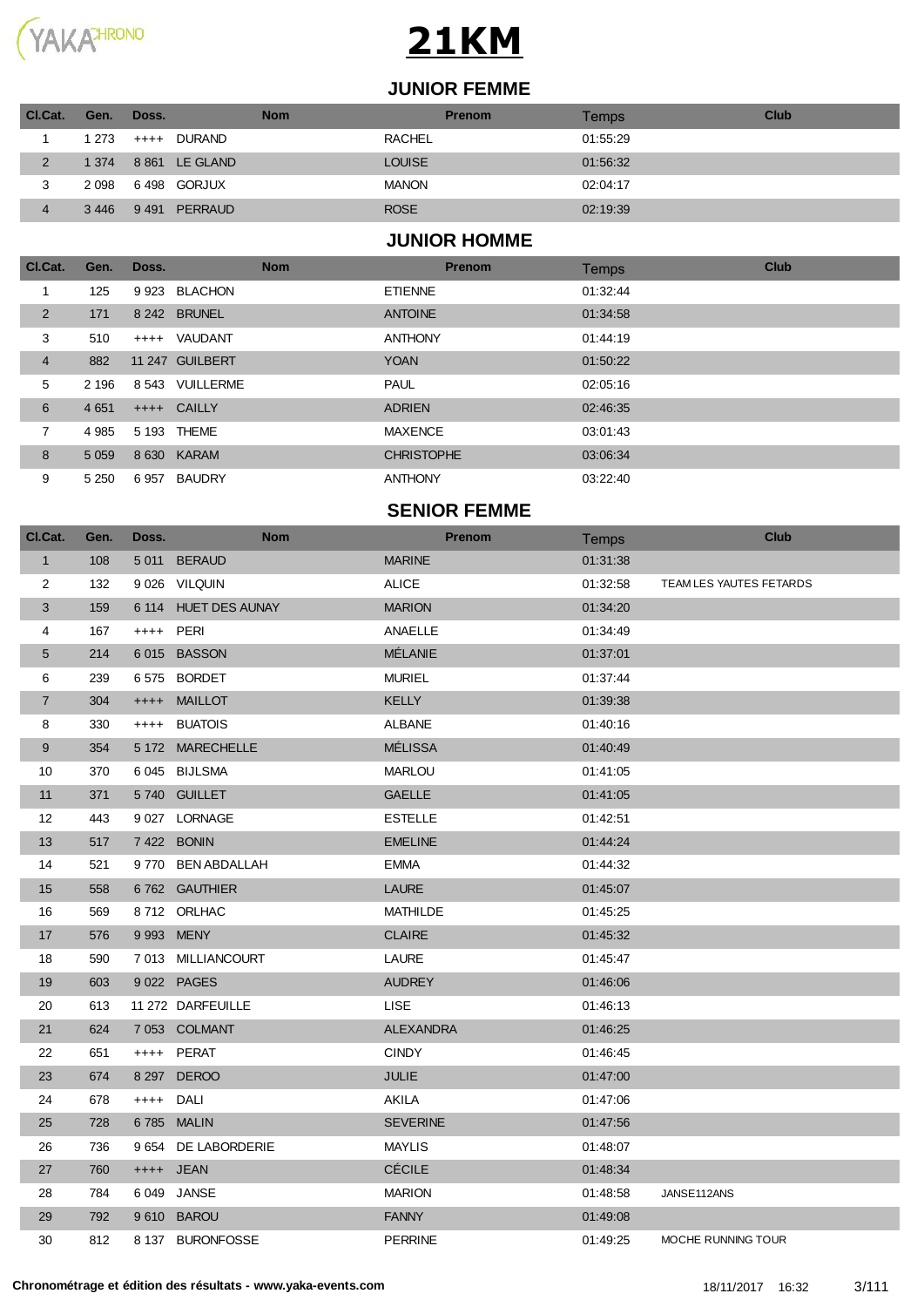

| 31 | 824     |             | 11 147 CHAREYRON           | <b>AURORE</b>     | 01:49:35 |                        |
|----|---------|-------------|----------------------------|-------------------|----------|------------------------|
| 32 | 846     |             | 6712 GENESTA               | <b>CLAIRE</b>     | 01:49:57 |                        |
| 33 | 847     |             | 7 527 NEYRET               | <b>ANGELIQUE</b>  | 01:49:57 | CAP BUGEY 6            |
| 34 | 851     |             | 8017 NEGREL                | <b>AURELIE</b>    | 01:49:59 |                        |
| 35 | 871     |             | 8 429 MALHERBE             | ANNE CHARLOTTE    | 01:50:15 |                        |
| 36 | 875     |             | ++++ VARCIN                | <b>CAMILLE</b>    | 01:50:17 |                        |
| 37 | 877     |             | 6 107 ROPARS               | <b>AUDREY</b>     | 01:50:17 |                        |
| 38 | 886     |             | 5 266 FOULQUIER            | <b>FAUSTINE</b>   | 01:50:26 |                        |
| 39 | 890     |             | 8 532 BREYSSE              | <b>FLORINE</b>    | 01:50:32 |                        |
| 40 | 905     |             | ++++ TRAPEAU               | <b>ESTELLE</b>    | 01:50:42 | DOMBES RUNNING EVASION |
| 41 | 933     |             | ++++ MONTFAUCON            | <b>ELOISE</b>     | 01:51:02 |                        |
| 42 | 943     |             | 9312 BADOIL                | CAROLE            | 01:51:07 | <b>NON</b>             |
| 43 | 959     |             | 7402 DAMEVIN               | <b>FLORENCE</b>   | 01:51:20 |                        |
| 44 | 1 0 1 3 |             | ++++ CREMONESI             | <b>SOPHIE</b>     | 01:52:04 |                        |
| 45 | 1 0 1 4 |             | 7 106 CHAMPENOIS           | PIERRE YVES       | 01:52:05 | <b>LES PIAFS</b>       |
| 46 | 1 0 1 5 |             | 5 655 GUIRAUD              | <b>CLAIRE</b>     | 01:52:05 |                        |
| 47 | 1 0 4 0 |             | 7782 BRUNEL                | <b>INGRID</b>     | 01:52:27 |                        |
| 48 | 1 0 5 8 |             | 9598 CHAPOT                | <b>SABRINA</b>    | 01:52:40 |                        |
| 49 | 1 0 6 9 |             | 5951 COLICCI               | <b>AMANDINE</b>   | 01:52:49 |                        |
| 50 | 1 0 9 8 | 11 257 VALE |                            | <b>AUDREY</b>     | 01:53:14 |                        |
| 51 | 1 0 9 9 |             | 6713 COQUELET              | ANAÏS             | 01:53:14 |                        |
| 52 | 1 1 0 8 |             | 11 026 RAFFA               | ANNE SOPHIE       | 01:53:19 |                        |
| 53 | 1 1 0 9 |             | 5 288 RAFFA                | <b>MARIANNE</b>   | 01:53:22 |                        |
| 54 | 1 1 1 6 |             | 5840 REBOUL                | NADEGE            | 01:53:27 |                        |
| 55 | 1 1 2 1 |             | 7 622 PLOTEAU              | <b>CELINE</b>     | 01:53:32 |                        |
| 56 | 1 1 2 2 |             | 7672 GEOURJON              | VÉRONIQUE         | 01:53:32 |                        |
| 57 | 1 1 3 1 |             | 8914 BERTHET               | <b>MARIE</b>      | 01:53:36 |                        |
| 58 | 1 1 3 5 |             | 6 207 WERA                 | NATHALIE          | 01:53:40 |                        |
| 59 | 1 137   |             | ++++ VEAU                  | <b>CAROLINE</b>   | 01:53:41 |                        |
| 60 | 1 1 5 1 |             | ++++ VEILLEROT             | <b>PAULINE</b>    | 01:53:51 |                        |
| 61 | 1 1 5 4 |             | 7 025 PICAT                | <b>CORINNE</b>    | 01:53:53 |                        |
| 62 | 1 1 5 7 |             | 7 424 DEBAILLEUL           | SOLÈNE            | 01:53:56 |                        |
| 63 | 1 1 5 8 |             | 5 235 PUMA                 | <b>MANON</b>      | 01:53:56 |                        |
| 64 | 1 1 7 1 | $++++$      | <b>ROSSIGNOL GAREL</b>     | <b>JOANNA</b>     | 01:54:05 |                        |
| 65 | 1 1 7 8 |             | 8 159 DUPERRAY             | <b>CHOUCHOU</b>   | 01:54:16 |                        |
| 66 | 1 1 8 4 |             | 6512 LAMURE                | <b>PAULINE</b>    | 01:54:23 |                        |
| 67 | 1 1 9 9 |             | 7775 RAISIN                | <b>GAELLE</b>     | 01:54:31 |                        |
| 68 | 1 2 3 3 |             | 5 223 TARDY PANIS          | AURÉLIE           | 01:55:00 |                        |
| 69 | 1 2 3 4 |             | 5 236 BRISON               | <b>MERCEDES</b>   | 01:55:00 |                        |
| 70 | 1 2 4 9 |             | 11 234 DANGAS              | <b>MAUD</b>       | 01:55:12 |                        |
| 71 | 1 2 8 3 |             | 9 118 SANCHEZ              | <b>MARIE</b>      | 01:55:36 | SIJET'ATTRAPEJ'T'MANGE |
| 72 | 1 2 9 7 |             | 9 690 BAYLE                | CAMILLE           | 01:55:52 |                        |
| 73 | 1 2 9 8 | $++++$      | <b>BERNARD</b>             | <b>MARGOT</b>     | 01:55:52 |                        |
| 74 | 1 3 1 7 |             | 8 646 FAURE                | <b>AURELIE</b>    | 01:55:59 |                        |
| 75 | 1 3 1 9 |             | 8 152 LANGAR               | LILIA             | 01:56:04 |                        |
| 76 | 1 3 6 9 |             | 6 910 LESPINASSE BERTHELON | <b>BÉATRICE</b>   | 01:56:29 |                        |
| 77 | 1 3 8 5 |             | ++++ VANDAMME              | <b>MARIE ANNE</b> | 01:56:39 |                        |
| 78 | 1 407   |             | 7 344 LEMAY                | <b>CHARLOTTE</b>  | 01:56:54 |                        |
| 79 | 1 4 1 4 |             | 8 220 MARTINELLI           | <b>MANON</b>      | 01:56:59 |                        |
| 80 | 1 4 2 4 |             | 8 140 VICENTE              | <b>MATHILDE</b>   | 01:57:09 |                        |
| 81 | 1 4 3 8 |             | 8 551 COLLARD              | <b>EMILIE</b>     | 01:57:16 |                        |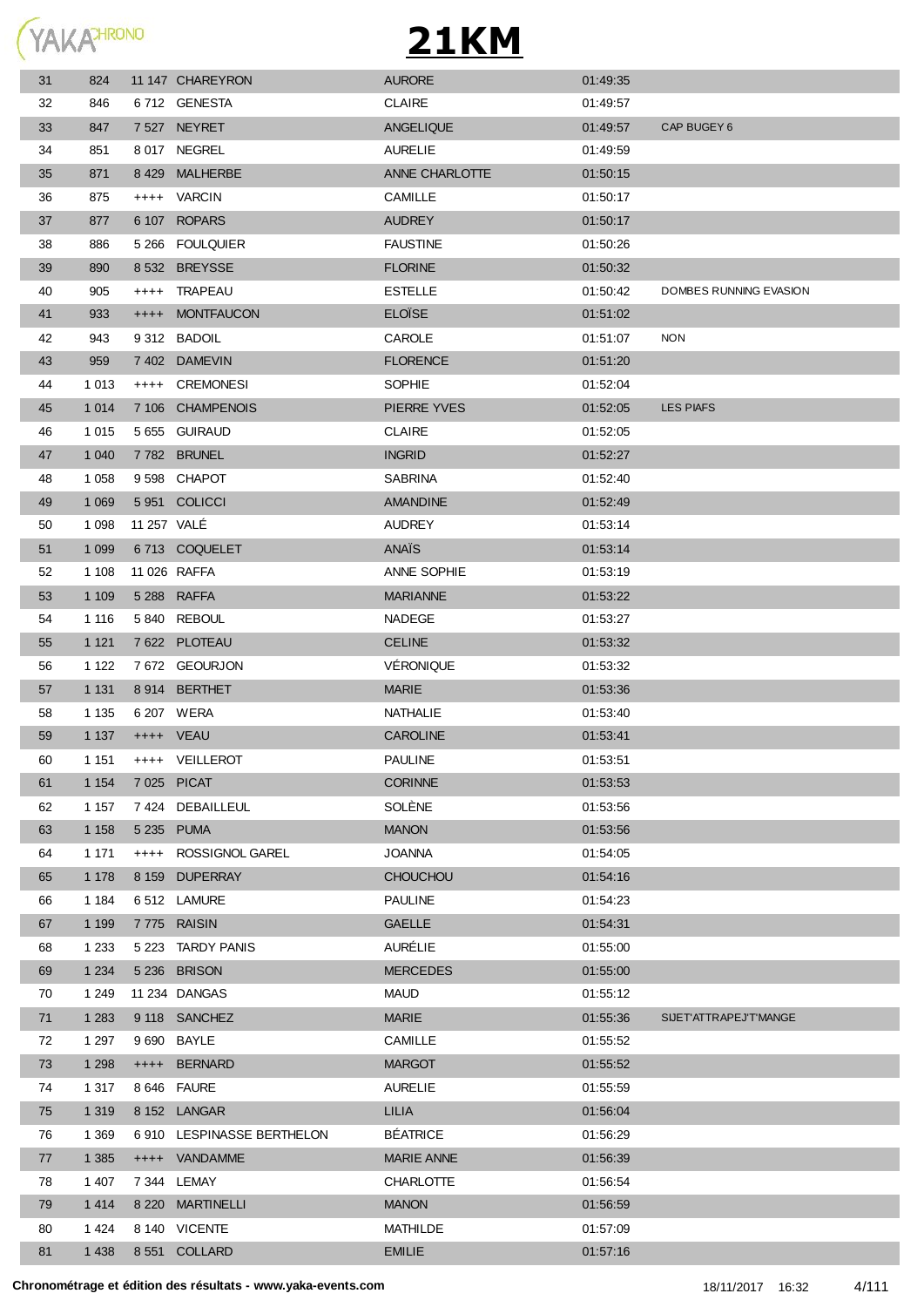

| 82  | 1447    |             | ++++ LOMTEVA              | <b>EVGENIA</b>     | 01:57:20 |                  |
|-----|---------|-------------|---------------------------|--------------------|----------|------------------|
| 83  | 1 4 5 2 |             | 5 809 VILLON              | <b>AURÉLIE</b>     | 01:57:25 |                  |
| 84  | 1 4 5 3 |             | 11 196 BLANC              | <b>NOELIE</b>      | 01:57:25 |                  |
| 85  | 1 4 5 5 |             | ++++ ROUGIS               | <b>AURELIE</b>     | 01:57:26 |                  |
| 86  | 1458    |             | 5 643 ROULAND             | <b>PAULINE</b>     | 01:57:28 |                  |
| 87  | 1 4 6 4 |             | 8 529 JACQUET             | <b>VIRGINIE</b>    | 01:57:35 |                  |
| 88  | 1476    |             | ++++ ZUCCO                | <b>SYLVIE</b>      | 01:57:46 |                  |
| 89  | 1 4 8 0 |             | 8 533 LAFORET             | <b>SOLENN</b>      | 01:57:49 |                  |
| 90  | 1 4 9 6 |             | 9 871 DAMOUNE             | ANAÏS              | 01:57:55 |                  |
| 91  | 1 507   |             | 6733 DESBORDE             | <b>MARIELLE</b>    | 01:57:59 |                  |
| 92  | 1517    |             | 9768 ALIRAND              | <b>MORGANE</b>     | 01:58:05 |                  |
| 93  | 1 5 2 1 |             | 6429 ALEXANDRE            | <b>CLAIRE</b>      | 01:58:05 |                  |
| 94  | 1 5 2 6 | 11 003 BACH |                           | JULIA              | 01:58:09 |                  |
| 95  | 1 5 3 1 |             | 5619 PEYRARD              | <b>ELLA</b>        | 01:58:11 |                  |
| 96  | 1 5 3 2 |             | 7029 LEBRAS               | <b>ALISON</b>      | 01:58:13 | LES PANNEAUX     |
| 97  | 1 5 3 3 |             | 8 894 GUIRAUD             | <b>PERRINE</b>     | 01:58:14 |                  |
| 98  | 1 5 3 4 |             | 11 127 TERROLLION         | LAURA              | 01:58:14 |                  |
| 99  | 1 5 5 2 | 8 397 BIAIS |                           | <b>MYRIAM</b>      | 01:58:24 | <b>BARJOLAIS</b> |
| 100 | 1 556   |             | 7324 LIBEROS              | MATHILDE           | 01:58:24 | <b>BARJOLAIS</b> |
| 101 | 1 5 6 6 |             | 8 419 CHAUDIER            | <b>LUCIE</b>       | 01:58:35 |                  |
| 102 | 1 5 6 8 |             | ++++ PAOUR                | <b>LAURIANE</b>    | 01:58:36 |                  |
| 103 | 1 5 6 9 | 6741        | <b>DURET</b>              | HÉLÈNE             | 01:58:36 |                  |
| 104 | 1579    |             | 6 239 BETTIOL             | <b>AURÉLIE</b>     | 01:58:42 |                  |
| 105 | 1 602   |             | ++++ COQUET               | <b>APOLLINE</b>    | 01:58:58 |                  |
| 106 | 1617    |             | 7845 VIGNON               | <b>CECILE</b>      | 01:59:11 | LE TRIO MAGIQUE  |
| 107 | 1 6 2 3 |             | 6 352 FORIN               | <b>LUCILE</b>      | 01:59:12 |                  |
| 108 | 1 640   |             | 10 113 ARCHIMBAUD         | <b>MARLENE</b>     | 01:59:24 |                  |
| 109 | 1 646   |             | 6 396 DEBEAUPTE           | <b>MATHILDE</b>    | 01:59:28 |                  |
| 110 | 1 647   |             | ++++ WOLFF                | <b>CHLOE</b>       | 01:59:31 |                  |
| 111 | 1 6 5 8 |             | 5878 MIQUET               | <b>SANDRA</b>      | 01:59:37 |                  |
| 112 | 1 660   |             | ++++ COSTANTINI           | <b>CHARLOTTE</b>   | 01:59:37 |                  |
| 113 | 1 6 6 2 |             | 8774 DENIAU               | <b>CHLOÉ</b>       | 01:59:39 |                  |
| 114 | 1 6 6 3 |             | 11 024 DECHAMBENOIT       | <b>CAROLINE</b>    | 01:59:40 |                  |
| 115 | 1 6 6 7 |             | 11 163 FAVIER             | <b>FANNY</b>       | 01:59:41 |                  |
| 116 | 1 6 6 8 |             | 6 208 LASSARA             | <b>JESSICA</b>     | 01:59:42 |                  |
| 117 | 1 670   |             | 11 109 DECHAMBENOIT       | <b>AGATHE</b>      | 01:59:42 |                  |
| 118 | 1677    |             | ++++ AUDIBERT             | RAPHAELE           | 01:59:46 |                  |
| 119 | 1 6 9 2 |             | 11 261 TORCHET DIT RENARD | <b>VANESSA</b>     | 01:59:54 |                  |
| 120 | 1726    |             | 9318 SCHNEIDER            | <b>GUILAINE</b>    | 02:00:19 |                  |
| 121 | 1 7 2 9 | 8 656 BERA  |                           | <b>MARIE ALINE</b> | 02:00:23 |                  |
| 122 | 1740    |             | 8 188 LEGRAS              | <b>MARIE</b>       | 02:00:29 |                  |
| 123 | 1745    |             | 6996 VINCENT              | <b>ELISE</b>       | 02:00:31 |                  |
| 124 | 1 804   |             | 7417 COTTET               | <b>ELODIE</b>      | 02:01:06 |                  |
| 125 | 1 805   |             | 9896 ANCELET              | <b>LUCIE</b>       | 02:01:07 |                  |
| 126 | 1808    |             | 7 880 NOIRFALISE          | <b>CLAUDINE</b>    | 02:01:09 |                  |
| 127 | 1825    |             | 8 465 LARUE               | <b>EMILIE</b>      | 02:01:19 |                  |
| 128 | 1848    |             | 7770 DE BATS              | <b>FLORE</b>       | 02:01:29 |                  |
| 129 | 1854    |             | 9601 BORGET               | <b>FANNY</b>       | 02:01:32 |                  |
| 130 | 1867    |             | 5 157 BERTHILLER          | ANAÏS              | 02:01:42 |                  |
| 131 | 1881    |             | 8415 FIALEIX              | <b>BARBARA</b>     | 02:01:49 |                  |
| 132 | 1926    |             | 11 083 MARQUIGNY          | NATHALIE           | 02:02:17 |                  |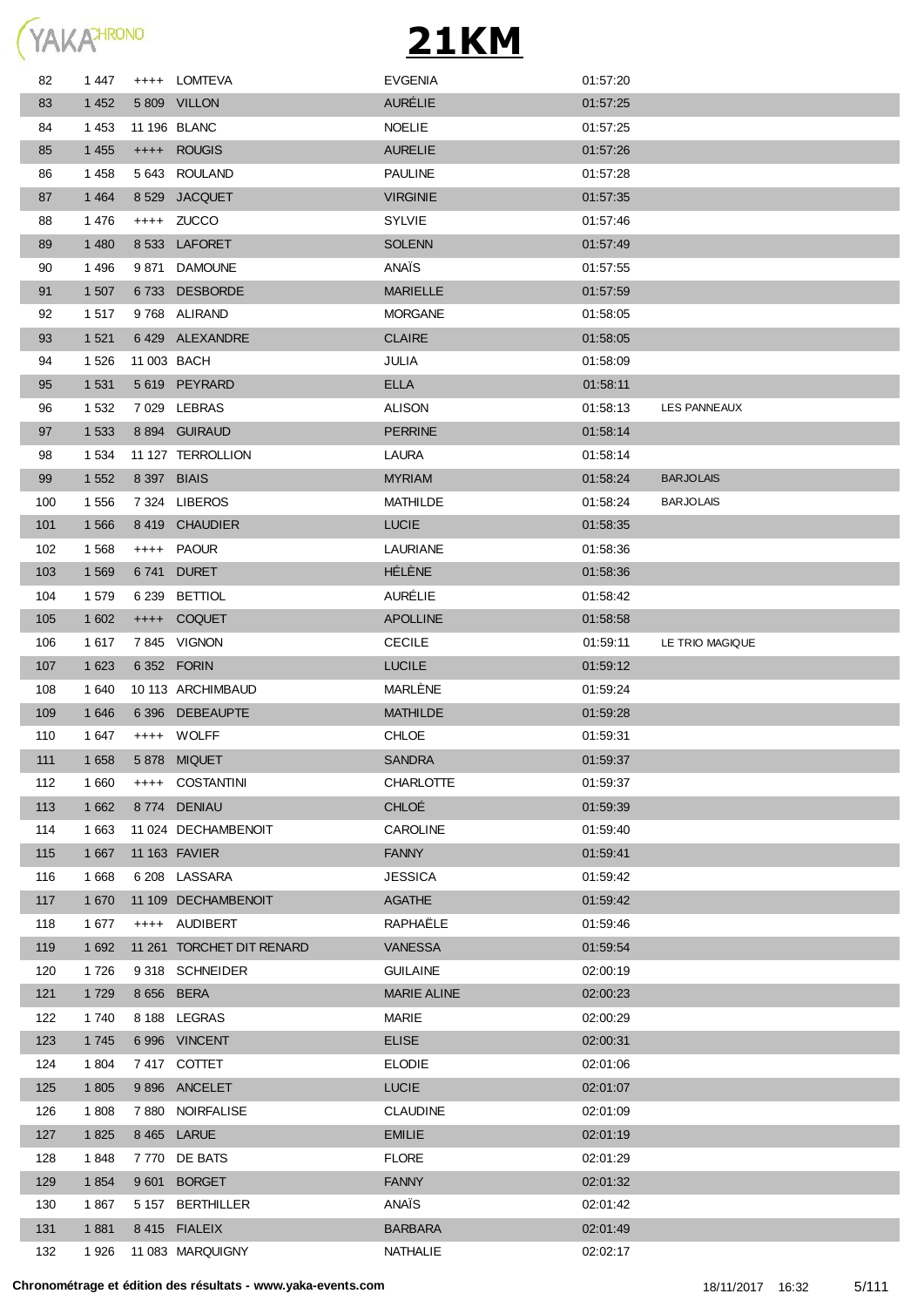

| 133 | 1 9 3 3 | 5776 GAUDILLIERE        | <b>MELANIE</b>   | 02:02:21 |                       |
|-----|---------|-------------------------|------------------|----------|-----------------------|
| 134 | 1939    | 6 560 RIVIERE           | <b>STÉPHANIE</b> | 02:02:25 |                       |
| 135 | 1 9 5 1 | 11 047 MONTEIL          | <b>CAROLINE</b>  | 02:02:31 |                       |
| 136 | 1955    | 9 692 ROCHE             | CAROLE           | 02:02:35 |                       |
| 137 | 1 9 6 2 | 5 286 CALOUD            | <b>CHARLENE</b>  | 02:02:39 |                       |
| 138 | 1964    | 8 314 LAZARE            | SANDRINE         | 02:02:40 | <b>GONES OF TRAIL</b> |
| 139 | 1966    | 6 934 DE SAINTE CLAIRE  | <b>ALIX</b>      | 02:02:41 | <b>BARJOLAIS</b>      |
| 140 | 1976    | 9 204 DUBOISSET         | <b>STÉPHANIE</b> | 02:02:48 |                       |
| 141 | 1 9 8 9 | 8 661 CHABERT           | <b>CHLOÉ</b>     | 02:03:00 |                       |
| 142 | 2 0 0 5 | 6 046 GARCIA BRENKE     | ALEJANDRA        | 02:03:12 |                       |
| 143 | 2 0 0 6 | 6376 VINTSE             | <b>AURELIE</b>   | 02:03:12 | <b>BARBIE TEAM</b>    |
| 144 | 2 0 0 7 | 5883 GERIN              | <b>LAURE</b>     | 02:03:14 |                       |
| 145 | 2 0 1 1 | ++++ GREFFET            | <b>MYLENE</b>    | 02:03:19 |                       |
| 146 | 2013    | 7844 BOCQUET            | <b>ADELINE</b>   | 02:03:21 | LE TRIO MAGIQUE       |
| 147 | 2018    | 8 841 JOLY              | LÉA              | 02:03:25 |                       |
| 148 | 2 0 3 3 | 8942 BELLON             | CAMILLE          | 02:03:42 |                       |
| 149 | 2 0 4 4 | 11 117 BEZAUD           | <b>BÉRENGÈRE</b> | 02:03:49 |                       |
| 150 | 2 0 4 9 | 7831 MOITIE             | <b>CHARLENE</b>  | 02:03:52 |                       |
| 151 | 2 0 6 0 | ++++ BEVERINA           | <b>CHARLAINE</b> | 02:04:01 |                       |
| 152 | 2 0 64  | 6 331 GARCIA            | <b>MELANIE</b>   | 02:04:02 |                       |
| 153 | 2 0 7 5 | 5 960 PETIT BEN SAIDANE | LILIA            | 02:04:08 |                       |
| 154 | 2077    | 9737 CAFAGNO            | <b>ROXANE</b>    | 02:04:08 |                       |
| 155 | 2 0 8 8 | 5456 GUIGUE             | <b>AURÉLIE</b>   | 02:04:14 |                       |
| 156 | 2 0 9 4 | 5 171 COVOLO            | AMANDINE         | 02:04:15 |                       |
| 157 | 2 102   | 8490 DUBOS              | <b>CYRIELLE</b>  | 02:04:19 |                       |
| 158 | 2 104   | 7 301 SERVOIS           | <b>CLARA</b>     | 02:04:20 |                       |
| 159 | 2 1 2 3 | ++++ STRZESZEWSKI       | <b>JULIE</b>     | 02:04:30 |                       |
| 160 | 2 137   | ++++ PLESSE             | <b>CLAIRE</b>    | 02:04:38 |                       |
| 161 | 2 1 4 2 | ++++ SILVIO             | <b>MARLÈNE</b>   | 02:04:41 |                       |
| 162 | 2 150   | 6 290 DUMONT            | <b>CHARLOTTE</b> | 02:04:46 |                       |
| 163 | 2 151   | 8881 FORESTIER          | <b>ESTELLE</b>   | 02:04:47 |                       |
| 164 | 2 161   | 9 157 ETIENNE           | LORÈNE           | 02:04:50 | LES BERRICHONS        |
| 165 | 2 1 6 2 | 9746 FRÉCHARD           | <b>CAROLINE</b>  | 02:04:50 |                       |
| 166 | 2 1 6 3 | 5464 IDASIK             | CAROLE           | 02:04:51 |                       |
| 167 | 2 1 6 8 | 8 319 RÉTHORÉ           | AMÉLIE           | 02:04:53 | <b>GONES OF TRAIL</b> |
| 168 | 2 1 7 5 | 9501 SCHALL             | <b>CELIA</b>     | 02:05:01 |                       |
| 169 | 2 1 8 3 | 7 547 BART              | <b>DORIANE</b>   | 02:05:07 |                       |
| 170 | 2 1 8 4 | ++++ FLAUS              | CHARLÈNE         | 02:05:07 |                       |
| 171 | 2 186   | 6072 MARTIN             | <b>STEPHANIE</b> | 02:05:08 | <b>COATEX</b>         |
| 172 | 2 189   | 9 008 LARDJANE          | ANAÏS            | 02:05:09 |                       |
| 173 | 2 2 0 8 | 8779 LECINA             | <b>MANON</b>     | 02:05:24 |                       |
| 174 | 2 2 2 5 | 5986 MIGNON             | <b>GERALDINE</b> | 02:05:35 |                       |
| 175 | 2 2 3 0 | 11 028 JIMENEZ GARCIA   | <b>VERONICA</b>  | 02:05:38 |                       |
| 176 | 2 2 3 3 | 5 573 GRANDJEAN         | <b>AUDE</b>      | 02:05:40 |                       |
| 177 | 2 2 3 4 | 6 184 DORANGEON         | <b>ELODIE</b>    | 02:05:40 |                       |
| 178 | 2 2 3 5 | 8 823 LE LANN           | <b>GAELLE</b>    | 02:05:41 |                       |
| 179 | 2 2 4 0 | 6317 LARGE              | <b>DELPHINE</b>  | 02:05:44 |                       |
| 180 | 2 2 4 2 | 6 224 CHALOT            | <b>DEBORAH</b>   | 02:05:46 |                       |
| 181 | 2 2 4 3 | 8 864 ROGUET            | <b>JULIE</b>     | 02:05:46 |                       |
| 182 | 2 2 4 4 | 5 284 FUSTIER           | <b>CAROLINE</b>  | 02:05:48 |                       |
| 183 | 2 2 5 1 | 7 423 JOURDAN           | <b>LUCILE</b>    | 02:05:53 |                       |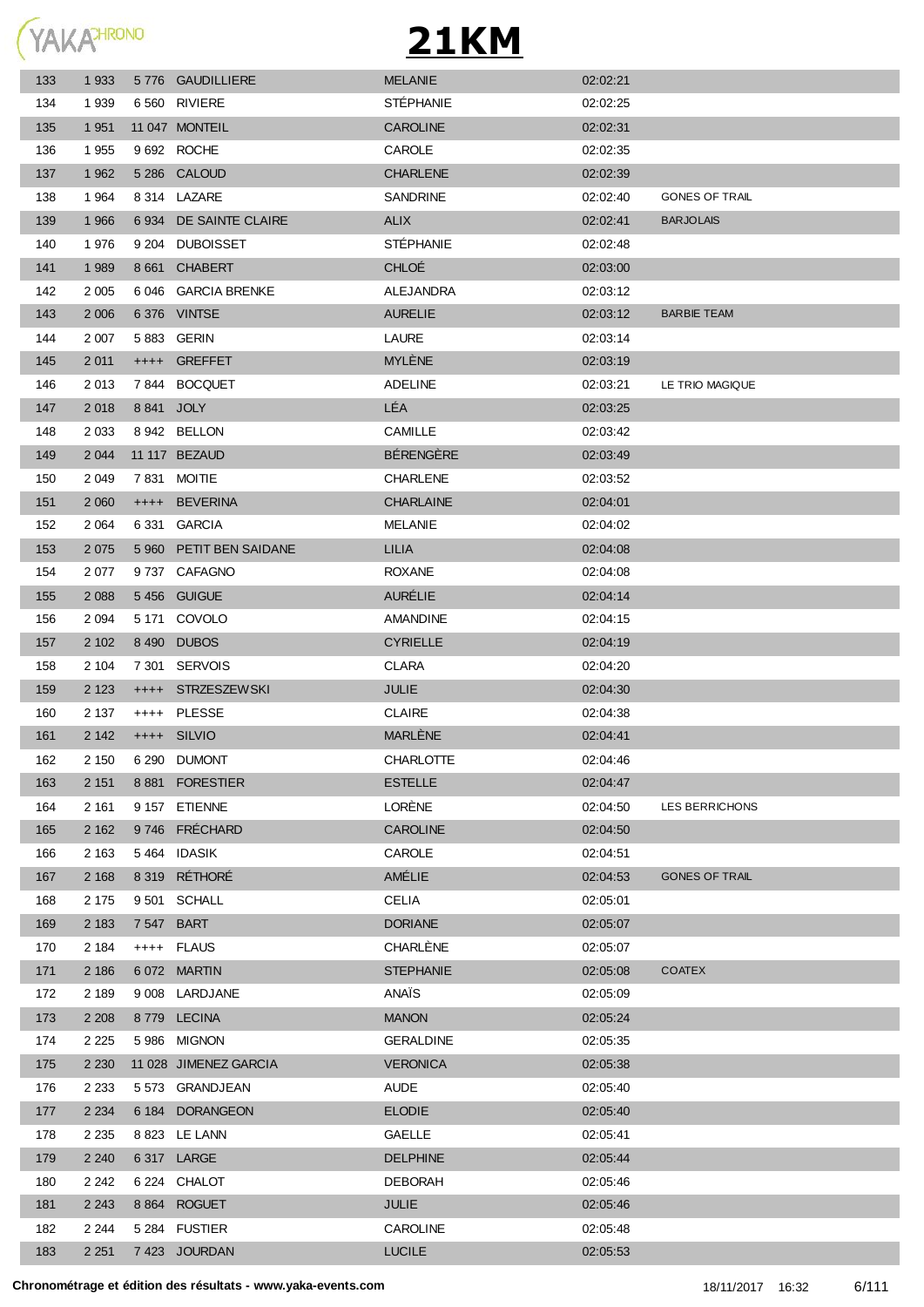

| 184        | 2 2 5 6 | $^{++++}$ | <b>BARTHELEMY</b>    | <b>ORIANE</b>     | 02:06:00 |                          |
|------------|---------|-----------|----------------------|-------------------|----------|--------------------------|
| 185        | 2 2 7 9 |           | 9 936 JOUVE          | <b>MARIANNE</b>   | 02:06:13 |                          |
| 186        | 2 2 8 0 |           | 5475 CAPELA          | <b>FLORENCE</b>   | 02:06:13 | LES PLUS BELLES DU MONDE |
| 187        | 2 2 8 8 | 9875      | <b>BONNECARRERE</b>  | <b>LUCIE</b>      | 02:06:16 |                          |
| 188        | 2 3 0 7 | 6 402     | CRETINON             | <b>AMANDINE</b>   | 02:06:29 |                          |
| 189        | 2 3 2 2 | 7 3 3 9   | <b>JACQUOT</b>       | <b>SOPHIE</b>     | 02:06:37 |                          |
| 190        | 2 3 3 3 | $++++-$   | <b>HERTZOG</b>       | CHLOÉ             | 02:06:42 |                          |
| 191        | 2 3 3 4 | 9850      | <b>EYMONERIE</b>     | <b>SABINE</b>     | 02:06:43 |                          |
| 192        | 2 3 4 0 | 6 3 5 7   | <b>SUBTIL</b>        | LAURE             | 02:06:51 |                          |
| 193        | 2 3 6 2 | $++++$    | <b>CIPRESSI</b>      | JULIE             | 02:07:04 |                          |
| 194        | 2 3 6 4 | 5 5 6 0   | PACHECO              | CAROLINE          | 02:07:06 |                          |
| 195        | 2 3 6 5 | 8 3 3 7   | <b>BONNET LIGEON</b> | <b>CÉLIA</b>      | 02:07:06 |                          |
| 196        | 2 3 6 6 |           | 9 626 VILLAIN        | <b>ELODIE</b>     | 02:07:07 |                          |
| 197        | 2 3 6 9 |           | 11 041 ROME          | <b>PAULINE</b>    | 02:07:09 |                          |
| 198        | 2 3 7 5 |           | 7 166 PERROUD        | <b>VIRGINIE</b>   | 02:07:12 |                          |
| 199        | 2 3 7 6 |           | 5 662 BOBIER         | <b>SOLENNE</b>    | 02:07:14 |                          |
| 200        | 2 3 8 0 |           | 5789 PRIEUR          | <b>MARINE</b>     | 02:07:16 |                          |
| 201        | 2 3 8 2 |           | 5 997 THUROW         | <b>PAULINE</b>    | 02:07:19 |                          |
| 202        | 2 3 8 9 |           | 5710 LITROWSKI       | <b>CHARLOTTE</b>  | 02:07:23 |                          |
| 203        | 2 3 9 1 |           | 9818 THÉRÈSE         | <b>COLOMBAUD</b>  | 02:07:23 |                          |
| 204        | 2 4 0 1 | $^{++++}$ | <b>BOUCHE</b>        | <b>CAROLINE</b>   | 02:07:28 | AXIMA 4                  |
| 205        | 2 4 0 6 |           | 5767 BARAILLER       | <b>EMMANUELLE</b> | 02:07:34 |                          |
| 206        | 2411    | 9 521     | DRIANT               | <b>MALORIE</b>    | 02:07:38 |                          |
| 207        | 2414    |           | 7 397 BERTRAND       | <b>MARGAUX</b>    | 02:07:40 |                          |
| 208        | 2417    | 6 034     | BOUCHARD             | <b>JENNY</b>      | 02:07:43 |                          |
| 209        | 2 4 2 4 | $++++$    | <b>POLOSSE</b>       | <b>VIOLAINE</b>   | 02:07:49 |                          |
| 210        | 2 4 2 5 |           | 5 616 RYAN           | <b>SEVERINE</b>   | 02:07:50 |                          |
| 211        | 2 4 2 9 | 6789      | <b>BOUZONNET</b>     | <b>CLÉMENCE</b>   | 02:07:54 |                          |
| 212        | 2 4 3 4 |           | 7647 CHANAL          | <b>CELINE</b>     | 02:07:59 |                          |
| 213        | 2 4 4 4 |           | 5 174 BREVET         | <b>OPHÉLIE</b>    | 02:08:04 |                          |
| 214        | 2 4 5 0 |           | 7189 APOLINARIO      | LYDIE             | 02:08:05 |                          |
| 215        | 2 4 5 4 |           | 8 373 GRAY           | <b>ALICIA</b>     | 02:08:08 |                          |
| 216        | 2 4 5 6 |           | 6 047 ARMANGAUD      | <b>MAUD</b>       | 02:08:09 |                          |
| 217        | 2 4 6 7 | 5899      | <b>ROBIN</b>         | <b>NELLY</b>      | 02:08:21 |                          |
| 218        | 2 477   | $++++-$   | <b>BEDAT</b>         | <b>MANON</b>      | 02:08:26 |                          |
| 219        | 2 4 7 9 |           | 5 635 CHOPLIN        | <b>CLAIRE</b>     | 02:08:26 |                          |
| 220        | 2 4 9 6 |           | 6880 BERRY           | <b>CÉCILE</b>     | 02:08:42 |                          |
| 221        | 2 5 0 1 |           | 8 182 BRUNON         | <b>SOPHIE</b>     | 02:08:43 |                          |
|            | 2510    |           | 6975 ALLART          | <b>MARINE</b>     | 02:08:47 |                          |
| 222<br>223 | 2 5 2 3 |           | 7617 SEBASTIA        | <b>MARTA</b>      | 02:08:56 |                          |
|            |         |           | 5446 DUBOIS          | CHLOÉ             |          |                          |
| 224        | 2 5 4 0 |           |                      |                   | 02:09:07 |                          |
| 225        | 2 5 4 2 | $++++$    | <b>CLUZAUD</b>       | <b>JULIE</b>      | 02:09:08 |                          |
| 226        | 2 5 5 5 |           | 9 276 TOBAL          | <b>CHERYNE</b>    | 02:09:15 |                          |
| 227        | 2 5 5 6 |           | 9 277 BARCAT         | <b>CLEMENCE</b>   | 02:09:15 |                          |
| 228        | 2 5 7 5 | 6 554     | <b>BEDOUCHA</b>      | NOËLLA            | 02:09:27 |                          |
| 229        | 2 5 9 8 |           | 6461 WILSON          | <b>EMILIE</b>     | 02:09:42 |                          |
| 230        | 2 5 9 9 | $++++-$   | SABOT                | <b>LAURENCE</b>   | 02:09:43 |                          |
| 231        | 2 600   | $++++-$   | <b>BALABINA</b>      | <b>VALERIA</b>    | 02:09:43 |                          |
| 232        | 2623    |           | 5 600 DE MAGNEVAL    | <b>DIANE</b>      | 02:10:01 | TEAMSAINTJEAN            |
| 233        | 2 6 2 9 |           | 6409 LEROUX          | <b>CLAIRE</b>     | 02:10:03 |                          |
| 234        | 2 6 4 2 |           | 9 134 GIRARD         | <b>LUCILLE</b>    | 02:10:07 |                          |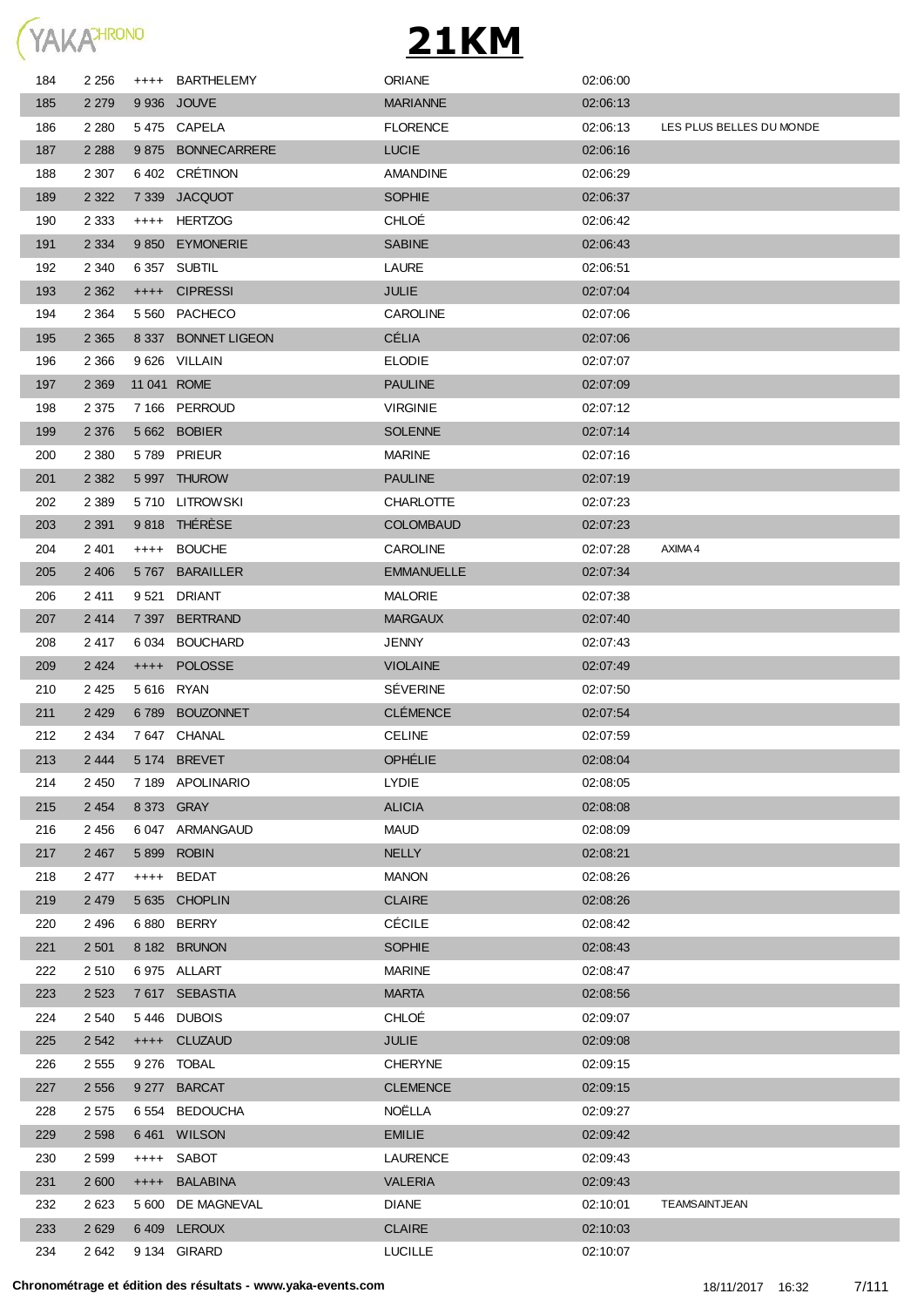

| 235 | 2 6 4 3 |           | 9 300 VALLOIS           | <b>LINDA</b>        | 02:10:10 |                 |
|-----|---------|-----------|-------------------------|---------------------|----------|-----------------|
| 236 | 2 644   |           | 6746 MARCEAU            | <b>CELINE</b>       | 02:10:12 |                 |
| 237 | 2 6 4 6 |           | 9413 AZAMBRE            | <b>NELLY</b>        | 02:10:15 |                 |
| 238 | 2 6 5 2 |           | 5515 CHIGNARD           | <b>PEGGY</b>        | 02:10:19 |                 |
| 239 | 2 6 5 3 |           | 5 524 GUYOT             | NADÈGE              | 02:10:19 |                 |
| 240 | 2 6 5 4 |           | 8413 MORAND             | <b>FLORIANE</b>     | 02:10:22 |                 |
| 241 | 2670    |           | 8 905 RICHARD TIGNOL    | JULIE               | 02:10:33 |                 |
| 242 | 2 6 8 0 | 8 5 8 2   | <b>BACQUART</b>         | <b>ANNE</b>         | 02:10:36 |                 |
| 243 | 2 6 8 7 |           | 7489 DORE               | <b>CÉLINE</b>       | 02:10:38 |                 |
| 244 | 2688    |           | 6425 LAROCHE            | <b>SÉVERINE</b>     | 02:10:38 |                 |
| 245 | 2 6 8 9 |           | 7 470 MANZETTI          | <b>SOPHIE</b>       | 02:10:38 |                 |
| 246 | 2696    | 6 711     | <b>GUIFFRAY</b>         | <b>MARIE CECILE</b> | 02:10:43 |                 |
| 247 | 2 7 0 2 |           | 6714 MARTIN             | <b>LAURE</b>        | 02:10:46 |                 |
| 248 | 2 709   |           | 9574 BLAISE             | <b>JULIE</b>        | 02:10:51 |                 |
| 249 | 2 7 2 6 |           | 9786 MOCERINO           | <b>CECILE</b>       | 02:11:02 |                 |
| 250 | 2 7 3 7 |           | 6 259 BERNARD           | <b>HELENE</b>       | 02:11:14 |                 |
| 251 | 2 7 4 3 |           | ++++ THOUILLEUX         | <b>MANON</b>        | 02:11:17 |                 |
| 252 | 2 744   |           | 5 103 VUILLEMOT         | <b>MARION</b>       | 02:11:18 |                 |
| 253 | 2 7 4 7 |           | 7 263 AUDRAS            | <b>MURIEL</b>       | 02:11:22 |                 |
| 254 | 2 748   |           | 6719 MATRAY CANARD      | <b>MARION</b>       | 02:11:23 |                 |
| 255 | 2 7 5 6 | 6 6 9 9   | <b>DOSNON KEUNDJIAN</b> | <b>MARION</b>       | 02:11:25 |                 |
| 256 | 2 7 6 7 |           | 7686 RAISIN             | SOPHIE              | 02:11:30 |                 |
| 257 | 2 7 7 0 |           | 6330 VICTOR             | <b>ALINE</b>        | 02:11:30 |                 |
| 258 | 2 7 7 4 |           | 7 354 PAGUE             | <b>GAELLE</b>       | 02:11:31 |                 |
| 259 | 2 7 7 6 | 8 1 3 9   | <b>MORARDET</b>         | LAETITIA            | 02:11:32 |                 |
| 260 | 2 777   | $^{++++}$ | HUOTDENEUVIER           | AXELLE              | 02:11:32 |                 |
| 261 | 2 7 8 7 | 7 6 9 0   | <b>FORTHOFFER</b>       | <b>CAROLE</b>       | 02:11:36 | LES 3 MULES     |
| 262 | 2788    |           | 8 013 JUBAN             | <b>CAROLE</b>       | 02:11:36 | LES 3 MULES     |
| 263 | 2 7 9 2 |           | ++++ JOMARD             | <b>JULIE</b>        | 02:11:38 |                 |
| 264 | 2 795   |           | 6471 ROUX               | <b>DELPHINE</b>     | 02:11:39 |                 |
| 265 | 2 7 9 9 |           | ++++ PERRIER            | <b>VICTORIE</b>     | 02:11:45 |                 |
| 266 | 2 8 0 5 |           | 9 945 GUIGUI            | <b>CÉCILIA</b>      | 02:11:49 |                 |
| 267 | 2 8 0 9 |           | 5522 ADRIAN             | <b>LAURE</b>        | 02:11:54 |                 |
| 268 | 2817    |           | ++++ MATRAY             | <b>MAUD</b>         | 02:11:58 |                 |
| 269 | 2 8 2 5 | 6904      | <b>ROCHE</b>            | <b>DELPHINE</b>     | 02:12:01 |                 |
| 270 | 2827    |           | 6 905 RAMPON            | <b>ADELINE</b>      | 02:12:02 |                 |
| 271 | 2 8 3 0 | 7 7 2 5   | <b>DESTHIEUX</b>        | <b>CAROLE</b>       | 02:12:04 |                 |
| 272 | 2 8 3 1 |           | 8 600 LEFÈVRE           | <b>ELISSA</b>       | 02:12:04 | <b>TCHIKITA</b> |
| 273 | 2 8 3 6 | $++++$    | GRANDCLÉMENT            | <b>ELODIE</b>       | 02:12:07 |                 |
| 274 | 2838    |           | 7529 FORGET             | <b>VERONIQUE</b>    | 02:12:08 | CAP BUGEY 6     |
| 275 | 2 8 4 5 | $++++-$   | <b>BARBARA</b>          | <b>PAULINE</b>      | 02:12:11 |                 |
| 276 | 2 8 5 4 | $++++-$   | LAUHEA                  | LEILA               | 02:12:17 |                 |
| 277 | 2 8 5 5 | 7 4 21    | <b>FRUHINSHOLZ</b>      | <b>FIONA</b>        | 02:12:18 |                 |
| 278 | 2 8 6 1 |           | 7 577 RONDARD           | <b>ELISE</b>        | 02:12:21 |                 |
| 279 | 2 8 6 2 |           | 6 229 BOURTEAU          | <b>JULIE</b>        | 02:12:21 |                 |
| 280 | 2869    |           | 11 002 LANCON           | JÉROMINE            | 02:12:24 |                 |
| 281 | 2 8 7 0 |           | 5 102 MARET             | <b>CAMILLE</b>      | 02:12:24 |                 |
| 282 | 2873    |           | ++++ VACHERESSE         | <b>AURELIE</b>      | 02:12:30 |                 |
| 283 | 2 8 7 4 |           | 5 523 LE BRUCHEC        | <b>AURELIE</b>      | 02:12:30 |                 |
| 284 | 2876    |           | 7 197 LE BERRE          | <b>CATHY</b>        | 02:12:32 |                 |
| 285 | 2878    |           | 5 672 FIGUIER           | CLAIRE              | 02:12:33 |                 |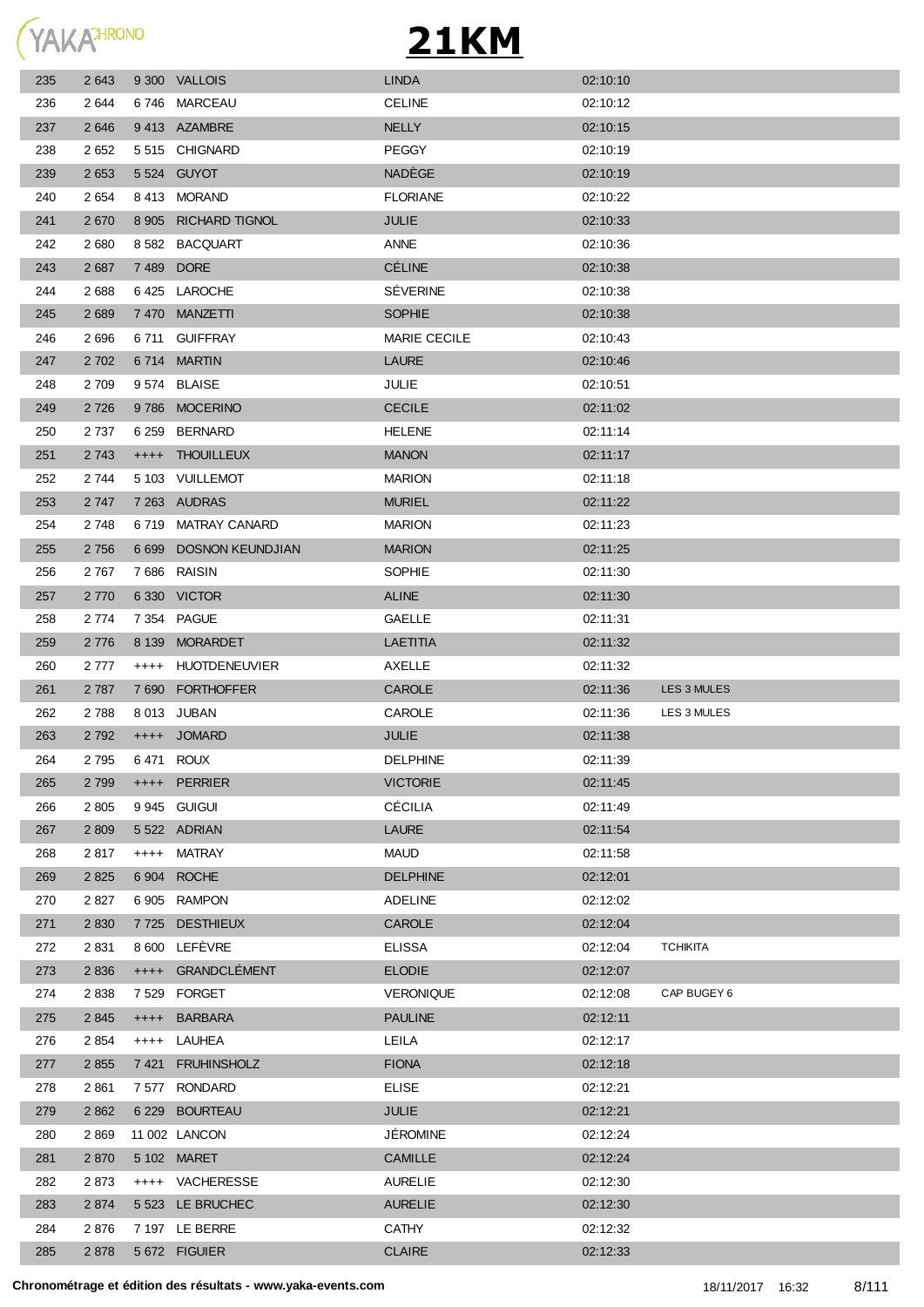

| 286 | 2884    |           | 8 231 PERRIER         | <b>CAROLINE</b>    | 02:12:40 |                           |
|-----|---------|-----------|-----------------------|--------------------|----------|---------------------------|
| 287 | 2 8 8 7 |           | 7 141 CAULLET         | <b>CORALINE</b>    | 02:12:43 |                           |
| 288 | 2 9 0 3 |           | 5673 CHANSON          | EVE                | 02:12:51 |                           |
| 289 | 2 9 0 6 | $++++-$   | <b>DUMONT</b>         | <b>CHARLENE</b>    | 02:12:52 |                           |
| 290 | 2 9 0 7 |           | 7 264 LESPINASSE      | <b>CHRISTINE</b>   | 02:12:52 |                           |
| 291 | 2 9 0 8 |           | ++++ VANNEL           | <b>ALEXANDRA</b>   | 02:12:53 |                           |
| 292 | 2912    |           | 8925 CHABANAS         | <b>MAUD</b>        | 02:12:58 |                           |
| 293 | 2 9 2 4 | 6941      | <b>SANDELION</b>      | <b>STÉPHANIE</b>   | 02:13:15 |                           |
| 294 | 2927    | $++++-$   | MILIER                | <b>MARIE LAURE</b> | 02:13:16 |                           |
| 295 | 2 9 2 8 | $++++-$   | PARVEAU               | <b>AMANDINE</b>    | 02:13:16 |                           |
| 296 | 2938    | $++++-$   | <b>JICQUEL</b>        | ANNA               | 02:13:21 |                           |
| 297 | 2 9 4 0 |           | 7892 LAFAY            | <b>MÉLANIE</b>     | 02:13:24 |                           |
| 298 | 2947    |           | 5 273 BONNOT          | LAURA              | 02:13:28 |                           |
| 299 | 2 9 5 2 | 5 1 8 9   | <b>BRIDON</b>         | <b>EMILIE</b>      | 02:13:30 |                           |
| 300 | 2954    | 9 3 6 8   | TRICAUD               | <b>MARION</b>      | 02:13:32 |                           |
|     | 2 9 64  |           | <b>CHINDAMO</b>       | JULIE              | 02:13:41 | FIRALP <sub>2</sub>       |
| 301 |         | $++++-$   |                       |                    |          |                           |
| 302 | 2991    | 5996      | CONVERT               | <b>CHARLYNE</b>    | 02:13:51 |                           |
| 303 | 2 9 9 8 | $++++$    | <b>PASCAL</b>         | <b>DELPHINE</b>    | 02:13:54 |                           |
| 304 | 3 0 0 1 |           | 11 153 BOUILLOUX      | AMANDA             | 02:13:57 |                           |
| 305 | 3 0 1 4 |           | 7828 BARTHÉLEMY       | <b>CHLOÉ</b>       | 02:14:08 |                           |
| 306 | 3019    |           | 7744 CHAVANA          | <b>ELODIE</b>      | 02:14:14 |                           |
| 307 | 3 0 2 0 | $++++-$   | <b>BERNARD</b>        | <b>CORALIE</b>     | 02:14:15 | CAB                       |
| 308 | 3 0 28  |           | 5 213 PRIMEL          | <b>DELPHINE</b>    | 02:14:25 |                           |
| 309 | 3 0 2 9 |           | 6953 BERNARD          | <b>DELPHINE</b>    | 02:14:25 |                           |
| 310 | 3 0 3 3 |           | 7660 DREVET           | MARLENE            | 02:14:26 |                           |
| 311 | 3 0 3 9 |           | 6 673 GUILLOT         | JULIE              | 02:14:31 |                           |
| 312 | 3 0 4 5 | 8 9 3 7   | DREVAUX               | AXELLE             | 02:14:35 |                           |
| 313 | 3 0 4 9 | 7 1 6 9   | DUVIVIER              | <b>CAMILLE</b>     | 02:14:37 |                           |
| 314 | 3 0 5 0 |           | 6 599 CANY            | <b>CHARLOTTE</b>   | 02:14:38 | HAPPY APPS                |
| 315 | 3 0 5 2 |           | 6 678 ALMIRALL        | <b>CYNTHIA</b>     | 02:14:38 |                           |
| 316 | 3 0 5 3 | 6 5 8 9   | <b>BUISSON</b>        | MAGALI             | 02:14:39 |                           |
| 317 | 3 0 6 6 | 5 8 3 3   | <b>MARTIN</b>         | <b>BEATRICE</b>    | 02:14:43 |                           |
| 318 | 3 0 6 7 | 7860      | <b>MUSSAULT</b>       | <b>MAUD</b>        | 02:14:44 |                           |
| 319 | 3 0 7 2 | 6879      | CHASTAGNARET          | <b>FANNY</b>       | 02:14:48 |                           |
| 320 | 3 0 7 7 | $^{++++}$ | <b>JACQUEMONT</b>     | SOPHIE             | 02:14:50 |                           |
| 321 | 3 0 8 5 | 8 9 5 0   | <b>MAUUARY</b>        | <b>CHARLOTTE</b>   | 02:15:00 |                           |
| 322 | 3 0 9 1 | $^{+++}$  | WIELEMAKER            | <b>ALICIA</b>      | 02:15:04 | <b>BEAUJOLAIS HALFERS</b> |
| 323 | 3 0 9 4 | $++++-$   | <b>JOLIVET</b>        | <b>ELODIE</b>      | 02:15:06 |                           |
| 324 | 3 100   | $++++-$   | <b>URENEVA</b>        | OLGA               | 02:15:11 |                           |
| 325 | 3 1 0 2 |           | 7768 VUILLE           | <b>CATHERINE</b>   | 02:15:15 |                           |
| 326 | 3 1 0 5 | 8973      | <b>BREDECHE</b>       | <b>FAUSTINE</b>    | 02:15:18 |                           |
| 327 | 3 1 0 8 | $++++$    | <b>BERNARD</b>        | <b>MARIE</b>       | 02:15:21 |                           |
| 328 | 3 1 1 2 |           | 6 176 NICOLAS         | <b>MARION</b>      | 02:15:29 |                           |
| 329 | 3 1 1 4 |           | 11 185 BEAUGIRAUD     | ANNE SOPHIE        | 02:15:30 |                           |
| 330 | 3 1 1 5 |           | 11 186 SALLE          | <b>ELODIE</b>      | 02:15:31 |                           |
| 331 | 3 1 2 6 |           | 9796 MELINAND         | <b>AMANDINE</b>    | 02:15:37 |                           |
| 332 | 3 1 2 8 |           | 7942 ALLEGRETTE       | <b>MARJOLAINE</b>  | 02:15:38 |                           |
| 333 | 3 1 3 2 |           | ++++ GRANTE           | <b>MARIE</b>       | 02:15:43 |                           |
| 334 | 3 1 3 8 | $++++$    | <b>JOMARD</b>         | <b>GWLADYS</b>     | 02:15:46 |                           |
| 335 | 3 1 4 2 |           | ++++ ROSTAING         | <b>SANDRINE</b>    | 02:15:51 |                           |
| 336 | 3 145   |           | ++++ BERTRAND PIERSON | <b>EMILIE</b>      | 02:15:54 | <b>TEAM PIERSON</b>       |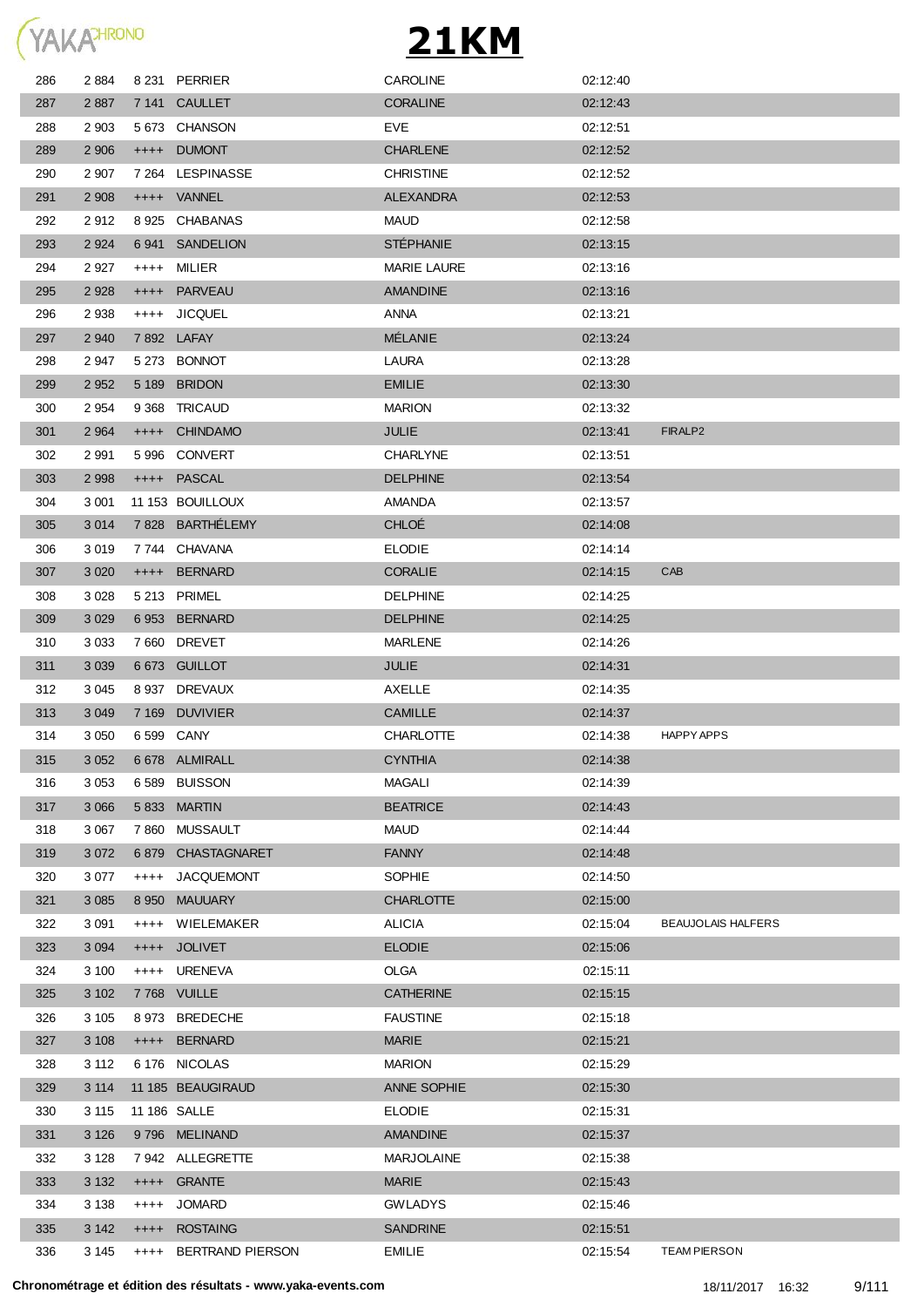

| 337 | 3 1 4 8 |           | 6 249 BERROD         | ANAÏS            | 02:15:55 |                    |
|-----|---------|-----------|----------------------|------------------|----------|--------------------|
| 338 | 3 1 5 2 |           | 7456 PICHON          | <b>LAURA</b>     | 02:16:00 |                    |
| 339 | 3 1 5 7 |           | 9 290 FERNANDEZ      | <b>STEPHANIE</b> | 02:16:03 |                    |
| 340 | 3 1 5 9 |           | 6400 HANOTTE         | <b>SOLINE</b>    | 02:16:05 |                    |
| 341 | 3 1 6 5 |           | 7 462 GONIN          | <b>ALEXIA</b>    | 02:16:08 |                    |
| 342 | 3 1 6 6 |           | 9 133 JAMET          | SÉGOLÈNE         | 02:16:09 |                    |
| 343 | 3 1 7 4 |           | 6875 CHASSAIGNON     | <b>CAROLINE</b>  | 02:16:14 |                    |
| 344 | 3 1 7 9 | $^{++++}$ | DUPIN PONTHUS        | LUCIE            | 02:16:16 |                    |
| 345 | 3 1 8 0 |           | ++++ CASAUX          | <b>MARJORIE</b>  | 02:16:17 |                    |
| 346 | 3 1 8 2 |           | 6920 BUFFIN          | <b>BLANDINE</b>  | 02:16:19 |                    |
| 347 | 3 1 8 9 |           | 8 253 PION           | <b>MARIE</b>     | 02:16:23 |                    |
| 348 | 3 1 9 0 |           | 5 627 DESHAYES       | <b>FANNY</b>     | 02:16:24 |                    |
| 349 | 3 1 9 5 |           | 8 920 MICHEL         | <b>AURELIE</b>   | 02:16:28 |                    |
| 350 | 3 1 9 8 |           | 11 251 NAESSENS      | EUGÉNIE          | 02:16:31 |                    |
| 351 | 3 2 0 1 |           | 5 260 DOBE           | <b>ESTEL</b>     | 02:16:33 |                    |
| 352 | 3 202   | $++++-$   | DESSEMON             | ASMA             | 02:16:33 |                    |
| 353 | 3 2 0 3 |           | 7 537 CLEMENT        | <b>CAROLINE</b>  | 02:16:33 |                    |
| 354 | 3 2 0 5 |           | 7 151 NOMINE         | <b>PAULINE</b>   | 02:16:33 |                    |
| 355 | 3 2 1 1 |           | 5457 ALLARD          | <b>GAELLE</b>    | 02:16:39 |                    |
| 356 | 3 2 2 0 |           | 8 801 GURKA          | SYLVIA           | 02:16:43 |                    |
| 357 | 3 2 2 5 |           | 5 109 GLATARD        | <b>MARION</b>    | 02:16:44 |                    |
| 358 | 3 2 2 8 |           | 5 107 HARMAND        | <b>EMILIE</b>    | 02:16:46 |                    |
| 359 | 3 2 3 9 |           | 5 594 TARDY          | <b>SEVERINE</b>  | 02:16:57 | <b>NEW RUNNERS</b> |
| 360 | 3 2 4 6 |           | 7971 MENGUS          | <b>SIDNEY</b>    | 02:17:03 | <b>HAPPY APPS</b>  |
| 361 | 3 2 4 8 |           | 6 645 VEDRINE        | <b>AURORE</b>    | 02:17:07 |                    |
| 362 | 3 2 4 9 |           | 6 198 BENTO DA SILVA | <b>LYSIANE</b>   | 02:17:08 |                    |
| 363 | 3 2 5 8 |           | 11 087 THOMAS        | <b>CASSANDRA</b> | 02:17:16 |                    |
| 364 | 3 2 6 7 |           | ++++ GAVIGLIO        | ANNETTE          | 02:17:23 |                    |
| 365 | 3 2 7 0 |           | 6 627 RAMPON         | <b>ELODIE</b>    | 02:17:26 |                    |
| 366 | 3 2 7 6 |           | 7418 MATHEY          | <b>CYRIELLE</b>  | 02:17:29 |                    |
| 367 | 3 2 8 1 |           | 5 374 ZULIAN         | <b>SOPHIE</b>    | 02:17:30 |                    |
| 368 | 3 2 8 2 |           | 5375 PITHION         | <b>ADELINE</b>   | 02:17:31 |                    |
| 369 | 3 2 9 7 |           | 7 165 LEFEBVRE       | <b>MARION</b>    | 02:17:40 |                    |
| 370 | 3 2 9 8 |           | 9 530 NI CHEALLAIGH  | <b>AISLING</b>   | 02:17:42 |                    |
| 371 | 3 3 1 1 |           | 8545 RIBOUD          | <b>JOSEPHINE</b> | 02:17:49 |                    |
| 372 | 3 3 1 7 |           | 9 352 TOMADA         | <b>MARION</b>    | 02:17:54 | C A ROANNAIS 4     |
| 373 | 3 3 2 3 |           | 9 173 MERGUI         | <b>SARAH</b>     | 02:17:59 |                    |
| 374 | 3 3 2 4 |           | 5 638 BRAGA          | AMELIE           | 02:18:00 |                    |
| 375 | 3 3 2 6 |           | 9795 GIRIN           | <b>CHLOE</b>     | 02:18:02 |                    |
| 376 | 3 3 4 1 |           | 8 935 CECCHINI       | <b>AUDE</b>      | 02:18:08 |                    |
| 377 | 3 3 4 2 |           | 8 931 REILLER        | GAËLLE           | 02:18:08 |                    |
| 378 | 3 3 4 5 | $++++-$   | PONCET               | AURÉLIE          | 02:18:12 |                    |
| 379 | 3 3 4 6 |           | 6 503 PICHON         | <b>MARIE</b>     | 02:18:12 |                    |
| 380 | 3 3 4 8 |           | 5448 PETIT           | SANDRINE         | 02:18:13 |                    |
| 381 | 3 3 4 9 |           | 8 927 LEMEUNIER      | <b>CLAIRE</b>    | 02:18:16 |                    |
| 382 | 3 3 5 6 |           | 8743 FOREST          | <b>EMILIE</b>    | 02:18:19 |                    |
| 383 | 3 3 5 9 |           | 9 396 PICHON         | <b>AURELIE</b>   | 02:18:22 |                    |
| 384 | 3 3 6 5 |           | 7 130 BOSSUYT        | <b>AUDREY</b>    | 02:18:34 |                    |
| 385 | 3 3 7 0 |           | ++++ KOCHLY          | <b>FLORA</b>     | 02:18:42 |                    |
| 386 | 3 3 9 9 |           | 7487 CABANIE         | <b>CHARLOTTE</b> | 02:19:04 |                    |
|     |         |           |                      | <b>AUDE</b>      | 02:19:04 | LES GAZELLES       |
| 387 | 3 4 0 0 |           | 7826 LENOBLE         |                  |          |                    |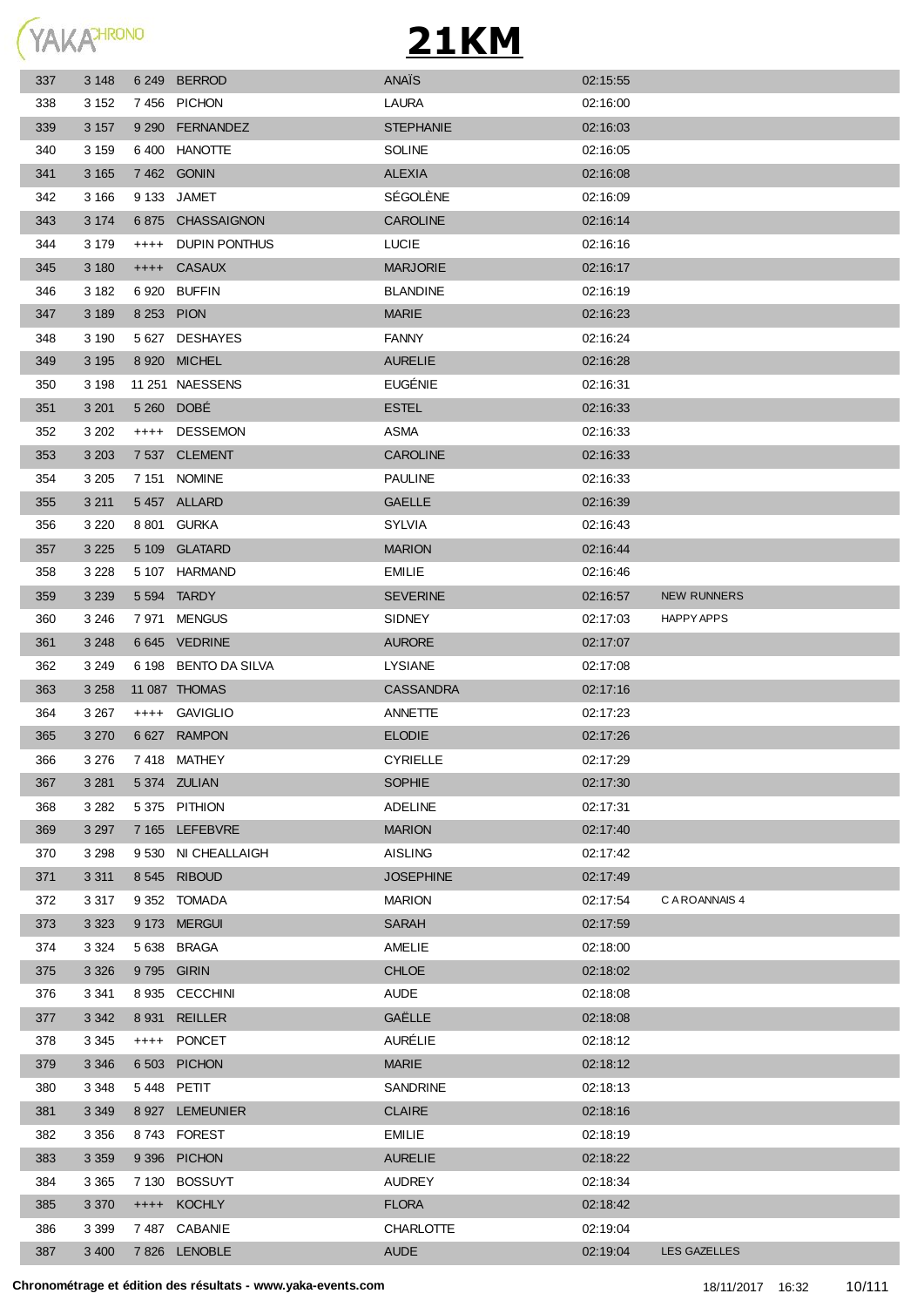

| 388 | 3412    | $^{+++}$    | PEILLON                    | <b>MATHILDE</b>     | 02:19:12 |                   |
|-----|---------|-------------|----------------------------|---------------------|----------|-------------------|
| 389 | 3414    |             | 9 139 CALLIES DE SALIES    | <b>MARIE</b>        | 02:19:15 |                   |
| 390 | 3415    |             | 6088 LOCKE                 | <b>CORINNE</b>      | 02:19:15 |                   |
| 391 | 3 4 2 4 |             | ++++ FOUASSIER             | <b>MARIE CELINE</b> | 02:19:19 |                   |
| 392 | 3 4 2 7 |             | 8 975 HOELT                | <b>PAULINE</b>      | 02:19:23 |                   |
| 393 | 3 4 2 8 |             | 6 394 PICARD               | VALÉRIANE           | 02:19:24 |                   |
| 394 | 3 4 3 4 |             | 7923 SOBRY                 | <b>MANON</b>        | 02:19:31 |                   |
| 395 | 3 4 3 7 |             | 8 808 QUENDOLO             | <b>CORALIE</b>      | 02:19:33 |                   |
| 396 | 3 4 3 8 |             | 9 011 DELAHAYE             | JULIA               | 02:19:33 |                   |
| 397 | 3 4 4 0 | 5434 MELIS  |                            | <b>LAURA</b>        | 02:19:34 |                   |
| 398 | 3445    |             | 11 205 BALLARIN            | <b>NELLIE</b>       | 02:19:39 |                   |
| 399 | 3 4 5 0 |             | 7 567 DREUX                | <b>VIRGINIE</b>     | 02:19:41 |                   |
| 400 | 3456    |             | 5 531 VIGNARD              | <b>CÉLINE</b>       | 02:19:44 |                   |
| 401 | 3 4 5 8 |             | 11 027 ANDERSON            | <b>HOLLY</b>        | 02:19:49 |                   |
| 402 | 3 4 8 2 |             | 9405 PONCIN DE LATOURNERIE | ALIX                | 02:20:03 |                   |
| 403 | 3 4 8 4 |             | 5926 DESBOIS               | <b>OPHELIE</b>      | 02:20:06 |                   |
| 404 | 3 4 9 9 | 7 541 SIROT |                            | <b>CATHERINE</b>    | 02:20:17 |                   |
| 405 | 3 500   |             | 7980 FRACHETTE             | <b>CÉCILE</b>       | 02:20:18 |                   |
| 406 | 3 5 0 4 |             | 7 183 KELLE                | SÉVIL               | 02:20:20 |                   |
| 407 | 3 5 0 6 | 9 3 3 8     | <b>BENEDETTO</b>           | <b>FLORENCE</b>     | 02:20:21 |                   |
| 408 | 3511    |             | 5850 GOUJON                | <b>MARJORIE</b>     | 02:20:26 |                   |
| 409 | 3513    |             | 5723 CARTELLIER            | <b>CHARLINE</b>     | 02:20:26 |                   |
| 410 | 3 5 20  |             | 5 168 PEKSHUEVA            | ANNA                | 02:20:35 |                   |
| 411 | 3 5 29  |             | 8 322 FARON                | <b>CAMILLE</b>      | 02:20:43 |                   |
| 412 | 3 5 4 1 |             | 8 330 MOLLE                | <b>MARION</b>       | 02:20:49 | LES GILLETTES     |
| 413 | 3 5 4 6 | $++++$      | <b>BRICHET</b>             | LÉA                 | 02:20:52 |                   |
| 414 | 3 5 4 7 |             | 7 635 BUENAVENTES          | <b>JORDANE</b>      | 02:20:53 | LES GILLETTES     |
| 415 | 3 5 4 9 |             | 8 236 PRIJAC               | <b>NADÈGE</b>       | 02:20:57 |                   |
| 416 | 3 5 5 0 |             | 9467 LARIDAN               | <b>OPHELIE</b>      | 02:20:57 |                   |
| 417 | 3 5 5 1 |             | 7 138 GUERIN               | <b>AURELIE</b>      | 02:21:00 |                   |
| 418 | 3 5 6 0 |             | 6 919 GAGET                | AMÉLIE              | 02:21:12 |                   |
| 419 | 3 5 6 1 |             | 6 908 O'BRIEN              | <b>ADELINE</b>      | 02:21:12 |                   |
| 420 | 3 5 6 2 |             | 5 669 LE BIDAN             | <b>JENNIFER</b>     | 02:21:12 |                   |
| 421 | 3 5 6 5 |             | 11 160 OBERT               | <b>SABRINA</b>      | 02:21:14 |                   |
| 422 | 3 5 6 6 |             | 6 162 LIESER               | <b>VIRGINIE</b>     | 02:21:14 |                   |
| 423 | 3 5 6 7 |             | 5 101 CUBELLS              | <b>MARION</b>       | 02:21:15 |                   |
| 424 | 3 5 6 8 |             | 6572 CUBELLS               | <b>SOPHIE</b>       | 02:21:15 |                   |
| 425 | 3574    |             | 9 656 LEPINAY ROGER        | ANNE SOPHIE         | 02:21:20 |                   |
| 426 | 3578    |             | 5379 KOUBBI                | SOPHIE              | 02:21:22 |                   |
| 427 | 3 5 8 6 |             | 9 389 CATELLA CHATRON      | <b>JUDITH</b>       | 02:21:29 | <b>LES VERTES</b> |
| 428 | 3589    |             | 9 225 PERRET               | <b>MARINE</b>       | 02:21:31 |                   |
| 429 | 3 5 9 8 |             | ++++ GAREEVA               | <b>OLGA</b>         | 02:21:35 |                   |
| 430 | 3 601   |             | 8525 PERRIAT               | <b>ADELINE</b>      | 02:21:37 |                   |
| 431 | 3 606   |             | 9664 JOMARD                | <b>MARIE</b>        | 02:21:46 |                   |
| 432 | 3608    | 5 3 6 0     | <b>BROCHIER</b>            | <b>PAULINE</b>      | 02:21:47 |                   |
| 433 | 3 609   | 9 3 5 3     | <b>DUMONT DUCROS</b>       | <b>ANNE LAURE</b>   | 02:21:48 |                   |
| 434 | 3612    | 8 383 PORS  |                            | <b>KATRIN</b>       | 02:21:53 |                   |
| 435 | 3614    | 6 544       | <b>REY</b>                 | <b>EVE LUCILLE</b>  | 02:21:56 |                   |
| 436 | 3616    | 6545 ROS    |                            | MÉLANIE             | 02:21:57 |                   |
| 437 | 3 6 20  |             | 9655 HAUGER                | <b>ALISON</b>       | 02:22:01 |                   |
| 438 | 3 6 27  |             | 11 044 LABALME             | LAURINE             | 02:22:04 |                   |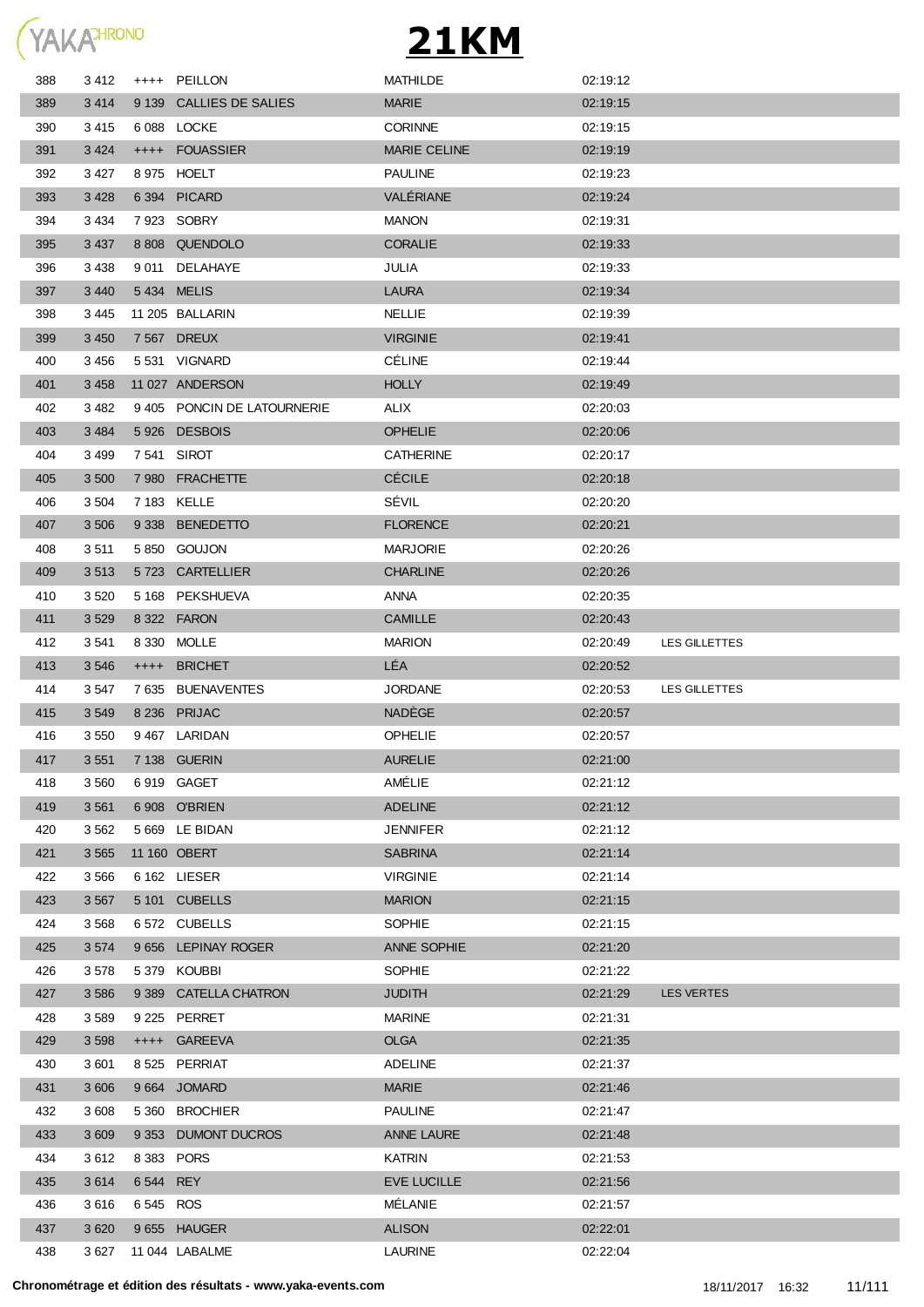YAKAHRONO

| 439 | 3629    | 8763 MAGNOLOUX       | <b>LAURY</b>       | 02:22:05 |                            |
|-----|---------|----------------------|--------------------|----------|----------------------------|
| 440 | 3638    | 5 670 MIRAFZAL       | <b>SONIA</b>       | 02:22:17 |                            |
| 441 | 3 6 4 1 | 8730 CHIRPAZ         | <b>ALICIA</b>      | 02:22:19 |                            |
| 442 | 3646    | 5927 VOILLEQUIN      | <b>ADELINE</b>     | 02:22:22 |                            |
| 443 | 3 6 6 0 | 7 390 CLAVEL         | <b>CHLOE</b>       | 02:22:40 |                            |
| 444 | 3661    | 9 007 LUBIN          | MYLÈNE             | 02:22:41 | <b>ESC TROYES</b>          |
| 445 | 3 6 6 7 | 6 888 CANTE          | <b>CECILE</b>      | 02:22:44 |                            |
| 446 | 3 6 6 8 | 9 324 GUSEVA         | OLGA               | 02:22:47 |                            |
| 447 | 3 6 7 1 | 6936 PAMPARANO       | <b>PAULINA</b>     | 02:22:49 |                            |
| 448 | 3672    | 9 978 FAURE          | <b>MAEVA</b>       | 02:22:50 |                            |
| 449 | 3 6 7 8 | 5495 CAZIER          | <b>ELODIE</b>      | 02:23:01 |                            |
| 450 | 3681    | 9 991 DUCHENE        | <b>MANON</b>       | 02:23:06 |                            |
| 451 | 3 6 8 3 | ++++ PAYERNE         | <b>EMILIE</b>      | 02:23:08 |                            |
| 452 | 3686    | 8 252 VALLON         | <b>CÉLINE</b>      | 02:23:13 |                            |
| 453 | 3687    | ++++ BENITO          | <b>MYRIAM</b>      | 02:23:13 |                            |
| 454 | 3689    | 5744 LENGELEE        | <b>TYPHAINE</b>    | 02:23:16 |                            |
| 455 | 3 6 9 4 | 9 021 VALLEYRE       | <b>AURELIE</b>     | 02:23:21 |                            |
| 456 | 3695    | ++++ MINOT           | <b>NELLY</b>       | 02:23:22 |                            |
| 457 | 3 6 9 9 | 6 906 CLAVEL         | <b>EVE</b>         | 02:23:28 |                            |
| 458 | 3701    | 5836 CLAVEL          | LEA                | 02:23:28 |                            |
| 459 | 3708    | ++++ HAVAS           | <b>MARION</b>      | 02:23:40 |                            |
| 460 | 3 7 1 7 | 5784 PICARD          | <b>EMILIE</b>      | 02:23:53 |                            |
| 461 | 3719    | 7 590 DIVERS         | <b>VANESSA</b>     | 02:23:56 |                            |
| 462 | 3 7 3 2 | 7 095 ZHIGAR         | <b>IULIIA</b>      | 02:24:12 |                            |
| 463 | 3741    | 6427 BLIEK           | <b>MARLENE</b>     | 02:24:13 |                            |
|     | 3 742   | 6428 ANCIAN          | <b>MARION</b>      | 02:24:13 |                            |
| 464 |         |                      |                    |          |                            |
| 465 | 3744    | 9 398 GIRAUD         | <b>MARIE</b>       | 02:24:14 | <b>LES VERTES</b>          |
| 466 | 3 747   | 8 830 BONJOUR        | <b>MARIE AIMEE</b> | 02:24:15 |                            |
| 467 | 3751    | 9447 BERTHIER        | <b>NELLY</b>       | 02:24:21 |                            |
| 468 | 3755    | 7 154 GUERRERO       | <b>KARINE</b>      | 02:24:22 |                            |
| 469 | 3756    | 6 236 MONNET         | <b>ADELINE</b>     | 02:24:29 |                            |
| 470 | 3762    | ++++ PLAN            | <b>JULIE</b>       | 02:24:36 | LES BAMBIS                 |
| 471 | 3769    | 9 900 MONTIBERT      | <b>SANDRA</b>      | 02:24:44 |                            |
| 472 | 3770    | 9 998 BALANDRAUD     | <b>FANNY</b>       | 02:24:44 |                            |
| 473 | 3773    | 5 692 BONNARD        | <b>AMANDA</b>      | 02:24:48 |                            |
| 474 | 3774    | 5 693 BONNARD        | ANNE SOPHIE        | 02:24:48 |                            |
| 475 | 3786    | 7 861 PETILLON       | <b>MAELLE</b>      | 02:25:01 |                            |
| 476 | 3799    | 6 001 DEMAN GARIN    | ELÉNA              | 02:25:13 |                            |
| 477 | 3 8 0 1 | 6 889 CANTE          | <b>AURELIE</b>     | 02:25:13 |                            |
| 478 | 3806    | 8 356 BARBE          | ALIX               | 02:25:14 |                            |
| 479 | 3810    | 6 591 VEROT          | <b>CELINE</b>      | 02:25:17 |                            |
| 480 | 3813    | 8 052 BELLIER        | SOPHIE             | 02:25:21 |                            |
| 481 | 3 8 2 8 | 9 351 HETZEL         | <b>CORALIE</b>     | 02:25:32 |                            |
| 482 | 3839    | 9 175 BIDEAU         | <b>JOHANNA</b>     | 02:25:45 |                            |
| 483 | 3842    | 8 039 DE MONTGOLFIER | SÉGOLÈNE           | 02:25:53 |                            |
| 484 | 3847    | 5768 JUNIQUE         | <b>ADELINE</b>     | 02:25:54 |                            |
| 485 | 3 8 6 5 | 8918 CHAVANON        | <b>EMILIE</b>      | 02:26:12 |                            |
| 486 | 3869    | 6 523 THEVENET       | <b>VIRGINIE</b>    | 02:26:13 | PHILOCHE ET LES PHILOCHONS |
| 487 | 3870    | 6 524 WIEDERKEHR     | <b>SANDRA</b>      | 02:26:14 | PHILOCHE ET LES PHILOCHONS |
| 488 | 3872    | 5752 ALLIER          | <b>AMANDINE</b>    | 02:26:15 |                            |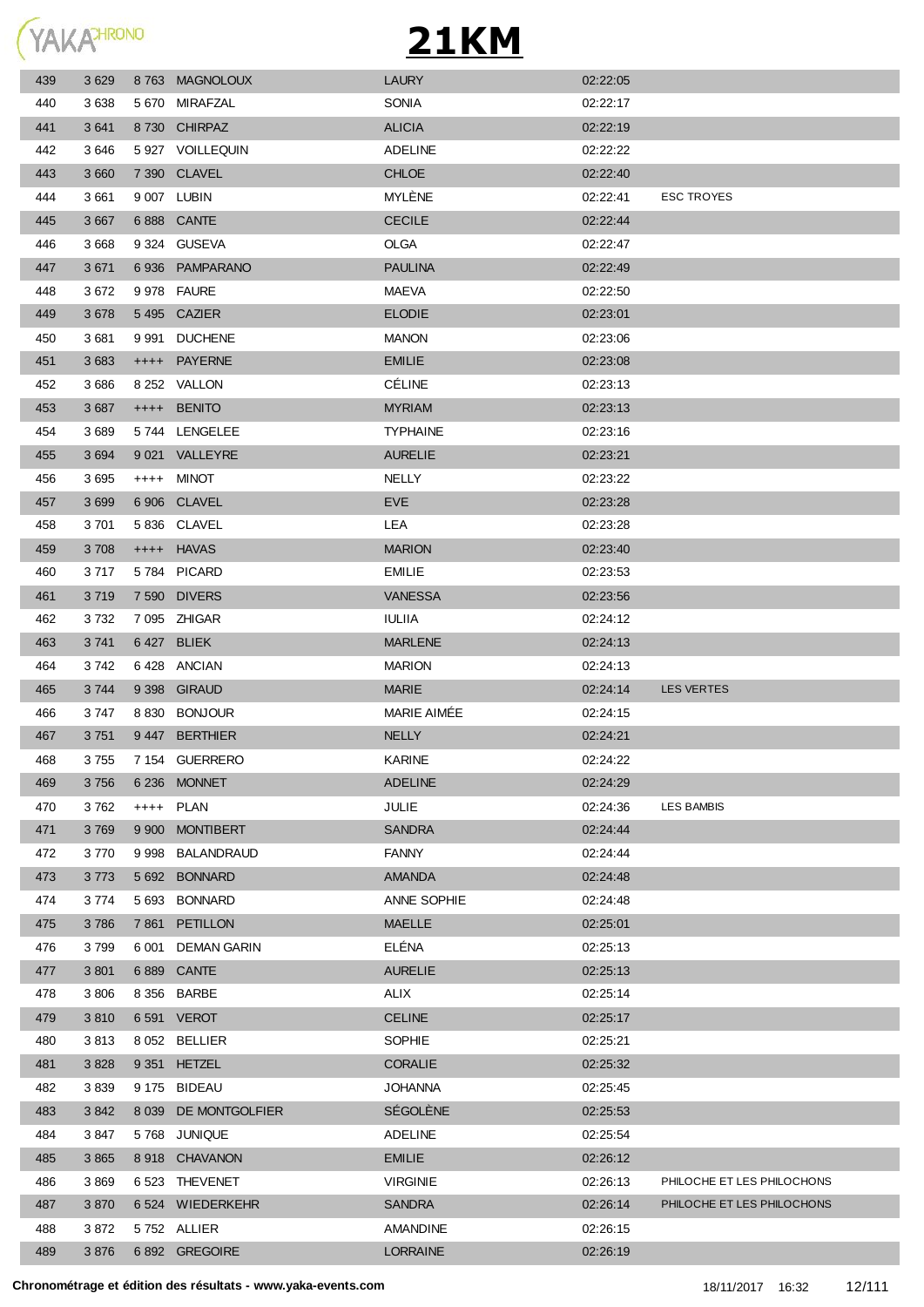

| 490 | 3880    |             | 9 168 GEOFFRAY     | <b>LAURIANE</b>   | 02:26:21 |                           |
|-----|---------|-------------|--------------------|-------------------|----------|---------------------------|
| 491 | 3895    |             | 6368 POPOVA        | <b>EKATERINA</b>  | 02:26:37 |                           |
| 492 | 3898    | $^{+++}$    | BALIGAND           | <b>FLORENCE</b>   | 02:26:42 |                           |
| 493 | 3910    | 9891        | <b>ROUGON</b>      | <b>OPHELIE</b>    | 02:26:48 |                           |
| 494 | 3924    | $++++$      | CHAIGNEAU          | <b>EMILIE</b>     | 02:26:56 |                           |
| 495 | 3 9 2 7 |             | 7 153 FOURNIER     | <b>ELISE</b>      | 02:27:04 |                           |
| 496 | 3931    |             | 6 604 RUSSELLO     | <b>SANDRINE</b>   | 02:27:10 |                           |
| 497 | 3 9 3 7 |             | 8459 BESSENAY      | <b>SOPHIE</b>     | 02:27:15 |                           |
| 498 | 3938    |             | 6465 COTTON        | VALÉRIE           | 02:27:17 |                           |
| 499 | 3 9 5 1 | 6 2 5 1     | <b>BOULET</b>      | <b>ELISE</b>      | 02:27:20 |                           |
| 500 | 3 9 5 3 |             | 6742 PROUST        | <b>ALICE</b>      | 02:27:23 |                           |
| 501 | 3 9 5 4 | 9895        | <b>BOURSEAU</b>    | <b>ALICE</b>      | 02:27:28 |                           |
| 502 | 3 9 5 5 | 9 2 5 9     | <b>DANNREUTHER</b> | <b>JOHANNA</b>    | 02:27:30 |                           |
| 503 | 3 9 5 8 |             | 5 217 COURVOISIER  | <b>MATHILDE</b>   | 02:27:32 |                           |
| 504 | 3 9 6 2 |             | 8 379 MALRIEU      | <b>EMILIE</b>     | 02:27:41 |                           |
| 505 | 3 9 6 4 |             | 6817 PICARD        | <b>EMMANUELLE</b> | 02:27:43 |                           |
| 506 | 3 9 7 0 |             | 8528 ALLOIN        | <b>JUSTINE</b>    | 02:27:54 |                           |
| 507 | 3 9 7 1 |             | ++++ GERVASON      | <b>AUDREY</b>     | 02:27:55 |                           |
| 508 | 3976    |             | 5218 LEGROS        | <b>SYLVIE</b>     | 02:28:05 | JE COURS À INCOURT        |
| 509 | 3 9 7 7 |             | 8 105 ROZKOŠNÁ     | <b>DARJA</b>      | 02:28:05 |                           |
| 510 | 3 9 8 9 |             | 5378 DURET         | <b>MAILYS</b>     | 02:28:24 |                           |
| 511 | 3 9 9 3 |             | 8702 CAMUS         | <b>LISE</b>       | 02:28:31 |                           |
| 512 | 3 9 9 5 | 5998        | BARSACQ            | <b>CELINE</b>     | 02:28:34 |                           |
| 513 | 3 9 9 8 |             | 9 388 REMY         | <b>ROSELYNE</b>   | 02:28:35 |                           |
| 514 | 4 0 0 4 |             | 6 825 RICHEVAUX    | <b>ESTELLE</b>    | 02:28:38 |                           |
| 515 | 4 0 0 5 |             | 7 137 CHUDIK       | <b>ODILE</b>      | 02:28:39 |                           |
| 516 | 4 0 0 6 |             | 6832 SAUDRAY       | <b>CHARLOTTE</b>  | 02:28:39 |                           |
| 517 | 4 0 16  |             | 8 133 KUHN         | <b>MARINE</b>     | 02:28:45 |                           |
| 518 | 4 0 21  |             | 8 867 PERINEL      | EMILIE            | 02:28:50 |                           |
| 519 | 4 0 24  |             | ++++ BOEHM         | <b>AMANDINE</b>   | 02:28:57 |                           |
| 520 | 4 0 4 2 |             | 8 910 NEYRAND      | <b>SIGOLENE</b>   | 02:29:23 |                           |
| 521 | 4 0 4 3 |             | 7 995 QUATRAIN     | <b>MELANIE</b>    | 02:29:24 |                           |
| 522 | 4 0 4 6 | 5 148       | RIVIER             | <b>MARION</b>     | 02:29:27 |                           |
| 523 | 4 0 4 8 | 6 2 3 2     | <b>BRETON</b>      | <b>MARYLOU</b>    | 02:29:31 |                           |
| 524 | 4 0 5 5 |             | 9 977 COMARMOND    | CAROLINE          | 02:29:37 |                           |
| 525 | 4 0 6 5 | 6408        | SOUVIGNET          | <b>SOLENE</b>     | 02:29:48 |                           |
| 526 | 4 0 6 6 | 6 5 9 5     | <b>BROUCQSAULT</b> | ANNE SOPHIE       | 02:29:49 |                           |
| 527 | 4 0 7 3 | 9686        | SENECLAUZE         | <b>ALEXANDRA</b>  | 02:29:53 |                           |
| 528 | 4 0 7 5 | $^{++++}$   | <b>BUENAVENTES</b> | <b>EMILIA</b>     | 02:29:54 |                           |
| 529 | 4 0 8 6 | 5 2 7 1     | <b>DESTHIEUX</b>   | <b>AURÉLIE</b>    | 02:30:28 |                           |
| 530 | 4 0 9 8 | 7 589       | <b>COCHERY</b>     | <b>JULIETTE</b>   | 02:30:46 |                           |
| 531 | 4 0 9 9 |             | 7 322 DUMAS        | <b>AURELIE</b>    | 02:30:48 |                           |
| 532 | 4 104   |             | 7 287 DURAND       | <b>EMILIE</b>     | 02:30:48 |                           |
| 533 | 4 1 1 6 | $++++-$     | <b>BERNARD</b>     | <b>EMILIE</b>     | 02:30:56 |                           |
| 534 | 4 1 2 2 |             | 6616 DESCHAMPS     | <b>CLAIRE</b>     | 02:31:16 |                           |
| 535 | 4 1 2 3 | 11 093 FINN |                    | <b>PAULINE</b>    | 02:31:20 |                           |
| 536 | 4 1 2 4 |             | 6 689 TISSUT       | <b>CARINE</b>     | 02:31:21 |                           |
| 537 | 4 140   |             | 7457 BERNICOLA     | <b>FLORINE</b>    | 02:31:49 |                           |
| 538 | 4 1 4 6 | 9 879       | <b>GLEN</b>        | <b>JEN</b>        | 02:32:01 | <b>BEAUJOLAIS HALFERS</b> |
| 539 | 4 1 4 7 | 8489        | <b>JACQUET</b>     | <b>DELPHINE</b>   | 02:32:02 |                           |
| 540 | 4 1 5 1 | 6 401       | RANQUE             | ANNE LAURE        | 02:32:19 |                           |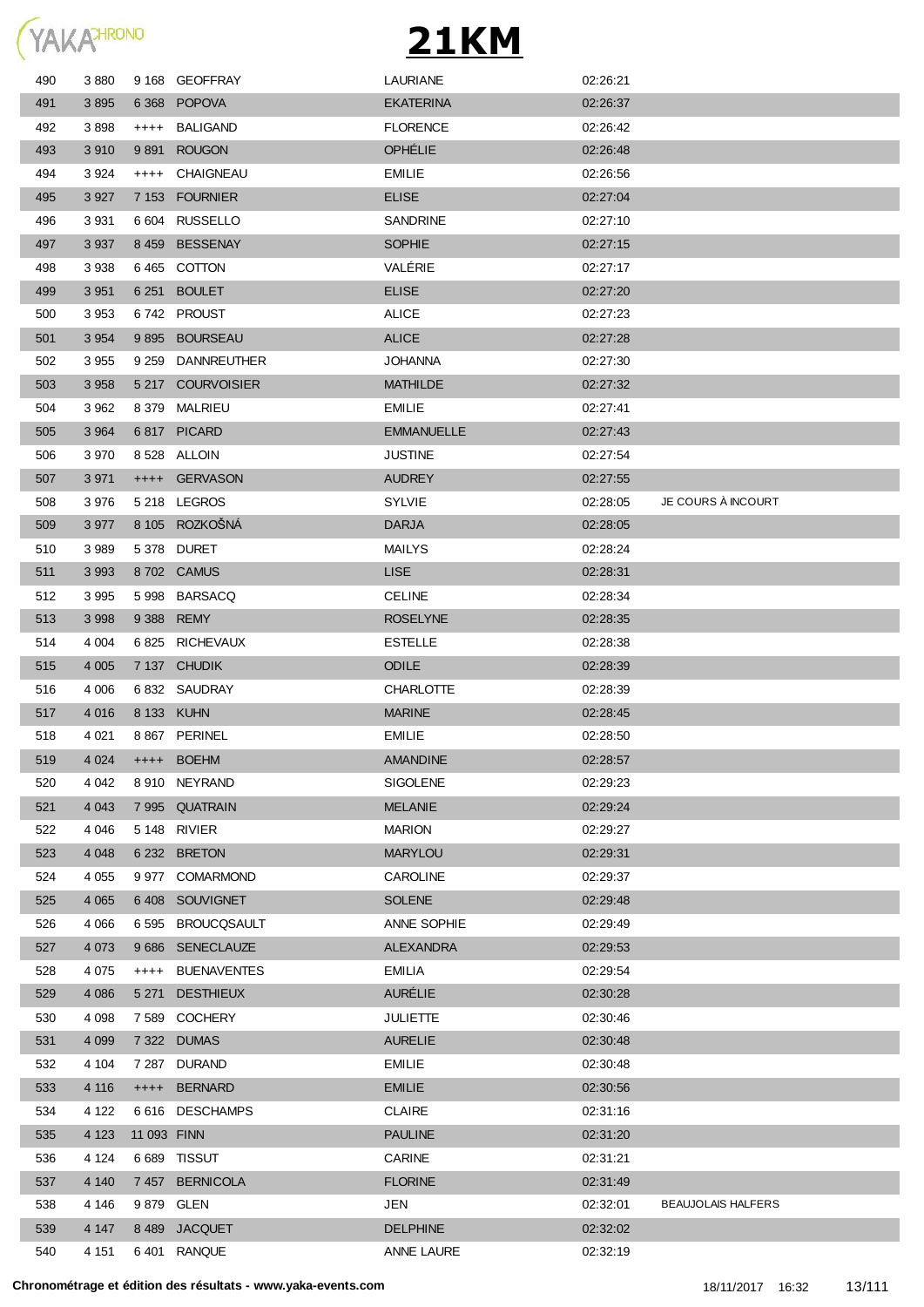YAKAHRONO

| 541 | 4 1 5 3 |           | 7 228 FARDEAU     | <b>ISABELLE</b>       | 02:32:20 |                               |
|-----|---------|-----------|-------------------|-----------------------|----------|-------------------------------|
| 542 | 4 157   |           | 7747 PATOIS       | <b>MERYLL</b>         | 02:32:21 |                               |
| 543 | 4 160   |           | 7 232 ANTHORE     | <b>SOLENE</b>         | 02:32:24 |                               |
| 544 | 4 1 6 6 | $^{+++}$  | <b>TAMBOURIN</b>  | <b>ELODIE</b>         | 02:32:41 |                               |
| 545 | 4 170   |           | 7017 GIORGI       | <b>ADELINE</b>        | 02:32:43 |                               |
| 546 | 4 171   |           | ++++ D AVOUT      | <b>MATHILDE</b>       | 02:32:44 |                               |
| 547 | 4 1 7 6 |           | 8 674 CLAY        | <b>CHARLOTTE</b>      | 02:32:50 |                               |
| 548 | 4 183   |           | 8553 RITTON       | <b>EMMANUELLE</b>     | 02:32:55 |                               |
| 549 | 4 1 8 5 |           | 9772 GLEMAIN      | CAROLE                | 02:33:01 |                               |
| 550 | 4 187   |           | 6 052 PRADINAUD   | <b>CYRIELLE</b>       | 02:33:04 |                               |
| 551 | 4 1 9 5 |           | 9816 YANEVA       | <b>LINA</b>           | 02:33:05 |                               |
| 552 | 4 197   |           | 6895 CONTER       | <b>HELENE</b>         | 02:33:07 |                               |
| 553 | 4 2 0 5 |           | 9733 BUISSON      | <b>ADELINE</b>        | 02:33:22 |                               |
| 554 | 4 206   |           | 9721 BUISSON      | <b>TIFFANY</b>        | 02:33:22 |                               |
| 555 | 4 2 1 0 |           | 5 390 ROBERT      | <b>CLAIRE</b>         | 02:33:34 | <b>LES PARTICULES</b>         |
| 556 | 4 2 1 2 |           | 8 534 BORDAT      | <b>CLARA</b>          | 02:33:37 |                               |
| 557 | 4 2 1 5 |           | 7 144 MAGRO DULAC | <b>CLAIRE</b>         | 02:33:40 |                               |
| 558 | 4 2 3 5 |           | 11 094 KIOULOU    | <b>CECILIA</b>        | 02:34:00 |                               |
| 559 | 4 2 3 9 |           | 5332 MONTGINOT    | <b>ISABELLE</b>       | 02:34:02 |                               |
| 560 | 4 2 4 0 |           | 9 201 GILLIERS    | <b>AURÉLIE</b>        | 02:34:04 |                               |
| 561 | 4 2 4 8 |           | 6247 JOSSET       | <b>GAELE</b>          | 02:34:09 |                               |
| 562 | 4 2 4 9 |           | 8 309 REOCREUX    | <b>LUCILE</b>         | 02:34:09 |                               |
| 563 | 4 2 5 8 | 7 7 2 1   | <b>COURBOT</b>    | ANGÉLIQUE             | 02:34:29 |                               |
| 564 | 4 2 6 1 |           | 5 192 LABROSSE    | <b>JESSIKA</b>        | 02:34:31 |                               |
| 565 | 4 278   |           | 7 405 LANDREAU    | <b>ALICE</b>          | 02:34:51 |                               |
| 566 | 4 281   |           | ++++ TOMSON       | SOPHIE                | 02:34:55 |                               |
| 567 | 4 2 8 3 |           | 11 107 CALA       | <b>ANAIS</b>          | 02:34:58 |                               |
| 568 | 4 295   |           | 5462 BONVALOT     | <b>PATRICIA</b>       | 02:35:18 | <b>BALBRIGGAN ROADRUNNERS</b> |
| 569 | 4 2 9 6 |           | 9 050 FIQUEMONT   | ALIZÉE                | 02:35:20 |                               |
| 570 | 4 310   |           | 7 369 CABROL      | <b>MARIE LAURENCE</b> | 02:35:47 |                               |
| 571 | 4 3 1 2 |           | 5 145 HANEL       | <b>CECILE</b>         | 02:35:48 |                               |
| 572 | 4 3 1 3 |           | 5 143 LOURO       | <b>KAREN</b>          | 02:35:48 |                               |
| 573 | 4 3 1 6 |           | 6856 EIAMSAART    | <b>BUSSARA</b>        | 02:35:52 |                               |
| 574 | 4 3 2 0 |           | 7750 COMTET       | <b>CLAUDIE</b>        | 02:36:05 |                               |
| 575 | 4 3 2 4 |           | 9595 FOURNET      | <b>MAUD</b>           | 02:36:12 |                               |
| 576 | 4 3 2 5 |           | 6 284 RIOLFO      | LAETITIA              | 02:36:16 |                               |
| 577 | 4 3 2 7 |           | 6 166 LE ROUX     | <b>AUDREY</b>         | 02:36:16 |                               |
| 578 | 4 3 2 9 |           | 11 128 DAULL      | <b>IRIS</b>           | 02:36:18 | ES BANANA'S SPRINT            |
| 579 | 4 3 3 1 |           | 8 629 CLUZAUD     | <b>JULIE</b>          | 02:36:22 |                               |
| 580 | 4 3 4 4 | $++++-$   | MARAQUIN          | <b>FLORENCE</b>       | 02:36:42 |                               |
| 581 | 4 3 5 0 | $++++-$   | <b>BERTHIN</b>    | NOËLLINE              | 02:36:49 |                               |
| 582 | 4 3 5 3 |           | ++++ VACHERON     | <b>EMILIE</b>         | 02:36:53 | LES MONTBRISONNAISES          |
| 583 | 4 3 5 4 | $^{++++}$ | <b>VACHERON</b>   | <b>CÉLINE</b>         | 02:36:54 | LES MONTBRISONNAISES          |
| 584 | 4 3 5 6 |           | 7 116 DUGRE       | <b>SOPHIE</b>         | 02:36:57 |                               |
| 585 | 4 3 6 2 |           | 7 507 MICHOTTE    | <b>LAURA</b>          | 02:37:03 |                               |
| 586 | 4 3 6 4 | 9426      | THIOLLIER         | <b>CELINE</b>         | 02:37:06 |                               |
|     |         |           |                   |                       |          |                               |
| 587 | 4 3 8 1 | 5 9 5 8   | <b>GEHLKOPF</b>   | <b>LAURA</b>          | 02:37:18 |                               |
| 588 | 4 3 8 3 |           | 7924 MOMBAERS     | AURÉLIE               | 02:37:20 |                               |
| 589 | 4 3 9 4 |           | 7 319 TREMBLOT    | <b>PAULINE</b>        | 02:37:34 |                               |
| 590 | 4 4 0 0 |           | ++++ GEISS        | <b>PAULINE</b>        | 02:37:51 |                               |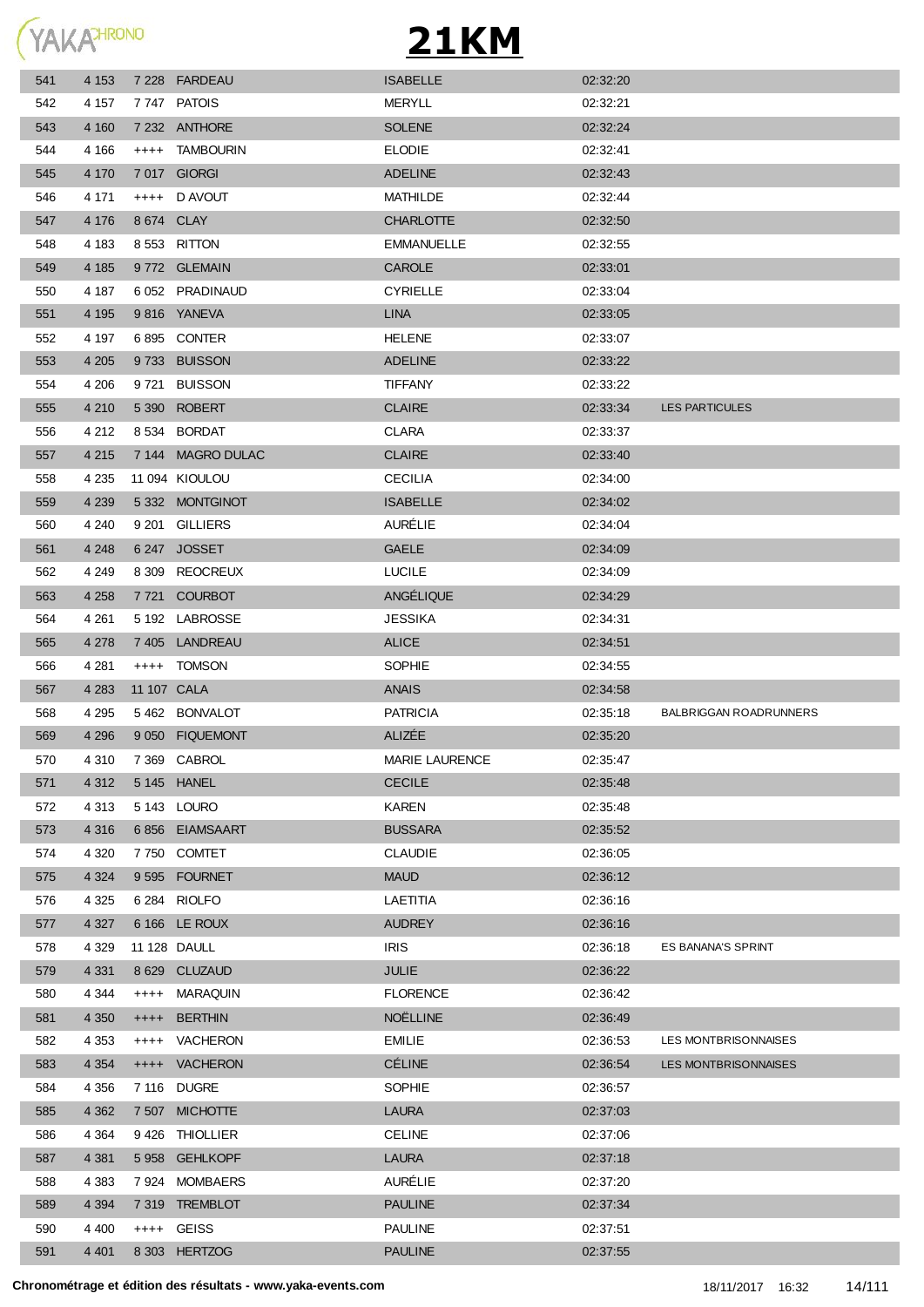

| 592 | 4 4 0 4 | 8 2 8 5   | <b>CAVARD</b>          | CARINE               | 02:37:56 |                             |
|-----|---------|-----------|------------------------|----------------------|----------|-----------------------------|
| 593 | 4 4 0 9 | 5 2 6 2   | <b>CAUBERE BASTION</b> | <b>AURELIE</b>       | 02:38:05 |                             |
| 594 | 4414    | 5 1 1 3   | <b>BONAMY</b>          | <b>CHRISTEL</b>      | 02:38:08 |                             |
| 595 | 4 4 2 3 | 9645      | <b>ROCAVERT</b>        | <b>CARLA</b>         | 02:38:18 |                             |
| 596 | 4 4 2 5 | 5769      | <b>BOIS GIRODET</b>    | <b>MARIE ANNICK</b>  | 02:38:20 |                             |
| 597 | 4 4 4 4 | $++++$    | <b>MONNOT</b>          | <b>AUDREY</b>        | 02:38:48 |                             |
| 598 | 4 4 6 0 | 8780      | <b>PARDON</b>          | <b>MARINE</b>        | 02:38:56 | LES DOUZALEURS DE L'IVRESSE |
| 599 | 4 4 6 1 | 8760      | <b>GAMBARINI</b>       | <b>AUDREY</b>        | 02:38:56 |                             |
| 600 | 4 4 6 2 | 8776      | <b>GUYOT PARDON</b>    | <b>AMANDINE</b>      | 02:38:57 |                             |
| 601 | 4 4 6 3 |           | 8 805 BERNARD          | <b>AURELIE</b>       | 02:38:57 |                             |
| 602 | 4 4 6 4 | 8768      | RAMECOURT              | KATELL               | 02:38:57 |                             |
| 603 | 4 4 6 5 |           | 8783 PERRET            | <b>STEPHANIE</b>     | 02:38:57 |                             |
| 604 | 4471    |           | 9 242 RENARD           | ANAÏS                | 02:39:08 |                             |
| 605 | 4 4 7 5 |           | 8 318 BELOVETSKAYA     | <b>DARIA</b>         | 02:39:14 |                             |
| 606 | 4 477   |           | <b>11 086 CERRUTI</b>  | <b>AUDREY</b>        | 02:39:19 |                             |
| 607 | 4 4 7 8 |           | 7 143 JOULIA           | <b>AMANDINE</b>      | 02:39:19 |                             |
| 608 | 4 4 8 2 |           | 8449 VINCENT           | LAURE                | 02:39:22 | LES MULETS                  |
| 609 | 4 4 8 4 |           | 7 325 CHAMBARETAUD     | <b>ALICE</b>         | 02:39:28 | <b>BARJOLAIS</b>            |
| 610 | 4 4 9 6 |           | 8753 CANE              | <b>DEBORAH</b>       | 02:39:56 |                             |
| 611 | 4 500   | 5 8 3 0   | <b>COUTAREL</b>        | <b>CÉLINE</b>        | 02:40:08 |                             |
| 612 | 4 5 1 0 | $^{++++}$ | MOREAU                 | <b>CECILE</b>        | 02:40:30 |                             |
| 613 | 4 5 1 5 |           | 8 203 DAFFLON          | <b>EMILIE</b>        | 02:40:40 | <b>TEAMDAFFLON</b>          |
| 614 | 4 5 21  |           | 5743 CANARD            | <b>CHARLOTTE</b>     | 02:40:57 |                             |
| 615 | 4 5 2 5 | 9648      | <b>THEVENON</b>        | <b>GERALDINE</b>     | 02:41:02 |                             |
| 616 | 4 5 3 2 | $^{++++}$ | AUDOUIN                | LAETITIA             | 02:41:17 |                             |
| 617 | 4 5 4 2 | 9 2 5 8   | <b>PERRIER</b>         | <b>MAGALI</b>        | 02.41.48 |                             |
| 618 | 4 546   | $^{++++}$ | <b>MOULINE</b>         | <b>CELESTE</b>       | 02:42:06 |                             |
| 619 | 4 5 5 2 | 9425      | <b>DUPUIS ROSCA</b>    | <b>MARIANA</b>       | 02:42:20 |                             |
| 620 | 4 5 5 3 |           | 9427 MASCHIO           | <b>EMILIE</b>        | 02:42:22 |                             |
| 621 | 4 5 6 0 |           | 8 317 VERRIER          | JULIE                | 02:42:32 | <b>POIVRES</b>              |
| 622 | 4 5 6 3 |           | 7 373 RHO MAS          | <b>PAOLA</b>         | 02:42:37 |                             |
| 623 | 4 5 6 5 |           | ++++ CAROCA            | <b>MARIE CAMILLE</b> | 02:42:41 |                             |
| 624 | 4 5 6 9 |           | 7 559 HELYON           | <b>MORGANE</b>       | 02:42:48 |                             |
| 625 | 4 5 8 7 |           | 9402 HERBET            | <b>KARINE</b>        | 02:43:20 |                             |
| 626 | 4 601   |           | 8778 BREHAMET          | <b>JOCYA</b>         | 02:44:07 |                             |
| 627 | 4 6 1 6 |           | 9499 CUADRADO          | <b>AURELIE</b>       | 02:45:11 |                             |
| 628 | 4619    | 8 850 HU  |                        | BIE                  | 02:45:13 |                             |
| 629 | 4 6 20  |           | 5 987 SAPET            | <b>CLÉMENCE</b>      | 02:45:22 |                             |
| 630 | 4 6 21  |           | 7 593 VALLEIX          | ANNE                 | 02:45:22 |                             |
| 631 | 4 6 2 5 |           | 5 671 MONTRIEUL        | LAURA                | 02:45:25 |                             |
| 632 | 4 6 2 6 |           | 5 610 LATOUR           | LISE.                | 02:45:32 |                             |
| 633 | 4 6 3 0 |           | 7 220 MERLIN           | <b>AURELIA</b>       | 02:45:39 |                             |
| 634 | 4 6 38  |           | 5 338 LORON            | <b>EMELINE</b>       | 02:45:44 |                             |
| 635 | 4 6 4 6 |           | 7 419 CHAHELOT GOUJAT  | CHARLÈNE             | 02:46:28 |                             |
| 636 | 4 647   |           | 7415 CHAHELOT GOUJAT   | <b>CORALYNE</b>      | 02:46:28 |                             |
| 637 | 4 6 6 2 |           | 8 321 THOLANCE         | <b>MARION</b>        | 02:46:53 |                             |
| 638 | 4 667   |           | 5799 RODDIER           | <b>PAULINE</b>       | 02:46:59 |                             |
| 639 | 4 6 6 8 |           | 9 960 COSTA            | <b>VICTORIA</b>      | 02:46:59 |                             |
| 640 | 4676    |           | 7 902 CHOL             | <b>ESTEFANIA</b>     | 02:47:27 |                             |
| 641 | 4 6 7 9 |           | 9 339 MUZEAU           | <b>VANESSA</b>       | 02:47:31 |                             |
| 642 | 4 6 8 2 |           | 5 309 CORDIER          | <b>CHRISTELLE</b>    | 02:47:41 |                             |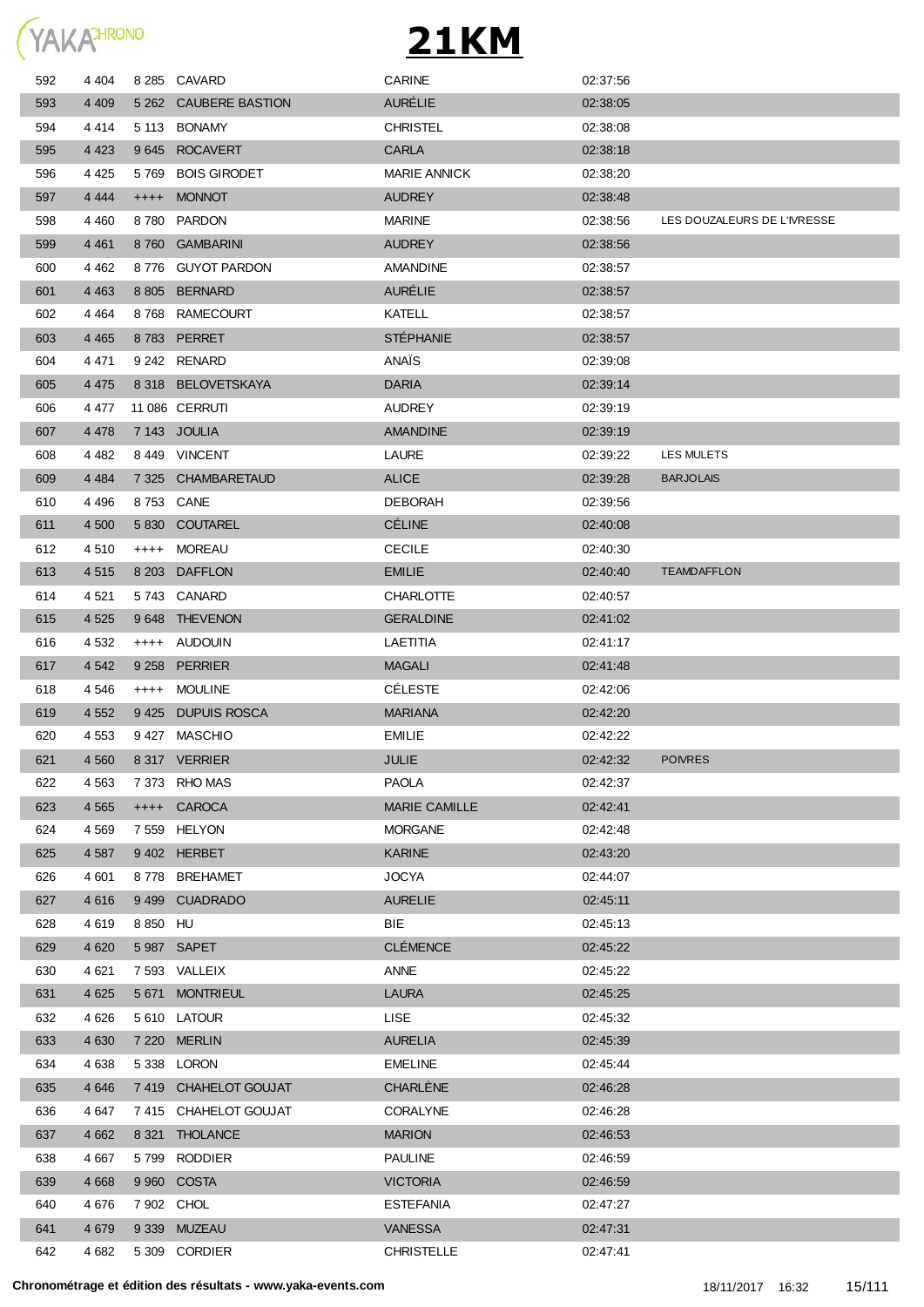

| 643 | 4688    | $++++-$     | <b>MERLE</b>         | <b>ALICIA</b>            | 02:48:13 |                |
|-----|---------|-------------|----------------------|--------------------------|----------|----------------|
| 644 | 4698    | 7 627       | <b>BEGUE</b>         | <b>PAULINE</b>           | 02:48:56 | LES GILLETTES  |
| 645 | 4 7 0 4 | 7 3 3 6     | BALTAZARD            | <b>CHARLOTTE</b>         | 02:49:06 |                |
| 646 | 4 706   | 7 337       | DESCLÉE DE MAREDSOUS | <b>CONSTANCE</b>         | 02:49:07 |                |
| 647 | 4 708   | $++++$      | <b>MIGNUCCI</b>      | <b>AMANDINE</b>          | 02:49:07 |                |
| 648 | 4 7 1 4 | 5 5 6 1     | <b>DENISENKO</b>     | <b>SOFYA</b>             | 02:49:18 |                |
| 649 | 4 7 2 6 | 9 3 8 6     | <b>LUCIANI</b>       | <b>HELOISE</b>           | 02:49:40 |                |
| 650 | 4 7 2 7 |             | ++++ OLGA            | <b>KOLESNIKOVA</b>       | 02:49:47 |                |
| 651 | 4 7 3 6 |             | 7 545 SCHMELZER      | <b>AURELIE</b>           | 02:50:06 |                |
| 652 | 4 742   |             | 8 608 MALARET        | <b>ELODIE</b>            | 02:50:37 |                |
| 653 | 4 7 6 3 |             | ++++ PENEL           | <b>MARGAUX</b>           | 02:51:46 |                |
| 654 | 4768    |             | 5 181 MICHEL         | <b>LUCIE</b>             | 02:52:10 |                |
| 655 | 4769    |             | ++++ TENG            | <b>SOPHIE</b>            | 02:52:10 |                |
| 656 | 4 780   | 9 4 7 0     | <b>THEVENOUX</b>     | <b>CLAUDINE</b>          | 02:52:49 |                |
| 657 | 4 7 8 3 | $^{+++}$    | <b>WILLEMIN</b>      | <b>MARIE EMILIE</b>      | 02:52:51 |                |
| 658 | 4 786   | $++++$      | HATAKEYAMA           | KEI                      | 02:53:03 |                |
| 659 | 4 7 9 0 |             | 9469 AUROUX          | ANNE SOPHIE              | 02:53:23 |                |
| 660 | 4 7 9 3 |             | 6 193 LAGRANGE       | <b>CAROLINE</b>          | 02:53:34 |                |
| 661 | 4 7 9 4 |             | 8796 AFONSO          | <b>MARINA</b>            | 02:53:34 |                |
| 662 | 4 7 9 7 |             | 5 540 GODESKY        | <b>PATRICIA</b>          | 02:53:42 |                |
| 663 | 4 8 0 1 |             | 7 964 BRAVI          | <b>MELANIE</b>           | 02:53:53 |                |
| 664 | 4 8 0 3 |             | 5 127 NESME          | <b>KATHY</b>             | 02:53:55 |                |
| 665 | 4 8 0 9 | 11 158 TAIX |                      | <b>CELIA</b>             | 02:54:13 |                |
| 666 | 4 8 1 0 |             | 11 141 BASSO         | <b>MANON</b>             | 02:54:13 |                |
| 667 | 4 8 1 3 |             | 11 152 NUNES         | <b>FLAVIA</b>            | 02:54:14 |                |
| 668 | 4816    |             | 8 091 BOUTEAUD       | LAURA                    | 02:54:21 |                |
| 669 | 4 8 22  | 5 1 2 9     | <b>MULVIHILL</b>     | <b>BARBARA</b>           | 02:54:35 |                |
| 670 | 4 8 23  |             | 5 203 MAYE           | <b>SHARON</b>            | 02:54:36 |                |
| 671 | 4 8 3 5 |             | 7 556 VANTOMME       | <b>MARION</b>            | 02:54:53 |                |
|     | 4 857   |             | 9 267 CHÂTELET       | <b>JULIE</b>             |          |                |
| 672 |         |             |                      |                          | 02:55:27 |                |
| 673 | 4 8 6 1 |             | 9 023 VIGIER         | <b>LAURENE</b><br>GAËLLE | 02:55:33 |                |
| 674 | 4 8 6 6 |             | 7780 BUISSON         |                          | 02:55:43 |                |
| 675 | 4 8 6 8 |             | 6426 FAVEROT         | <b>ADELINE</b>           | 02:55:48 |                |
| 676 | 4878    | 5 5 5 1     | <b>BEHAR</b>         | <b>PAULINE</b>           | 02:55:59 |                |
| 677 | 4 8 8 0 |             | 5 552 GOOD           | <b>EVA</b>               | 02:56:00 |                |
| 678 | 4 8 8 1 | 8 691       | MAILLET              | <b>CAROLINE</b>          | 02:56:00 |                |
| 679 | 4 8 9 7 |             | 7 261 WISPELAERE     | <b>LORIANE</b>           | 02:56:32 | TRAILGONETTES1 |
| 680 | 4898    |             | 9 121 TIENE          | <b>CLAIRE</b>            | 02:56:33 |                |
| 681 | 4 9 0 0 | $++++$      | LAGARDE              | ANNE SOPHIE              | 02:56:33 |                |
| 682 | 4 9 0 2 | 7 294       | AGUINET              | <b>ELISE</b>             | 02:56:33 | TRAILGONETTES2 |
| 683 | 4 9 0 4 |             | 7 259 POINAS         | <b>EMELINE</b>           | 02:56:34 | TRAILGONETTES1 |
| 684 | 4 9 24  | 6871        | SOLOVYOVA            | YULIA                    | 02:57:40 |                |
| 685 | 4 9 25  |             | 8 246 KHIEV          | <b>SOLITA</b>            | 02:57:40 |                |
| 686 | 4927    | 9999        | <b>BESSON</b>        | LAETITIA                 | 02:58:03 |                |
| 687 | 4 9 28  |             | 9 964 GRILLET        | <b>LAETITIA</b>          | 02:58:03 |                |
| 688 | 4 9 3 2 |             | 11 194 NOVARETTI     | <b>NOÉMIE</b>            | 02:58:24 |                |
| 689 | 4 9 3 6 |             | 7 737 CHARRION       | <b>EMILY</b>             | 02:58:51 |                |
| 690 | 4 9 3 9 |             | 7 602 MATHON         | <b>MATHILDE</b>          | 02:58:52 |                |
| 691 | 4 9 4 0 |             | 9 203 LOMBARDI       | <b>LAURA</b>             | 02:59:04 |                |
| 692 | 4 9 4 3 | 8 2 4 3     | PUYDOYEUX            | <b>CAROLINE</b>          | 02:59:22 |                |
| 693 | 4 9 5 0 | 7691        | <b>BOISSONNET</b>    | AMÉLIE                   | 02:59:42 |                |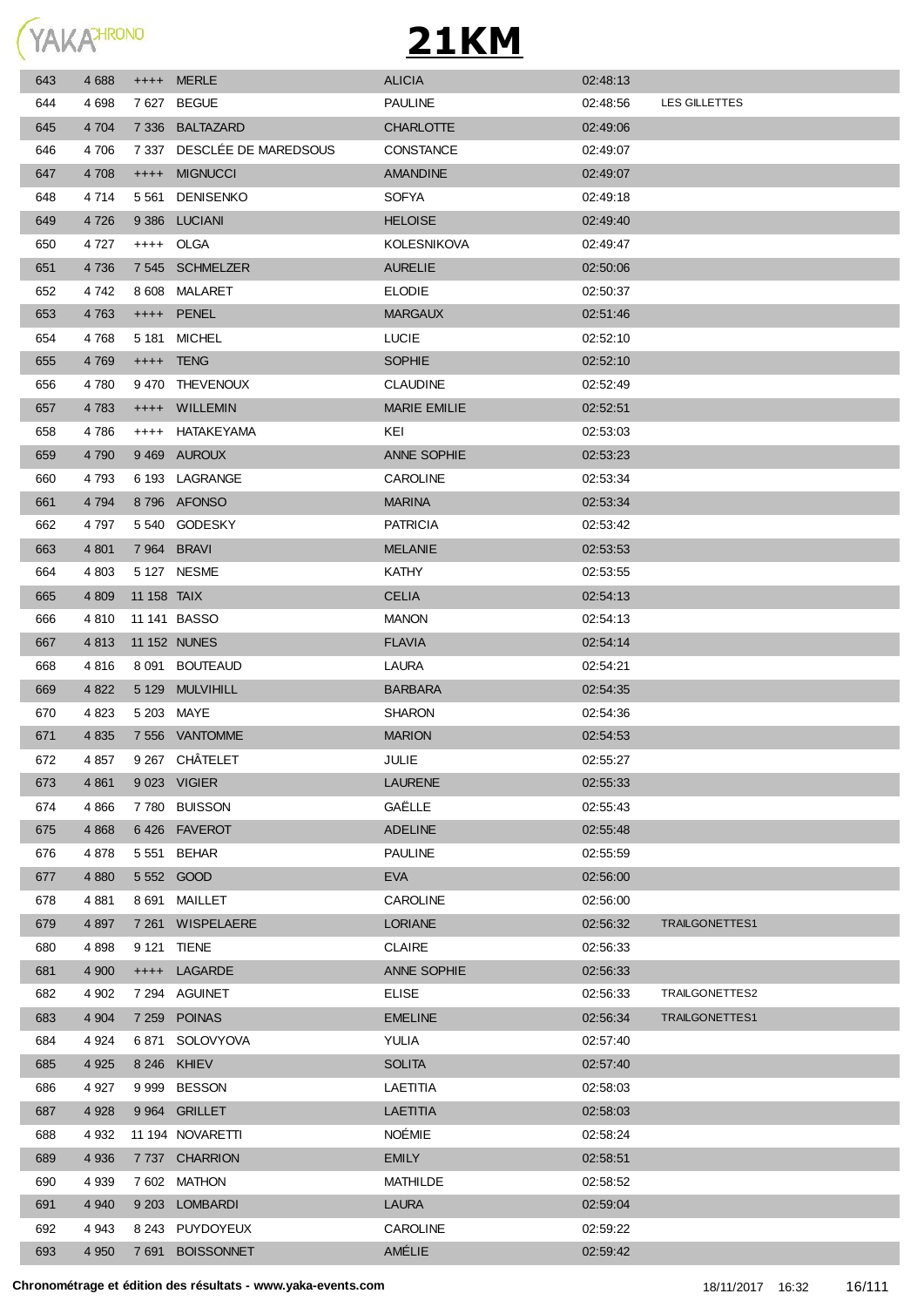

| 694 | 4 9 5 5 |            | 9 103 OLLAGNIER          | MÉLANIE         | 02:59:58 |                   |
|-----|---------|------------|--------------------------|-----------------|----------|-------------------|
| 695 | 4 9 5 7 |            | 6 637 DUPUY              | <b>JUSTINE</b>  | 02:59:59 |                   |
| 696 | 4 9 5 9 |            | 6318 MAGNE               | <b>FANNY</b>    | 03:00:00 |                   |
| 697 | 4 9 61  |            | 7 323 CHARIF CHEFCHAOUNI | <b>DIYAE</b>    | 03:00:04 | <b>LES BARJOS</b> |
| 698 | 4 9 62  |            | 7 331 VOLTZ              | SOLÈNE          | 03:00:04 | LES BARJOS        |
| 699 | 4 9 6 8 |            | 9 687 BACQUIER           | <b>JUDITE</b>   | 03:00:37 |                   |
| 700 | 4972    |            | 6 234 VALLON             | <b>ALICE</b>    | 03:01:00 |                   |
| 701 | 4974    |            | 7 133 POTEY              | ANNE            | 03:01:04 |                   |
| 702 | 4975    | $++++$     | <b>DESCHAMPS</b>         | <b>MARION</b>   | 03:01:11 |                   |
| 703 | 4 9 8 2 | 7 903      | <b>BURNICHON</b>         | <b>CLAUDINE</b> | 03:01:37 |                   |
| 704 | 4 9 8 3 | 7859       | <b>GUIDICELLI</b>        | <b>CELINE</b>   | 03:01:37 |                   |
| 705 | 4 9 9 6 | 5780       | <b>MARBACHER</b>         | <b>AURORE</b>   | 03:01:52 |                   |
| 706 | 5 0 0 7 |            | 7414 CARDIN              | <b>ELISA</b>    | 03:02:53 |                   |
| 707 | 5 0 0 9 |            | ++++ DAVID               | <b>NATACHA</b>  | 03:02:55 |                   |
| 708 | 5 0 1 4 |            | 8876 ELLES               | CAMILLE         | 03:03:08 |                   |
| 709 | 5 0 18  | 6 120 SIX  |                          | <b>JULIE</b>    | 03:03:50 |                   |
| 710 | 5 0 21  |            | 5 831 SABATIER           | <b>SYLVIE</b>   | 03:04:07 |                   |
|     |         |            | 8575 GUYON               | <b>FANNY</b>    |          |                   |
| 711 | 5 0 27  | 9 083 DIET |                          | <b>DAVINA</b>   | 03:04:15 |                   |
| 712 | 5 0 3 5 |            |                          | ALIZÉE          | 03:04:35 |                   |
| 713 | 5 0 4 5 |            | 8 567 BATAILLE           |                 | 03:05:55 |                   |
| 714 | 5 0 5 5 |            | 6 211 VILLEDEY           | <b>SOLENE</b>   | 03:06:32 |                   |
| 715 | 5 0 5 7 |            | 5 136 PETRINI            | <b>EMMA</b>     | 03:06:33 | <b>WTF</b>        |
| 716 | 5 0 5 8 |            | 6 160 MOLLE              | ANAÏS           | 03.06.33 | <b>TEAM CACA</b>  |
| 717 | 5 0 6 0 |            | ++++ FERRARO             | <b>LAURA</b>    | 03:06:41 | <b>WTF</b>        |
| 718 | 5 0 6 5 |            | 8824 OLHAGARAY           | <b>MARINE</b>   | 03:07:23 |                   |
| 719 | 5 0 8 1 | 9 5 4 0    | <b>OZANNE BREDA</b>      | <b>MARION</b>   | 03:07:45 |                   |
| 720 | 5 0 8 7 |            | 7 099 ZADORINA           | LIZA            | 03:08:00 |                   |
| 721 | 5 0 8 9 | 7 3 7 0    | <b>BELOUSOVA</b>         | <b>VALERIYA</b> | 03:08:03 |                   |
| 722 | 5 0 9 0 |            | 6 233 ELIZAROVA          | <b>ALINA</b>    | 03:08:03 |                   |
| 723 | 5 0 9 1 |            | ++++ MARIE               | <b>OLIVIA</b>   | 03:08:17 |                   |
| 724 | 5 0 9 3 |            | 6 168 GALLAND            | SOPHIE          | 03:08:29 |                   |
| 725 | 5 0 9 7 | $++++-$    | <b>DOYEN</b>             | <b>SOLENNE</b>  | 03:08:40 |                   |
| 726 | 5 1 0 2 | $++++$     | <b>LEOU THAM</b>         | <b>SEVERINE</b> | 03:08:40 |                   |
| 727 | 5 1 0 3 | $^{++++}$  | LE SAINT                 | <b>JESSICA</b>  | 03:08:41 |                   |
| 728 | 5 1 0 6 | $++++-$    | <b>BONNETIER</b>         | ANNE FLORENCE   | 03:08:43 | LALOU             |
| 729 | 5 1 1 2 | 8811       | <b>PAUPE</b>             | <b>ANOUCHKA</b> | 03:09:30 |                   |
| 730 | 5 1 2 6 | 9 341      | <b>PONT</b>              | JULIE           | 03:10:15 |                   |
| 731 | 5 1 3 2 | 8 2 5 8    | <b>DEIANA</b>            | <b>CLELIA</b>   | 03:10:31 |                   |
| 732 | 5 1 3 3 | 8999       | PETERSCHMITT             | <b>CLÉMENCE</b> | 03:10:31 |                   |
| 733 | 5 140   | 5889       | <b>DROUILLON</b>         | VANESSA         | 03:10:51 |                   |
| 734 | 5 1 6 6 | 5 8 2 3    | PANCEVA                  | <b>DIANA</b>    | 03:13:50 |                   |
| 735 | 5 1 7 5 | 5 3 9 8    | <b>PARIS</b>             | <b>FANTIG</b>   | 03:15:09 |                   |
| 736 | 5 1 7 6 |            | 5796 TURPIN              | <b>JULIE</b>    | 03:15:10 |                   |
| 737 | 5 1 8 0 |            | 9653 FUSHIMI             | <b>MAYUKO</b>   | 03:16:06 |                   |
| 738 | 5 1 9 1 |            | 6055 TWOMEY              | <b>MARISSA</b>  | 03:16:50 |                   |
| 739 | 5 2 1 0 |            | 6 142 JACQUES            | <b>DELPHINE</b> | 03:18:42 |                   |
| 740 | 5 2 1 5 |            | 11 020 BAUMAS            | <b>MARINE</b>   | 03:19:15 |                   |
| 741 | 5 2 1 7 |            | 11 022 TONADRE           | JULIE           | 03:19:15 |                   |
| 742 | 5 2 1 8 |            | 11 019 EVREUX            | <b>LUDIVINE</b> | 03:19:15 |                   |
| 743 | 5 2 2 5 |            | 8 966 REBIFFE            | <b>FANNY</b>    | 03:19:37 |                   |
| 744 | 5 2 2 6 |            | 9 112 GARIDEL            | JULIE           | 03:19:40 |                   |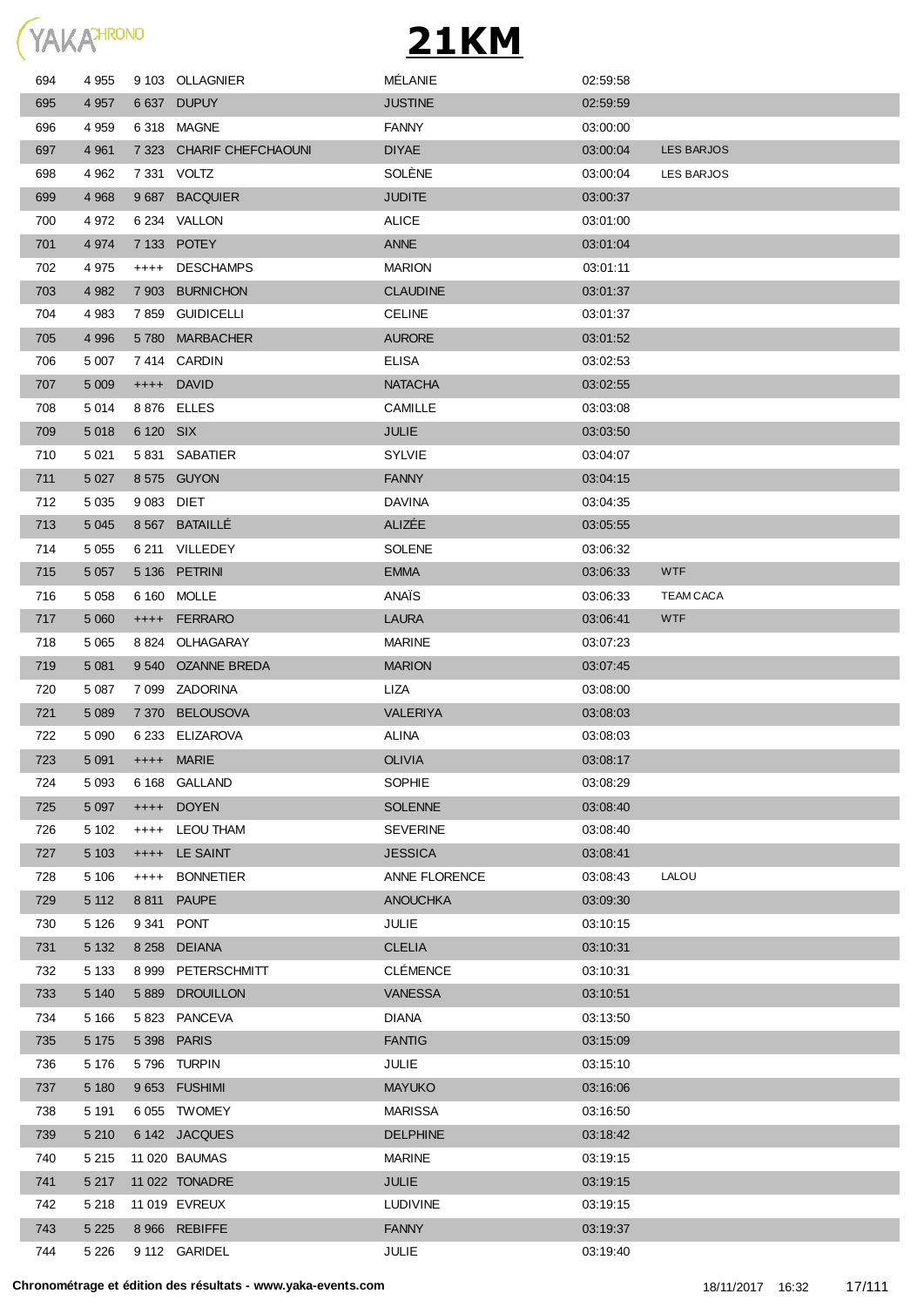

| 745 | 5 2 2 7 |           | 9 113 LAUGENIE       | <b>MARIE</b>       | 03:19:41 |                               |
|-----|---------|-----------|----------------------|--------------------|----------|-------------------------------|
| 746 | 5 2 2 8 |           | 8 890 SANCHEZ        | <b>MARGOT</b>      | 03:19:50 |                               |
| 747 | 5 2 3 0 |           | 8 900 GOMEZ          | HÉLÈNE             | 03:19:52 |                               |
| 748 | 5 2 3 1 |           | 8 893 DEPUYDT        | <b>MARION</b>      | 03:19:54 |                               |
| 749 | 5 2 3 3 |           | 11 124 GRENIER       | <b>CHLOÉ</b>       | 03:20:19 |                               |
| 750 | 5 2 3 4 |           | 9 996 JAGER          | <b>LUCILE</b>      | 03:20:19 |                               |
| 751 | 5 2 3 6 |           | ++++ PERRAUDIN       | <b>LUCIE</b>       | 03:20:47 |                               |
| 752 | 5 2 4 0 |           | 9 114 LAINÉ          | MÉGANE             | 03:21:22 |                               |
| 753 | 5 2 4 1 |           | 9 108 DARNIS         | <b>ALISON</b>      | 03:21:22 |                               |
| 754 | 5 2 4 7 | $^{++++}$ | JANCENKO             | <b>OLGA</b>        | 03:22:10 |                               |
| 755 | 5 2 5 5 | 7 2 2 6   | <b>CARRAGHER</b>     | <b>STEPHANIE</b>   | 03:22:53 | <b>BALBRIGGAN ROADRUNNERS</b> |
| 756 | 5 2 6 1 | $++++$    | guidoni              | LAURENCE           | 03.23.14 |                               |
| 757 | 5 2 6 2 | 5 408     | KIRIENKOVA           | <b>EKATERINA</b>   | 03:24:00 |                               |
| 758 | 5 2 6 4 |           | 5 110 INGELEVICH     | <b>EKATERINA</b>   | 03:24:01 |                               |
| 759 | 5 2 6 5 | $++++-$   | AKSENOVA             | <b>EKATERINA</b>   | 03:24:02 |                               |
| 760 | 5 2 6 6 | $++++$    | <b>BALASHOVA</b>     | NADEZHDA           | 03:24:03 |                               |
| 761 | 5 2 6 7 |           | 5 392 MITINA         | <b>NATALIA</b>     | 03:24:03 |                               |
| 762 | 5 2 7 9 |           | 7032 STASIAK         | MÉLANIE            | 03:24:58 |                               |
| 763 | 5 2 8 7 |           | 7641 MARTIN          | <b>KAREN</b>       | 03:25:34 |                               |
| 764 | 5 2 9 3 |           | 8759 LILLE           | <b>CLEMENCE</b>    | 03:25:57 |                               |
| 765 | 5 2 9 4 | 8767      | MEUNIER DESVEAUX     | AMÉLIE             | 03:25:57 | LES DOUZALEURS DE L'IVRESSE   |
| 766 | 5 2 9 5 |           | 8773 MEUNIER         | JULIE              | 03:25:57 |                               |
| 767 | 5 2 9 6 | 6430      | <b>MCGEOUGH</b>      | <b>SARA</b>        | 03:26:02 |                               |
| 768 | 5 2 9 9 | 5959      | <b>GEHLKOPF</b>      | EVE                | 03:26:27 |                               |
| 769 | 5 3 0 1 | 6 4 31    | <b>FRISQUE</b>       | <b>JUDITH</b>      | 03:26:49 |                               |
| 770 | 5 3 0 2 | 8 290     | LEFEBVRE             | PAULINE CHARLOTTE  | 03:26:56 |                               |
| 771 | 5 3 0 3 | 7 001     | <b>OMER DECUGIS</b>  | <b>CLOTILDE</b>    | 03:26:57 |                               |
| 772 | 5 3 0 6 | 9 4 9 5   | ARNOUX               | <b>MAGALI</b>      | 03:26:57 |                               |
| 773 | 5 3 1 3 | $++++-$   | <b>PIGNATA</b>       | <b>MAUD</b>        | 03:28:30 |                               |
| 774 | 5 316   | $++++-$   | <b>BESSY</b>         | <b>FLORENCE</b>    | 03:28:30 |                               |
| 775 | 5 3 1 9 | 9 0 8 4   | <b>BOUCHET</b>       | <b>FÉDILINE</b>    | 03:28:34 |                               |
| 776 | 5 3 2 1 | 8 3 6 6   | <b>BONNEMAIRE</b>    | <b>EMILIE</b>      | 03:28:46 |                               |
| 777 | 5 3 2 5 | 8 9 8 6   | <b>BECART</b>        | <b>ELSA</b>        | 03:28:47 |                               |
| 778 | 5 3 2 8 |           | 8 992 RICART         | <b>CLAIRE</b>      | 03:28:47 |                               |
| 779 | 5 3 5 3 |           | 7751 THIRIEZ         | <b>LOUISE</b>      | 03:29:15 |                               |
| 780 | 5 3 7 1 |           | 7 752 OSULLIVAN      | <b>LOUISE</b>      | 03:30:27 |                               |
| 781 | 5 3 8 0 |           | 11 273 DA COSTA      | <b>LOUISA</b>      | 03:31:36 |                               |
| 782 | 5 3 8 2 |           | 11 215 CARRASCO RUIZ | <b>GUILLERMINA</b> | 03:31:38 |                               |
| 783 | 5 3 9 3 |           | 7 363 BOVET          | <b>LAURE</b>       | 03:33:03 | <b>TEAM BOB</b>               |
| 784 | 5 3 9 7 |           | 11 252 BOOG          | LAURA              | 03:33:04 | <b>TEAM BOB</b>               |
| 785 | 5 4 0 6 |           | 11 014 ABBES         | <b>CLÉMENTINE</b>  | 03:33:05 |                               |
| 786 | 5 4 0 8 |           | 6 986 ROBITAILLE     | CHLOÉ              | 03:33:05 |                               |
| 787 | 5 4 0 9 |           | 7612 PACALLIER       | <b>NELLY</b>       | 03:33:06 |                               |
| 788 | 5410    | $++++-$   | <b>GUICHON</b>       | ANAËLLE            | 03:33:06 |                               |
| 789 | 5 4 1 1 | 9 0 5 3   | <b>PRORIOL</b>       | <b>VIRGINIE</b>    | 03:33:06 |                               |
| 790 | 5412    |           | 8 637 D'AUTRYVE      | AXELLE             | 03:33:06 |                               |
| 791 | 5413    |           | 9 607 CHAUFFERIN     | <b>EMILIE</b>      | 03:33:06 |                               |
| 792 | 5414    |           | 6 534 VANSTEENKISTE  | <b>BLANDINE</b>    | 03:33:06 |                               |
| 793 | 5 4 1 7 |           | 11 229 CHAMBE        | <b>MATHILDE</b>    | 03:33:07 | <b>TEAM BOB</b>               |
|     |         |           | 8 423 TUAILLON       | EGLANTINE          | 03:33:07 |                               |
| 794 | 5418    |           |                      |                    |          |                               |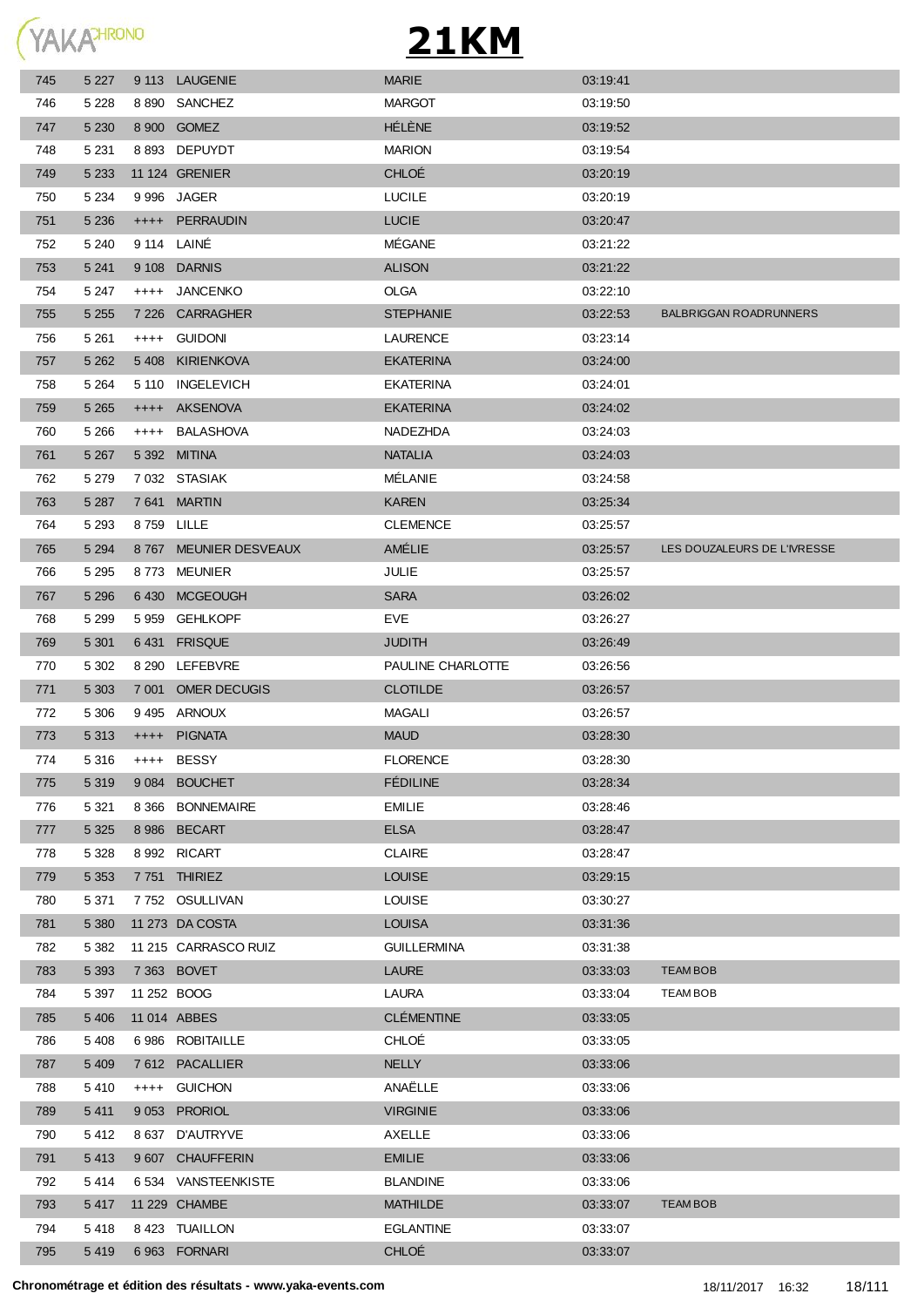

| 796            | 5 4 20          | 7 377   | <b>BESSARD</b>      | <b>JUSTINE</b>      | 03:33:08 |                          |
|----------------|-----------------|---------|---------------------|---------------------|----------|--------------------------|
| 797            | 5 4 2 4         |         | 9526 BONVARLET      | <b>MARION</b>       | 03:33:09 | LES GRANDS CRUS NUS      |
| 798            | 5 4 3 4         | 8 764   | YAKOVLEV            | <b>DIANE</b>        | 03:34:45 |                          |
| 799            | 5 4 4 1         | $++++$  | <b>GOLIEZ</b>       | <b>ISABELLE</b>     | 03:35:34 |                          |
| 800            | 5442            | $++++$  | <b>CHAFFURIN</b>    | <b>TIPHAINE</b>     | 03:35:34 |                          |
| 801            | 5 4 4 4         | $++++$  | LAVAL               | <b>HELENE</b>       | 03:35:36 |                          |
| 802            | 5446            | 5 701   | RAIMBAULT           | OPHÉLIE             | 03:35:56 |                          |
| 803            | 5 4 6 0         |         | 7 819 RATTIGAN      | <b>CORA</b>         | 03:36:58 |                          |
| 804            | 5466            |         | 6 574 BYRNE         | <b>JENNY</b>        | 03:37:07 |                          |
| 805            | 5 4 7 1         |         | 5 667 MARTIN        | <b>MARY</b>         | 03:38:00 |                          |
| 806            | 5473            |         | 5487 PETROVICH      | <b>GALINA</b>       | 03:38:01 |                          |
| 807            | 5475            |         | 7 922 MICHEL        | ANAIS               | 03:38:29 |                          |
| 808            | 5478            |         | 7 920 GULIN         | MÉLANIE             | 03:38:38 |                          |
| 809            | 5 4 8 3         |         | 9 132 NANCEY        | <b>CHARLOTTE</b>    | 03:39:30 |                          |
| 810            | 5484            |         | 6657 PIDOUX         | <b>LORENE</b>       | 03:39:31 |                          |
| 811            | 5 4 9 4         |         | 6577 GUINET         | <b>CHRISTEL</b>     | 03:39:33 |                          |
| 812            | 5 4 9 5         |         | 6 644 TOUSSAINT     | <b>MARION</b>       | 03:39:33 | LES CIRRHOSES LYONNAISES |
| 813            | 5 4 9 8         |         | 6676 SORATROI       | <b>MARION</b>       | 03:39:34 |                          |
| 814            | 5499            |         | 6 692 APOTHELOZ     | <b>MARIE</b>        | 03:39:34 |                          |
| 815            | 5 500           |         | 6703 APOTHELOZ      | <b>TATIANA</b>      | 03:39:35 |                          |
| 816            | 5 5 1 0         |         | 9016 RICHARD        | <b>CHLOÉ</b>        | 03:39:58 |                          |
| 817            | 5 5 2 5         |         | 7 382 ROSAMONT      | <b>SANDRINE</b>     | 03:42:50 |                          |
| 818            | 5 5 2 9         | 7 391   | DE LA TEYSSONNIERE  | NATHALIE            | 03.43.17 |                          |
| 819            | 5 5 3 2         | $++++$  | <b>RADZIUN</b>      | <b>SANDRA</b>       | 03:43:36 |                          |
| 820            | 5 5 3 3         |         | 6 140 AYMONIN       | <b>SANDRINE</b>     | 03.45.44 |                          |
| 821            | 5 5 3 7         | 6 137   | <b>MARTIN OSUNA</b> | <b>REBECA</b>       | 03:45:44 |                          |
| 822            | 5 5 5 5         | $++++-$ | <b>BOURGAIN</b>     | <b>VIRGINIE</b>     | 03:49:22 |                          |
| 823            | 5 5 5 9         |         | 6475 MARTY          | <b>BLANDINE</b>     | 03:49:23 |                          |
| 824            | 5 5 7 6         |         | 5 139 SAPPA         | AMÉLIE              | 04:12:25 | <b>WTF</b>               |
| 825            | 5 5 7 8         |         | 5 140 TROTEBAS      | <b>GAELLE</b>       | 04:12:28 | <b>WTF</b>               |
|                |                 |         |                     | <b>SENIOR HOMME</b> |          |                          |
| Cl.Cat.        | Gen.            | Doss.   | <b>Nom</b>          | <b>Prenom</b>       | Temps    | <b>Club</b>              |
| 1              | $\mathbf{1}$    |         | 5 023 JAILLARDON    | <b>RENAUD</b>       | 01:11:34 | <b>ENDURANCE SHOP 4</b>  |
| $\overline{2}$ | $\overline{2}$  |         | 5018 DENUIT         | <b>GUILLAUME</b>    | 01:12:05 |                          |
| 3              | $5\phantom{.0}$ |         | 9778 ANIA ASENJO    | <b>MIGUEL</b>       | 01:15:17 |                          |

7 5 031 MARECHET LUCAS 01:15:32

 11 ++++ BRUNET THIBAULT 01:16:22 13 5 012 BRUNET RENAUD 01:18:51 8 14 9907 BURNICHON **ANTOINE** 01:19:00 15 ++++ PIOTTE SYLVAIN 01:19:40 17 5 037 BEAU CHRISTOPHE 01:20:07

 20 5 956 CARRON FABIEN 01:20:53 21 5 032 ZENGAL SAMI 01:21:11 22 9 213 LAPLACE GUILLAUME 01:21:37 15 26 5 027 MEYER THIBAUD 01:22:14 27 9 739 CATHERIN CHRISTOPHE 01:22:37 30 11 068 THOMAS EVEN 01:23:24 31 11 095 CUERVO ARANGO JUAN 01:23:40

9 5 028 NOURRY YANN 01:15:57 ENDURANCE SHOP 4

18 5 010 AUGAY JEROME 01:20:51 LES POULONS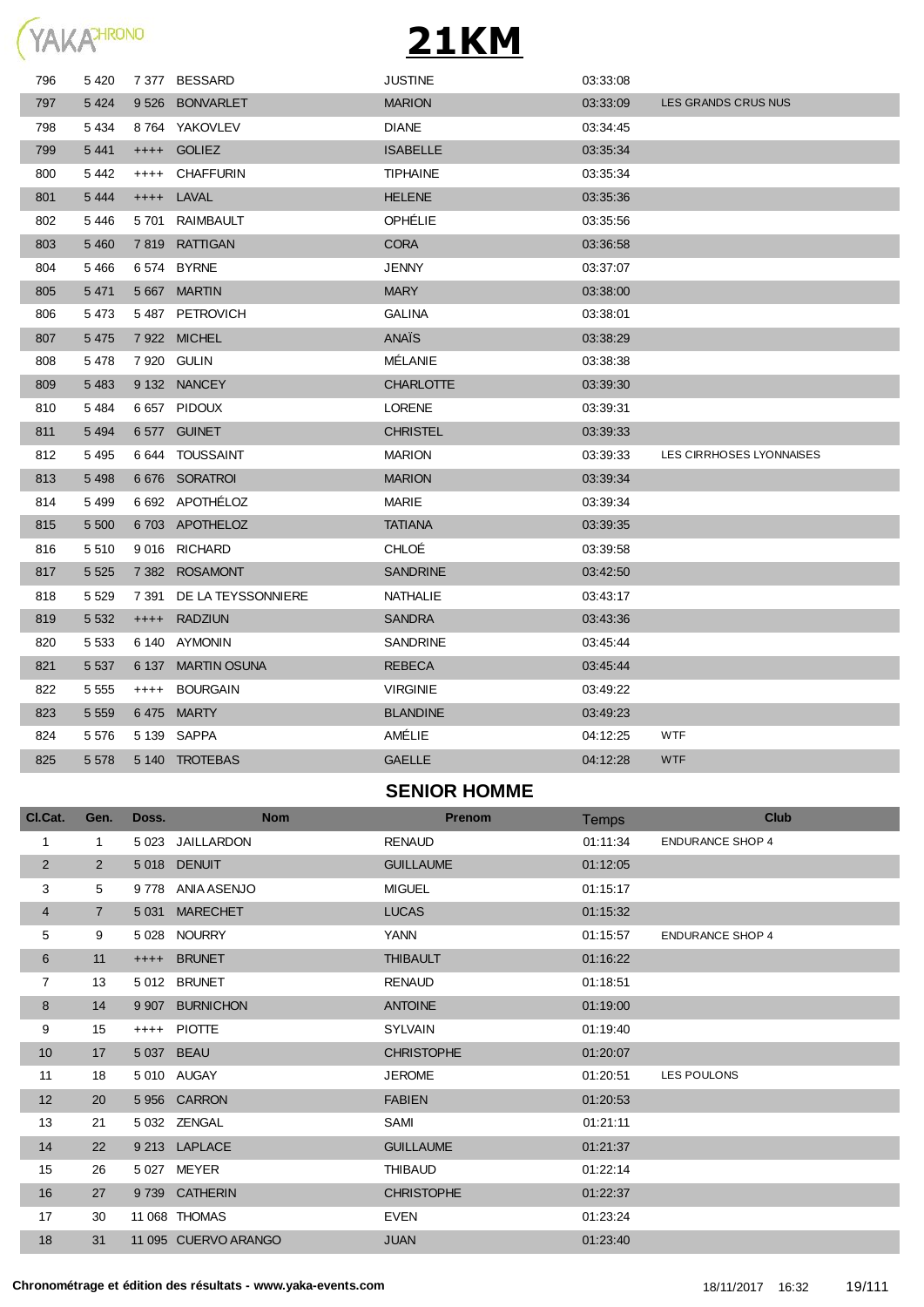

| 19 | 37  |           | 11 241 BUCHET       | <b>ERIC</b>           | 01:24:14 |                         |
|----|-----|-----------|---------------------|-----------------------|----------|-------------------------|
| 20 | 40  |           | 7450 JEANBLANC      | <b>CHARLES</b>        | 01:24:50 |                         |
| 21 | 42  |           | 9 033 DUBREUIL      | <b>GUILLAUME</b>      | 01:25:13 | TEAM LES YAUTES FETARDS |
| 22 | 44  |           | 5822 BOISSEAU       | <b>BENOIT</b>         | 01:25:17 | TCN BOYS                |
| 23 | 47  |           | 8 963 DALLE         | <b>FLORIAN</b>        | 01:25:20 | KOLLISION               |
| 24 | 49  |           | 6 363 HOLLEVILLE    | <b>ALEXANDRE</b>      | 01:25:23 |                         |
| 25 | 50  |           | 11 299 GILBERT      | <b>FRANCOIS</b>       | 01:25:24 |                         |
| 26 | 51  |           | 5575 JAUBERT        | <b>FRANÇOIS</b>       | 01:25:28 |                         |
| 27 | 54  |           | 9 506 VOGEL         | <b>NICOLAS</b>        | 01:25:42 |                         |
| 28 | 59  |           | ++++ BRAJON         | <b>XAVIER</b>         | 01:26:46 |                         |
| 29 | 62  | 5445 ROSA |                     | GAËL                  | 01:27:10 |                         |
| 30 | 63  |           | 9460 MOISSONNIER    | <b>MICKAEL</b>        | 01:27:45 |                         |
| 31 | 65  |           | 5 617 DAVID         | <b>FLORIAN</b>        | 01:27:55 |                         |
| 32 | 66  |           | ++++ RIVOIRE        | <b>LIONEL</b>         | 01:27:59 |                         |
| 33 | 67  |           | 9 529 THEVENIN      | <b>NICOLAS</b>        | 01:28:11 |                         |
| 34 | 69  |           | 7886 GARDIN         | <b>LOIC</b>           | 01:28:26 | LES POULONS             |
| 35 | 71  |           | 5 020 GAUDIN        | <b>ANTHONY</b>        | 01:28:28 |                         |
| 36 | 73  |           | 5014 CHIRAT         | <b>JEAN MARC</b>      | 01:28:40 | <b>ENDURANCE SHOP 3</b> |
| 37 | 76  |           | 11 263 GRAND        | <b>BENOÎT</b>         | 01:29:02 |                         |
| 38 | 77  |           | ++++ FOURNIER       | <b>OLIVIER</b>        | 01:29:02 |                         |
| 39 | 78  |           | 9 087 LAVENIR       | <b>DAVID</b>          | 01:29:11 |                         |
| 40 | 80  |           | 9712 BABAD          | <b>NICOLAS</b>        | 01:29:20 |                         |
| 41 | 82  |           | 8 648 FENIELLO      | <b>ANTHONY</b>        | 01:29:22 | PRO ARMATURE            |
| 42 | 84  |           | 9333 ROUSSET        | <b>OLIVIER</b>        | 01:29:30 |                         |
| 43 | 85  |           | 9422 QUEREL         | <b>BASTIEN</b>        | 01:29:33 |                         |
| 44 | 86  |           | 8471 CALVET         | SÉBASTIEN             | 01:29:47 | <b>PRO ARMATURE</b>     |
| 45 | 87  |           | 5772 LENGRAND       | <b>LYDERIC</b>        | 01:29:47 |                         |
| 46 | 88  |           | 5943 CARTIER        | <b>ALEXANDRE</b>      | 01:29:53 | <b>SEMI BERTHOUD2</b>   |
| 47 | 89  |           | 9833 JANDARD        | <b>BENOIT</b>         | 01:29:56 | LEALEX <sub>2</sub>     |
| 48 | 90  |           | 9958 TEVISSEN       | <b>AYMERIC</b>        | 01:30:07 |                         |
| 49 | 91  |           | 8615 JAMBON         | <b>SYLVAIN</b>        | 01:30:12 |                         |
| 50 | 92  |           | ++++ PAIRE          | <b>TONY</b>           | 01:30:18 |                         |
| 51 | 95  |           | 8701 AUSSEL         | <b>JULIEN</b>         | 01:30:30 |                         |
| 52 | 97  |           | 6 296 PETITJEAN     | <b>HUGO</b>           | 01:30:37 |                         |
| 53 | 98  |           | 7483 WAGNER         | <b>BENOIT</b>         | 01:30:52 |                         |
| 54 | 100 |           | 11 244 DULLIN       | <b>CHARLES</b>        | 01:31:00 |                         |
| 55 | 102 |           | 7741 ROSSI          | <b>GUILLAUME</b>      | 01:31:08 |                         |
| 56 | 104 |           | 5841 CONSTANTINIDIS | <b>DAVID</b>          | 01:31:16 |                         |
| 57 | 105 |           | 9889 DASSE          | <b>MICKAEL</b>        | 01:31:17 |                         |
| 58 | 106 |           | ++++ GIRAUD         | <b>CLÉMENT</b>        | 01:31:25 |                         |
| 59 | 110 |           | 9409 BONICI         | <b>THOMAS</b>         | 01:31:43 |                         |
| 60 | 111 |           | 9 250 BERNARD       | <b>NICOLAS</b>        | 01:31:44 |                         |
| 61 | 113 |           | ++++ SERVIGNAT      | <b>ANTHONY</b>        | 01:31:57 |                         |
| 62 | 114 |           | 5449 DESCOMBES      | <b>BENOIT NICOLAS</b> | 01:32:04 |                         |
| 63 | 116 |           | 6419 CHASTEL        | <b>ROMAIN</b>         | 01:32:07 |                         |
| 64 | 118 |           | ++++ THOMAS         | <b>BAPTISTE</b>       | 01:32:15 |                         |
| 65 | 119 |           | 9777 ROCHETTE       | <b>THIERRY</b>        | 01:32:20 |                         |
| 66 | 120 |           | ++++ PONCHON        | <b>VIVIEN</b>         | 01:32:26 |                         |
| 67 | 121 |           | ++++ CAVERNE        | <b>LAURENT</b>        | 01:32:29 |                         |
| 68 | 122 |           | 7 306 PIETRE        | LOÏC                  | 01:32:30 |                         |
| 69 | 123 |           | ++++ FURTAG         | <b>JEOFFREY</b>       | 01:32:39 |                         |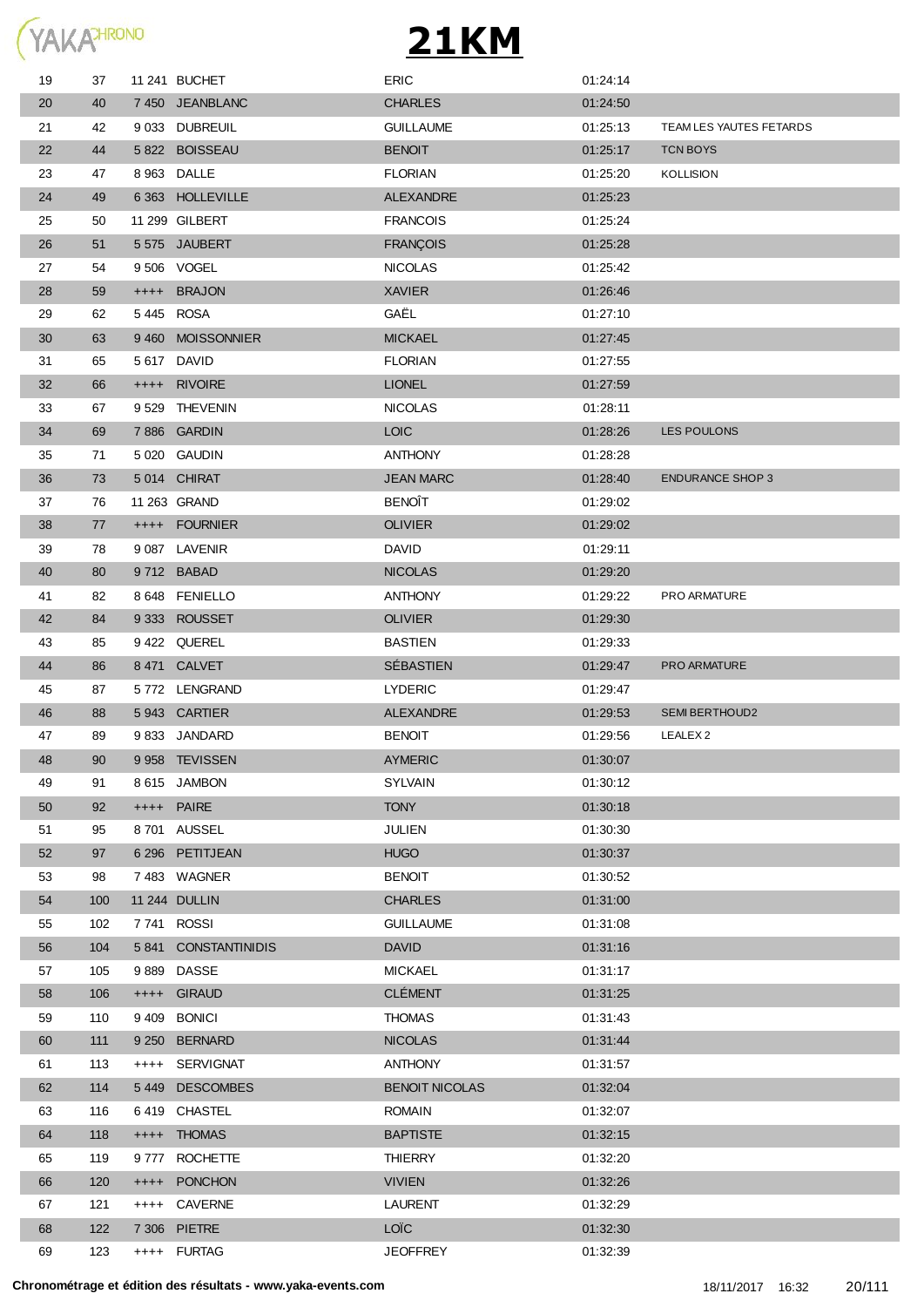

| 70               | 124 |             | 6533 BOVET        | <b>CLEMENT</b>   | 01:32:40 |                         |
|------------------|-----|-------------|-------------------|------------------|----------|-------------------------|
| 71               | 126 |             | 9525 BIDOLI       | <b>ROMAIN</b>    | 01:32:50 | TEAM LES YAUTES FETARDS |
| 72               | 127 |             | 7 298 HOPPENOT    | <b>GRÉGOIRE</b>  | 01:32:53 |                         |
| 73               | 128 |             | 9 270 BONNEAU     | <b>ANTOINE</b>   | 01:32:53 |                         |
| 74               | 129 |             | ++++ CHANTELAUZE  | <b>GRÉGORY</b>   | 01:32:56 |                         |
| 75               | 131 | 6 111       | <b>MOREL</b>      | <b>DAVID</b>     | 01:32:57 |                         |
| 76               | 133 |             | ++++ SOULET       | <b>MARC</b>      | 01:33:00 |                         |
| 77               | 134 |             | ++++ PAOUR        | <b>ROBIN</b>     | 01:33:00 |                         |
| 78               | 135 |             | 9 852 MOINE       | <b>SAMUEL</b>    | 01:33:06 |                         |
| 79               | 136 |             | 9 953 BRENAUDIERE | <b>ANTHONY</b>   | 01:33:10 |                         |
| 80               | 138 |             | 8912 BERTHET      | <b>THÉOPHILE</b> | 01:33:14 |                         |
| 81               | 141 |             | 5 397 COILLARD    | <b>FRANÇOIS</b>  | 01:33:25 |                         |
| 82               | 142 | 8 8 83 RUET |                   | JÉRÉMY           | 01:33:25 |                         |
| 83               | 143 | 9 231 CRET  |                   | <b>LORIS</b>     | 01:33:26 |                         |
| 84               | 144 |             | 8 232 BESSY       | <b>ANTHONY</b>   | 01:33:29 |                         |
| 85               | 145 |             | 7646 GIRARD       | <b>CEDRIC</b>    | 01:33:30 |                         |
| 86               | 147 |             | 8 859 MOREL       | <b>OLIVIER</b>   | 01:33:46 |                         |
| 87               | 148 |             | 9 066 CAYOL       | <b>EMILIEN</b>   | 01:33:46 | <b>KOLLISION</b>        |
| 88               | 149 |             | 9 003 SCHIELIN    | <b>OLIVIER</b>   | 01:33:48 |                         |
| 89               | 153 |             | ++++ BESSY        | <b>GEOFFREY</b>  | 01:34:09 |                         |
| 90               | 157 |             | 7 223 BLANCHARD   | <b>VINCENT</b>   | 01:34:18 |                         |
| 91               | 158 |             | 8 658 DIEULOT     | ALEXANDRE        | 01:34:20 |                         |
| 92               | 161 |             | ++++ BALLANDRAS   | <b>GAYLORD</b>   | 01:34:24 |                         |
| 93               | 162 |             | 11 036 TAILLARDAT | <b>KEVIN</b>     | 01:34:24 |                         |
| 94               | 164 |             | 6 144 ROSSELLE    | <b>JULIEN</b>    | 01:34:36 |                         |
| 95               | 165 |             | 9 570 REBEAUD     | <b>GUILLAUME</b> | 01:34:36 |                         |
| 96               | 166 |             | 7 437 CHATELAIN   | <b>LUC</b>       | 01:34:38 |                         |
| 97               | 169 |             | ++++ PLUCHOT      | <b>NICOLAS</b>   | 01:34:54 |                         |
| 98               | 172 |             | 7 562 PEREZ       | <b>JOAN</b>      | 01:35:00 | LA FOULÉE GERVONDINE    |
| 99               | 175 |             | 9475 MENONI       | MATHIEU          | 01:35:08 |                         |
| 100              | 176 |             | 7 039 DEPIAT      | <b>MAXIME</b>    | 01:35:09 |                         |
| 101              | 180 |             | ++++ MONTEYREMARD | <b>CYRIL</b>     | 01:35:17 | FIRALP3                 |
| 102 <sub>2</sub> | 181 | 7914 PIRE   |                   | SÉBASTIEN        | 01:35:26 |                         |
| 103              | 182 |             | 7 120 CORDIER     | <b>GUILLAUME</b> | 01:35:29 |                         |
| 104              | 183 |             | 6567 LARRAS       | <b>SEBASTIEN</b> | 01:35:30 |                         |
| 105              | 184 |             | 9 997 CHAMPALE    | AYMERIC          | 01:35:32 |                         |
| 106              | 185 |             | 8741 ZOKOU        | <b>SIDNEY</b>    | 01:35:32 | LES POULONS             |
| 107              | 186 |             | 9855 CANTIN       | YOANN            | 01:35:34 |                         |
| 108              | 190 |             | ++++ PERCEBOIS    | <b>FRANCOIS</b>  | 01:35:55 |                         |
| 109              | 193 |             | 8791 LONGIN       | MATHIAS          | 01:36:02 |                         |
| 110              | 195 |             | 6526 MURAT        | <b>GRÉGOIRE</b>  | 01:36:08 |                         |
| 111              | 196 |             | ++++ GALLOT       | MATTHIEU         | 01:36:09 |                         |
| 112              | 198 |             | 8 194 CORNUOT     | <b>KEVIN</b>     | 01:36:13 |                         |
| 113              | 199 |             | 11 088 POULNOT    | <b>MATTHIEU</b>  | 01:36:16 |                         |
| 114              | 200 |             | 11 035 GOURLAY    | <b>MATTHIEU</b>  | 01:36:17 |                         |
| 115              | 201 |             | 8 892 GEOFFRAY    | <b>LOUISON</b>   | 01:36:19 |                         |
| 116              | 203 |             | 5 327 MONFRAY     | <b>DAVID</b>     | 01:36:34 |                         |
| 117              | 204 |             | 7948 ROCHE        | <b>SIMON</b>     | 01:36:34 |                         |
| 118              | 207 |             | 6984 COQUILLET    | <b>DAVID</b>     | 01:36:40 |                         |
| 119              | 209 |             | 6 328 FAILLEBIN   | <b>THOMAS</b>    | 01:36:47 |                         |
| 120              | 211 |             | 11 213 BORIE      | <b>HERVÉ</b>     | 01:36:57 |                         |
|                  |     |             |                   |                  |          |                         |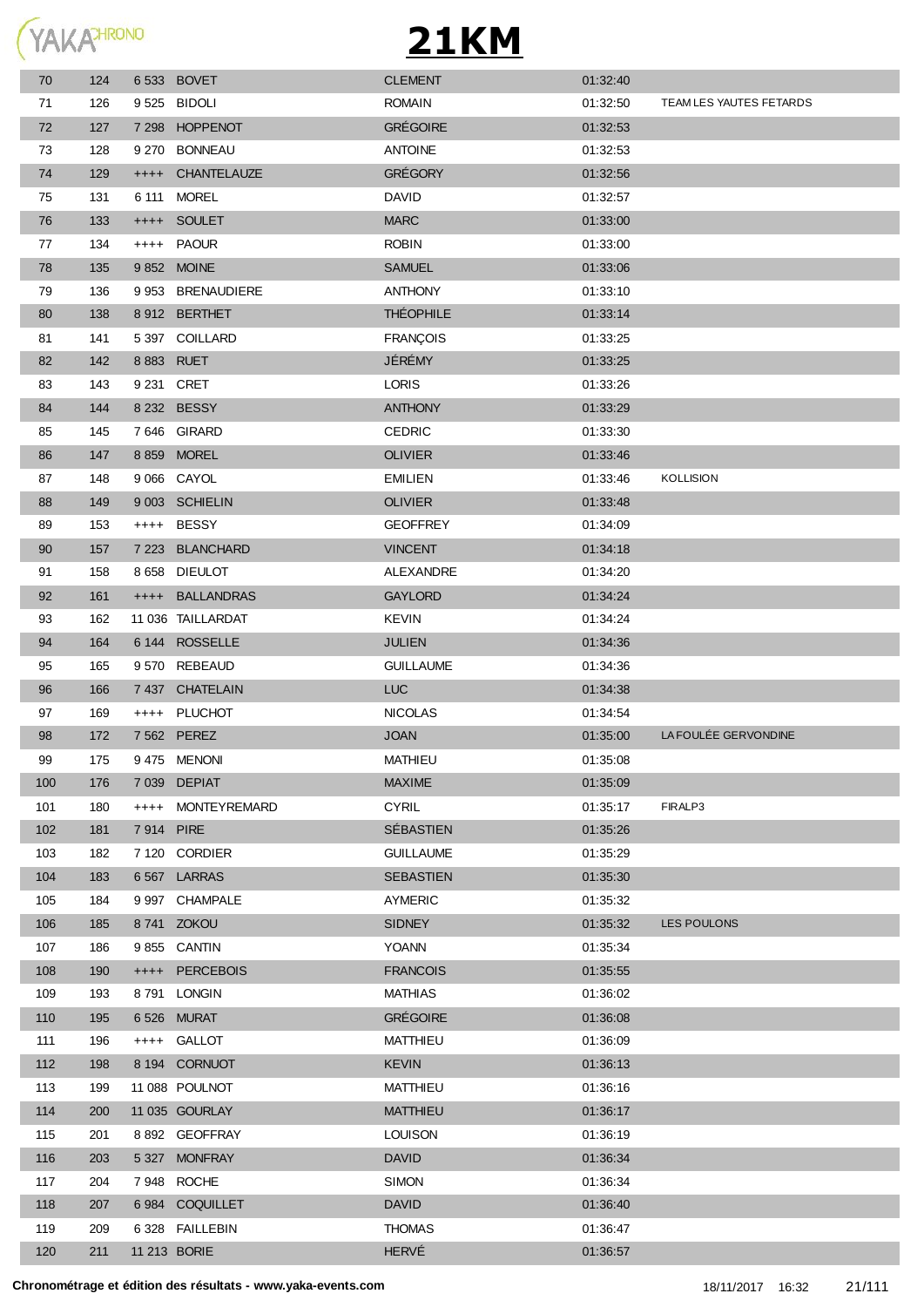

| 121 | 212 | 8 654 JOOS |                        | <b>PHILIPPE</b>      | 01:36:58 |                     |
|-----|-----|------------|------------------------|----------------------|----------|---------------------|
| 122 | 219 |            | ++++ WEINGERTNER       | <b>FRANCK</b>        | 01:37:10 |                     |
| 123 | 220 |            | ++++ LEUVREY           | <b>CYRIL</b>         | 01:37:10 |                     |
| 124 | 221 |            | 9 217 GIRAUD           | <b>ANTOINE</b>       | 01:37:11 |                     |
| 125 | 224 |            | 9881 DEBAR             | <b>LAURENT</b>       | 01:37:13 |                     |
| 126 | 225 | 7 532 VERE |                        | <b>BENJAMIN</b>      | 01:37:20 |                     |
| 127 | 229 |            | 7490 CROST             | EDDY                 | 01:37:25 |                     |
| 128 | 232 |            | 6774 CHAMBON           | <b>CLÉMENT</b>       | 01:37:32 |                     |
| 129 | 233 |            | 9688 FRANCOIS          | <b>SIMON</b>         | 01:37:35 |                     |
| 130 | 236 | $^{++++}$  | <b>FONSECA MIRANDA</b> | <b>FERNANDO</b>      | 01:37:41 |                     |
| 131 | 237 |            | 9514 BARBORINI         | <b>YANNICK</b>       | 01:37:42 |                     |
| 132 | 238 |            | 5440 HOUBERDON         | <b>JEAN CHARLES</b>  | 01:37:43 |                     |
| 133 | 240 |            | 7 267 SCHIRMANN        | <b>OLIVIER</b>       | 01:37:45 |                     |
| 134 | 241 | $+++++$    | BRUYÈRE                | <b>BORIS</b>         | 01:37:47 |                     |
| 135 | 244 |            | 8 889 VUCHER           | <b>ANTOINE</b>       | 01:37:49 | <b>TEAMRL</b>       |
| 136 | 245 |            | 6 862 COULADAIZE       | <b>FLORENT</b>       | 01:37:51 |                     |
| 137 | 248 |            | 6842 DELEPAUT          | <b>THOMAS</b>        | 01:38:01 | ORALIA <sub>6</sub> |
| 138 | 251 |            | 10 311 GIRAUD          | <b>DAMIEN</b>        | 01:38:03 |                     |
| 139 | 257 |            | 9 937 JOUVE            | <b>FLORIAN</b>       | 01:38:20 |                     |
| 140 | 258 |            | ++++ BOUZINEB          | <b>HICHAM</b>        | 01:38:20 |                     |
| 141 | 262 |            | 6758 DELCROIX          | <b>ROMAIN</b>        | 01:38:28 |                     |
| 142 | 263 |            | 7998 SCALIA            | <b>GAUTIER</b>       | 01:38:30 |                     |
| 143 | 264 |            | 9 332 STEVE            | <b>POYER</b>         | 01:38:34 |                     |
| 144 | 265 |            | 7945 FUZIER            | <b>FRANÇOIS</b>      | 01:38:38 |                     |
| 145 | 268 |            | 8 439 GUETAT           | <b>BENJAMIN</b>      | 01:38:49 | <b>DDT 69</b>       |
| 146 | 269 |            | 5712 JAMBON            | <b>MAXIME</b>        | 01:38:49 |                     |
| 147 | 272 |            | 6314 VERCHERE          | WILFRID              | 01:38:52 |                     |
| 148 | 275 |            | 7 317 RAMAGE           | <b>ROMAIN</b>        | 01:38:54 |                     |
| 149 | 277 |            | 8 961 MEULEY           | <b>CYRIL</b>         | 01:39:00 | Α                   |
| 150 | 278 | 9 337 PLAY |                        | <b>AURELIEN</b>      | 01:39:01 |                     |
| 151 | 284 |            | 7862 GABORIT           | <b>JEAN BAPTISTE</b> | 01:39:14 |                     |
| 152 | 290 |            | 8 978 AUBERT           | <b>DORIAN</b>        | 01:39:24 | <b>TEAMRL</b>       |
| 153 | 291 |            | 6 039 BERTEL           | <b>QUENTIN</b>       | 01:39:26 |                     |
| 154 | 293 |            | 8 915 RODIER           | <b>JONATHAN</b>      | 01:39:28 |                     |
| 155 | 294 |            | 5 036 TAYLOR           | <b>MATTHEW</b>       | 01:39:29 |                     |
| 156 | 298 | $^{++++}$  | <b>MATHONAT</b>        | <b>OLIVIER</b>       | 01:39:33 |                     |
| 157 | 299 |            | 8 268 POBEL            | EDDY                 | 01:39:35 |                     |
| 158 | 302 |            | 5734 LECOQ             | <b>ARNAUD</b>        | 01:39:37 |                     |
| 159 | 303 | $++++$     | MAILLOT                | PIERRE ALEXANDRE     | 01:39:37 |                     |
| 160 | 309 |            | 6 374 RILLIE           | <b>QUENTIN</b>       | 01:39:38 | LES COBAPRESSES     |
| 161 | 310 |            | 6 152 DESBROSSE        | <b>THIERRY</b>       | 01:39:40 |                     |
| 162 | 311 |            | 7 993 JOLIVET          | <b>FLORENT</b>       | 01:39:43 |                     |
| 163 | 313 |            | 6792 MOUNÉTOU          | <b>ROMAIN</b>        | 01:39:49 |                     |
| 164 | 315 | 6 3 5 9    | <b>CONDE ALVAREZ</b>   | <b>ANTHONY</b>       | 01:39:55 |                     |
| 165 | 316 | $++++$     | <b>BOUTEILLER</b>      | <b>THOMAS</b>        | 01:39:56 |                     |
| 166 | 321 | $^{++++}$  | <b>LAMOTHE</b>         | <b>SIMON</b>         | 01:40:03 |                     |
| 167 | 323 | 7955       | <b>DUTEY</b>           | <b>OLIVIER</b>       | 01:40:05 |                     |
| 168 | 324 |            | ++++ CHAUSSY           | <b>THIBAUT</b>       | 01:40:05 |                     |
| 169 | 326 | 7 3 9 9    | DE SAINT CHAMAS        | <b>LOUIS MARIE</b>   | 01:40:10 |                     |
| 170 | 327 |            | 7 334 HENRY            | <b>NICOLAS</b>       | 01:40:11 | LES 3 MULES         |
| 171 | 328 |            | 11 298 BORDJI          | YASSINE              | 01:40:16 |                     |
|     |     |            |                        |                      |          |                     |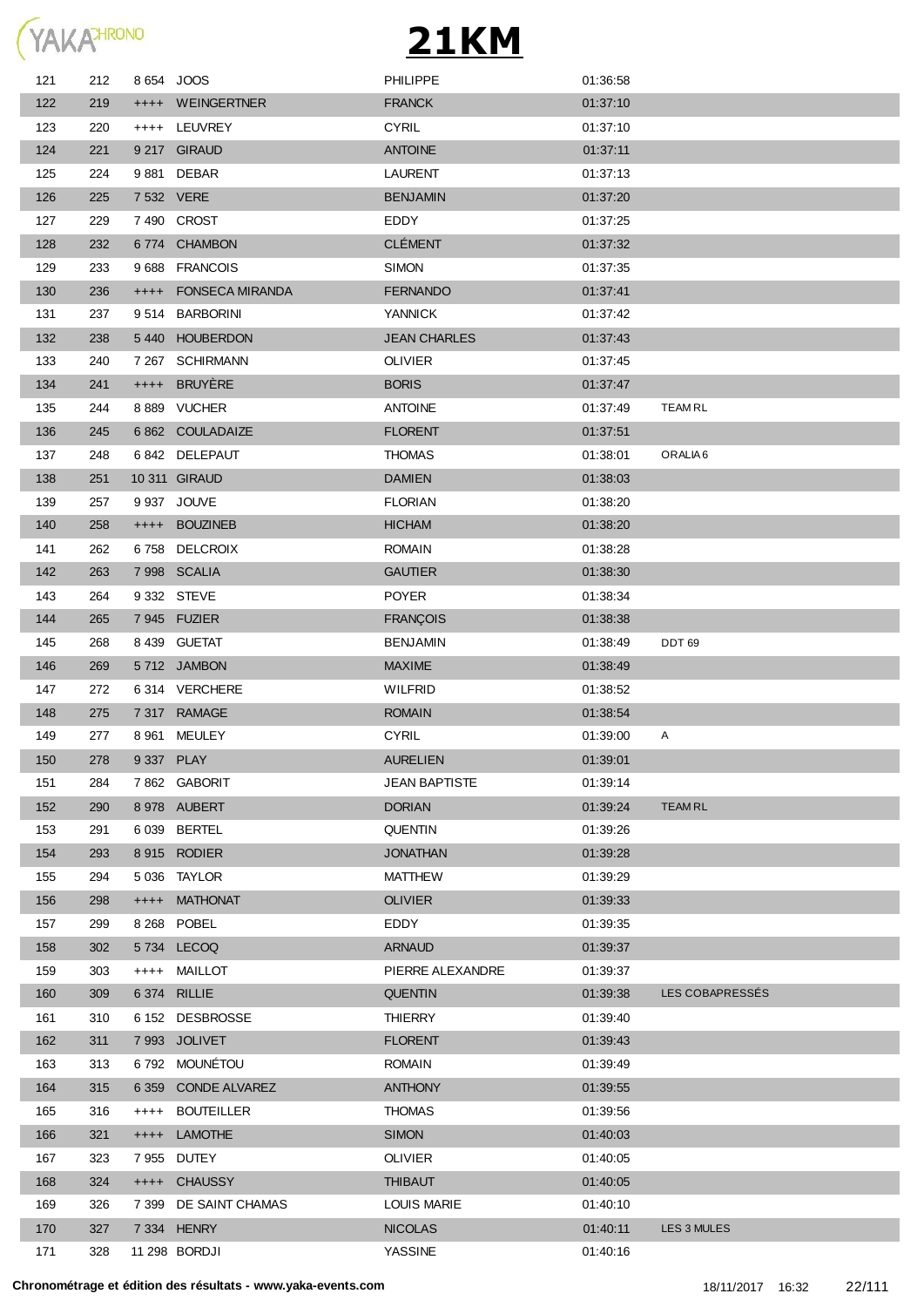

| 172 | 329 |       | 8 214 GALLAY         | <b>FABIAN</b>      | 01:40:16 |                     |
|-----|-----|-------|----------------------|--------------------|----------|---------------------|
| 173 | 332 |       | 5442 CRESPIN         | <b>YANNICK</b>     | 01:40:18 |                     |
| 174 | 341 |       | ++++ PIERSON         | <b>NICOLAS</b>     | 01:40:32 | <b>TEAM PIERSON</b> |
| 175 | 345 |       | 7 236 FOURNAUX       | ALEXANDRE          | 01:40:37 |                     |
| 176 | 350 |       | 8 562 MARINIER       | <b>CHRISTOPHER</b> | 01:40:45 |                     |
| 177 | 357 |       | 6 333 WYART          | <b>BENOIT</b>      | 01:40:53 |                     |
| 178 | 358 |       | 6 143 VILNEUVE       | <b>MICHAEL</b>     | 01:40:53 |                     |
| 179 | 359 |       | 6334 THIEFFRY        | <b>SIMON</b>       | 01:40:53 |                     |
| 180 | 361 |       | <b>11 113 SAUNER</b> | <b>DAVID</b>       | 01:40:55 |                     |
| 181 | 362 |       | 8717 BASILI          | JÉRÉMY             | 01:40:55 |                     |
| 182 | 366 |       | 9780 PERRET          | <b>ANTHONY</b>     | 01:40:59 |                     |
| 183 | 369 |       | 11 265 MENSINK       | <b>RAMON</b>       | 01:41:05 |                     |
| 184 | 373 |       | 8 343 ODIN           | <b>FLORIAN</b>     | 01:41:08 |                     |
| 185 | 375 |       | 11 069 GOURAUD       | <b>OLIVIER</b>     | 01:41:13 |                     |
| 186 | 380 |       | ++++ SAN JOSE        | <b>LUDOVIC</b>     | 01:41:19 |                     |
| 187 | 382 |       | 7459 LAGARDE         | <b>PASCAL</b>      | 01:41:22 |                     |
| 188 | 385 |       | 5834 PERONIN         | SÉBASTIEN          | 01:41:23 |                     |
| 189 | 386 |       | 11 049 MALARD        | <b>THIBAUT</b>     | 01:41:23 |                     |
| 190 | 389 |       | 8 153 DEBOUTTIERE    | <b>BRUNO</b>       | 01:41:29 |                     |
| 191 | 393 |       | 9718 WERNER          | <b>ARTHUR</b>      | 01:41:41 |                     |
| 192 | 394 |       | 9 024 JACOB          | <b>JULIEN</b>      | 01:41:41 |                     |
| 193 | 395 |       | ++++ BAILLON         | <b>LUDOVIC</b>     | 01:41:42 |                     |
| 194 | 397 |       | 8 247 BAILLY         | <b>FLORIAN</b>     | 01:41:42 |                     |
| 195 | 398 |       | 8 827 CHARRIER       | <b>ANTOINE</b>     | 01:41:43 |                     |
| 196 | 399 |       | 8470 POUSSIBET       | <b>ERIC</b>        | 01:41:43 | PRO ARMATURE        |
| 197 | 402 |       | 7 124 ROUSSIOT       | JÉRÔME             | 01:41:51 | YOUNG TCN           |
| 198 | 403 |       | 7837 RENOUX          | <b>THIBAUT</b>     | 01:41:51 |                     |
| 199 | 404 |       | 8 342 FARCE          | <b>PHILIPPE</b>    | 01:41:52 |                     |
| 200 | 409 |       | 9883 MONFILLIETTE    | <b>ALEXIS</b>      | 01:41:54 |                     |
| 201 | 413 |       | 5 558 VERHAEGHE      | <b>NICOLAS</b>     | 01:41:59 |                     |
| 202 | 414 |       | 9888 LOYER           | <b>JEAN YVES</b>   | 01:41:59 |                     |
| 203 | 415 |       | 7 208 GEOFFRAY       | <b>ROMAIN</b>      | 01:41:59 |                     |
| 204 | 416 |       | 8 560 RAUX MARQUIGNY | SÉBASTIEN          | 01:42:00 |                     |
| 205 | 420 |       | 6 089 PETIT          | <b>CLÉMENT</b>     | 01:42:10 |                     |
| 206 | 421 |       | 8 151 AUBOIROUX      | <b>VINCENT</b>     | 01:42:10 |                     |
| 207 | 427 |       | 9462 DROUARD         | JEAN GAËL          | 01:42:25 |                     |
| 208 | 433 |       | 9 205 ROCH           | <b>MICHAËL</b>     | 01:42:35 | MOCHE RUNNING TOUR  |
| 209 | 437 |       | 5 888 BROQUAIRE      | SEBASTIEN          | 01:42:43 |                     |
| 210 | 438 |       | 7 218 VERNIER        | <b>LAURENT</b>     | 01:42:44 |                     |
| 211 | 440 |       | 11 018 PACCARD       | <b>FABIEN</b>      | 01:42:47 |                     |
| 212 | 442 |       | ++++ HEROUT          | <b>BENOIT</b>      | 01:42:49 |                     |
| 213 | 445 |       | 9 893 BOUCHACOURT    | <b>GUILLAUME</b>   | 01:42:52 |                     |
| 214 | 446 |       | 8710 TOMAN           | <b>JONATHAN</b>    | 01:42:52 |                     |
| 215 | 448 | ++++  | <b>MENDI</b>         | <b>OLIVIER</b>     | 01:42:53 | <b>ESBL</b>         |
| 216 | 451 |       | 6478 BODIN           | <b>YOANN</b>       | 01:42:59 |                     |
| 217 | 452 |       | 7 210 FOURMY         | <b>DIMITRI</b>     | 01:43:01 |                     |
| 218 | 453 |       | 8 469 DE MAUROY      | <b>THIBAUD</b>     | 01:43:02 |                     |
| 219 | 457 | 7 891 | <b>GOURLAND</b>      | GAËL               | 01:43:07 |                     |
| 220 | 458 |       | ++++ HEUSSE          | <b>THIBAUT</b>     | 01:43:09 |                     |
| 221 | 461 |       | 8 289 BERTHET        | <b>FRANÇOIS</b>    | 01:43:14 |                     |
| 222 | 463 |       | 8 165 DUMONTILLET    | <b>ROMAIN</b>      | 01:43:14 |                     |
|     |     |       |                      |                    |          |                     |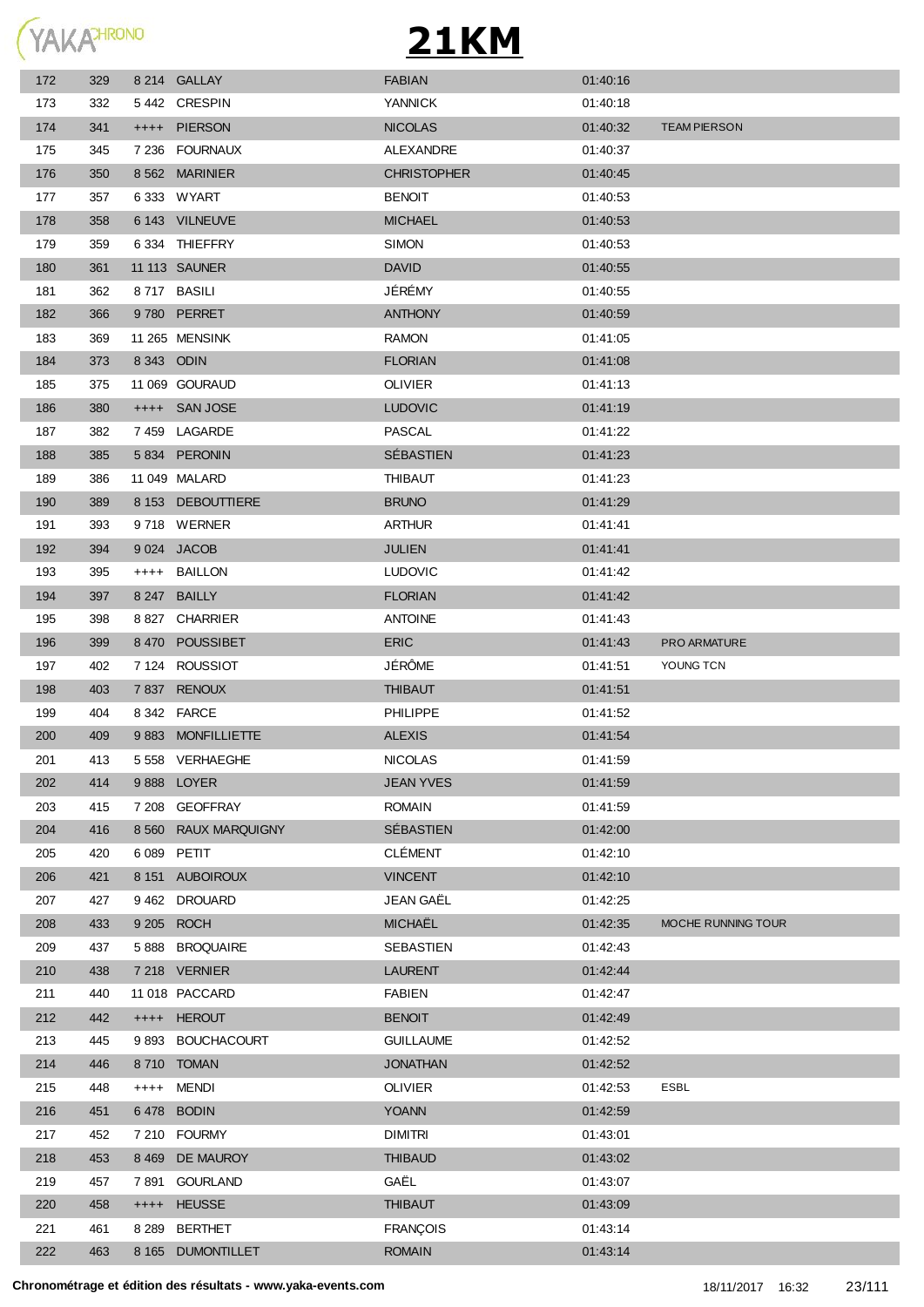

| 223 | 467 |           | 7953 TABARY         | <b>ADRIEN</b>       | 01:43:19 | MOCHE RUNNING TOUR |
|-----|-----|-----------|---------------------|---------------------|----------|--------------------|
| 224 | 469 |           | 11 179 MANIN        | <b>NICOLAS</b>      | 01:43:23 |                    |
| 225 | 471 |           | 9 145 CATHERIN      | <b>ALEXIS</b>       | 01:43:30 |                    |
| 226 | 472 |           | 6 345 CHEVALARD     | <b>HERVÉ</b>        | 01:43:31 | RPC ASTRA          |
| 227 | 473 |           | ++++ VIEVILLE       | <b>FLORENT</b>      | 01:43:32 |                    |
| 228 | 475 |           | 9747 LAURENT        | GAËTAN              | 01:43:36 |                    |
| 229 | 479 |           | 6546 JULLIARD       | <b>NICOLAS</b>      | 01:43:40 |                    |
| 230 | 480 |           | 6864 PACCALET       | <b>MATHIAS</b>      | 01:43:41 |                    |
| 231 | 483 |           | ++++ DUCELLIEZ      | SEBASTIEN           | 01:43:42 |                    |
| 232 | 487 |           | 8 312 CHERVIER      | <b>JULIEN</b>       | 01:43:48 | <b>TRANSDEV</b>    |
| 233 | 493 | ++++ GIL  |                     | <b>GUILLAUME</b>    | 01:44:04 |                    |
| 234 | 500 | $++++-$   | <b>MARTINS GAMA</b> | <b>DENIS</b>        | 01:44:11 |                    |
| 235 | 502 |           | ++++ PIERREFEU      | <b>LUDOVIC</b>      | 01:44:12 |                    |
| 236 | 503 |           | 6753 LELONG         | <b>NICOLAS</b>      | 01:44:13 |                    |
| 237 | 507 |           | 8584 ROBERT         | <b>FRANCK</b>       | 01:44:18 |                    |
| 238 | 508 |           | ++++ CLARON         | <b>MICHAEL</b>      | 01:44:18 |                    |
| 239 | 509 |           | ++++ RIVERA         | <b>SYLVAIN</b>      | 01:44:19 |                    |
| 240 | 511 | 5971      | LACROIX             | <b>BENJAMIN</b>     | 01:44:21 |                    |
| 241 | 512 |           | 9492 MARIE          | <b>SYLVAIN</b>      | 01:44:22 |                    |
| 242 | 514 |           | 8 142 DE BUTTET     | <b>CÔME</b>         | 01:44:23 |                    |
| 243 | 515 |           | 7896 CHAMPAVERE     | <b>CLÉMENT</b>      | 01:44:23 |                    |
| 244 | 518 |           | 11 207 LALLEMENT    | <b>FRANCOIS</b>     | 01:44:27 |                    |
| 245 | 524 |           | ++++ GONZALEZ       | <b>MICHAEL</b>      | 01:44:33 |                    |
| 246 | 529 |           | 9 065 DALLE         | <b>BAPTISTE</b>     | 01:44:38 |                    |
| 247 | 532 |           | 8 296 LEPREVOST     | <b>MAXIME</b>       | 01:44:40 |                    |
| 248 | 533 |           | ++++ ARFOUILLERE    | <b>PIERRE</b>       | 01:44:45 |                    |
| 249 | 537 |           | 6775 MARIE          | <b>ALEXIS</b>       | 01:44:47 |                    |
| 250 | 538 |           | 9482 PIJARD         | <b>HUGO</b>         | 01:44:47 |                    |
| 251 | 539 |           | 6 661 TISSERAND     | <b>NICOLAS</b>      | 01:44:47 |                    |
| 252 | 540 |           | 8 069 THOUY         | <b>ADRIEN</b>       | 01:44:47 |                    |
| 253 | 541 | 5 7 2 9   | <b>MIGEON</b>       | <b>MARCELIN</b>     | 01:44:47 |                    |
| 254 | 543 | $++++$    | <b>BLANCHARD</b>    | <b>JULIEN</b>       | 01:44:48 |                    |
| 255 | 544 | 8 4 2 0   | <b>GOUTILLE</b>     | <b>CHRISTOPHE</b>   | 01:44:48 |                    |
| 256 | 548 |           | 7 079 GEOFFRAY      | RÉMI                | 01:44:55 |                    |
| 257 | 549 | $++++-$   | KOEBEL              | <b>MARIUS</b>       | 01:44:56 |                    |
| 258 | 550 |           | 8752 LORIQUET       | <b>MAXIMILIEN</b>   | 01:44:56 |                    |
| 259 | 554 |           | 8745 BOYELDIEU      | <b>PIERRE</b>       | 01:45:03 |                    |
| 260 | 555 |           | 11 209 SCHMITT      | <b>JEAN JACQUES</b> | 01:45:04 |                    |
| 261 | 556 |           | 5749 NESZTLER       | <b>FLORENT</b>      | 01:45:06 |                    |
| 262 | 557 | ++++ BUIS |                     | <b>JULIEN</b>       | 01:45:06 |                    |
| 263 | 559 |           | 11 051 VOEGELE      | <b>QUENTIN</b>      | 01:45:08 |                    |
| 264 | 561 |           | ++++ GUILLE         | <b>ARNAUD</b>       | 01:45:09 |                    |
| 265 | 564 |           | 9 689 TOQUET        | <b>THOMAS</b>       | 01:45:16 |                    |
| 266 | 565 |           | 8817 GILBERT        | <b>CYRIL</b>        | 01:45:16 |                    |
| 267 | 567 |           | 9 298 NICOLAS       | <b>CLEMENT</b>      | 01:45:19 |                    |
| 268 | 571 |           | 6 308 MARTIN        | <b>GUILLAUME</b>    | 01:45:27 | <b>BIBET</b>       |
| 269 | 572 |           | 7 239 LAGARDE       | JÉRÔME              | 01:45:28 |                    |
| 270 | 575 |           | ++++ ANDRE          | <b>CYRIL</b>        | 01:45:31 |                    |
| 271 | 578 |           | 8790 LONGIN         | <b>THOMAS</b>       | 01:45:35 |                    |
| 272 | 581 |           | 5 674 EPALE         | <b>ROMAIN</b>       | 01:45:39 | SEMI SJI 1         |
| 273 | 582 |           | ++++ VAILLAUT       | JULIEN              | 01:45:40 |                    |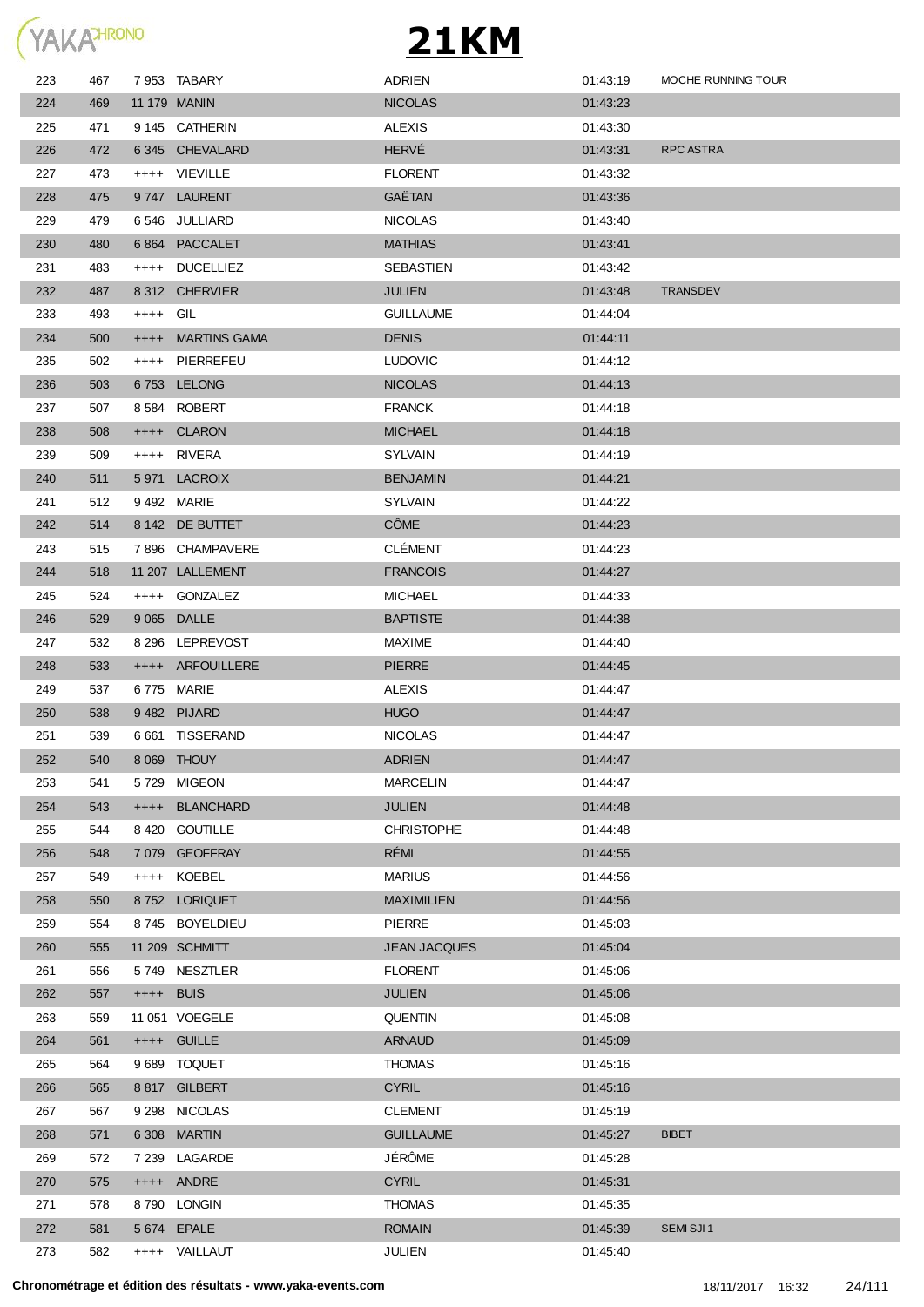YAKAHRONO

| 274 | 583 |            | 9 391 MOCHET       | <b>MIKAL</b>         | 01:45:40 |                           |
|-----|-----|------------|--------------------|----------------------|----------|---------------------------|
| 275 | 586 | 9 096 PICQ |                    | MATHIEU              | 01:45:41 |                           |
| 276 | 587 |            | 5 680 POULET       | <b>PIERRICK</b>      | 01:45:43 |                           |
| 277 | 594 |            | 9730 ARGIBAY       | CAMILO               | 01:45.52 |                           |
| 278 | 602 |            | 8 184 MILARD       | <b>JEAN PHILIPPE</b> | 01:46:05 |                           |
| 279 | 604 |            | 11 237 NEVERS      | <b>ROMAIN</b>        | 01:46:06 |                           |
| 280 | 607 |            | 5 597 BONNAT       | JÉRÉMY               | 01:46:09 | <b>JYVMAISGENCOREPEUR</b> |
| 281 | 612 | 9 744      | <b>DUMARCHE</b>    | ADRIEN               | 01:46:12 |                           |
| 282 | 618 |            | 9 031 FACHINETTI   | <b>GUILLAUME</b>     | 01:46:18 |                           |
| 283 | 623 |            | 8 442 BODIN        | <b>JONATHAN</b>      | 01:46:24 |                           |
| 284 | 625 |            | 7 697 LENDARO      | <b>CLEMENT</b>       | 01:46:25 |                           |
| 285 | 628 | 7 908 ORY  |                    | <b>BENOIT</b>        | 01:46:26 |                           |
| 286 | 633 |            | 8 647 FAURE        | <b>DAVID</b>         | 01:46:28 |                           |
| 287 | 636 | 9738 CARN  |                    | GABRIEL              | 01:46:29 |                           |
| 288 | 638 |            | 9 219 RONDOT       | <b>BENJAMIN</b>      | 01:46:32 |                           |
| 289 | 643 |            | 7432 DE CHABOT     | <b>SIXTE</b>         | 01:46:38 |                           |
| 290 | 644 |            | ++++ ENJELVIN      | <b>PHILIPPE</b>      | 01:46:39 |                           |
| 291 | 646 |            | 6 215 BELMONTE     | <b>JEROME</b>        | 01:46:40 |                           |
| 292 | 653 |            | 11 268 MAURINES    | <b>ROBIN</b>         | 01:46:46 |                           |
| 293 | 655 |            | 7 570 REYNARD      | <b>BERTRAND</b>      | 01:46:47 |                           |
| 294 | 659 | 6 596 PLEZ |                    | <b>PHILIPPE</b>      | 01:46:47 |                           |
| 295 | 661 |            | 11 259 OULED SALEM | <b>FAHD</b>          | 01:46:50 |                           |
| 296 | 662 |            | 5451 AMOROS        | <b>ROMAIN</b>        | 01:46:51 |                           |
| 297 | 675 |            | 7983 BROUILLY      | <b>PATRICK</b>       | 01:47:00 |                           |
| 298 | 676 |            | 8 833 LASSAIGNE    | <b>FRANCK</b>        | 01:47:03 |                           |
| 299 | 681 |            | ++++ FONSECA       | <b>HELDER</b>        | 01:47:09 |                           |
| 300 | 685 |            | 7 300 BERTHOUD     | <b>ERIC</b>          | 01:47:12 |                           |
| 301 | 689 |            | 7142 MEUNIER       | DAMIEN               | 01:47:16 |                           |
| 302 | 695 |            | 5 651 VALLET       | <b>MATTHIEU</b>      | 01:47:20 |                           |
| 303 | 698 |            | 11 132 PHARIZAT    | MATHIEU              | 01:47:24 | LA DRINKTEAM DU VVT       |
| 304 | 700 |            | 7657 AUFRANC       | SÉBASTIEN            | 01:47:24 |                           |
| 305 | 703 |            | 8 416 GUILLARME    | JÉRÔME               | 01:47:26 |                           |
| 306 | 704 |            | 7915 WENDLING      | <b>CHRISTOPHE</b>    | 01:47:26 | DDT 69                    |
| 307 | 707 |            | 6 195 VELLERUT     | <b>PATRICK</b>       | 01:47:35 |                           |
| 308 | 711 |            | 6940 TERRASSE      | <b>YANN</b>          | 01:47:41 |                           |
| 309 | 714 |            | 7 403 GNATTO BAHIE | <b>CHRISTOPHER</b>   | 01:47:43 |                           |
| 310 | 717 |            | 7 321 PINSON       | <b>RODRIGUE</b>      | 01:47:45 | <b>BARJOLAIS</b>          |
| 311 | 720 |            | 9761 SERSOUB       | <b>MEHDI</b>         | 01:47:48 |                           |
| 312 | 721 |            | 7491 PERRON        | <b>CHRISTOPHE</b>    | 01:47:48 |                           |
| 313 | 723 |            | 7748 BERTHAUD      | <b>DAVID</b>         | 01:47:53 |                           |
| 314 | 725 |            | 6344 DUBIEZ        | <b>JEREMY</b>        | 01:47:54 |                           |
| 315 | 727 |            | 7 994 TEUTONICO    | <b>JEAN MICHEL</b>   | 01:47:56 |                           |
| 316 | 732 |            | 10 911 MOREL       | <b>JULIEN</b>        | 01:48:03 |                           |
| 317 | 743 |            | 11 009 LECHEVALIER | <b>BENOIT</b>        | 01:48:13 |                           |
| 318 | 746 |            | 9 934 LAPLACE      | <b>JEAN JACQUES</b>  | 01:48:14 |                           |
| 319 | 748 |            | 9 095 GROFFE       | <b>RICHARD</b>       | 01:48:15 |                           |
| 320 | 750 |            | 8 329 VENET        | <b>ARNAUD</b>        | 01:48:19 |                           |
| 321 | 753 |            | 7 348 RENAUDEAU    | <b>JEREMY</b>        | 01:48:23 |                           |
| 322 | 759 |            | 9316 VERMARE       | <b>QUENTIN</b>       | 01:48:33 |                           |
| 323 | 761 |            | 11 030 VASSAL      | <b>ROBIN</b>         | 01:48:35 |                           |
| 324 | 766 |            | 8 421 PIVRY        | <b>THIBAUD</b>       | 01:48:39 |                           |
|     |     |            |                    |                      |          |                           |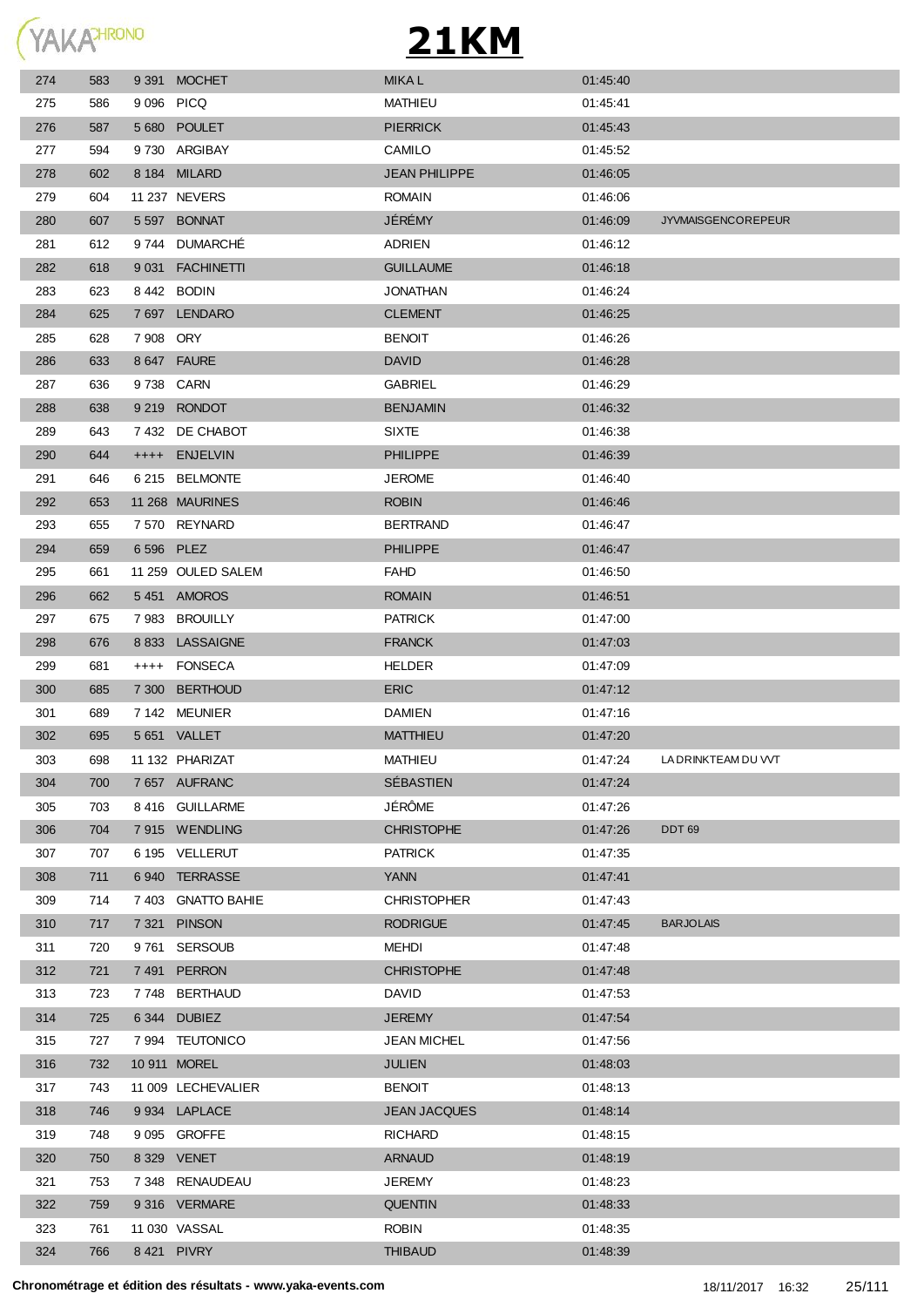

| 325 | 770 |            | 8751 CERUTTI                  | <b>FEDERICO</b>        | 01:48:42 |                    |
|-----|-----|------------|-------------------------------|------------------------|----------|--------------------|
| 326 | 775 |            | 11 235 DUROT                  | <b>MAXIME</b>          | 01:48:48 |                    |
| 327 | 777 |            | 9629 MARMONIER                | <b>BENJAMIN</b>        | 01:48:50 |                    |
| 328 | 778 |            | 6 105 RONZON                  | KÉVIN                  | 01:48:51 |                    |
| 329 | 779 |            | 11 226 ATRUX TALLAU           | <b>NICOLAS</b>         | 01:48:52 |                    |
| 330 | 781 |            | 11 242 REILHAC                | <b>DAVID</b>           | 01:48:54 |                    |
| 331 | 782 |            | 9465 ACTIS                    | JÉRÔME                 | 01:48:56 |                    |
| 332 | 793 |            | 8570 DUBOIS                   | <b>LOÏC</b>            | 01:49:08 |                    |
| 333 | 795 |            | 7 335 LORON                   | <b>YOAN</b>            | 01:49:10 |                    |
| 334 | 800 |            | 9741 CHAMBODUT                | <b>MARTIN</b>          | 01:49:14 |                    |
| 335 | 801 | $++++$     | FAVRE FELIX                   | JÉRÉMY                 | 01:49:14 |                    |
| 336 | 802 |            | ++++ POULIN                   | <b>ADRIEN</b>          | 01:49:15 |                    |
| 337 | 811 |            | 5719 LETHEULE                 | <b>MATHIEU</b>         | 01:49:24 |                    |
| 338 | 816 |            | <b>11 149 HAUK</b>            | <b>FLORENT</b>         | 01:49:28 |                    |
| 339 | 818 |            | 5748 VASSIA                   | <b>STÉPHANE</b>        | 01:49:29 |                    |
| 340 | 820 |            | 7 501 PIZARRO                 | <b>KEVIN</b>           | 01:49:29 |                    |
| 341 | 823 |            | 7632 DESENCLOS                | <b>ROMAIN</b>          | 01:49:34 |                    |
| 342 | 826 |            | 8 053 DELAUME                 | <b>ANTOINE</b>         | 01:49:37 |                    |
| 343 | 829 |            | 5773 FRAGNE                   | AURÉLIEN               | 01:49:43 |                    |
| 344 | 832 |            | 7949 KREISS                   | JÉRÉMIE                | 01:49:49 |                    |
| 345 | 834 |            | 7 113 LOIZEAU                 | PIERRE                 | 01:49:50 |                    |
| 346 | 838 |            | 11 063 BAGES LIMOGES          | <b>CÉDRIC</b>          | 01:49:54 |                    |
| 347 | 840 |            | ++++ GUERTIN                  | <b>MAXIME</b>          | 01:49:55 |                    |
| 348 | 843 |            | 11 279 FRANCIOLY              | <b>JACQUES</b>         | 01:49:56 |                    |
| 349 | 849 |            | 8018 PHILIPPE                 | <b>ERWANN</b>          | 01:49:59 |                    |
|     |     |            | 6 169 GOUVEIA DOS SANTOS REIS | <b>AURÉLIEN</b>        | 01:50:04 |                    |
| 350 | 852 |            |                               |                        |          |                    |
| 351 | 854 |            | 9 238 OUILLON                 | RÉMI                   | 01:50:04 |                    |
| 352 | 855 | $++++$     | <b>FLECHE</b>                 | <b>LUDOVIC</b>         | 01:50:05 |                    |
| 353 | 859 |            | 7723 BURONFOSSE               | <b>ANTOINE</b>         | 01:50:08 | MOCHE RUNNING TOUR |
| 354 | 861 |            | 8454 SEGEAT                   | <b>ROMAIN</b>          | 01:50:09 |                    |
| 355 | 865 |            | 8 292 JACOUD                  | <b>BASTIEN</b>         | 01:50:12 |                    |
| 356 | 869 |            | 9572 DESERT                   | <b>PAUL</b>            | 01:50:14 |                    |
| 357 | 874 |            | 6 109 BONIER                  | <b>FRANCOIS XAVIER</b> | 01:50:16 |                    |
| 358 | 876 |            | 9 680 BOREL                   | <b>CLÉMENT</b>         | 01:50:17 |                    |
| 359 | 878 |            | 9 683 CARVIN                  | <b>VINCENT</b>         | 01:50:17 |                    |
| 360 | 879 |            | 9 597 MOUNIER                 | <b>ARNAUD</b>          | 01:50:18 |                    |
| 361 | 885 |            | 8 825 POMA                    | KÉVIN                  | 01:50:25 |                    |
| 362 | 888 |            | 6 031 MOUCHON                 | <b>RÉMY</b>            | 01:50:26 | SOTRADEL 212       |
| 363 | 889 | 6 688 ALIX |                               | <b>VINCENT</b>         | 01:50:28 |                    |
| 364 | 891 |            | 7 196 DE ZORDI                | <b>RODOLPHE</b>        | 01:50:32 |                    |
| 365 | 892 |            | 9 216 CLARET                  | SÉBASTIEN              | 01:50:34 |                    |
| 366 | 894 |            | ++++ FRANCOIS                 | <b>NICOLAS</b>         | 01:50:36 |                    |
| 367 | 897 | 8 3 2 8    | MÉNARD                        | <b>CHRISTOPHE</b>      | 01:50:38 |                    |
| 368 | 901 | 5 513 SAY  |                               | <b>JEREMY</b>          | 01:50:40 |                    |
| 369 | 903 |            | 8 163 LAITHIER                | <b>AMAURY</b>          | 01:50:41 |                    |
| 370 | 904 |            | 9736 BOUQUET SITA             | <b>JULIEN</b>          | 01:50:42 |                    |
| 371 | 907 |            | 5 565 DUQUAIRE                | AURÉLIEN               | 01:50:45 |                    |
| 372 | 911 |            | ++++ BENEZETH                 | <b>BAPTISTE</b>        | 01:50:46 |                    |
| 373 | 913 |            | 5715 CHARAVY                  | <b>SYLVAIN</b>         | 01:50:46 |                    |
| 374 | 916 |            | 9 296 BEREZIAT                | <b>JULIEN</b>          | 01:50:47 |                    |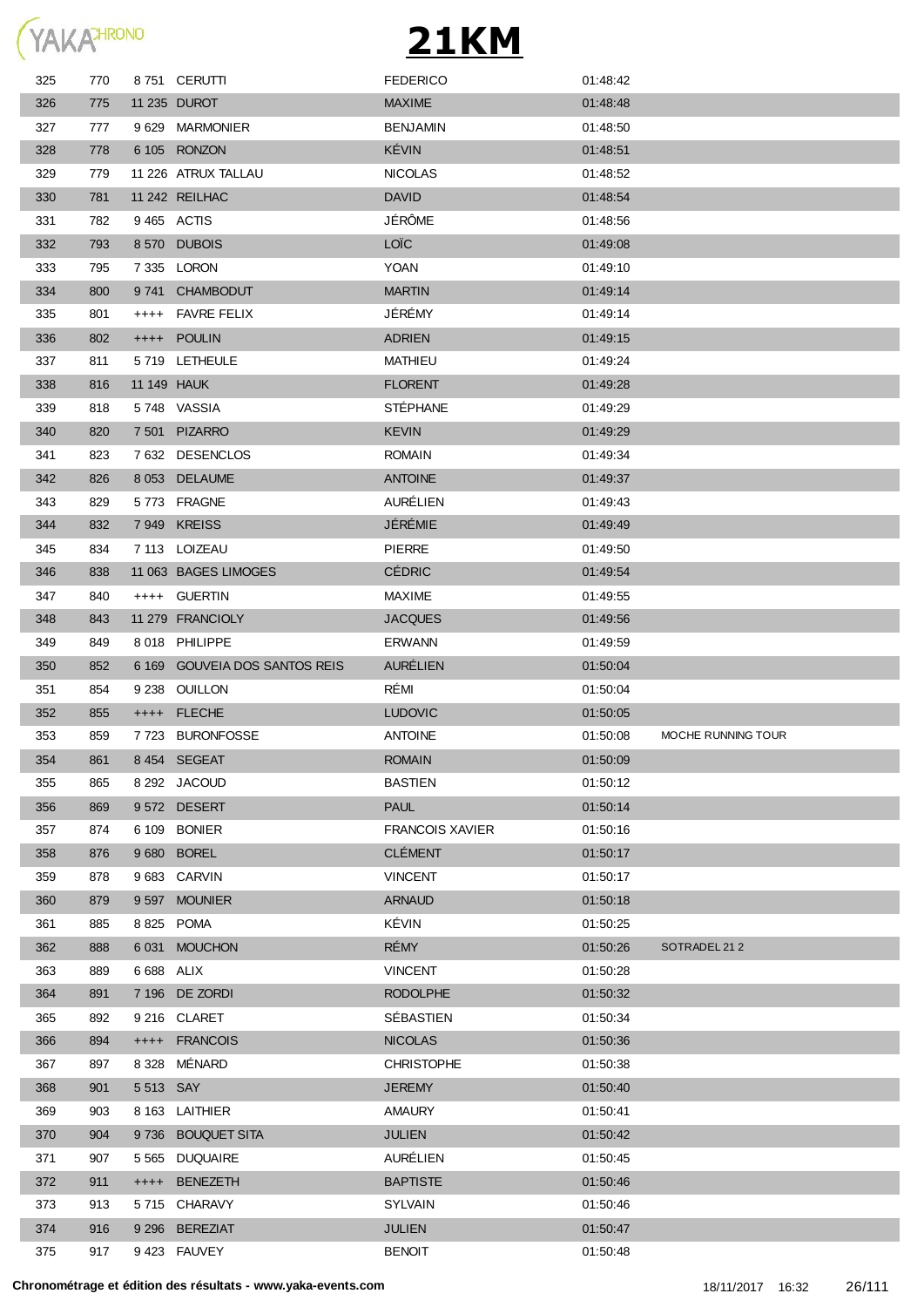

| 376 | 925     |             | 7 044 BODENES              | <b>JÉRÔME</b>        | 01:50:54 |                             |
|-----|---------|-------------|----------------------------|----------------------|----------|-----------------------------|
| 377 | 926     |             | 9560 KONOV                 | <b>LEONID</b>        | 01:50:54 |                             |
| 378 | 927     |             | 6788 LE NEST               | <b>THOMAS</b>        | 01:50:56 |                             |
| 379 | 929     |             | 7 030 CHARRETIER           | <b>CÉDRIC</b>        | 01:50:57 |                             |
| 380 | 934     |             | ++++ POLETTE               | <b>YOANN</b>         | 01:51:02 |                             |
| 381 | 935     |             | 9464 FARGE                 | <b>ROMAIN</b>        | 01:51:03 |                             |
| 382 | 937     |             | 8 295 POIXBLANC            | <b>NICOLAS</b>       | 01:51:05 |                             |
| 383 | 941     |             | 9 835 PATEY                | KÉVIN                | 01:51:07 | LEALEX <sub>3</sub>         |
| 384 | 944     |             | ++++ GABRIELE              | <b>DAMIEN</b>        | 01:51:08 | AXIMA <sub>5</sub>          |
| 385 | 947     | 8 047 KNES  |                            | SÉBASTIEN            | 01:51:10 | L                           |
| 386 | 949     |             | ++++ MICHAUD               | <b>CLÉMENT</b>       | 01:51:12 |                             |
| 387 | 951     |             | 7 974 GOREV                | <b>SERGUEI</b>       | 01:51:14 |                             |
| 388 | 960     |             | 6 246 SOULIER              | <b>WILLIAM</b>       | 01:51:20 |                             |
| 389 | 963     |             | 7 234 TUZET                | <b>YANNICK</b>       | 01:51:22 | LES PIAFS                   |
| 390 | 964     |             | ++++ BALLIGAND             | <b>CÉDRIC</b>        | 01:51:23 |                             |
| 391 | 966     | 9 313 NEEL  |                            | <b>CHRISTOPHE</b>    | 01:51:24 | <b>NON</b>                  |
| 392 | 971     |             | 11 291 DUVELLEROY          | <b>PIERRE</b>        | 01:51:27 |                             |
| 393 | 972     | ++++ FREY   |                            | <b>JULIAN</b>        | 01:51:28 |                             |
| 394 | 973     |             | 5790 JEBALI                | <b>MALIK</b>         | 01:51:29 |                             |
| 395 | 975     |             | ++++ ZAPOTOCZNY            | <b>YOHANN</b>        | 01:51:31 |                             |
| 396 | 977     |             | 8 972 CHAMBON              | <b>ALEXANDRE</b>     | 01:51:32 |                             |
| 397 | 979     |             | ++++ BERNARD               | <b>FRANK</b>         | 01:51:33 |                             |
| 398 | 980     | $++++-$     | <b>DEFRENET</b>            | <b>GAUTIER</b>       | 01:51:34 |                             |
| 399 | 981     | $++++-$     | <b>SUISSA</b>              | <b>JOHAN</b>         | 01:51:34 |                             |
| 400 | 982     |             | 9612 BONNET                | <b>CYRIL</b>         | 01:51:38 |                             |
| 401 | 983     |             | ++++ JOMARD                | <b>CÉDRIC</b>        | 01:51:39 |                             |
| 402 | 987     |             | 8 561 CALLAREC             | <b>VINCENT</b>       | 01:51:44 | <b>TEAMRL</b>               |
| 403 | 989     |             | 5471 SECHET                | <b>ANTOINE</b>       | 01:51:45 |                             |
| 404 | 990     |             | ++++ MARIN                 | <b>VINCENT</b>       | 01:51:46 |                             |
| 405 | 993     |             | 8 128 LHOMME PERROT        | <b>VINCENT</b>       | 01:51:47 |                             |
| 406 | 995     |             | 9 208 VARLAMOV             | <b>ANTON</b>         | 01:51:50 |                             |
| 407 | 999     |             | ++++ BOURSEUL              | <b>ROMAIN</b>        | 01:51:51 |                             |
| 408 | 1 0 0 4 |             | 11 090 SOTHIER             | <b>LUCAS</b>         | 01:51:54 |                             |
| 409 | 1 0 1 0 |             | 7074 SAUGUES               | <b>LIONEL</b>        | 01:52:00 |                             |
| 410 | 1 0 1 2 |             | 8 921 PERRIN ISSAUTIER     | <b>THOMAS</b>        | 01:52:02 |                             |
| 411 | 1 0 1 8 | $++++$      | MARTINEZ                   | <b>VINCENT</b>       | 01:52:08 | FIRALP3                     |
| 412 | 1 0 2 2 |             | ++++ VANNIER               | <b>JULIEN</b>        | 01:52:11 |                             |
| 413 | 1 0 2 3 |             | 7795 CHASSAING             | <b>ROMAIN</b>        | 01:52:11 | LES CHATS SAINTS            |
| 414 | 1 0 2 4 |             | 7761 GENETIER              | <b>LOUIS</b>         | 01:52:12 |                             |
| 415 | 1 0 2 6 |             | 7794 CHASSAING             | <b>ETIENNE</b>       | 01:52:12 | LES CHATS SAINTS            |
| 416 | 1 0 3 0 | 6 307 PAIN  |                            | <b>NICOLAS</b>       | 01:52:17 | <b>BIBET</b>                |
| 417 | 1 0 3 3 |             | ++++ PERRAS                | <b>JULIEN</b>        | 01:52:20 | AXIMA 8                     |
| 418 | 1 0 3 4 |             | 7447 BOSSEUX               | <b>JULIEN</b>        | 01:52:20 |                             |
| 419 | 1 0 3 5 |             | 6 309 MEZZATESTA           | <b>AURELIEN</b>      | 01:52:22 | <b>BIBET</b>                |
| 420 | 1 0 3 6 |             | 5 272 CHAMONARD            | <b>LAURENT</b>       | 01:52:23 | LES FOULEES DU PETIT PRINCE |
| 421 | 1 0 3 7 |             | 7 333 HYVERNAT             | <b>JEAN BAPTISTE</b> | 01:52:24 |                             |
| 422 | 1 0 38  | 11 057 BERT |                            | <b>ARTHUR</b>        | 01:52:25 |                             |
| 423 | 1 0 3 9 |             | 11 111 MOUGENEL CHANTEREAU | <b>ANTOINE</b>       | 01:52:26 |                             |
| 424 | 1 0 4 3 |             | 8 611 BONNE                | <b>MATTHIEU</b>      | 01:52:31 |                             |
| 425 | 1 0 4 6 |             | 5 626 LORENZO              | <b>FRANCK</b>        | 01:52:34 |                             |
| 426 | 1 0 4 8 |             | ++++ PERILLARD             | <b>GUILLAUME</b>     | 01:52:35 |                             |
|     |         |             |                            |                      |          |                             |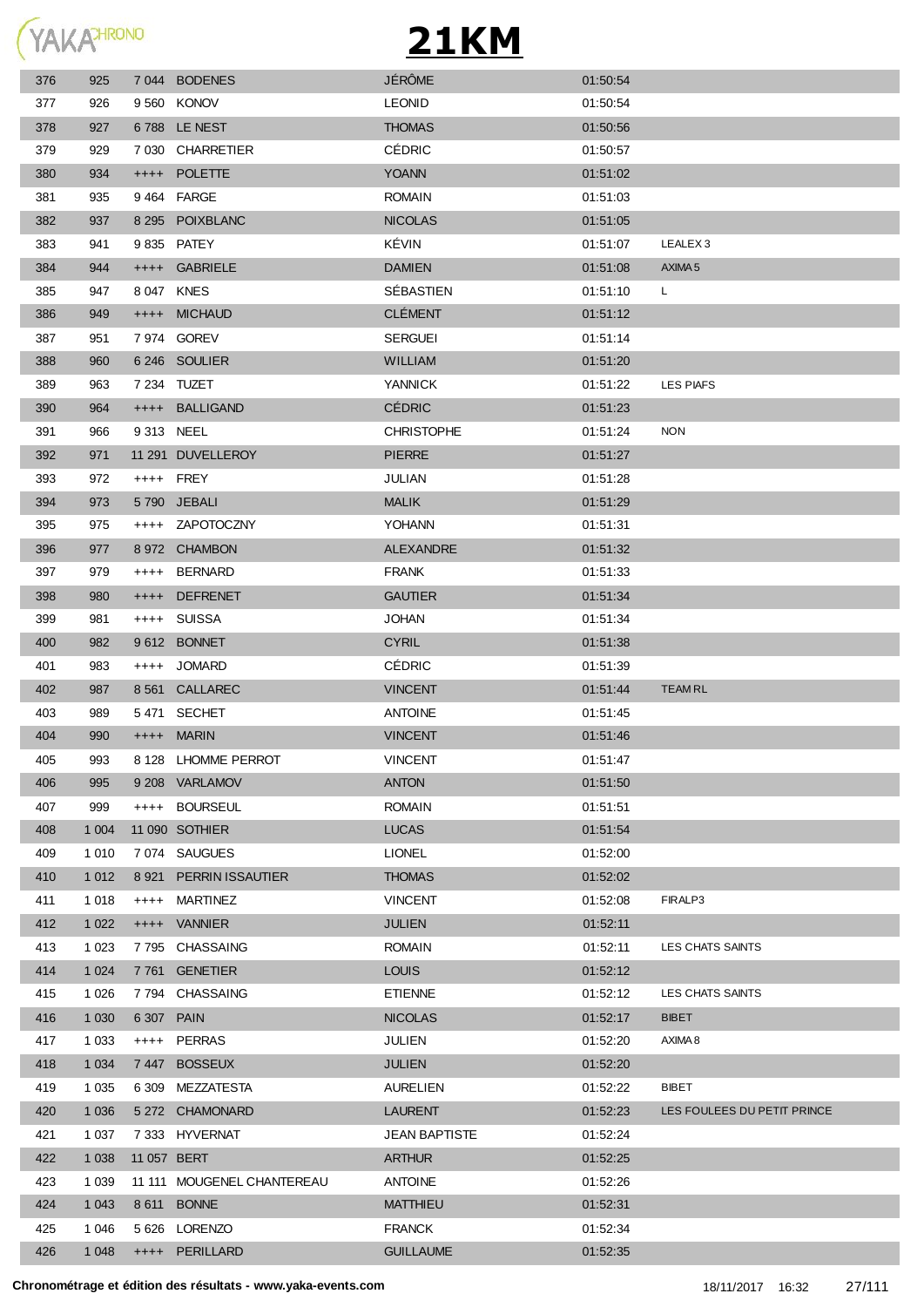

| 427 | 1 0 4 9 |           | 9587 LOUIS        | <b>OLIVIER</b>   | 01:52:36 |                    |
|-----|---------|-----------|-------------------|------------------|----------|--------------------|
| 428 | 1 0 5 5 |           | 7689 RAISIN       | <b>MAXENCE</b>   | 01:52:39 |                    |
| 429 | 1 0 5 6 |           | 9596 GINOUX       | RÉMI             | 01:52:39 |                    |
| 430 | 1 0 5 9 | 9 7 1 1   | <b>BABAD</b>      | <b>ADRIEN</b>    | 01:52:41 |                    |
| 431 | 1 0 6 4 |           | 8 682 SAGUET      | <b>ROMAIN</b>    | 01:52:45 |                    |
| 432 | 1 0 7 2 |           | 8772 MUNIER       | <b>THOMAS</b>    | 01:52:52 |                    |
| 433 | 1 0 7 6 | $++++$    | <b>BESSON</b>     | <b>FLORENT</b>   | 01:52:57 |                    |
| 434 | 1 0 7 8 | 7 2 8 8   | CALLARD           | <b>EDOUARD</b>   | 01:52:57 |                    |
| 435 | 1 0 7 9 | $++++$    | <b>MOREL</b>      | <b>FABIEN</b>    | 01:52:57 |                    |
| 436 | 1 0 8 1 | 5 2 31    | <b>GUILBAULT</b>  | <b>FLORIAN</b>   | 01:52:57 |                    |
| 437 | 1 0 8 3 |           | 8 588 BOUÉ        | <b>ANTHONY</b>   | 01:53:00 |                    |
| 438 | 1 0 8 9 |           | 9638 PANLOUP      | <b>ROMAIN</b>    | 01:53:05 |                    |
| 439 | 1 0 9 7 |           | 9415 AIKPA        | <b>MICKAEL</b>   | 01:53:14 |                    |
| 440 | 1 1 0 1 |           | 8 822 GAUTREAU    | <b>YOANN</b>     | 01:53:17 |                    |
| 441 | 1 1 0 2 | 5 3 5 9   | DE CRUZ           | RAPHAEL          | 01:53:18 |                    |
| 442 | 1 1 0 4 | $^{++++}$ | PERRUSSEL MORIN   | <b>BRUNO</b>     | 01:53:18 |                    |
| 443 | 1 1 1 4 | $++++$    | <b>HORRIOT</b>    | <b>GUILLAUME</b> | 01:53:24 |                    |
| 444 | 1 1 1 7 |           | 5347 LAISNEY      | <b>NICOLAS</b>   | 01:53:27 |                    |
| 445 | 1 1 2 3 |           | 6 270 PLASSE      | <b>LUC</b>       | 01:53:33 |                    |
| 446 | 1 1 3 2 |           | 8708 MATRAY       | <b>PIERRE</b>    | 01:53:37 |                    |
| 447 | 1 140   |           | 9 295 FURZAC      | <b>CYRIL</b>     | 01:53:42 |                    |
| 448 | 1 1 4 1 |           | 9 294 GAVAND      | <b>THOMAS</b>    | 01:53:44 |                    |
| 449 | 1 1 4 5 |           | 7824 PEYNET       | <b>DENIS</b>     | 01:53:48 |                    |
| 450 | 1 1 4 7 |           | 6 108 SAMOUR      | <b>GEOFFROY</b>  | 01:53:49 |                    |
| 451 | 1 1 4 9 |           | 6720 RAVAUD       | <b>BENJAMIN</b>  | 01:53:50 |                    |
| 452 | 1 1 5 0 |           | 6 134 TOMATIS     | <b>JÉRÔME</b>    | 01:53:51 |                    |
| 453 | 1 1 6 2 |           | 11 248 POINAS     | <b>BRUNO</b>     | 01:53:59 |                    |
| 454 | 1 1 6 8 |           | 9589 CHARMET      | <b>JULIEN</b>    | 01:54:03 |                    |
| 455 | 1 1 7 3 |           | 6311 CODRIDEX     | <b>THIBAUT</b>   | 01:54:06 |                    |
| 456 | 1 1 8 1 |           | 5325 GAUTHERON    | <b>FLORENT</b>   | 01:54:21 |                    |
| 457 | 1 1 8 3 |           | 8 504 LAGOUTTE    | <b>MATHIEU</b>   | 01:54:22 |                    |
| 458 | 1 1 8 5 | $++++-$   | <b>NAVARRO</b>    | <b>GRÉGORY</b>   | 01:54:23 |                    |
| 459 | 1 1 8 6 |           | 7 139 ROLLIN      | <b>BAPTISTE</b>  | 01:54:25 |                    |
| 460 | 1 1 8 7 | 7 3 4 3   | <b>BAUVOI</b>     | <b>ADRIEN</b>    | 01:54:25 |                    |
| 461 | 1 1 9 1 |           | 5444 CANDELA      | <b>FLORIAN</b>   | 01:54:27 |                    |
| 462 | 1 1 9 4 |           | 5 183 VENET       | RÉMI             | 01:54:28 |                    |
| 463 | 1 1 9 8 |           | 9672 ROGAT        | <b>DAMIEN</b>    | 01:54:31 |                    |
| 464 | 1 206   |           | 8814 PAQUELIER    | <b>ARTHUR</b>    | 01:54:33 |                    |
| 465 | 1 208   |           | 6335 FONTAYNE     | <b>MAXIME</b>    | 01:54:35 |                    |
| 466 | 1 209   | $++++-$   | <b>PAAR</b>       | <b>PHILIPPE</b>  | 01:54:36 |                    |
| 467 | 1 2 1 4 | 7 442     | CANQUELAIN        | <b>JULIEN</b>    | 01:54:40 |                    |
| 468 | 1 2 1 6 |           | 7816 JEUNINK      | <b>MAXIME</b>    | 01:54:41 |                    |
| 469 | 1 2 1 7 |           | 8 644 GIRARD      | <b>QUENTIN</b>   | 01:54:42 |                    |
| 470 | 1 2 1 8 |           | 8 872 MARTY       | <b>JULIEN</b>    | 01:54:42 |                    |
| 471 | 1 2 2 0 | 7 7 7 6   | PERRUSSEL MORIN   | <b>MATTHIEU</b>  | 01:54:43 |                    |
| 472 | 1 2 2 3 |           | ++++ JACOTIN      | <b>THOMAS</b>    | 01:54:47 |                    |
| 473 | 1 2 2 4 | 8943      | PICHON            | <b>FLORENT</b>   | 01:54:48 |                    |
| 474 | 1 2 2 5 |           | ++++ VERNAY       | <b>ANTOINE</b>   | 01:54:48 | LES BANANA SPRINT  |
| 475 | 1 2 2 7 |           | 8 244 GUYOT       | <b>JONATHAN</b>  | 01:54:51 | <b>TEAM TRITON</b> |
| 476 | 1 2 3 1 |           | 11 013 VANDEPITTE | <b>MATTHIEU</b>  | 01:54:56 |                    |
| 477 | 1 2 3 2 |           | ++++ GUILLE       | <b>JEROME</b>    | 01:54:59 |                    |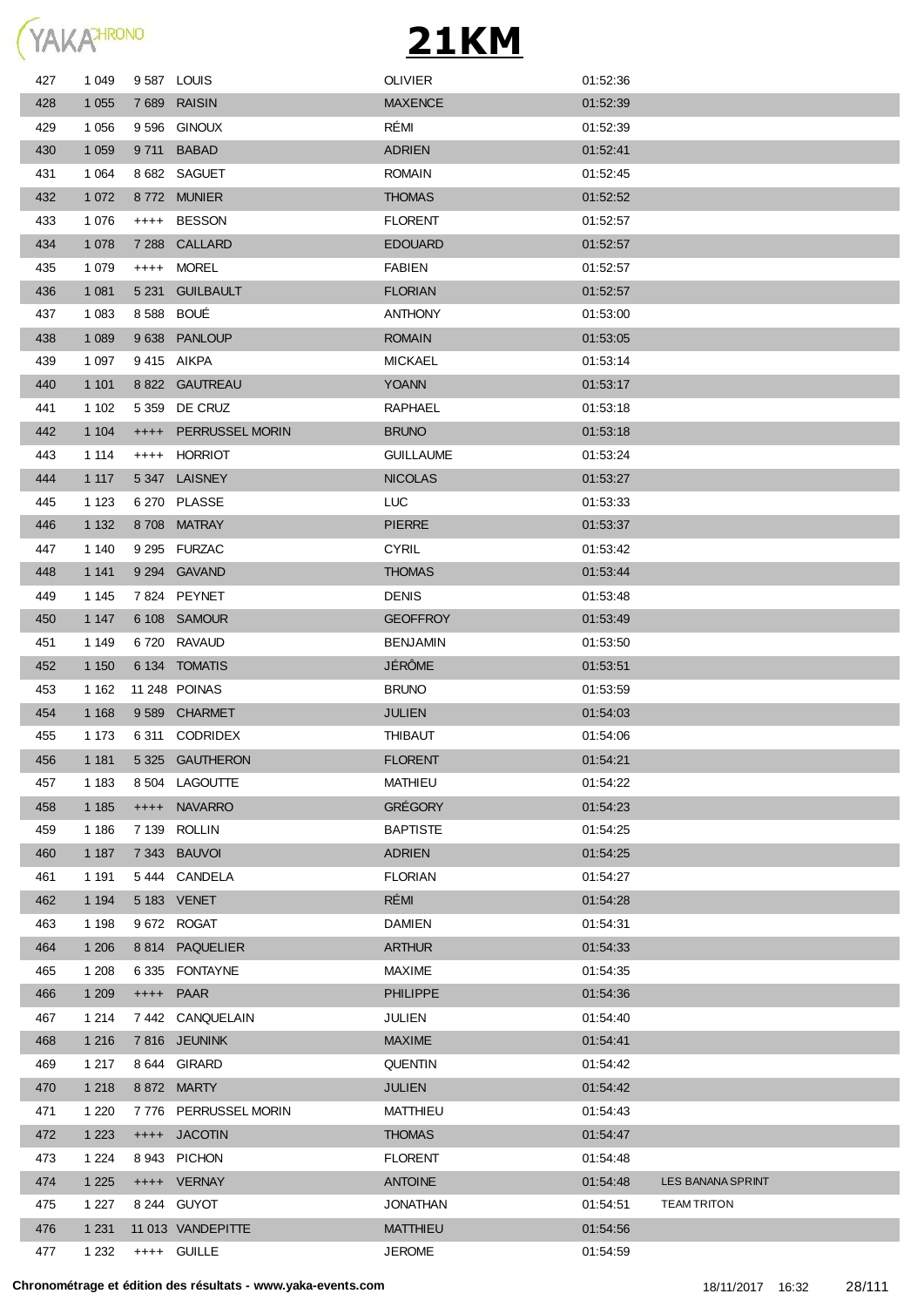

| 478 | 1 2 3 6 | 8 0 0 3    | <b>BOMPARD</b>    | <b>PATRICE</b>   | 01:55:01 |                       |
|-----|---------|------------|-------------------|------------------|----------|-----------------------|
| 479 | 1 2 3 7 |            | 7188 MAGNANA      | <b>BERTRAND</b>  | 01:55:01 |                       |
| 480 | 1 2 4 0 |            | 11 091 LAVALLEE   | <b>DAMIEN</b>    | 01:55:01 |                       |
| 481 | 1 2 4 1 |            | ++++ COLIN        | <b>ETIENNE</b>   | 01:55:02 |                       |
| 482 | 1 2 4 2 |            | 6 227 VANHOVE     | SÉBASTIEN        | 01:55:03 |                       |
| 483 | 1 2 4 4 |            | ++++ CHTIBI       | YACINE           | 01:55:06 |                       |
| 484 | 1 2 5 0 |            | 7 586 GUYOT       | JÉRÉMY           | 01:55:13 | <b>TEAM TRITON</b>    |
| 485 | 1 2 5 7 |            | ++++ DAUJAT       | <b>GUILLAUME</b> | 01:55:19 |                       |
| 486 | 1 2 6 1 |            | 8 372 MONTBOBIER  | <b>MICHEL</b>    | 01:55:20 |                       |
| 487 | 1 2 6 3 |            | 7767 DUMARQUEZ    | <b>JACQUES</b>   | 01:55:20 |                       |
| 488 | 1 2 6 5 |            | 9 925 RENAUD      | <b>GUILLAUME</b> | 01:55:23 |                       |
| 489 | 1 2 7 2 |            | 7 009 MERCIER     | <b>QUENTIN</b>   | 01:55:28 |                       |
| 490 | 1 2 7 4 |            | 9 608 VAGANAY     | <b>VALENTIN</b>  | 01:55:30 |                       |
| 491 | 1 2 7 5 |            | 6727 LAGRANGE     | <b>MAXIME</b>    | 01:55:30 |                       |
| 492 | 1 2 8 0 |            | 8818 DANIELE      | <b>MALPETTI</b>  | 01:55:36 |                       |
| 493 | 1 2 8 1 |            | ++++ CELARIER     | FRÉDÉRIC         | 01:55:36 |                       |
| 494 | 1 2 8 4 |            | 9856 GUERRY       | <b>JULIEN</b>    | 01:55:37 |                       |
| 495 | 1 2 8 5 |            | 9 257 BUISSON     | <b>JONATHAN</b>  | 01:55:39 |                       |
| 496 | 1 2 9 1 |            | 6810 LEBLANC      | <b>NICOLAS</b>   | 01:55:45 |                       |
| 497 | 1 2 9 5 |            | ++++ BEAUNE       | LOÏC             | 01:55:50 | AXIMA 12              |
| 498 | 1 2 9 6 |            | 7 352 ROLANDEZ    | <b>JEREMY</b>    | 01:55:51 |                       |
| 499 | 1 304   |            | 11 043 RIGAUX     | <b>PIERRE</b>    | 01:55:55 |                       |
| 500 | 1 307   | 6 0 61     | <b>MSIMBONA</b>   | <b>RONNY</b>     | 01:55:56 |                       |
| 501 | 1 308   |            | ++++ DUFOUR       | AUGUSTIN         | 01:55:56 |                       |
| 502 | 1 3 1 1 | 6 20 6     | <b>BOURRET</b>    | PIERRE ALEXANDRE | 01:55:57 |                       |
| 503 | 1 3 1 3 |            | 7 240 BOUTRY      | <b>MATHIEU</b>   | 01:55:57 |                       |
| 504 | 1 3 1 4 |            | 5916 PAPIN        | <b>JOACHIM</b>   | 01:55:58 |                       |
| 505 | 1 3 1 8 |            | 8 524 GARDIN      | CÉDRIC           | 01:55:59 |                       |
| 506 | 1 3 2 0 | 9 584 HUET |                   | <b>DAVID</b>     | 01:56:05 |                       |
| 507 | 1 3 2 1 |            | 8315 CUNHA        | <b>PAUL</b>      | 01:56:05 |                       |
| 508 | 1 3 2 4 | $++++-$    | <b>NICAISE</b>    | <b>BENJAMIN</b>  | 01:56:05 |                       |
| 509 | 1 3 2 6 | 7 3 6 0    | PEDRAZA           | <b>OSCAR</b>     | 01:56:07 |                       |
| 510 | 1 3 2 8 | 8974       | <b>FRUCHIER</b>   | <b>THIBAUT</b>   | 01:56:09 |                       |
| 511 | 1 3 2 9 | 9877       | <b>JAMBON</b>     | <b>JULIEN</b>    | 01:56:09 |                       |
| 512 | 1 3 3 1 | 8971       | <b>DESCARGUES</b> | <b>PIERRE</b>    | 01:56:10 |                       |
| 513 | 1 3 3 7 | 6 356      | <b>BOUTRAND</b>   | <b>GUILLAUME</b> | 01:56:13 |                       |
| 514 | 1 3 3 9 | $++++$     | <b>BERNARD</b>    | SÉBASTIEN        | 01:56:15 |                       |
| 515 | 1 3 4 0 | 8 1 1 0    | <b>BONNARD</b>    | <b>VICTORIEN</b> | 01:56:16 |                       |
| 516 | 1 3 4 1 | 8 1 5 4    | <b>FROMENT</b>    | <b>GUILLAUME</b> | 01:56:16 |                       |
| 517 | 1 3 4 2 | 8 2 2 4    | <b>BRÉMARD</b>    | <b>FABIEN</b>    | 01:56:16 |                       |
| 518 | 1 3 4 4 | 9 9 4 7    | <b>BARRIER</b>    | <b>BENJAMIN</b>  | 01:56:16 |                       |
| 519 | 1 3 4 5 | $++++-$    | <b>DELPORTE</b>   | ALEXANDRE        | 01:56:16 |                       |
| 520 | 1 3 4 8 | 7 2 8 2    | VASSAL            | <b>ARTHUR</b>    | 01:56:20 |                       |
| 521 | 1 3 5 7 | $++++-$    | LEGENDRE          | <b>JULIEN</b>    | 01:56:23 |                       |
| 522 | 1 3 6 6 | 7 281      | <b>ROJAS</b>      | <b>DAVID</b>     | 01:56:28 |                       |
| 523 | 1 3 6 8 | 8 941      | RAPHAEL           | RÉMY             | 01:56:29 |                       |
| 524 | 1 3 7 1 | 6 3 4 2    | <b>BEDOUET</b>    | <b>VINCENT</b>   | 01:56:31 |                       |
| 525 | 1 372   | $++++-$    | <b>MONTAGNE</b>   | <b>MATHIEU</b>   | 01:56:31 |                       |
| 526 | 1 3 7 5 |            | 5945 GONIN        | <b>JONATHAN</b>  | 01:56:33 | <b>SEMI BERTHOUD2</b> |
| 527 | 1 376   |            | 11 102 LE BERT    | <b>BRICE</b>     | 01:56:33 |                       |
| 528 | 1 3 7 8 | 8 984 MEGE |                   | <b>ANTHONY</b>   | 01:56:34 |                       |
|     |         |            |                   |                  |          |                       |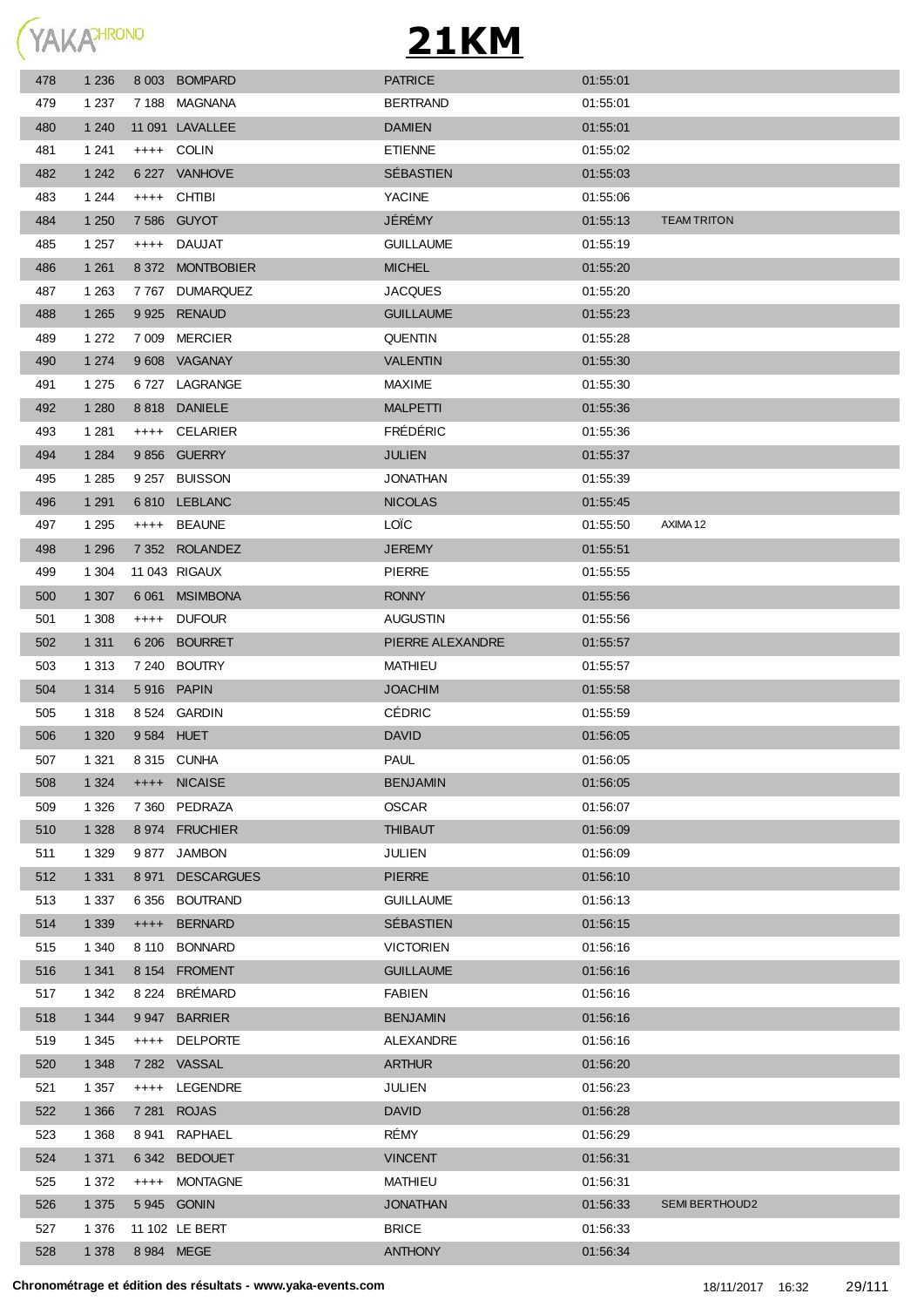

| 529 | 1 3 7 9 |            | ++++ ARMAND             | SEBASTIEN        | 01:56:35 | <b>KOLLISION</b> |
|-----|---------|------------|-------------------------|------------------|----------|------------------|
| 530 | 1 3 8 3 |            | ++++ VANDAMME           | <b>CHRISTIAN</b> | 01:56:37 |                  |
| 531 | 1 3 8 9 |            | 7 383 DOLLÉ             | <b>SIMON</b>     | 01:56:41 |                  |
| 532 | 1 3 9 9 |            | 7 129 GRESLIN           | <b>EDOUARD</b>   | 01:56:48 |                  |
| 533 | 1 4 0 2 |            | 7 990 JAMIN             | <b>NICOLAS</b>   | 01:56:51 |                  |
| 534 | 1 4 0 5 |            | 11 233 DANGAS           | <b>BENJAMIN</b>  | 01:56:53 |                  |
| 535 | 1 4 0 9 |            | 7543 GONNET             | ALEXANDRE        | 01:56:56 |                  |
| 536 | 1 4 1 5 |            | 9 335 CHABERT           | <b>VINCENT</b>   | 01:57:01 |                  |
| 537 | 1 4 2 1 |            | ++++ NGUYEN             | <b>LOIC</b>      | 01:57:08 |                  |
| 538 | 1 4 2 5 |            | 7 078 JOCTEUR MONROZIER | <b>MARC</b>      | 01:57:09 |                  |
| 539 | 1 4 2 7 | $^{++++}$  | <b>FICHOT</b>           | <b>BERTRAND</b>  | 01:57:10 |                  |
| 540 | 1 4 3 1 | $+++++$    | <b>GOUTAGNY</b>         | <b>MATHIEU</b>   | 01:57:15 |                  |
| 541 | 1443    | $^{++++}$  | MALAVAL                 | <b>BENOIT</b>    | 01:57:17 |                  |
| 542 | 1 4 5 9 | $^{++++}$  | <b>GAUTIER</b>          | <b>MICKAEL</b>   | 01:57:28 |                  |
| 543 | 1 4 6 5 |            | 8 689 MOULIN            | <b>CÉDRIC</b>    | 01:57:35 |                  |
| 544 | 1 4 6 6 | 6 5 0 8    | <b>MEUNIER</b>          | <b>PIERRE</b>    | 01:57:35 |                  |
| 545 | 1467    |            | 8 686 SEON              | <b>GREGORY</b>   | 01:57:38 |                  |
| 546 | 1 4 7 0 |            | 8816 BESSON             | <b>ANTHONY</b>   | 01:57:38 |                  |
| 547 | 1479    | 9581       | <b>MALHOMME</b>         | <b>THOMAS</b>    | 01:57:49 |                  |
| 548 | 1 4 9 4 |            | 8 254 PION              | <b>FRANÇOIS</b>  | 01:57:55 |                  |
| 549 | 1 4 9 5 |            | 9764 CHIZELLE           | <b>ROMAIN</b>    | 01:57:55 |                  |
| 550 | 1 4 9 9 |            | 9985 HUCHET             | <b>SIMON</b>     | 01:57:56 |                  |
| 551 | 1 506   | 6 6 9 1    | <b>REGNIER</b>          | <b>VICTOR</b>    | 01:57:58 |                  |
| 552 | 1 5 1 1 |            | 6674 POYET              | <b>MARCEL</b>    | 01:58:01 |                  |
| 553 | 1514    |            | 5978 ROCHETTE           | <b>SAMUEL</b>    | 01:58:03 |                  |
| 554 | 1 5 2 0 |            | 7 109 ALEXANDRE         | <b>LOUIS</b>     | 01:58:05 |                  |
| 555 | 1 5 2 2 |            | 5843 THEVENIN           | <b>TRISTAN</b>   | 01:58:05 |                  |
| 556 | 1 5 2 4 |            | 9 097 COLLARD           | <b>ROMAIN</b>    | 01:58:09 |                  |
| 557 | 1 5 3 5 |            | 7 092 PINAUD            | <b>YOANN</b>     | 01:58:14 |                  |
| 558 | 1 5 3 7 |            | 9088 DELEAU             | PIERRE ANTOINE   | 01:58:16 |                  |
| 559 | 1 5 3 9 |            | 5 001 D'HAENE           | <b>FRANÇOIS</b>  | 01:58:18 |                  |
| 560 | 1 5 4 1 | $++++-$    | <b>MILLOT</b>           | <b>ANTOINE</b>   | 01:58:18 |                  |
| 561 | 1 5 4 5 |            | 8 213 RIMET             | <b>NICOLAS</b>   | 01:58:20 |                  |
| 562 | 1 5 5 0 |            | 8 962 PEDEGAYE          | <b>CAMILLE</b>   | 01:58:23 |                  |
| 563 | 1 5 5 1 |            | 9 325 LEROUGE           | <b>TRYSTAN</b>   | 01:58:23 | <b>ASSOBOIRE</b> |
| 564 | 1 5 5 3 |            | 6 483 OVIZE             | <b>DAMIEN</b>    | 01:58:24 |                  |
| 565 | 1 5 5 4 |            | 7 506 OVIZE             | <b>STÉPHANE</b>  | 01:58:24 |                  |
| 566 | 1 5 5 8 | 6 6 6 6    | <b>DELEBECQ</b>         | <b>FRANÇOIS</b>  | 01:58:26 |                  |
| 567 | 1 5 6 5 |            | ++++ GOBET              | <b>GHISLAIN</b>  | 01:58:35 |                  |
| 568 | 1 570   |            | 8 436 GALAN             | JÉRÉMIE          | 01:58:36 |                  |
| 569 | 1 571   | 6 275      | <b>ROCHETTE</b>         | <b>BENOIT</b>    | 01:58:36 |                  |
| 570 | 1 5 7 2 | 5 1 2 0    | <b>BARET</b>            | <b>NICOLAS</b>   | 01:58:37 |                  |
| 571 | 1 573   | 6 0 9 9    | LAGARDE                 | <b>FRANCK</b>    | 01:58:37 |                  |
| 572 | 1 575   | 9 7 5 4    | <b>PERLIN</b>           | <b>ARNAUD</b>    | 01:58:38 |                  |
| 573 | 1577    | $+++++$    | <b>SIMONNET</b>         | <b>GREGORY</b>   | 01:58:38 |                  |
| 574 | 1 578   | 7 2 1 4    | <b>DUCHARNE</b>         | <b>LOIC</b>      | 01:58:42 |                  |
| 575 | 1 5 8 0 |            | ++++ VINTEJOUX          | <b>ROMAIN</b>    | 01:58:42 |                  |
| 576 | 1 5 8 2 |            | 5 535 GOOSSENS          | <b>RUBEN</b>     | 01:58:44 |                  |
| 577 | 1 5 8 5 | 8 037 CAIX |                         | <b>FABIEN</b>    | 01:58:46 |                  |
| 578 | 1 5 8 7 | $++++-$    | <b>REISER</b>           | <b>PHILIPPE</b>  | 01:58:48 |                  |
| 579 | 1589    |            | 8 189 BRAHMI            | JULIEN           | 01:58:50 |                  |
|     |         |            |                         |                  |          |                  |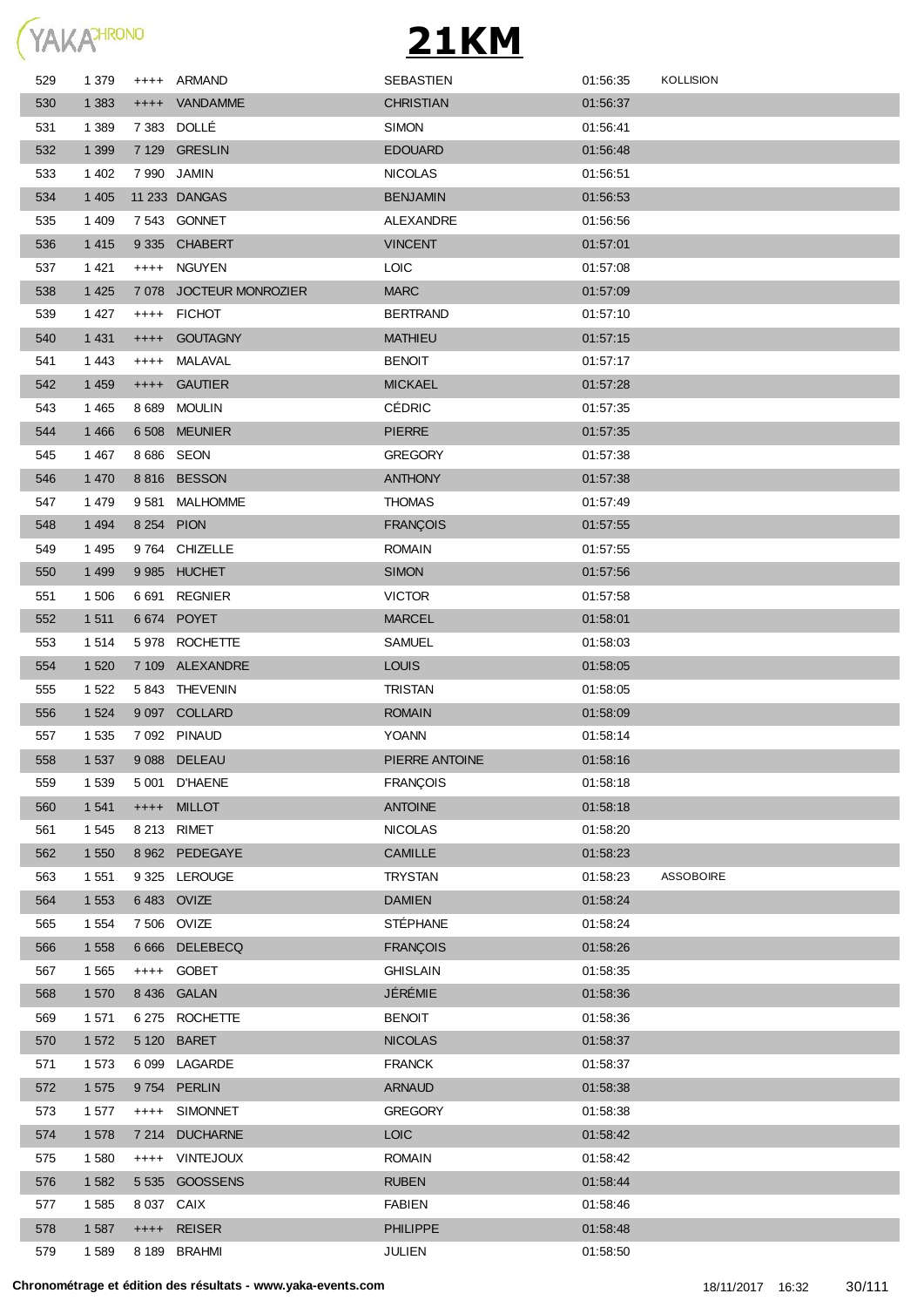

| 580 | 1 5 9 0 |           | 5887 CHAUVE         | <b>GREGORY</b>      | 01:58:50 |                  |
|-----|---------|-----------|---------------------|---------------------|----------|------------------|
| 581 | 1 5 9 2 |           | 8424 CRETIN         | <b>THOMAS</b>       | 01:58:51 |                  |
| 582 | 1 5 9 3 |           | 8 917 CAILLIARD     | <b>DAMIEN</b>       | 01:58:51 |                  |
| 583 | 1 5 9 6 | $^{++++}$ | <b>SNOECKX</b>      | <b>PAUL</b>         | 01:58:55 | <b>BARJOLAIS</b> |
| 584 | 1 5 9 7 |           | 8 393 FRENOY        | <b>MARIN</b>        | 01:58:55 |                  |
| 585 | 1 5 9 8 |           | ++++ FAURE          | <b>MATTHIEU</b>     | 01:58:56 |                  |
| 586 | 1 600   |           | 7687 LAURENT        | <b>AURÉLIEN</b>     | 01:58:56 |                  |
| 587 | 1 601   |           | 5 647 BOYER BEARTH  | <b>LUDOVIC</b>      | 01:58:58 |                  |
| 588 | 1 603   |           | 9 971 JUNG          | <b>HERVÉ</b>        | 01:58:59 |                  |
| 589 | 1 604   |           | ++++ FRICKER        | <b>BENJAMIN</b>     | 01:59:02 |                  |
| 590 | 1 60 6  |           | 11 146 COUDERT      | <b>DAVID</b>        | 01:59:05 |                  |
| 591 | 1 608   |           | 6420 RENAUD         | KÉVIN               | 01:59:05 |                  |
| 592 | 1 6 1 4 |           | ++++ CHARTIER       | <b>JULIEN</b>       | 01:59:09 |                  |
| 593 | 1 6 1 5 |           | 5858 BOULAND        | RÉMY                | 01:59:09 |                  |
| 594 | 1618    |           | 9 228 DEJARDIN      | <b>SEBASTIEN</b>    | 01:59:11 |                  |
| 595 | 1619    |           | 9 685 THIVILLON     | AURÉLIEN            | 01:59:11 |                  |
| 596 | 1 6 2 2 |           | 6709 MERCIER        | <b>LUDOVIC</b>      | 01:59:12 |                  |
| 597 | 1 627   |           | 11 114 DUFOUR       | <b>LOIC</b>         | 01:59:14 |                  |
| 598 | 1 6 2 8 |           | 5973 PISSETTY       | <b>MICHAEL</b>      | 01:59:15 |                  |
| 599 | 1 6 2 9 |           | 8 665 SCHULER       | <b>BENJAMIN</b>     | 01:59:15 |                  |
| 600 | 1 6 3 0 |           | 7715 CHAZELLE       | <b>ALEXIS</b>       | 01:59:15 |                  |
| 601 | 1 6 3 5 | 8 740     | MASSERANN           | ALEXANDRE           | 01:59:19 |                  |
| 602 | 1 6 3 6 | 6728      | <b>LAPALU</b>       | EDDY                | 01:59:22 |                  |
| 603 | 1648    | 8 4 0 5   | <b>DUCHESNE</b>     | <b>BILLY</b>        | 01:59:31 |                  |
| 604 | 1 6 4 9 | $++++-$   | HADJADJ             | <b>FLORIAN</b>      | 01:59:32 |                  |
| 605 | 1 6 5 5 | 9 970     | JAEGER              | <b>MICHEL</b>       | 01:59:35 |                  |
| 606 | 1 6 5 9 |           | 9433 MARTEL         | <b>RÉMY</b>         | 01:59:37 |                  |
| 607 | 1 6 6 1 |           | 9 969 GRAEF         | <b>ALEXIS</b>       | 01:59:37 |                  |
| 608 | 1 6 6 6 |           | 7912 CHAUPLANNAZ    | <b>JULIEN</b>       | 01:59:41 |                  |
| 609 | 1 6 6 9 |           | ++++ CORRE          | SAMUEL              | 01:59:42 |                  |
| 610 | 1 675   |           | 6 665 GAYDON        | <b>MARTIN</b>       | 01:59:45 |                  |
| 611 | 1679    | $++++-$   | DESFARGES           | <b>HENRY PIERRE</b> | 01:59:47 |                  |
| 612 | 1 689   |           | ++++ WOLFF          | <b>MATHIEU</b>      | 01:59:53 |                  |
| 613 | 1 691   |           | 9 870 LE PAIRE      | <b>ALEXIS</b>       | 01:59:54 |                  |
| 614 | 1 6 9 3 |           | 8466 SURAIS         | <b>JEREMIE</b>      | 01:59:55 |                  |
| 615 | 1 700   | 9 4 5 5   | DONNIER VALENTIN    | LOIC <sub></sub>    | 02:00:02 |                  |
| 616 | 1 702   |           | 5 568 MILLET        | <b>THIBAULT</b>     | 02:00:02 | <b>ADESIA</b>    |
| 617 | 1707    |           | 9 667 DE BROUTELLES | <b>CÉSAR</b>        | 02:00:05 |                  |
| 618 | 1 709   |           | 7449 LEMONNIER      | <b>FRÉDÉRIC</b>     | 02:00:08 |                  |
| 619 | 1 7 1 2 |           | 8586 PERRONNET      | <b>LANDRY</b>       | 02:00:11 |                  |
| 620 | 1 7 1 3 |           | 9 278 VALADE        | <b>LOIC</b>         | 02:00:11 |                  |
| 621 | 1 7 1 6 |           | ++++ PESSON         | <b>NICOLAS</b>      | 02:00:12 |                  |
| 622 | 1 7 1 7 |           | 6735 GREIL          | <b>MATHIEU</b>      | 02:00:13 |                  |
| 623 | 1 7 1 9 | $++++-$   | DAVID               | JONATHAN            | 02:00:14 |                  |
| 624 | 1 7 2 0 | $++++$    | LE MEE              | RÉMY                | 02:00:14 |                  |
| 625 | 1 7 2 1 |           | 5317 LOUIS          | <b>THOMAS</b>       | 02:00:14 |                  |
| 626 | 1 7 2 4 | 8 6 23    | <b>PAILLAS</b>      | <b>CHRISTOPHE</b>   | 02:00:17 |                  |
| 627 | 1730    | 7 379     | <b>MANIN</b>        | <b>GUILLAUME</b>    | 02:00:23 |                  |
| 628 | 1 7 3 1 | 7881      | <b>MAYEUX</b>       | <b>JEAN BENOIT</b>  | 02:00:24 |                  |
| 629 | 1735    |           | 7895 BERTHIER       | <b>FLORIAN</b>      | 02:00:27 |                  |
| 630 | 1736    |           | ++++ DEBRUN         | <b>NICOLAS</b>      | 02:00:28 | ESBL             |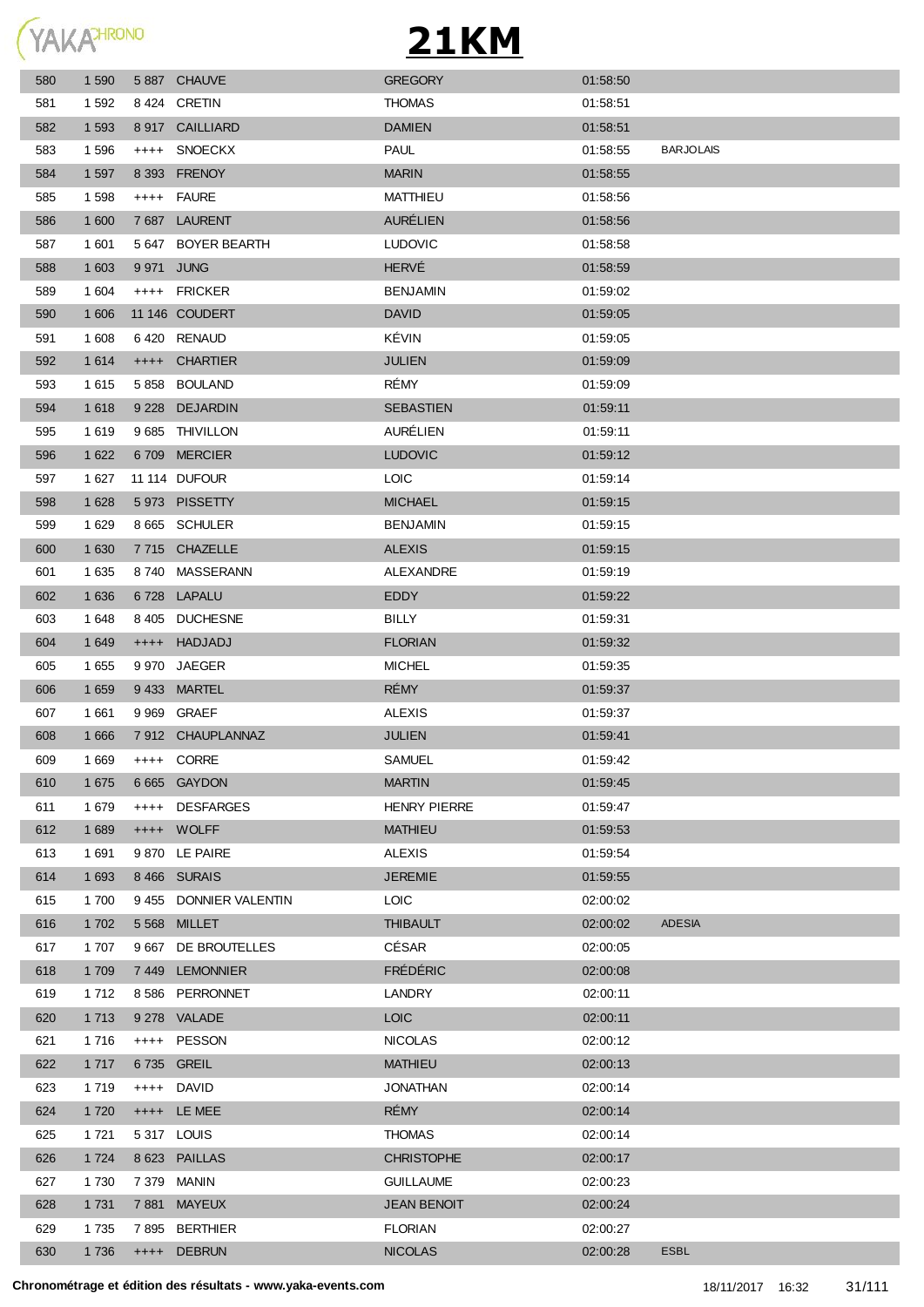

| 1 7 3 7 |         |                   | <b>JULIEN</b>                                                                                                                                                                                                                                                                                                                                                                                   | 02:00:28             |                     |
|---------|---------|-------------------|-------------------------------------------------------------------------------------------------------------------------------------------------------------------------------------------------------------------------------------------------------------------------------------------------------------------------------------------------------------------------------------------------|----------------------|---------------------|
| 1 7 4 3 |         |                   | <b>ANTOINE</b>                                                                                                                                                                                                                                                                                                                                                                                  | 02:00:31             |                     |
| 1749    |         |                   | <b>THIERRY</b>                                                                                                                                                                                                                                                                                                                                                                                  | 02:00:33             |                     |
| 1 7 5 2 |         |                   | <b>NICOLAS</b>                                                                                                                                                                                                                                                                                                                                                                                  | 02:00:35             |                     |
| 1753    |         |                   | <b>STEVE</b>                                                                                                                                                                                                                                                                                                                                                                                    | 02:00:35             |                     |
| 1756    |         |                   | <b>DAVID</b>                                                                                                                                                                                                                                                                                                                                                                                    | 02:00:37             |                     |
| 1768    |         | <b>BOIZETTE</b>   | <b>ADRIEN</b>                                                                                                                                                                                                                                                                                                                                                                                   | 02:00:41             |                     |
| 1 7 7 1 |         |                   | <b>AYOUB</b>                                                                                                                                                                                                                                                                                                                                                                                    | 02:00:42             |                     |
| 1775    |         |                   | <b>DAMIEN</b>                                                                                                                                                                                                                                                                                                                                                                                   | 02:00:47             |                     |
| 1785    |         |                   | <b>GAETAN</b>                                                                                                                                                                                                                                                                                                                                                                                   | 02:00:53             |                     |
| 1786    |         |                   | <b>AMAURY</b>                                                                                                                                                                                                                                                                                                                                                                                   | 02:00:54             |                     |
| 1789    | $++++-$ | <b>GRANNEC</b>    | <b>YANN</b>                                                                                                                                                                                                                                                                                                                                                                                     | 02:00:57             |                     |
| 1790    | $++++$  |                   | <b>ALEXIS</b>                                                                                                                                                                                                                                                                                                                                                                                   | 02:00:57             |                     |
| 1792    | 8 0 2 9 | <b>MEUNIER</b>    | <b>THIBAULT</b>                                                                                                                                                                                                                                                                                                                                                                                 | 02:00:59             |                     |
| 1807    | 8 6 9 4 | <b>DES GARETS</b> | <b>ERIC</b>                                                                                                                                                                                                                                                                                                                                                                                     | 02:01:08             |                     |
| 1810    | 9643    | <b>ROUCHON</b>    | <b>THIBAUT</b>                                                                                                                                                                                                                                                                                                                                                                                  | 02:01:09             |                     |
| 1811    | $++++-$ | <b>REYNARD</b>    | <b>GEOFFREY</b>                                                                                                                                                                                                                                                                                                                                                                                 | 02:01:09             |                     |
| 1816    | 6 2 8 5 | <b>BEAUVIE</b>    | <b>VICTOR</b>                                                                                                                                                                                                                                                                                                                                                                                   | 02:01:14             |                     |
| 1818    | $++++$  | <b>PALIERNE</b>   | JÉRÔME                                                                                                                                                                                                                                                                                                                                                                                          | 02:01:15             |                     |
| 1820    | 9 0 9 0 |                   | <b>GUILLAUME</b>                                                                                                                                                                                                                                                                                                                                                                                | 02:01:16             |                     |
| 1822    |         |                   | <b>DAVID</b>                                                                                                                                                                                                                                                                                                                                                                                    | 02:01:17             |                     |
| 1826    |         |                   | <b>FRÉDÉRIC</b>                                                                                                                                                                                                                                                                                                                                                                                 | 02:01:19             | SEMI SJI 1          |
|         |         |                   | <b>VICTOR</b>                                                                                                                                                                                                                                                                                                                                                                                   |                      |                     |
| 1829    |         |                   | <b>ADRIEN</b>                                                                                                                                                                                                                                                                                                                                                                                   | 02:01:21             | <b>BRULELAGOMME</b> |
| 1831    |         |                   | <b>MICHEL</b>                                                                                                                                                                                                                                                                                                                                                                                   | 02:01:21             |                     |
| 1838    |         | LABIAU            | <b>MATTHIEU</b>                                                                                                                                                                                                                                                                                                                                                                                 | 02:01:25             |                     |
| 1839    |         |                   |                                                                                                                                                                                                                                                                                                                                                                                                 | 02:01:25             |                     |
| 1849    |         |                   | <b>NICOLAS</b>                                                                                                                                                                                                                                                                                                                                                                                  | 02:01:29             |                     |
| 1851    |         |                   | <b>MICHAEL</b>                                                                                                                                                                                                                                                                                                                                                                                  | 02:01:31             |                     |
| 1857    |         |                   | <b>THOMAS</b>                                                                                                                                                                                                                                                                                                                                                                                   | 02:01:34             |                     |
| 1858    |         |                   | <b>DIMITRI</b>                                                                                                                                                                                                                                                                                                                                                                                  | 02:01:34             |                     |
| 1864    |         |                   | <b>ALEXIS</b>                                                                                                                                                                                                                                                                                                                                                                                   | 02:01:41             |                     |
|         |         |                   |                                                                                                                                                                                                                                                                                                                                                                                                 |                      |                     |
| 1869    | $++++-$ | <b>DEBOURG</b>    | <b>JEROME</b>                                                                                                                                                                                                                                                                                                                                                                                   | 02:01:43             |                     |
| 1872    |         | 8 102 NIOLLET     | <b>DAVID</b>                                                                                                                                                                                                                                                                                                                                                                                    | 02:01:44             |                     |
| 1877    | 5 4 8 9 | ARNAUD            | <b>JULIEN</b>                                                                                                                                                                                                                                                                                                                                                                                   | 02:01:47             |                     |
| 1879    |         | 5 932 CHALOT      | <b>DAVID</b>                                                                                                                                                                                                                                                                                                                                                                                    | 02:01:47             |                     |
| 1887    |         | 8 592 ROUZÉ       | <b>BENOÎT</b>                                                                                                                                                                                                                                                                                                                                                                                   | 02:01:53             |                     |
| 1897    |         | 9834 MARION       | <b>VICTOR</b>                                                                                                                                                                                                                                                                                                                                                                                   | 02:01:58             | LEALEX <sub>2</sub> |
| 1 900   | 9831    | <b>FAYARD</b>     | <b>CHRISTOPHE</b>                                                                                                                                                                                                                                                                                                                                                                               | 02:02:01             |                     |
| 1 901   | 8 5 7 1 | <b>DES GARETS</b> | <b>ANTOINE</b>                                                                                                                                                                                                                                                                                                                                                                                  | 02:02:02             |                     |
| 1 903   | 5 9 64  | LUCAS             | VALENTIN                                                                                                                                                                                                                                                                                                                                                                                        | 02:02:03             |                     |
| 1 907   |         | 9 233 VIGNON      | <b>PIERRICK</b>                                                                                                                                                                                                                                                                                                                                                                                 | 02:02:07             |                     |
| 1915    | 6 804   | <b>DEGEA</b>      | RÉMI                                                                                                                                                                                                                                                                                                                                                                                            | 02:02:13             |                     |
| 1918    |         | 7863 ROGER        | <b>BASTIEN</b>                                                                                                                                                                                                                                                                                                                                                                                  | 02:02:13             |                     |
| 1925    |         | 8 376 SCHWARTZ    | <b>THOMAS</b>                                                                                                                                                                                                                                                                                                                                                                                   | 02:02:16             |                     |
| 1 9 4 2 |         | ++++ SKOLIMOWSKI  | <b>SEBASTIEN</b>                                                                                                                                                                                                                                                                                                                                                                                | 02:02:28             |                     |
| 1943    |         | 6 515 LIVET       | <b>MATHIAS</b>                                                                                                                                                                                                                                                                                                                                                                                  | 02:02:29             |                     |
| 1 9 4 4 |         | 7766 VUILLE       | <b>MATTHIEU</b>                                                                                                                                                                                                                                                                                                                                                                                 | 02:02:30             |                     |
| 1947    | 8 478   | <b>BRUNNER</b>    | <b>FRÉDÉRIC</b>                                                                                                                                                                                                                                                                                                                                                                                 | 02:02:31             |                     |
| 1 9 5 8 |         | 6 635 PAYA        | <b>JEROME</b>                                                                                                                                                                                                                                                                                                                                                                                   | 02:02:36             |                     |
|         | 1827    |                   | 7 200 GINEFRI<br>11 116 ROME<br>8414 BRUNE<br>8 843 SCHUELLER<br>8 409 BAYLE<br>6978 SCHNEIDER<br>8 742<br>7 833 ISOUAL<br>7 684 LACONDEMINE<br>9814 SATORRES<br>11 029 LEFEVRE<br>PELLAT<br><b>PALIERNE</b><br>9757 ROBLES<br>5 602 KONEY<br>7854 JUTON<br>5 876 JAVAUDIN<br>6 127 GANGA<br>$++++$<br>8513 ROBIN<br>6982 TARTULIER<br>6315 ALLARD<br>9 602 DUFOUR<br>8547 PARA<br>8 402 FARJAT | <b>JEAN FRANCOIS</b> | 02:01:20            |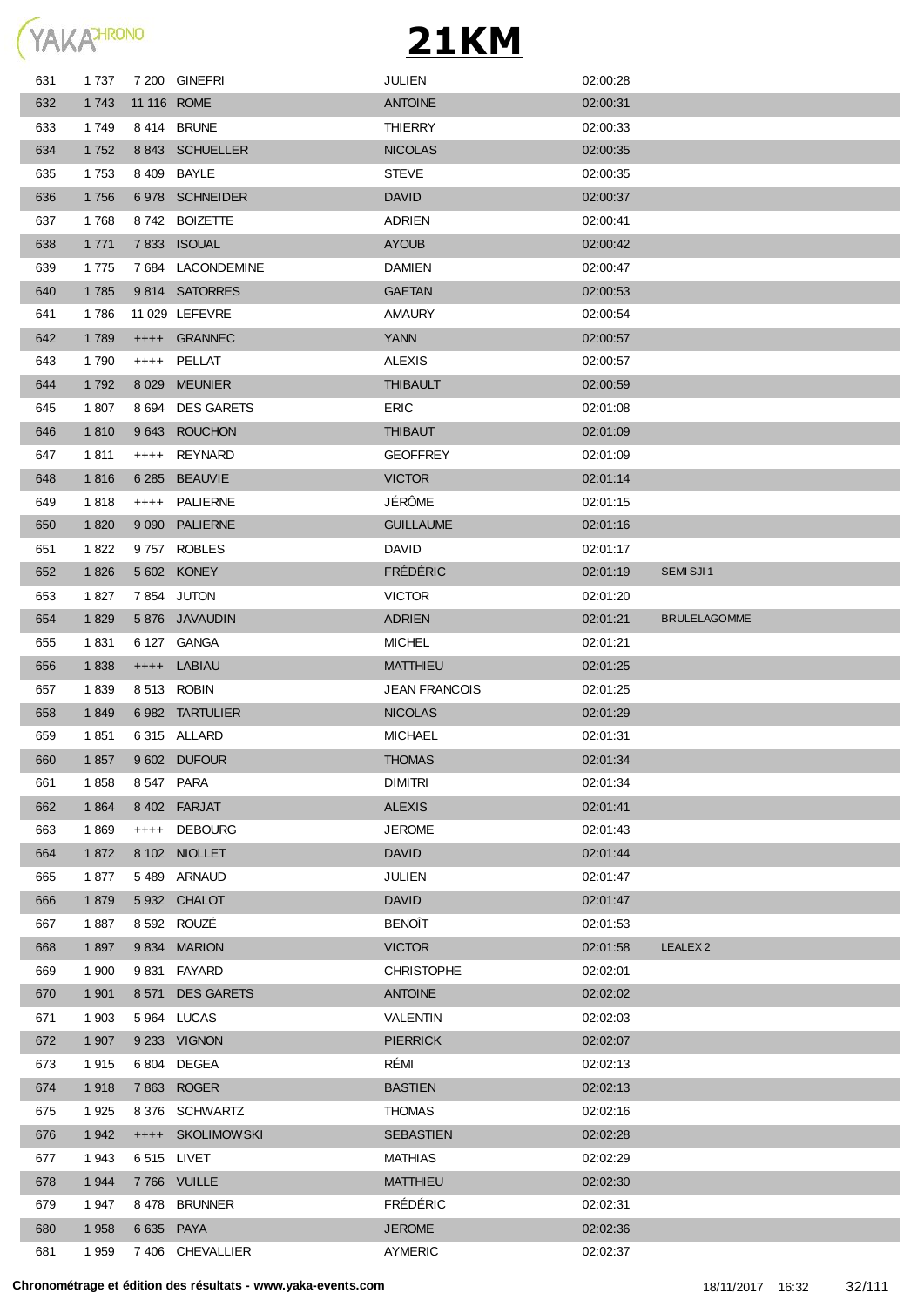YAKAHRONO

| 682 | 1963    |             | 11 260 CATTIN       | <b>NICOLAS</b>       | 02:02:39 |                           |
|-----|---------|-------------|---------------------|----------------------|----------|---------------------------|
| 683 | 1965    |             | 7866 MOREL          | <b>CYRIL</b>         | 02:02:41 |                           |
| 684 | 1 970   |             | 6 000 CHIQUET       | <b>CEDRIC</b>        | 02:02:45 |                           |
| 685 | 1972    | $++++$      | <b>COMTE</b>        | <b>FREDERIC</b>      | 02:02:45 |                           |
| 686 | 1 9 7 4 |             | ++++ MOULLIN        | <b>CHRISTOPHE</b>    | 02:02:46 |                           |
| 687 | 1977    | 8 0 8 2     | <b>LECOINTRE</b>    | <b>ROMAIN</b>        | 02:02:50 |                           |
| 688 | 1 979   |             | 9 202 JACQUET       | <b>JEREMIE</b>       | 02:02:54 |                           |
| 689 | 1 9 8 5 | $++++-$     | <b>DUTREIVE</b>     | <b>JEREMY</b>        | 02:02:58 |                           |
| 690 | 1 9 8 7 |             | 7946 JAURES         | <b>JEAN STÉPHANE</b> | 02:02:59 |                           |
| 691 | 1988    |             | 11 297 DURAND       | <b>MAXIME</b>        | 02:02:59 |                           |
| 692 | 1 9 9 4 |             | 8 237 TORBATY       | <b>ALEXIS</b>        | 02:03:01 |                           |
| 693 | 2 0 0 3 |             | 7 659 MILLE         | <b>DENIS</b>         | 02:03:11 |                           |
| 694 | 2 0 0 4 |             | 7 433 BIGNARDI      | <b>MATHIEU</b>       | 02:03:11 |                           |
| 695 | 2 0 0 8 |             | 9 230 CARPANIN      | <b>FLORIAN</b>       | 02:03:15 |                           |
| 696 | 2 0 0 9 |             | 8 617 L'HERMITTE    | <b>PIERRE</b>        | 02:03:16 |                           |
| 697 | 2 0 2 0 |             | 11 182 TSOURIA      | FADY                 | 02:03:26 |                           |
| 698 | 2 0 21  |             | 5 972 ROYER GALETTA | <b>XAVIER</b>        | 02:03:26 |                           |
| 699 | 2 0 2 4 |             | 8 138 MOUNIER       | <b>DAMIEN</b>        | 02:03:33 |                           |
| 700 | 2 0 2 5 |             | 7378 PHILIDET       | <b>FLORIAN</b>       | 02:03:38 |                           |
| 701 | 2 0 2 6 |             | 7 022 LARRIVEE      | <b>ROMAIN</b>        | 02:03:38 |                           |
| 702 | 2 0 3 7 |             | 8 583 BOURRET       | <b>GUILLAUME</b>     | 02:03:44 |                           |
| 703 | 2 0 3 8 |             | 6529 SALVADOR       | <b>FREDERIC</b>      | 02:03:44 |                           |
| 704 | 2 0 3 9 | 9 0 4 9     | DE VILLIERS         | <b>MARC</b>          | 02:03:46 |                           |
| 705 | 2 0 4 6 |             | 7852 TROUILLET      | JULIEN               | 02:03:50 |                           |
| 706 | 2 0 4 7 | $++++$      | CAETANO             | <b>LAURENT</b>       | 02:03:51 |                           |
| 707 | 2 0 5 1 | $^{+++}$    | <b>BOUCHET</b>      | <b>ANTONIN</b>       | 02:03:54 |                           |
| 708 | 2 0 5 3 | 11 139 ROS  |                     | <b>ANTHONY</b>       | 02:03:55 |                           |
| 709 | 2 0 5 5 |             | ++++ GLANDIER       | PIERRE ANTOINE       | 02:03:57 |                           |
|     |         |             |                     | <b>THOMAS</b>        | 02:03:57 |                           |
| 710 | 2 0 5 6 | 5429 MARTIN |                     |                      |          |                           |
| 711 | 2 0 5 8 |             | 5430 GRACH          | <b>SIMON</b>         | 02:03:57 |                           |
| 712 | 2 0 6 2 | 5 604       | <b>RAMPON</b>       | <b>GUILLAUME</b>     | 02:04:01 | <b>JYVMAISGENCOREPEUR</b> |
| 713 | 2 0 6 5 | 5 468       | <b>SZCZEPKOWSKI</b> | ALEXANDRE            | 02:04:02 |                           |
| 714 | 2 0 7 0 | 6619        | <b>FAURE</b>        | <b>BENJAMIN</b>      | 02:04:05 |                           |
| 715 | 2 0 7 1 | $++++$      | <b>RHALEM</b>       | <b>IBRAHIM</b>       | 02:04:05 | FIRALP4                   |
| 716 | 2 0 8 0 | 7856        | <b>MOUNIER</b>      | <b>CÉDRIC</b>        | 02:04:10 |                           |
| 717 | 2 0 8 2 | $++++-$     | LAM                 | <b>FRANÇOIS</b>      | 02:04:11 |                           |
| 718 | 2 0 9 5 | 8 166       | <b>GOZAN</b>        | <b>KOSSI</b>         | 02:04:15 |                           |
| 719 | 2 0 9 6 | $++++$      | <b>MICHEL</b>       | <b>PAUL</b>          | 02:04:16 |                           |
| 720 | 2 0 9 9 | 7836        | <b>BRAZEY</b>       | <b>NICOLAS</b>       | 02:04:17 |                           |
| 721 | 2 1 0 3 | 8 491       | SAINT JALM          | <b>CLEMENT</b>       | 02:04:19 |                           |
| 722 | 2 1 1 0 | 6 831       | <b>GEVERTZ</b>      | <b>MATTHIEU</b>      | 02:04:23 |                           |
| 723 | 2 1 1 4 |             | 6686 HANUS          | <b>DAMIEN</b>        | 02:04:26 |                           |
| 724 | 2 1 1 6 |             | 6752 DUFOUR         | <b>JULIEN</b>        | 02:04:29 | CH BEAUJEU BELLEVILLE     |
| 725 | 2 1 2 5 | 5 5 1 1     | <b>MAZOYER</b>      | CHARLES GODEFROY     | 02:04:34 |                           |
| 726 | 2 1 2 7 |             | 7 185 MICHEL        | <b>WILFRIED</b>      | 02:04:34 | <b>NEW TEAM</b>           |
| 727 | 2 1 3 5 |             | ++++ WAGON          | <b>GHISLAIN</b>      | 02:04:37 | AXIMA 6                   |
| 728 | 2 1 3 8 |             | 7 160 GUILLAUD      | <b>JULIEN</b>        | 02:04:39 |                           |
| 729 | 2 140   |             | 7318 FOREST         | <b>BENOIT</b>        | 02:04:39 |                           |
| 730 | 2 1 4 8 | 6 2 9 1     | <b>MENIN</b>        | <b>FRANCK</b>        | 02:04:44 |                           |
| 731 | 2 1 5 2 |             | 9493 GUICHARD       | <b>MAXIME</b>        | 02:04:47 |                           |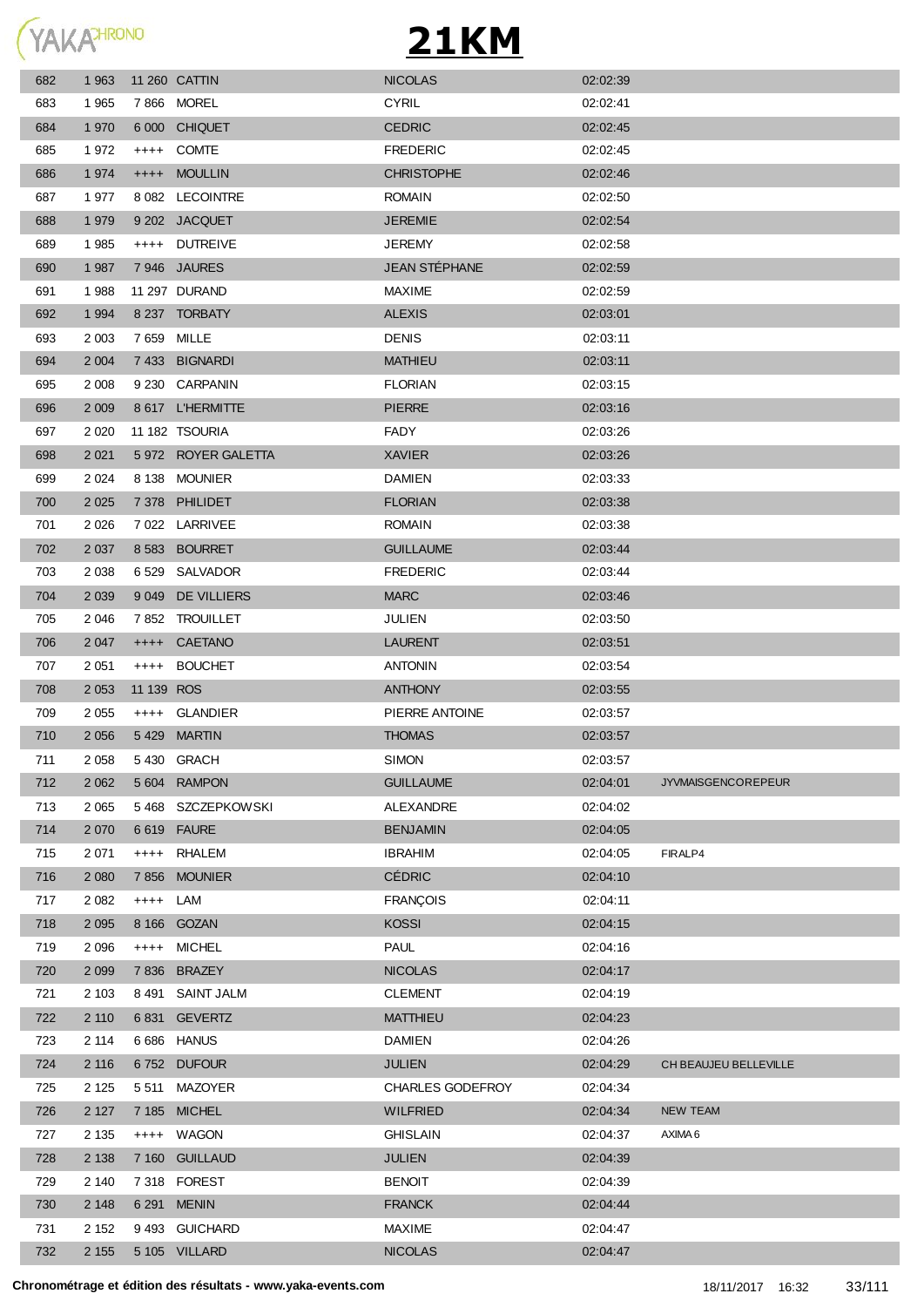

| 733 | 2 1 5 9 |           | 9 159 ETIENNE        | <b>VICTOR</b>    | 02:04:50 |                        |
|-----|---------|-----------|----------------------|------------------|----------|------------------------|
| 734 | 2 160   |           | ++++ PELLEGRIN       | <b>BASTIEN</b>   | 02:04:50 | CAB                    |
| 735 | 2 1 6 5 |           | 5 307 PEULET         | <b>THIBAUT</b>   | 02:04:52 |                        |
| 736 | 2 1 7 8 |           | 11 208 CIRIER        | <b>VIRGILE</b>   | 02:05:03 |                        |
| 737 | 2 181   |           | 8 033 BARACHET       | <b>ANTHONY</b>   | 02:05:03 |                        |
| 738 | 2 187   |           | 8 922 DESCURE        | <b>GREGOIRE</b>  | 02:05:08 |                        |
| 739 | 2 1 9 4 |           | 8 119 THOUNY         | SEBASTIEN        | 02:05:15 |                        |
| 740 | 2 2 0 1 |           | 6 050 PAOLA          | <b>SERINI</b>    | 02:05:20 |                        |
| 741 | 2 2 0 2 |           | 7733 LOCONTE         | <b>ANTHONY</b>   | 02:05:21 |                        |
| 742 | 2 2 0 5 |           | 7 159 CHANEL         | <b>NICOLAS</b>   | 02:05:23 |                        |
| 743 | 2 2 0 6 |           | 7 068 LAMERCERIE     | ERIC             | 02:05:23 |                        |
| 744 | 2 2 1 7 |           | 9783 CITRO           | <b>VINCENT</b>   | 02:05:29 |                        |
| 745 | 2 2 1 9 |           | 5 509 BOISSY         | <b>THOMAS</b>    | 02:05:31 |                        |
| 746 | 2 2 2 2 |           | 6734 BERGÉ           | <b>BENJAMIN</b>  | 02:05:33 |                        |
| 747 | 2 2 2 3 | $^{+++}$  | CARNEIRO             | <b>MAXIME</b>    | 02:05:34 | LES BANANA SPRINT      |
| 748 | 2 2 2 7 | $++++-$   | <b>VILLEMAGNE</b>    | <b>JULIEN</b>    | 02:05:36 |                        |
| 749 | 2 2 3 2 | $^{+++}$  | <b>BARTHELEMY</b>    | <b>ADRIEN</b>    | 02:05:39 |                        |
| 750 | 2 2 4 5 | 7969      | <b>PIFFRET</b>       | <b>MICHAEL</b>   | 02:05:48 |                        |
| 751 | 2 2 4 7 |           | ++++ ZEISSLER        | <b>FRANK</b>     | 02:05:50 |                        |
| 752 | 2 2 4 8 | 8 4 6 0   | <b>DENVILLE</b>      | <b>ANTHONY</b>   | 02:05:52 |                        |
| 753 | 2 2 6 0 |           | 6723 EVRARD          | <b>ROMAIN</b>    | 02:06:02 |                        |
| 754 | 2 2 6 5 |           | 8 870 CUNY           | <b>KEVIN</b>     | 02:06:05 |                        |
| 755 | 2 2 6 7 |           | 7855 MAILLET         | <b>ANTHONY</b>   | 02:06:07 |                        |
| 756 | 2 2 6 8 |           | 8458 GAILLARD        | <b>ARNAUD</b>    | 02:06:07 |                        |
| 757 | 2 2 7 1 |           | ++++ VOZELLE         | <b>OLIVIER</b>   | 02:06:09 |                        |
| 758 | 2 2 7 2 |           | 5 625 JAUFFRET       | <b>VINCENT</b>   | 02:06:09 | <b>USTM</b>            |
| 759 | 2 2 7 3 | $++++$    | DI GIOVAMBATTISTA    | ALEXANDRE        | 02:06:09 |                        |
| 760 | 2 2 7 6 |           | 11 284 CARON         | <b>FABIEN</b>    | 02:06:12 | <b>GONES OF TRAIL</b>  |
| 761 | 2 2 8 1 |           | 8 865 KHOUIDAR       | <b>ZHOUER</b>    | 02:06:13 |                        |
| 762 | 2 2 8 6 |           | 7 700 PLATTARD       | <b>EDOUARD</b>   | 02:06:15 |                        |
| 763 | 2 2 9 3 |           | 9 218 CHAVEROT       | <b>FLORENT</b>   | 02:06:19 |                        |
| 764 | 2 2 9 4 |           | ++++ GIRIN           | <b>PIERRE</b>    | 02:06:19 |                        |
| 765 | 2 2 9 5 |           | 9 156 LARGE          | <b>CYRIL</b>     | 02:06:19 |                        |
| 766 | 2 2 9 6 |           | 11 129 SIBUET        | <b>STANISLAS</b> | 02:06:20 |                        |
| 767 | 2 3 0 5 |           | 7 708 VIVANT         | <b>STÉPHANE</b>  | 02:06:27 | AUTOCARS MAISONNEUVE 7 |
| 768 | 2 3 0 8 |           | 6403 SCHMITT         | <b>FABIEN</b>    | 02:06:29 |                        |
| 769 | 2 3 1 7 | $^{+++}$  | FRESSARD             | <b>CAMILLE</b>   | 02:06:34 |                        |
| 770 | 2 3 2 3 | 6 0 8 5   | <b>PETIT</b>         | JÉRÉMIE          | 02:06:37 |                        |
| 771 | 2 3 2 5 |           | 5826 GRUYER          | <b>CLÉMENT</b>   | 02:06:37 |                        |
| 772 | 2 3 2 7 | 7961      | <b>BOIDIN</b>        | <b>RAYNALD</b>   | 02:06:38 |                        |
| 773 | 2 3 3 1 | 6 3 5 3   | <b>DUBOYS</b>        | <b>JULIEN</b>    | 02:06:41 |                        |
| 774 | 2 3 3 7 | 5 8 2 8   | <b>FLANDIN</b>       | MICKAËL          | 02:06:46 |                        |
| 775 | 2 3 3 8 |           | 6026 BOULE           | SÉBASTIEN        | 02:06:48 | SOTRADEL 211           |
| 776 | 2 3 4 4 |           | 9 922 BALLANDREAU    | <b>KEVIN</b>     | 02:06:53 |                        |
| 777 | 2 3 4 5 | 8 4 3 4   | PERRIN               | <b>CLÉMENT</b>   | 02:06:54 |                        |
| 778 | 2 3 4 6 | 7 441     | <b>BICREL</b>        | <b>ELI</b>       | 02:06:54 |                        |
| 779 | 2 3 4 7 | 8 3 3 8   | <b>BONNET LIGEON</b> | <b>NATHAN</b>    | 02:06:55 |                        |
| 780 | 2 3 6 0 | 9 1 8 3   | <b>JACQUET</b>       | <b>THOMAS</b>    | 02:07:03 |                        |
| 781 | 2 3 8 1 | $^{++++}$ | DA SILVA             | <b>JORDAN</b>    | 02:07:17 | FIRALP1                |
| 782 | 2 3 8 6 | 6 0 29    | <b>ROCHE</b>         | <b>ALEXIS</b>    | 02:07:22 | SOTRADEL 212           |
|     |         |           | <b>FOISSOTTE</b>     | <b>BENOIT</b>    | 02:07:44 |                        |
| 783 | 2 4 1 9 | 7 0 6 9   |                      |                  |          |                        |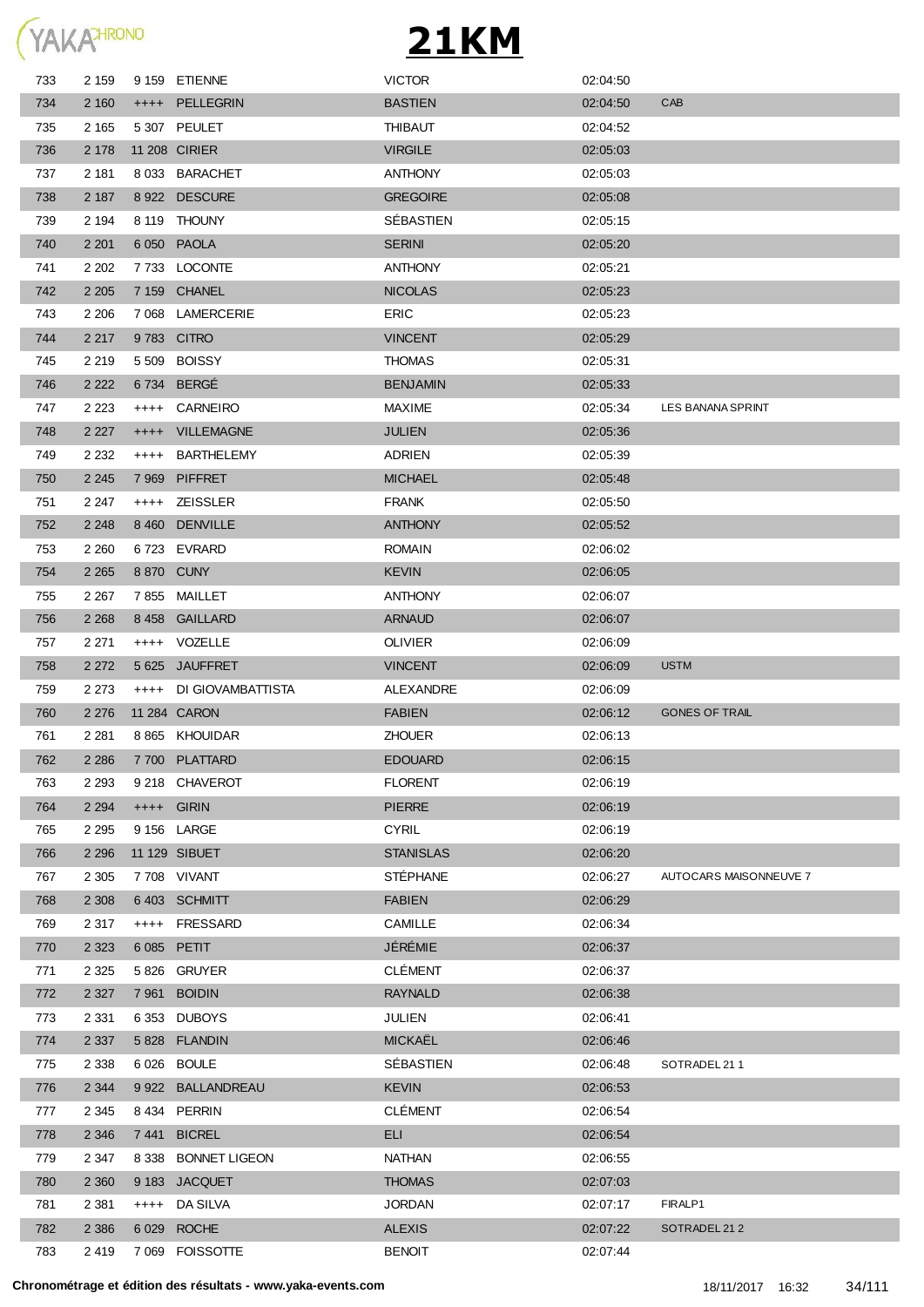YAKAHRONO

| 784 | 2 4 2 3 |           | 6437 FOURNIER     | <b>BENOIT</b>        | 02:07:47 |         |
|-----|---------|-----------|-------------------|----------------------|----------|---------|
| 785 | 2427    |           | 6451 WUYCIK       | <b>GEOFFREY</b>      | 02:07:53 |         |
| 786 | 2 4 3 6 |           | 11 125 MARTIN     | <b>GUILLAUME</b>     | 02:08:01 |         |
| 787 | 2 4 3 7 |           | 7841 ROCHE        | SÉBASTIEN            | 02:08:01 |         |
| 788 | 2 4 4 0 |           | 8 979 RIBES       | <b>OLIVIER</b>       | 02:08:02 |         |
| 789 | 2445    |           | 8 523 GIROUD      | <b>NICOLAS</b>       | 02:08:04 |         |
| 790 | 2 4 4 7 |           | 8 348 BOURDON     | <b>GUILLAUME</b>     | 02:08:04 |         |
| 791 | 2449    | 7897 HEUX |                   | <b>DAMIEN</b>        | 02:08:05 |         |
| 792 | 2 4 5 7 |           | 7 309 BORTOT      | <b>ALAIN</b>         | 02:08:09 |         |
| 793 | 2458    |           | 9471 MAGNIN       | <b>NICOLAS</b>       | 02:08:12 |         |
| 794 | 2 4 6 0 |           | 9 001 CLERC       | GAËL                 | 02:08:12 |         |
| 795 | 2 4 7 1 |           | 7045 MARTY        | <b>THIBAUT</b>       | 02:08:24 |         |
| 796 | 2 4 7 2 |           | 9 331 MASUREL     | <b>VICTOR</b>        | 02:08:24 |         |
| 797 | 2473    |           | 7 059 NITUSGAU    | <b>JEREMY</b>        | 02:08:24 |         |
| 798 | 2478    |           | 5 634 BAVEREL     | <b>THOMAS</b>        | 02:08:26 |         |
| 799 | 2 4 8 1 |           | 9807 PERRAUD      | <b>GABIN</b>         | 02:08:28 |         |
| 800 | 2 4 8 2 |           | 8786 BAPTESTE     | <b>LIONEL</b>        | 02:08:29 |         |
| 801 | 2486    |           | ++++ ROUAULT      | ALEXANDRE            | 02:08:30 | CAB     |
| 802 | 2 4 9 0 |           | 5340 ANDONIAN     | <b>PIERRE</b>        | 02:08:35 |         |
| 803 | 2 4 9 3 |           | 5 147 ELALMIS     | <b>MURAT</b>         | 02:08:39 |         |
| 804 | 2 4 9 4 |           | 5469 BURNIER      | <b>JOHAN</b>         | 02:08:39 |         |
| 805 | 2 4 9 9 | 7857 PRAT |                   | YOANN                | 02:08:42 |         |
| 806 | 2 504   |           | 7625 ROINARD      | <b>ALEXANDRE</b>     | 02:08:45 |         |
| 807 | 2 506   |           | 8 162 SAPIN       | <b>BAPTISTE</b>      | 02:08:45 |         |
| 808 | 2 5 1 1 |           | 6976 HOAREAU      | <b>YOANN</b>         | 02:08:48 |         |
| 809 | 2 5 2 7 |           | 7440 TREHET       | <b>FLORENT</b>       | 02:08:57 |         |
| 810 | 2 5 3 0 | $++++-$   | <b>MANZETTI</b>   | <b>LUC</b>           | 02:08:57 |         |
| 811 | 2 5 3 1 |           | 5 212 THETE       | <b>QUENTIN</b>       | 02:08:58 |         |
| 812 | 2 5 3 7 |           | 8 572 PLAIN       | <b>JEAN BAPTISTE</b> | 02:09:05 |         |
| 813 | 2 544   |           | 8848 CLEMENT      | <b>ARNAUD</b>        | 02:09:09 |         |
| 814 | 2 5 4 6 |           | ++++ ASTIER       | <b>ALEXANDRE</b>     | 02:09:10 |         |
| 815 | 2 547   |           | 8813 DUFOUR       | <b>FOUCAULD</b>      | 02:09:11 |         |
| 816 | 2 5 4 9 |           | 8 902 MONNIER     | RÉMI                 | 02:09:13 |         |
| 817 | 2 5 5 4 |           | 5 938 AMICE       | <b>MARC</b>          | 02:09:15 |         |
| 818 | 2 5 5 9 | $++++-$   | <b>MALLEVAL</b>   | <b>ANTHONY</b>       | 02:09:17 |         |
| 819 | 2 5 6 9 | $++++-$   | <b>BERNARD</b>    | <b>FLORENT</b>       | 02:09:21 |         |
| 820 | 2 5 7 1 | 8 6 3 3   | <b>MANCHON</b>    | <b>DAMIEN</b>        | 02:09:24 |         |
| 821 | 2 5 7 6 |           | 8724 MANTEL       | <b>PIERRE</b>        | 02:09:28 |         |
| 822 | 2 5 7 9 | 5 2 6 1   | <b>CHAVENON</b>   | <b>JEAN PAUL</b>     | 02:09:32 |         |
| 823 | 2 5 8 6 | $++++-$   | <b>GUIGNIER</b>   | <b>JEAN BATISTE</b>  | 02:09:37 |         |
| 824 | 2 5 9 4 | 5 9 6 5   | <b>LUCAS</b>      | <b>ANTOINE</b>       | 02:09:41 |         |
| 825 | 2 6 0 5 |           | 5 158 LOISON      | YANNICK              | 02:09:47 |         |
| 826 | 2 607   |           | 9 034 SAUTEL      | PIERRE ELIE          | 02:09:50 |         |
| 827 | 2 608   | $++++-$   | SANCHEZ           | <b>ANTHONY</b>       | 02:09:53 | FIRALP4 |
| 828 | 2 609   |           | 6 987 LE MOAL     | <b>THIERRY</b>       | 02:09:54 |         |
| 829 | 2610    |           | ++++ RENONCE      | JERÔME               | 02:09:54 | FIRALP1 |
| 830 | 2612    |           | 7 008 DECAMPS     | <b>PIERRE</b>        | 02:09:55 |         |
| 831 | 2614    | 6 3 8 0   | JANNOT            | <b>MARTIN</b>        | 02:09:58 |         |
| 832 | 2618    |           | 7 173 FAGEGALTIER | <b>CHARLES</b>       | 02:09:59 |         |
| 833 | 2 6 21  | $++++-$   | ROGER             | <b>ROMAIN</b>        | 02:10:00 | AXIMA 8 |
| 834 | 2 6 2 4 | $++++$    | <b>CHIROUZE</b>   | <b>CYRIL</b>         | 02:10:02 |         |
|     |         |           |                   |                      |          |         |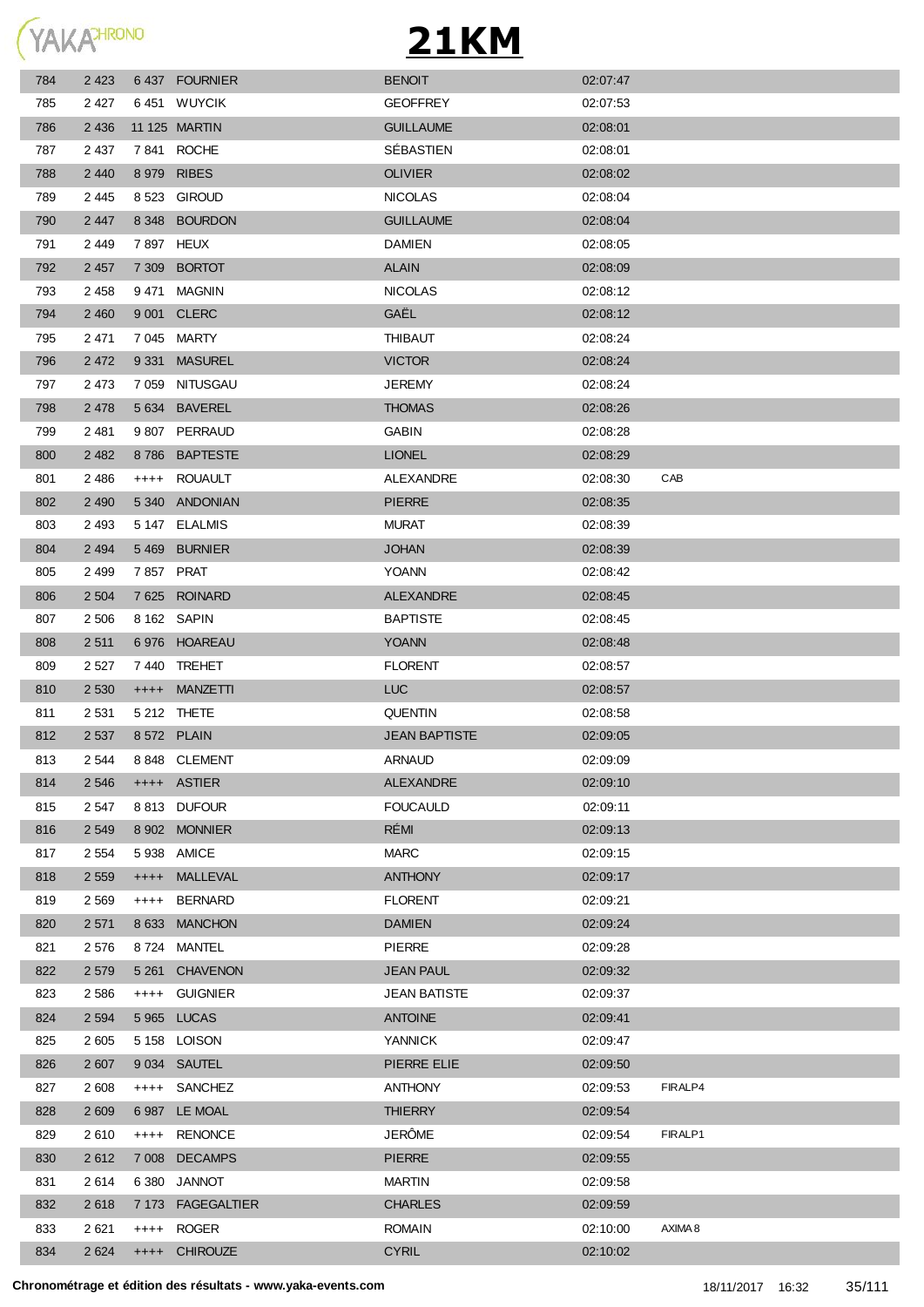

| 835 | 2 6 3 0 |           | 9 283 ROBERT                | <b>RUDY</b>        | 02:10:04 |                        |
|-----|---------|-----------|-----------------------------|--------------------|----------|------------------------|
| 836 | 2 6 3 2 |           | 7981 CAILLAT                | <b>PIERRE</b>      | 02:10:04 |                        |
| 837 | 2 6 3 3 |           | 9 284 COSSON                | <b>SAMUEL</b>      | 02:10:05 |                        |
| 838 | 2 6 4 7 |           | 8026 BERNARD                | <b>LAURENT</b>     | 02:10:16 |                        |
| 839 | 2 6 5 5 | $++++-$   | LAMBIC                      | <b>ANTHONY</b>     | 02:10:22 |                        |
| 840 | 2 6 5 6 | 6816      | <b>BRUSADELLI</b>           | <b>LUCA</b>        | 02:10:22 |                        |
| 841 | 2657    |           | 6823 SOUBEYRAND             | <b>THOMAS</b>      | 02:10:23 |                        |
| 842 | 2 6 6 0 | $++++-$   | <b>FAURE</b>                | PIERRE ETIENNE     | 02:10:25 |                        |
| 843 | 2 6 6 5 |           | 9 220 BRUN                  | <b>PHILIPPE</b>    | 02:10:30 |                        |
| 844 | 2 6 6 8 | 7 774     | <b>RABATEL</b>              | <b>EDOUARD</b>     | 02:10:32 | <b>YDES</b>            |
| 845 | 2676    |           | 9 100 WINTER                | MATHIEU            | 02:10:34 |                        |
| 846 | 2 6 7 8 | 7 7 1 8   | <b>MARTIN</b>               | <b>PAUL</b>        | 02:10:35 | LA2 DE REYRIEUX        |
| 847 | 2686    | 8 8 8 5   | <b>BONNARDON</b>            | ANDY               | 02:10:37 |                        |
| 848 | 2691    | $++++-$   | <b>COSTE</b>                | <b>ROMAIN</b>      | 02:10:39 |                        |
| 849 | 2 6 9 2 |           | 7 644 SIMON                 | <b>JORDAN</b>      | 02:10:41 |                        |
| 850 | 2 6 9 9 |           | 6456 JAMET                  | <b>FRÉDÉRIC</b>    | 02:10:46 |                        |
| 851 | 2 7 0 3 |           | 9459 DEMIAS                 | SEBASTIEN          | 02:10:47 |                        |
| 852 | 2 7 0 5 |           | 9 158 CHARBONNIER           | <b>GREGOIRE</b>    | 02:10:48 |                        |
| 853 | 2 708   |           | 10 114 CORREIA              | <b>HELDER</b>      | 02:10:50 |                        |
| 854 | 2 7 1 0 |           | <b>++++ CARRERAS TORRES</b> | <b>ROBERT</b>      | 02:10:51 |                        |
| 855 | 2 7 1 4 | 9 002 BAS |                             | <b>FLORENT</b>     | 02:10:56 |                        |
| 856 | 2 7 2 0 |           | 5418 MOREAU                 | <b>NICOLAS</b>     | 02:11:00 |                        |
| 857 | 2 7 2 1 |           | 6585 COBOS                  | <b>LOIC</b>        | 02:11:01 | <b>KROTEAM</b>         |
| 858 | 2 7 2 2 |           | 9785 TISSOT                 | <b>LOIC</b>        | 02:11:01 |                        |
| 859 | 2 7 2 4 |           | ++++ FAURE                  | <b>MAXENCE</b>     | 02:11:01 |                        |
| 860 | 2 7 2 5 |           | ++++ FAURE                  | <b>GUILLAUME</b>   | 02:11:02 |                        |
| 861 | 2 7 3 2 |           | 11 010 FOREST               | <b>LUC</b>         | 02:11:09 |                        |
| 862 | 2 7 3 5 |           | 7 591 FRACES                | <b>MATHIEU</b>     | 02:11:11 |                        |
| 863 | 2 7 3 8 |           | 7434 BESSON                 | <b>GUILLAUME</b>   | 02:11:15 |                        |
| 864 | 2740    |           | 5849 CHATELARD              | <b>KEVIN</b>       | 02:11:15 |                        |
| 865 | 2 741   |           | 7 658 FONTENIAUD            | <b>EMILE</b>       | 02:11:16 |                        |
| 866 | 2 7 4 5 | $+++++$   | RÉBÉNAQUE MARTINEZ          | <b>PIERRICK</b>    | 02:11:22 |                        |
| 867 | 2752    | $++++$    | VANDERMARCQ                 | <b>JÉROME</b>      | 02:11:24 |                        |
| 868 | 2 7 5 7 | 6 700     | <b>KEUNDJIAN</b>            | <b>PAUL ALEXIS</b> | 02:11:25 |                        |
| 869 | 2759    |           | 5577 TROHAY                 | <b>STÉPHANE</b>    | 02:11:26 |                        |
| 870 | 2 7 6 0 | 5 1 7 9   | <b>JACQUES</b>              | <b>DIDIER</b>      | 02:11:27 |                        |
| 871 | 2 7 7 3 |           | 6 962 BAUDOUIN              | <b>ANTOINE</b>     | 02:11:31 |                        |
| 872 | 2 7 9 8 |           | 6 196 LAQUERBE              | <b>ROMAIN</b>      | 02:11:43 |                        |
| 873 | 2 8 0 3 |           | 9172 GIRONDEL               | <b>ROMAIN</b>      | 02:11:48 |                        |
| 874 | 2 807   |           | 5 357 ARSAC                 | <b>FRANÇOIS</b>    | 02:11:52 |                        |
| 875 | 2 8 0 8 | 7 7 0 4   | <b>JAMBON</b>               | <b>PIERRE</b>      | 02:11:53 | AUTOCARS MAISONNEUVE 6 |
| 876 | 2 8 1 1 |           | 7495 PORTIER                | <b>ALEXANDRE</b>   | 02:11:56 |                        |
| 877 | 2818    | $++++-$   | <b>RUNA</b>                 | <b>ROY</b>         | 02:11:58 |                        |
| 878 | 2819    |           | 11 120 PAQUIER KERN         | <b>SYLVESTRE</b>   | 02:11:59 |                        |
| 879 | 2823    |           | 9 552 GRATALOUP             | <b>JÉRÔME</b>      | 02:11:59 |                        |
| 880 | 2 8 2 6 |           | 5915 BELUZE                 | <b>MICKAËL</b>     | 02:12:02 |                        |
| 881 | 2 8 2 8 | $++++-$   | <b>DUBOST</b>               | <b>CÉDRIC</b>      | 02:12:02 |                        |
| 882 | 2 8 2 9 |           | 6847 JURY                   | <b>MATTHIEU</b>    | 02:12:02 | ORALIA <sub>6</sub>    |
| 883 | 2839    |           | 9 357 DAHAN                 | AURÉLIEN           | 02:12:08 |                        |
| 884 | 2 8 4 4 |           | ++++ DUFAUD                 | <b>CÉDRIC</b>      | 02:12:10 |                        |
| 885 | 2848    |           | 9 221 PERRET                | <b>FLORIAN</b>     | 02:12:12 |                        |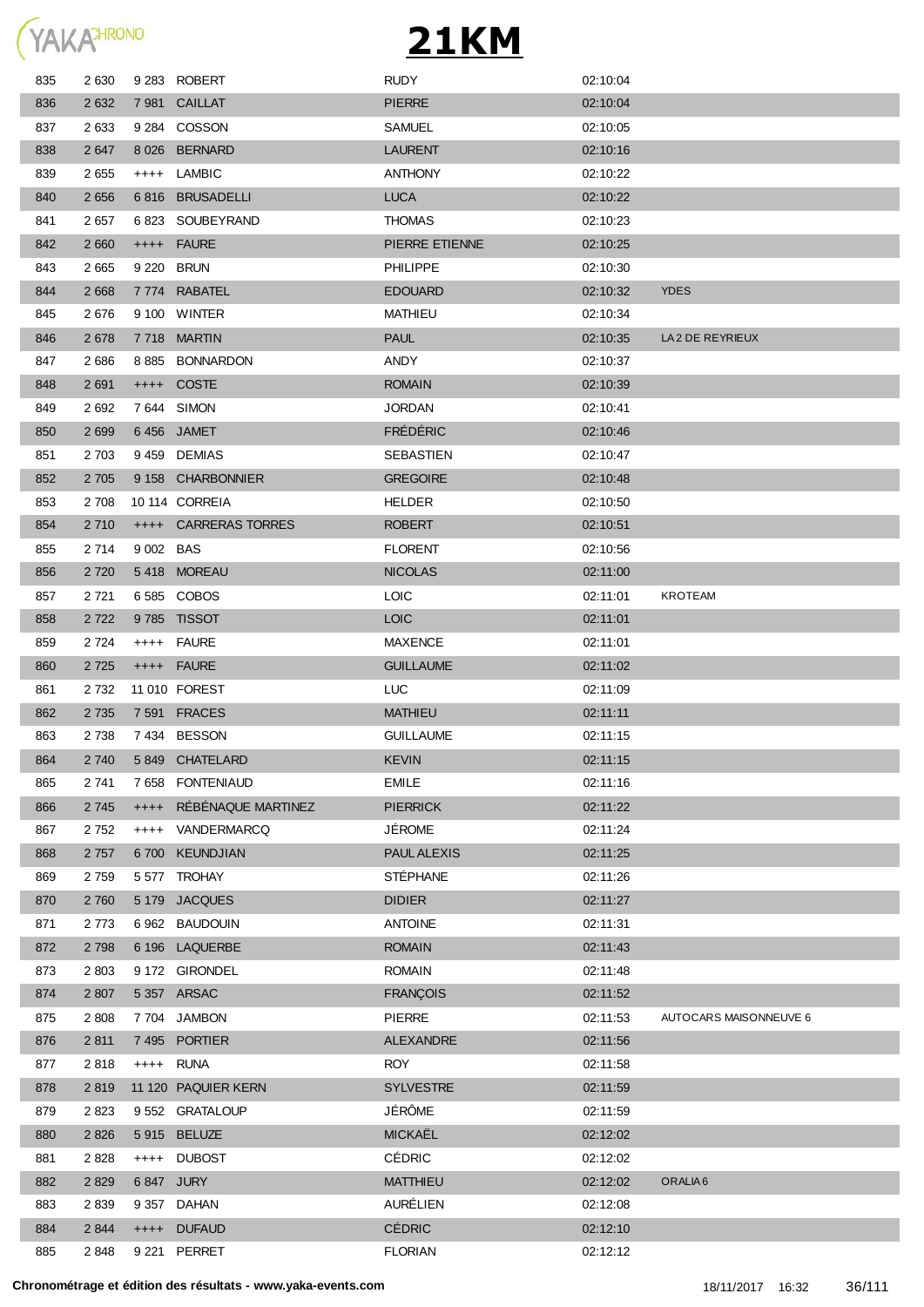

| 886 | 2 8 4 9 |            | 7014 POTTIER             | <b>OLIVIER</b>      | 02:12:13 |                     |
|-----|---------|------------|--------------------------|---------------------|----------|---------------------|
| 887 | 2 8 5 0 | 9 347 BAI  |                          | <b>NICOLAS</b>      | 02:12:13 |                     |
| 888 | 2 8 5 1 |            | 11 217 DUQUESNOIS        | <b>MATTHIEU</b>     | 02:12:13 |                     |
| 889 | 2860    |            | ++++ ZIMMER              | <b>MATHIEU</b>      | 02:12:20 |                     |
| 890 | 2 8 6 5 |            | 6 578 VAN LIEROP         | <b>MAXIM</b>        | 02:12:22 |                     |
| 891 | 2871    | $++++-$    | <b>DONIER</b>            | PIERRE ALAIN        | 02:12:27 | ESBL                |
| 892 | 2877    | $++++$     | <b>LEIZGOLD</b>          | ARIEL               | 02:12:32 |                     |
| 893 | 2 8 8 0 |            | 5346 ETTORI              | YANN                | 02:12:37 |                     |
| 894 | 2 8 9 4 |            | 9 181 AMIOT              | <b>MARC</b>         | 02:12:47 |                     |
| 895 | 2896    |            | 6538 BROGARD             | <b>LUDOVICK</b>     | 02:12:49 |                     |
| 896 | 2898    |            | 8 879 CURTET             | <b>NICOLAS</b>      | 02:12:50 |                     |
| 897 | 2 900   | 8880       | <b>GRAS</b>              | <b>VINCENT</b>      | 02:12:50 |                     |
| 898 | 2 9 0 1 |            | ++++ GIRAUD              | <b>CYRIL</b>        | 02:12:50 |                     |
| 899 | 2910    | 8628       | <b>GARCIA TORRES</b>     | <b>JUAN ANTONIO</b> | 02:12:54 |                     |
| 900 | 2913    |            | ++++ TOURNISSOUX         | <b>STÉPHANE</b>     | 02:12:59 |                     |
| 901 | 2923    |            | 9644 BILLET              | <b>PIERRE</b>       | 02:13:14 |                     |
| 902 | 2 9 2 6 |            | ++++ DIARD               | <b>MAXIME</b>       | 02:13:16 |                     |
| 903 | 2 9 3 3 |            | 11 012 VACHERESSE        | <b>CEDRIC</b>       | 02:13:20 |                     |
| 904 | 2 9 3 5 |            | 9 260 GENTE              | <b>GAEL</b>         | 02:13:20 |                     |
| 905 | 2941    |            | 7 661 METRAL ROTHAN      | <b>AMBROISE</b>     | 02:13:24 |                     |
| 906 | 2 9 4 2 |            | 11 216 KHANZHIN          | <b>MAXIM</b>        | 02:13:25 |                     |
| 907 | 2945    |            | 7 561 ANDONIAN           | <b>CLÉMENT</b>      | 02:13:27 |                     |
| 908 | 2 9 5 3 |            | 5 190 CHAUVET            | <b>GUILLAUME</b>    | 02:13:30 |                     |
| 909 | 2 9 5 6 | 7469 BLAY  |                          | <b>CÉDRIC</b>       | 02:13:33 |                     |
| 910 | 2 9 5 7 |            | 5414 PHILIBERT           | <b>ANTOINE</b>      | 02:13:33 |                     |
| 911 | 2 9 6 2 |            | 8 257 AUBERT             | <b>NICOLAS</b>      | 02:13:40 |                     |
| 912 | 2 9 6 9 |            | 8 898 VELON              | <b>OLIVIER</b>      | 02:13:44 |                     |
| 913 | 2971    |            | ++++ GUILLEMIN           | <b>CYRIL</b>        | 02:13:45 |                     |
| 914 | 2 9 7 5 |            | 7 530 GOUSSEF            | <b>DIMITRI</b>      | 02:13:46 | CAP BUGEY 7         |
| 915 | 2979    |            | 9 684 D'HEBRAIL          | <b>AUBIN</b>        | 02:13:47 |                     |
| 916 | 2 9 8 6 |            | 7 380 GUYONNET           | <b>BÉRANGER</b>     | 02:13:50 |                     |
| 917 | 2 9 9 4 |            | 8 907 LE DU              | <b>PIERRE</b>       | 02:13:52 |                     |
| 918 | 3 0 0 7 | 6 5 9 8    | DE SOUZA ALMEIDA         | <b>IANIC</b>        | 02:14:04 | <b>HAPPY APPS</b>   |
| 919 | 3 0 1 2 |            | 9832 BARBARE             | VALENTIN            | 02:14:07 | LEALEX <sub>2</sub> |
| 920 | 3 0 1 6 | 7 444      | LOMBARD                  | <b>THOMAS</b>       | 02:14:09 |                     |
| 921 | 3 0 1 7 | 9 941      | REDON                    | JOHAN               | 02:14:11 |                     |
| 922 | 3 0 2 2 | 9 1 4 3    | <b>BLANCHET QUINTELA</b> | <b>THOMAS</b>       | 02:14:19 |                     |
| 923 | 3 0 2 5 | 9 4 8 9    | <b>BRAILLON</b>          | <b>GUILLAUME</b>    | 02:14:23 |                     |
| 924 | 3 0 3 0 | 8 5 4 9    | <b>GUILLIOT</b>          | <b>FABIEN</b>       | 02:14:25 |                     |
| 925 | 3 0 3 7 |            | 9853 FORTIN              | <b>PIERRYVES</b>    | 02:14:28 |                     |
| 926 | 3 0 38  | 9661       | <b>RATHIER</b>           | <b>ROMAIN</b>       | 02:14:29 |                     |
| 927 | 3 0 4 2 |            | 5 225 MORNAY             | <b>FRÉDÉRIC</b>     | 02:14:33 |                     |
| 928 | 3 0 4 4 |            | 8 936 REMY               | <b>NICOLAS</b>      | 02:14:34 |                     |
| 929 | 3 0 5 4 |            | 7057 FOUESNANT           | MARTIAL             | 02:14:39 |                     |
| 930 | 3 0 5 6 | 9 187      | <b>BAVEREY</b>           | <b>ARNAUD</b>       | 02:14:40 |                     |
| 931 | 3 0 5 9 |            | ++++ TOLLET              | ALLAN               | 02:14:41 |                     |
| 932 | 3 0 6 0 | 8 143      | <b>DOS SANTOS</b>        | <b>FABIEN</b>       | 02:14:41 |                     |
| 933 | 3 0 6 1 | 6 0 21     | <b>RINCK</b>             | <b>DENIS</b>        | 02:14:42 |                     |
| 934 | 3 0 6 2 | $++++$     | <b>ROYER</b>             | <b>CYRIL</b>        | 02:14:42 |                     |
| 935 | 3 0 6 5 |            | 9 186 BOURGUIGNON        | <b>HUGO</b>         | 02:14:43 |                     |
| 936 | 3 0 7 0 | 9 329 JOLK |                          | SEBASTIEN           | 02:14:47 |                     |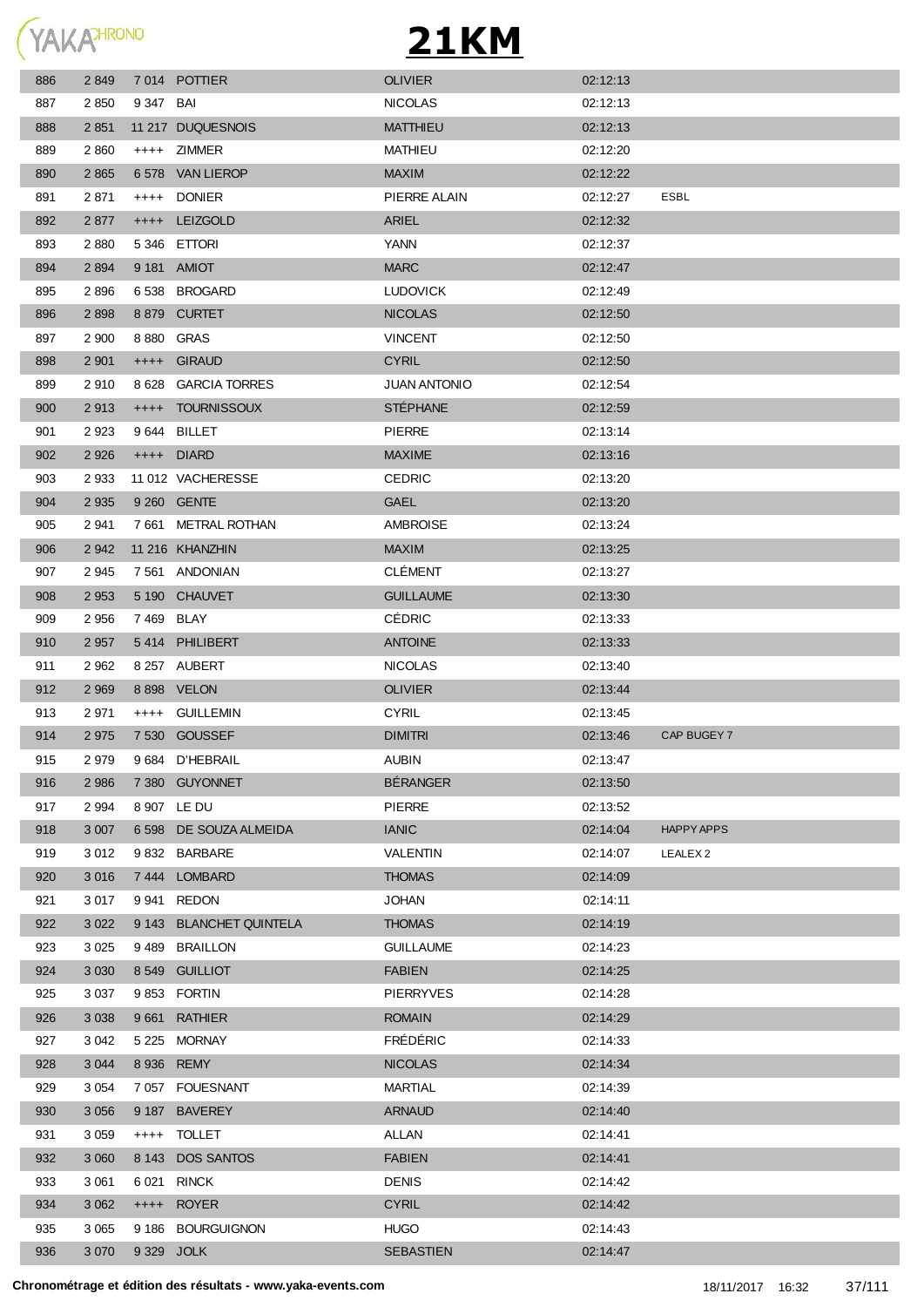

| 937 | 3 0 7 5 |       | 9868 KRONER      | <b>CHRISTIAN</b>  | 02:14:50 |                 |
|-----|---------|-------|------------------|-------------------|----------|-----------------|
| 938 | 3 0 7 6 |       | 7717 CORNUT      | <b>QUENTIN</b>    | 02:14:50 | LA2 DE REYRIEUX |
| 939 | 3 0 8 1 | 6 780 | <b>DUBESSY</b>   | <b>BENOÎT</b>     | 02:14:51 |                 |
| 940 | 3 0 8 4 |       | ++++ ROCHE       | <b>JULIEN</b>     | 02:14:58 |                 |
| 941 | 3 0 8 8 |       | 9 137 AUCLAIR    | <b>THIBAULT</b>   | 02:15:02 |                 |
| 942 | 3 0 9 5 |       | 9014 PIGNOLI     | <b>CHRISTOPHE</b> | 02:15:06 |                 |
| 943 | 3 1 1 0 |       | 7614 SAUVAGE     | <b>FRANCK</b>     | 02:15:25 |                 |
| 944 | 3 1 1 1 |       | 7 212 FAVRE      | <b>ADRIEN</b>     | 02:15:27 |                 |
| 945 | 3 1 2 0 |       | 8441 AFONSO      | <b>EMMANUEL</b>   | 02:15:33 |                 |
| 946 | 3 1 2 1 |       | 9 390 MISSE      | <b>SYLVAIN</b>    | 02:15:34 |                 |
| 947 | 3 1 2 4 |       | 7 280 FAVRE      | <b>LUC</b>        | 02:15:35 |                 |
| 948 | 3 1 4 0 |       | ++++ JACQUET     | <b>YANN</b>       | 02:15:49 |                 |
| 949 | 3 141   |       | ++++ BELAIDI     | <b>SYLVAIN</b>    | 02:15:50 |                 |
| 950 | 3 1 4 3 |       | 9548 MARECHAL    | <b>REGIS</b>      | 02:15:51 |                 |
| 951 | 3 1 5 0 |       | 5 239 BLANCO     | GÉRALD            | 02:15:57 |                 |
| 952 | 3 1 7 2 |       | 11 126 SKWAREK   | <b>REMI</b>       | 02:16:12 |                 |
| 953 | 3 1 7 6 |       | 11 118 DA SILVA  | <b>THIERRY</b>    | 02:16:14 |                 |
| 954 | 3 1 8 7 |       | 6950 BERNARD     | <b>JOCELYN</b>    | 02:16:22 |                 |
| 955 | 3 1 9 2 |       | 8 408 MARIE      | <b>CHARLES</b>    | 02:16:27 |                 |
| 956 | 3 1 9 9 |       | $++++$ MYON      | <b>THIBAULT</b>   | 02:16:32 |                 |
| 957 | 3 2 1 7 |       | 9 192 AUCLAIR    | MATTHIEU          | 02:16:41 |                 |
| 958 | 3 2 1 8 |       | ++++ MARTY       | SÉBASTIEN         | 02:16:41 |                 |
| 959 | 3 2 2 1 |       | 6899 CHAMBERS    | <b>MARC</b>       | 02:16:43 |                 |
| 960 | 3 2 2 7 |       | 5 106 CADOUX     | <b>NICOLAS</b>    | 02:16:46 |                 |
| 961 | 3 2 3 2 |       | ++++ CARDOSO     | <b>LIONEL</b>     | 02:16:48 |                 |
| 962 | 3 2 4 2 |       | 5 892 PICCETTO   | <b>RICHARD</b>    | 02:16:59 |                 |
| 963 | 3 2 4 4 |       | 9 632 FAVRE      | <b>ARNAUD</b>     | 02:17:00 |                 |
| 964 | 3 2 4 5 |       | 7466 BERNARD     | <b>JEREMY</b>     | 02:17:01 |                 |
| 965 | 3 2 5 6 |       | 5 880 ROBIN      | <b>BRUNO</b>      | 02:17:13 |                 |
| 966 | 3 2 6 1 |       | 8577 SOMMER      | <b>TOM</b>        | 02:17:18 |                 |
| 967 | 3 2 6 9 |       | 8 374 DUFLO      | JONATHAN          | 02:17:26 |                 |
| 968 | 3 2 7 5 |       | 7 867 JACQUEROUX | <b>OLIVIER</b>    | 02:17:28 |                 |
| 969 | 3 277   |       | 9631 MORIN       | REMI              | 02:17:29 |                 |
| 970 | 3 2 8 0 |       | 9535 FLOUZAT     | <b>JULIEN</b>     | 02:17:30 |                 |
| 971 | 3 2 8 5 |       | 9519 DENIS       | <b>XAVIER</b>     | 02:17:33 |                 |
| 972 | 3 2 8 7 |       | 8798 SIMON       | <b>DAVID</b>      | 02:17:34 |                 |
| 973 | 3 2 8 8 |       | 8799 COMBES      | SÉBASTIEN         | 02:17:34 |                 |
| 974 | 3 2 9 5 |       | 8 141 MARCHAL    | <b>JULIEN</b>     | 02:17:39 |                 |
| 975 | 3 2 9 9 |       | 9531 GEOFFROY    | <b>FLORENT</b>    | 02:17:42 |                 |
| 976 | 3 3 0 2 |       | 8725 OCHIN       | <b>MAXIME</b>     | 02:17:45 |                 |
| 977 | 3 3 0 5 |       | 9 073 GRANGER    | AURÉLIEN          | 02:17:47 |                 |
| 978 | 3 3 0 6 |       | 6480 ASTIER      | <b>VIVIEN</b>     | 02:17:47 |                 |
| 979 | 3 3 0 7 |       | 9 902 ABRIAL     | <b>BAPTISTE</b>   | 02:17:47 |                 |
| 980 | 3 3 0 8 |       | 8 155 ADAM       | <b>BENJAMIN</b>   | 02:17:48 |                 |
| 981 | 3 3 1 4 |       | 9857 DE SERRES   | <b>ROMAIN</b>     | 02:17:52 |                 |
| 982 | 3 3 1 5 |       | ++++ CHATELAIN   | <b>THOMAS</b>     | 02:17:53 |                 |
| 983 | 3 3 2 1 |       | 9919 CRASNIER    | <b>NICOLAS</b>    | 02:17:56 | C A ROANNAIS 4  |
| 984 | 3 3 2 7 |       | 8 307 FLORIOT    | <b>CÉDRIC</b>     | 02:18:02 |                 |
| 985 | 3 3 2 8 |       | ++++ LALEVÉE     | <b>FLORENTIN</b>  | 02:18:03 | LES BAMBIS      |
| 986 | 3 3 3 1 |       | 9 025 SIMON      | <b>AURÉLIEN</b>   | 02:18:03 |                 |
| 987 | 3 3 5 0 |       | ++++ LEMEUNIER   | <b>NICOLAS</b>    | 02:18:16 |                 |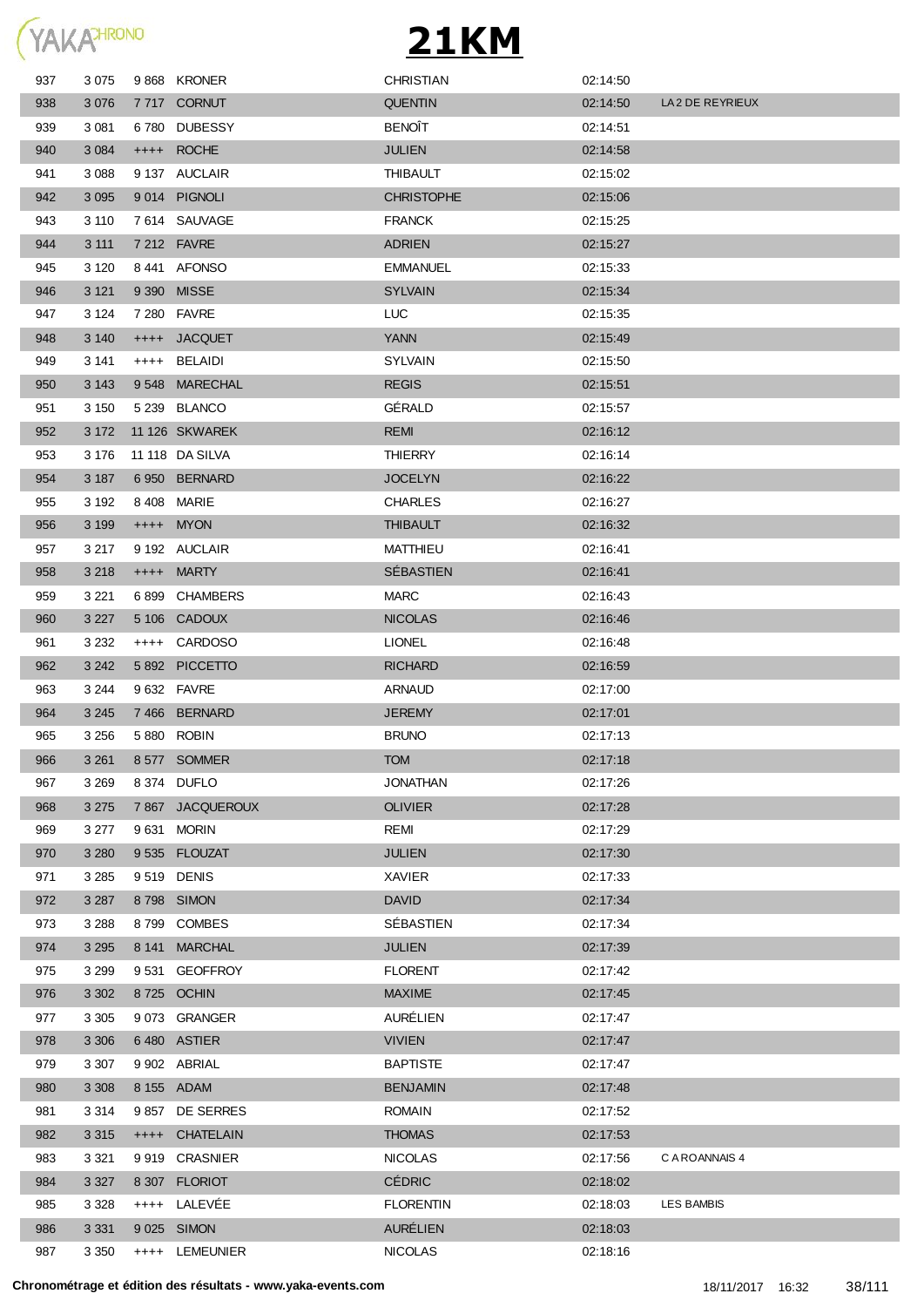

| 988     | 3 3 5 5 |           | 8744 FOREST         | <b>DAVID</b>     | 02:18:18 |                        |
|---------|---------|-----------|---------------------|------------------|----------|------------------------|
| 989     | 3 3 5 8 |           | 9 274 GAYDON        | <b>PIERRICK</b>  | 02:18:22 | MORZINE AVORIAZ        |
| 990     | 3 3 6 2 |           | 6316 CHASSAIGNON    | <b>ARNAUD</b>    | 02:18:26 |                        |
| 991     | 3 3 6 3 | 5 6 9 9   | <b>TISSEUR</b>      | AXEL             | 02:18:30 |                        |
| 992     | 3 3 6 8 | $++++$    | <b>DECOMBAS</b>     | <b>MATHIEU</b>   | 02:18:42 |                        |
| 993     | 3 3 7 3 |           | 7 304 LAGOUTTE      | EDDY             | 02:18:48 | NEW TEAM               |
| 994     | 3 3 7 7 |           | 5703 BLANCHET       | <b>SYLVAIN</b>   | 02:18:49 | <b>LES VAILLANTAIS</b> |
| 995     | 3 3 7 8 |           | 5779 PIRON          | <b>THOMAS</b>    | 02:18:49 |                        |
| 996     | 3 3 8 3 |           | 5 835 GAUTIER       | <b>DAMIEN</b>    | 02:18:50 |                        |
| 997     | 3 3 8 4 |           | 5 572 DESVIGNES     | <b>ROMAIN</b>    | 02:18:50 | <b>LES VAILLANTAIS</b> |
| 998     | 3 3 8 5 |           | 8 550 CONSTANTIN    | <b>THIBAUT</b>   | 02:18:50 |                        |
| 999     | 3 3 8 6 |           | 5 555 CROZE         | <b>GUILLAUME</b> | 02:18:50 | <b>LES VAILLANTAIS</b> |
| 1 0 0 0 | 3 3 8 7 |           | 5459 MALFONDET      | <b>NICOLAS</b>   | 02:18:53 |                        |
| 1 0 0 1 | 3 3 8 8 |           | 8493 DORMOY         | RÉMI             | 02:18:58 |                        |
| 1 0 0 2 | 3 3 9 0 | $++++-$   | <b>DORMOY</b>       | <b>THOMAS</b>    | 02:19:00 |                        |
| 1 0 0 3 | 3 3 9 1 |           | 8492 CUVILLIER      | <b>TRISTAN</b>   | 02:19:01 |                        |
| 1 0 0 4 | 3 3 9 5 |           | 8 352 SCHWARTZ      | <b>JULIEN</b>    | 02:19:03 |                        |
| 1 0 0 5 | 3 3 9 7 | $++++$    | <b>GANZIN</b>       | WILLIAM          | 02:19:03 |                        |
| 1 0 0 6 | 3 4 0 2 |           | 7488 DELAGE         | <b>CÉDRIC</b>    | 02:19:04 |                        |
| 1 0 0 7 | 3410    |           | 11 269 POCHON       | <b>ANTHONY</b>   | 02:19:09 |                        |
| 1 0 0 8 | 3 4 1 7 |           | 6 087 GRANT         | <b>JAMES</b>     | 02:19:15 |                        |
| 1 0 0 9 | 3426    |           | 9 306 GESKOFF       | <b>ANTHONY</b>   | 02:19:21 | <b>NON</b>             |
| 1 0 1 0 | 3 4 2 9 |           | 9765 LAFAY          | <b>ROMAIN</b>    | 02:19:26 |                        |
| 1 0 1 1 | 3 4 3 3 |           | 6952 GROS           | MATTHIEU         | 02:19:30 |                        |
| 1 0 1 2 | 3 4 5 2 |           | 7 566 DREUX         | <b>QUENTIN</b>   | 02:19:41 |                        |
| 1 0 1 3 | 3 4 5 4 | 9 330     | <b>BEYSSAC</b>      | <b>GRÉGORY</b>   | 02:19:42 |                        |
| 1 0 1 4 | 3 4 5 7 |           | 9732 DELAMEA        | <b>ROMAIN</b>    | 02:19:48 |                        |
| 1 0 1 5 | 3 4 6 5 | $++++$    | <b>BUFFAUD</b>      | <b>SIMON</b>     | 02:19:53 |                        |
| 1 0 1 6 | 3 4 6 6 |           | ++++ BUFFAUD        | <b>ANTOINE</b>   | 02:19:53 |                        |
| 1 0 1 7 | 3 4 6 7 |           | 5 300 JOUAN         | JULIEN           | 02:19:53 |                        |
| 1 0 1 8 | 3 4 6 8 |           | 5 287 DEMARQUE      | <b>FRANÇOIS</b>  | 02:19:54 |                        |
| 1 0 1 9 | 3 4 8 3 |           | 8 576 MOYNE         | <b>CYRIL</b>     | 02:20:05 |                        |
| 1 0 2 0 | 3 4 8 5 |           | ++++ CAILLEUX       | <b>ANTOINE</b>   | 02:20:07 |                        |
| 1 0 2 1 | 3 4 9 1 |           | 8 619 LORINI        | ALEXANDRE        | 02:20:12 |                        |
| 1 0 2 2 | 3 4 9 2 |           | ++++ BARBES         | <b>ALEXANDRE</b> | 02:20:14 |                        |
| 1 0 2 3 | 3 4 9 3 |           | 7 502 MATEO MUNUERA | <b>FRANCISCO</b> | 02:20:14 |                        |
| 1 0 2 4 | 3 4 9 6 |           | 9702 LAVENU         | <b>QUENTIN</b>   | 02:20:16 |                        |
| 1 0 2 5 | 3 5 0 1 |           | 7 542 GUILLOT       | <b>LAURENT</b>   | 02:20:18 |                        |
| 1 0 2 6 | 3 5 0 2 |           | 9787 OTTEN          | <b>MARK</b>      | 02:20:18 |                        |
| 1 0 2 7 | 3 5 0 3 |           | 11 275 DROMEL       | <b>THOMAS</b>    | 02:20:20 |                        |
| 1 0 28  | 3514    |           | 9 142 LE MÉVEL      | <b>PHILIPPE</b>  | 02:20:30 |                        |
| 1 0 2 9 | 3515    | 6 304 OTZ |                     | <b>KENNY</b>     | 02:20:31 |                        |
| 1 0 3 0 | 3516    |           | 8 587 LEFEBVRE      | PIERRE YVES      | 02:20:31 |                        |
| 1 0 3 1 | 3517    |           | 6 607 EVRARD        | <b>THOMAS</b>    | 02:20:34 |                        |
| 1 0 3 2 | 3 5 24  |           | 5756 SUBTIL         | <b>HADRIEN</b>   | 02:20:39 |                        |
| 1 0 3 3 | 3 5 3 4 |           | 9 039 CHANEL        | <b>JULIEN</b>    | 02:20:45 |                        |
| 1 0 3 4 | 3 5 4 8 |           | ++++ CHAVEZ         | <b>TIZOC</b>     | 02:20:56 | AXIMA 12               |
| 1 0 3 5 | 3577    |           | 9 630 DURANTI       | <b>FABIEN</b>    | 02:21:22 |                        |
| 1 0 3 6 | 3579    |           | 5 380 LANFREY       | <b>CÉDRIC</b>    | 02:21:23 |                        |
| 1 0 3 7 | 3582    |           | 5 387 VAYSSE        | <b>BENOÎT</b>    | 02:21:25 |                        |
| 1 0 38  | 3 5 8 5 |           | 6 020 POUTIER       | <b>ROMAIN</b>    | 02:21:28 |                        |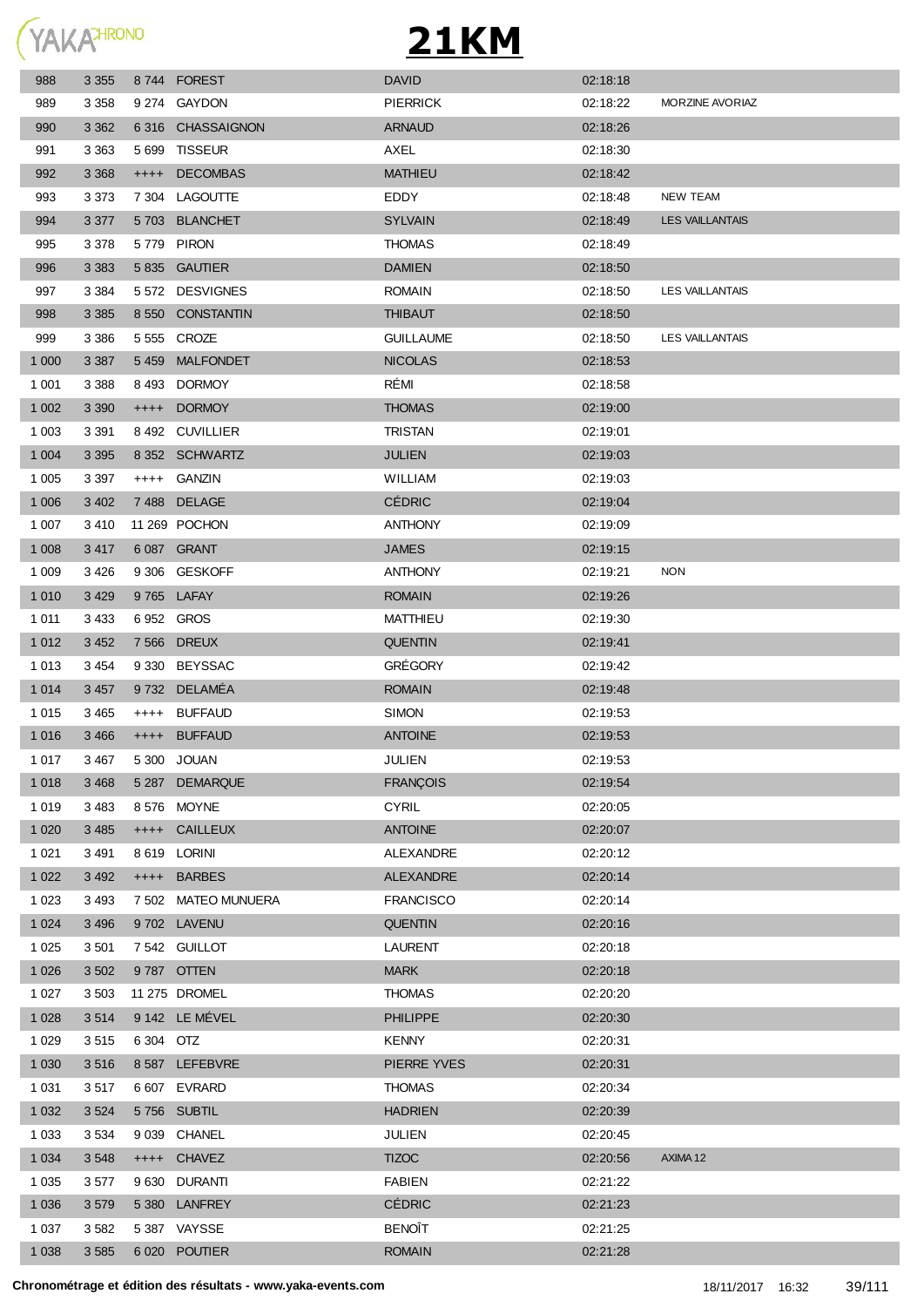

| 1 0 3 9 | 3 5 9 4 |           | 7472 JACQUET          | <b>CHRISTOPHE</b>      | 02:21:32 |                   |
|---------|---------|-----------|-----------------------|------------------------|----------|-------------------|
| 1 0 4 0 | 3 5 9 9 |           | 9668 GRIS             | <b>YANNICK</b>         | 02:21:35 |                   |
| 1 0 4 1 | 3 602   |           | 8707 NICOLETTI        | <b>ADRIEN</b>          | 02:21:38 |                   |
| 1 0 4 2 | 3 604   |           | ++++ FINAS            | <b>VINCENT</b>         | 02:21:41 |                   |
| 1 0 4 3 | 3 605   | $++++$    | HORMAN                | <b>MAXIME</b>          | 02:21:45 |                   |
| 1 0 4 4 | 3637    |           | 8 959 LEGUIN          | <b>VINCENT</b>         | 02:22:17 | <b>LES KGERB</b>  |
| 1 0 4 5 | 3640    |           | 9543 COELHO MOREIRA   | <b>AURELIEN</b>        | 02:22:19 |                   |
| 1 0 4 6 | 3644    |           | 8437 LANGREE          | <b>BENOIT</b>          | 02:22:20 |                   |
| 1 0 4 7 | 3648    |           | 9 215 BALLARIO        | <b>FABIEN</b>          | 02:22:25 |                   |
| 1 0 4 8 | 3 6 5 7 |           | 7 389 JANIN           | <b>MATHIAS</b>         | 02:22:40 |                   |
| 1 0 4 9 | 3 6 6 2 |           | 9 005 INGLEBERT       | <b>PIERRE</b>          | 02:22:41 | <b>ESC TROYES</b> |
| 1 0 5 0 | 3 6 6 3 |           | 9 006 BESSENAY        | <b>EMMANUEL</b>        | 02.22.41 | <b>ESC TROYES</b> |
| 1 0 5 1 | 3674    |           | 9700 MICHAUD          | JULIEN                 | 02:22:54 |                   |
| 1 0 5 2 | 3697    |           | ++++ MINOT            | <b>ALEXANDRE</b>       | 02:23:23 |                   |
| 1 0 5 3 | 3700    |           | 7023 DUPLAN           | FABIEN                 | 02:23:28 |                   |
| 1 0 5 4 | 3702    |           | 9 949 GUENON          | <b>MATHIEU</b>         | 02:23:29 |                   |
| 1 0 5 5 | 3704    |           | 7 312 GABET           | <b>PIERRE</b>          | 02:23:32 |                   |
| 1 0 5 6 | 3706    |           | 8769 THOME            | <b>ARNAUD</b>          | 02:23:34 |                   |
| 1 0 5 7 | 3 709   |           | 6717 ROUSSOT          | <b>BAPTISTE</b>        | 02:23:41 |                   |
| 1 0 5 8 | 3713    |           | 9 180 GUISEPPIN       | <b>ANTHONY</b>         | 02:23:48 |                   |
| 1 0 5 9 | 3 7 1 4 |           | ++++ ALOUI            | <b>SOUFIANE</b>        | 02:23:50 | FIRALP3           |
| 1 0 6 0 | 3718    |           | 9701 JEANNIN          | <b>MAYEUL</b>          | 02:23:55 |                   |
| 1 0 6 1 | 3722    |           | 5760 PEYROCHE         | JULIEN                 | 02:24:01 |                   |
| 1 0 6 2 | 3723    | $++++$    | ANGENAULT             | <b>ALEXANDRE</b>       | 02:24:01 |                   |
| 1 0 6 3 | 3724    |           | 5761 POYET            | <b>NICOLAS</b>         | 02:24:01 |                   |
| 1 0 6 4 | 3730    |           | 6 647 BOUR            | <b>RÉGIS</b>           | 02:24:07 |                   |
| 1 0 6 5 | 3738    | $^{++++}$ | <b>JACQUAND</b>       | <b>JEAN BAPTISTE</b>   | 02:24:13 |                   |
| 1 0 6 6 | 3745    |           | 5 656 DULAC           | <b>ROMAIN</b>          | 02:24:15 |                   |
| 1 0 6 7 | 3749    |           | 9373 TEEPAKORN        | <b>CHALORE</b>         | 02:24:18 |                   |
| 1 0 6 8 | 3760    |           | ++++ LABOURE          | <b>MATTHIEU</b>        | 02:24:33 | <b>WTF</b>        |
| 1 0 6 9 | 3761    |           | ++++ IUNG             | <b>CLÉMENT</b>         | 02:24:35 | <b>LES BAMBIS</b> |
| 1 0 7 0 | 3765    | $+++++$   | <b>CAMUS</b>          | <b>STANISLAS</b>       | 02:24:40 |                   |
| 1 0 7 1 | 3767    | $++++-$   | VALANCOGNE            | <b>EDOUARD</b>         | 02:24:41 |                   |
| 1 0 7 2 | 3768    |           | ++++ THIRANT          | <b>MAXIME</b>          | 02:24:41 |                   |
| 1 0 7 3 | 3785    |           | 11 046 PETIT          | ALEXANDRE              | 02:24:57 |                   |
| 1 0 7 4 | 3 7 9 1 |           | ++++ TISSOT           | GAËTAN                 | 02:25:08 |                   |
| 1 0 7 5 | 3792    |           | 7 168 CAMPILLO        | <b>ADRIEN</b>          | 02:25:08 |                   |
| 1 0 7 6 | 3794    |           | 6476 BALDYSIAK        | <b>ETIENNE</b>         | 02:25:11 |                   |
| 1 0 7 7 | 3818    |           | 8 546 CORDEROC'H      | <b>YANN</b>            | 02:25:25 |                   |
| 1 0 7 8 | 3 8 2 6 |           | 5512 DUCARRE          | <b>VENISSIEN</b>       | 02:25:31 |                   |
| 1 0 7 9 | 3829    |           | 9 569 COQUARD         | <b>THOMAS</b>          | 02:25:33 |                   |
| 1 0 8 0 | 3836    |           | ++++ REGLEY           | <b>JEROME</b>          | 02:25:44 |                   |
| 1 0 8 1 | 3 8 4 0 |           | 9 174 WINDEY          | <b>MATTHIEU</b>        | 02:25:46 |                   |
| 1 0 8 2 | 3845    |           | 9 801 RAMJEE          | <b>DÉSIRÉ</b>          | 02:25:53 |                   |
| 1 0 8 3 | 3866    | 8899      | MATRAGLIA             | <b>FRANÇOIS</b>        | 02:26:12 |                   |
| 1 0 8 4 | 3 8 6 7 |           | 9516 DA COSTA E CUNHA | <b>ANTHONY</b>         | 02:26:12 |                   |
| 1 0 8 5 | 3868    |           | 6 590 HENRY           | <b>JEAN CHRISTOPHE</b> | 02:26:13 |                   |
| 1 0 8 6 | 3 8 7 1 |           | ++++ LEWI             | <b>BRICE</b>           | 02:26:15 |                   |
| 1 0 8 7 | 3873    |           | 6891 LAMBERT          | <b>MAXIME</b>          | 02:26:16 |                   |
| 1 0 8 8 | 3874    |           | 7 760 KERVELLA        | <b>DAMIEN</b>          | 02:26:16 |                   |
| 1 0 8 9 | 3877    |           | 7756 GLORIANT         | STÉPHANE               | 02:26:19 |                   |
|         |         |           |                       |                        |          |                   |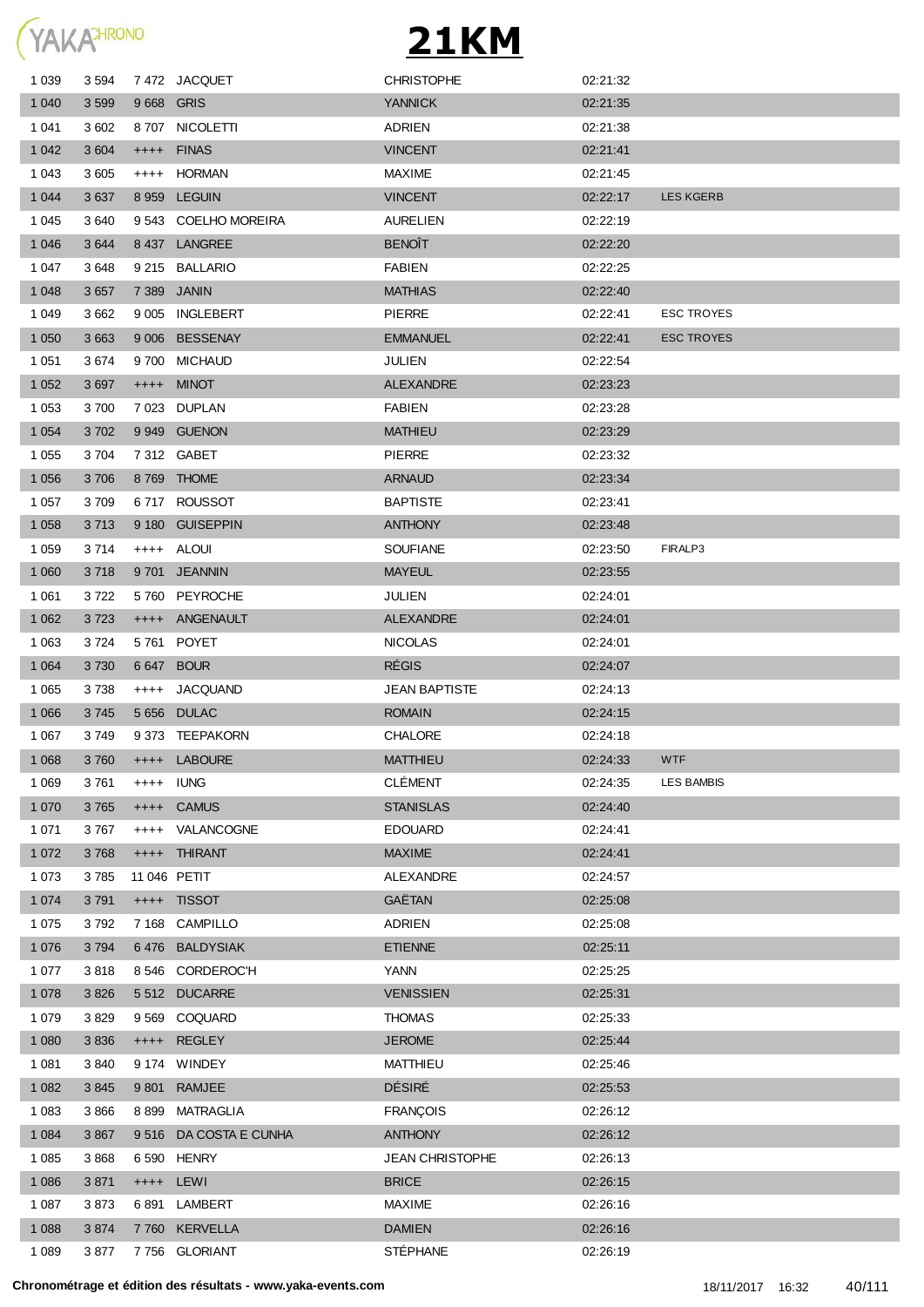

| 1 0 9 0 | 3878    | 8 649 JAN   |                       | <b>ETIENNE</b>     | 02:26:19 |                               |
|---------|---------|-------------|-----------------------|--------------------|----------|-------------------------------|
| 1 0 9 1 | 3882    |             | 9767 BARRIQUAND       | <b>NICOLAS</b>     | 02:26:25 |                               |
| 1 0 9 2 | 3897    |             | 9 254 GREPPO          | <b>GEOFFREY</b>    | 02:26:39 |                               |
| 1 0 9 3 | 3899    |             | 11 033 BAGES LIMOGES  | <b>CHRISTOPHE</b>  | 02:26:42 |                               |
| 1 0 9 4 | 3 9 0 1 |             | 5 395 BELLIER         | <b>NICOLAS</b>     | 02:26:43 |                               |
| 1 0 9 5 | 3 9 0 3 | 9 275 BOYÉ  |                       | <b>GUILLAUME</b>   | 02:26:44 |                               |
| 1 0 9 6 | 3 9 0 8 |             | 6485 PRIEUR           | <b>THOMAS</b>      | 02:26:47 |                               |
| 1 0 9 7 | 3 9 0 9 |             | 5 503 COIRON          | <b>DAVID</b>       | 02:26:48 |                               |
| 1 0 9 8 | 3912    |             | 9 407 COUBLE          | <b>FREDERIC</b>    | 02:26:50 |                               |
| 1 0 9 9 | 3 9 2 5 | 8 607 POLO  |                       | <b>MAXIME</b>      | 02:27:00 |                               |
| 1 100   | 3 9 28  |             | 6 593 ANDRIVOT        | <b>BAPTISTE</b>    | 02:27:05 |                               |
| 1 1 0 1 | 3 9 3 0 |             | 9 355 MARTIN          | <b>BENOIT</b>      | 02:27:10 |                               |
| 1 1 0 2 | 3 9 4 9 |             | 6 250 HAVARD          | <b>ARNAUD</b>      | 02:27:19 |                               |
| 1 1 0 3 | 3 9 5 6 |             | 5795 PELONERO         | SÉBASTIEN          | 02:27:31 |                               |
| 1 1 0 4 | 3 9 5 7 |             | 5 654 CHAPRON         | <b>JORIS</b>       | 02:27:31 |                               |
| 1 1 0 5 | 3 9 6 3 |             | 6795 DEBIESSE         | <b>FLORIAN</b>     | 02:27:43 |                               |
| 1 1 0 6 | 3 9 6 5 |             | 7709 KASA VUBU        | <b>AUGUSTA</b>     | 02:27:49 | <b>AUTOCARS MAISONNEUVE 8</b> |
| 1 1 0 7 | 3983    |             | 9948 ECOCHARD         | JÉRÔME             | 02:28:13 |                               |
| 1 1 0 8 | 3 9 8 5 |             | 7493 BUCHARD          | <b>BENJAMIN</b>    | 02:28:20 |                               |
| 1 1 0 9 | 3 9 9 4 |             | 11 023 WILLEM         | AURÉLIEN           | 02:28:31 |                               |
| 1 1 1 0 | 3 9 9 7 |             | 6 399 SPINNHIRNY      | <b>MATHIEU</b>     | 02:28:34 | <b>COATEX</b>                 |
| 1 1 1 1 | 4 0 4 0 |             | ++++ MYARD            | <b>ARTHUR</b>      | 02:29:18 |                               |
| 1 1 1 2 | 4 0 4 4 |             | 8 282 BENTURE         | <b>LAURENT</b>     | 02:29:25 |                               |
| 1 1 1 3 | 4 0 4 5 |             | 5529 GARCIA           | <b>ADRIEN</b>      | 02:29:26 |                               |
| 1 1 1 4 | 4 0 5 7 |             | 5 520 VILLARD         | <b>PIERRE</b>      | 02:29:39 |                               |
| 1 1 1 5 | 4 0 7 0 |             | 5460 TATOUT           | <b>JEAN MICHEL</b> | 02:29:51 |                               |
| 1 1 1 6 | 4 0 74  |             | 7788 CHAMPAGNON       | <b>ARTHUR</b>      | 02:29:54 |                               |
| 1 1 1 7 | 4 0 8 1 |             | ++++ LEVASSEUR        | <b>NICOLAS</b>     | 02:30:04 |                               |
| 1 1 1 8 | 4 0 8 7 |             | 5 270 MONNET          | <b>ANTOINE</b>     | 02:30:28 |                               |
| 1 1 1 9 | 4 0 8 8 |             | 6715 BUFFAUD          | <b>ROMAIN</b>      | 02:30:28 |                               |
| 1 1 2 0 | 4 0 8 9 |             | 6 580 GRÉDAY          | <b>OLIVIER</b>     | 02:30:29 |                               |
| 1 1 2 1 | 4 0 9 0 |             | 7787 DEUMIER          | <b>GILLES</b>      | 02:30:31 |                               |
| 1 1 2 2 | 4 0 9 1 |             | 9815 MAUDRICH SERRAND | <b>MATHIEU</b>     | 02:30:31 |                               |
| 1 1 2 3 | 4 101   |             | 5 244 BARRALON        | <b>BENJAMIN</b>    | 02:30:48 |                               |
| 1 1 2 4 | 4 102   |             | 7 328 GUYOT           | <b>FABIEN</b>      | 02:30:48 |                               |
| 1 1 2 5 | 4 103   |             | 8 690 FERNANDES       | <b>MICKAEL</b>     | 02:30:48 |                               |
| 1 1 2 6 | 4 1 0 5 |             | 8 316 PILON           | <b>GRÉGORY</b>     | 02:30:50 |                               |
| 1 1 2 7 | 4 1 1 5 |             | 6855 DAFFOS           | <b>PHILIPPE</b>    | 02:30:54 | <b>LES KGERB</b>              |
| 1 1 2 8 | 4 1 1 9 |             | 7 233 MARQUET         | <b>FLORIAN</b>     | 02:31:05 | <b>LES PIAFS</b>              |
| 1 1 2 9 | 4 1 3 1 | 7975 GUIN   |                       | <b>MARTIAL</b>     | 02:31:27 |                               |
| 1 1 3 0 | 4 1 3 3 |             | 6755 DEPOIX           | <b>LAMBERT</b>     | 02:31:36 |                               |
| 1 1 3 1 | 4 1 3 4 | 6 548 PETIT |                       | <b>THOMAS</b>      | 02:31:37 |                               |
| 1 1 3 2 | 4 1 3 8 |             | 7 308 ESTIENNE        | <b>JULIEN</b>      | 02:31:40 |                               |
| 1 1 3 3 | 4 141   |             | 7 374 MARTINEZ        | <b>QUENTIN</b>     | 02:31:49 |                               |
| 1 1 3 4 | 4 1 5 0 |             | 6 552 HENRY           | <b>MAXIME</b>      | 02:32:18 |                               |
| 1 1 3 5 | 4 1 5 2 |             | 8 693 GALTIER         | HERVÉ              | 02:32:19 |                               |
| 1 1 3 6 | 4 1 5 8 |             | ++++ KRAGBA           | <b>SEBASTIEN</b>   | 02:32:22 |                               |
| 1 1 3 7 | 4 172   |             | 8 250 GOMORD          | <b>GUILLAUME</b>   | 02:32:44 |                               |
| 1 1 3 8 | 4 1 7 3 |             | 8 255 LORIN           | <b>THOMAS</b>      | 02:32:44 |                               |
| 1 1 3 9 | 4 174   |             | 8 447 BLANLOEIL       | <b>MAXIME</b>      | 02:32:45 | LES MULETS                    |
| 1 1 4 0 | 4 1 7 5 |             | 8 251 COMPAIN         | ALEXANDRE          | 02:32:45 |                               |
|         |         |             |                       |                    |          |                               |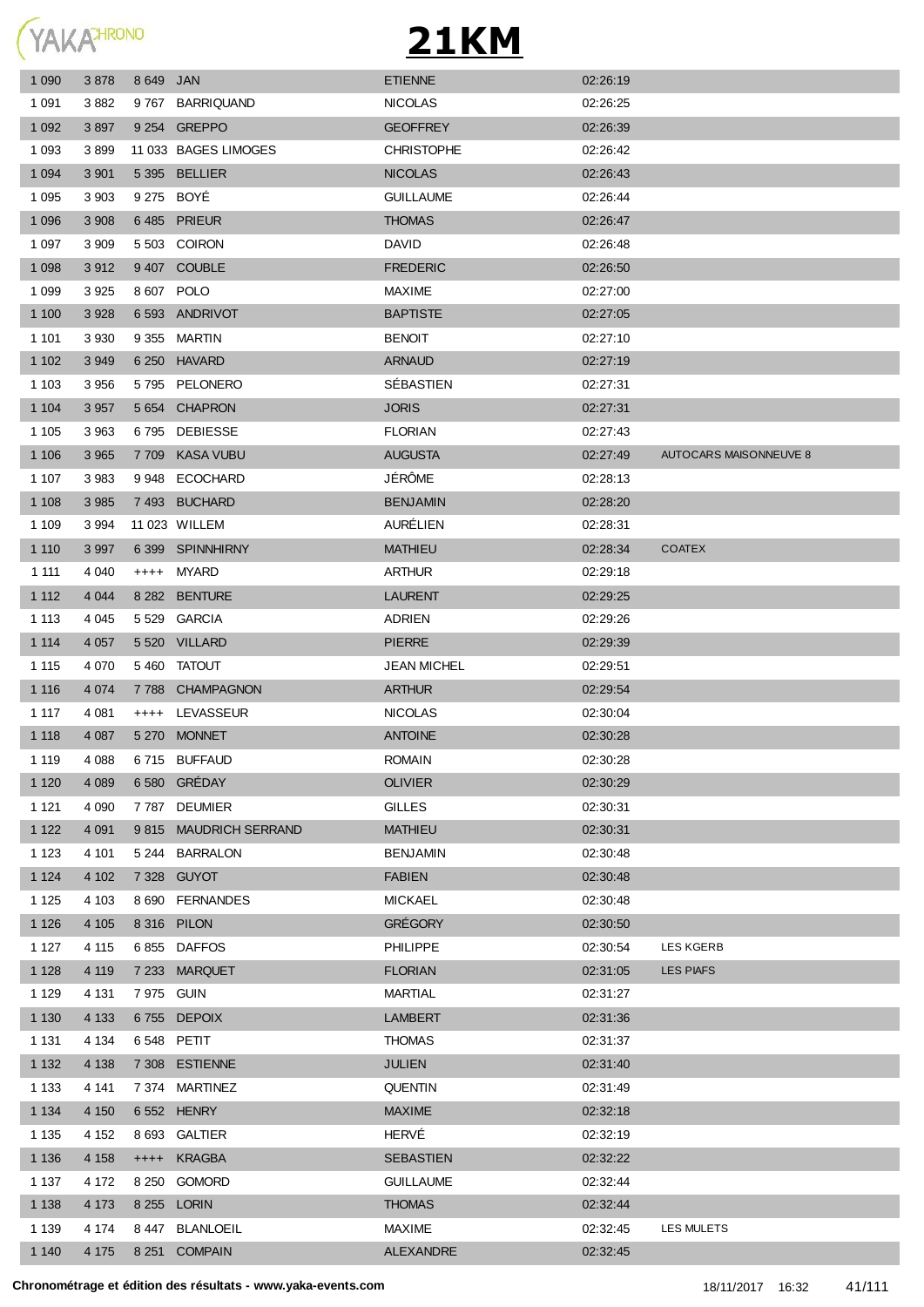

| 1 1 4 1 | 4 184   |            | 8 552 MEUNIER          | <b>DAMIEN</b>            | 02:32:56 |                          |
|---------|---------|------------|------------------------|--------------------------|----------|--------------------------|
| 1 1 4 2 | 4 1 9 4 |            | 9573 MAILLARD          | <b>ROMAIN</b>            | 02:33:05 |                          |
| 1 1 4 3 | 4 209   |            | 5 391 PLANESSE         | <b>MICKAEL</b>           | 02:33:34 | LES PARTICULES           |
| 1 1 4 4 | 4 2 1 1 | 5 3 8 9    | <b>ROSADA</b>          | <b>GIOVANNI BATTISTA</b> | 02:33:34 | <b>LES PARTICULES</b>    |
| 1 1 4 5 | 4 2 2 6 |            | 7 293 AUROY            | <b>FREDERIC</b>          | 02:33:47 | <b>NEW TEAM</b>          |
| 1 1 4 6 | 4 2 3 2 |            | 7 705 THOUNY           | PIERRE MAEL              | 02:33:56 | AUTOCARS MAISONNEUVE 6   |
| 1 1 4 7 | 4 2 3 7 | 5 331      | <b>MONTGINOT</b>       | RÉMI                     | 02:34:02 |                          |
| 1 1 4 8 | 4 2 3 8 | $++++$     | <b>NAVARRO</b>         | <b>JORDAN</b>            | 02:34:02 |                          |
| 1 1 4 9 | 4 247   |            | 8 390 NERET            | SÉBASTIEN                | 02:34:09 |                          |
| 1 1 5 0 | 4 2 5 9 |            | 7726 MORRIS            | <b>PATRICK</b>           | 02:34:31 |                          |
| 1 1 5 1 | 4 2 6 7 |            | 8 273 DUPLAIX          | <b>NICOLAS</b>           | 02:34:39 |                          |
| 1 1 5 2 | 4 2 7 3 |            | 7015 KUSPER            | <b>GRÉGORY</b>           | 02:34:49 |                          |
| 1 1 5 3 | 4 2 8 2 | $++++-$    | <b>DOMENICHINI</b>     | <b>FABIEN</b>            | 02:34:56 |                          |
| 1 1 5 4 | 4 2 9 7 | 7 181 WAZ  |                        | <b>DAMIEN</b>            | 02:35:20 |                          |
| 1 1 5 5 | 4 3 0 8 | 5 590 RUET |                        | <b>FRANCK</b>            | 02:35:44 | LES ZUZINEURS            |
| 1 1 5 6 | 4 3 21  |            | ++++ CINQUIN           | <b>ANTOINE</b>           | 02:36:05 |                          |
| 1 1 5 7 | 4 3 2 3 | 9 593 LOTZ |                        | <b>CÉDRIC</b>            | 02:36:11 |                          |
| 1 1 5 8 | 4 3 28  |            | ++++ DOTHAL            | <b>VINCENT</b>           | 02:36:18 | <b>LES BANANA SPRINT</b> |
| 1 1 5 9 | 4 3 3 0 |            | 11 232 SURPI           | <b>NICOLAS</b>           | 02:36:22 |                          |
| 1 1 6 0 | 4 3 3 3 | ++++ MAT   |                        | <b>JEROME</b>            | 02:36:23 |                          |
| 1 1 6 1 | 4 3 4 5 |            | ++++ EMONIN            | <b>GUILLAUME</b>         | 02:36:42 |                          |
| 1 1 6 2 |         |            | 5 645 VINSON           | <b>JULIEN</b>            | 02:36:49 |                          |
|         | 4 3 4 9 |            |                        |                          |          |                          |
| 1 1 6 3 | 4 3 5 9 |            | 7743 SABY              | <b>ANTHONY</b>           | 02:37:03 |                          |
| 1 1 6 4 | 4 3 6 0 |            | 5 902 CHAZE            | <b>JONATHAN</b>          | 02:37:03 |                          |
| 1 1 6 5 | 4 3 6 1 |            | 7 508 PILLAULT         | <b>CHRISTOPHE</b>        | 02:37:03 |                          |
| 1 1 6 6 | 4 3 6 3 |            | 5 901 CHAUVIN          | <b>FABIEN</b>            | 02:37:03 |                          |
| 1 167   | 4 3 7 0 |            | 6 053 BAZIN            | ALEXANDRE                | 02:37:07 |                          |
| 1 1 6 8 | 4 3 7 6 |            | 5 185 ASCIONE          | <b>STEVEN</b>            | 02:37:14 |                          |
| 1 1 6 9 | 4 3 8 5 | 8746 BARA  |                        | <b>ERIC</b>              | 02:37:21 |                          |
| 1 1 7 0 | 4 3 9 0 |            | ++++ MEYER             | <b>GEOFFREY</b>          | 02:37:24 | FIRALP <sub>2</sub>      |
| 1 1 7 1 | 4 3 9 1 |            | 6 336 LURIN            | <b>DAVID</b>             | 02:37:28 |                          |
| 1 172   | 4 3 9 3 |            | 6474 SOULIER           | <b>THOMAS</b>            | 02:37:34 |                          |
| 1 1 7 3 | 4410    |            | 5406 BASTION           | JÉRÔME                   | 02:38:05 |                          |
| 1 1 7 4 | 4 4 21  |            | 8714 AMAND             | <b>XAVIER</b>            | 02:38:16 |                          |
| 1 1 7 5 | 4 4 2 2 |            | 9 624 MARTIN           | <b>NICOLAS</b>           | 02:38:18 |                          |
| 1 1 7 6 | 4 4 2 4 |            | 5813 MORIAUD           | <b>CLÉMENT</b>           | 02:38:20 |                          |
| 1 1 7 7 | 4 4 3 0 |            | 7872 POURPRIX          | <b>YOAN</b>              | 02:38:26 |                          |
| 1 1 7 8 | 4 4 4 2 |            | 9477 BREESE            | <b>PATRICK</b>           | 02:38:46 |                          |
| 1 1 7 9 | 4 4 4 3 |            | 9468 NOLLOT            | <b>ROMARIC</b>           | 02:38:47 |                          |
| 1 1 8 0 | 4 4 5 0 | 8 3 24 HÉE |                        | <b>JEAN</b>              | 02:38:52 |                          |
| 1 1 8 1 | 4466    |            | 8 664 DOEPPEN          | <b>ROMAIN</b>            | 02:38:59 |                          |
| 1 1 8 2 | 4 4 6 7 |            | 8 662 TCHALEKIAN       | <b>GUILLAUME</b>         | 02:39:00 |                          |
| 1 1 8 3 | 4 4 6 8 |            | 8 663 JACQUIER ZEILLER | <b>CLEMENT</b>           | 02:39:04 |                          |
| 1 1 8 4 | 4 4 7 0 |            | 7 720 DRUET            | <b>AURÉLIEN</b>          | 02:39:06 |                          |
| 1 1 8 5 | 4 4 7 9 |            | 5 684 PYBOURDIN        | <b>ALEXIS</b>            | 02:39:20 | <b>SBA</b>               |
| 1 1 8 6 | 4 4 8 0 |            | 5 685 DUSSOLLIET       | <b>BENJAMIN</b>          | 02:39:21 | <b>SBA</b>               |
| 1 1 8 7 | 4 4 8 5 | $++++-$    | <b>BÜRGER</b>          | MAXIMILIAN               | 02:39:28 |                          |
| 1 1 8 8 | 4 4 8 8 |            | ++++ SCHLICK           | <b>ARNAUD</b>            | 02:39:41 |                          |
| 1 1 8 9 | 4 4 9 3 | $++++-$    | <b>KAUFFMANN</b>       | YANN                     | 02:39:42 |                          |
| 1 1 9 0 | 4 4 9 4 |            | 7 227 COGNARD          | <b>CYRIL</b>             | 02:39:50 |                          |
| 1 1 9 1 | 4 4 9 5 |            | 8715 VIDOT             | HERVÉ                    | 02:39:50 |                          |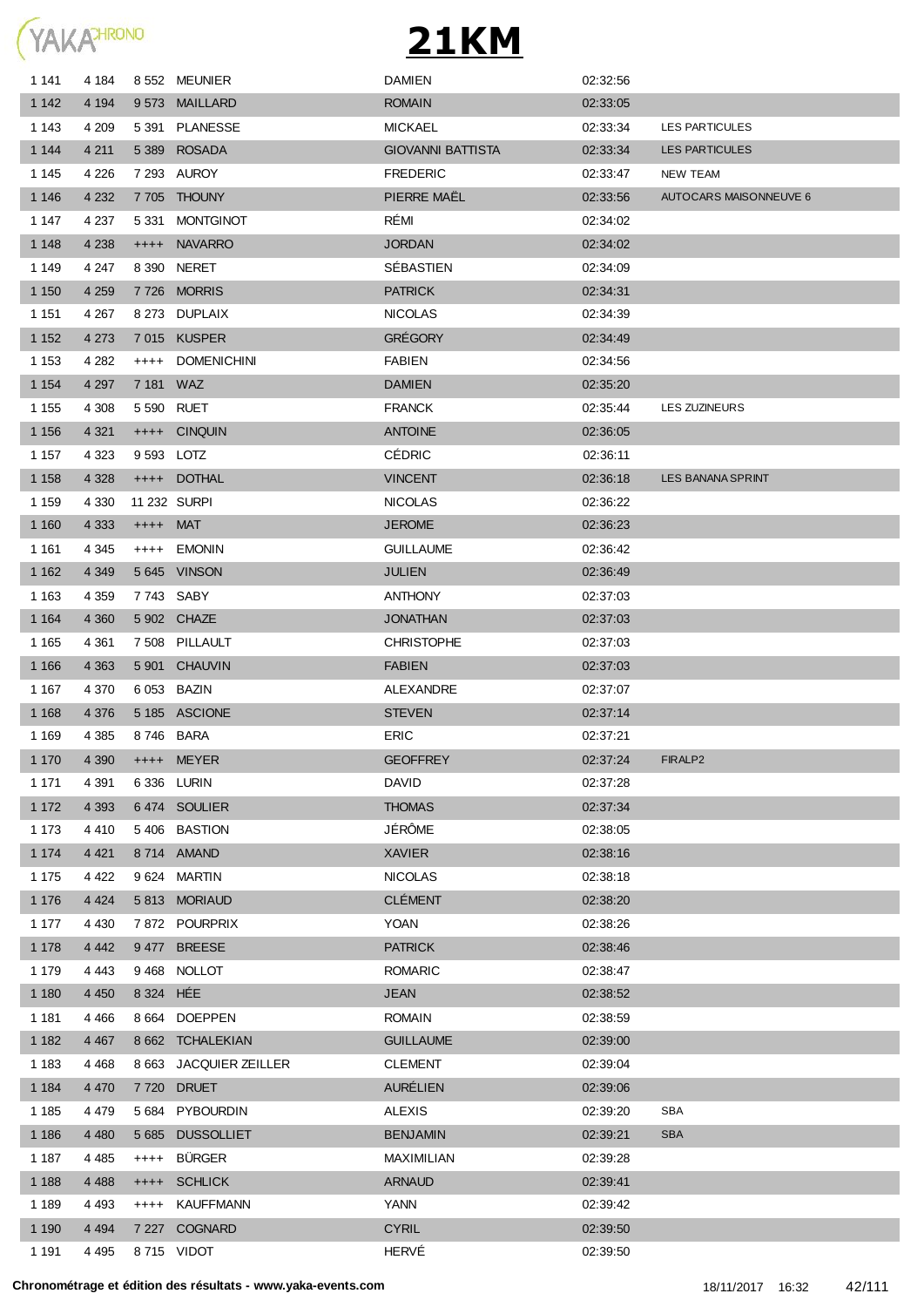**YAKATHRONO** 

| $++++$<br>6 5 8 4<br>8 2 0 4<br>5798<br>$++++$<br>8 2 6 9<br>7 5 8 8 | 11 300 GUYON<br><b>PETEUIL</b><br>5 930 FLANDIN<br><b>PERE</b><br>6886 FAVROT<br><b>DAFFLON</b><br>LOUBEYRE<br><b>CORIOLAN</b><br><b>NIGON</b><br>8 270 MAYERAU | <b>NICOLAS</b><br><b>ADRIEN</b><br>DAVID<br><b>THOMAS</b><br><b>IANIS</b><br><b>BAUDOUIN</b><br><b>CÉDRIC</b><br><b>MAXIME</b>                                                                                                          | 02:40:14<br>02:40:25<br>02:40:35<br>02:40:38<br>02:40:39<br>02:40:40<br>02:40:54<br>02:41:06 | <b>KROTEAM</b><br><b>TEAMDAFFLON</b> |
|----------------------------------------------------------------------|-----------------------------------------------------------------------------------------------------------------------------------------------------------------|-----------------------------------------------------------------------------------------------------------------------------------------------------------------------------------------------------------------------------------------|----------------------------------------------------------------------------------------------|--------------------------------------|
|                                                                      |                                                                                                                                                                 |                                                                                                                                                                                                                                         |                                                                                              |                                      |
|                                                                      |                                                                                                                                                                 |                                                                                                                                                                                                                                         |                                                                                              |                                      |
|                                                                      |                                                                                                                                                                 |                                                                                                                                                                                                                                         |                                                                                              |                                      |
|                                                                      |                                                                                                                                                                 |                                                                                                                                                                                                                                         |                                                                                              |                                      |
|                                                                      |                                                                                                                                                                 |                                                                                                                                                                                                                                         |                                                                                              |                                      |
|                                                                      |                                                                                                                                                                 |                                                                                                                                                                                                                                         |                                                                                              |                                      |
|                                                                      |                                                                                                                                                                 |                                                                                                                                                                                                                                         |                                                                                              |                                      |
|                                                                      |                                                                                                                                                                 |                                                                                                                                                                                                                                         |                                                                                              |                                      |
|                                                                      |                                                                                                                                                                 | <b>ANTOINE</b>                                                                                                                                                                                                                          | 02:41:08                                                                                     |                                      |
|                                                                      |                                                                                                                                                                 | <b>FABIEN</b>                                                                                                                                                                                                                           | 02:41:09                                                                                     |                                      |
|                                                                      | <b>COCHERY</b>                                                                                                                                                  | <b>YANNICK</b>                                                                                                                                                                                                                          | 02:41:14                                                                                     |                                      |
|                                                                      | 6881 SAVOYE                                                                                                                                                     | PIERRE YVES                                                                                                                                                                                                                             | 02:41:27                                                                                     |                                      |
| 6937 SUSA                                                            |                                                                                                                                                                 | <b>DAVID</b>                                                                                                                                                                                                                            | 02:41:45                                                                                     |                                      |
|                                                                      | 6 223 LECARRE                                                                                                                                                   | <b>XAVIER</b>                                                                                                                                                                                                                           | 02:41:50                                                                                     |                                      |
| $++++$                                                               |                                                                                                                                                                 | <b>JOHAN</b>                                                                                                                                                                                                                            | 02:42:05                                                                                     |                                      |
|                                                                      |                                                                                                                                                                 | <b>GUILLAUME</b>                                                                                                                                                                                                                        | 02:42:24                                                                                     |                                      |
|                                                                      |                                                                                                                                                                 | JEAN CLAUDE                                                                                                                                                                                                                             | 02:42:27                                                                                     | <b>RUN'N'TORCHON</b>                 |
|                                                                      |                                                                                                                                                                 | <b>EMMANUEL</b>                                                                                                                                                                                                                         | 02:42:28                                                                                     | <b>RUN'N'TORCH</b>                   |
| 7 1 2 5                                                              |                                                                                                                                                                 | <b>NICOLAS</b>                                                                                                                                                                                                                          | 02:42:39                                                                                     |                                      |
| $++++-$                                                              |                                                                                                                                                                 | <b>NICOLAS</b>                                                                                                                                                                                                                          | 02:42:41                                                                                     |                                      |
|                                                                      |                                                                                                                                                                 | <b>PIERRE</b>                                                                                                                                                                                                                           | 02:43:03                                                                                     |                                      |
|                                                                      |                                                                                                                                                                 | <b>DAVID</b>                                                                                                                                                                                                                            | 02:43:03                                                                                     |                                      |
|                                                                      |                                                                                                                                                                 | <b>CÉDRIC</b>                                                                                                                                                                                                                           | 02:43:46                                                                                     | AUTOCARS MAISONNEUVE 7               |
|                                                                      |                                                                                                                                                                 | <b>MATTHIEU</b>                                                                                                                                                                                                                         | 02:43:50                                                                                     |                                      |
|                                                                      |                                                                                                                                                                 | <b>BENOIT</b>                                                                                                                                                                                                                           | 02:43:59                                                                                     |                                      |
|                                                                      |                                                                                                                                                                 | <b>JEAN CHARLES</b>                                                                                                                                                                                                                     | 02:43:59                                                                                     |                                      |
|                                                                      |                                                                                                                                                                 | <b>RICHARD</b>                                                                                                                                                                                                                          | 02:44:00                                                                                     |                                      |
|                                                                      |                                                                                                                                                                 | <b>DIMITRI</b>                                                                                                                                                                                                                          | 02:44:21                                                                                     |                                      |
| ++++ JACQUIN                                                         |                                                                                                                                                                 |                                                                                                                                                                                                                                         |                                                                                              | <b>NON</b>                           |
|                                                                      |                                                                                                                                                                 | <b>JULIAN</b>                                                                                                                                                                                                                           | 02:44:35                                                                                     |                                      |
|                                                                      | 8 115 BRANDAMIR                                                                                                                                                 | <b>MAXIME</b>                                                                                                                                                                                                                           | 02:44:35                                                                                     |                                      |
|                                                                      | 8 088 DERVIN                                                                                                                                                    | <b>OLIVIER</b>                                                                                                                                                                                                                          | 02:44:38                                                                                     |                                      |
|                                                                      | 9496 TARONI                                                                                                                                                     | <b>BAPTISTE</b>                                                                                                                                                                                                                         | 02:45:12                                                                                     |                                      |
|                                                                      | 9 669 TSUCHIYA                                                                                                                                                  | <b>NAOHIRO</b>                                                                                                                                                                                                                          | 02:45:13                                                                                     |                                      |
|                                                                      | 11 227 BUDILLON                                                                                                                                                 | <b>THOMAS</b>                                                                                                                                                                                                                           | 02:45:38                                                                                     |                                      |
|                                                                      | 7 221 REILHAN                                                                                                                                                   | <b>STEPHANE</b>                                                                                                                                                                                                                         | 02:45:38                                                                                     |                                      |
|                                                                      | 7 552 DESFONTAINE                                                                                                                                               | <b>DAMIEN</b>                                                                                                                                                                                                                           | 02:45:39                                                                                     |                                      |
|                                                                      | 9 321 SCHENCKBECHER                                                                                                                                             | <b>BASTIEN</b>                                                                                                                                                                                                                          | 02:45:40                                                                                     |                                      |
|                                                                      | 11 008 HOULEZ                                                                                                                                                   | <b>OCTAVE</b>                                                                                                                                                                                                                           | 02:45:43                                                                                     |                                      |
|                                                                      | 11 274 LANGLOIS                                                                                                                                                 | <b>NICOLAS</b>                                                                                                                                                                                                                          | 02:45:44                                                                                     |                                      |
|                                                                      | 6481 RYSER                                                                                                                                                      | <b>MATHIEU</b>                                                                                                                                                                                                                          | 02:46:37                                                                                     |                                      |
|                                                                      | 7 238 BERGERET                                                                                                                                                  | YOHAN                                                                                                                                                                                                                                   | 02:46:41                                                                                     |                                      |
| 11 240 LOB                                                           |                                                                                                                                                                 | <b>THOMAS</b>                                                                                                                                                                                                                           | 02:46:41                                                                                     |                                      |
| 7 901 CHOL                                                           |                                                                                                                                                                 | <b>VICTOR</b>                                                                                                                                                                                                                           | 02:46:52                                                                                     |                                      |
|                                                                      | 8 320 THOLANCE                                                                                                                                                  | <b>JULIEN</b>                                                                                                                                                                                                                           | 02:46:53                                                                                     |                                      |
|                                                                      | 5 632 MEUNIER                                                                                                                                                   | <b>CYPRIEN</b>                                                                                                                                                                                                                          | 02:46:55                                                                                     |                                      |
|                                                                      | 5623 MARRAS                                                                                                                                                     | <b>JEREMY</b>                                                                                                                                                                                                                           | 02:46:56                                                                                     |                                      |
| 8 609 PIRET                                                          |                                                                                                                                                                 | <b>ALBIN</b>                                                                                                                                                                                                                            | 02:46:59                                                                                     |                                      |
| ++++ THIZY                                                           |                                                                                                                                                                 | <b>FLORIAN</b>                                                                                                                                                                                                                          | 02:47:06                                                                                     |                                      |
|                                                                      | 9 564 NESME                                                                                                                                                     | <b>DAMIEN</b>                                                                                                                                                                                                                           | 02:47:15                                                                                     |                                      |
|                                                                      |                                                                                                                                                                 | FUMEL<br>9442 BAZOT<br>9046 GABERT<br>9 040 MEUNIER RIVIÈRE<br>PIMENTEL DE OLIVEIRA<br><b>HAREL</b><br>9740 CHALANÇON<br>6549 MARCEL<br>7706 DJOKO<br>9 184 BERTRAND<br>5757 SCORTANI<br>5759 FRANCONY<br>7 277 VOISIN<br>9 310 AUGUSTE |                                                                                              |                                      |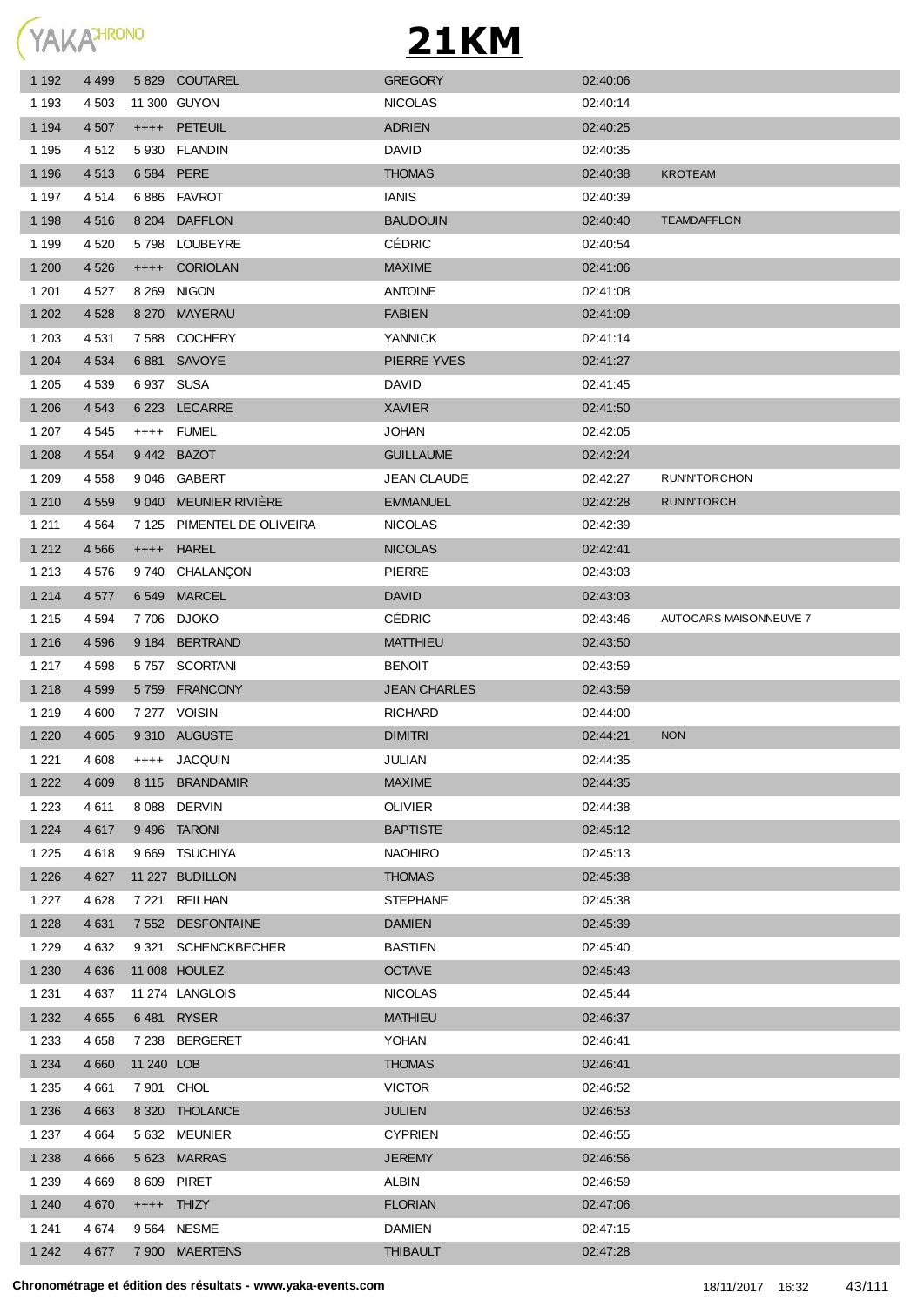

|         | 4 6 8 0 |             | 5967 LUCAS                    | <b>NOE</b>             | 02:47:40 |                       |
|---------|---------|-------------|-------------------------------|------------------------|----------|-----------------------|
| 1 2 4 4 | 4 681   |             | 5 961 PETIT                   | <b>NICOLAS</b>         | 02:47:40 |                       |
| 1 2 4 5 | 4 687   |             | 5 257 ATTANE                  | <b>GREGOIRE</b>        | 02:48:11 |                       |
| 1 2 4 6 | 4 6 9 6 |             | 5 908 MARTIN                  | <b>GREGOIRE</b>        | 02:48:31 |                       |
| 1 247   | 4 6 9 9 |             | 7679 BINON                    | <b>PIERRE</b>          | 02:49:04 |                       |
| 1 2 4 8 | 4 700   |             | 5 184 LATOUR                  | <b>BENJAMIN</b>        | 02:49:05 |                       |
| 1 2 4 9 | 4 701   | 9 161 ROY   |                               | <b>GUILLAUME</b>       | 02:49:05 |                       |
| 1 2 5 0 | 4 703   |             | 7652 YVER                     | <b>PAUL AUGUSTIN</b>   | 02:49:06 |                       |
| 1 2 5 1 | 4 707   |             | 7876 MOSE                     | LASZLO                 | 02:49:07 |                       |
| 1 2 5 2 | 4 709   |             | ++++ TERHAAG                  | <b>MATTHIAS</b>        | 02:49:14 | <b>VFB SALZKOTTEN</b> |
| 1 2 5 3 | 4 7 1 7 |             | 9988 VEGAS                    | <b>LOÏC</b>            | 02:49:24 |                       |
| 1 2 5 4 | 4718    |             | 8940 MOSSER                   | <b>JEREMY</b>          | 02:49:24 |                       |
| 1 2 5 5 | 4 7 1 9 |             | 8938 PAYERAS                  | LUC.                   | 02:49:25 |                       |
| 1 2 5 6 | 4 7 2 4 |             | 5 659 THIVILLIER              | <b>SIMON</b>           | 02:49:31 |                       |
| 1 2 5 7 | 4 7 2 8 |             | 9633 GONCZI                   | <b>FRANCOIS</b>        | 02:49:52 |                       |
| 1 2 5 8 | 4 7 3 5 |             | 7 037 MERCIER                 | <b>GERARD</b>          | 02:49:59 |                       |
| 1 2 5 9 | 4 737   |             | 5 660 CLARKE                  | <b>EDWARD</b>          | 02:50:11 |                       |
| 1 2 6 0 | 4 7 3 8 | $++++$      | <b>MANGYOKU</b>               | MIKAËL                 | 02:50:14 |                       |
| 1 2 6 1 | 4 754   |             | 6766 DEVOUASSOUD              | <b>NICOLAS</b>         | 02:51:10 |                       |
| 1 2 6 2 | 4 7 5 7 | $++++$      | <b>NOAILLY</b>                | <b>ULRICH</b>          | 02:51:12 |                       |
| 1 2 6 3 | 4 760   |             | 7 594 VALLEIX                 | <b>BAPTISTE</b>        | 02:51:31 |                       |
| 1 2 6 4 | 4 7 61  |             | 7 257 JOUBERT                 | <b>ETIENNE</b>         | 02:51:33 |                       |
| 1 2 6 5 | 4764    | $++++-$     | PARIZET                       | <b>BRIAN</b>           | 02:51:46 |                       |
| 1 2 6 6 | 4 7 7 3 |             | 6 240 FUCHEY                  | <b>JEAN DANIEL</b>     | 02:52:34 |                       |
| 1 2 6 7 | 4 787   |             | ++++ CHATELUS                 | <b>JEAN CHARLES</b>    | 02:53:13 |                       |
| 1 2 6 8 | 4788    |             | 5 694 ALPHAZAN                | <b>THIBAULT</b>        | 02:53:16 |                       |
| 1 2 6 9 | 4 7 8 9 |             | 5919 BLONDEL                  | <b>ANTOINE</b>         | 02:53:16 |                       |
| 1 2 7 0 | 4 7 9 5 |             | 7 388 BORIER                  | <b>ALEXIS</b>          | 02:53:38 |                       |
| 1 2 7 1 | 4796    |             | 9 995 GIORGETTI               | <b>HENRI</b>           | 02:53:42 |                       |
| 1 2 7 2 | 4799    |             | ++++ YOUSSOF                  | <b>DAVID</b>           | 02:53:45 |                       |
| 1 273   | 4 800   |             | ++++ COZON                    | ALEXANDRE              | 02:53:46 |                       |
| 1 2 7 4 | 4 8 0 2 |             | 7 965 TRAUT                   | <b>JEREMY</b>          | 02:53:54 |                       |
| 1 2 7 5 | 4 8 0 6 | 8 0 9 0     | <b>BELBACHIR</b>              | <b>EMIR</b>            | 02:54:07 |                       |
| 1 2 7 6 | 4 8 0 8 | 9 771       | <b>GALVIER</b>                | <b>CLEMENT</b>         | 02:54:12 |                       |
| 1 277   | 4814    |             | 8884 BUFFET                   | <b>FLORENT</b>         | 02:54:15 |                       |
| 1 2 7 8 | 4 8 1 5 |             | 7 551 MARTINET                | <b>CHARLES</b>         | 02:54:21 | <b>BARJOLAIS</b>      |
| 1 2 7 9 | 4818    |             | 8 089 CLEMENT                 | <b>BENJAMIN</b>        | 02:54:21 |                       |
| 1 2 8 0 | 4 8 25  |             | 6 074 GIROD                   | <b>GUILLAUME</b>       | 02:54:42 |                       |
| 1 2 8 1 | 4 837   |             | 7910 DHELFT                   | <b>FRANÇOIS</b>        | 02:54:55 |                       |
| 1 2 8 2 | 4 8 3 8 |             | 7 503 SEIZILLES DE MAZANCOURT | <b>EMILIEN</b>         | 02:54:55 |                       |
| 1 2 8 3 | 4 844   |             | 9 092 COUCHOUD                | <b>FRANÇOIS XAVIER</b> | 02:54:57 |                       |
| 1 2 8 4 | 4 8 5 2 | $++++-$     | <b>PRADON</b>                 | <b>MORGAN</b>          | 02:55:12 |                       |
| 1 2 8 5 | 4 8 5 3 |             | 7426 PICK                     | ALEXANDRE              | 02:55:12 |                       |
| 1 2 8 6 | 4 8 5 5 | 8 3 4 7     | LANFRANC DE PANTHOU           | GÉRAUD                 | 02:55:18 |                       |
| 1 2 8 7 | 4 8 5 8 | $++++-$     | <b>FAVREAU</b>                | <b>FRANÇOIS</b>        | 02:55:29 |                       |
| 1 2 8 8 | 4 8 6 0 | 9 241       | <b>CHAPUIS</b>                | FRANÇOIS XAVIER        | 02:55:30 |                       |
| 1 2 8 9 | 4 8 6 2 |             | 11 288 DELOIN                 | <b>THOMAS</b>          | 02:55:36 |                       |
|         | 4 8 6 5 |             | 8 124 MAUGOUST                | LUC                    | 02:55:43 | <b>ZALUCA</b>         |
| 1 2 9 0 |         |             |                               |                        |          |                       |
| 1 2 9 1 | 4 8 6 7 | 7 592 NEYRA |                               | <b>AMBROISE</b>        | 02:55:44 |                       |
| 1 2 9 2 | 4 8 6 9 |             | 7 186 MERIC                   | <b>BRICE</b>           | 02:55:48 |                       |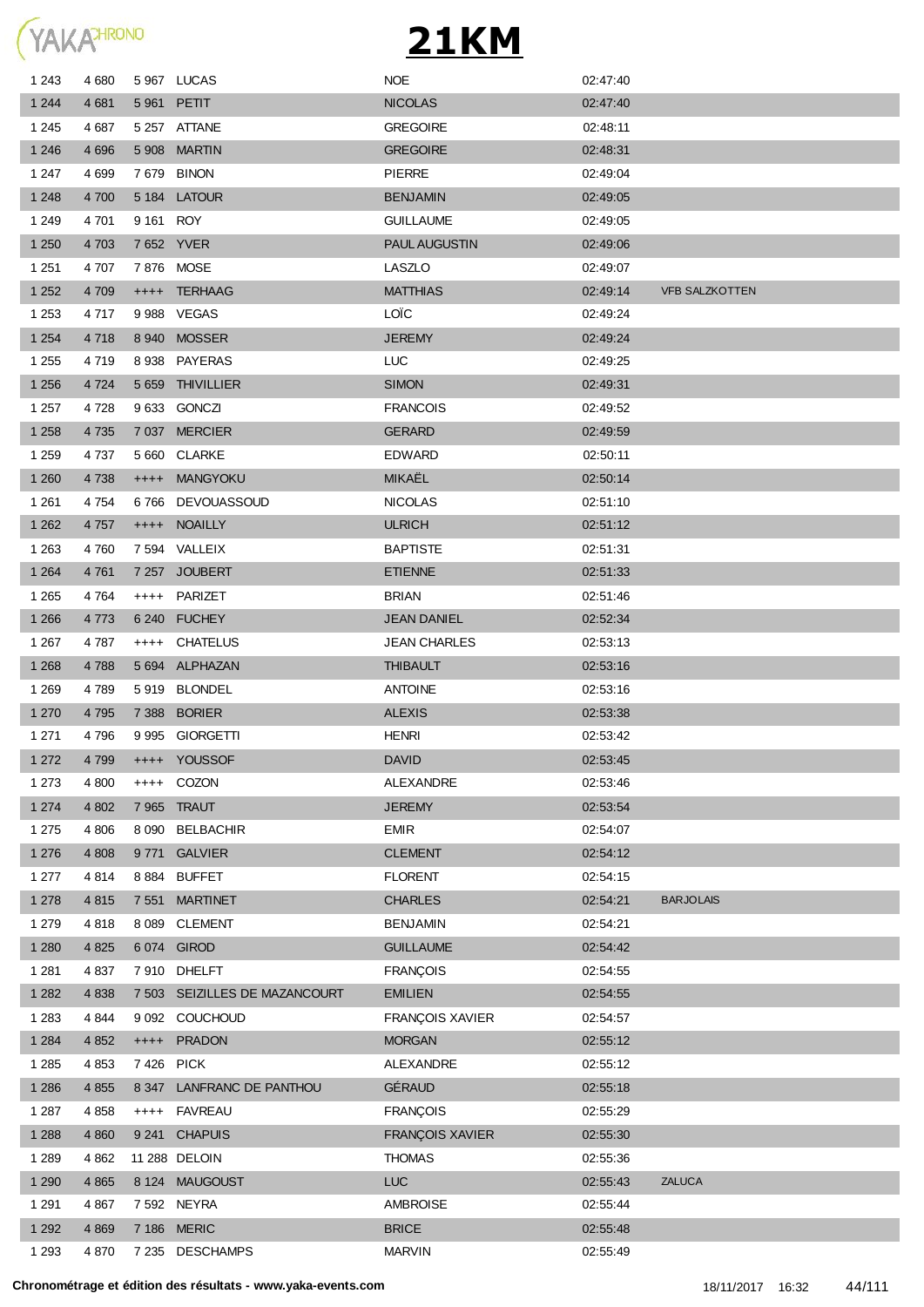YAKAHRONO

| 1 2 9 4 | 4 8 8 7 |         | 5 025 LE DERFF         | <b>CYRIL</b>       | 02:56:18 |                    |
|---------|---------|---------|------------------------|--------------------|----------|--------------------|
| 1 2 9 5 | 4 8 9 0 |         | 6743 VION              | MICHAËL            | 02:56:20 |                    |
| 1 2 9 6 | 4 8 9 1 |         | 7 670 MENNE            | <b>VINCENT</b>     | 02:56:21 |                    |
| 1 2 9 7 | 4896    |         | 7671 HUBERT            | MATHIEU            | 02.56.30 |                    |
| 1 2 9 8 | 4 8 9 9 |         | ++++ VEYRET            | <b>JULIEN</b>      | 02:56:33 |                    |
| 1 2 9 9 | 4 906   |         | 7 340 LEFEBVRE         | <b>WANDRILLE</b>   | 02:56:38 |                    |
| 1 300   | 4 9 0 8 |         | 9986 MASY              | <b>GRÉGORY</b>     | 02.56.43 |                    |
| 1 3 0 1 | 4 9 0 9 |         | 8781 NICOLAS           | <b>ALEXIS</b>      | 02:56:45 |                    |
| 1 3 0 2 | 4910    |         | 8782 WATHELET          | <b>VINCENT</b>     | 02:56:45 |                    |
| 1 3 0 3 | 4911    |         | <b>11 204 STRAUB</b>   | <b>RAPHAEL</b>     | 02:56:48 |                    |
| 1 3 0 4 | 4918    |         | 5345 ROCHER            | <b>SEBASTIEN</b>   | 02:57:16 |                    |
| 1 3 0 5 | 4919    |         | 6 041 CUQUAT           | <b>ANTHONY</b>     | 02:57:18 |                    |
| 1 3 0 6 | 4 9 20  |         | 6 101 PONCIN           | <b>LOIC</b>        | 02:57:18 |                    |
| 1 307   | 4 9 23  |         | 8 042 SENG             | <b>PATRICK</b>     | 02:57:39 |                    |
| 1 3 0 8 | 4 9 2 6 |         | 8784 DAVID             | <b>CHARLES</b>     | 02:58:01 |                    |
| 1 3 0 9 | 4 9 2 9 |         | 8 510 LANCE            | <b>FLORIAN</b>     | 02:58:13 |                    |
| 1 3 1 0 | 4 9 3 0 |         | 8 631 BONNET JACQUEMET | <b>THIBAULT</b>    | 02:58:13 |                    |
| 1 3 1 1 | 4931    |         | 11 193 PERRAILLON      | <b>THIBAULT</b>    | 02:58:23 |                    |
| 1 3 1 2 | 4 9 3 7 |         | 5846 TIOLLIER          | <b>SYLVAIN</b>     | 02:58:52 |                    |
| 1 3 1 3 | 4 9 38  |         | 5758 PERNET            | JULIEN             | 02:58:52 |                    |
| 1 3 1 4 | 4 9 4 1 | 7746 LÊ |                        | <b>MINH PIERRE</b> | 02:59:21 |                    |
| 1 3 1 5 | 4 9 4 2 |         | 7 673 NGUYEN           | <b>MICHEL</b>      | 02:59:22 |                    |
| 1 3 1 6 | 4 9 5 4 |         | 6 097 GRAPIN           | <b>KEVIN</b>       | 02:59:56 |                    |
| 1 3 1 7 | 4 9 6 0 |         | 5855 AVOUAC            | ALEXANDRE          | 03:00:01 |                    |
| 1 3 1 8 | 4 9 67  | 8 4 6 4 | <b>BENETIERE</b>       | <b>ALEXANDRE</b>   | 03:00:22 | LA DJIMBOBILOTEAM  |
| 1 3 1 9 | 4971    | $++++-$ | <b>COUVREUR</b>        | <b>ANTOINE</b>     | 03:00:59 |                    |
| 1 3 2 0 | 4 9 7 3 |         | 7 134 CASTEL           | <b>ANTOINE</b>     | 03:01:04 |                    |
| 1 3 2 1 | 4 9 8 0 |         | 8 613 GRIMOUD          | LOÏC               | 03:01:34 |                    |
| 1 3 2 2 | 4 9 9 8 |         | 5781 CARPENTIER        | <b>EDOUARD</b>     | 03:02:00 |                    |
| 1 3 2 3 | 5 008   |         | 9 042 DAROCHA          | LISE MARIE         | 03:02:54 | <b>RUN'N'TORCH</b> |
| 1 3 2 4 | 5 0 1 0 | $++++$  | DE MONTARNAL           | <b>BAUDOUIN</b>    | 03:02:57 |                    |
| 1 3 2 5 | 5 0 1 3 | 8 840   | <b>POLLET</b>          | <b>ALEXIS</b>      | 03:03:08 |                    |
| 1 3 2 6 | 5 0 1 5 | 8839    | <b>FABACHER</b>        | <b>MATHIEU</b>     | 03:03:11 |                    |
| 1 3 2 7 | 5 0 2 2 |         | 9 061 FRANÇOIS         | <b>THOMAS</b>      | 03:04:07 |                    |
| 1 3 2 8 | 5 0 23  |         | 5 832 SABATIER         | <b>PIERRE</b>      | 03:04:08 |                    |
| 1 3 2 9 | 5 0 2 5 |         | 9 094 DANJOU           | <b>FOUCAULD</b>    | 03:04:08 |                    |
| 1 3 3 0 | 5 0 26  |         | 9 063 DESPRES          | <b>MAEL</b>        | 03:04:08 |                    |
| 1 3 3 1 | 5 0 28  |         | 8 838 DEVAY            | ARMAND             | 03:04:18 |                    |
| 1 3 3 2 | 5 0 2 9 |         | 6 302 DJOUHRI          | <b>YACINE</b>      | 03:04:24 |                    |
| 1 3 3 3 | 5 0 4 0 |         | 8 569 SHRIVASTAVA      | RÉMI               | 03:05:35 |                    |
| 1 3 3 4 | 5 0 4 1 |         | 9 366 FOUSSADIER       | <b>DAMIEN</b>      | 03:05:36 | <b>LALOU</b>       |
| 1 3 3 5 | 5 0 4 7 |         | 9606 COMBE             | JÉRÉMY             | 03:06:10 |                    |
| 1 3 3 6 | 5 0 4 9 |         | 5 137 BARTOLI          | <b>KEVIN</b>       | 03:06:25 | <b>WTF</b>         |
| 1 3 3 7 | 5 0 5 0 |         | 8 277 RAMON            | <b>MAXIME</b>      | 03:06:30 |                    |
| 1 3 3 8 | 5 0 5 1 |         | 5 138 VILLA            | <b>TRISTAN</b>     | 03:06:31 | <b>WTF</b>         |
| 1 3 3 9 | 5 0 5 2 |         | 5 141 DESMET           | <b>ANTHONY</b>     | 03:06:32 | <b>WTF</b>         |
| 1 3 4 0 | 5 0 5 3 | 5993    | PIRKELBAUER            | LÉO                | 03:06:32 | <b>TEAM CACA</b>   |
| 1 341   | 5 0 5 4 |         | 9792 CURTY             | <b>MARVIN</b>      | 03:06:32 | <b>TEAM CACA</b>   |
| 1 3 4 2 | 5 0 5 6 | 6 161   | <b>PRAVIEUX</b>        | <b>DAVID</b>       | 03:06:33 |                    |
| 1 3 4 3 | 5 0 6 2 |         | 7 387 MORNIEUX         | KÉVIN              | 03:06:47 |                    |
| 1 3 4 4 | 5 0 64  |         | 8 568 FAURE            | <b>THOMAS</b>      | 03:06:54 |                    |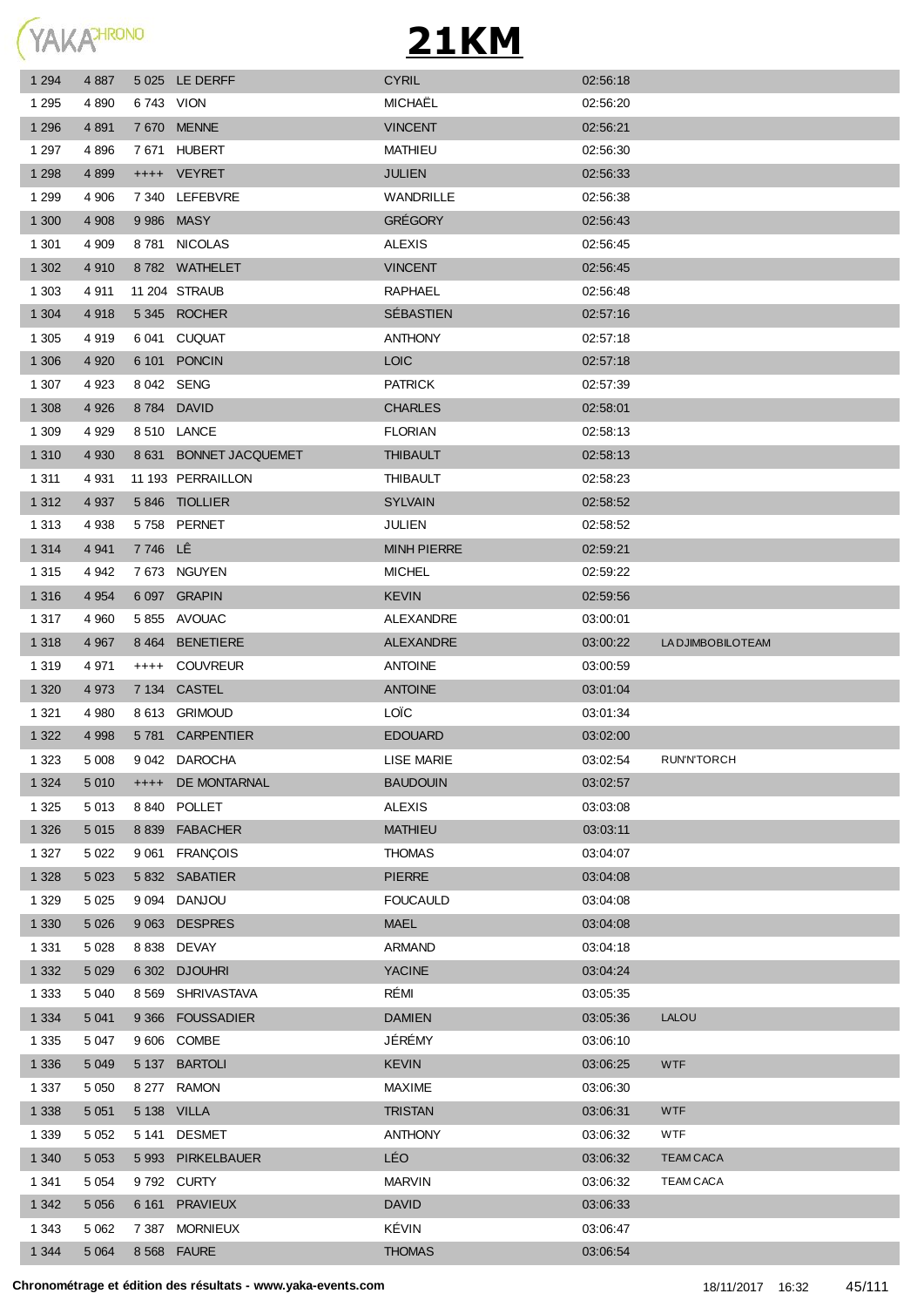

| 1 3 4 5 | 5 0 7 6 |           | 6432 HONORE        | <b>JEOFFREY</b>        | 03.07:43 |                      |
|---------|---------|-----------|--------------------|------------------------|----------|----------------------|
| 1 3 4 6 | 5 0 78  |           | ++++ TOURNIE       | <b>HUGUES</b>          | 03:07:44 |                      |
| 1 3 4 7 | 5 0 8 0 |           | 9539 JOLY          | <b>VINCENT</b>         | 03.07.45 |                      |
| 1 3 4 8 | 5 0 8 3 |           | 9538 CABANIS       | <b>BERTRAND</b>        | 03.07.45 |                      |
| 1 3 4 9 | 5 0 8 4 |           | 9541 GONENC        | JEAN PHILIPPE          | 03:07:45 |                      |
| 1 3 5 0 | 5 0 8 6 |           | 8 038 LARRAS       | <b>BENJAMIN</b>        | 03:07:59 |                      |
| 1 3 5 1 | 5 0 8 8 |           | 8014 BRUNEL        | <b>CAMILLE</b>         | 03:08:01 |                      |
| 1 3 5 2 | 5 0 9 4 |           | ++++ VERSCHELDE    | <b>THOMAS</b>          | 03:08:39 |                      |
| 1 3 5 3 | 5 0 9 5 |           | 9 245 CHIRAT       | <b>PATRICE</b>         | 03:08:39 |                      |
| 1 3 5 4 | 5 0 9 8 | $^{++++}$ | <b>ROUHIER</b>     | <b>BAPTISTE</b>        | 03:08:40 |                      |
| 1 3 5 5 | 5 1 0 5 | $^{+++}$  | <b>BONNETIER</b>   | <b>ROMAIN</b>          | 03:08:42 | LALOU                |
| 1 3 5 6 | 5 107   |           | 8 594 SUBILEAU     | <b>OISIN</b>           | 03:09:17 | LA DJIMBOBILOTEAM    |
| 1 3 5 7 | 5 1 0 8 |           | 7 000 STEPHEN      | <b>BALDWIN</b>         | 03:09:22 | <b>TEAM YAMAYAGI</b> |
| 1 3 5 8 | 5 1 1 1 |           | 8 888 PÉTRIAT      | <b>PIERRE</b>          | 03:09:30 |                      |
| 1 3 5 9 | 5 1 1 5 |           | 9 304 PORTAL       | <b>OLIVIER</b>         | 03:09:38 |                      |
| 1 3 6 0 | 5 1 1 6 |           | 9 249 BEULIN       | <b>MICKAEL</b>         | 03:09:38 |                      |
| 1 3 6 1 | 5 1 1 8 |           | 9 048 ALLAVENA     | <b>JEREMY</b>          | 03:09:40 |                      |
| 1 3 6 2 | 5 1 1 9 |           | 8 934 PAILLARGUELO | <b>CLÉMENT</b>         | 03:09:40 |                      |
| 1 3 6 3 | 5 1 2 0 |           | 8 831 PAUPE        | <b>STEVEN</b>          | 03:09:42 |                      |
| 1 3 6 4 | 5 1 21  |           | 9075 WOITIEZ       | <b>AURÉLIEN</b>        | 03:09:42 |                      |
| 1 3 6 5 | 5 1 2 4 |           | 6424 FRISQUE       | <b>NELSON</b>          | 03:10:07 |                      |
| 1 3 6 6 | 5 1 2 5 | 9 345 SOL |                    | <b>PAUL ARTHUR</b>     | 03:10:12 |                      |
| 1 3 6 7 | 5 1 2 7 |           | 9343 PONT          | <b>GRÉGORY</b>         | 03:10:16 |                      |
| 1 3 6 8 | 5 1 2 8 |           | 8944 BLANCHET      | <b>MATTHIAS</b>        | 03:10:18 |                      |
| 1 3 6 9 | 5 1 2 9 | $++++$    | <b>DELCAMPE</b>    | <b>BAUDOUIN</b>        | 03:10:20 |                      |
| 1 3 7 0 | 5 1 3 0 | $^{++++}$ | <b>BAYVET</b>      | <b>GREGOIRE</b>        | 03:10:21 | LESCOPAINSDELAPERO   |
| 1 3 7 1 | 5 1 3 1 | $++++$    | WAJNGLAS           | PAUL EMILE             | 03:10:21 |                      |
| 1 3 7 2 | 5 1 3 4 |           | 8 259 SANCEY       | <b>BASTIEN</b>         | 03:10:31 |                      |
| 1 3 7 3 | 5 1 4 3 |           | 9167 MARILLER      | <b>CHRISTOPHE</b>      | 03:11:03 | LA DJIMBOBILOTEAM    |
| 1 3 7 4 | 5 1 4 4 |           | 9 320 GEILLE       | <b>RAPHAEL</b>         | 03:11:03 |                      |
| 1 3 7 5 | 5 1 4 6 |           | 9408 AGUILAR       | <b>CLÉMENT</b>         | 03:11:49 |                      |
| 1 3 7 6 | 5 1 4 7 |           | 6894 TEIXEIRA      | <b>JONATHAN</b>        | 03:11:49 |                      |
| 1 377   | 5 1 4 8 |           | 11 151 BERNIGAUD   | <b>JEAN CHRISTOPHE</b> | 03:11:49 |                      |
| 1 3 7 8 | 5 1 4 9 |           | 9 406 BERTONI      | <b>FREDERIC</b>        | 03:11:49 |                      |
| 1 3 7 9 | 5 1 5 2 |           | 8 004 BESSEDE      | YVAN                   | 03:12:09 |                      |
| 1 3 8 0 | 5 1 5 3 |           | 8 006 VEDRINES     | <b>CEDRIC</b>          | 03:12:10 |                      |
| 1 3 8 1 | 5 1 5 4 |           | 8015 FERREIRA      | SEBASTIEN              | 03:12:10 |                      |
| 1 3 8 2 | 5 1 5 5 |           | 11 223 MAERTEN     | <b>CHARLES</b>         | 03:12:15 |                      |
| 1 3 8 3 | 5 1 6 9 |           | 7735 NARICE        | <b>CLEMENT</b>         | 03:14:03 | <b>WTF</b>           |
| 1 3 8 4 | 5 1 7 2 |           | 9 327 VERNATON     | <b>ALEXIS</b>          | 03:14:31 |                      |
| 1 3 8 5 | 5 1 7 4 |           | 7 394 RAMOS        | <b>FABIEN</b>          | 03:14:49 |                      |
| 1 3 8 6 | 5 1 8 1 |           | ++++ KANEKO        | <b>TSUYOSHI</b>        | 03:16:06 |                      |
| 1 3 8 7 | 5 1 8 2 |           | 9 125 VALENCOT     | MATHIEU                | 03:16:35 |                      |
| 1 3 8 8 | 5 1 8 3 |           | 9 126 PHILIPPON    | <b>JEREMY</b>          | 03:16:36 |                      |
| 1 3 8 9 | 5 1 8 4 |           | 9 372 LETY         | <b>FLORIAN</b>         | 03:16:36 |                      |
| 1 3 9 0 | 5 1 8 5 |           | 9 151 PEUDECOEUR   | <b>GUILLAUME</b>       | 03:16:36 |                      |
| 1 3 9 1 | 5 1 8 6 |           | 9 127 SIVARD       | <b>WILFRIED</b>        | 03:16:37 |                      |
| 1 3 9 2 | 5 1 8 7 |           | ++++ BORDIER       | <b>BORIS</b>           | 03:16:37 |                      |
| 1 3 9 3 | 5 1 9 3 |           | 6 536 CHEVALIER    | LEO.                   | 03:17:43 |                      |
| 1 3 9 4 | 5 1 9 4 |           | 6535 MERCIER       | <b>JOHNATAN</b>        | 03:17:43 |                      |
| 1 3 9 5 | 5 1 9 5 |           | 9 109 LEFEVRE      | PABLO                  | 03:17:46 |                      |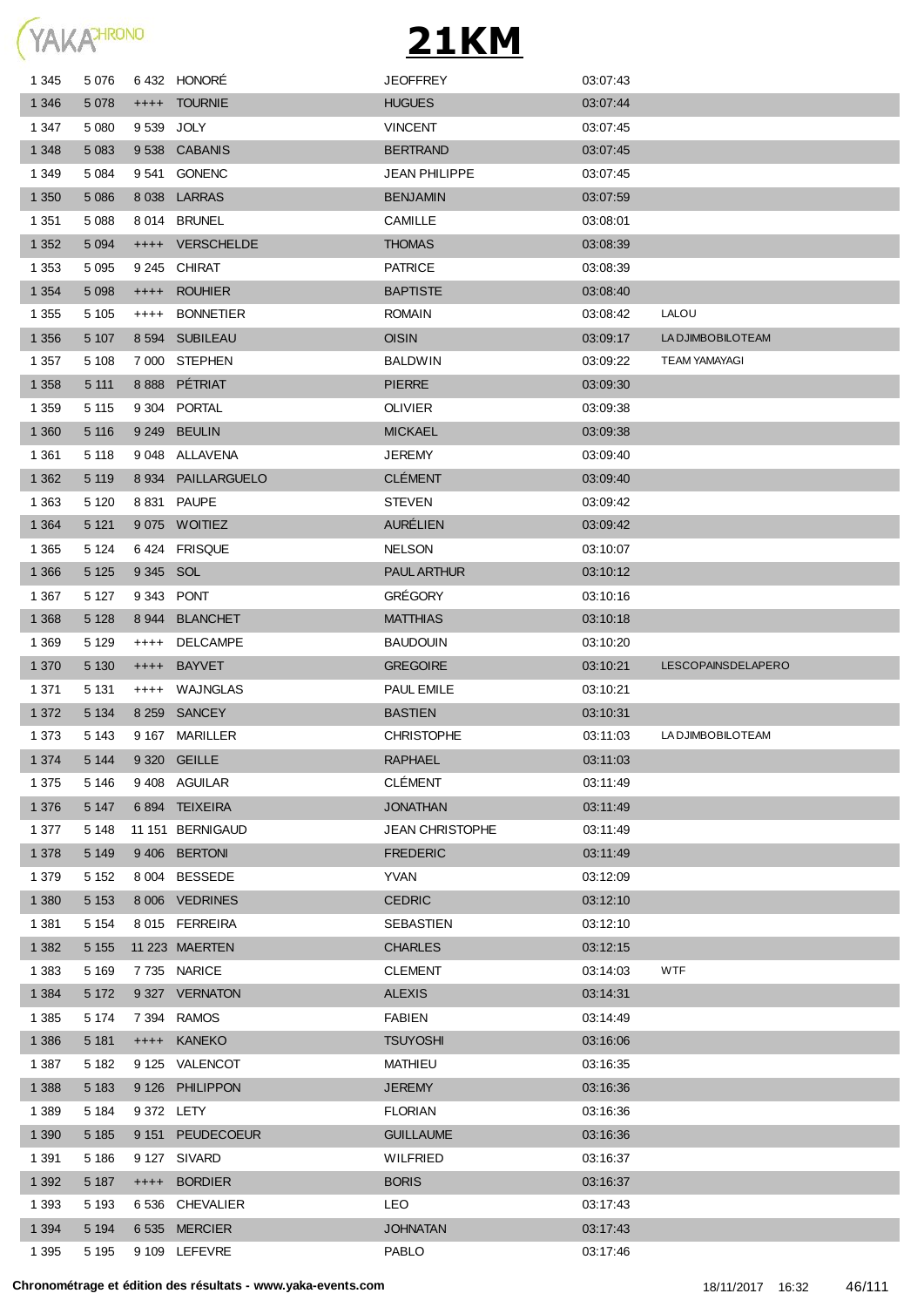**YAKATHRONO** 

| 1 3 9 6 | 5 204   |            | 9 136 FAUCHOUX     | <b>THOMAS</b>        | 03:18:05 |                   |
|---------|---------|------------|--------------------|----------------------|----------|-------------------|
| 1 3 9 7 | 5 2 0 5 |            | 11 140 VIGNAUD     | <b>QUENTIN</b>       | 03:18:11 |                   |
| 1 3 9 8 | 5 207   | 9 627 ZAZA |                    | <b>CHRISTOPHER</b>   | 03:18:26 |                   |
| 1 3 9 9 | 5 2 0 8 |            | 6779 VAN LOO       | RÉMI                 | 03:18:35 |                   |
| 1 400   | 5 2 1 2 |            | 6551 THOMAS        | <b>AUBRY</b>         | 03:18:44 | LES MOCHES JOLAIS |
| 1401    | 5 2 1 9 |            | 7452 MUKISH        | <b>PRIKESHT</b>      | 03:19:15 |                   |
| 1 4 0 2 | 5 2 2 9 |            | 8916 TRESCASES     | <b>CLEMENT</b>       | 03:19:50 |                   |
| 1 4 0 3 | 5 2 3 5 | $++++-$    | <b>COUTURIER</b>   | <b>THOMAS</b>        | 03:20:47 |                   |
| 1 4 0 4 | 5 2 3 7 | $++++$     | PEZZOTTA           | <b>JEFF</b>          | 03:21:05 |                   |
| 1 4 0 5 | 5 2 3 9 |            | ++++ LAPIERE       | <b>CHRISTOPHE</b>    | 03:21:14 |                   |
| 1 4 0 6 | 5 2 4 2 |            | 6443 BROGNA        | <b>BASTIEN</b>       | 03:21:26 |                   |
| 1 4 0 7 | 5 2 4 5 | $++++$     | <b>DIDIER</b>      | JÉRÔME               | 03:21:47 |                   |
| 1 4 0 8 | 5 2 6 0 | $++++$     | PAGANELLI          | JÉRÔME               | 03:23:06 |                   |
| 1409    | 5 2 6 3 |            | 5 393 RUNOVSKIY    | <b>ARTUR</b>         | 03:24:00 |                   |
| 1410    | 5 2 6 8 |            | 6014 DEGTYAREV     | <b>PAVEL</b>         | 03:24:04 |                   |
| 1411    | 5 2 6 9 |            | 7 934 DIEUDONNE    | <b>ALLAND</b>        | 03:24:18 |                   |
| 1412    | 5 2 7 0 |            | 8 369 HERRADI      | <b>MEHDI</b>         | 03:24:19 |                   |
| 1413    | 5 2 7 5 |            | ++++ GOUBE         | <b>PIERRE</b>        | 03:24:48 |                   |
| 1414    | 5 2 7 6 | $++++$     | <b>DOREL</b>       | <b>JULIEN</b>        | 03:24:49 |                   |
| 1415    | 5 2 7 7 | $++++-$    | <b>BARRAL</b>      | <b>TRISTAN</b>       | 03:24:51 |                   |
| 1416    | 5 2 7 8 |            | 7 031 COHEN        | <b>ARNAUD</b>        | 03:24:57 |                   |
| 1417    | 5 2 8 0 | $++++$     | <b>MORGNEUX</b>    | SÉBASTIEN            | 03:24:59 |                   |
| 1418    | 5 2 8 1 | $++++$     | <b>ROSSI</b>       | <b>GEOFFREY</b>      | 03:25:17 |                   |
| 1419    | 5 2 8 3 |            | 8 542 HAMEL        | <b>TANGUY</b>        | 03:25:31 |                   |
| 1 4 2 0 | 5 2 9 7 | $++++$     | <b>LEMAGUET</b>    | <b>AYMERIC</b>       | 03:26:08 |                   |
| 1421    | 5 300   |            | ++++ HUSSARD       | SÉBASTIEN            | 03:26:31 |                   |
| 1 4 2 2 | 5 3 0 4 | 9498       | <b>ROCHETTE</b>    | <b>FABRICE</b>       | 03:26:57 |                   |
| 1423    | 5 3 0 5 |            | 6868 GARNIER       | <b>OLIVIER</b>       | 03:26:57 |                   |
| 1 4 2 4 | 5 3 1 4 | $++++$     | <b>THEVENOUX</b>   | <b>SYLVAIN</b>       | 03:28:30 |                   |
| 1425    | 5 3 1 5 | $++++-$    | <b>BOURSON</b>     | <b>MATHIEU</b>       | 03:28:30 |                   |
| 1426    | 5 3 1 7 | $++++$     | <b>BAKLOUTI</b>    | <b>NADIM</b>         | 03:28:30 |                   |
| 1 4 2 7 | 5 3 1 8 | $++++$     | <b>CUEFF</b>       | SÉBASTIEN            | 03:28:32 |                   |
| 1 4 2 8 | 5 3 2 0 |            | 8 996 CAPPOEN      | <b>THOMAS</b>        | 03:28:46 |                   |
| 1429    | 5 3 2 2 |            | 8 991 CHALLE       | <b>THIBAUT</b>       | 03:28:47 |                   |
| 1 4 3 0 | 5 3 2 3 | 8987       | <b>BECART</b>      | <b>JEAN BAPTISTE</b> | 03:28:47 |                   |
| 1 4 3 1 | 5 3 2 4 |            | 8 360 LEFRANCQ     | SAMUEL               | 03:28:47 |                   |
| 1 4 3 2 | 5 3 2 6 | 8 3 6 4    | <b>DELANDSHEER</b> | <b>ROBIN</b>         | 03:28:47 |                   |
| 1 4 3 3 | 5 3 2 7 |            | 8 367 MATIAS       | <b>AYMERIC</b>       | 03:28:47 |                   |
| 1 4 3 4 | 5 3 2 9 |            | 8 362 GUILLAUME    | <b>CHAPEY</b>        | 03:28:47 |                   |
| 1 4 3 5 | 5 3 3 0 |            | 8 993 BECART       | <b>MARC ANTOINE</b>  | 03:28:48 |                   |
| 1 4 3 6 | 5 3 3 1 | $++++$     | <b>POISSONIER</b>  | ALBAN                | 03:28:48 |                   |
| 1 4 3 7 | 5 3 3 2 |            | 8 995 MONET        | <b>ANTOINE</b>       | 03:28:48 |                   |
| 1 4 3 8 | 5 3 3 3 |            | 8 990 BLANCHARD    | <b>PIERRE</b>        | 03:28:48 |                   |
| 1439    | 5 3 3 4 |            | 8 370 CIANCI       | <b>PIERRE</b>        | 03:28:49 |                   |
| 1 4 4 0 | 5 3 3 5 |            | 8 989 JOLY         | <b>ROMAIN</b>        | 03:28:49 |                   |
| 1441    | 5 3 3 6 |            | 8 363 DAUDIER      | <b>TRISTAN</b>       | 03:28:49 |                   |
| 1 4 4 2 | 5 3 3 7 |            | 7 245 FROMMELT     | <b>YOANN</b>         | 03:28:50 |                   |
| 1443    | 5 3 3 8 |            | 7 247 VIDUS        | <b>HUGO</b>          | 03:28:50 |                   |
| 1444    | 5 3 3 9 |            | 7 246 SOZET        | <b>FLORENT</b>       | 03:28:50 |                   |
| 1445    | 5 3 4 0 | 8 0 23 KUS |                    | <b>NICOLAS</b>       | 03:28:50 |                   |
| 1 4 4 6 | 5 3 4 3 |            | 8 988 JIMENEZ      | <b>LOUIS</b>         | 03:28:55 |                   |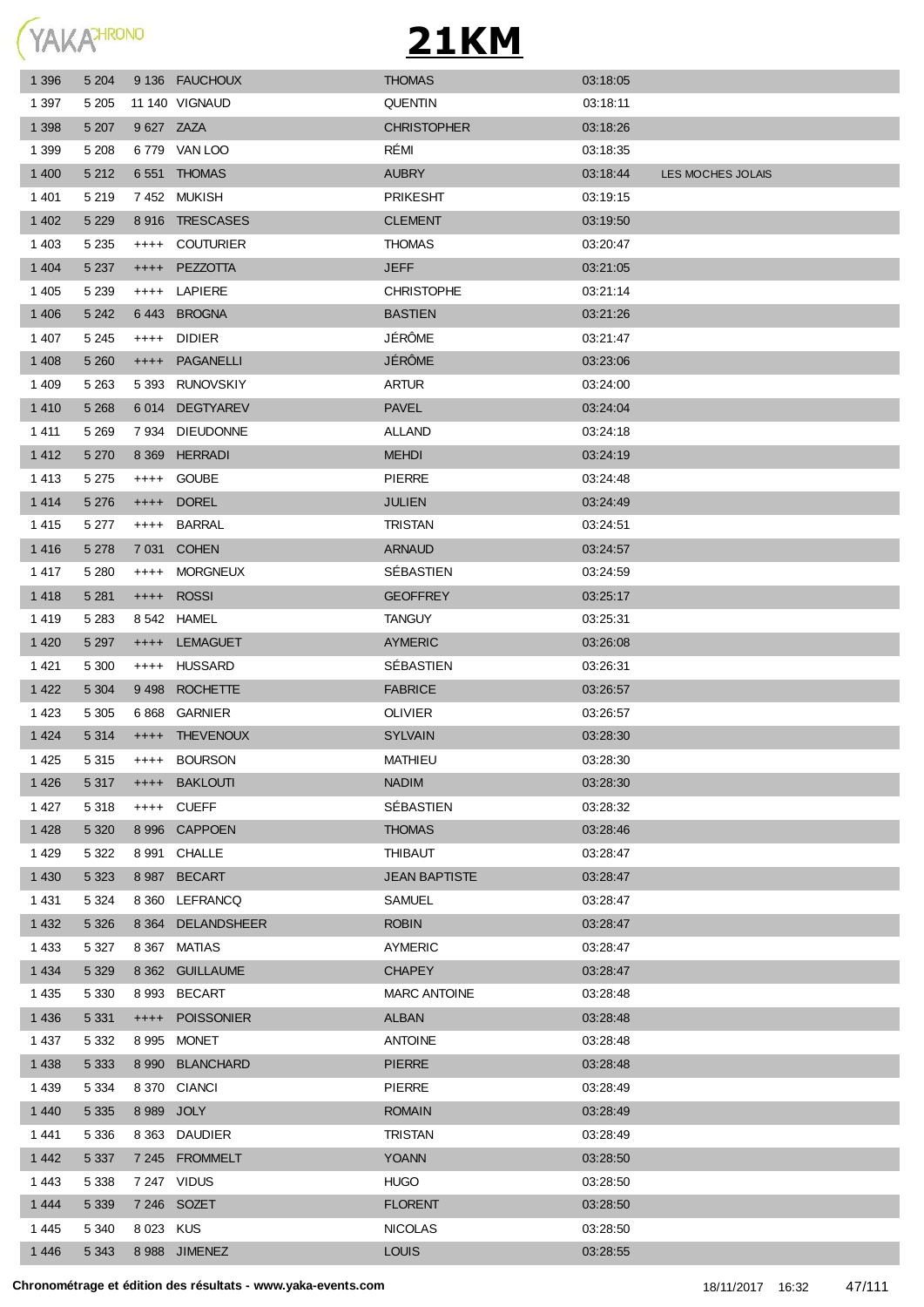

| 1447    | 5 3 4 7 |           | 8 368 TRUBLIN      | <b>NICOLAS</b>   | 03:28:55 |                                     |
|---------|---------|-----------|--------------------|------------------|----------|-------------------------------------|
| 1448    | 5 3 5 0 |           | 8 365 SARELS       | <b>THOMAS</b>    | 03:28:56 |                                     |
| 1449    | 5 3 5 4 |           | 5482 MIRAILLES     | <b>REMY</b>      | 03:29:15 |                                     |
| 1 4 5 0 | 5 3 7 3 |           | ++++ FORNER        | <b>LÉO</b>       | 03:30:46 |                                     |
| 1451    | 5 3 7 4 | $++++-$   | MARTIN             | <b>XAVIER</b>    | 03.30.56 |                                     |
| 1 4 5 2 | 5 3 8 1 |           | 6756 NYBERG        | <b>STIG</b>      | 03:31:37 |                                     |
| 1453    | 5 3 8 3 |           | 11 214 BEREZOWSKI  | <b>TOMASZ</b>    | 03.31.38 |                                     |
| 1 4 5 4 | 5 3 8 5 |           | 6 303 BALDERER     | <b>ANDREAS</b>   | 03:32:25 |                                     |
| 1455    | 5 3 8 6 |           | ++++ ORTIZ         | PIERRE HENRI     | 03:32:32 |                                     |
| 1456    | 5 3 8 7 |           | 7396 BOUNAB        | <b>SAMIR</b>     | 03:32:32 | L'IMPORTANT C'EST LES STANDS PAS LE |
| 1457    | 5 3 8 8 |           | 6 510 CHAILLOT     | SEBASTIEN        | 03.32.32 | L'IMPORTANT C'EST LES STANDS PAS LE |
| 1458    | 5 3 8 9 |           | 8 308 FONT         | PIERRE JACQUES   | 03:32:34 | L'IMPORTANT C'EST LES STANDS PAS LE |
| 1459    | 5 3 9 2 |           | 6988 DUPOUY        | <b>THOMAS</b>    | 03:33:01 |                                     |
| 1 4 6 0 | 5 3 9 4 |           | 8 563 DEVAY        | <b>BAPTISTE</b>  | 03:33:04 |                                     |
| 1461    | 5 3 9 5 |           | 6412 MOIRET        | <b>MARTIN</b>    | 03:33:04 |                                     |
| 1 4 6 2 | 5 3 9 6 |           | 9616 GUERRET       | <b>HUGO</b>      | 03:33:04 |                                     |
| 1463    | 5 3 9 8 |           | 7351 GIORDANO      | <b>TIMOTHE</b>   | 03:33:04 |                                     |
| 1464    | 5 4 0 1 |           | 6414 DOUGERE       | <b>DIMITRI</b>   | 03:33:05 |                                     |
| 1465    | 5402    |           | 7578 CARADOT       | REMY             | 03:33:05 |                                     |
| 1466    | 5 4 0 4 |           | 7 364 CHAUFFERIN   | <b>ARTHUR</b>    | 03:33:05 |                                     |
| 1 467   | 5 4 0 5 |           | 8479 GUILLARME     | XAVIER           | 03:33:05 |                                     |
| 1468    | 5 4 0 7 |           | 9 973 RUEZ         | <b>XAVIER</b>    | 03:33:05 |                                     |
| 1469    | 5415    |           | 9 052 MARCHAND     | <b>GUILLAUME</b> | 03.33.07 |                                     |
| 1 4 7 0 | 5416    |           | 7376 MULLIEZ       | <b>ANTOINE</b>   | 03:33:07 |                                     |
| 1471    | 5421    |           | 9527 VILAIN        | <b>GUILLAUME</b> | 03:33:08 | LES GRANDS CRUS NUS                 |
| 1 4 7 2 | 5 4 2 2 |           | 6964 SOULIE        | <b>MATHIEU</b>   | 03:33:08 |                                     |
| 1 4 7 3 | 5423    |           | 7 297 FALCO        | <b>HUGO</b>      | 03:33:09 | LES GRANDS CRUS NUS                 |
| 1 4 7 4 | 5 4 2 7 |           | 8 401 CABROL       | <b>OLIVIER</b>   | 03:33:47 |                                     |
| 1475    | 5428    |           | 7885 CAMUS         | JULIEN           | 03:33:47 |                                     |
| 1 4 7 6 | 5 4 2 9 |           | 6 339 ROUDET       | <b>JULIEN</b>    | 03:33:48 |                                     |
| 1477    | 5 4 3 0 |           | 6417 CABROL        | <b>DAVID</b>     | 03:33:48 |                                     |
| 1 4 7 8 | 5 4 3 2 |           | 8 565 PAGAY        | <b>ALDRIC</b>    | 03:33:57 |                                     |
| 1479    | 5 4 3 5 |           | 8765 MASETTI       | <b>MICHELE</b>   | 03:34:46 |                                     |
| 1 4 8 0 | 5 4 3 6 | 7941      | <b>BEERNAERT</b>   | <b>LAURIN</b>    | 03:34:50 |                                     |
| 1481    | 5 4 3 9 | $++++-$   | <b>BALLACCHINO</b> | <b>MATTHIEU</b>  | 03:35:32 |                                     |
| 1 4 8 2 | 5 4 4 5 | $^{++++}$ | <b>MATHIEU</b>     | <b>SYLVAIN</b>   | 03:35:36 |                                     |
| 1483    | 5 4 4 7 |           | 5 687 ABDELMOULA   | <b>OTHMANE</b>   | 03:35:56 |                                     |
| 1 4 8 4 | 5 4 4 8 |           | 5483 SCHWAGER      | <b>MARC</b>      | 03:36:01 | <b>LÉLÉQUIPE</b>                    |
| 1 4 8 5 | 5 4 4 9 |           | 5681 BAZERBES      | <b>QUENTIN</b>   | 03:36:03 |                                     |
| 1 4 8 6 | 5 4 5 0 |           | 5713 LAMOUCHE      | <b>THOMAS</b>    | 03:36:13 | LÉLÉQUIPE                           |
| 1487    | 5 4 5 1 |           | 5476 STENGER       | YANNICK          | 03:36:15 | LÉLÉQUIPE                           |
| 1 4 8 8 | 5 4 5 2 |           | 5 607 DUBOIS       | <b>CYRIL</b>     | 03:36:19 |                                     |
| 1 4 8 9 | 5 4 5 8 |           | 7475 MATTONI       | MATHIEU          | 03:36:54 |                                     |
| 1 4 9 0 | 5 4 6 2 |           | 5 859 PERRAUD      | RÉMI             | 03:37:03 |                                     |
| 1491    | 5464    |           | 5 802 AUTEXIER     | MAXIME           | 03:37:04 |                                     |
| 1 4 9 2 | 5 4 6 5 |           | 5810 HESTIN        | <b>LUC</b>       | 03:37:05 |                                     |
| 1493    | 5474    | 5814 KITT |                    | <b>DARRAGH</b>   | 03:38:04 |                                     |
| 1494    | 5 4 7 9 |           | 7 939 HALLET       | <b>CLÉMENT</b>   | 03:38:39 |                                     |
| 1495    | 5 4 8 5 |           | 7 121 FAYARD       | PIERRE           | 03:39:31 |                                     |
| 1496    | 5 4 8 6 |           | 9 131 DESIDERATO   | <b>ANTONY</b>    | 03:39:31 |                                     |
| 1497    | 5 4 8 7 |           | 7738 CHEVALLIER    | LUCAS            | 03:39:31 |                                     |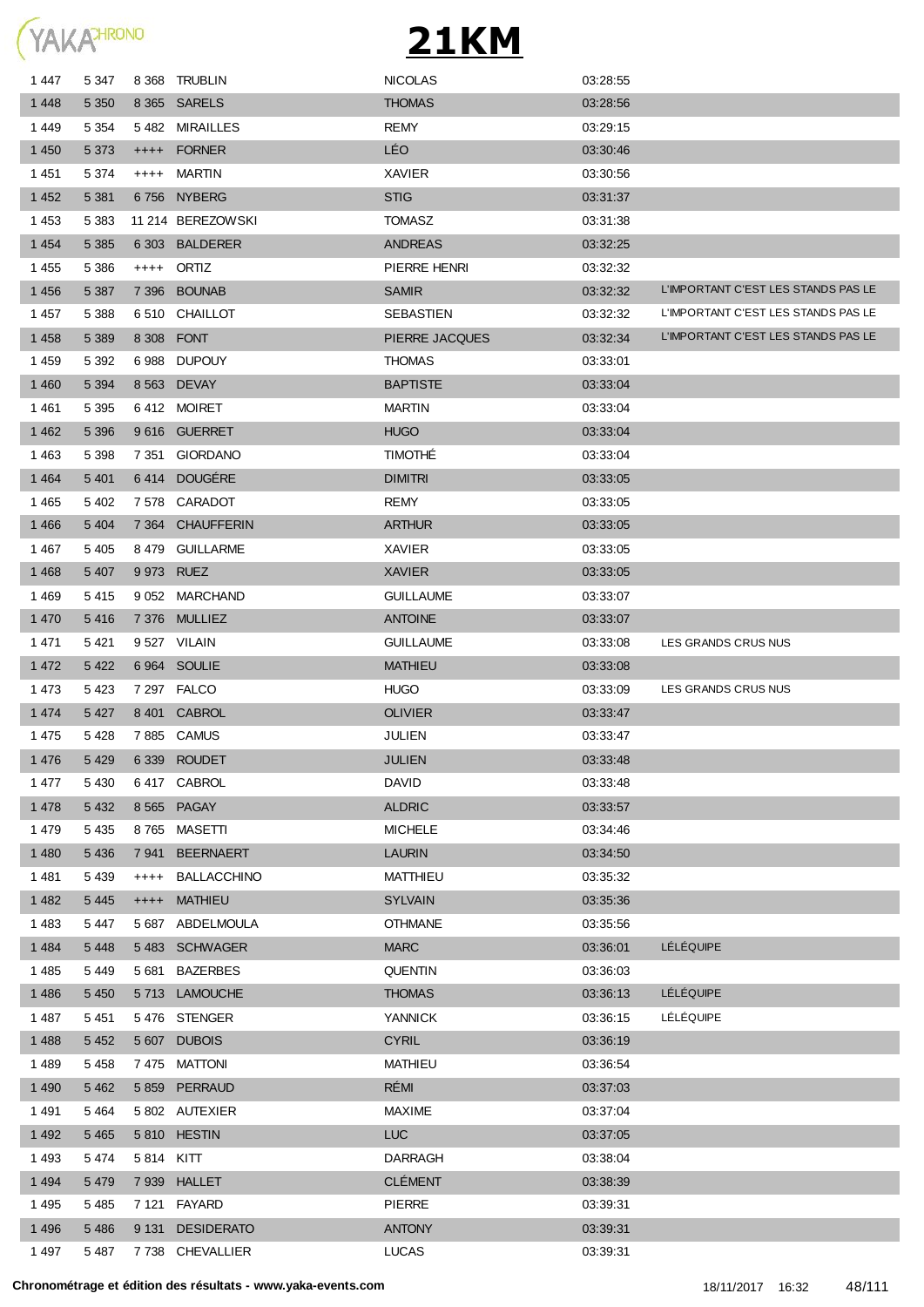YAKAHRONO

## **21KM**

| Cl.Cat.         | Gen.               | Doss.     | <b>Nom</b>                               | <b>Prenom</b>                | Temps                | <b>Club</b>                     |
|-----------------|--------------------|-----------|------------------------------------------|------------------------------|----------------------|---------------------------------|
|                 |                    |           |                                          | <b>VETERAN 1 FEMME</b>       |                      |                                 |
| 1 5 4 4         | 5 5 7 7            |           | 5 135 BEAUFILS                           | <b>BRYAN</b>                 | 04:12:26             | <b>WTF</b>                      |
| 1 5 4 3         | 5 5 7 5            | $^{++++}$ | <b>TARRICONE</b>                         | <b>JULIEN</b>                | 04:12:06             |                                 |
| 1 5 4 2         | 5 5 7 4            | $++++-$   | <b>REMY</b>                              | <b>PAUL</b>                  | 04:12:03             |                                 |
| 1 5 4 1         | 5 5 7 2            |           | 8422 GUILLOT                             | <b>ALEXIS</b>                | 03:59:27             |                                 |
| 1 5 4 0         | 5 5 7 0            | $^{++++}$ | <b>BERNIER</b>                           | <b>JULIEN</b>                | 03:57:32             |                                 |
| 1539            | 5 5 6 9            | $+++++$   | <b>TRESSE</b>                            | <b>VINCENT</b>               | 03:55:41             |                                 |
| 1538            | 5 5 6 6            | $++++$    | <b>RAYNAUD</b>                           | <b>THOMAS</b>                | 03:55:39             |                                 |
| 1537            | 5 5 6 5            |           | 8 947 AVUNDO                             | <b>GUILLAUME</b>             | 03:55:38             |                                 |
| 1 5 3 6         | 5 5 5 4            | $++++-$   | <b>GACON</b>                             | <b>GEOFFREY</b>              | 03:48:31             |                                 |
| 1 5 3 5         | 5 5 5 3            | $+++++$   | <b>ROYER</b>                             | <b>LUDOVIC</b>               | 03:48:31             |                                 |
| 1 5 3 4         | 5 5 4 9            | $++++$    | <b>FERNANE</b>                           | <b>FAROUK</b>                | 03:47:19             |                                 |
| 1 5 3 3         | 5 5 4 8            | $++++$    | <b>CARRERA</b>                           | <b>THOMAS</b>                | 03:46:07             |                                 |
| 1 5 3 2         | 5 5 4 7            | $++++-$   | <b>SOUTIF</b>                            | <b>CHARLES</b>               | 03:46:07             |                                 |
| 1 5 3 1         | 5 5 4 6            |           | 9448 GUYOT                               | <b>FABIEN</b>                | 03:45:52             |                                 |
| 1 5 3 0         | 5 5 4 5            |           | 6 504 COMBE                              | <b>ANTHONY</b>               | 03:45:52             |                                 |
| 1 5 2 9         | 5 5 4 4            |           | 5 505 PERON                              | <b>JEAN CHARLES</b>          | 03:45:52             |                                 |
| 1528            | 5 5 4 3            |           | 5 506 KOQUERT                            | <b>AURELIEN</b>              | 03:45:51             |                                 |
| 1 5 2 7         | 5 5 4 2            |           | 5 507 MUREAU                             | <b>MATTHIEU</b>              | 03:45:50             |                                 |
| 1 5 2 6         | 5 5 4 1            |           | 6 139 KRUCZEK                            | <b>BRUNO</b>                 | 03:45:46             |                                 |
| 1 5 2 5         | 5 5 4 0            |           | 6 387 BISHO                              | <b>TIMOTHÉE</b>              | 03:45:46             |                                 |
| 1 5 2 4         | 5 5 3 9            |           | 6 141 BERNARDIN                          | <b>YANN</b>                  | 03:45:45             |                                 |
| 1 5 2 3         | 5 5 3 8            |           | ++++ RIGAUD                              | JULIEN                       | 03:45:45             |                                 |
| 1 5 2 2         | 5 5 3 6            |           | 6442 BISHOP                              | <b>NICOLAS</b>               | 03:45:44             | <b>CAMION</b>                   |
| 1 5 2 1         | 5 5 3 5            |           | 6 138 GRANGEOT                           | <b>ROMAIN</b>                | 03:45:44             |                                 |
| 1 5 2 0         | 5 5 3 4            |           | 7992 COULET                              | <b>AURÉLIEN</b>              | 03:45:44             | <b>CAMION</b>                   |
| 1518<br>1 5 1 9 | 5 5 3 0<br>5 5 3 1 |           | 6366 BRANDICOURT                         | <b>GUILLAUME</b>             | 03:43:17<br>03:43:35 |                                 |
| 1517            | 5 5 28             |           | 7 392 DE LA TEYSSONNIERE<br>11 169 COMTE | <b>NICO</b><br><b>JULIEN</b> | 03:43:17             |                                 |
| 1516            | 5 5 2 7            |           | 7821 DE LA TEYSSONNIERE                  | <b>THOMAS</b>                | 03:43:06             |                                 |
| 1515            | 5 5 2 6            |           | 9 149 DE LATTRE                          | <b>SYLVAIN</b>               | 03.43.05             |                                 |
| 1514            | 5 5 2 4            |           | 8474 CALS                                | <b>JOAN</b>                  | 03:42:14             |                                 |
| 1513            | 5 5 2 3            |           | 8 541 LEMONNIER                          | <b>GUILLAUME</b>             | 03:42:14             |                                 |
| 1512            | 5 5 2 2            |           | 8497 PERRIAUX                            | <b>XAVIER</b>                | 03:41:23             |                                 |
| 1511            | 5 5 21             |           | 8473 GIRET                               | <b>GABRIEL</b>               | 03:41:21             |                                 |
| 1510            | 5 5 1 9            |           | 8 345 SCOTÉ                              | <b>RODOLPHE</b>              | 03:40:52             |                                 |
| 1 509           | 5 5 1 4            |           | 5 583 PONTONNIER                         | <b>QUENTIN</b>               | 03:40:27             | <b>TEAM BOB</b>                 |
| 1 508           | 5 5 1 3            |           | 7913 GRACZ                               | <b>CLÉMENT</b>               | 03:40:25             |                                 |
| 1 507           | 5 5 1 2            |           | 7 905 GOMBERT                            | REMI                         | 03:40:25             |                                 |
| 1 506           | 5 5 1 1            |           | 9015 MANESSE                             | <b>CÉDRIC</b>                | 03:39:58             |                                 |
| 1 505           | 5 4 9 7            |           | 9 625 PERGE                              | LOÏC                         | 03:39:34             |                                 |
| 1 5 0 4         | 5 4 9 6            |           | 6 677 GÉRY                               | <b>CLÉMENT</b>               | 03:39:34             | <b>LES CIRRHOSES LYONNAISES</b> |
| 1 503           | 5 4 9 3            |           | ++++ ROUSSET                             | <b>MICKAEL</b>               | 03:39:33             |                                 |
| 1 502           | 5 4 9 2            |           | 6718 NGUYEN                              | <b>FRANCK</b>                | 03:39:33             |                                 |
| 1 501           | 5 4 9 1            |           | 6704 ROSSET                              | <b>MATTHIEU</b>              | 03:39:32             |                                 |
| 1 500           | 5 4 9 0            |           | 7 040 LAZARIAN                           | <b>FREDERIC</b>              | 03:39:32             |                                 |
| 1 4 9 9         | 5 4 8 9            |           | 6 668 SEYTIER                            | <b>THOMAS</b>                | 03:39:32             |                                 |
| 1498            | 5 4 8 8            |           | 6 615 CAMUS                              | <b>RICHARD</b>               | 03:39:32             | <b>LES CIRRHOSES LYONNAISES</b> |

94 5 004 MOTTO ROS SANDRINE 01:30:28 TEAM LES YAUTES FETARDS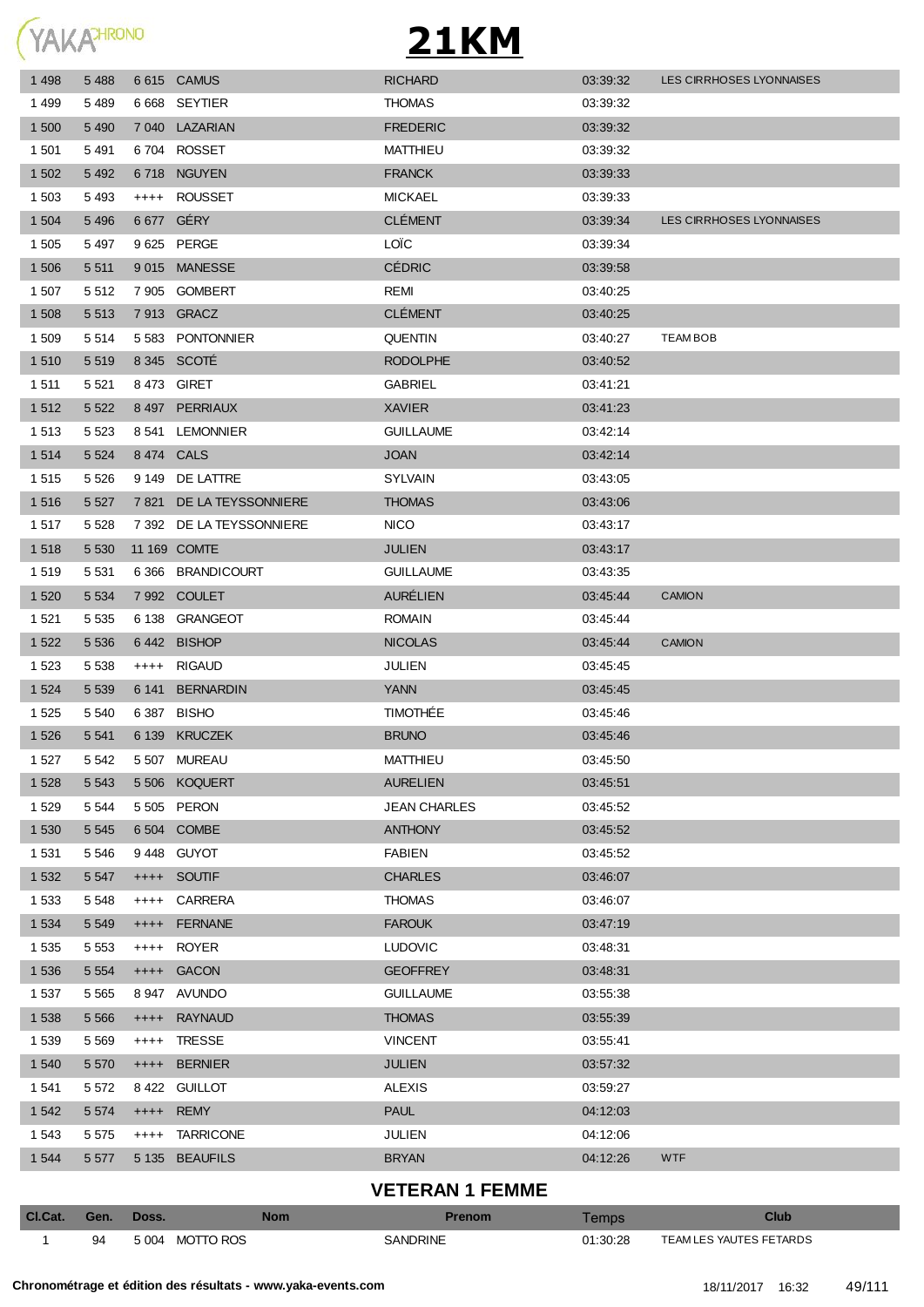

| 5 900 ROCHE DE JERPHANION<br><b>NATHALIE</b><br>$\overline{2}$<br>305<br>01:39:38<br>5726 MALLIE<br><b>VIRGINIE</b><br>3<br>343<br>01:40:36<br>5436 CHRETIEN<br><b>ANITA</b><br>4<br>365<br>01:40:59<br><b>ADELE</b><br>5<br>392<br>9 302 BETHAZ<br>01:41:37<br>6<br>411<br>++++ CORRAO<br><b>CAROLE</b><br>01:41:57<br>9553 MARECHAL<br><b>CATHERINE</b><br>7<br>439<br>01:42:45<br><b>SOPHIE</b><br>8<br>454<br>11 031 BRUNE<br>01:43:02<br>9<br>8 158 BUCA<br><b>SIMONA</b><br>486<br>01:43:48<br><b>CÉLINE</b><br>525<br>++++ BUGNOT<br>10<br>01:44:33<br>528<br>5 875 LEPAGE DELEURENCE<br><b>ISABELLE</b><br>01:44:34<br><b>TCN GIRLS</b><br>11<br>12<br>563<br>8 468 ROBERTSON<br><b>LYNN</b><br>01:45:14<br>5 255 BUDILLON<br>13<br>574<br><b>AUDREY</b><br>01:45:28<br>598<br>++++ MASSON<br><b>NELLY</b><br>14<br>01:45:54<br><b>CHRISTINE</b><br>600<br>6347 BONABAU<br>01:45:58<br>15<br>16<br>631<br>11 092 CLABAUT<br><b>FABIENNE</b><br>01:46:28<br>17<br>677<br>++++ DUFLOT<br><b>AUDREY</b><br>01:47:05<br><b>MARLENE</b><br>18<br>683<br>8 358 MONNET<br>01:47:11<br><b>SEVERINE</b><br>19<br>693<br>++++ BOUVIER<br>01:47:20<br>20<br>697<br>5897 VALAT<br><b>MURIELLE</b><br>01:47:22<br>21<br>718<br>6890 MERCIER<br><b>LUDIVINE</b><br>01:47:46<br>22<br>11 066 FYOT<br><b>ISABELLE</b><br>01:47:59<br>731<br><b>FREDERIC</b><br>23<br>735<br>5885 GAY<br>01:48:07<br>24<br>794<br>7 202 HAMZA<br><b>LOUBANA</b><br>01:49:08<br>25<br>796<br>++++ RUNDGREN<br>MINNA<br>01:49:10<br>7 606 ARQUILLIERE<br><b>CHRISTELE</b><br>01:49:19<br>26<br>806<br>27<br>825<br>7 977 BELMONT<br><b>HELENE</b><br>01:49:37<br>28<br>833<br>7 114 LOIZEAU<br><b>ALINE</b><br>01:49:50<br><b>CHRISTINE</b><br>29<br>837<br>++++ ROTH<br>01:49:54<br><b>CÉLINE</b><br>30<br>9843 BONNETAIN<br>LEALEX <sub>3</sub><br>868<br>01:50:13<br>898<br>8 350 TESSIER<br><b>STEPHANIE</b><br>31<br>01:50:38<br><b>SANDRINE</b><br>32<br>908<br>9799 D'HERVE<br>01:50:46<br>6751 CHAMBON<br><b>PASCALE</b><br>01:50:47<br>33<br>915<br>++++ CLAITTE<br><b>SYLVIE</b><br>34<br>920<br>01:50:50<br>35<br>950<br>6737 GAILLET<br><b>MURIELE</b><br>01:51:13<br>8726 BRUGNON<br><b>ISABELLE</b><br>36<br>954<br>01:51:17<br><b>GENEVIÈVE</b><br>969<br>9 077 PEDROLETTI<br>01:51:27<br>37<br>5812 VIVIEN<br><b>ELODIE</b><br>38<br>978<br>01:51:33<br>1 0 0 6<br>9 067 LECERF<br><b>SUZIE</b><br>01:51:57<br>39<br>6 654 LAMIAUX<br><b>KARINE</b><br>40<br>1 0 0 9<br>01:51:59<br>1 0 2 0<br>7 649 BERTHOUD DRAPPIER<br><b>CORINNE</b><br>01:52:10<br>41<br>42<br>1 0 3 2<br>7515 DULUYE<br><b>BENEDICTE</b><br>01:52:19<br>CAP BUGEY 1<br>1 0 6 8<br>8 501 REYNAERT<br><b>EMILIE</b><br>01:52:48<br>43<br>44<br>1 0 7 0<br>++++ LE MEE<br><b>TAMIMOUNT</b><br>01:52:50 |  |
|----------------------------------------------------------------------------------------------------------------------------------------------------------------------------------------------------------------------------------------------------------------------------------------------------------------------------------------------------------------------------------------------------------------------------------------------------------------------------------------------------------------------------------------------------------------------------------------------------------------------------------------------------------------------------------------------------------------------------------------------------------------------------------------------------------------------------------------------------------------------------------------------------------------------------------------------------------------------------------------------------------------------------------------------------------------------------------------------------------------------------------------------------------------------------------------------------------------------------------------------------------------------------------------------------------------------------------------------------------------------------------------------------------------------------------------------------------------------------------------------------------------------------------------------------------------------------------------------------------------------------------------------------------------------------------------------------------------------------------------------------------------------------------------------------------------------------------------------------------------------------------------------------------------------------------------------------------------------------------------------------------------------------------------------------------------------------------------------------------------------------------------------------------------------------------------------------------------------------------------------------------------------------------------------------------------------------------------------------------------------------------------------------------------------------------------------------------------------------------------------------------------------------------------------------------------------------------------------------------------------------------------------------------------------------------------------------------------------------------------------------------------|--|
|                                                                                                                                                                                                                                                                                                                                                                                                                                                                                                                                                                                                                                                                                                                                                                                                                                                                                                                                                                                                                                                                                                                                                                                                                                                                                                                                                                                                                                                                                                                                                                                                                                                                                                                                                                                                                                                                                                                                                                                                                                                                                                                                                                                                                                                                                                                                                                                                                                                                                                                                                                                                                                                                                                                                                                |  |
|                                                                                                                                                                                                                                                                                                                                                                                                                                                                                                                                                                                                                                                                                                                                                                                                                                                                                                                                                                                                                                                                                                                                                                                                                                                                                                                                                                                                                                                                                                                                                                                                                                                                                                                                                                                                                                                                                                                                                                                                                                                                                                                                                                                                                                                                                                                                                                                                                                                                                                                                                                                                                                                                                                                                                                |  |
|                                                                                                                                                                                                                                                                                                                                                                                                                                                                                                                                                                                                                                                                                                                                                                                                                                                                                                                                                                                                                                                                                                                                                                                                                                                                                                                                                                                                                                                                                                                                                                                                                                                                                                                                                                                                                                                                                                                                                                                                                                                                                                                                                                                                                                                                                                                                                                                                                                                                                                                                                                                                                                                                                                                                                                |  |
|                                                                                                                                                                                                                                                                                                                                                                                                                                                                                                                                                                                                                                                                                                                                                                                                                                                                                                                                                                                                                                                                                                                                                                                                                                                                                                                                                                                                                                                                                                                                                                                                                                                                                                                                                                                                                                                                                                                                                                                                                                                                                                                                                                                                                                                                                                                                                                                                                                                                                                                                                                                                                                                                                                                                                                |  |
|                                                                                                                                                                                                                                                                                                                                                                                                                                                                                                                                                                                                                                                                                                                                                                                                                                                                                                                                                                                                                                                                                                                                                                                                                                                                                                                                                                                                                                                                                                                                                                                                                                                                                                                                                                                                                                                                                                                                                                                                                                                                                                                                                                                                                                                                                                                                                                                                                                                                                                                                                                                                                                                                                                                                                                |  |
|                                                                                                                                                                                                                                                                                                                                                                                                                                                                                                                                                                                                                                                                                                                                                                                                                                                                                                                                                                                                                                                                                                                                                                                                                                                                                                                                                                                                                                                                                                                                                                                                                                                                                                                                                                                                                                                                                                                                                                                                                                                                                                                                                                                                                                                                                                                                                                                                                                                                                                                                                                                                                                                                                                                                                                |  |
|                                                                                                                                                                                                                                                                                                                                                                                                                                                                                                                                                                                                                                                                                                                                                                                                                                                                                                                                                                                                                                                                                                                                                                                                                                                                                                                                                                                                                                                                                                                                                                                                                                                                                                                                                                                                                                                                                                                                                                                                                                                                                                                                                                                                                                                                                                                                                                                                                                                                                                                                                                                                                                                                                                                                                                |  |
|                                                                                                                                                                                                                                                                                                                                                                                                                                                                                                                                                                                                                                                                                                                                                                                                                                                                                                                                                                                                                                                                                                                                                                                                                                                                                                                                                                                                                                                                                                                                                                                                                                                                                                                                                                                                                                                                                                                                                                                                                                                                                                                                                                                                                                                                                                                                                                                                                                                                                                                                                                                                                                                                                                                                                                |  |
|                                                                                                                                                                                                                                                                                                                                                                                                                                                                                                                                                                                                                                                                                                                                                                                                                                                                                                                                                                                                                                                                                                                                                                                                                                                                                                                                                                                                                                                                                                                                                                                                                                                                                                                                                                                                                                                                                                                                                                                                                                                                                                                                                                                                                                                                                                                                                                                                                                                                                                                                                                                                                                                                                                                                                                |  |
|                                                                                                                                                                                                                                                                                                                                                                                                                                                                                                                                                                                                                                                                                                                                                                                                                                                                                                                                                                                                                                                                                                                                                                                                                                                                                                                                                                                                                                                                                                                                                                                                                                                                                                                                                                                                                                                                                                                                                                                                                                                                                                                                                                                                                                                                                                                                                                                                                                                                                                                                                                                                                                                                                                                                                                |  |
|                                                                                                                                                                                                                                                                                                                                                                                                                                                                                                                                                                                                                                                                                                                                                                                                                                                                                                                                                                                                                                                                                                                                                                                                                                                                                                                                                                                                                                                                                                                                                                                                                                                                                                                                                                                                                                                                                                                                                                                                                                                                                                                                                                                                                                                                                                                                                                                                                                                                                                                                                                                                                                                                                                                                                                |  |
|                                                                                                                                                                                                                                                                                                                                                                                                                                                                                                                                                                                                                                                                                                                                                                                                                                                                                                                                                                                                                                                                                                                                                                                                                                                                                                                                                                                                                                                                                                                                                                                                                                                                                                                                                                                                                                                                                                                                                                                                                                                                                                                                                                                                                                                                                                                                                                                                                                                                                                                                                                                                                                                                                                                                                                |  |
|                                                                                                                                                                                                                                                                                                                                                                                                                                                                                                                                                                                                                                                                                                                                                                                                                                                                                                                                                                                                                                                                                                                                                                                                                                                                                                                                                                                                                                                                                                                                                                                                                                                                                                                                                                                                                                                                                                                                                                                                                                                                                                                                                                                                                                                                                                                                                                                                                                                                                                                                                                                                                                                                                                                                                                |  |
|                                                                                                                                                                                                                                                                                                                                                                                                                                                                                                                                                                                                                                                                                                                                                                                                                                                                                                                                                                                                                                                                                                                                                                                                                                                                                                                                                                                                                                                                                                                                                                                                                                                                                                                                                                                                                                                                                                                                                                                                                                                                                                                                                                                                                                                                                                                                                                                                                                                                                                                                                                                                                                                                                                                                                                |  |
|                                                                                                                                                                                                                                                                                                                                                                                                                                                                                                                                                                                                                                                                                                                                                                                                                                                                                                                                                                                                                                                                                                                                                                                                                                                                                                                                                                                                                                                                                                                                                                                                                                                                                                                                                                                                                                                                                                                                                                                                                                                                                                                                                                                                                                                                                                                                                                                                                                                                                                                                                                                                                                                                                                                                                                |  |
|                                                                                                                                                                                                                                                                                                                                                                                                                                                                                                                                                                                                                                                                                                                                                                                                                                                                                                                                                                                                                                                                                                                                                                                                                                                                                                                                                                                                                                                                                                                                                                                                                                                                                                                                                                                                                                                                                                                                                                                                                                                                                                                                                                                                                                                                                                                                                                                                                                                                                                                                                                                                                                                                                                                                                                |  |
|                                                                                                                                                                                                                                                                                                                                                                                                                                                                                                                                                                                                                                                                                                                                                                                                                                                                                                                                                                                                                                                                                                                                                                                                                                                                                                                                                                                                                                                                                                                                                                                                                                                                                                                                                                                                                                                                                                                                                                                                                                                                                                                                                                                                                                                                                                                                                                                                                                                                                                                                                                                                                                                                                                                                                                |  |
|                                                                                                                                                                                                                                                                                                                                                                                                                                                                                                                                                                                                                                                                                                                                                                                                                                                                                                                                                                                                                                                                                                                                                                                                                                                                                                                                                                                                                                                                                                                                                                                                                                                                                                                                                                                                                                                                                                                                                                                                                                                                                                                                                                                                                                                                                                                                                                                                                                                                                                                                                                                                                                                                                                                                                                |  |
|                                                                                                                                                                                                                                                                                                                                                                                                                                                                                                                                                                                                                                                                                                                                                                                                                                                                                                                                                                                                                                                                                                                                                                                                                                                                                                                                                                                                                                                                                                                                                                                                                                                                                                                                                                                                                                                                                                                                                                                                                                                                                                                                                                                                                                                                                                                                                                                                                                                                                                                                                                                                                                                                                                                                                                |  |
|                                                                                                                                                                                                                                                                                                                                                                                                                                                                                                                                                                                                                                                                                                                                                                                                                                                                                                                                                                                                                                                                                                                                                                                                                                                                                                                                                                                                                                                                                                                                                                                                                                                                                                                                                                                                                                                                                                                                                                                                                                                                                                                                                                                                                                                                                                                                                                                                                                                                                                                                                                                                                                                                                                                                                                |  |
|                                                                                                                                                                                                                                                                                                                                                                                                                                                                                                                                                                                                                                                                                                                                                                                                                                                                                                                                                                                                                                                                                                                                                                                                                                                                                                                                                                                                                                                                                                                                                                                                                                                                                                                                                                                                                                                                                                                                                                                                                                                                                                                                                                                                                                                                                                                                                                                                                                                                                                                                                                                                                                                                                                                                                                |  |
|                                                                                                                                                                                                                                                                                                                                                                                                                                                                                                                                                                                                                                                                                                                                                                                                                                                                                                                                                                                                                                                                                                                                                                                                                                                                                                                                                                                                                                                                                                                                                                                                                                                                                                                                                                                                                                                                                                                                                                                                                                                                                                                                                                                                                                                                                                                                                                                                                                                                                                                                                                                                                                                                                                                                                                |  |
|                                                                                                                                                                                                                                                                                                                                                                                                                                                                                                                                                                                                                                                                                                                                                                                                                                                                                                                                                                                                                                                                                                                                                                                                                                                                                                                                                                                                                                                                                                                                                                                                                                                                                                                                                                                                                                                                                                                                                                                                                                                                                                                                                                                                                                                                                                                                                                                                                                                                                                                                                                                                                                                                                                                                                                |  |
|                                                                                                                                                                                                                                                                                                                                                                                                                                                                                                                                                                                                                                                                                                                                                                                                                                                                                                                                                                                                                                                                                                                                                                                                                                                                                                                                                                                                                                                                                                                                                                                                                                                                                                                                                                                                                                                                                                                                                                                                                                                                                                                                                                                                                                                                                                                                                                                                                                                                                                                                                                                                                                                                                                                                                                |  |
|                                                                                                                                                                                                                                                                                                                                                                                                                                                                                                                                                                                                                                                                                                                                                                                                                                                                                                                                                                                                                                                                                                                                                                                                                                                                                                                                                                                                                                                                                                                                                                                                                                                                                                                                                                                                                                                                                                                                                                                                                                                                                                                                                                                                                                                                                                                                                                                                                                                                                                                                                                                                                                                                                                                                                                |  |
|                                                                                                                                                                                                                                                                                                                                                                                                                                                                                                                                                                                                                                                                                                                                                                                                                                                                                                                                                                                                                                                                                                                                                                                                                                                                                                                                                                                                                                                                                                                                                                                                                                                                                                                                                                                                                                                                                                                                                                                                                                                                                                                                                                                                                                                                                                                                                                                                                                                                                                                                                                                                                                                                                                                                                                |  |
|                                                                                                                                                                                                                                                                                                                                                                                                                                                                                                                                                                                                                                                                                                                                                                                                                                                                                                                                                                                                                                                                                                                                                                                                                                                                                                                                                                                                                                                                                                                                                                                                                                                                                                                                                                                                                                                                                                                                                                                                                                                                                                                                                                                                                                                                                                                                                                                                                                                                                                                                                                                                                                                                                                                                                                |  |
|                                                                                                                                                                                                                                                                                                                                                                                                                                                                                                                                                                                                                                                                                                                                                                                                                                                                                                                                                                                                                                                                                                                                                                                                                                                                                                                                                                                                                                                                                                                                                                                                                                                                                                                                                                                                                                                                                                                                                                                                                                                                                                                                                                                                                                                                                                                                                                                                                                                                                                                                                                                                                                                                                                                                                                |  |
|                                                                                                                                                                                                                                                                                                                                                                                                                                                                                                                                                                                                                                                                                                                                                                                                                                                                                                                                                                                                                                                                                                                                                                                                                                                                                                                                                                                                                                                                                                                                                                                                                                                                                                                                                                                                                                                                                                                                                                                                                                                                                                                                                                                                                                                                                                                                                                                                                                                                                                                                                                                                                                                                                                                                                                |  |
|                                                                                                                                                                                                                                                                                                                                                                                                                                                                                                                                                                                                                                                                                                                                                                                                                                                                                                                                                                                                                                                                                                                                                                                                                                                                                                                                                                                                                                                                                                                                                                                                                                                                                                                                                                                                                                                                                                                                                                                                                                                                                                                                                                                                                                                                                                                                                                                                                                                                                                                                                                                                                                                                                                                                                                |  |
|                                                                                                                                                                                                                                                                                                                                                                                                                                                                                                                                                                                                                                                                                                                                                                                                                                                                                                                                                                                                                                                                                                                                                                                                                                                                                                                                                                                                                                                                                                                                                                                                                                                                                                                                                                                                                                                                                                                                                                                                                                                                                                                                                                                                                                                                                                                                                                                                                                                                                                                                                                                                                                                                                                                                                                |  |
|                                                                                                                                                                                                                                                                                                                                                                                                                                                                                                                                                                                                                                                                                                                                                                                                                                                                                                                                                                                                                                                                                                                                                                                                                                                                                                                                                                                                                                                                                                                                                                                                                                                                                                                                                                                                                                                                                                                                                                                                                                                                                                                                                                                                                                                                                                                                                                                                                                                                                                                                                                                                                                                                                                                                                                |  |
|                                                                                                                                                                                                                                                                                                                                                                                                                                                                                                                                                                                                                                                                                                                                                                                                                                                                                                                                                                                                                                                                                                                                                                                                                                                                                                                                                                                                                                                                                                                                                                                                                                                                                                                                                                                                                                                                                                                                                                                                                                                                                                                                                                                                                                                                                                                                                                                                                                                                                                                                                                                                                                                                                                                                                                |  |
|                                                                                                                                                                                                                                                                                                                                                                                                                                                                                                                                                                                                                                                                                                                                                                                                                                                                                                                                                                                                                                                                                                                                                                                                                                                                                                                                                                                                                                                                                                                                                                                                                                                                                                                                                                                                                                                                                                                                                                                                                                                                                                                                                                                                                                                                                                                                                                                                                                                                                                                                                                                                                                                                                                                                                                |  |
|                                                                                                                                                                                                                                                                                                                                                                                                                                                                                                                                                                                                                                                                                                                                                                                                                                                                                                                                                                                                                                                                                                                                                                                                                                                                                                                                                                                                                                                                                                                                                                                                                                                                                                                                                                                                                                                                                                                                                                                                                                                                                                                                                                                                                                                                                                                                                                                                                                                                                                                                                                                                                                                                                                                                                                |  |
|                                                                                                                                                                                                                                                                                                                                                                                                                                                                                                                                                                                                                                                                                                                                                                                                                                                                                                                                                                                                                                                                                                                                                                                                                                                                                                                                                                                                                                                                                                                                                                                                                                                                                                                                                                                                                                                                                                                                                                                                                                                                                                                                                                                                                                                                                                                                                                                                                                                                                                                                                                                                                                                                                                                                                                |  |
|                                                                                                                                                                                                                                                                                                                                                                                                                                                                                                                                                                                                                                                                                                                                                                                                                                                                                                                                                                                                                                                                                                                                                                                                                                                                                                                                                                                                                                                                                                                                                                                                                                                                                                                                                                                                                                                                                                                                                                                                                                                                                                                                                                                                                                                                                                                                                                                                                                                                                                                                                                                                                                                                                                                                                                |  |
|                                                                                                                                                                                                                                                                                                                                                                                                                                                                                                                                                                                                                                                                                                                                                                                                                                                                                                                                                                                                                                                                                                                                                                                                                                                                                                                                                                                                                                                                                                                                                                                                                                                                                                                                                                                                                                                                                                                                                                                                                                                                                                                                                                                                                                                                                                                                                                                                                                                                                                                                                                                                                                                                                                                                                                |  |
|                                                                                                                                                                                                                                                                                                                                                                                                                                                                                                                                                                                                                                                                                                                                                                                                                                                                                                                                                                                                                                                                                                                                                                                                                                                                                                                                                                                                                                                                                                                                                                                                                                                                                                                                                                                                                                                                                                                                                                                                                                                                                                                                                                                                                                                                                                                                                                                                                                                                                                                                                                                                                                                                                                                                                                |  |
|                                                                                                                                                                                                                                                                                                                                                                                                                                                                                                                                                                                                                                                                                                                                                                                                                                                                                                                                                                                                                                                                                                                                                                                                                                                                                                                                                                                                                                                                                                                                                                                                                                                                                                                                                                                                                                                                                                                                                                                                                                                                                                                                                                                                                                                                                                                                                                                                                                                                                                                                                                                                                                                                                                                                                                |  |
|                                                                                                                                                                                                                                                                                                                                                                                                                                                                                                                                                                                                                                                                                                                                                                                                                                                                                                                                                                                                                                                                                                                                                                                                                                                                                                                                                                                                                                                                                                                                                                                                                                                                                                                                                                                                                                                                                                                                                                                                                                                                                                                                                                                                                                                                                                                                                                                                                                                                                                                                                                                                                                                                                                                                                                |  |
|                                                                                                                                                                                                                                                                                                                                                                                                                                                                                                                                                                                                                                                                                                                                                                                                                                                                                                                                                                                                                                                                                                                                                                                                                                                                                                                                                                                                                                                                                                                                                                                                                                                                                                                                                                                                                                                                                                                                                                                                                                                                                                                                                                                                                                                                                                                                                                                                                                                                                                                                                                                                                                                                                                                                                                |  |
|                                                                                                                                                                                                                                                                                                                                                                                                                                                                                                                                                                                                                                                                                                                                                                                                                                                                                                                                                                                                                                                                                                                                                                                                                                                                                                                                                                                                                                                                                                                                                                                                                                                                                                                                                                                                                                                                                                                                                                                                                                                                                                                                                                                                                                                                                                                                                                                                                                                                                                                                                                                                                                                                                                                                                                |  |
| 1 0 8 8<br>45<br>5898 MOLEUX<br><b>MEI CHU</b><br>01:53:04<br><b>TCN GIRLS</b>                                                                                                                                                                                                                                                                                                                                                                                                                                                                                                                                                                                                                                                                                                                                                                                                                                                                                                                                                                                                                                                                                                                                                                                                                                                                                                                                                                                                                                                                                                                                                                                                                                                                                                                                                                                                                                                                                                                                                                                                                                                                                                                                                                                                                                                                                                                                                                                                                                                                                                                                                                                                                                                                                 |  |
| 1 0 9 0<br>6522 BOURGOIS<br>46<br><b>JULIETTE</b><br>01:53:06                                                                                                                                                                                                                                                                                                                                                                                                                                                                                                                                                                                                                                                                                                                                                                                                                                                                                                                                                                                                                                                                                                                                                                                                                                                                                                                                                                                                                                                                                                                                                                                                                                                                                                                                                                                                                                                                                                                                                                                                                                                                                                                                                                                                                                                                                                                                                                                                                                                                                                                                                                                                                                                                                                  |  |
| <b>AURORE</b><br>47<br>1 1 0 3<br>9 940 GENSE<br>01:53:18                                                                                                                                                                                                                                                                                                                                                                                                                                                                                                                                                                                                                                                                                                                                                                                                                                                                                                                                                                                                                                                                                                                                                                                                                                                                                                                                                                                                                                                                                                                                                                                                                                                                                                                                                                                                                                                                                                                                                                                                                                                                                                                                                                                                                                                                                                                                                                                                                                                                                                                                                                                                                                                                                                      |  |
| 1 1 2 0<br>7783 PONCET<br><b>ELODIE</b><br>48<br>01:53:31                                                                                                                                                                                                                                                                                                                                                                                                                                                                                                                                                                                                                                                                                                                                                                                                                                                                                                                                                                                                                                                                                                                                                                                                                                                                                                                                                                                                                                                                                                                                                                                                                                                                                                                                                                                                                                                                                                                                                                                                                                                                                                                                                                                                                                                                                                                                                                                                                                                                                                                                                                                                                                                                                                      |  |
| <b>FRÉDÉRIQUE</b><br>1 1 2 6<br>9 177 GREMEAUX<br>49<br>01:53:34                                                                                                                                                                                                                                                                                                                                                                                                                                                                                                                                                                                                                                                                                                                                                                                                                                                                                                                                                                                                                                                                                                                                                                                                                                                                                                                                                                                                                                                                                                                                                                                                                                                                                                                                                                                                                                                                                                                                                                                                                                                                                                                                                                                                                                                                                                                                                                                                                                                                                                                                                                                                                                                                                               |  |
| 1 1 4 2<br>6539 LAURENT<br><b>CATHERINE</b><br>50<br>01:53:45                                                                                                                                                                                                                                                                                                                                                                                                                                                                                                                                                                                                                                                                                                                                                                                                                                                                                                                                                                                                                                                                                                                                                                                                                                                                                                                                                                                                                                                                                                                                                                                                                                                                                                                                                                                                                                                                                                                                                                                                                                                                                                                                                                                                                                                                                                                                                                                                                                                                                                                                                                                                                                                                                                  |  |
| 51<br>1 1 5 6<br>9663 GERVAIS<br>SOPHIE<br>01:53:54                                                                                                                                                                                                                                                                                                                                                                                                                                                                                                                                                                                                                                                                                                                                                                                                                                                                                                                                                                                                                                                                                                                                                                                                                                                                                                                                                                                                                                                                                                                                                                                                                                                                                                                                                                                                                                                                                                                                                                                                                                                                                                                                                                                                                                                                                                                                                                                                                                                                                                                                                                                                                                                                                                            |  |
| 52<br>1 1 6 0<br>8 227 GRENARD<br><b>SYLVIE</b><br>01:53:58                                                                                                                                                                                                                                                                                                                                                                                                                                                                                                                                                                                                                                                                                                                                                                                                                                                                                                                                                                                                                                                                                                                                                                                                                                                                                                                                                                                                                                                                                                                                                                                                                                                                                                                                                                                                                                                                                                                                                                                                                                                                                                                                                                                                                                                                                                                                                                                                                                                                                                                                                                                                                                                                                                    |  |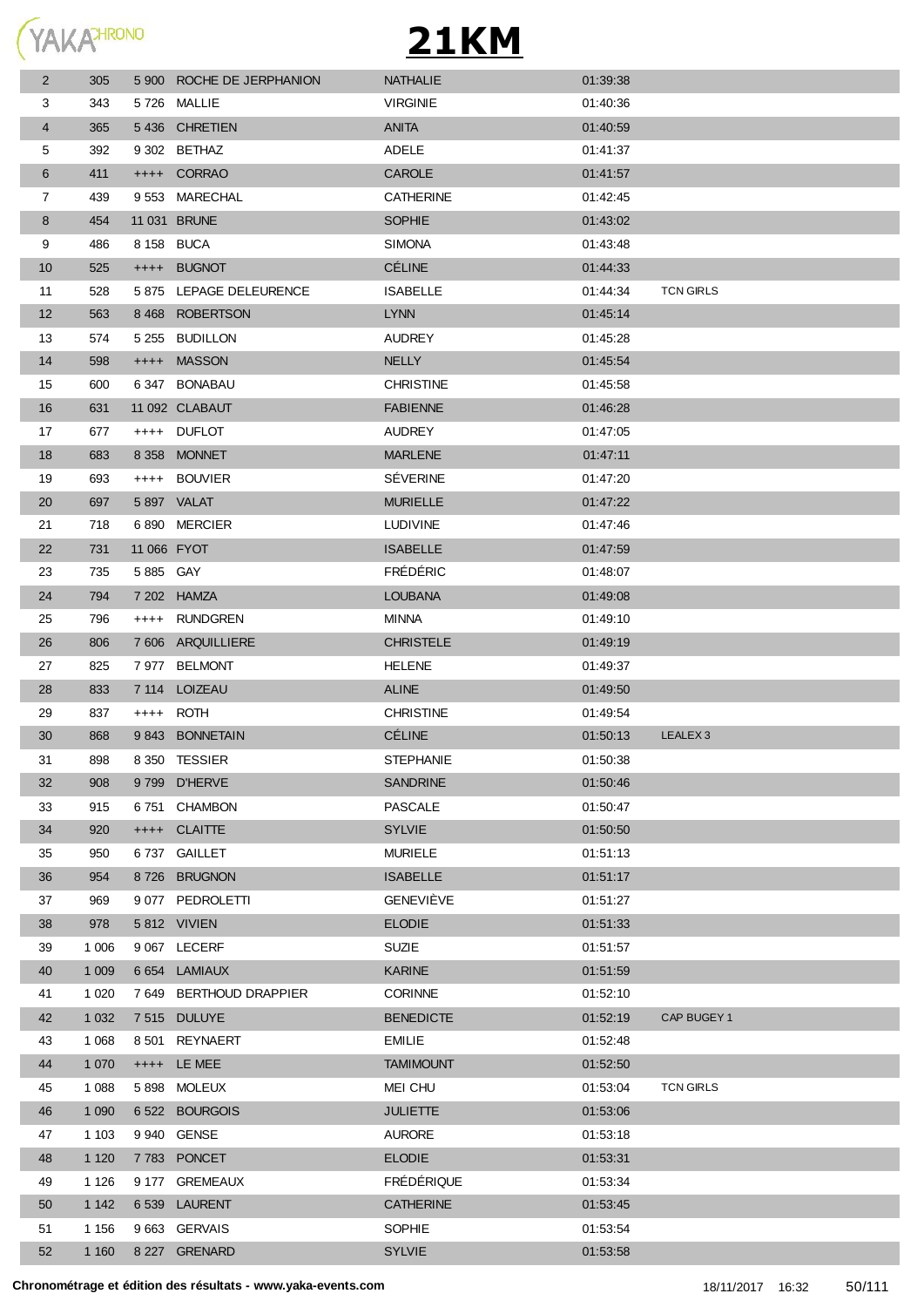

| 53  | 1 1 6 1 |            | 6812 MISSILLIER          | <b>OLIVIER</b>       | 01:53:58 |                    |
|-----|---------|------------|--------------------------|----------------------|----------|--------------------|
| 54  | 1 1 7 6 |            | 5 525 BUISSON ATES       | <b>ZUHAL</b>         | 01:54:14 |                    |
| 55  | 1 1 7 7 |            | 6813 MISSILLIER          | <b>MURIELLE</b>      | 01:54:15 |                    |
| 56  | 1 1 8 8 |            | 7842 FAILLET             | <b>SYLVIE</b>        | 01:54:26 |                    |
| 57  | 1 1 9 0 |            | 7610 PAKULA              | NATHALIE             | 01:54:26 |                    |
| 58  | 1 1 9 3 |            | 8456 STERIN              | <b>MARIE PASCALE</b> | 01:54:27 |                    |
| 59  | 1 1 9 7 |            | ++++ PILOT               | <b>KARINE</b>        | 01:54:30 |                    |
| 60  | 1 200   |            | 6943 GRAVICHE            | <b>STÉPHANIE</b>     | 01:54:32 |                    |
| 61  | 1 2 1 9 |            | 9 356 VANLIN             | <b>ANNE</b>          | 01:54:43 |                    |
| 62  | 1 2 3 9 |            | 5 366 GRENOUILLET        | <b>SEVERINE</b>      | 01:55:01 |                    |
| 63  | 1 2 5 8 |            | 8 660 HERR               | <b>SOPHIE</b>        | 01:55:19 |                    |
| 64  | 1 2 6 4 |            | 6853 FERRATON            | <b>CATHERINE</b>     | 01:55:21 |                    |
| 65  | 1 2 8 6 |            | ++++ JANNIER             | <b>FLORENCE</b>      | 01:55:40 |                    |
| 66  | 1 2 8 8 | $++++$     | <b>BOUSQUET</b>          | <b>JOELLE</b>        | 01:55:45 |                    |
| 67  | 1 3 1 0 |            | 6466 JOANNON             | <b>FLORENCE</b>      | 01:55:56 |                    |
| 68  | 1 3 5 0 |            | 9 609 D'ALASCIO          | <b>KAREN</b>         | 01:56:20 |                    |
| 69  | 1 3 5 4 |            | 8 351 BLATRIX            | <b>ESTELLE</b>       | 01:56:22 |                    |
| 70  | 1 3 6 3 |            | 7 805 GÄLSING            | <b>EVA</b>           | 01:56:26 |                    |
| 71  | 1 377   |            | 11 101 LE BERT           | LAETITIA             | 01:56:34 |                    |
| 72  | 1 3 8 4 |            | 8 299 DUMONT             | <b>STÉPHANIE</b>     | 01:56:38 |                    |
| 73  | 1 3 9 0 |            | 9 037 CATTIAUX           | ANNABELLE            | 01:56:42 |                    |
| 74  | 1 3 9 1 |            | ++++ KREMER              | <b>STÉPHANIE</b>     | 01:56:43 |                    |
| 75  | 1 3 9 2 |            | 7 295 MONNIER            | <b>FLORENCE</b>      | 01:56:43 |                    |
| 76  | 1 3 9 3 |            | 6070 PERISE              | <b>CAROLINE</b>      | 01:56:45 |                    |
| 77  | 1 4 3 3 |            | 6 281 CHORETIER          | <b>ALINE</b>         | 01:57:15 |                    |
| 78  | 1 4 3 5 |            | 6765 CORDIER             | <b>EMILIE</b>        | 01:57:16 |                    |
| 79  | 1 4 3 6 |            | 8 677 BRIAND             | <b>CATHERINE</b>     | 01:57:16 |                    |
| 80  | 1 4 3 7 |            | ++++ CONVERT             | <b>CORINNE</b>       | 01:57:16 |                    |
| 81  | 1 4 5 0 |            | ++++ PARIS               | <b>MYLENE</b>        | 01:57:24 |                    |
| 82  | 1 4 5 1 |            | 7 311 BEAU               | <b>SONIA</b>         | 01:57:24 |                    |
| 83  | 1462    |            | 9706 DUMAS               | <b>AUDREY</b>        | 01:57:31 |                    |
| 84  | 1 4 7 1 |            | 9 106 BONZI              | <b>LAURENCE</b>      | 01:57:40 |                    |
| 85  | 1 473   |            | 9 951 AUSSENAC CHAMBODUT | <b>MARIE</b>         | 01:57:43 |                    |
| 86  | 1 4 8 4 |            | 6 278 GUILHOT            | <b>CHRISTELLE</b>    | 01:57:50 | JACQUES ET LES BSP |
| 87  | 1489    | $++++$     | BERGER                   | <b>MARTINE</b>       | 01:57:52 | FIRALP2            |
| 88  | 1 502   | 8 0 4 9    | <b>PICHON</b>            | <b>BARBARA</b>       | 01:57:57 |                    |
| 89  | 1 503   |            | 8 057 JARRIX             | <b>SOPHIE</b>        | 01:57:57 |                    |
| 90  | 1 504   |            | 8 046 GUERIN             | <b>KARINE</b>        | 01:57:57 |                    |
| 91  | 1 505   |            | 6 225 CHATRIAN           | <b>STÉPHANIE</b>     | 01:57:57 |                    |
| 92  | 1 5 1 0 |            | 6 283 NUNN               | <b>CATHARINE</b>     | 01:58:01 |                    |
| 93  | 1512    |            | 5824 NEMOS               | <b>STEPHANIE</b>     | 01:58:02 | TEAM ROMAGNIEU     |
| 94  | 1 5 4 9 |            | 5 224 PACAUD             | <b>SOPHIE</b>        | 01:58:23 |                    |
| 95  | 1 5 5 5 |            | 9603 HOUDY               | <b>SYLVAINE</b>      | 01:58:24 |                    |
| 96  | 1 5 5 9 | 5722 ROY   |                          | <b>AGNES</b>         | 01:58:27 |                    |
| 97  | 1 5 6 4 |            | 5 968 COMETTO            | <b>KARINE</b>        | 01:58:33 |                    |
| 98  | 1 5 8 6 |            | 8078 SOMMET              | <b>CAROLINE</b>      | 01:58:48 |                    |
| 99  | 1 605   |            | 8 657 SPERDUTI           | <b>EMILIE</b>        | 01:59:03 |                    |
| 100 | 1 6 1 1 | 9 064 EMIN |                          | <b>MYRIAM</b>        | 01:59:07 |                    |
| 101 | 1 6 2 5 |            | 6587 FAGUE               | <b>VIRGINIE</b>      | 01:59:13 |                    |
| 102 | 1 6 2 6 |            | 6 241 DE SAINT JEAN      | <b>FLORENCE</b>      | 01:59:13 |                    |
| 103 | 1 6 3 2 |            | 5 363 EYMARD             | <b>SEVERINE</b>      | 01:59:17 |                    |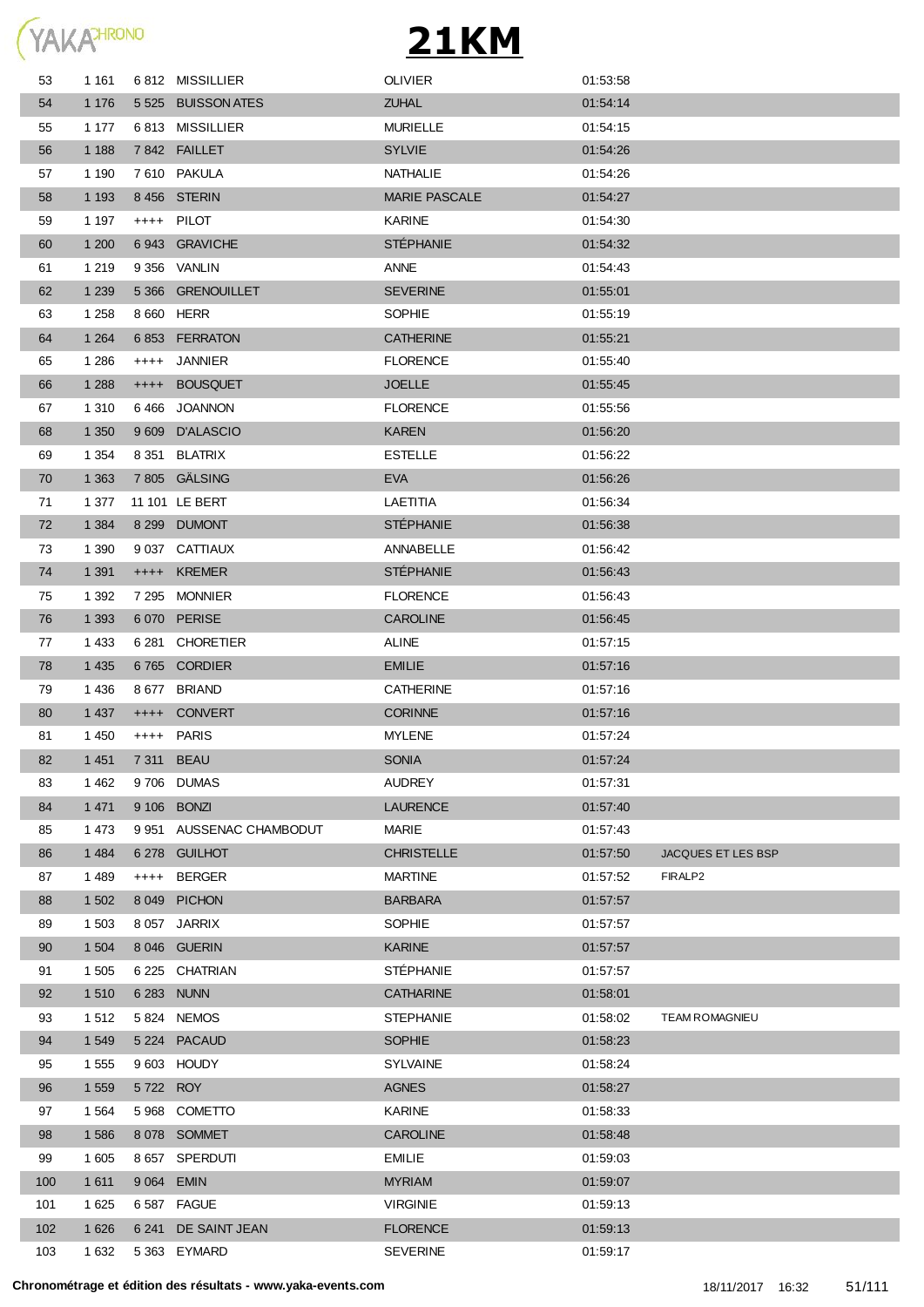

| 104 | 1 6 3 9 |           | 7 513 BONHOMME        | <b>STEFANY</b>         | 01:59:23 | CAP BUGEY 1             |
|-----|---------|-----------|-----------------------|------------------------|----------|-------------------------|
| 105 | 1 643   |           | 7648 LABORDE          | <b>CÉCILE</b>          | 01:59:24 |                         |
| 106 | 1 644   |           | 8 695 PADOU           | VALÉRIE                | 01:59:24 |                         |
| 107 | 1 645   |           | 8483 BLANC            | <b>MARINE</b>          | 01:59:25 | TEAM FMR 21             |
| 108 | 1 6 5 0 | 6 2 3 8   | <b>CARUSO TRUEL</b>   | <b>LIANA</b>           | 01:59:32 |                         |
| 109 | 1 651   |           | 8727 AKRICH           | <b>KARINE</b>          | 01:59:32 |                         |
| 110 | 1 6 9 0 |           | 8 353 MATHON          | <b>ANNE LISE</b>       | 01:59:54 |                         |
| 111 | 1 704   | 7846      | MESSAOUDI             | SARAH                  | 02:00:04 | LE TRIO MAGIQUE         |
| 112 | 1 7 1 0 |           | 5918 FAYE             | <b>SANDRINE</b>        | 02:00:11 |                         |
| 113 | 1 7 3 9 |           | 9 909 NAULIN          | <b>MARION</b>          | 02:00:29 |                         |
| 114 | 1746    |           | 9 163 LEGLISE         | <b>MARIE CHRISTINE</b> | 02:00:32 |                         |
| 115 | 1748    |           | 8 160 JUNIK           | <b>MAROUSSIA</b>       | 02:00:33 |                         |
| 116 | 1 750   |           | 7851 DEBERNE          | <b>SEVERINE</b>        | 02:00:34 |                         |
| 117 | 1 7 7 3 | 8 948     | <b>BERNARDI</b>       | <b>NATHALIE</b>        | 02:00:43 | TEAM LES YAUTES FETARDS |
| 118 | 1 7 7 9 |           | 7 089 PILLOUD         | VALÉRIE                | 02:00:48 |                         |
| 119 | 1780    |           | 5 649 MARX            | LAETITIA               | 02:00:50 |                         |
| 120 | 1 7 9 7 |           | 9773 GUIVARCH         | <b>SOPHIE</b>          | 02:01:04 |                         |
| 121 | 1798    |           | 5864 MARTINEZ         | LILIANA                | 02:01:04 |                         |
| 122 | 1 800   |           | 7 268 CACHOT          | <b>BETTY</b>           | 02:01:06 |                         |
| 123 | 1812    | $^{++++}$ | LIEBIG DUFOUR         | <b>CAROLINE</b>        | 02:01:10 |                         |
| 124 | 1813    |           | 8 096 RIGHETTI        | <b>AGNÈS</b>           | 02:01:12 |                         |
| 125 | 1835    |           | ++++ BELIER           | <b>SANDRA</b>          | 02:01:23 |                         |
| 126 | 1837    |           | 6 135 PICHOT          | <b>SANDRINE</b>        | 02:01:24 |                         |
| 127 | 1842    |           | 8 040 BOLE FEYSOT     | <b>ISABELLE</b>        | 02:01:27 |                         |
| 128 | 1850    |           | 11 170 PONGE          | <b>CATHERINE</b>       | 02:01:29 |                         |
| 129 | 1868    |           | 9370 TUPINIER         | <b>SABINE</b>          | 02:01:42 |                         |
| 130 | 1873    |           | 5 191 PERRIN          | GAËLLE                 | 02:01:44 |                         |
| 131 | 1883    |           | 8 851 GAMEZ           | <b>VIRGINIE</b>        | 02:01:49 |                         |
| 132 | 1884    |           | 8 245 FACCIO          | <b>KARINE</b>          | 02:01:49 |                         |
| 133 | 1886    |           | 8705 CLAYETTE         | CAROLE                 | 02:01:52 |                         |
| 134 | 1895    |           | 8455 NOUET            | <b>SOPHIE</b>          | 02:01:56 |                         |
| 135 | 1 902   | 7 569     | GUILLOT               | <b>SYLVIE</b>          | 02:02:03 |                         |
| 136 | 1912    |           | 5 364 GASPARIAN       | <b>MARIANNE</b>        | 02:02:11 |                         |
| 137 | 1 9 2 2 |           | 8 176 RION            | <b>SANDRINE</b>        | 02:02:16 |                         |
| 138 | 1 9 3 1 |           | 6 201 BLANC           | <b>CAROLINE</b>        | 02:02:19 |                         |
| 139 | 1 9 3 4 |           | 9488 CHARNAY          | <b>SOPHIE</b>          | 02:02:21 |                         |
| 140 | 1 9 3 8 |           | 6 197 MONTASTIER      | <b>VÉRONIQUE</b>       | 02:02:25 |                         |
| 141 | 1 9 5 4 |           | 9 379 CLAUDE          | <b>ISABELLE</b>        | 02:02:34 |                         |
| 142 | 1 9 5 7 |           | 6898 BARBIER          | <b>SUSAN</b>           | 02:02:36 |                         |
| 143 | 1961    |           | 6460 PLATRE           | SOPHIIE                | 02:02:37 |                         |
| 144 | 1 9 8 2 | $++++-$   | <b>CHAPOUTIER</b>     | <b>STÉPHANIE</b>       | 02:02:55 |                         |
| 145 | 1 9 9 9 | 7 075     | MAUNIER               | JULIE                  | 02:03:08 |                         |
| 146 | 2 0 1 2 |           | 8 070 VANDENDRIESSCHE | ANNE                   | 02:03:19 |                         |
| 147 | 2014    |           | 9558 SAUZAY           | <b>VIRGINIE</b>        | 02:03:21 |                         |
| 148 | 2 0 2 2 |           | 8512 ROBIN            | <b>FREDERIQUE</b>      | 02:03:30 |                         |
| 149 | 2 0 2 9 |           | 9 117 DELAVACHERIE    | <b>DELPHINE</b>        | 02:03:39 |                         |
| 150 | 2 0 4 3 |           | 9 178 VERNARDET       | <b>SOPHIE</b>          | 02:03:49 |                         |
| 151 | 2 0 5 2 | 6798      | <b>TORRILHON</b>      | <b>STEPHANIE</b>       | 02:03:55 |                         |
| 152 | 2 0 5 7 |           | 5949 GAYNON           | <b>MURIEL</b>          | 02:03:57 |                         |
| 153 | 2 107   | $++++$    | AMORETTI              | <b>CECILE</b>          | 02:04:23 |                         |
| 154 | 2 111   | 7 710     | <b>POUILLOUX</b>      | <b>MYRIAM</b>          | 02:04:24 | AUTOCARS MAISONNEUVE 8  |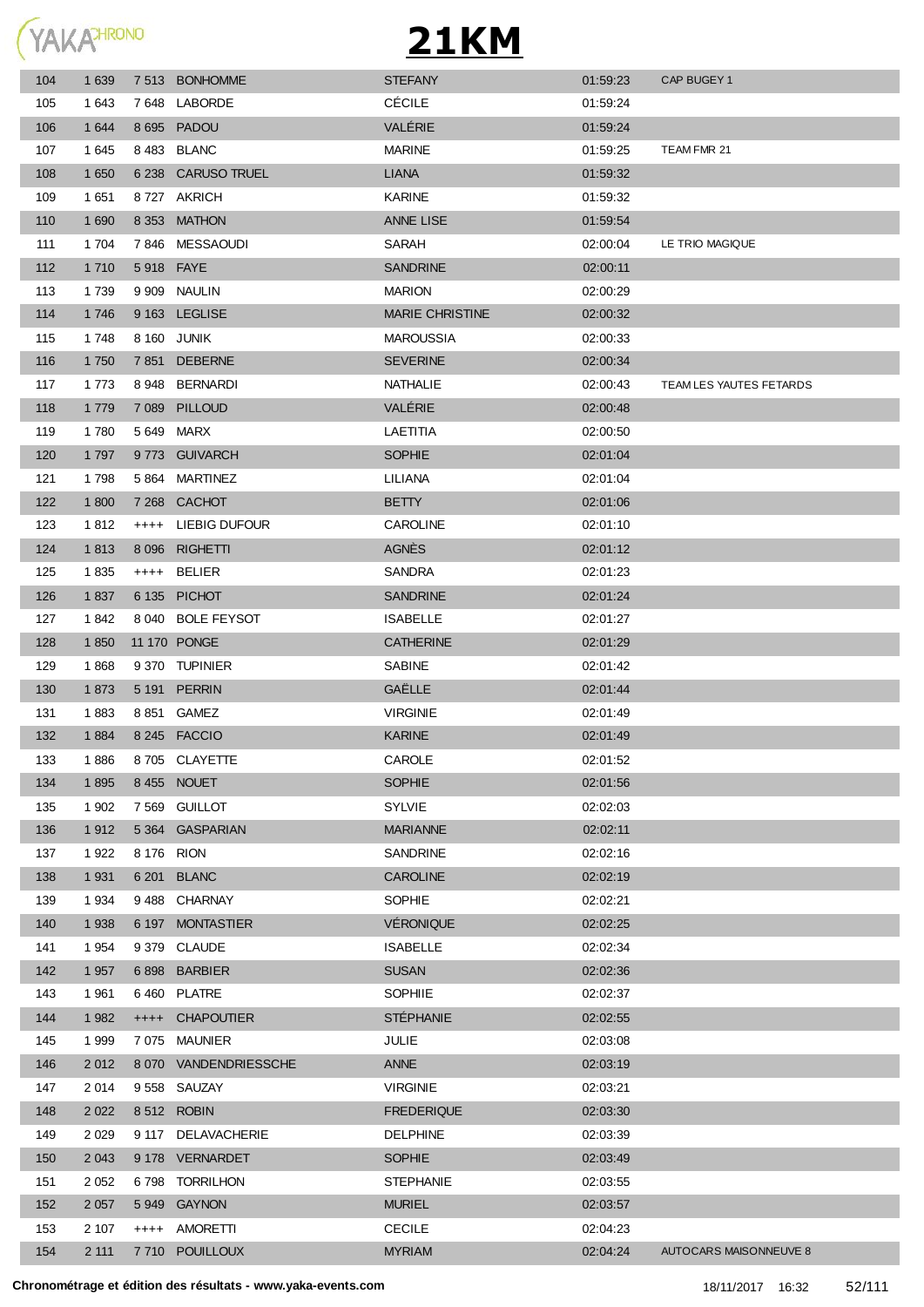

| 155 | 2 112   |             | ++++ SALAVERT      | <b>BENEDICTE</b>    | 02:04:25 |                      |
|-----|---------|-------------|--------------------|---------------------|----------|----------------------|
| 156 | 2 1 2 1 |             | ++++ SCHREIBER     | <b>HELENE</b>       | 02:04:30 |                      |
| 157 | 2 1 3 1 |             | 5587 DAVAT         | ANNE SOPHIE         | 02:04:35 |                      |
| 158 | 2 1 3 2 |             | 8 666 STRANGE      | <b>ALISON</b>       | 02:04:36 |                      |
| 159 | 2 1 3 9 |             | 8 371 GARCIA       | <b>CORINNE</b>      | 02:04:39 |                      |
| 160 | 2 141   | 5 117       | <b>BETHENOD</b>    | <b>CLOTILDE</b>     | 02:04:41 |                      |
| 161 | 2 144   |             | 5484 BLONDEL EHNI  | HELENE BLONDEL EHNI | 02:04:42 |                      |
| 162 | 2 1 5 6 |             | 6 192 MERCIER      | <b>BENEDICTE</b>    | 02:04:49 |                      |
| 163 | 2 1 6 4 |             | 5 358 BILLON       | <b>CHRISTELLE</b>   | 02:04:51 |                      |
| 164 | 2 1 6 6 |             | 8515 DALIDET       | <b>CLAUDE</b>       | 02:04:52 |                      |
| 165 | 2 1 6 7 | 5 578 SIRE  |                    | <b>ISABELLE</b>     | 02:04:52 |                      |
| 166 | 2 1 7 9 | 7 2 6 0     | <b>MASOUNAVE</b>   | <b>CARINE</b>       | 02:05:03 |                      |
| 167 | 2 1 8 5 |             | 7338 PONCE         | <b>FABIENNE</b>     | 02:05:08 |                      |
| 168 | 2 1 8 8 | 6818        | <b>DUFOUR</b>      | <b>CELINE</b>       | 02:05:09 |                      |
| 169 | 2 1 9 0 |             | 5787 AUCHERE       | ANNE                | 02:05:11 |                      |
| 170 | 2 1 9 1 | $++++-$     | <b>MASNIERE</b>    | <b>CELINE</b>       | 02:05:11 |                      |
| 171 | 2 1 9 3 |             | 6 010 SAVAETE      | <b>LAURENCE</b>     | 02:05:14 |                      |
| 172 | 2 2 0 4 | $++++$      | <b>POLETTE</b>     | <b>MARIE ASTRID</b> | 02:05:22 |                      |
| 173 | 2 2 0 7 |             | 7 266 LORE VILLA   | <b>CELINE</b>       | 02:05:23 |                      |
| 174 | 2 2 1 2 | 7 548       | <b>LECACHEUX</b>   | <b>CAROLINE</b>     | 02:05:25 |                      |
| 175 | 2 2 3 1 | $++++$      | <b>DECHAUME</b>    | <b>ESTELLE</b>      | 02:05:39 |                      |
| 176 | 2 2 3 8 | $++++$      | <b>CHEVALIER</b>   | <b>EVELYNE</b>      | 02:05:43 |                      |
| 177 | 2 2 5 0 | 9 3 6 5     | <b>POULETTE</b>    | <b>DOROTHEE</b>     | 02:05:53 |                      |
| 178 | 2 2 5 7 | $++++-$     | <b>ROBERT</b>      | <b>JUDITH</b>       | 02:06:00 |                      |
| 179 | 2 2 6 1 |             | 7640 SOHLBERG      | <b>MADELEINE</b>    | 02:06:03 |                      |
| 180 | 2 2 6 4 | $++++-$     | <b>MARTIN</b>      | <b>VALERIE</b>      | 02:06:05 |                      |
| 181 | 2 2 6 6 | $++++$      | CHANAS             | <b>ISABELLE</b>     | 02:06:05 | AXIMA 9              |
| 182 | 2 2 8 7 | 8488        | <b>RIMET</b>       | <b>DELPHINE</b>     | 02:06:15 | TEAM FMR 21          |
| 183 | 2 2 9 2 | $^{++++}$   | <b>JACQUESON</b>   | <b>SOPHIE</b>       | 02:06:18 | 1000 PATTES MACON    |
| 184 | 2 2 9 7 |             | 6 282 MERC         | <b>ANNE</b>         | 02:06:21 |                      |
| 185 | 2 2 9 9 |             | 6048 BROISE        | <b>SEVERINE</b>     | 02:06:21 |                      |
| 186 | 2 3 0 2 |             | 7 237 FOURNAUX     | <b>SOPHIE</b>       | 02:06:25 |                      |
| 187 | 2 3 0 4 |             | 5 980 ALLEGRE      | <b>DELPHINE</b>     | 02:06:26 |                      |
| 188 | 2 3 1 8 |             | 9 890 CORSI        | <b>FABIENNE</b>     | 02:06:35 |                      |
| 189 | 2 3 5 6 |             | 9 565 BLANC        | LAETITIA            | 02:07:00 |                      |
| 190 | 2 3 6 1 | 8 5 1 1     | REGOTTAZ           | <b>GERSENDE</b>     | 02:07:04 | <b>RUNETMOI</b>      |
| 191 | 2 3 6 7 | 9079        | MAUMEJEAN          | MALIKA              | 02:07:07 |                      |
| 192 | 2 3 6 8 |             | ++++ VALETTE GUTTY | <b>AUDREY</b>       | 02:07:07 |                      |
| 193 | 2 3 7 0 |             | 10 118 LEHELLO     | CAROLE              | 02:07:09 |                      |
| 194 | 2 3 7 4 |             | 7 904 VINCENT      | <b>STEPHANIE</b>    | 02:07:11 |                      |
| 195 | 2 3 7 9 |             | 5724 ANSOUD        | <b>CLARISSE</b>     | 02:07:16 |                      |
| 196 | 2 3 8 4 | 11 076 DALE |                    | <b>CAROLINE</b>     | 02:07:20 |                      |
| 197 | 2 3 9 4 |             | 5424 RUCKEBUSCH    | <b>NELLY</b>        | 02:07:25 |                      |
| 198 | 2 4 1 3 |             | 6917 DUPUIT        | <b>LAURENCE</b>     | 02:07:39 |                      |
| 199 | 2 4 21  | 6 2 2 6     | RATIGNIER          | VÉRONIQUE           | 02:07:45 |                      |
| 200 | 2 4 2 6 |             | 6 902 COUSIN       | <b>LAURE</b>        | 02:07:50 | <b>BESS' RUNNERS</b> |
| 201 | 2 4 5 1 | 7 123       | <b>BAILLON</b>     | <b>CÉCILE</b>       | 02:08:06 |                      |
| 202 | 2 4 5 2 | $++++$      | <b>RICHELET</b>    | <b>GRÉTA</b>        | 02:08:08 |                      |
| 203 | 2 4 5 5 | $++++-$     | <b>MOULIN</b>      | <b>MARYLINE</b>     | 02:08:08 |                      |
| 204 | 2 4 6 1 |             | 7 115 LIOTARD      | <b>STÉPHANIE</b>    | 02:08:13 |                      |
| 205 | 2 4 6 6 |             | 5854 TOULY         | KARINE              | 02:08:21 |                      |
|     |         |             |                    |                     |          |                      |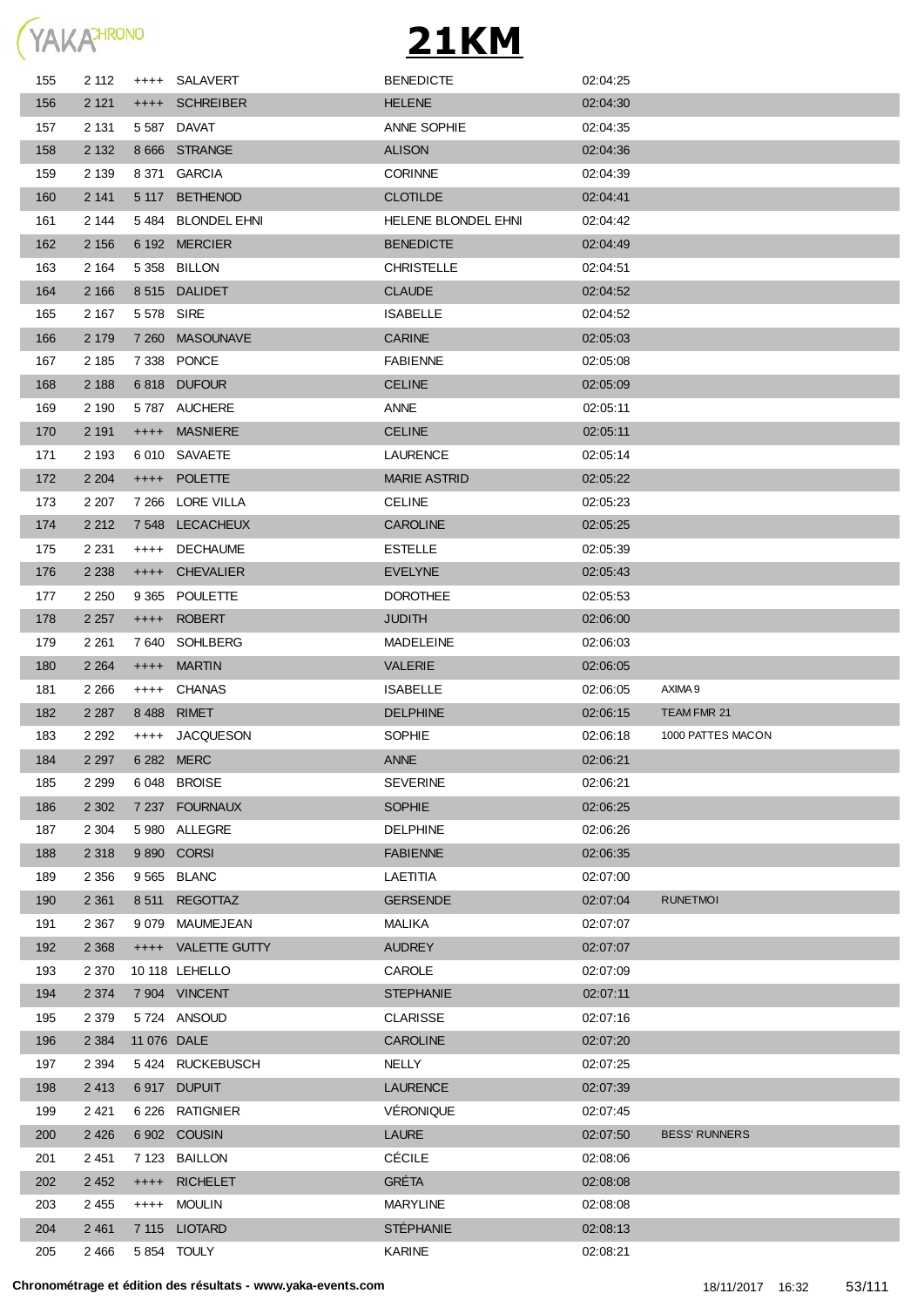

| 206 | 2 4 6 8 |            | 8 230 GUERRAULT       | <b>STEPHANIE</b>   | 02:08:21 |                       |
|-----|---------|------------|-----------------------|--------------------|----------|-----------------------|
| 207 | 2 4 6 9 |            | 5 695 DELERS          | NATHALIE           | 02:08:21 |                       |
| 208 | 2 4 8 0 |            | ++++ PELLETIER        | <b>FLORENCE</b>    | 02:08:27 |                       |
| 209 | 2 4 8 3 | 8 2 2 5    | DARPHIN JAMBON        | <b>VALERIE</b>     | 02:08:30 |                       |
| 210 | 2 4 8 4 |            | 7 231 REYNIER         | <b>GWENAELLE</b>   | 02:08:30 |                       |
| 211 | 2 4 8 7 | 9 7 2 8    | THOLANCE              | VALERIE            | 02:08:31 |                       |
| 212 | 2 4 8 9 |            | 5 362 BRUNON          | <b>CELINE</b>      | 02:08:33 |                       |
| 213 | 2 4 9 1 |            | 6 625 PIGACHE         | <b>MARIANNE</b>    | 02:08:36 |                       |
| 214 | 2 4 9 2 |            | ++++ TOLO             | <b>FANNY</b>       | 02:08:38 |                       |
| 215 | 2 4 9 8 |            | 6754 ARANEGA          | <b>CHRISTÈLE</b>   | 02:08:42 |                       |
| 216 | 2518    |            | 11 271 CHAVAGNON      | <b>ANNE CLAIRE</b> | 02:08:52 |                       |
| 217 | 2 5 3 3 |            | 8 548 BONNAIRE        | <b>BENEDICTE</b>   | 02:09:03 |                       |
| 218 | 2 5 3 8 |            | 7714 LAPERGUE         | <b>SYLVIE</b>      | 02:09:05 |                       |
| 219 | 2 5 4 3 | 6 571 RUIZ |                       | NATHALIE           | 02:09:08 |                       |
| 220 | 2 5 5 1 |            | ++++ TRONTIN          | <b>SAMIA</b>       | 02:09:14 |                       |
| 221 | 2 5 6 0 |            | 6870 FLEURY           | <b>VIRGINIE</b>    | 02:09:18 |                       |
| 222 | 2 5 6 1 |            | ++++ SLUCHEVSKAIA     | <b>OLGA</b>        | 02:09:18 |                       |
| 223 | 2 5 6 2 |            | 9 265 ROYET           | KATIA              | 02:09:18 |                       |
| 224 | 2 5 6 3 |            | 7 003 D'AURIA         | <b>CAROLE</b>      | 02:09:19 |                       |
| 225 | 2 5 6 7 |            | 8 294 VERNATON PEREZ  | <b>PATRICIA</b>    | 02:09:20 |                       |
| 226 | 2 5 7 0 |            | 8795 KARAMALENGOS     | <b>MAGALIE</b>     | 02:09:24 |                       |
| 227 | 2 5 7 3 |            | 8 058 PEPE            | SANDIE             | 02:09:26 |                       |
| 228 | 2 5 7 4 |            | 7 307 FEBVRE          | <b>MARION</b>      | 02:09:26 |                       |
| 229 | 2 5 8 2 |            | 6 032 DE SOUSA        | <b>AURELIE</b>     | 02:09:34 |                       |
| 230 | 2 5 8 3 |            | 5 991 SATGE           | <b>CÉLINE</b>      | 02:09:35 |                       |
| 231 | 2 5 8 4 | 9473 LO    |                       | <b>TULAN</b>       | 02:09:36 |                       |
| 232 | 2 5 9 7 |            | ++++ LOPEZ            | <b>NATHALIE</b>    | 02:09:42 |                       |
| 233 | 2 601   |            | 5546 MARCHAND         | LAURENCE           | 02:09:45 |                       |
| 234 | 2 602   |            | 5 648 YZEBE           | <b>MATHILDE</b>    | 02:09:45 |                       |
| 235 | 2 603   |            | 5 308 ATRUX           | <b>CELINE</b>      | 02:09:46 |                       |
| 236 | 2 606   |            | 7413 TERRIER          | <b>CHRYSTELE</b>   | 02:09:49 |                       |
| 237 | 2615    |            | 9 393 DUPERAY         | ALEXANDRA          | 02:09:58 |                       |
| 238 | 2616    |            | 5 661 BRUET           | <b>SYLVIE</b>      | 02:09:58 |                       |
| 239 | 2625    |            | 11 267 CIANFARANI     | CAROLE             | 02:10:02 |                       |
| 240 | 2 6 2 6 | 9 6 9 1    | <b>BORY</b>           | <b>STEPHANIE</b>   | 02:10:02 |                       |
| 241 | 2641    |            | 8 932 BOFFA SANDALINA | <b>ROBERTA</b>     | 02:10:06 |                       |
| 242 | 2 6 4 9 | 9 1 64     | <b>BARBALAT</b>       | <b>MAREN</b>       | 02:10:16 |                       |
| 243 | 2 6 6 3 | 6 0 84     | DEL CAMPO             | <b>CHRISTÈLE</b>   | 02:10:28 | VILLE DE VILLEFRANCHE |
| 244 | 2672    | 8 1 6 9    | <b>CHOMBARD</b>       | <b>BÉATRICE</b>    | 02:10:33 |                       |
| 245 | 2681    | 6 651      | <b>DEFFRENNES</b>     | LAURENCE           | 02:10:36 |                       |
| 246 | 2 6 8 4 | $++++-$    | <b>WEICHELDINGER</b>  | <b>LUDMILA</b>     | 02:10:37 |                       |
| 247 | 2685    |            | 7967 SERIS            | <b>PATRICIA</b>    | 02:10:37 |                       |
| 248 | 2 6 9 0 |            | 8 002 WITTMANN ROCHER | GAËLLE             | 02:10:39 |                       |
| 249 | 2 6 9 4 | 5999       | MUSSARD               | SANDRINE           | 02:10:42 |                       |
| 250 | 2 6 9 7 |            | 6 149 PERONA          | <b>FRÉDÉRIQUE</b>  | 02:10:43 |                       |
| 251 | 2 706   |            | 7 299 GUÉRIN          | <b>CAROLINE</b>    | 02:10:49 |                       |
| 252 | 2 7 1 3 |            | 5747 DEGRAIX          | <b>CHRISTELLE</b>  | 02:10:56 |                       |
| 253 | 2 7 1 9 | 7 879      | <b>DRUGUET</b>        | AMANDINE           | 02:11:00 |                       |
| 254 | 2 7 2 7 |            | ++++ CHAUDESAIGUES    | <b>CÉCILE</b>      | 02:11:04 | AXIMA 10              |
| 255 | 2 7 3 6 |            | 7 205 GUERIN          | <b>MICHELE</b>     | 02:11:12 |                       |
| 256 | 2 7 4 6 |            | 8 187 GIRAUD          | <b>CECILE</b>      | 02:11:22 |                       |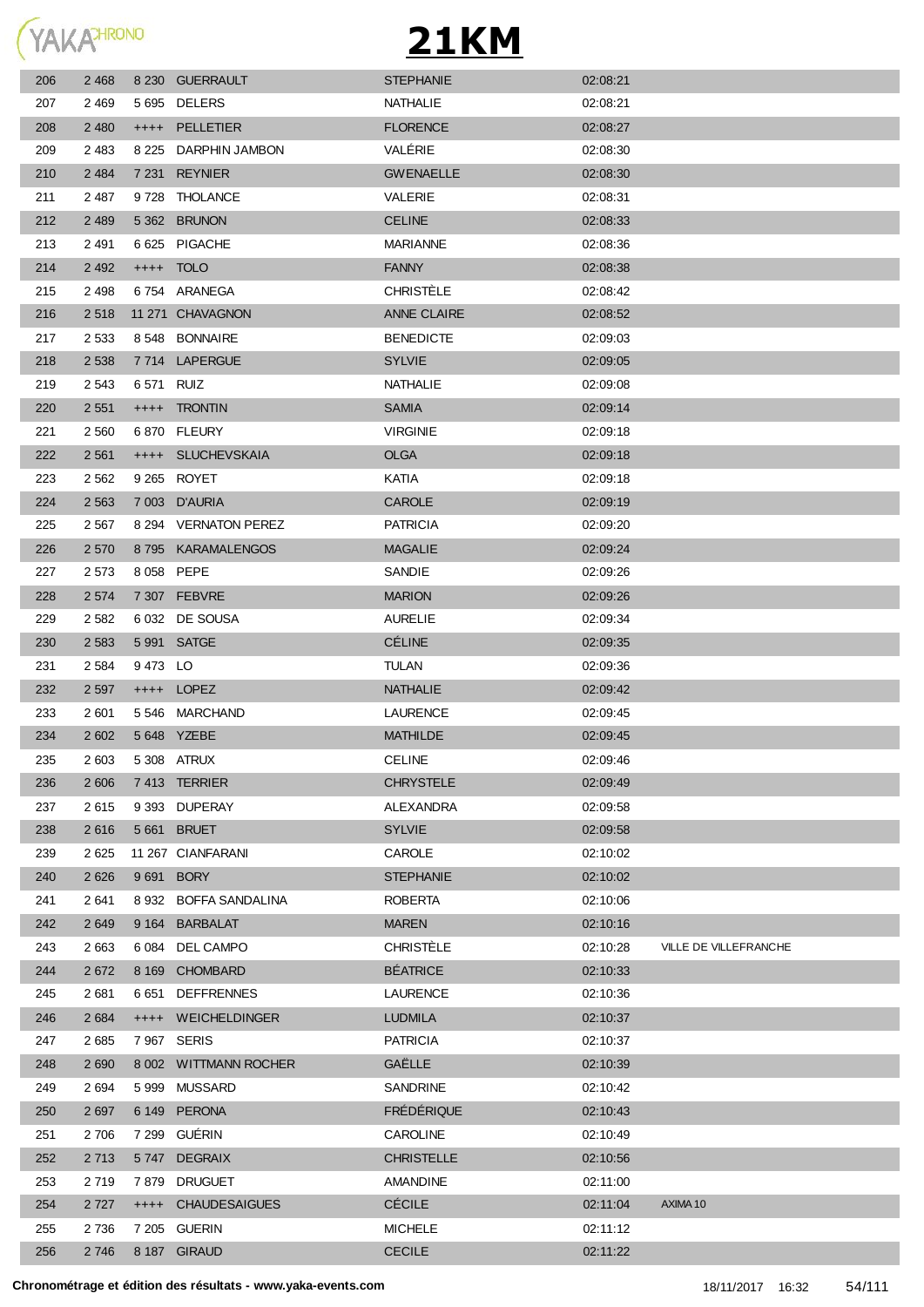

| 257 | 2 749   |         | 7 209 LE FICHOUX     | <b>EMMANUELLE</b>  | 02:11:23 |             |
|-----|---------|---------|----------------------|--------------------|----------|-------------|
| 258 | 2 7 5 0 |         | 8 186 SANCHEZ        | <b>INGRID</b>      | 02:11:23 |             |
| 259 | 2 7 5 3 |         | 7818 D'ANJOU         | <b>CORINNE</b>     | 02:11:24 |             |
| 260 | 2 7 5 5 |         | 7 164 ROBELET        | <b>MARION</b>      | 02:11:25 |             |
| 261 | 2761    |         | ++++ JOLY            | <b>CATHERINE</b>   | 02:11:28 |             |
| 262 | 2 7 6 3 |         | 5 215 VALETTE        | <b>ANNE SOPHIE</b> | 02:11:29 |             |
| 263 | 2 7 6 4 |         | 5 132 MAZURE         | <b>ALICE</b>       | 02:11:29 |             |
| 264 | 2 7 6 8 |         | 6803 HAETTEL         | <b>BÉATRICE</b>    | 02:11:30 |             |
| 265 | 2 7 8 3 |         | 6490 THOMPSON        | <b>JENNIFER</b>    | 02:11:33 |             |
| 266 | 2 7 9 1 |         | 7 146 COLAS          | <b>SONIA</b>       | 02:11:37 |             |
| 267 | 2796    |         | 5974 LEMMERS         | <b>IRENE</b>       | 02:11:39 |             |
| 268 | 2 7 9 7 |         | 9 280 GOULY          | <b>VÉRONIQUE</b>   | 02:11:42 |             |
| 269 | 2 8 0 2 |         | 6 679 MARTINO        | <b>DELPHINE</b>    | 02:11:48 |             |
| 270 | 2 8 2 2 |         | 11 067 STEVANATO     | <b>AURELIE</b>     | 02:11:59 |             |
| 271 | 2833    |         | ++++ VEROT           | <b>DELPHINE</b>    | 02:12:05 |             |
| 272 | 2 8 3 4 |         | 6 095 CHARDONNET     | <b>CÉLINE</b>      | 02:12:06 |             |
| 273 | 2842    |         | 5 526 ANGELOT        | <b>LAURA</b>       | 02:12:10 |             |
| 274 | 2 8 6 4 |         | 9 952 PROTHEAU       | <b>GAELLE</b>      | 02:12:22 |             |
| 275 | 2867    |         | 7 290 LANDELLE       | <b>CAROLINE</b>    | 02:12:23 |             |
| 276 | 2 8 8 5 |         | 7 094 CORDEIRO       | <b>CLAUDIA</b>     | 02:12:40 |             |
| 277 | 2892    |         | 5441 JOLY            | <b>SOPHIE</b>      | 02:12:45 |             |
| 278 | 2 8 9 3 |         | 8 240 LEBOULANGER    | <b>INGRID</b>      | 02:12:47 |             |
| 279 | 2895    |         | 8 699 TAVERRNIER     | RAPHAELLE          | 02:12:48 |             |
| 280 | 2899    |         | ++++ SAPEDE          | <b>CECILE</b>      | 02:12:50 |             |
| 281 | 2 9 0 5 |         | 7944 AIT AMER        | <b>FOUZIA</b>      | 02:12:52 |             |
| 282 | 2917    |         | 7 554 DELAGNEAU      | <b>SOPHIE</b>      | 02:13:07 |             |
| 283 | 2919    |         | 9817 MASSE           | <b>STEPHANIE</b>   | 02:13:12 |             |
| 284 | 2 9 2 9 |         | 7 177 HYNES          | <b>MARY</b>        | 02:13:16 |             |
| 285 | 2 9 3 9 |         | 6822 GÉRARD          | <b>NATHALIE</b>    | 02:13:23 |             |
| 286 | 2 9 4 4 |         | 6421 BACHEVILLIER    | <b>FLORENCE</b>    | 02:13:25 |             |
| 287 | 2946    |         | 6467 HUGUET          | <b>MYRIAM</b>      | 02:13:28 |             |
| 288 | 2 9 4 9 |         | 9 699 NOTIN          | <b>STÉPHANIE</b>   | 02:13:29 |             |
| 289 | 2 9 5 0 |         | 9675 ABEILLE         | <b>JULIE</b>       | 02:13:30 |             |
| 290 | 2 9 6 1 |         | 8 261 RICHARD        | <b>NELLY</b>       | 02:13:39 |             |
| 291 | 2 9 6 3 |         | 9 861 VIALA          | <b>CÉLINE</b>      | 02:13:40 |             |
| 292 | 2 9 7 3 |         | 7516 DURAND          | <b>NATHALIE</b>    | 02:13:45 | CAP BUGEY 2 |
| 293 | 2976    |         | 7 522 MIGNOT         | SANDRINE           | 02:13:46 | CAP BUGEY 5 |
| 294 | 2 9 8 1 |         | 6 067 BREILLET       | <b>VIRGINIE</b>    | 02:13:47 |             |
| 295 | 2 9 8 5 |         | ++++ LIOTARD         | <b>MARIELLE</b>    | 02:13:50 |             |
| 296 | 2 9 8 8 |         | 8 862 KHADRAOUI      | <b>NORA</b>        | 02:13:50 |             |
| 297 | 3 0 0 3 |         | 7453 BARDOT          | <b>MARILYNE</b>    | 02:13:58 |             |
| 298 | 3 0 1 3 |         | ++++ LACHARME        | <b>STÉPHANIE</b>   | 02:14:08 |             |
| 299 | 3 0 21  |         | 7 051 ANTOINE        | <b>EDITH</b>       | 02:14:18 |             |
| 300 | 3 0 26  |         | 9715 MEILLER         | <b>PASCALE</b>     | 02:14:23 |             |
| 301 | 3 0 27  |         | 5 510 GRESLE         | <b>STEPHANIE</b>   | 02:14:23 |             |
| 302 | 3 0 31  |         | 7 091 BRIERE         | <b>CHRYSTELLE</b>  | 02:14:25 |             |
| 303 | 3 0 3 6 |         | ++++ CORBEL          | SOPHIE             | 02:14:27 |             |
| 304 | 3 0 4 0 | 6 3 7 1 | <b>MONTAGNE</b>      | <b>NINON</b>       | 02:14:31 |             |
| 305 | 3 0 4 1 |         | 6 509 LAPALUS        | <b>FRANCK</b>      | 02:14:32 |             |
| 306 | 3 0 5 8 |         | 8 054 PRADIN         | <b>VALERIE</b>     | 02:14:40 |             |
| 307 | 3 0 6 9 |         | ++++ REYNAUD PALIGOT | SANDRINE           | 02:14:47 |             |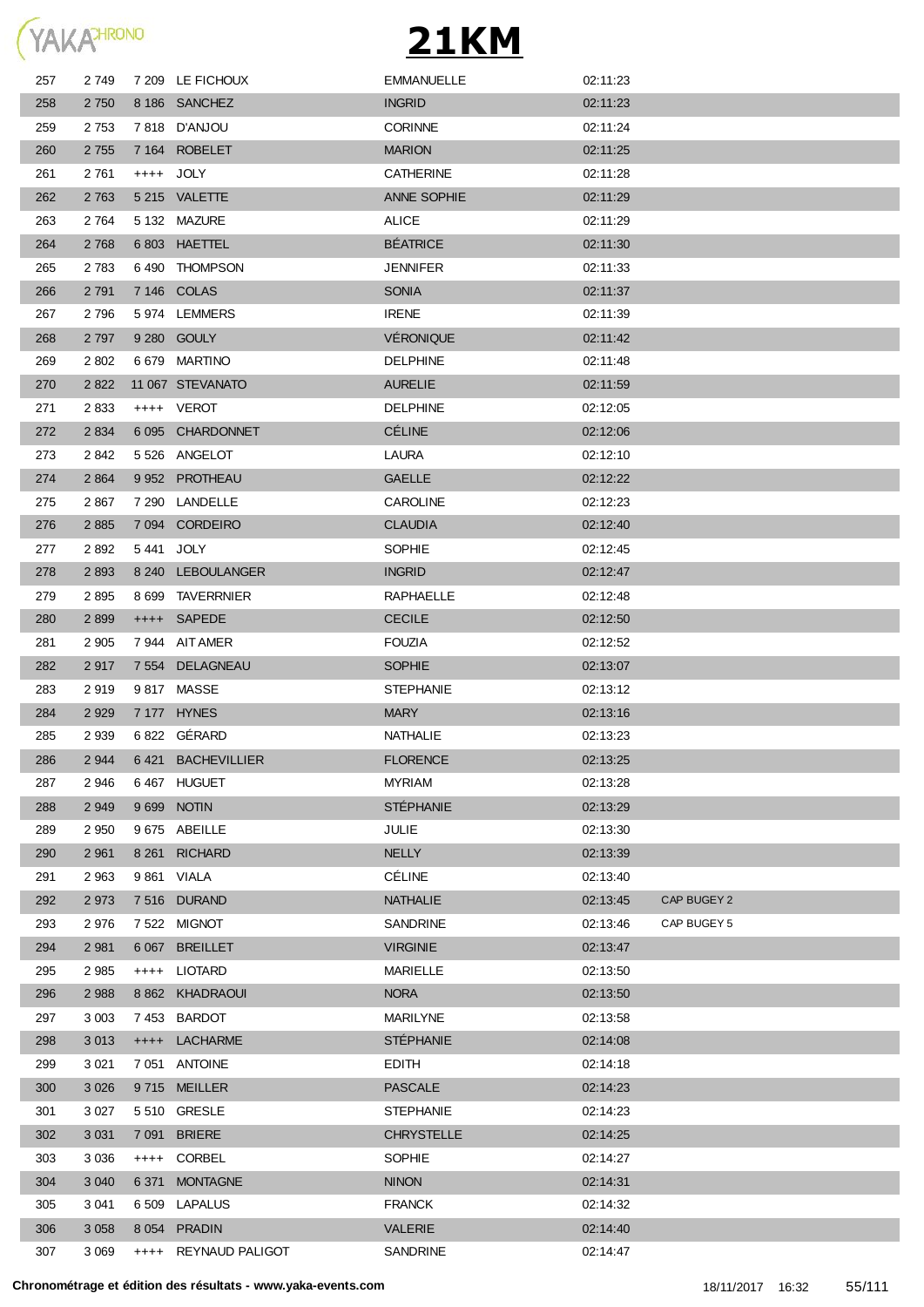

| 308 | 3 0 7 1 |             | 6 299 MAGALON      | <b>CATHERINE</b>  | 02:14:48 |                |
|-----|---------|-------------|--------------------|-------------------|----------|----------------|
| 309 | 3073    |             | 6 341 RABATEL      | <b>SYLVIA</b>     | 02:14:49 |                |
| 310 | 3 0 7 4 |             | 8 357 DENOYER      | <b>AUDREY</b>     | 02:14:50 |                |
| 311 | 3 0 8 0 |             | 7676 RODRIGUEZ     | <b>NATHALIE</b>   | 02:14:51 |                |
| 312 | 3 107   |             | 7 100 BOURGART     | <b>ANNE</b>       | 02:15:20 |                |
| 313 | 3 1 1 8 | $++++$      | TOLEDANO           | CHLOÉ             | 02:15:32 |                |
| 314 | 3 1 2 2 |             | 11 056 LETOFFE     | <b>CECILE</b>     | 02:15:34 |                |
| 315 | 3 1 2 3 |             | 7179 BADARD        | <b>VÉRONIQUE</b>  | 02:15:35 |                |
| 316 | 3 1 2 7 |             | 7524 MUZEAU        | <b>NATHALIE</b>   | 02:15:38 | CAP BUGEY 5    |
| 317 | 3 1 3 6 |             | 5410 PELISSIER     | <b>AURORE</b>     | 02:15:46 |                |
| 318 | 3 1 3 9 |             | 7482 MOREL         | <b>NATHALIE</b>   | 02:15:49 |                |
| 319 | 3 1 4 6 |             | 6708 LARGE         | SARAH             | 02:15:54 |                |
| 320 | 3 1 4 7 |             | 5 229 COUTIAUX     | <b>CARINE</b>     | 02:15:54 |                |
| 321 | 3 1 5 3 |             | 7416 ROUQUETTE     | SANDRINE          | 02:16:01 |                |
| 322 | 3 1 5 6 |             | 8 125 GRIFFON      | <b>GÉRALDINE</b>  | 02:16:03 |                |
| 323 | 3 167   |             | ++++ HASSENFORDER  | <b>ELODIE</b>     | 02:16:09 |                |
| 324 | 3 1 7 1 |             | 9 282 CARRERA      | <b>ISABELLE</b>   | 02:16:12 |                |
| 325 | 3 1 7 5 |             | 8 287 JAMBON       | <b>FLORENCE</b>   | 02:16:14 |                |
| 326 | 3 1 7 8 |             | 7497 CIANFARANI    | <b>GLUE</b>       | 02:16:16 |                |
| 327 | 3 1 8 3 | 7745 RUBY   |                    | <b>JUDICAËLLE</b> | 02:16:20 |                |
| 328 | 3 1 8 4 |             | 9528 MIOLANE       | <b>SEVERINE</b>   | 02:16:20 |                |
| 329 | 3 185   |             | 7798 RIEDLOVA      | KATERINA          | 02:16:20 |                |
| 330 | 3 1 9 3 |             | 6773 DETRAY        | <b>ALEXANDRA</b>  | 02:16:27 |                |
| 331 | 3 207   |             | 7731 REVELLO       | NATHALIE          | 02:16:34 |                |
| 332 | 3 2 0 9 |             | 5 621 FROIDEFOND   | <b>ISABELLE</b>   | 02:16:34 |                |
| 333 | 3 2 2 3 |             | 8 803 SARTET LEOST | <b>SOPHIE</b>     | 02:16:44 |                |
| 334 | 3 2 2 4 | 11 055 RIOU |                    | <b>CLAUDIE</b>    | 02:16:44 |                |
| 335 | 3 2 2 9 |             | 5 394 MUSARD       | <b>MYLENE</b>     | 02:16:47 |                |
| 336 | 3 2 3 0 |             | 5668 NOBLET        | <b>BENEDICTE</b>  | 02:16:47 |                |
| 337 | 3 2 4 1 |             | 9 162 BEHOTAS      | <b>FABIENNE</b>   | 02:16:58 |                |
| 338 | 3 2 4 3 |             | 6 263 JESTIN       | <b>ANNE</b>       | 02:16:59 |                |
| 339 | 3 2 5 1 |             | 6927 CHARPAIL      | <b>ESTELLE</b>    | 02:17:10 |                |
| 340 | 3 2 5 2 |             | ++++ BERTRAND      | <b>MYRIAM</b>     | 02:17:11 |                |
| 341 | 3 2 5 3 |             | 5 124 DEBIEZ       | <b>CECILE</b>     | 02:17:11 |                |
| 342 | 3 2 5 4 |             | ++++ ALLOUCHE      | <b>GHISLAINE</b>  | 02:17:12 |                |
| 343 | 3 2 5 7 |             | 9 104 DE RIZ       | <b>FABIENNE</b>   | 02:17:13 |                |
| 344 | 3 2 6 5 |             | 11 143 LA MELA     | <b>ANNA</b>       | 02:17:23 |                |
| 345 | 3 2 7 4 |             | 9735 TAPELLA       | <b>MYRIAM</b>     | 02:17:28 |                |
| 346 | 3 2 7 9 |             | 9533 LAUGER        | <b>FLORENCE</b>   | 02:17:30 |                |
| 347 | 3 2 8 9 |             | ++++ COMPANIS      | <b>IULIA</b>      | 02:17:35 |                |
| 348 | 3 2 9 0 |             | 5490 LUQUET        | MARIE CECILE      | 02:17:35 |                |
| 349 | 3 2 9 1 |             | ++++ DUGHERA       | GÉRALDINE         | 02:17:38 |                |
| 350 | 3 2 9 2 | $++++-$     | <b>HERZIG</b>      | CAROLE            | 02:17:38 |                |
| 351 | 3 3 0 9 |             | 9704 KIRCHHOFFER   | HÉLÈNE            | 02:17:49 |                |
| 352 | 3 3 1 2 |             | 9708 DEBEAUNE      | <b>KARINE</b>     | 02:17:50 |                |
| 353 | 3 3 1 6 |             | 11 167 PEQUET      | VALÉRIE           | 02:17:54 |                |
| 354 | 3 3 1 9 |             | 6 350 GRENARD      | <b>ELISE</b>      | 02:17:55 |                |
| 355 | 3 3 2 0 |             | 9 623 CHEVALIER    | <b>KAREN</b>      | 02:17:55 | C A ROANNAIS 4 |
| 356 | 3 3 2 9 | 8 590 GETZ  |                    | <b>NATHALIE</b>   | 02:18:03 |                |
| 357 | 3 3 3 0 |             | 6872 CHAMBE        | <b>ALINE</b>      | 02:18:03 |                |
| 358 | 3 3 3 4 |             | 8 591 GROSJEAN     | VALÉRIE           | 02:18:04 |                |
|     |         |             |                    |                   |          |                |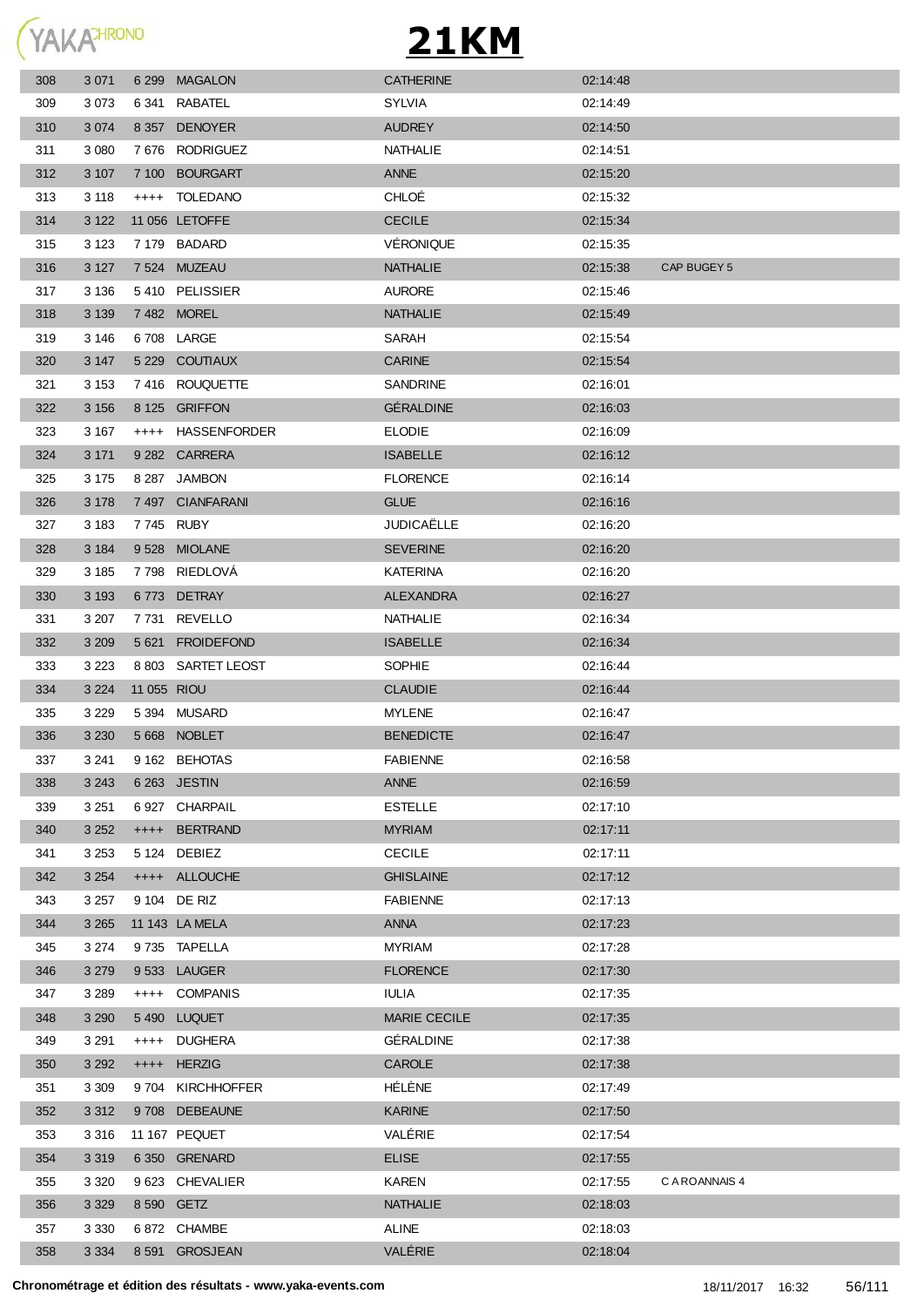|  | <b>YAKA</b> <sup>HRONO</sup> |
|--|------------------------------|
|  |                              |

| 359 | 3 3 4 0 | 11 254 DATH |                       | <b>GLORIA</b>     | 02:18:07 | <b>BATRUN</b>       |
|-----|---------|-------------|-----------------------|-------------------|----------|---------------------|
| 360 | 3 3 4 4 |             | 6 165 LABORIE         | <b>BLANDINE</b>   | 02:18:11 |                     |
| 361 | 3 347   |             | 5 200 RATAILLE        | <b>VERONIQUE</b>  | 02:18:13 |                     |
| 362 | 3 3 6 7 |             | 5 197 RYCX            | <b>PERRINE</b>    | 02:18:38 |                     |
| 363 | 3 3 6 9 |             | 6867 HUMBERT          | <b>PATRICIA</b>   | 02:18:42 |                     |
| 364 | 3 3 7 1 |             | 6866 BRUNEL           | <b>LAURA</b>      | 02:18:42 |                     |
| 365 | 3 3 9 2 |             | 6 289 MESNIER         | <b>BRIGITTE</b>   | 02:19:02 |                     |
| 366 | 3 3 9 6 |             | 8 035 DELZEUX         | GAËLLE            | 02:19:03 |                     |
| 367 | 3 4 0 1 |             | 6 005 LEFRANCOIS      | <b>SOPHIE</b>     | 02:19:04 |                     |
| 368 | 3416    |             | 9 206 BLONDEEL        | <b>CÉLINE</b>     | 02:19:15 |                     |
| 369 | 3 418   |             | 5 207 MARIVOET        | LAURIANE          | 02:19:16 |                     |
| 370 | 3 4 4 1 |             | 9840 TARDIVEL         | <b>CATHERINE</b>  | 02:19:35 | LEALEX <sub>4</sub> |
| 371 | 3 4 4 2 |             | 5 502 TRACY           | <b>SUZANNE</b>    | 02:19:35 |                     |
| 372 | 3 4 4 7 |             | 5 175 GORMAN          | <b>SINEAD</b>     | 02:19:39 |                     |
| 373 | 3451    |             | ++++ LEVEDER          | <b>CAROLINE</b>   | 02:19:41 |                     |
| 374 | 3 4 5 3 | 7 371       | <b>FLEURY DOMENEC</b> | <b>VIRGINIE</b>   | 02:19:42 |                     |
| 375 | 3 4 6 0 |             | ++++ PAVIET GERMANOZ  | <b>INGRID</b>     | 02:19:51 |                     |
| 376 | 3 4 6 4 | $++++-$     | <b>COLCOMBET</b>      |                   | 02:19:53 |                     |
| 377 | 3 471   | ++++        | <b>MICHALON</b>       | CAROLE            | 02:19:59 |                     |
| 378 | 3 4 7 4 |             | 6 252 BONNET          | <b>STÉPHANIE</b>  | 02:20:01 |                     |
| 379 | 3 477   |             | 6 650 GIRAUD          | <b>CELINE</b>     | 02:20:01 |                     |
| 380 | 3 4 7 8 |             | 6 500 BOYELDIEU       | <b>VIRGINIE</b>   | 02:20:02 |                     |
| 381 | 3 479   |             | 9404 DELOULME         | CAROLE            | 02:20:03 |                     |
| 382 | 3 4 8 0 |             | 9403 VICHOT           | <b>LAURENCE</b>   | 02:20:03 |                     |
| 383 | 3 487   |             | 7665 DELASARA         | <b>EVA</b>        | 02:20:09 |                     |
| 384 | 3 4 9 0 |             | 7 385 NICOLAS         | ANDREA            | 02:20:12 |                     |
| 385 | 3 4 9 7 |             | 9748 LELIEVRE         | <b>BEATRICE</b>   | 02:20:16 |                     |
| 386 | 3 5 0 9 |             | 6 214 LAUZE           | <b>ALEXANDRA</b>  | 02:20:24 |                     |
| 387 | 3 510   | $++++$      | <b>BROQUEDIS</b>      | <b>CHRYSTELLE</b> | 02:20:25 |                     |
| 388 | 3518    |             | 5543 PEJOUX           | <b>MÉLANIE</b>    | 02:20:34 |                     |
| 389 | 3521    |             | 6 305 BIBET           | <b>NATACHA</b>    | 02:20:37 |                     |
| 390 | 3 5 2 3 |             | 5 920 TALARICO        | <b>LISE</b>       | 02:20:37 |                     |
| 391 | 3 5 3 0 |             | 5432 ROUSSEAU         | ANNE              | 02:20:44 |                     |
| 392 | 3 5 3 1 |             | 7633 MECHERI          | <b>CLAIRE</b>     | 02:20:44 |                     |
| 393 | 3 5 3 2 |             | 11 112 BOUABDALLAH    | <b>FATIHA</b>     | 02:20:44 |                     |
| 394 | 3 5 4 4 |             | 9 038 GENESTE         | <b>STEPHANIE</b>  | 02:20:51 |                     |
| 395 | 3 5 4 5 |             | 9 036 FERLET          | <b>CLAUDINE</b>   | 02:20:52 |                     |
| 396 | 3 5 5 3 |             | 5 698 DESVIGNES       | <b>VALERIE</b>    | 02:21:01 |                     |
| 397 | 3 5 5 6 |             | 8 614 THOMSON         | <b>ELISE</b>      | 02:21:10 |                     |
| 398 | 3 5 6 9 |             | 6 024 COLLET          | <b>ALEXANDRA</b>  | 02:21:15 |                     |
| 399 | 3575    | $++++$      | HAYES                 | ARIEL             | 02:21:21 |                     |
| 400 | 3 5 8 3 |             | 7 539 LE GUELLEC      | <b>SOPHIE</b>     | 02:21:26 |                     |
| 401 | 3584    |             | 7 540 CROGNIER        | LAURE             | 02:21:26 |                     |
| 402 | 3 5 8 8 | 9 5 9 1     | <b>BRUNON</b>         | <b>DELPHINE</b>   | 02:21:30 |                     |
| 403 | 3590    | 9 7 2 2     | MANEVY                | <b>FRANÇOISE</b>  | 02:21:31 |                     |
| 404 | 3 5 9 1 |             | 5 130 O'GRADY         | <b>TRACEY</b>     | 02:21:31 |                     |
| 405 | 3 5 9 2 |             | 8 226 MARGERIT        | KARINE            | 02:21:31 |                     |
| 406 | 3 5 9 3 |             | 7 206 HOWARD          | SONIA             | 02:21:31 |                     |
| 407 | 3 603   |             | 5 666 KIÉNÉ           | <b>AURORE</b>     | 02:21:41 |                     |
| 408 | 3611    |             | 8 059 LAPLACE         | NATHALIE          | 02:21:53 |                     |
| 409 | 3613    |             | 8 380 DURIX           | SYLVIE            | 02:21:54 |                     |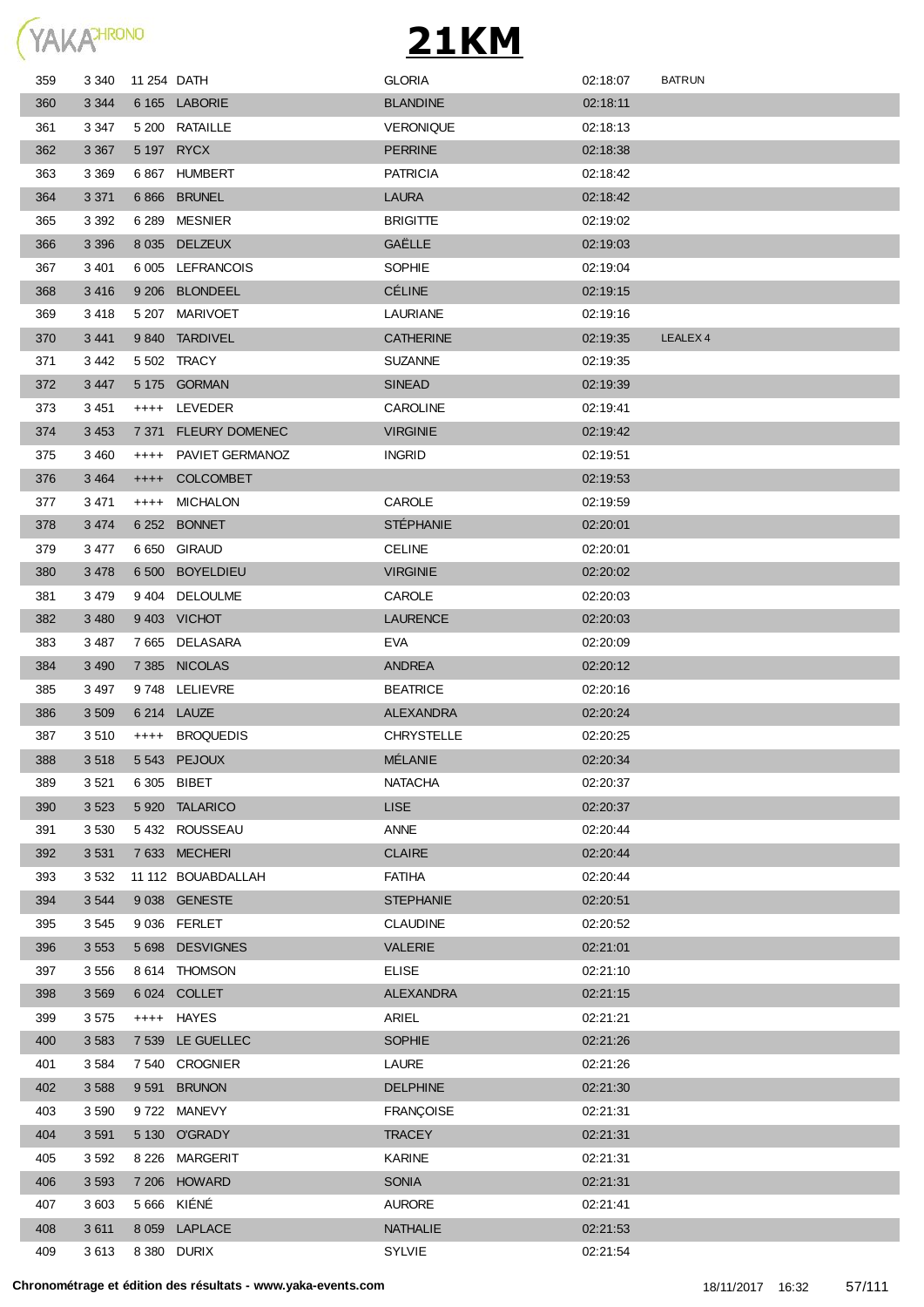

| 410 | 3618    | 6484    | <b>BERNOUD</b>         | <b>DELPHINE</b>         | 02:22:00 |                     |
|-----|---------|---------|------------------------|-------------------------|----------|---------------------|
| 411 | 3619    |         | 7834 HOARAU PRIVAT     | <b>SOPHIE</b>           | 02:22:00 |                     |
| 412 | 3 6 3 2 | $++++$  | <b>JACQUET</b>         | <b>LAURENCE</b>         | 02:22:07 |                     |
| 413 | 3633    | 7978    | <b>FORAISON</b>        | <b>PAULINE</b>          | 02:22:07 |                     |
| 414 | 3 6 3 4 | 8 5 8 0 | <b>FOULON MEGARD</b>   | <b>CHRISTEL</b>         | 02:22:08 |                     |
| 415 | 3635    | 9 1 6 9 | <b>PICAULT</b>         | <b>MARION</b>           | 02:22:09 |                     |
| 416 | 3647    |         | ++++ ABADIE            | <b>NATHALIE</b>         | 02:22:25 |                     |
| 417 | 3 6 5 6 | 6939    | <b>CERVANTES</b>       | <b>GUADALUPE</b>        | 02:22:37 |                     |
| 418 | 3 6 6 4 | 8 5 6 6 | <b>MADAMOUR</b>        | <b>SYLVIE</b>           | 02:22:42 |                     |
| 419 | 3 6 6 5 | $++++$  | <b>MARTIN BOUCHET</b>  | ARMELLE                 | 02:22:42 |                     |
| 420 | 3 6 6 9 |         | 6935 LIMANTARA PLAEHN  | <b>CINDYA</b>           | 02:22:49 |                     |
| 421 | 3673    |         | 8 267 HUGUET           | <b>VIRGINIE</b>         | 02:22:51 |                     |
| 422 | 3679    |         | 8 968 ALFIERI          | <b>BARBORA</b>          | 02:23:03 |                     |
| 423 | 3684    |         | 5 320 CHAMPELAY        | <b>CATHERINE</b>        | 02:23:11 |                     |
| 424 | 3691    |         | 7806 STJERNLOW         | <b>LENA</b>             | 02:23:18 |                     |
| 425 | 3707    |         | 8 025 PETITJEAN        | <b>STÉPHANIE</b>        | 02:23:39 |                     |
| 426 | 3 7 1 1 |         | 8 098 KARA             | <b>NAIMA</b>            | 02:23:42 |                     |
| 427 | 3725    |         | 5953 DESSAUX           | <b>HELENE</b>           | 02:24:03 |                     |
| 428 | 3728    |         | 9943 MOREAU            | <b>ISABELLE</b>         | 02:24:05 |                     |
| 429 | 3733    |         | 7 097 MALYSHEVA        | EKATERINA               | 02:24:12 |                     |
| 430 | 3 7 3 5 |         | 6 568 ROUCAU           | <b>KARINE</b>           | 02:24:12 |                     |
| 431 | 3739    |         | ++++ JACQUAND          | <b>ANNICK</b>           | 02:24:13 |                     |
| 432 | 3740    |         | 5 821 FABRE            | <b>MARLENE</b>          | 02:24:13 |                     |
| 433 | 3743    |         | 5820 VERNEYRE          | <b>CHRISTELLE</b>       | 02:24:14 |                     |
| 434 | 3 7 5 7 |         | 8 265 MORETTO RANTY    | <b>SEVERINE</b>         | 02:24:31 |                     |
| 435 | 3764    |         | 6 096 DE CARVALHO      | <b>AURÉLIE</b>          | 02:24:38 |                     |
| 436 | 3 7 7 1 |         | 9613 FEIGE             | <b>CORINNE</b>          | 02:24:45 |                     |
| 437 | 3775    |         | 9844 MARTINEZ          | <b>GÉRALDINE</b>        | 02:24:49 | LEALEX 4            |
| 438 | 3780    |         | 6583 GOBET             | <b>LAETITIA</b>         | 02:24:55 |                     |
| 439 | 3793    |         | 7 162 TAMISIER         | <b>EMILIE</b>           | 02:25:09 |                     |
| 440 | 3796    |         | 5 970 LEBEQUE          | <b>GERALDINE</b>        | 02:25:12 | LA VACHE ENRAGÉE    |
| 441 | 3800    |         | 9 505 CECILLON GUILLOT | <b>MARIE EMMANUELLE</b> | 02:25:13 |                     |
| 442 | 3 8 0 2 |         | 6 660 LE FESSANT       | <b>SÉVERINE</b>         | 02:25:13 |                     |
| 443 | 3803    |         | 6 148 DURAZ            | <b>KARINE</b>           | 02:25:14 |                     |
| 444 | 3 8 0 8 | 6924    | <b>LENOIR</b>          | <b>EMMANUELLE</b>       | 02:25:14 |                     |
| 445 | 3812    |         | 8 064 MONTEL           | VÉRONIQUE               | 02:25:21 |                     |
| 446 | 3814    |         | 6 929 GOSN GILLARD     | <b>ANGELIQUE</b>        | 02:25:23 |                     |
| 447 | 3816    |         | 6925 HOSTIN            | <b>AGNES</b>            | 02:25:23 |                     |
| 448 | 3 8 20  | 7 461   | <b>MUTEL</b>           | <b>SÉVERINE</b>         | 02:25:26 |                     |
| 449 | 3822    |         | 9 652 PAVIS            | <b>CORINNE</b>          | 02:25:28 | <b>ONTEX RUNNER</b> |
| 450 | 3823    | 8928    | <b>DEVILLARD</b>       | <b>BARBARA</b>          | 02:25:29 |                     |
| 451 | 3825    | 9 080   | <b>BAIMA</b>           | <b>DELPHINE</b>         | 02:25:29 |                     |
| 452 | 3831    |         | 6450 RAVARY            | <b>LAURENCE</b>         | 02:25:36 |                     |
| 453 | 3833    | 9 5 7 1 | DEL PERO               | <b>AUDREY</b>           | 02:25:42 |                     |
| 454 | 3 8 3 4 |         | 8 385 BLANC            | ANNE CECILE             | 02:25:43 |                     |
| 455 | 3835    |         | 8 574 CEDIL            | <b>BLANDINE</b>         | 02:25:43 |                     |
| 456 | 3838    | 8 2 8 1 | <b>BENTURE</b>         | <b>SANDRINE</b>         | 02:25:45 |                     |
| 457 | 3846    |         | 5797 SOBAIHI           | LEILA                   | 02:25:54 |                     |
| 458 | 3851    |         | 6 205 KRAUZKOPER       | <b>HELENE</b>           | 02:25:56 |                     |
| 459 | 3852    |         | 7985 FAISANT           | <b>DÉOLINDA</b>         | 02:25:57 |                     |
|     |         |         | 6815 MARTINS           | <b>CHRISTINE</b>        | 02:25:57 |                     |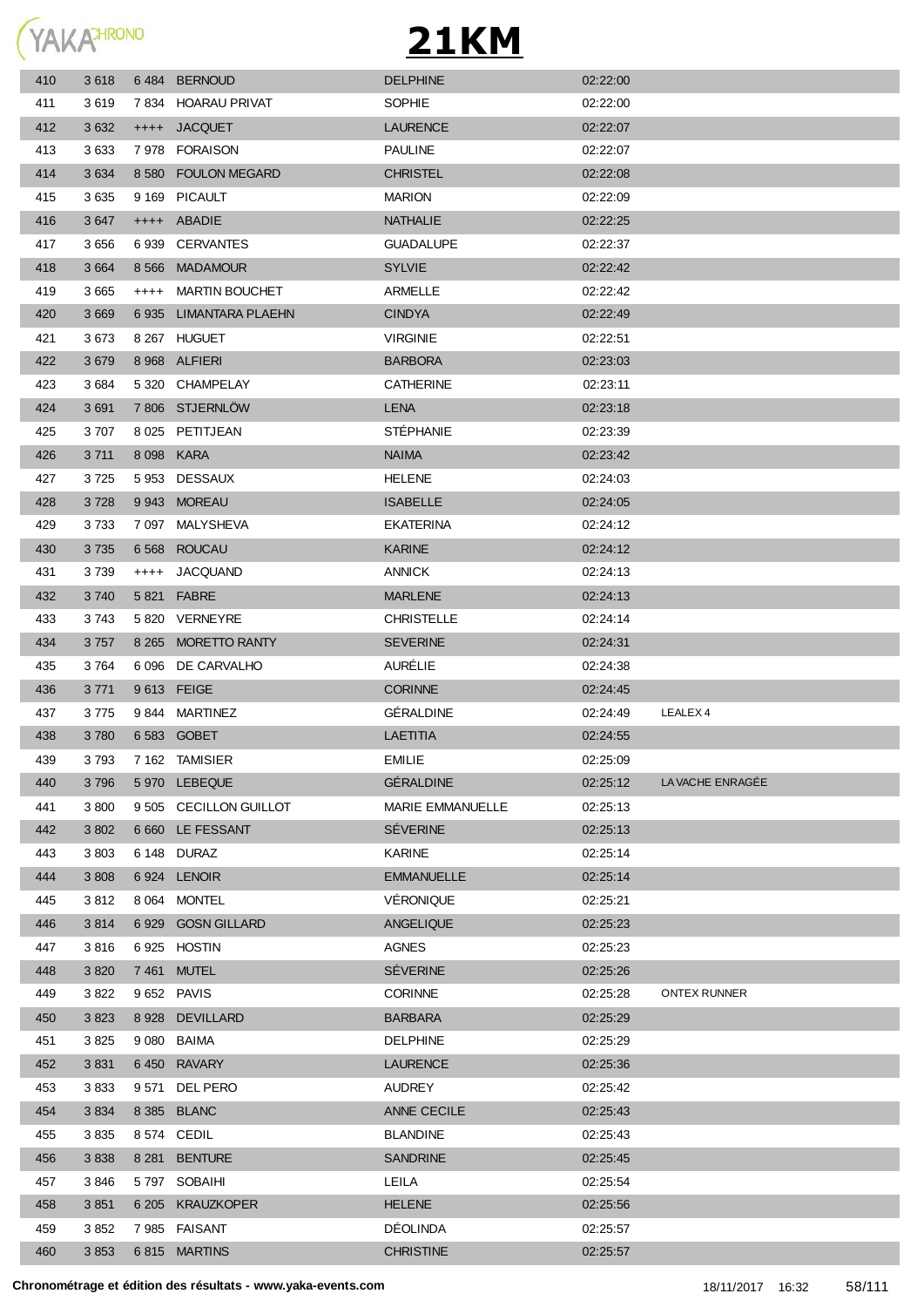

| 461 | 3860    |           | 9484 TISSERAND BOUVARD | MAGALI           | 02:26:04 |             |
|-----|---------|-----------|------------------------|------------------|----------|-------------|
| 462 | 3861    |           | 9515 MIVIERE           | <b>KARINE</b>    | 02:26:05 |             |
| 463 | 3862    |           | 9545 REYNAUD           | <b>STEPHANIE</b> | 02:26:07 |             |
| 464 | 3864    |           | 7629 BUSSY             | HÉLÈNE           | 02:26:08 |             |
| 465 | 3 875   |           | 8 802 LEMOINE          | <b>AUDREY</b>    | 02:26:19 |             |
| 466 | 3887    |           | ++++ RICHARD           | <b>FLORENCE</b>  | 02:26:30 |             |
| 467 | 3893    |           | 6 542 MILLS            | <b>LAUREN</b>    | 02:26:36 |             |
| 468 | 3894    |           | 6 390 BARTEL           | <b>NATASHA</b>   | 02:26:37 |             |
| 469 | 3 907   |           | 6373 GRUZDEVA          | <b>ELENA</b>     | 02:26:47 |             |
| 470 | 3914    |           | 9 979 GIRAUDO          | <b>STÉPHANIE</b> | 02:26:50 |             |
| 471 | 3916    |           | 6 506 MERCIER          | <b>ELIZABETH</b> | 02:26:52 |             |
| 472 | 3917    |           | 9 990 DOUCET           | <b>LAURE</b>     | 02:26:53 |             |
| 473 | 3918    |           | 7 353 GRASSET          | <b>CELINE</b>    | 02:26:55 |             |
| 474 | 3 9 2 2 |           | ++++ PAULIN            | <b>MAGALIE</b>   | 02:26:56 |             |
| 475 | 3926    |           | 5 281 LEFORT           | <b>SYLVIE</b>    | 02:27:03 |             |
| 476 | 3 9 2 9 |           | 5 350 BALMON           | <b>VIRGINIE</b>  | 02:27:09 |             |
| 477 | 3933    |           | 7 006 BRETT            | <b>CLAIRE</b>    | 02:27:11 |             |
| 478 | 3 9 3 6 |           | 7 085 DEGOUT           | <b>ELODIE</b>    | 02:27:14 |             |
| 479 | 3 942   |           | ++++ URIBE             | <b>STÉPHANIE</b> | 02:27:17 |             |
| 480 | 3 9 4 7 |           | ++++ LIROLA            | <b>CATHERINE</b> | 02:27:18 |             |
| 481 | 3 9 5 2 |           | 7 355 CALMELET         | MARIE            | 02:27:22 |             |
| 482 | 3 9 7 8 |           | 7 155 PIRAO            | <b>VIRGINIE</b>  | 02:28:06 |             |
| 483 | 3 9 8 1 |           | 9946 PERRIN            | <b>SABRINA</b>   | 02:28:12 |             |
| 484 | 3 9 8 4 |           | 9 554 HABOUZIT         | <b>LINDA</b>     | 02:28:19 |             |
| 485 | 3986    |           | 8 063 CARON            | <b>FABIENNE</b>  | 02:28:22 |             |
| 486 | 3 9 8 7 |           | 6 697 SMEYERS          | <b>MARYLIN</b>   | 02:28:23 |             |
| 487 | 3 9 9 1 | $++++-$   | MARTIN                 | <b>RAFAELE</b>   | 02:28:26 |             |
| 488 | 3 9 9 2 |           | 7 152 RIOTTOT          | <b>SANDRINE</b>  | 02:28:27 |             |
| 489 | 3 9 9 9 |           | 11 150 DRUGUET         | <b>SANDRINE</b>  | 02:28:36 |             |
| 490 | 4 0 0 0 |           | 5 865 PAYET DESCOMBES  | <b>KATHRYN</b>   | 02:28:36 |             |
| 491 | 4 0 0 2 |           | 8804 MESSINA           | <b>KARINE</b>    | 02:28:37 |             |
| 492 | 4 0 0 7 |           | 9517 PONT              | <b>MURIEL</b>    | 02:28:39 |             |
| 493 | 4 0 0 8 | 8 217     | <b>BAY DRAPS</b>       | <b>CÉLINE</b>    | 02:28:39 |             |
| 494 | 4 0 0 9 |           | ++++ SARTORIUS         | <b>GERALDINE</b> | 02:28:39 |             |
| 495 | 4 0 1 3 |           | 8537 GACHON            | LAURENCE         | 02:28:44 |             |
| 496 | 4 0 1 4 |           | 8 536 BERGERY          | <b>PRISCA</b>    | 02:28:44 |             |
| 497 | 4 0 1 7 |           | 9707 BRIAND            | <b>ORIANE</b>    | 02:28:46 |             |
| 498 | 4 0 1 9 |           | 6958 POINSIGNON        | <b>FABIENNE</b>  | 02:28:47 |             |
| 499 | 4 0 25  |           | 9705 PIERRE LOUIS      | <b>CÉLINE</b>    | 02:29:01 |             |
| 500 | 4 0 31  | 9 503 ROY |                        | <b>DELPHINE</b>  | 02:29:07 |             |
| 501 | 4 0 4 7 |           | 8579 BARBERET          | <b>VIRGINIE</b>  | 02:29:28 |             |
| 502 | 4 0 51  |           | 7520 LACOUR            | <b>CATHERINE</b> | 02:29:32 | CAP BUGEY 3 |
| 503 | 4 0 5 2 |           | 8 233 DAGONET          | NATHALIE         | 02:29:34 |             |
| 504 | 4 0 64  |           | 6 154 PANEL            | <b>CAROLE</b>    | 02:29:46 |             |
| 505 | 4 0 67  |           | 8 834 CASTELLON        | <b>ANNICK</b>    | 02:29:50 |             |
| 506 | 4 0 7 7 |           | 6613 NICOLAS           | <b>MARILYN</b>   | 02:29:57 |             |
| 507 | 4 0 9 2 |           | 9 869 MAZZOCCHI        | KARINE           | 02:30:38 |             |
| 508 | 4 0 9 5 |           | 9599 PLASSARD          | <b>ANNICK</b>    | 02:30:41 |             |
| 509 | 4 100   |           | 7 326 DEMARE           | <b>SYLVIANE</b>  | 02:30:48 |             |
| 510 | 4 1 0 9 |           | 5 500 LABROSSE         | <b>STEPHANIE</b> | 02:30:51 |             |
| 511 | 4 110   |           | 7 192 HOUIS            | CATHERINE        | 02:30:52 |             |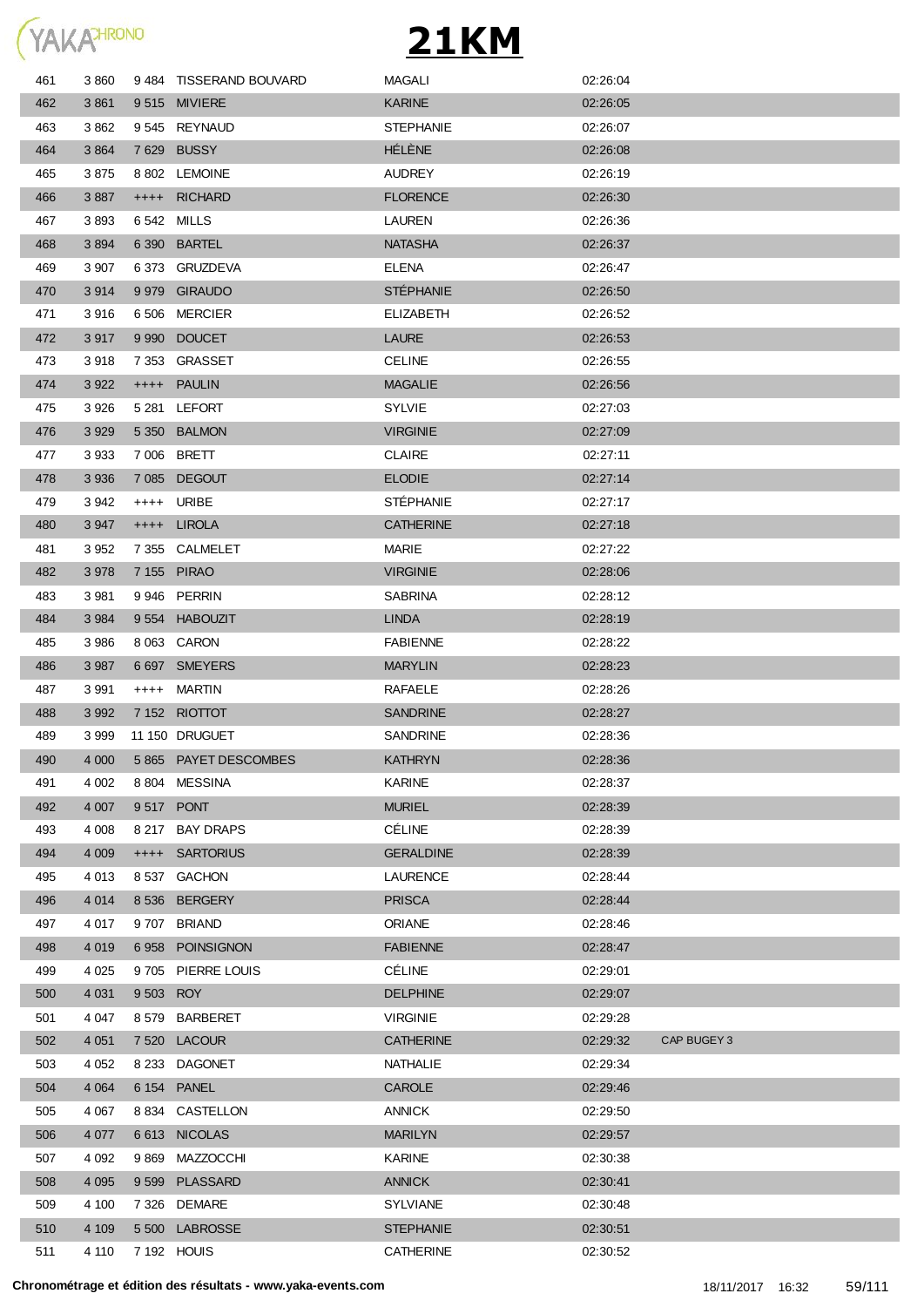

| 512 | 4 111   |           | 7 194 BORDES         | <b>LAURENCE</b>      | 02:30:52 |                    |
|-----|---------|-----------|----------------------|----------------------|----------|--------------------|
| 513 | 4 1 1 2 |           | 7 193 GAYTON         | <b>KARINE</b>        | 02:30:52 |                    |
| 514 | 4 1 1 3 |           | 7 195 BARRIER        | <b>MARIE AUDE</b>    | 02:30:53 |                    |
| 515 | 4 1 1 4 |           | 7 970 FOURNIER       | ANNE                 | 02:30:53 |                    |
| 516 | 4 1 2 5 |           | 9 287 COUDON LEVRAUT | <b>GWENAELLE</b>     | 02:31:23 | <b>TEAM TOUBO</b>  |
| 517 | 4 1 3 7 | 7 5 5 8   | <b>PRUDOME</b>       | <b>CHRISTELLE</b>    | 02:31:39 |                    |
| 518 | 4 1 4 4 |           | 8 055 COHEN          | <b>MADELEINE</b>     | 02:31:56 | DANS LE MOUVEMENT  |
| 519 | 4 1 4 8 |           | 9 862 CHAVAGNAT      | <b>CECILE</b>        | 02:32:12 |                    |
| 520 | 4 156   | $++++$    | <b>BARATTE</b>       | <b>ESTELLE</b>       | 02:32:21 |                    |
| 521 | 4 1 6 3 |           | 5 322 TRACEY         | MAXWELL              | 02:32:27 |                    |
| 522 | 4 167   |           | 7 020 RABATEL        | <b>ALEXANDRA</b>     | 02:32:42 |                    |
| 523 | 4 169   |           | 7012 GOGUET          | LAETITIA             | 02:32:43 |                    |
| 524 | 4 1 7 8 |           | 8 260 PULSMEYER      | ALEXANDRA            | 02:32:52 |                    |
| 525 | 4 192   | 9 5 23    | ROUSSELIN            | <b>ANNE FLORENCE</b> | 02:33:05 |                    |
| 526 | 4 203   |           | 9 642 BARDONNET      | <b>JUDITH</b>        | 02:33:20 |                    |
| 527 | 4 207   |           | 8 836 RUŽCIKOVÁ      | JANA                 | 02:33:27 |                    |
| 528 | 4 2 1 7 |           | 6 557 VALEIX         | <b>NADIA</b>         | 02:33:41 |                    |
| 529 | 4 2 1 8 |           | 6 375 DEFAY          | <b>CECILE</b>        | 02:33:42 | <b>BARBIE TEAM</b> |
| 530 | 4 2 2 4 |           | 5882 LAFFONT         | <b>BERENGERE</b>     | 02:33:46 |                    |
| 531 | 4 2 2 5 |           | 5890 QUERAT          | <b>GERALDINE</b>     | 02:33:47 |                    |
| 532 | 4 2 2 8 |           | 6628 PACHE           | <b>SEVERINE</b>      | 02:33:48 | <b>MUFALUPA</b>    |
| 533 | 4 2 4 4 |           | ++++ PICARD          | <b>ESTELLE</b>       | 02:34:09 |                    |
| 534 | 4 2 5 2 |           | 9512 BITTLER         | <b>LYGIE</b>         | 02:34:13 |                    |
| 535 | 4 2 5 6 |           | 6 324 CLEMENT        | <b>MYRIAM</b>        | 02:34:15 |                    |
| 536 | 4 2 6 0 |           | 6410 DOS SANTOS      | <b>HELENE</b>        | 02:34:31 |                    |
| 537 | 4 2 6 9 |           | 8829 JOLY            | LAURE                | 02:34:42 |                    |
| 538 | 4 2 7 1 |           | 6 172 MOIROUD        | <b>NATHALIE</b>      | 02:34:48 |                    |
| 539 | 4 2 7 4 |           | 9 207 DURAND         | <b>CRISTINA</b>      | 02:34:49 |                    |
| 540 | 4 2 7 7 |           | 6893 KLAVER          | <b>INGRID</b>        | 02:34:51 |                    |
| 541 | 4 2 8 7 |           | 5431 FARREN          | <b>EMMA</b>          | 02:35:10 |                    |
| 542 | 4 3 0 2 |           | 8874 GIRARD          | <b>CLAIRE</b>        | 02:35:23 |                    |
| 543 | 4 3 0 5 |           | 7954 DUFOUR          | <b>SOLENNE</b>       | 02:35:29 |                    |
| 544 | 4 3 0 6 |           | 7825 DORMEAU         | <b>CAROLINE</b>      | 02:35:29 |                    |
| 545 | 4 3 1 1 | 9417 BUFI |                      | CAROLE               | 02:35:47 |                    |
| 546 | 4 3 2 6 | 6 784     | <b>BELLELLE</b>      | ANNE SOPHIE          | 02:36:16 |                    |
| 547 | 4 3 3 2 |           | 6076 PREYNAT         | <b>ODILE</b>         | 02:36:22 |                    |
| 548 | 4 3 3 5 |           | 8 349 DE ALMEIDA     | <b>VERONIQUE</b>     | 02:36:30 |                    |
| 549 | 4 3 3 6 |           | 11 001 CHAVY         | <b>CLAUDINE</b>      | 02:36:30 |                    |
| 550 | 4 3 4 1 |           | 6 600 GOUSSE         | <b>PASCALE</b>       | 02:36:38 |                    |
| 551 | 4 3 6 8 |           | 6496 DEBAERE         | <b>BENEDICTE</b>     | 02:37:06 |                    |
| 552 | 4 3 7 4 |           | ++++ GUILBERT        | <b>CHANTAL</b>       | 02:37:09 |                    |
| 553 | 4 377   |           | 11 180 JEANSON       | <b>LAURENCE</b>      | 02:37:15 |                    |
| 554 | 4 3 8 6 |           | 5704 MAJORCZYK       | <b>DELPHINE</b>      | 02:37:22 |                    |
| 555 | 4 395   |           | 7 320 GRAZIANO       | <b>CAROLINE</b>      | 02:37:34 |                    |
| 556 | 4 3 9 9 |           | 11 037 JAZOULI       | JAME                 | 02:37:51 |                    |
| 557 | 4 4 0 7 |           | ++++ ZANA            | <b>FRÉDÉRIQUE</b>    | 02:38:00 | AXIMA 13           |
| 558 | 4 4 1 1 |           | 5 589 GUEYDON        | <b>CHRISTELLE</b>    | 02:38:05 |                    |
| 559 | 4 4 2 0 |           | 11 287 MONTAUBAN     | <b>AURORE</b>        | 02:38:15 |                    |
| 560 | 4 4 2 6 |           | 7 951 COMER          | ANNE                 | 02:38:22 |                    |
| 561 | 4 4 2 7 |           | 8 323 BOUTAUD        | <b>ADELINE</b>       | 02:38:25 |                    |
| 562 | 4 4 2 8 | 5785 HUE  |                      | <b>CHRISTINE</b>     | 02:38:25 |                    |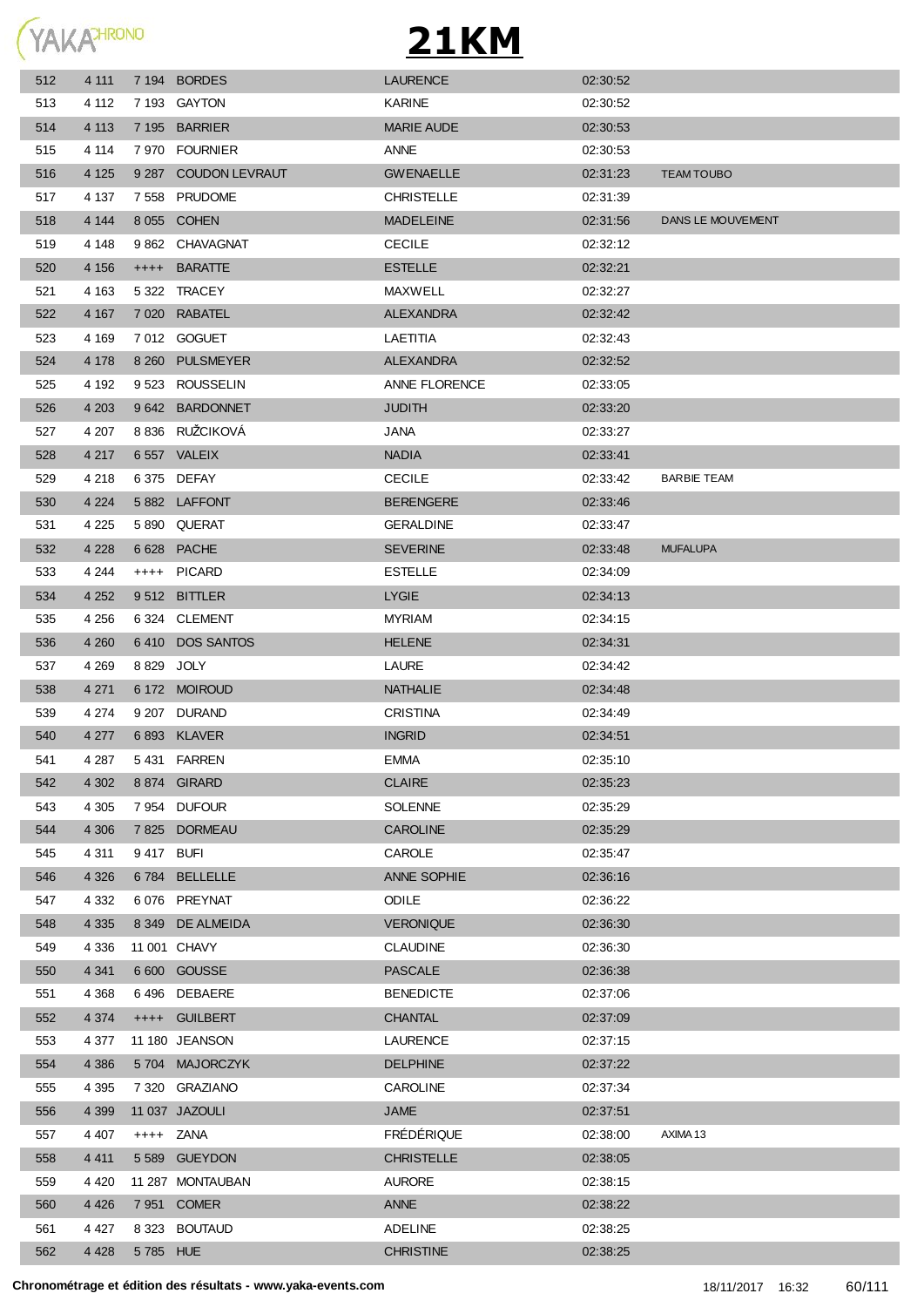

| 563 | 4 4 3 9 | 8 229 DIAZ |                      | <b>DELPHINE</b>        | 02:38:44 |                |
|-----|---------|------------|----------------------|------------------------|----------|----------------|
| 564 | 4 4 4 0 | 8 8 6 9    | ANDREAU              | <b>CAROLINE</b>        | 02:38:45 |                |
| 565 | 4 4 4 1 |            | 8815 FROISSART       | <b>CHRISTELLE</b>      | 02.38.45 |                |
| 566 | 4 4 5 4 | 7 6 6 9    | TOURNOUD             | <b>GERALDINE</b>       | 02:38:54 |                |
| 567 | 4 4 5 5 |            | 7 062 GORON          | <b>KARINE</b>          | 02:38:54 |                |
| 568 | 4 4 5 6 | 7 0 64     | TERRIER              | <b>ISABELLE</b>        | 02:38:55 |                |
| 569 | 4 4 5 7 | 7 066      | BOUISSEAU            | <b>PASCALE</b>         | 02:38:55 |                |
| 570 | 4 4 5 9 | 7 0 6 7    | <b>DELAYE</b>        | <b>SYLVIE</b>          | 02:38:55 |                |
| 571 | 4 4 8 6 |            | 6326 FORESTIER       | <b>COCO</b>            | 02:39:30 |                |
| 572 | 4 4 8 9 | 6 103      | <b>ROLLET</b>        | <b>SANDRINE</b>        | 02:39:41 |                |
| 573 | 4 490   | 6 0 9 4    | <b>BROCHOT</b>       | <b>CHRISTELLE</b>      | 02:39:41 |                |
| 574 | 4 505   | 6 643      | <b>PHILIP</b>        | <b>FLORENCE</b>        | 02:40:20 | LA MINNIE TEAM |
| 575 | 4 508   | $++++$     | <b>CARDOSO</b>       | YOLANDE                | 02:40:30 |                |
| 576 | 4 509   | 8828       | <b>LOOZE</b>         | <b>MARIE CHRISTINE</b> | 02:40:30 |                |
| 577 | 4 530   | 9561       | <b>REBREYEND</b>     | <b>CATHERINE</b>       | 02:41:12 |                |
| 578 | 4 5 3 7 |            | 6 827 PETIT          | <b>GAËLLE</b>          | 02:41:41 |                |
| 579 | 4 538   |            | 5305 TISSOT          | <b>MYRIAM</b>          | 02:41:45 |                |
| 580 | 4 5 4 0 |            | 5402 DVORIANNOFF     | <b>GÉRALDINE</b>       | 02:41:46 |                |
| 581 | 4 547   |            | 6 684 BOUFFAUD       | <b>GAELLE</b>          | 02:42:13 |                |
| 582 | 4 5 5 5 | 6 748      | <b>BLATRIX</b>       | <b>ISABELLE</b>        | 02:42:25 |                |
| 583 | 4568    |            | 7010 CHENEVAL        | <b>LAURENCE</b>        | 02:42:46 | <b>TALOOL</b>  |
| 584 | 4 5 7 8 |            | 5 227 ANGELINI       | <b>ANNE</b>            | 02:43:07 |                |
| 585 | 4 5 8 2 |            | 7 216 FOUVET         | <b>FLORENCE</b>        | 02:43:10 |                |
| 586 | 4 5 8 5 |            | 8 933 GINET          | <b>BLANDINE</b>        | 02:43:17 |                |
| 587 | 4 5 9 2 | 7041 MAS   |                      | <b>NADINE</b>          | 02:43:44 |                |
| 588 | 4 5 9 5 |            | 9 062 AGUILHON       | <b>CHRISTINE</b>       | 02:43:48 |                |
| 589 | 4 602   | 7 201      | <b>SCHERRER</b>      | <b>VANESSA</b>         | 02:44:13 |                |
| 590 | 4 603   | 6 203      | <b>DUPONT</b>        | <b>FLORENCE</b>        | 02:44:14 |                |
| 591 | 4 607   |            | 9435 GUYOT           | SOPHIE                 | 02:44:30 |                |
| 592 | 4610    |            | 9377 MACHARD         | <b>MAGALI</b>          | 02:44:36 |                |
| 593 | 4613    |            | 9793 PERRIER         | <b>CHRYSTELLE</b>      | 02:44:44 |                |
| 594 | 4 6 24  | 7 243      | <b>RUSSEL SCHWOB</b> | <b>ELISABETH</b>       | 02:45:25 |                |
| 595 | 4 6 3 9 |            | 5 992 BOSSUT         | VANESSA                | 02:46:08 |                |
| 596 | 4 6 4 2 |            | 5 355 AZZARITI       | <b>CATHERINE</b>       | 02:46:18 |                |
| 597 | 4 6 4 9 |            | 9 363 CAILLY         | SANDRA                 | 02:46:35 |                |
| 598 | 4 6 5 3 |            | 6 042 BERTHELON      | <b>CÉLINE</b>          | 02:46:36 |                |
| 599 | 4673    |            | 11 262 BERTRAND      | <b>ANNICK</b>          | 02:47:09 |                |
| 600 | 4 6 7 5 |            | 9 676 CHOURAQUI      | <b>VANESSA</b>         | 02:47:20 |                |
| 601 | 4 6 9 2 | 6926       | <b>JOUBREL</b>       | <b>VIRGINIE</b>        | 02:48:22 |                |
| 602 | 4 6 9 4 |            | 9566 SIMMINI         | <b>BARBARA</b>         | 02:48:28 |                |
| 603 | 4712    | 5 574      | <b>DEPORTE</b>       | <b>ISABELLE</b>        | 02:49:14 |                |
| 604 | 4 7 20  | 7 180      | <b>NANDRON</b>       | <b>CORINNE</b>         | 02:49:27 |                |
| 605 | 4 7 2 2 | 5 337      | <b>NEGRIE</b>        | LETITIA                | 02:49:28 |                |
| 606 | 4 7 2 3 |            | 8 113 ROUGEMONT      | GAËLLE                 | 02:49:29 | TRAILGONETTES4 |
| 607 | 4 7 2 5 | 6 0 65     | <b>BOURGOIN</b>      | <b>VIRGINIE</b>        | 02:49:39 |                |
| 608 | 4 7 4 1 | 7 171 BIEU |                      | <b>CARINE</b>          | 02:50:37 |                |
| 609 | 4 743   | 8 601      | <b>POIRIER</b>       | KARINE                 | 02:50:37 |                |
| 610 | 4 7 4 6 |            | 7 695 HAGENBACH      | <b>AUDREY</b>          | 02:50:39 |                |
| 611 | 4 7 5 1 | 9 0 5 4    | <b>SCARPARI</b>      | <b>REBECCA</b>         | 02:50:59 |                |
| 612 | 4 7 5 5 |            | ++++ PALISSEAU       | <b>SÉVERINE</b>        | 02:51:11 |                |
| 613 | 4 7 7 6 |            | 6 468 BOUJEDAINI     | <b>NAOUAL</b>          | 02:52:34 |                |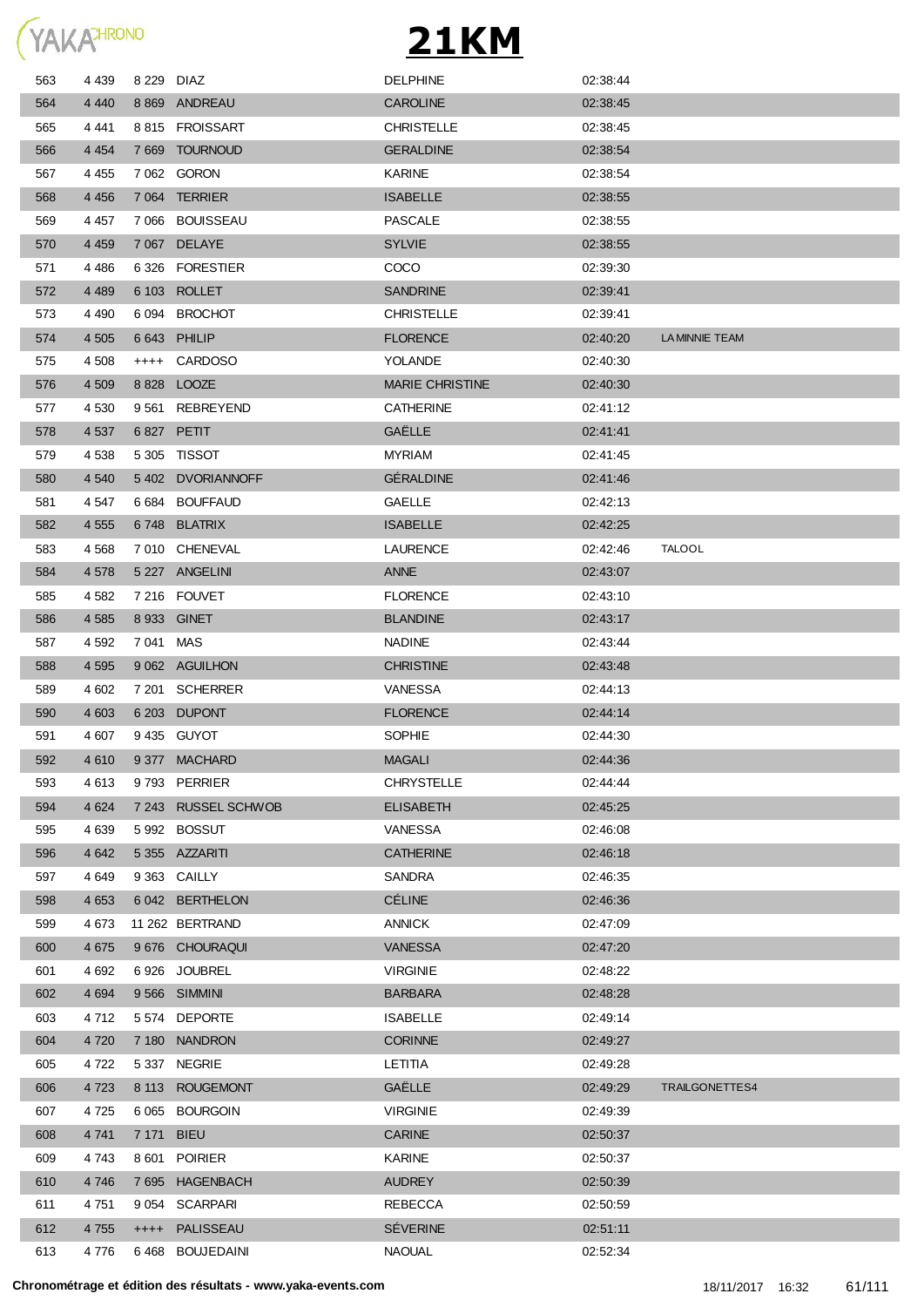

| 614 | 4 7 8 1 |            | ++++ PARIS          | <b>EMILIE</b>           | 02:52:49 |                |
|-----|---------|------------|---------------------|-------------------------|----------|----------------|
| 615 | 4 782   | $^{++++}$  | PUTHOD              | <b>GERSENDE</b>         | 02:52:49 |                |
| 616 | 4 7 8 5 |            | 5 162 TREVISAN      | <b>NADEGE</b>           | 02:52:58 |                |
| 617 | 4 8 0 5 | 9 621      | <b>BARBERAN</b>     | <b>CORINNE</b>          | 02:53:59 |                |
| 618 | 4 8 21  |            | 5 125 SCHMITT       | <b>CHRISTEL</b>         | 02:54:34 |                |
| 619 | 4 8 24  |            | 5 156 KEARNEY       | <b>AISLING</b>          | 02:54:36 |                |
| 620 | 4 8 29  |            | ++++ BLACHON        | <b>EMMANUELLE</b>       | 02:54:52 |                |
| 621 | 4 8 31  |            | 6 244 PERRAT        | VALÉRIE                 | 02:54:53 |                |
| 622 | 4 8 6 4 |            | 8 130 VESSILLER     | <b>CATHY</b>            | 02:55:42 | <b>ZALUCA</b>  |
| 623 | 4873    |            | 6 655 CORCELLA      | <b>AUDREY</b>           | 02:55:54 |                |
| 624 | 4 8 8 4 |            | 6 597 PETIT         | <b>ELODIE</b>           | 02:56:01 |                |
| 625 | 4 9 0 1 |            | 7 276 CANTET        | MARIE                   | 02:56:33 | TRAILGONETTES1 |
| 626 | 4 9 0 3 |            | 7878 MADEIRA        | <b>ELIZABETH</b>        | 02:56:33 | TRAILGONETTES3 |
| 627 | 4 907   |            | 6876 DMITRIEVA      | <b>ARINA</b>            | 02:56:40 |                |
| 628 | 4 9 1 2 |            | 7 329 CHESHIN       | <b>DANIT</b>            | 02:56:51 |                |
| 629 | 4914    |            | 8 642 SHEMESH       | <b>EINAV</b>            | 02:56:52 |                |
| 630 | 4 9 1 7 |            | 5344 ROCHER         | <b>STÉPHANIE</b>        | 02:57:16 |                |
| 631 | 4921    |            | ++++ VIVALDI        | <b>ELISABETH</b>        | 02:57:21 |                |
| 632 | 4 9 22  | 6 994 FRAU |                     | <b>CARINE</b>           | 02:57:21 |                |
| 633 | 4 944   |            | 6348 TOURNEAU       | <b>SYLVAINE</b>         | 02:59:26 |                |
| 634 | 4 9 4 6 |            | 9476 BOHANT         | HAQUAJAN                | 02:59:34 |                |
| 635 | 4948    |            | 8 598 LAUPRETRE     | <b>DELPHINE</b>         | 02:59:34 |                |
| 636 | 4 9 4 9 | 8 5 9 5    | <b>BAUD LAVIGNE</b> | <b>FABIENNE</b>         | 02:59:35 |                |
| 637 | 4 9 5 2 |            | 6077 VOLONTIER      | <b>ELODIE</b>           | 02:59:45 |                |
| 638 | 4 9 5 6 |            | 5 301 PLESSIS       | <b>ISABELLE</b>         | 02:59:58 |                |
| 639 | 4965    |            | 8499 DESITTER       | <b>ISABELLE</b>         | 03:00:18 |                |
| 640 | 4 9 7 6 |            | 9887 FOUARTES       | <b>VÉRONIQUE</b>        | 03:01:12 |                |
| 641 | 4977    |            | 9 693 ROCHE         | <b>CHRISTELLE</b>       | 03:01:13 |                |
| 642 | 4 9 7 8 |            | 5 596 BERRA         | <b>MARLENE</b>          | 03:01:27 |                |
| 643 | 4981    |            | 7815 DI GUSTO       | CAROLE                  | 03:01:37 |                |
| 644 | 4 9 8 4 |            | 7817 MORIN          | <b>VIRGINIE</b>         | 03:01:37 |                |
| 645 | 4 9 9 3 |            | 6 603 BERNARD       | <b>TINA</b>             | 03:01:51 |                |
| 646 | 5 0 0 1 |            | 8 602 COLLIN        | <b>LAURENCE</b>         | 03:02:21 |                |
| 647 | 5 0 0 4 |            | 8 444 LE PINCART    | <b>ALICE</b>            | 03:02:21 |                |
| 648 | 5 0 1 7 |            | 6 117 FABRE         | <b>JOELLE</b>           | 03:03:50 |                |
| 649 | 5 0 3 0 |            | 9019 GRANGE         | <b>LAURENCE</b>         | 03:04:27 |                |
| 650 | 5 0 3 2 |            | 9 116 PHILIPPE      | <b>FABIENNE</b>         | 03:04:28 | ORMA           |
| 651 | 5 0 3 3 |            | 9017 BOLON          | <b>IVANNE</b>           | 03:04:28 |                |
| 652 | 5 0 3 7 |            | 7883 SIVENKOVA      | <b>LARISA</b>           | 03:05:09 |                |
| 653 | 5 0 8 2 |            | 9536 CATINOT        | <b>AUDE</b>             | 03:07:45 |                |
| 654 | 5 1 0 4 | $++++-$    | <b>LAURENT</b>      | <b>CAROLINE</b>         | 03:08:41 |                |
| 655 | 5 1 1 3 |            | 6487 ZAPRUDNOVA     | <b>NATALIA</b>          | 03:09:32 |                |
| 656 | 5 1 3 5 |            | 8 030 LEVÊQUE       | <b>CHRISTINE</b>        | 03:10:33 |                |
| 657 | 5 1 4 1 |            | 6681 PEGON          | <b>ARNAUD</b>           | 03:10:59 |                |
| 658 | 5 1 5 8 |            | ++++ MITCHELL       | <b>EDEL</b>             | 03:12:25 |                |
| 659 | 5 1 6 3 |            | 9 555 SADEH         | DANA                    | 03:13:10 |                |
| 660 | 5 1 6 8 |            | 7027 SÆTERMO        | <b>INGER ANNE FÅNES</b> | 03:13:51 |                |
| 661 | 5 1 7 1 |            | 8 946 BRUFFIN       | <b>SONIA</b>            | 03:14:13 |                |
| 662 | 5 1 7 8 |            | 5716 LASSEMBLEE     | <b>SOPHIE</b>           | 03:15:31 |                |
| 663 | 5 1 7 9 |            | 7 026 AASEN         | <b>HILDE BERGE</b>      | 03:16:01 |                |
| 664 | 5 200   |            | 9440 VITTOZ         | <b>CECILE</b>           | 03:18:02 |                |
|     |         |            |                     |                         |          |                |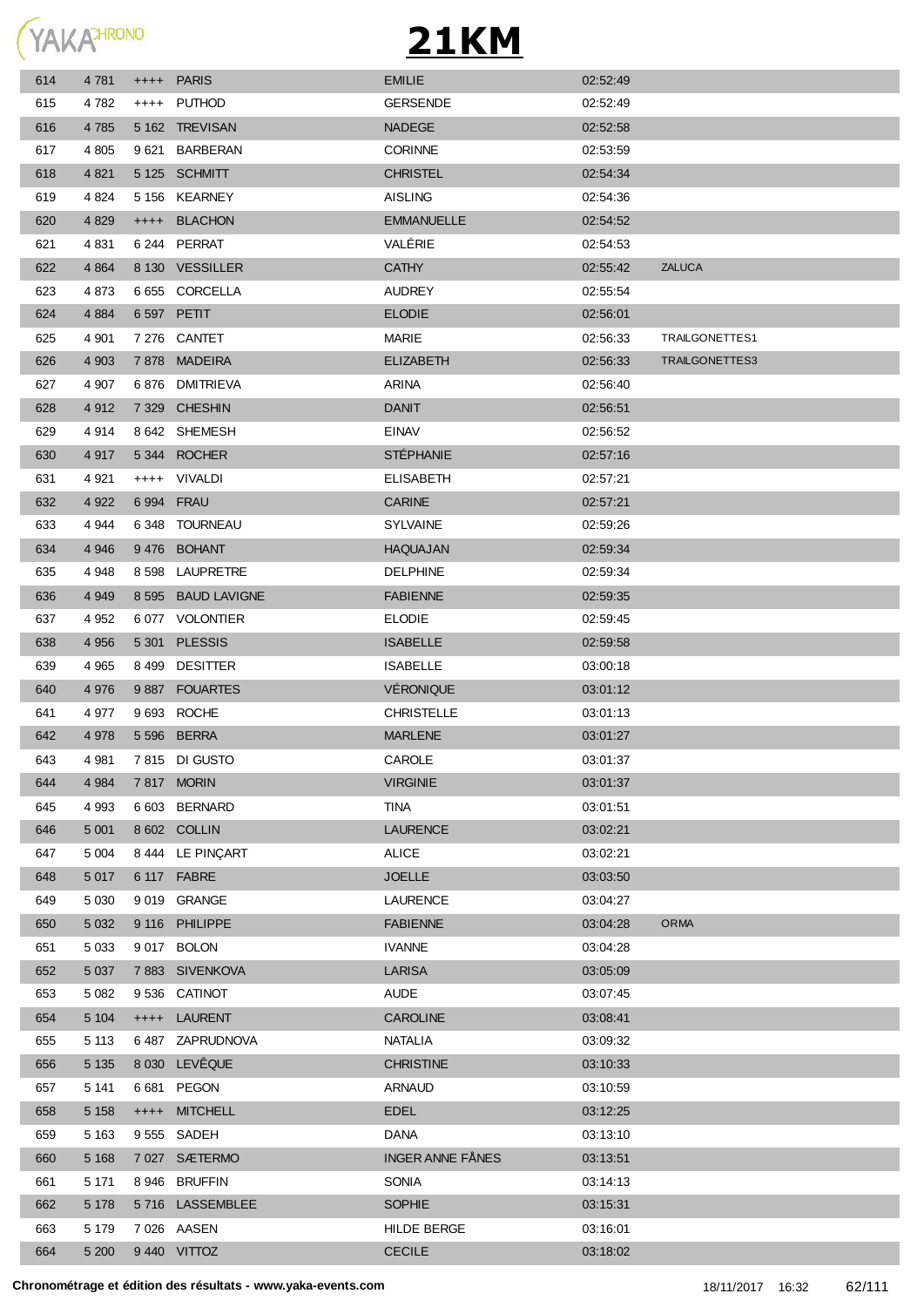

| 665 | 5 2 0 1 |            | 9 399 RAVEL          | KATIA             | 03:18:03 |
|-----|---------|------------|----------------------|-------------------|----------|
| 666 | 5 2 0 2 |            | 5 867 PARPETTE       | <b>BERNADETTE</b> | 03:18:03 |
| 667 | 5 2 0 6 |            | 5 368 HIGGINS        | MARIE             | 03:18:19 |
| 668 | 5 2 1 4 |            | 7943 BROADERS        | <b>ANN</b>        | 03:19:07 |
| 669 | 5 2 3 2 |            | ++++ AULAS           | <b>STEPHANIE</b>  | 03:20:01 |
| 670 | 5 2 4 6 | 5488 LANE  |                      | <b>AEDEEN</b>     | 03:22:09 |
| 671 | 5 2 4 8 |            | 7 249 KAVANAGH       | <b>LYNN</b>       | 03:22:10 |
| 672 | 5 2 4 9 |            | 5422 MOONEY          | <b>KATRINA</b>    | 03:22:10 |
| 673 | 5 2 5 2 |            | 5428 BUCKLEY BRASIER | <b>RUTH</b>       | 03:22:53 |
| 674 | 5 2 5 3 |            | 5 936 FORDE          | <b>JENNIFER</b>   | 03:22:53 |
| 675 | 5 2 5 4 |            | 9 194 MCGRATH        | <b>KARIN</b>      | 03:22:53 |
| 676 | 5 2 7 1 |            | 6 398 JENNINGS       | <b>MARY</b>       | 03:24:20 |
| 677 | 5 2 8 8 | 6 5 6 3    | MARTIN               | <b>MARIA</b>      | 03:25:34 |
| 678 | 5 3 4 4 |            | 6 204 PARDON         | CAROLE            | 03:28:55 |
| 679 | 5 3 4 5 |            | 7 400 ROCHE          | <b>ANNICK</b>     | 03:28:55 |
| 680 | 5 3 4 6 | 7 564 PECE |                      | <b>CHRISTINE</b>  | 03:28:55 |
| 681 | 5 3 5 5 |            | 6 690 REGAN          | <b>LORRAINE</b>   | 03:29:16 |
| 682 | 5 3 6 6 | 7 800      | <b>LONG</b>          | <b>EMMA</b>       | 03:30:26 |
| 683 | 5 3 6 8 | 7 801      | MONAHAN              | MAEBH             | 03:30:27 |
| 684 | 5 3 6 9 |            | 7 804 MCCARTHY       | <b>AOIFE</b>      | 03:30:27 |
| 685 | 5 3 7 0 |            | 7 643 MAC GIOLLA RI  | <b>GRAINNE</b>    | 03:30:27 |
| 686 | 5 3 7 2 |            | 7 362 CLINTON        | <b>VALERIE</b>    | 03:30:28 |
| 687 | 5 3 7 5 |            | ++++ JAYOL           | <b>FRANÇOISE</b>  | 03:30:58 |
| 688 | 5 3 7 6 | $++++-$    | <b>MANHAUDIER</b>    | <b>FABIENNE</b>   | 03:31:01 |
| 689 | 5 4 2 5 |            | 6 262 KRASNOVA       | <b>OLGA</b>       | 03:33:19 |
| 690 | 5 4 6 1 |            | 6 907 PLAIAS         | <b>MARIA</b>      | 03:37:02 |
| 691 | 5 4 6 7 | 6 900 MARY |                      | <b>FERGUSON</b>   | 03:37:13 |
| 692 | 5 4 6 8 |            | 7 102 RATTIGAN       | <b>ALMA</b>       | 03:37:13 |
| 693 | 5469    |            | 6 887 NI GHIOLLAIN   | <b>EIMEAR</b>     | 03:37:15 |
| 694 | 5 4 7 0 |            | 6433 RAHNEBERG       | <b>VERONICA</b>   | 03:37:27 |
| 695 | 5472    |            | 5465 SREENAN         | <b>SARAH</b>      | 03:38:00 |
| 696 | 5 4 8 0 |            | 11 187 BEGUINOT      | <b>EVE MARIE</b>  | 03:39:04 |
| 697 | 5 5 1 5 | 8 0 68     | MC GRATH             | <b>CATHERINE</b>  | 03:40:33 |
| 698 | 5 5 1 7 | 8 4 9 4    | <b>FEIGHERY</b>      | <b>AINE</b>       | 03:40:46 |
| 699 | 5518    |            | 5869 O'LEARY         | AILEEN            | 03:40:46 |
| 700 | 5 5 5 2 |            | 8 031 O'HARA         | <b>SINEAD</b>     | 03:48:04 |
| 701 | 5 5 5 7 |            | 5 242 CHARLIER       | MARIE             | 03:49:22 |
| 702 | 5 5 5 8 | 5 2 4 1    | <b>DIEU</b>          | <b>NADEGE</b>     | 03:49:22 |
|     |         |            |                      |                   |          |

#### **VETERAN 1 HOMME**

| CI.Cat.        | Gen.            | Doss.   | <b>Nom</b>      | <b>Prenom</b>    | Temps    | <b>Club</b>             |
|----------------|-----------------|---------|-----------------|------------------|----------|-------------------------|
|                | 3               |         | 9679 BARES      | <b>LAURENT</b>   | 01:12:12 |                         |
| 2              | 4               |         | 5 034 CLAVERIE  | <b>ROLAND</b>    | 01:14:01 |                         |
| 3              | 6               |         | 5 035 DENIS     | <b>SYLVAIN</b>   | 01:15:19 |                         |
| $\overline{4}$ | 8               |         | 5 019 GALLEE    | <b>SEBASTIEN</b> | 01:15:55 | <b>ENDURANCE SHOP 4</b> |
| 5              | 10              |         | ++++ AZZAZ      | <b>KARIM</b>     | 01:16:06 |                         |
| 6              | 12 <sup>2</sup> |         | 5013 CACHOT     | <b>LIONEL</b>    | 01:17:47 | <b>ENDURANCE SHOP 5</b> |
| 7              | 19              |         | 5455 GUIGUE     | <b>JERÔME</b>    | 01:20:53 | <b>LES ZILLUMILED</b>   |
| 8              | 23              |         | 9485 SOHLBERG   | <b>FREDRIK</b>   | 01:21:58 |                         |
| 9              | 25              |         | 7 204 ELYAGOUBI | ABDELKADER       | 01:22:11 |                         |
| 10             | 28              | 5 0 2 6 | <b>MARITEAU</b> | <b>DAVID</b>     | 01:23:14 | <b>ENDURANCE SHOP 3</b> |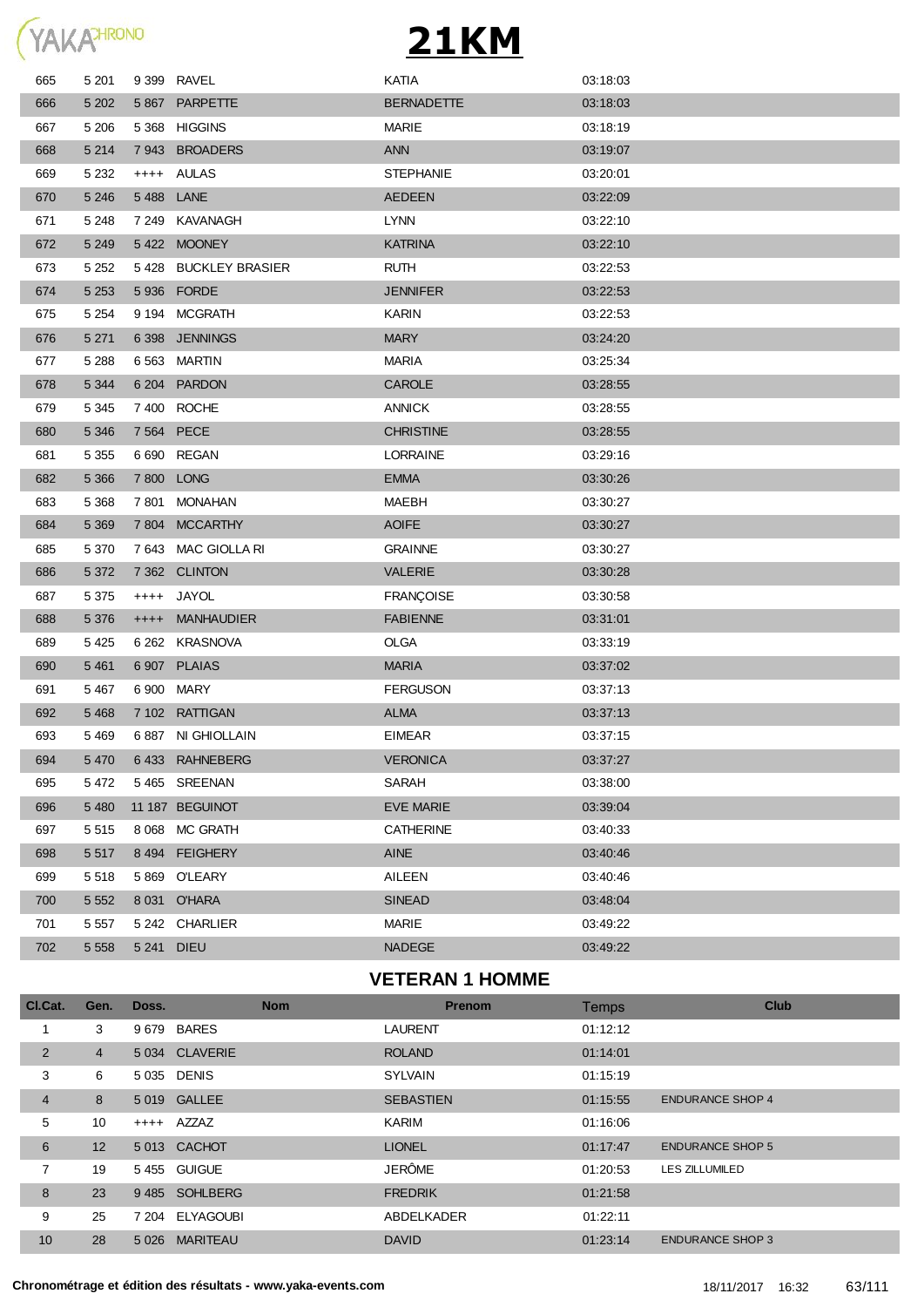

| 11 | 29  |         | 5 021 GOURMAND    | <b>DAMIEN</b>          | 01:23:20 | AUTOCARS MAISONNEUVE 6     |
|----|-----|---------|-------------------|------------------------|----------|----------------------------|
| 12 | 35  |         | ++++ LAGARRIGUE   | <b>JULIEN</b>          | 01:23:55 |                            |
| 13 | 36  |         | ++++ RABATEL      | WALTER                 | 01:24:12 |                            |
| 14 | 38  |         | 8 544 WOLF        | <b>DENIS</b>           | 01:24:15 |                            |
| 15 | 39  |         | 8858 HEURTIER     | <b>DAVID</b>           | 01:24:49 |                            |
| 16 | 43  |         | 9 058 BUCAMP      | <b>SEBASTIEN</b>       | 01:25:16 | <b>UGLO</b>                |
| 17 | 45  |         | 9789 EYMONERIE    | <b>FABIEN</b>          | 01:25:18 |                            |
| 18 | 52  |         | 5 033 JOMARD      | <b>SEBASTIEN</b>       | 01:25:29 |                            |
| 19 | 55  |         | 6355 ROBERT       | <b>ARNAUD</b>          | 01:25:56 |                            |
| 20 | 56  |         | 6702 COQUELET     | <b>XAVIER</b>          | 01:26:03 |                            |
| 21 | 57  | $++++$  | <b>JAUSSAUD</b>   | <b>NICOLAS</b>         | 01:26:28 |                            |
| 22 | 60  |         | 5 024 KNÁPEK      | <b>MARTIN</b>          | 01:27:07 |                            |
| 23 | 64  |         | ++++ NOGUE        | <b>CHRISTOPHE</b>      | 01:27:45 |                            |
| 24 | 68  |         | 7728 COURTIL      | <b>JEAN</b>            | 01:28:12 |                            |
| 25 | 72  |         | 5 806 DELEURENCE  | <b>FRANÇOIS XAVIER</b> | 01:28:29 | <b>TCN BOYS</b>            |
| 26 | 75  |         | ++++ WALKER       | <b>JUSTIN</b>          | 01:28:50 |                            |
| 27 | 79  |         | 6739 COINDARD     | <b>DIDIER</b>          | 01:29:12 |                            |
| 28 | 81  |         | ++++ PERROT       | <b>LOIC</b>            | 01:29:20 |                            |
| 29 | 83  |         | 8 114 BOUETTE     | <b>CHRISTOPHE</b>      | 01:29:23 |                            |
| 30 | 101 |         | 8 085 CHAVEROT    | <b>FABRICE</b>         | 01:31:01 |                            |
| 31 | 103 |         | 8 206 MAGALON     | AXEL                   | 01:31:15 |                            |
| 32 | 109 |         | 6 178 ASTIER      | <b>STEPHANE</b>        | 01:31:42 | LES EX GENDY RAMBERTOIS    |
| 33 | 117 |         | 5791 JAMET        | <b>LAURENT</b>         | 01:32:07 |                            |
| 34 | 137 |         | 9 128 ISAAC       | <b>EMMANUEL</b>        | 01:33:13 |                            |
| 35 | 150 |         | 8 866 CAMPARDON   | <b>TRISTAN</b>         | 01:33:48 | BEAUJOLAIS PIF PAF AND RUN |
| 36 | 151 |         | 11 206 LEMOINE    | <b>FRANÇOIS</b>        | 01:33:52 |                            |
| 37 | 152 |         | ++++ CASTRO       | <b>JEAN LUC</b>        | 01:34:08 |                            |
| 38 | 154 |         | ++++ ROGNON       | <b>FABIEN</b>          | 01:34:12 |                            |
| 39 | 155 | 8 3 9 1 | <b>MIEGE</b>      | <b>MATHIEU</b>         | 01:34:12 |                            |
| 40 | 156 |         | ++++ GONCALVES    | <b>GEORGES</b>         | 01:34:15 |                            |
| 41 | 160 |         | 8 216 GRILLE      | <b>RICHARD</b>         | 01:34:21 |                            |
| 42 | 163 |         | 7 822 COMMUNAL    | <b>SÉBASTIEN</b>       | 01:34:30 |                            |
| 43 | 170 |         | ++++ SEGAUD       | <b>CHRISTOPHE</b>      | 01:34:58 |                            |
| 44 | 177 |         | 8 041 BOLE FEYSOT | <b>ERIC</b>            | 01:35:10 |                            |
| 45 | 178 |         | 6878 SEYSSEL      | <b>NICOLAS</b>         | 01:35:11 | YOUNG TCN                  |
| 46 | 179 |         | ++++ GILARDIN     | <b>NICOLAS</b>         | 01:35:12 |                            |
| 47 | 187 |         | 9 382 GAUNET      | <b>SYLVAIN</b>         | 01:35:39 |                            |
| 48 | 192 |         | 5453 COUILLEROT   | <b>JULIEN</b>          | 01:35:57 |                            |
| 49 | 194 |         | 9 698 MERIC       | PASCAL                 | 01:36:04 |                            |
| 50 | 197 |         | 9 344 LE ROUZO    | GAËL                   | 01:36:11 |                            |
| 51 | 202 |         | 7882 CHARBONNEL   | <b>HERVE</b>           | 01:36:28 |                            |
| 52 | 205 |         | 5 118 WITKOWSKI   | <b>GHISLAIN</b>        | 01:36:37 |                            |
| 53 | 206 |         | 8 051 MEUGNIER    | <b>CHRISTOPHE</b>      | 01:36:38 |                            |
| 54 | 208 |         | 8878 BARBERA      | <b>VINCENT</b>         | 01:36:46 |                            |
| 55 | 210 |         | 9 286 SAULQUIN    | <b>SYLVAIN</b>         | 01:36:50 |                            |
| 56 | 215 |         | ++++ DEMARE       | <b>MICKAEL</b>         | 01:37:01 |                            |
| 57 | 218 |         | 11 053 GOLLION    | <b>JEAN FRANÇOIS</b>   | 01:37:07 |                            |
| 58 | 222 |         | ++++ BERLENGUER   | <b>ERIC</b>            | 01:37:13 |                            |
| 59 | 223 |         | 5 150 COLIN       | XAVIER                 | 01:37:13 |                            |
| 60 | 226 |         | 7 248 VIGNON      | <b>FRANCOIS REGIS</b>  | 01:37:20 |                            |
| 61 | 227 |         | ++++ LAROUBLE     | <b>FLAVIEN</b>         | 01:37:22 | <b>MARSSIE</b>             |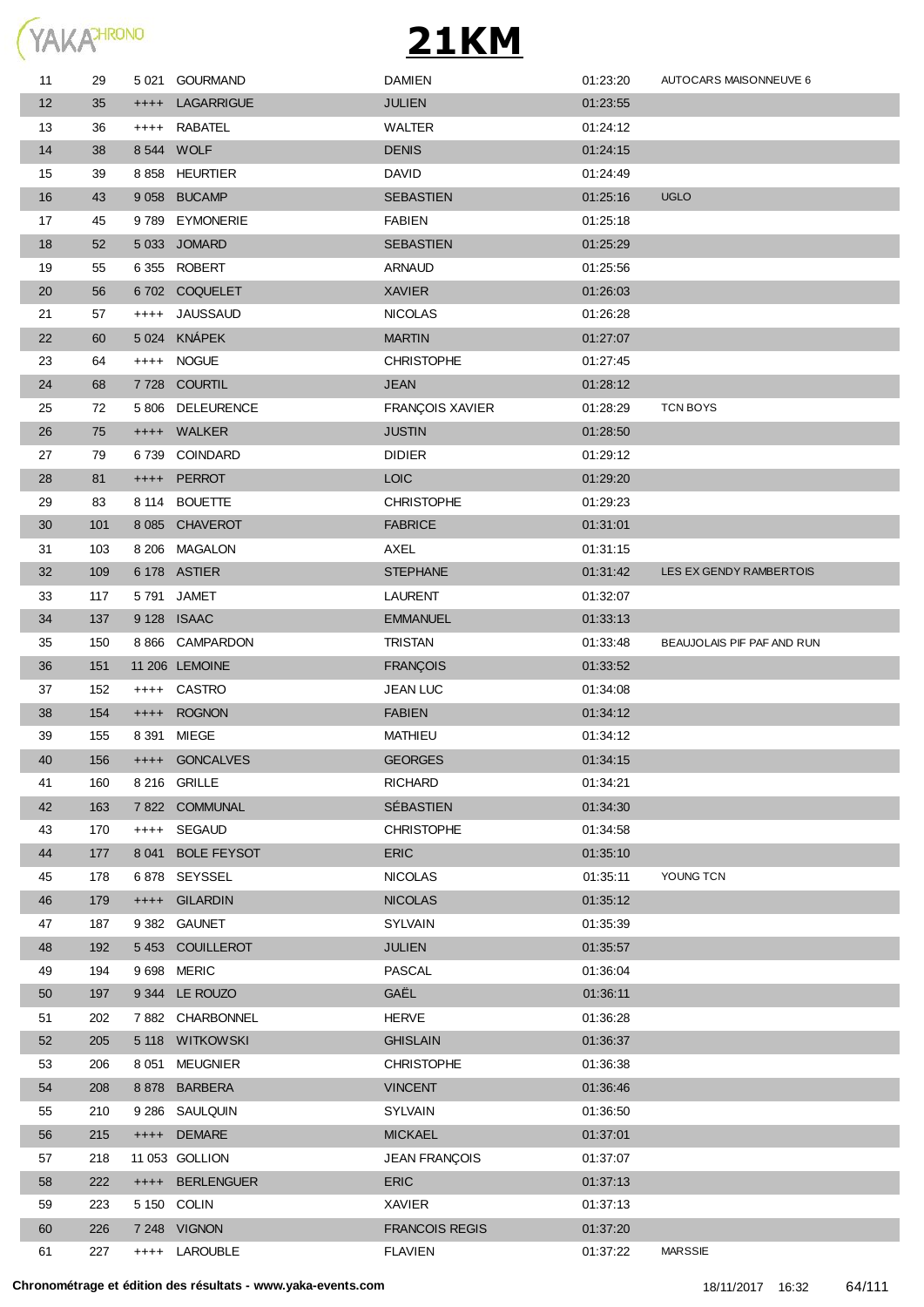| (YAKA <sup>HRONO</sup> |
|------------------------|
|                        |

| 62  | 230 | 9762 SPINA |                          | <b>RODOLPHE</b>       | 01:37:25 |                     |
|-----|-----|------------|--------------------------|-----------------------|----------|---------------------|
| 63  | 231 | 5472 ROUX  |                          | <b>SYLVAIN</b>        | 01:37:30 |                     |
| 64  | 234 |            | 8 998 DE FLAUGERGUES     | <b>GREGORY</b>        | 01:37:38 |                     |
| 65  | 235 |            | 11 007 GUILBERT          | <b>EMMANUEL</b>       | 01:37:40 |                     |
| 66  | 246 |            | 8819 CHANEAC             | <b>PHILIPPE</b>       | 01:37:58 |                     |
| 67  | 247 |            | ++++ RABUT               | <b>SYLVAIN</b>        | 01:38:01 |                     |
| 68  | 250 |            | 9811 PASSET              | <b>JEAN MARC</b>      | 01:38:03 |                     |
| 69  | 252 |            | 6 516 DELEUZE            | <b>FREDERIC</b>       | 01:38:08 |                     |
| 70  | 255 |            | 7 289 FONROSE            | <b>XAVIER</b>         | 01:38:18 |                     |
| 71  | 256 |            | 6 150 DUGAS              | <b>OLIVIER</b>        | 01:38:18 |                     |
| 72  | 260 |            | ++++ LARROUQUERE HEREYRE | <b>PHILIPPE</b>       | 01:38:21 |                     |
| 73  | 267 |            | ++++ COULAS              | LOIC                  | 01:38:44 |                     |
| 74  | 270 |            | 9784 NAVARRO             | <b>ALAIN</b>          | 01:38:50 |                     |
| 75  | 271 |            | ++++ DUCHER              | JÉRÔME                | 01:38:51 |                     |
| 76  | 273 |            | 6 300 MAGALON            | <b>NICOLAS</b>        | 01:38:53 |                     |
| 77  | 274 |            | 9575 CARDONA             | <b>GILLES</b>         | 01:38:53 |                     |
| 78  | 279 |            | 9 568 DEMORTIERE         | <b>RÉGIS</b>          | 01:39:04 |                     |
| 79  | 280 |            | 9 966 BERTHAUD           | YANN                  | 01:39:07 |                     |
| 80  | 281 |            | 6839 MOUSSET             | <b>XAVIER</b>         | 01:39:07 | ORALIA <sub>4</sub> |
| 81  | 282 |            | 6757 RENAUDIE            | <b>FRANCOIS</b>       | 01:39:13 |                     |
| 82  | 283 |            | 8735 TOMAN               | <b>MICHAEL</b>        | 01:39:14 |                     |
| 83  | 286 |            | 7 211 DEVENS             | <b>OLIVIER</b>        | 01:39:19 |                     |
| 84  | 288 |            | 7651 CORION              | <b>FABIEN</b>         | 01:39:21 |                     |
| 85  | 289 |            | 9 291 BARRELLON          | CHRISTIAN             | 01:39:24 |                     |
| 86  | 292 |            | 5736 BRAGHETTO           | <b>YOANNE</b>         | 01:39:26 |                     |
| 87  | 295 |            | ++++ GUACIDE             | <b>FRANCK</b>         | 01:39:29 |                     |
| 88  | 296 |            | 7429 WIDMER              | <b>SEB</b>            | 01:39:30 |                     |
| 89  | 301 |            | 9481 FAVIER              | <b>ALAIN</b>          | 01:39:36 |                     |
| 90  | 306 |            | 8 284 RIEDEL             | <b>JAROSLAV</b>       | 01:39:38 |                     |
| 91  | 307 |            | 11 004 BOZONNET          | <b>MICKAEL</b>        | 01:39:38 |                     |
| 92  | 308 |            | 8793 MOLARD              | <b>JÉRÔME</b>         | 01:39:38 |                     |
| 93  | 312 |            | 8519 MARTIN              | <b>OLIVIER</b>        | 01:39:47 |                     |
| 94  | 314 |            | 9 255 GUILLIN            | <b>YANN</b>           | 01:39:51 |                     |
| 95  | 317 |            | 6 327 GEROSSIER          | <b>CHRISTOPHE</b>     | 01:40:00 |                     |
| 96  | 318 |            | ++++ MOINE               | MIKAËL                | 01:40:01 |                     |
| 97  | 320 | $++++$     | <b>PAGUET</b>            | STÉPHANE              | 01:40:03 | AXIMA 4             |
| 98  | 322 |            | 7 375 GUINAND            | <b>REGIS</b>          | 01:40:04 |                     |
| 99  | 333 |            | ++++ CHEVASSUS           | ALAIN                 | 01:40:19 |                     |
| 100 | 334 |            | 7966 BESSET              | <b>OLIVIER</b>        | 01:40:19 |                     |
| 101 | 335 |            | 11 060 MEYNAND           | <b>FABIAN</b>         | 01:40:21 |                     |
| 102 | 337 |            | 5896 SEROUR              | <b>DAVID</b>          | 01:40:25 |                     |
| 103 | 338 |            | 7779 CHAPUS              | <b>CHRISTOPHE</b>     | 01:40:28 |                     |
| 104 | 339 |            | 9 665 CAMIER             | <b>JEAN CLAUDE</b>    | 01:40:29 |                     |
| 105 | 340 | 6 228      | <b>BABRAHIM</b>          | AHMED                 | 01:40:30 | RPC ASTRA           |
| 106 | 342 |            | 8 359 BOUZINEB           | <b>MOHAMED</b>        | 01:40:35 |                     |
| 107 | 344 |            | 7638 GALLAY              | YANN                  | 01:40:36 |                     |
| 108 | 346 |            | 9 803 ALTMANN            | <b>SERGE</b>          | 01:40:37 |                     |
| 109 | 347 |            | 9886 ROUX                | <b>ANDRE FRANCOIS</b> | 01:40:43 |                     |
| 110 | 348 |            | 11 096 JONCHIER          | <b>PHILIPPE</b>       | 01:40:43 |                     |
| 111 | 349 |            | 11 100 DEPRELE           | SÉBASTIEN             | 01:40:44 |                     |
| 112 | 352 |            | 6405 CATTO               | <b>LUDO</b>           | 01:40:49 |                     |
|     |     |            |                          |                       |          |                     |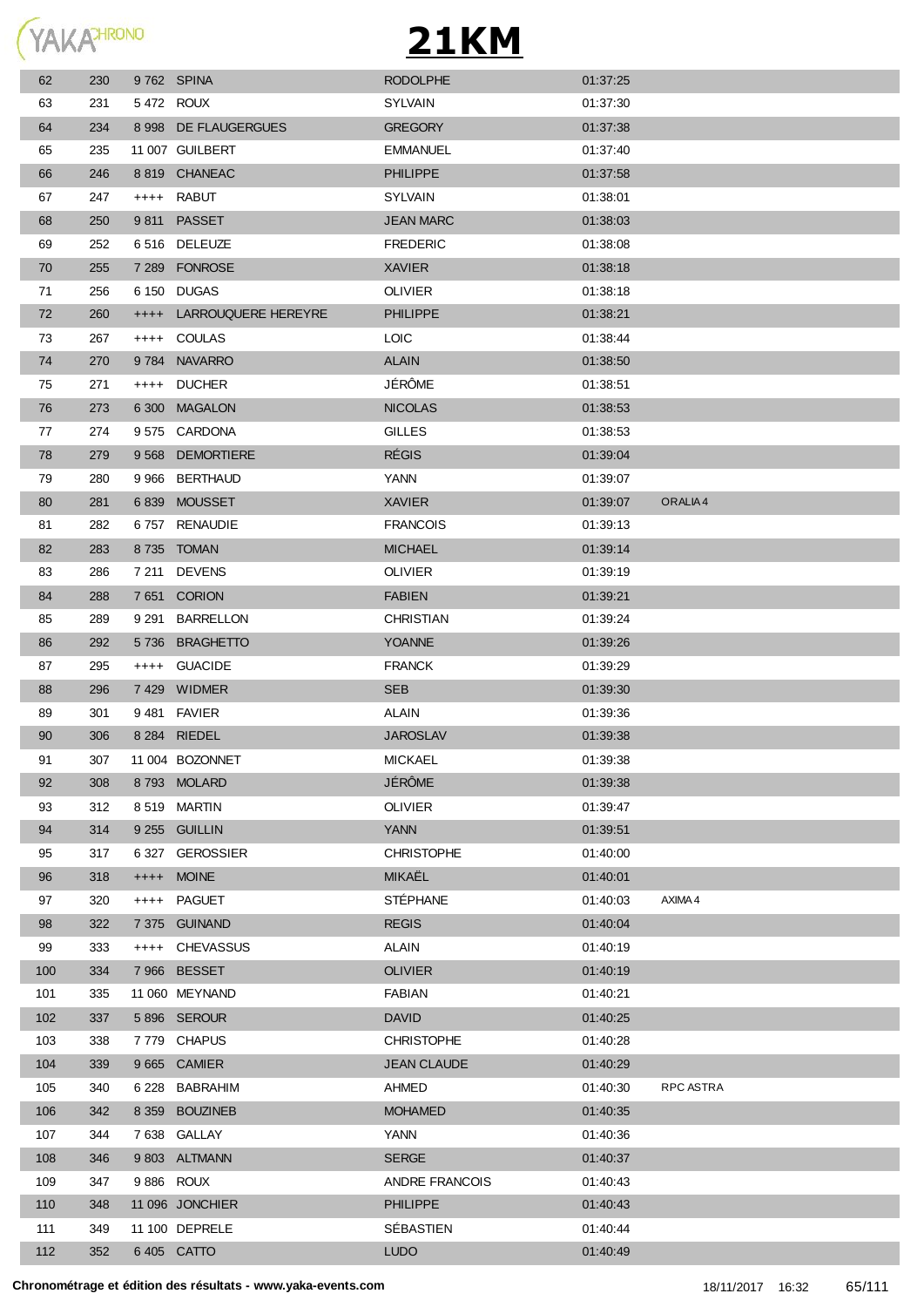

| 113 | 353 | 9434 BURNAZ       | THIERRY            | 01:40:49 |                           |
|-----|-----|-------------------|--------------------|----------|---------------------------|
| 114 | 355 | 6 151 BERTRAND    | <b>GUILLAUME</b>   | 01:40:50 |                           |
| 115 | 360 | 8 399 PIVRY       | <b>ARNAUD</b>      | 01:40.54 |                           |
| 116 | 363 | 6701 ROMERO       | <b>JOSE</b>        | 01:40:58 |                           |
| 117 | 364 | 11 282 DEFOUR     | <b>DAMIEN</b>      | 01:40:58 |                           |
| 118 | 367 | 9 914 LACHEREZ    | <b>PASCAL</b>      | 01:41:02 | C A ROANNAIS 2            |
| 119 | 374 | ++++ JONCHET      | <b>BRUNO</b>       | 01:41:08 | ENTENTE CHALON SAONE ATHL |
| 120 | 376 | 9 806 GRAUX       | <b>STEPHANE</b>    | 01:41:17 |                           |
| 121 | 378 | 5 566 DUCROUX     | <b>CEDRIC</b>      | 01:41:18 | ADESIA                    |
| 122 | 379 | 11 130 CORNU      | <b>CHRISTOPHE</b>  | 01:41:19 |                           |
| 123 | 381 | ++++ ARCHER       | <b>BERTRAND</b>    | 01:41:20 |                           |
| 124 | 383 | 9 628 HANACHOWICZ | <b>FABIEN</b>      | 01:41:22 |                           |
| 125 | 388 | 9913 BOICHON      | OLIVIER            | 01:41:28 | C A ROANNAIS 2            |
| 126 | 396 | 9750 MAIO         | <b>PASCAL</b>      | 01:41:42 |                           |
| 127 | 401 | 7 384 GRIOTIER    | PIERRE YVES        | 01:41:48 |                           |
|     |     | 11 157 FORTIN     | <b>THIERRY</b>     |          |                           |
| 128 | 405 |                   |                    | 01:41:52 |                           |
| 129 | 408 | 8621 MEUNIER      | <b>THIERRY</b>     | 01:41:54 |                           |
| 130 | 410 | 8 659 RUDE        | <b>LAURENT</b>     | 01:41:56 |                           |
| 131 | 412 | 6977 COLOMBET     | <b>BRUNO</b>       | 01:41:58 |                           |
| 132 | 417 | 11 050 MURAT      | <b>PIERRE</b>      | 01:42:03 |                           |
| 133 | 418 | ++++ BOUTRY       | <b>TANGUY</b>      | 01:42:07 |                           |
| 134 | 419 | 8733 MOREAU       | <b>SYLVAIN</b>     | 01:42:10 |                           |
| 135 | 426 | 8 028 BOURDILLON  | JÉRÉMIE            | 01:42:22 |                           |
| 136 | 428 | ++++ DESBOIS      | R <sub>2</sub> GIS | 01:42:28 |                           |
| 137 | 429 | 7 048 CLADIDIER   | WILLIAM            | 01:42:29 |                           |
| 138 | 430 | 9 500 COUTURIER   | CÉSAR              | 01:42:33 |                           |
| 139 | 431 | 5 804 CHAGNEUX    | <b>YVES</b>        | 01:42:34 | SEMI SJI3                 |
| 140 | 434 | 7 621 PAGE        | <b>DAVID</b>       | 01:42:35 |                           |
| 141 | 435 | 8832 DROUEL       | <b>GUILLAUME</b>   | 01:42:35 |                           |
| 142 | 441 | 8 853 LABOURE     | <b>ALEXANDRE</b>   | 01:42:47 |                           |
| 143 | 444 | 9 135 LE BORGNE   | <b>CÉDRIC</b>      | 01:42:51 |                           |
| 144 | 447 | 7 072 COMTE       | <b>FABIEN</b>      | 01:42:53 |                           |
| 145 | 462 | 5458 ALLARD       | JIMMY              | 01:43:14 |                           |
| 146 | 465 | 11 039 VERNE      | <b>GERALD</b>      | 01:43:16 | LA FOULEE COLIGNOISE      |
| 147 | 466 | 9 091 LEFERT      | BERTRAN            | 01:43:17 |                           |
| 148 | 468 | 5 863 FAURE       | <b>JULIEN</b>      | 01:43:21 |                           |
| 149 | 470 | ++++ DANIZET      | <b>LOIC</b>        | 01:43:23 |                           |
| 150 | 474 | 8673 LESPINASSE   | <b>VINCENT</b>     | 01:43:34 | ROMAIRE THREE             |
| 151 | 481 | 8 564 ADOIR       | <b>NICOLAS</b>     | 01:43:42 |                           |
| 152 | 482 | 7619 LAMOUREUX    | <b>MATTHIEU</b>    | 01:43:42 |                           |
| 153 | 484 | 9724 MANEVAL      | PASCAL             | 01:43:46 |                           |
| 154 | 488 | 9812 CHALLANCIN   | <b>MICKAEL</b>     | 01:43:52 |                           |
| 155 | 491 | 8 164 RUSTANT     | <b>NICOLAS</b>     | 01:43:58 |                           |
| 156 | 494 | 7875 PRADES       | <b>CHARLY</b>      | 01:44:07 |                           |
| 157 | 495 | 6 970 DELETRAZ    | SEBASTIEN          | 01:44:09 |                           |
| 158 | 496 | 8 807 LATOURNERIE | <b>NICOLAS</b>     | 01:44:10 |                           |
| 159 | 498 | 7 042 GODEAU      | SEBASTIEN          | 01:44:10 |                           |
| 160 | 505 | 6349 BOSSER       | <b>CÉDRIC</b>      | 01:44:16 |                           |
| 161 | 506 | 11 006 RUET       | VINCENT            | 01:44:17 |                           |
|     |     |                   |                    |          | AXIMA 4                   |
| 162 | 516 | ++++ RIGOLET      | <b>JEAN MICHEL</b> | 01:44:24 |                           |
| 163 | 520 | 11 077 GUILLOT    | <b>THIERRY</b>     | 01:44:28 |                           |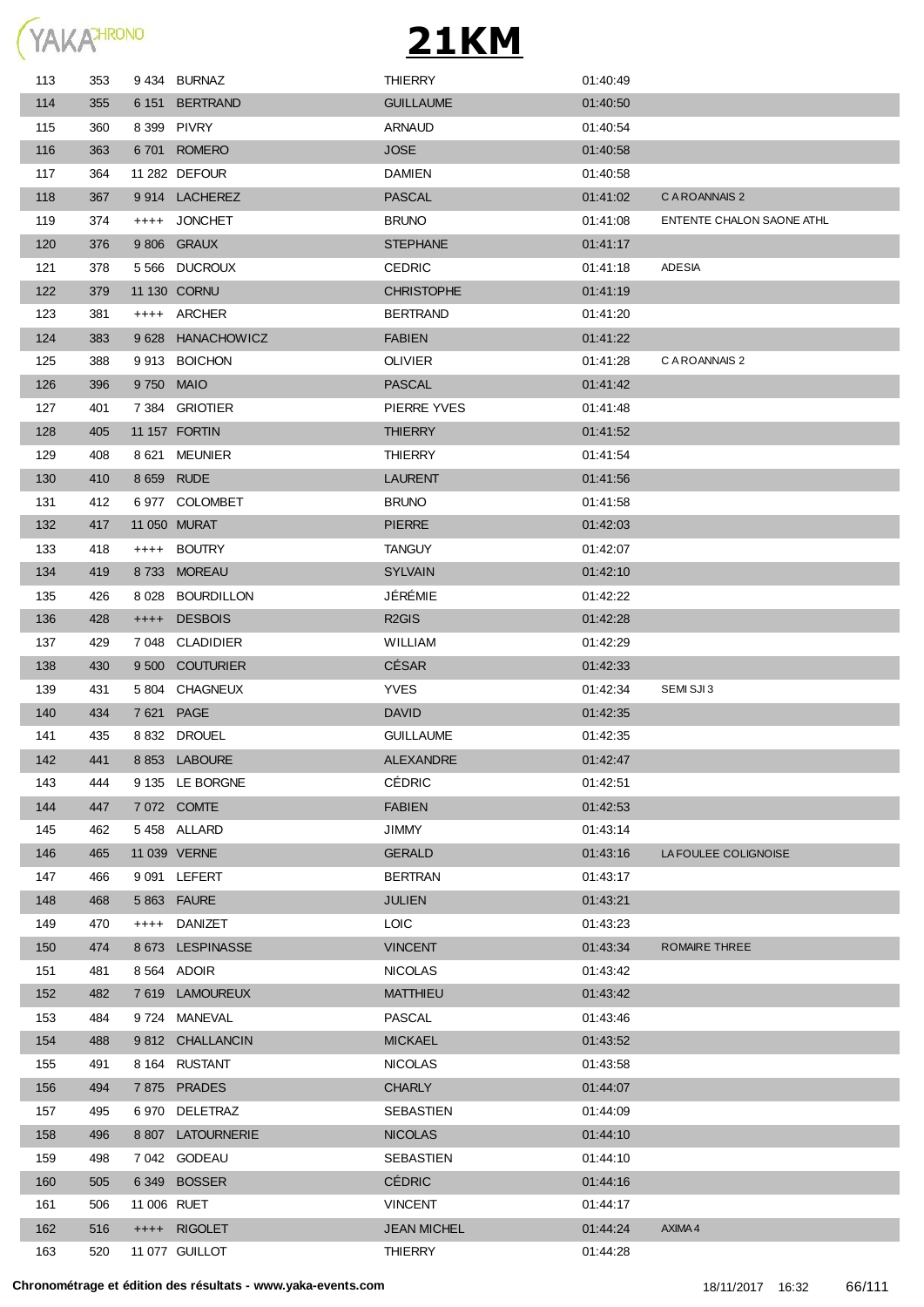**YAKATHRONO** 

| 164 | 522 |            | 8788 CHANRION      | <b>LAURENT</b>    | 01:44:32 |                      |
|-----|-----|------------|--------------------|-------------------|----------|----------------------|
| 165 | 523 |            | 7 692 SIMON        | <b>XAVIER</b>     | 01:44:33 |                      |
| 166 | 527 |            | 8 953 VAGANAY      | EDDY              | 01:44:34 |                      |
| 167 | 530 |            | ++++ FOURNIER      | <b>LAURENT</b>    | 01:44:39 |                      |
| 168 | 531 |            | 7 549 LECACHEUX    | <b>RENAUD</b>     | 01:44:40 |                      |
| 169 | 534 |            | 9 232 MARCET       | <b>EMMANUEL</b>   | 01:44:46 |                      |
| 170 | 542 |            | 9758 SCHOFIELD     | <b>MARK</b>       | 01:44:47 |                      |
| 171 | 547 |            | 9928 MEYER         | <b>FRANCOIS</b>   | 01:44:54 |                      |
| 172 | 551 |            | 6 337 BOISRAME     | <b>EMMANUEL</b>   | 01:44:57 |                      |
| 173 | 553 |            | ++++ MARSILLAC     | <b>JÉROME</b>     | 01:45:02 |                      |
| 174 | 560 |            | 5 591 LORRIN       | <b>CYRIL</b>      | 01:45:09 | <b>LES ZUZINEURS</b> |
| 175 | 562 |            | ++++ CLIDASSOU     | <b>OLIVIER</b>    | 01:45:11 |                      |
| 176 | 566 | $++++$     | <b>DORCHIES</b>    | <b>FABRICE</b>    | 01:45:18 |                      |
| 177 | 573 | 9897 PIERI |                    | LAURENT           | 01:45:28 |                      |
| 178 | 577 | $++++$     | <b>CHALTON</b>     | <b>FREDERIC</b>   | 01:45:33 |                      |
| 179 | 580 |            | ++++ BERNE         | XAVIER            | 01:45:39 |                      |
| 180 | 585 |            | 11 075 PERSOONS    | <b>RENAUD</b>     | 01:45:40 |                      |
| 181 | 588 |            | 7 176 PIROUX       | <b>JEROME</b>     | 01:45:44 |                      |
| 182 | 589 |            | 9899 COLLARD       | <b>DENIS</b>      | 01:45:46 |                      |
| 183 | 591 |            | 8487 LUCAS         | <b>JEROME</b>     | 01:45:47 |                      |
| 184 | 592 |            | ++++ THIVANT       | <b>ALEXANDRE</b>  | 01:45:48 |                      |
| 185 | 595 |            | 5 682 PINET        | <b>PIERRE</b>     | 01:45:52 |                      |
| 186 | 597 |            | 6377 PERROT        | <b>FABRICE</b>    | 01:45:53 |                      |
| 187 | 599 |            | 7893 LEBRUN        | <b>DIDIER</b>     | 01:45:58 |                      |
| 188 | 606 |            | 11 249 ALFRINK     | <b>MAARTEN</b>    | 01:46:08 |                      |
| 189 | 610 |            | 8463 CORSI         | <b>PIERRE</b>     | 01:46:12 |                      |
| 190 | 611 |            | 5420 GUILLE        | <b>ALEXANDRE</b>  | 01:46:12 |                      |
| 191 | 614 |            | ++++ DELATTRE      | <b>THIERRY</b>    | 01:46:15 |                      |
| 192 | 616 | $++++$     | <b>BERGLEZ</b>     | <b>TRISTAN</b>    | 01:46:18 |                      |
| 193 | 617 | 8 060 PEPE |                    | PIERRE EMMANUEL   | 01:46:18 |                      |
| 194 | 620 |            | 9678 ABEILLE       | <b>CHRISTOPHE</b> | 01:46:20 |                      |
| 195 | 626 |            | 9619 GRUFFAZ       | <b>FRÉDÉRIC</b>   | 01:46:25 |                      |
| 196 | 627 |            | ++++ VILVERT       | GÉRARD            | 01:46:26 |                      |
| 197 | 629 |            | 7407 VIOLLET       | SÉBASTIEN         | 01:46:26 |                      |
| 198 | 630 | 7 110 BARD |                    | <b>JEAN LOUIS</b> | 01:46:27 |                      |
| 199 | 640 |            | 7 174 FONTAINE     | ALAIN             | 01:46:35 |                      |
| 200 | 642 |            | ++++ BARNIER       | <b>LAURENT</b>    | 01:46:38 |                      |
| 201 | 645 |            | 5496 BOUIS         | <b>RICHARD</b>    | 01:46:40 |                      |
| 202 | 647 |            | 5948 GAYNON        | SÉBASTIEN         | 01:46:42 | <b>BEEP</b>          |
| 203 | 654 |            | 11 255 LE COURTOIS | <b>SYLVAIN</b>    | 01:46:46 |                      |
| 204 | 656 |            | 8 062 CARON        | JEAN SÉBASTIEN    | 01:46:47 | DANS LE MOUVEMENT    |
| 205 | 657 |            | 7 724 VENET        | <b>THIERRY</b>    | 01:46:47 |                      |
| 206 | 658 |            | 5675 LARDIN        | <b>NICOLAS</b>    | 01:46:47 | SEMI SJI 2           |
| 207 | 660 |            | 11 159 PAQUELET    | <b>FRANCK</b>     | 01:46:48 |                      |
| 208 | 663 |            | 5 603 MANGIN       | <b>PATRICK</b>    | 01:46:51 | <b>TEAMSAINTJEAN</b> |
| 209 | 664 |            | ++++ THELY         | <b>DAVID</b>      | 01:46:52 |                      |
| 210 | 665 |            | 5 282 LEFORT       | LILIAN            | 01:46:53 |                      |
| 211 | 670 | $++++-$    | DANGLA             | HERVÉ             | 01:46:58 |                      |
| 212 | 672 |            | 9428 DUFFEZ        | <b>NICOLAS</b>    | 01:46:59 |                      |
| 213 | 673 |            | 5 161 SAVASTANO    | PASCAL            | 01:46:59 |                      |
| 214 | 686 |            | 9720 BAVENCOFFE    | <b>ANTOINE</b>    | 01:47:12 |                      |
|     |     |            |                    |                   |          |                      |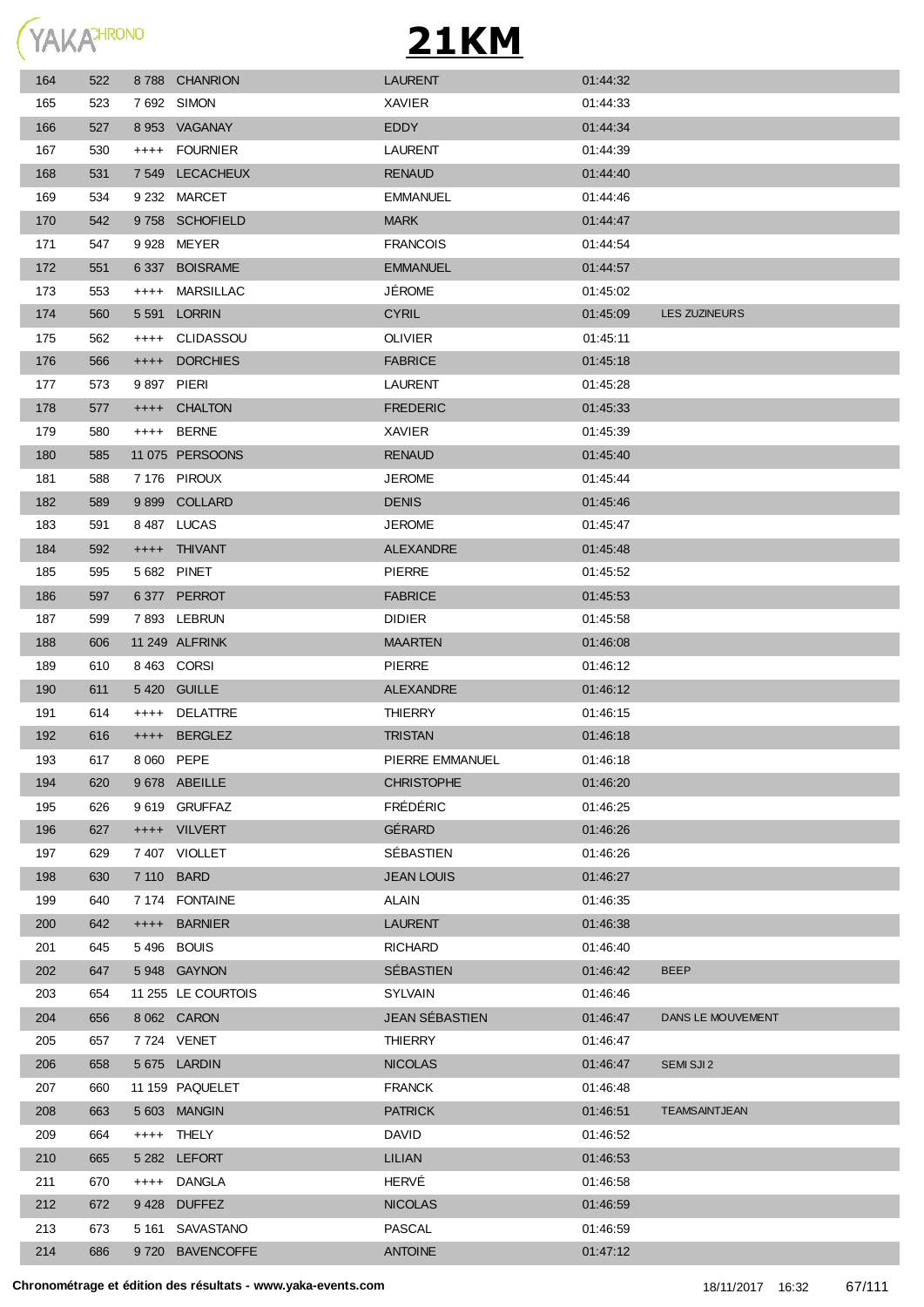

| 215 | 692 |             | ++++ BEAUNNEE      | <b>LAURENT</b>       | 01:47:18 |                        |
|-----|-----|-------------|--------------------|----------------------|----------|------------------------|
| 216 | 696 |             | ++++ JOUANNY       | <b>LUDOVIC</b>       | 01:47:20 |                        |
| 217 | 699 |             | 7 341 BOURGEON     | <b>OLIVIER</b>       | 01:47:24 |                        |
| 218 | 701 |             | 9 950 RAMINA       | <b>EMMANUEL</b>      | 01:47:25 |                        |
| 219 | 702 |             | 9 647 CONTE        | <b>OLIVIER</b>       | 01:47:25 | DDT <sub>69</sub>      |
| 220 | 708 |             | ++++ REVEILLER     | <b>ETIENNE</b>       | 01:47:38 | CAP BUGEY 7            |
| 221 | 710 |             | 9808 VADON         | <b>DAVID</b>         | 01:47:40 |                        |
| 222 | 712 |             | 6 601 AMARE        | <b>ARNAUD</b>        | 01:47:41 |                        |
| 223 | 715 |             | 8526 GARCIA        | <b>CHRISTOPHE</b>    | 01:47:43 |                        |
| 224 | 716 |             | 6513 BAUDON        | <b>CYRILLE</b>       | 01:47:44 |                        |
| 225 | 722 |             | 6388 FEYEUX        | <b>SYLVAIN</b>       | 01:47:48 |                        |
| 226 | 726 |             | 5 361 BRUNON       | <b>BERTRAND</b>      | 01:47:56 |                        |
| 227 | 729 |             | 5 365 GASPARIAN    | <b>NICOLAS</b>       | 01:47:56 |                        |
| 228 | 730 |             | 5601 HUCHET        | <b>GAËL</b>          | 01:47:57 | SEMI SJI1              |
| 229 | 738 |             | 8 331 AUDIGIER     | <b>STEPHANE</b>      | 01:48:09 |                        |
| 230 | 740 |             | 11 017 MOEBS       | <b>PHILIPPE</b>      | 01:48:10 |                        |
| 231 | 742 |             | 9713 CHAPT         | PIERRE HENRI         | 01:48:12 |                        |
| 232 | 744 |             | 11 025 BESSAA      | <b>ZITOUNI</b>       | 01:48:14 |                        |
| 233 | 745 |             | 6462 BESSON        | <b>NICOLAS</b>       | 01:48:14 |                        |
| 234 | 747 |             | 7 366 CHIRAT       | <b>SYLVAIN</b>       | 01:48:14 |                        |
| 235 | 751 |             | 6 235 GOULLARD     | <b>JULIEN</b>        | 01:48:19 |                        |
| 236 | 752 |             | 8 196 VICTOR       | <b>NICOLAS</b>       | 01:48:21 |                        |
| 237 | 756 |             | 11 079 MELOUKA     | MOHAMMED EL AMINE    | 01:48:25 |                        |
| 238 | 758 |             | 8 522 DE SA        | <b>JOSE</b>          | 01:48:31 |                        |
| 239 | 762 |             | ++++ CARLOT        | ALEXANDRE            | 01:48:36 |                        |
| 240 | 763 |             | 9 252 MAZILLE      | <b>EMMANUEL</b>      | 01:48:36 |                        |
| 241 | 764 |             | 6594 PONCET        | <b>LAURENT</b>       | 01:48:37 | ASM                    |
| 242 | 765 |             | 6777 LEDUC         | <b>NICOLAS</b>       | 01:48:38 |                        |
| 243 | 767 |             | 8709 PLANE         | <b>DAVID</b>         | 01:48:40 |                        |
| 244 | 768 |             | 7 035 LEBRUN       | <b>SEBASTIEN</b>     | 01:48:41 |                        |
| 245 | 769 | 6 932 RAGA  |                    | <b>GUILLAUME</b>     | 01:48:41 |                        |
| 246 | 773 |             | 6 393 PLACE        | <b>CHRISTOPHE</b>    | 01:48:47 |                        |
| 247 | 776 | $++++$      | <b>VIROULET</b>    | <b>DIDIER</b>        | 01:48:50 | <b>DIDIER VIROULET</b> |
| 248 | 780 | $+++++$     | MUROS LE ROUZIC    | <b>ERWAN</b>         | 01:48:54 |                        |
| 249 | 783 |             | 8 136 ETENO DONDIA | <b>FABRICE</b>       | 01:48:57 |                        |
| 250 | 785 |             | 5928 CLEMENT       | <b>BORIS</b>         | 01:49:00 |                        |
| 251 | 786 |             | 5914 JOURDIL       | <b>JEAN FRANÇOIS</b> | 01:49:00 |                        |
| 252 | 787 |             | 9847 PERQUE        | <b>ALAIN</b>         | 01:49:00 |                        |
| 253 | 789 |             | 9 354 DEBOURSE     | <b>ARNAUD</b>        | 01:49:02 |                        |
| 254 | 790 | $++++-$     | LEFEBVRE           | <b>CYRILLE</b>       | 01:49:03 |                        |
| 255 | 791 | 7889        | <b>TOSI</b>        | RÉMY                 | 01:49:04 |                        |
| 256 | 797 |             | 6346 HULALKA       | <b>PASCAL</b>        | 01:49:11 |                        |
| 257 | 798 | 7 769       | DE BATS            | <b>BENJAMIN</b>      | 01:49:12 |                        |
| 258 | 799 |             | 5944 CHABAHOUN     | <b>MOSTAFA</b>       | 01:49:13 | <b>SEMI BERTHOUD2</b>  |
| 259 | 804 | $++++$      | VILLALONGA         | <b>SYLVER</b>        | 01:49:17 |                        |
| 260 | 807 | 9671        | REVEL              | <b>RODOLPHE</b>      | 01:49:19 |                        |
| 261 | 810 | $++++$      | <b>LEFERME</b>     | <b>LUDO</b>          | 01:49:24 |                        |
| 262 | 813 | 11 131 RUDA |                    | <b>JEAN FRANÇOIS</b> | 01:49:26 |                        |
| 263 | 817 | 7 727       | <b>DANIELS</b>     | <b>MARK</b>          | 01:49:28 |                        |
| 264 | 819 |             | ++++ CARREL        | <b>LAURENT</b>       | 01:49:29 |                        |
| 265 | 821 |             | 9 994 GAVEAU       | <b>JEAN MARIE</b>    | 01:49:31 |                        |
|     |     |             |                    |                      |          |                        |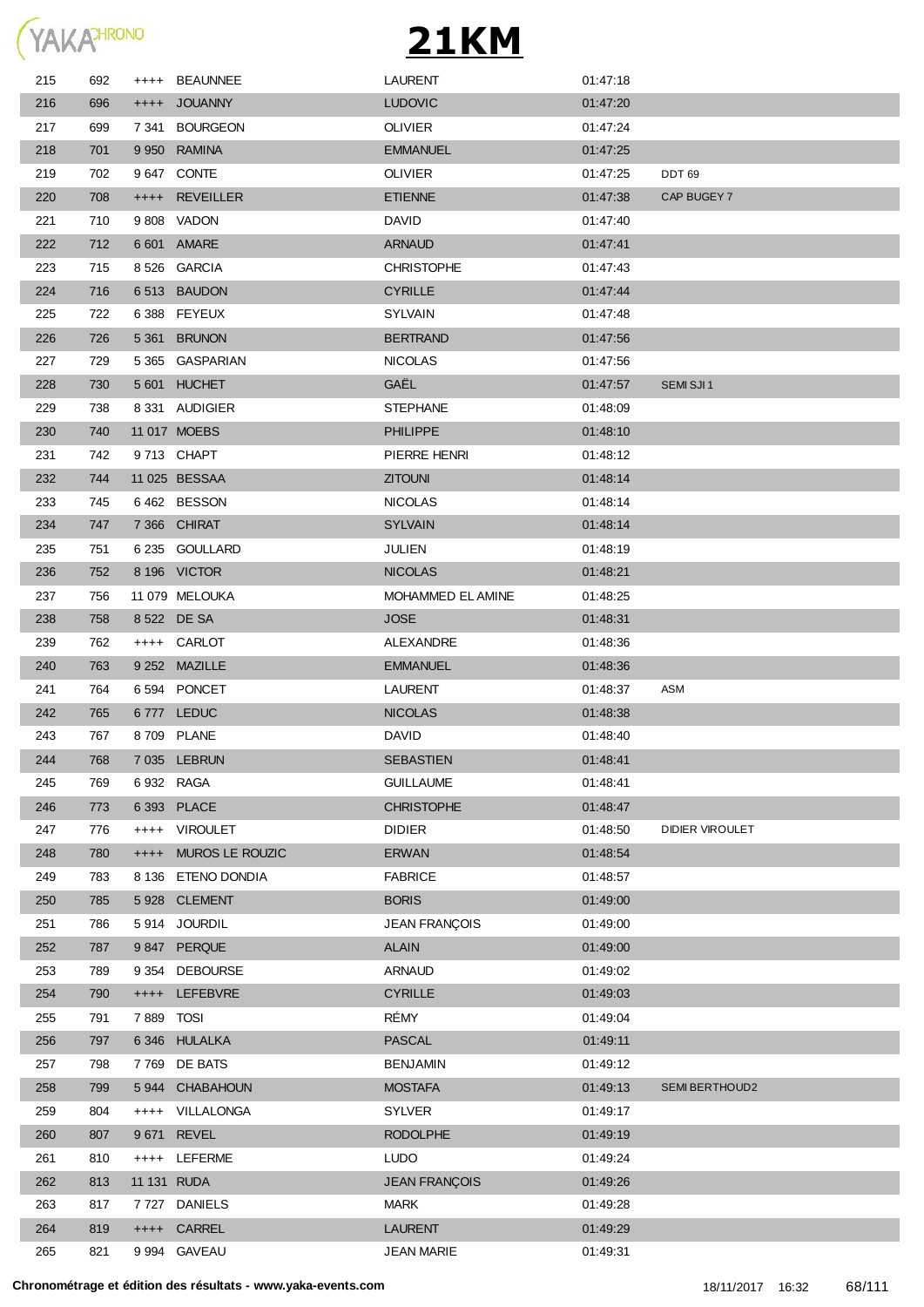

| 266 | 828     |            | 6 698 MAZAMBA        | <b>DOMINIQUE</b>    | 01:49:41 |                         |
|-----|---------|------------|----------------------|---------------------|----------|-------------------------|
| 267 | 830     | 6 857 LEVY |                      | <b>STÉPHANE</b>     | 01:49:44 |                         |
| 268 | 835     |            | ++++ BOURDAUDHUI     | SÉBASTIEN           | 01:49:52 |                         |
| 269 | 839     |            | 9497 VERGARA         | <b>MIGUEL</b>       | 01:49:55 |                         |
| 270 | 841     |            | 9734 TAPELLA         | <b>YOANN</b>        | 01:49:55 |                         |
| 271 | 850     |            | 6995 VERILHAC        | <b>LIONEL</b>       | 01:49:59 |                         |
| 272 | 856     |            | 7 525 GRELAUD        | <b>TANGUY</b>       | 01:50:06 | CAP BUGEY 4             |
| 273 | 857     |            | ++++ MISSET          | <b>THIERRY</b>      | 01:50:06 |                         |
| 274 | 858     |            | 6547 MINARRO         | <b>CHRISTOPHE</b>   | 01:50:08 |                         |
| 275 | 862     |            | ++++ RICHELET        | <b>PHILIPPE</b>     | 01:50:09 |                         |
| 276 | 863     |            | 8 650 NICOLAS        | <b>FRÉDÉRIC</b>     | 01:50:11 |                         |
| 277 | 866     | 8 120 BOTH |                      | <b>AYMERIC</b>      | 01:50:12 |                         |
| 278 | 872     |            | 8428 ROCHE           | <b>EMMANUEL</b>     | 01:50:15 |                         |
| 279 | 873     |            | 7680 GUERRA          | ALEXANDRE           | 01:50:15 |                         |
| 280 | 881     |            | 6 634 PICHOURON      | <b>FABRICE</b>      | 01:50:20 |                         |
| 281 | 884     |            | ++++ DUMOULIN        | <b>FLORENT</b>      | 01:50:23 |                         |
| 282 | 900     |            | 9078 LAURENT         | <b>PHILIPPE</b>     | 01:50:40 |                         |
| 283 | 902     |            | 8 344 DUFOUR         | <b>STEPHANE</b>     | 01:50:41 |                         |
| 284 | 906     |            | 8 826 CUVEZ MICHOLIN | <b>XAVIER</b>       | 01:50:42 |                         |
| 285 | 909     |            | 9 662 SABATKE        | <b>JULIANO</b>      | 01:50:46 |                         |
| 286 | 910     |            | 5816 GORIOU          | <b>PASCAL</b>       | 01:50:46 |                         |
| 287 | 912     |            | 6626 PEYROT          | <b>FRÉDRIC</b>      | 01:50:46 |                         |
| 288 | 914     |            | 5 154 POINTU         | <b>JÉRÔME</b>       | 01:50:46 |                         |
| 289 | 921     |            | 11 155 EBERSOLD      | SEBASTIEN           | 01:50:50 |                         |
| 290 | 928     | 6769 BAUD  |                      | <b>IVAN</b>         | 01:50:56 |                         |
| 291 | 931     |            | 9 650 VALADE         | <b>OLIVIER</b>      | 01:51:00 |                         |
| 292 | 932     |            | 9 251 PONCET         | <b>FRÉDÉRIC</b>     | 01:51:00 |                         |
| 293 | 936     |            | 9547 PONCET          | SEBASTIEN           | 01:51:04 |                         |
| 294 | 938     |            | 9421 CAVALLO         | <b>STEPHANE</b>     | 01:51:06 |                         |
| 295 | 948     |            | 8718 PERRAUD         | <b>DIDIER</b>       | 01:51:11 |                         |
| 296 | 952     |            | 5815 ARMAND          | <b>CHRISTOPHE</b>   | 01:51:15 |                         |
| 297 | 953     |            | 9 072 ROUSSEAU       | <b>GREGORY</b>      | 01:51:17 |                         |
| 298 | 956     |            | 9544 REYNAUD         | <b>REGIS</b>        | 01:51:18 |                         |
| 299 | 961     | $++++$     | VAUDANT              | <b>LIONEL</b>       | 01:51:21 | AXIMA 6                 |
| 300 | 968     | $++++-$    | <b>DUPUY</b>         | <b>LUDOVIC</b>      | 01:51:25 |                         |
| 301 | 970     |            | 11 290 DRECQ         | <b>OLIVIER</b>      | 01:51:27 |                         |
| 302 | 974     |            | 8 201 CANNARD        | <b>LAURENT</b>      | 01:51:29 |                         |
| 303 | 976     |            | 9 611 AUCLAIR        | <b>FABRICE</b>      | 01:51:31 |                         |
| 304 | 986     |            | ++++ PONTARLIER      | <b>BERTRAND</b>     | 01:51:41 |                         |
| 305 | 991     |            | 9826 LACHAUD         | <b>JEAN PAUL</b>    | 01:51:46 |                         |
| 306 | 992     |            | 5954 LERICHE         | FRANÇOIS ANTOINE    | 01:51:47 |                         |
| 307 | 994     |            | 11 188 BARBÉ         | <b>STÉPHANE</b>     | 01:51:48 |                         |
| 308 | 996     |            | ++++ DULAC           | <b>JEAN JACQUES</b> | 01:51:50 |                         |
| 309 | 997     | $++++$     | <b>COUDERCHON</b>    | <b>DAVID</b>        | 01:51:51 |                         |
| 310 | 998     | 9 0 71     | <b>DELEAU</b>        | <b>GUILLAUME</b>    | 01:51:51 |                         |
| 311 | 1 0 0 0 | ++++ BARD  |                      | <b>JEROME</b>       | 01:51:51 |                         |
| 312 | 1 0 0 1 |            | 11 148 REGNIER       | <b>FABRICE</b>      | 01:51:52 |                         |
| 313 | 1 0 0 2 | 8713 BARD  |                      | <b>CHRISTOPHE</b>   | 01:51:52 |                         |
| 314 | 1 0 0 3 |            | 9658 DESBAT          | <b>VINCENT</b>      | 01:51:53 |                         |
| 315 | 1 0 0 5 | 7 047 HART |                      | MATTHIEU            | 01:51:56 |                         |
| 316 | 1 0 0 7 |            | 11 138 FOURNIER      | <b>HERVE</b>        | 01:51:58 | TEAM LES YAUTES FETARDS |
|     |         |            |                      |                     |          |                         |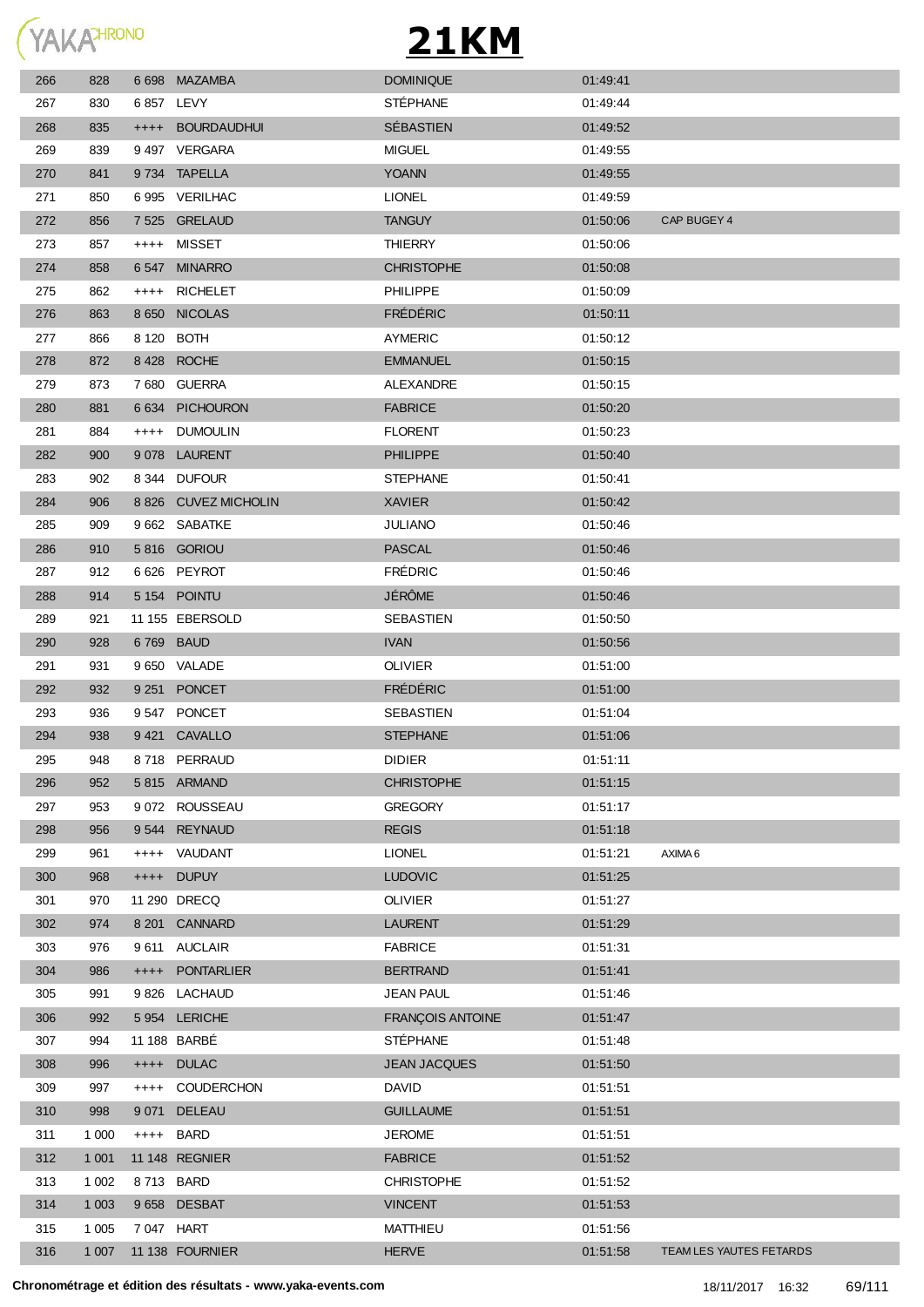

| 317 | 1 0 1 1 |            | 8476 KATSMAN             | <b>VALERY</b>          | 01:52:01 |                       |
|-----|---------|------------|--------------------------|------------------------|----------|-----------------------|
| 318 | 1 0 1 6 |            | 8 581 DUPUY              | <b>PHILIPPE</b>        | 01:52:07 |                       |
| 319 | 1 0 1 9 |            | 7765 HOMBROUCK           | <b>SAMUEL</b>          | 01:52:09 |                       |
| 320 | 1 0 2 7 |            | 9138 BOSSARD             | <b>VINCENT</b>         | 01:52:13 |                       |
| 321 | 1 0 28  |            | 9 375 THIVIN             | <b>DAVID</b>           | 01:52:14 |                       |
| 322 | 1 0 4 1 |            | 7784 CHELLES             | <b>PIERRE</b>          | 01:52:27 |                       |
| 323 | 1 0 4 5 |            | 6985 PHELUT              | MARTIAL                | 01:52:32 |                       |
| 324 | 1 0 5 2 |            | 7 544 MEKKI              | <b>NASSER</b>          | 01:52:37 |                       |
| 325 | 1 0 6 1 |            | 9 122 KROLAK SALMON      | ALEXANDRE              | 01:52:42 |                       |
| 326 | 1 0 6 2 |            | ++++ SEGURA              | <b>THIERRY</b>         | 01:52:45 |                       |
| 327 | 1 0 6 6 |            | 6 561 CHAVRONDIER        | <b>SYLVAIN</b>         | 01:52:47 |                       |
| 328 | 1 0 6 7 |            | 9674 GAGNAIRE            | <b>MATHIEU</b>         | 01:52:47 |                       |
| 329 | 1 0 7 7 |            | 7 286 BAUDET             | <b>BERTRAND</b>        | 01:52:57 |                       |
| 330 | 1 0 8 4 |            | 5 298 CHALMET            | <b>PIERRE</b>          | 01:53:02 |                       |
| 331 | 1 0 8 5 | $++++-$    | MERCIER                  | <b>FRANCIS</b>         | 01:53:02 |                       |
| 332 | 1 0 8 6 | 6 6 1 1    | <b>NAITAOUDIA</b>        | <b>LUDOVIC</b>         | 01:53:03 | <b>LES FANTASTICS</b> |
| 333 | 1 0 8 7 | 8 1 9 8    | GRIMM                    | <b>VINCENT</b>         | 01:53:04 |                       |
| 334 | 1 0 9 4 |            | 8 327 RUFFIN             | <b>BRUNO</b>           | 01:53:11 |                       |
| 335 | 1 0 9 5 |            | 6329 LAFOREST            | <b>CHRISTOPHE</b>      | 01:53:11 |                       |
| 336 | 1 0 9 6 |            | 8 117 GUEDON             | <b>ALEXANDRE ROBIN</b> | 01:53:13 |                       |
| 337 | 1 1 0 5 | 6 5 6 9    | JARANTON                 | <b>FABRICE</b>         | 01:53:18 |                       |
| 338 | 1 1 0 7 |            | 8 005 KARADOGAN          | <b>CAN</b>             | 01:53:18 |                       |
| 339 | 1 1 1 0 |            | 6 873 FALLAVIER          | YANN                   | 01:53:22 |                       |
| 340 | 1 1 1 2 |            | 9 288 DYER               | <b>PHIL</b>            | 01:53:23 | <b>LA GRAPPE</b>      |
| 341 | 1 1 1 5 |            | 6 126 CHALENCON          | <b>FREDERIC</b>        | 01:53:26 |                       |
| 342 | 1 1 2 4 |            | 9 974 VAISON DE FONTAUBE | RAPHAËL                | 01:53:33 |                       |
| 343 | 1 1 2 5 |            | 11 289 TOCQUEVILLE       | <b>ERIC</b>            | 01:53:33 |                       |
| 344 | 1 1 2 7 |            | 7681 HERREBAUT           | GAËTAN                 | 01:53:34 |                       |
| 345 | 1 1 2 8 | 8 700      | <b>BARLET</b>            | <b>FRÉDÉRIC</b>        | 01:53:35 |                       |
| 346 | 1 1 3 6 |            | 5755 NOGUE               | <b>DAVID</b>           | 01:53:40 |                       |
| 347 | 1 1 3 8 | 9 920 BREE |                          | <b>LAURENT</b>         | 01:53:42 |                       |
| 348 | 1 1 4 6 |            | 9 987 MORIZE             | <b>FRANCK</b>          | 01:53:49 |                       |
| 349 | 1 1 4 8 | 8 2 9 8    | QURESHI                  | <b>MOHSEN</b>          | 01:53:50 |                       |
| 350 | 1 1 5 2 | 9 3 5 9    | <b>KOMIYA</b>            | <b>ICHIRO</b>          | 01:53:51 |                       |
| 351 | 1 1 5 5 | $++++-$    | MARTIN                   | <b>JEAN MICHEL</b>     | 01:53:53 |                       |
| 352 | 1 1 5 9 | 8739       | <b>DUPEYRON</b>          | <b>FRANCOIS</b>        | 01:53:57 |                       |
| 353 | 1 1 6 3 |            | 6 633 BAGNE              | <b>PHILIPPE</b>        | 01:54:00 |                       |
| 354 | 1 1 7 2 |            | 7 572 SUMIEN             | <b>CHRISTOPHE</b>      | 01:54:05 |                       |
| 355 | 1 1 7 5 |            | ++++ KOUACHI             | <b>STEPHANE</b>        | 01:54:10 |                       |
| 356 | 1 1 8 2 |            | 5886 GRENIER             | <b>FREDERIC</b>        | 01:54:21 |                       |
| 357 | 1 1 8 9 |            | 9729 HERBRETEAU          | <b>VINCENT</b>         | 01:54:26 |                       |
| 358 | 1 1 9 2 | 5437 JOLY  |                          | <b>JEAN CHARLES</b>    | 01:54:27 |                       |
| 359 | 1 1 9 5 |            | 11 045 VILLENA           | <b>MICHEL</b>          | 01:54:29 |                       |
| 360 | 1 1 9 6 |            | ++++ PILOT               | <b>STEPHANE</b>        | 01:54:29 |                       |
| 361 | 1 201   |            | 9841 LISAN               | YANN                   | 01:54:32 | LEALEX <sub>5</sub>   |
| 362 | 1 202   |            | 5452 POUCHET             | <b>ALEXANDRE</b>       | 01:54:32 |                       |
| 363 | 1 203   |            | 6944 GRAVICHE            | <b>JEROME</b>          | 01:54:32 |                       |
| 364 | 1 2 0 5 |            | 6772 MEUNIER             | SÉBASTIEN              | 01:54:32 |                       |
| 365 | 1 207   |            | 6 030 BELIN              | LAURENT                | 01:54:34 | SOTRADEL 212          |
| 366 | 1 2 1 0 |            | 8 573 MEUNIER            | <b>CHRISTOPHE</b>      | 01:54:38 |                       |
| 367 | 1 2 1 3 |            | 9 906 WOLF               | <b>JEAN LUC</b>        | 01:54:39 |                       |
|     |         |            |                          |                        |          |                       |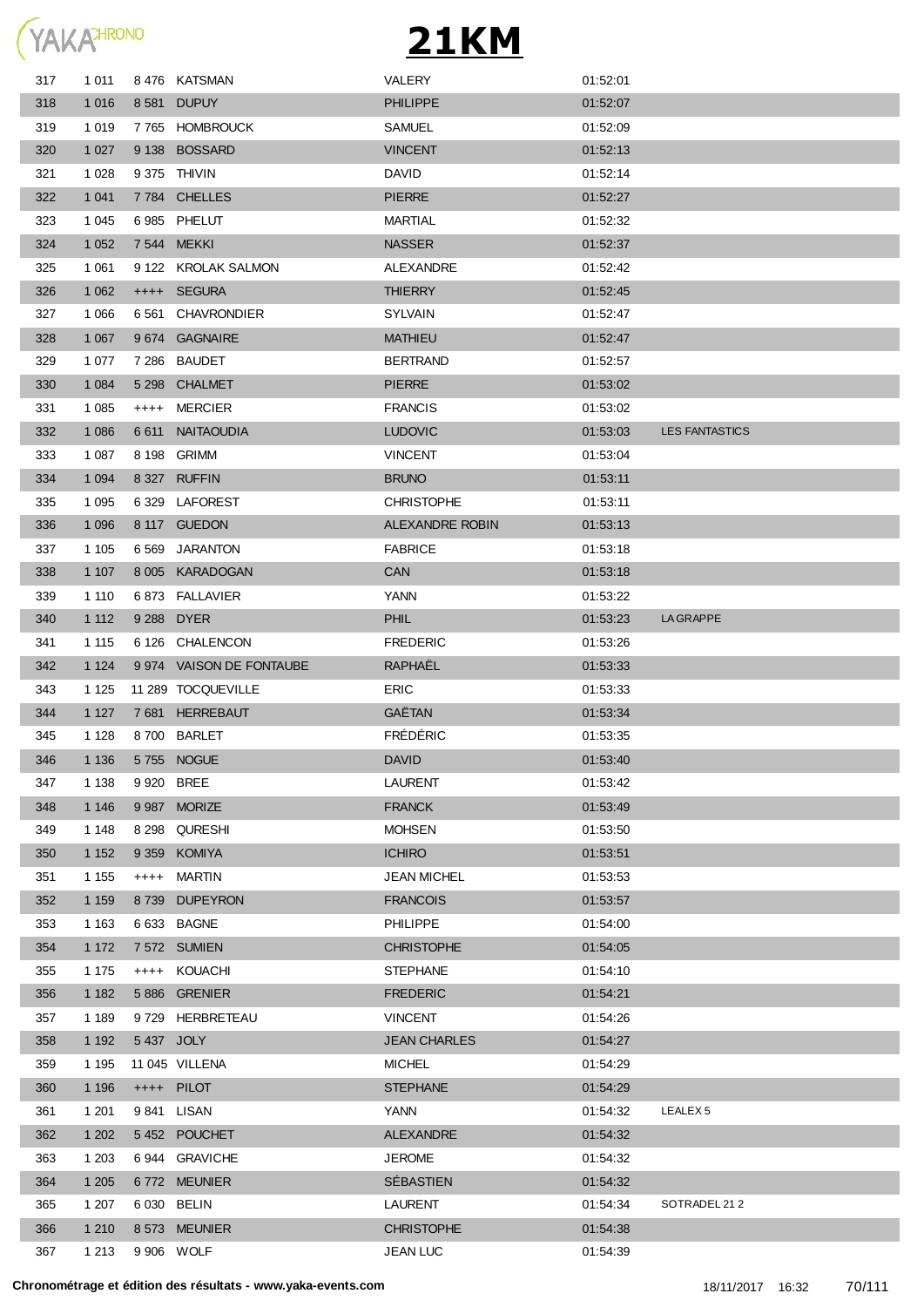

| 368 | 1 2 2 2 |         | 7 963 POUSSET BOUGERE | <b>HERVE</b>           | 01:54:44 |
|-----|---------|---------|-----------------------|------------------------|----------|
| 369 | 1 2 2 8 |         | 6 090 VIGIGNOL        | <b>MATHIEU</b>         | 01:54:51 |
| 370 | 1 2 3 5 |         | 6 163 AUSSIBAL        | <b>ARNAUD</b>          | 01:55:00 |
| 371 | 1 2 4 3 |         | 7511 GLEIZE           | <b>VINCENT</b>         | 01:55:05 |
| 372 | 1 2 4 7 | 5 6 8 6 | LACASSAGNE            | <b>LIONEL</b>          | 01:55:10 |
| 373 | 1 2 4 8 |         | 9 867 ABADIE          | J FRANÇOIS             | 01:55:10 |
| 374 | 1 2 5 1 | 6829    | <b>DUMONT</b>         | <b>RODOLPHE</b>        | 01:55:13 |
| 375 | 1 2 5 2 | 7840    | <b>BAISSARD</b>       | <b>FRÉDÉRIC</b>        | 01:55:13 |
| 376 | 1 2 5 3 |         | 5 931 PATUREL         | <b>NICOLAS</b>         | 01:55:16 |
| 377 | 1 2 5 4 |         | 6 662 BARENGER        | <b>PASCAL</b>          | 01:55:16 |
| 378 | 1 2 5 5 |         | 11 200 RANCIER        | <b>PASCAL</b>          | 01:55:18 |
| 379 | 1 2 5 6 |         | 11 011 BENMAMMAR      | <b>NABIL</b>           | 01:55:18 |
| 380 | 1 2 5 9 |         | 7792 PERNOD           | <b>EMMANUEL</b>        | 01:55:20 |
| 381 | 1 2 6 0 |         | 9 933 DA SILVA        | <b>PASCAL</b>          | 01:55:20 |
| 382 | 1 2 6 6 |         | ++++ COELHO           | <b>ERIC</b>            | 01:55:23 |
| 383 | 1 2 6 7 |         | 5 979 PORTAY          | <b>LIONEL</b>          | 01:55:23 |
| 384 | 1 2 6 8 |         | 7 043 LARSONNEUR      | <b>ERIC</b>            | 01:55:24 |
| 385 | 1 270   |         | 7 439 PERRUELLE       | <b>CHRISTOPHE</b>      | 01:55:27 |
| 386 | 1 2 7 6 |         | 9586 EYRAUD           | <b>FREDERIC</b>        | 01:55:31 |
| 387 | 1 277   |         | 8 539 LADOUS          | <b>BERTRAND</b>        | 01:55:31 |
| 388 | 1 2 7 8 |         | 7 991 MONCHARMONT     | <b>THIERRY</b>         | 01:55:35 |
| 389 | 1 2 8 7 |         | 8 684 DUMONT          | <b>PASCAL</b>          | 01:55:42 |
| 390 | 1 2 8 9 |         | 6 216 AUJOGUE         | <b>LAURENT</b>         | 01:55:45 |
| 391 | 1 2 9 0 |         | 6 217 GROT            | <b>NICOLAS</b>         | 01:55:45 |
| 392 | 1 2 9 3 |         | 8 079 ACHIN           | <b>FRANÇOIS XAVIER</b> | 01:55:48 |
| 393 | 1 300   |         | 11 021 LECOFFRE       | <b>DAVID</b>           | 01:55:53 |
| 394 | 1 3 0 1 |         | 5 367 LIOTAUD         | <b>JULIEN</b>          | 01:55:53 |
| 395 | 1 3 0 5 |         | 8 997 BUTTY           | <b>PATRICK</b>         | 01:55:55 |
| 396 | 1 30 6  |         | 5 650 CIRILLO         | <b>JOSEPH</b>          | 01:55:55 |
| 397 | 1 3 2 2 |         | 7 807 DUFOUR          | <b>FABRICE</b>         | 01:56:05 |
| 398 | 1 3 2 5 |         | ++++ CABROL           | <b>JEROME</b>          | 01:56:06 |
| 399 | 1 3 2 7 | 8 3 0 0 | <b>DELMAS</b>         | <b>CHRISTOPHE</b>      | 01:56:09 |
| 400 | 1 3 3 0 | 9670    | PETTER                | <b>MICHAEL</b>         | 01:56:10 |
| 401 | 1 3 3 3 | 8578    | <b>BARBERET</b>       | <b>DENIS</b>           | 01:56:12 |
| 402 | 1 3 3 4 | 8 0 1 0 | <b>RABOT</b>          | <b>FRANCK</b>          | 01:56:12 |
| 403 | 1 3 3 5 | $++++-$ | <b>MONTEIL</b>        | <b>JULIEN</b>          | 01:56:13 |
| 404 | 1 3 3 6 | 5 304   | LACAS                 | <b>JEAN LAURENT</b>    | 01:56:13 |
| 405 | 1 3 5 2 |         | ++++ PRADAL           | <b>LAURENT</b>         | 01:56:21 |
| 406 | 1 3 5 6 |         | 9788 ANDREVON         | <b>ARNAUD</b>          | 01:56:23 |
| 407 | 1 3 5 8 | 9 827   | <b>SEQUEIRA</b>       | CARLOS                 | 01:56:23 |
| 408 | 1 3 6 0 | $++++$  | <b>ROUAUD</b>         | <b>ERWAN</b>           | 01:56:25 |
| 409 | 1 3 6 1 |         | 5 198 JEREZ           | <b>STEPHANE</b>        | 01:56:25 |
| 410 | 1 3 6 2 |         | 9 326 LABORIER        | <b>DAMIEN</b>          | 01:56:26 |
| 411 | 1 3 6 4 |         | 11 168 PEQUET         | <b>OLIVIER</b>         | 01:56:27 |
| 412 | 1 3 6 5 |         | ++++ BOCCA            | <b>VINCENT</b>         | 01:56:27 |
| 413 | 1 3 8 0 |         | 8 410 TRAVAIL         | <b>JEAN PIERRE</b>     | 01:56:35 |
| 414 | 1 3 8 6 |         | 8 672 PIZZATO         | <b>ROMAIN</b>          | 01:56:39 |
| 415 | 1 3 9 6 |         | 6 079 ENTZMINGER      | <b>PHILIPPE</b>        | 01:56:45 |
| 416 | 1 3 9 7 |         | 7616 CHAPUIS          | <b>EMMANUEL</b>        | 01:56:47 |
| 417 | 1 400   |         | 8882 OCZKOWSKI        | <b>BERTRAND</b>        | 01:56:49 |
| 418 | 1 4 0 1 |         | 8 144 GUIDICE         | SEBASTIEN              | 01:56:49 |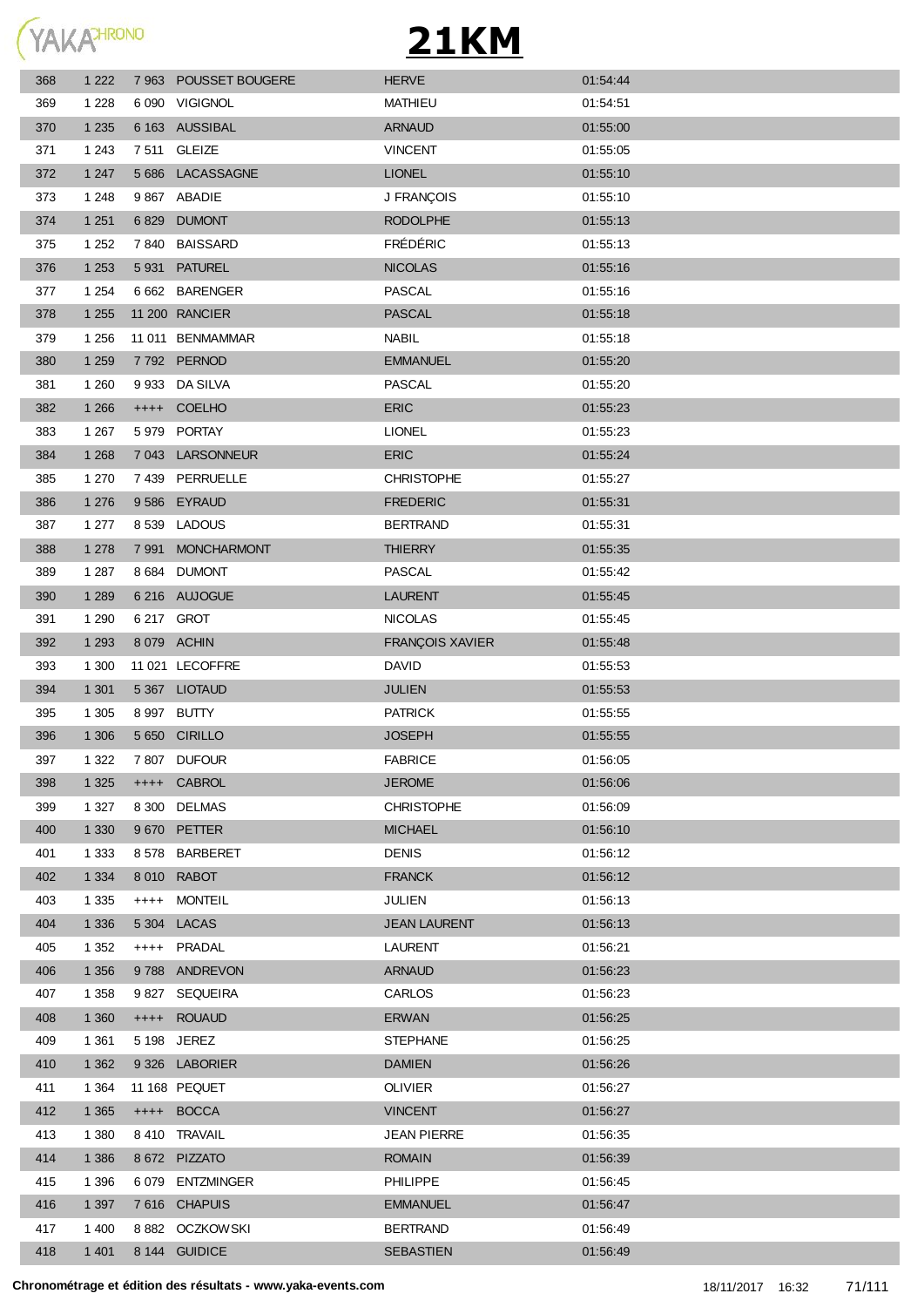

| 419 | 1 4 0 3 |         | 8 509 LAVAL       | GAEL              | 01:56:52 | CAL CHARLIEU            |
|-----|---------|---------|-------------------|-------------------|----------|-------------------------|
| 420 | 1 4 1 0 |         | 6 069 PERISE      | <b>STÉPHANE</b>   | 01:56:56 |                         |
| 421 | 1413    |         | ++++ DUCROUX      | <b>LIONEL</b>     | 01:56:58 |                         |
| 422 | 1 4 1 6 |         | 11 201 DELATTRE   | <b>FREDERIC</b>   | 01:57:01 |                         |
| 423 | 1 4 1 7 |         | 5 941 BALLU       | <b>FRANCK</b>     | 01:57:02 | SEMI BERTHOUD1          |
| 424 | 1 4 1 8 |         | 8 215 MAGINOT     | SÉBASTIEN         | 01:57:05 |                         |
| 425 | 1419    |         | 8 239 PION        | <b>STEPHAN</b>    | 01:57:05 |                         |
| 426 | 1 4 2 6 |         | 7 076 LE CONTE    | <b>EDOUARD</b>    | 01:57:09 |                         |
| 427 | 1 4 2 9 |         | 6 365 DEBOUTTIERE | PIERRE JEAN       | 01:57:13 |                         |
| 428 | 1 4 3 0 |         | 7 568 GUILLOT     | <b>CHRISTOPHE</b> | 01:57:14 |                         |
| 429 | 1 4 3 2 | $++++$  | CONVERT           | JEAN MARC         | 01:57:15 |                         |
| 430 | 1 4 3 4 | $++++$  | <b>COURTIAL</b>   | <b>CYRILLE</b>    | 01:57:15 |                         |
| 431 | 1 4 3 9 |         | 6 188 AMATTEIS    | <b>ERIC</b>       | 01:57:16 |                         |
| 432 | 1 4 4 0 |         | 5 969 LAROUX      | <b>CHRISTOPHE</b> | 01:57:16 |                         |
| 433 | 1442    |         | 5 370 WELLS       | ADRIAN            | 01:57:17 |                         |
| 434 | 1 4 4 4 |         | 8 302 JACQUEMONT  | <b>GEOFFROY</b>   | 01:57:18 |                         |
| 435 | 1445    |         | 11 074 TELLIEZ    | <b>VINCENT</b>    | 01:57:18 |                         |
| 436 | 1 4 4 9 |         | 6 969 GODREUIL    | <b>STEPHANE</b>   | 01:57:23 |                         |
| 437 | 1454    |         | 7 310 BEAU        | <b>FREDDY</b>     | 01:57:26 |                         |
| 438 | 1 4 5 6 |         | 5569 BOISSET      | <b>FABRICE</b>    | 01:57:27 |                         |
| 439 | 1460    |         | 7 575 DUTHU       | <b>PASCAL</b>     | 01:57:29 |                         |
| 440 | 1 4 6 1 |         | 7762 MARGALLE     | <b>STEVE</b>      | 01:57:31 |                         |
| 441 | 1468    |         | 7802 RISPAL       | <b>PHILIPPE</b>   | 01:57:38 |                         |
| 442 | 1 4 6 9 |         | 5 615 RYAN        | <b>DARRAN</b>     | 01:57:38 |                         |
| 443 | 1 472   |         | 9314 TAVARES      | DANIEL            | 01:57:41 | <b>NON</b>              |
| 444 | 1 4 7 4 |         | 7736 VALLON       | <b>LUDOVIC</b>    | 01:57:43 |                         |
| 445 | 1 4 7 5 | 7 3 9 8 | <b>BADUEL</b>     | <b>SYLVAIN</b>    | 01:57:44 |                         |
| 446 | 1 4 7 8 |         | 6776 LIOZON       | <b>GILLES</b>     | 01:57:47 |                         |
| 447 | 1485    | 7 404   | GAUTHIER          | <b>FRÉDÉRIC</b>   | 01:57:50 |                         |
| 448 | 1 4 8 6 |         | 9984 GRANJON      | <b>GILLES</b>     | 01:57:50 |                         |
| 449 | 1487    |         | 7016 CORNIER      | <b>DENIS</b>      | 01:57:51 |                         |
| 450 | 1 4 9 2 | 5498    | <b>CHANAL</b>     | <b>ERIC</b>       | 01:57:54 |                         |
| 451 | 1 4 9 3 | 6 6 0 8 | <b>ROCHE</b>      | <b>NORBERT</b>    | 01:57:54 |                         |
| 452 | 1 4 9 8 |         | 8 683 BLANC       | <b>QUENTIN</b>    | 01:57:56 |                         |
| 453 | 1 501   | $++++-$ | <b>ROSIQUE</b>    | <b>DIDIER</b>     | 01:57:56 |                         |
| 454 | 1 508   |         | 9045 NANCEY       | <b>SEBASTIEN</b>  | 01:58:01 | <b>RUN'N'TORCHON</b>    |
| 455 | 1 5 1 3 | 6 3 1 0 | CANTE             | <b>REMI</b>       | 01:58:02 |                         |
| 456 | 1 5 1 5 |         | 8 554 QUIQUEREZ   | <b>ALEXANDRE</b>  | 01:58:04 |                         |
| 457 | 1516    | 5 6 1 3 | <b>BROSSARD</b>   | <b>CHRISTOPHE</b> | 01:58:04 |                         |
| 458 | 1519    |         | ++++ CLAIR        | <b>GREGORY</b>    | 01:58:05 |                         |
| 459 | 1 5 2 7 |         | 6844 LENCZIKI     | <b>MICHAEL</b>    | 01:58:09 | ORALIA <sub>5</sub>     |
| 460 | 1 5 3 6 |         | ++++ SIMON        | <b>THIERRY</b>    | 01:58:14 |                         |
| 461 | 1 5 3 8 |         | 7 118 BLETON      | <b>HERVE</b>      | 01:58:17 |                         |
| 462 | 1 540   |         | ++++ ABATE        | <b>STEPHANE</b>   | 01:58:18 |                         |
| 463 | 1 5 4 2 | $++++-$ | <b>MOURIER</b>    | <b>VINCENT</b>    | 01:58:18 |                         |
| 464 | 1 5 4 3 |         | 6 255 PROST       | <b>CEDRIC</b>     | 01:58:18 |                         |
| 465 | 1 547   |         | 5 803 PIERRE      | ALEXANDRE         | 01:58:22 | SEMI SJI3               |
| 466 | 1 5 5 7 |         | 7 960 ROMÉAS      | <b>LIONEL</b>     | 01:58:26 |                         |
| 467 | 1 5 6 0 |         | 9810 ROSIER       | <b>JULIEN</b>     | 01:58:27 |                         |
| 468 | 1 5 6 1 |         | 9640 CARTIER      | <b>BENOIT</b>     | 01:58:28 |                         |
| 469 | 1 5 6 3 |         | 6 256 CHOISNET    | <b>DAVID</b>      | 01:58:33 | LES EX GENDY RAMBERTOIS |
|     |         |         |                   |                   |          |                         |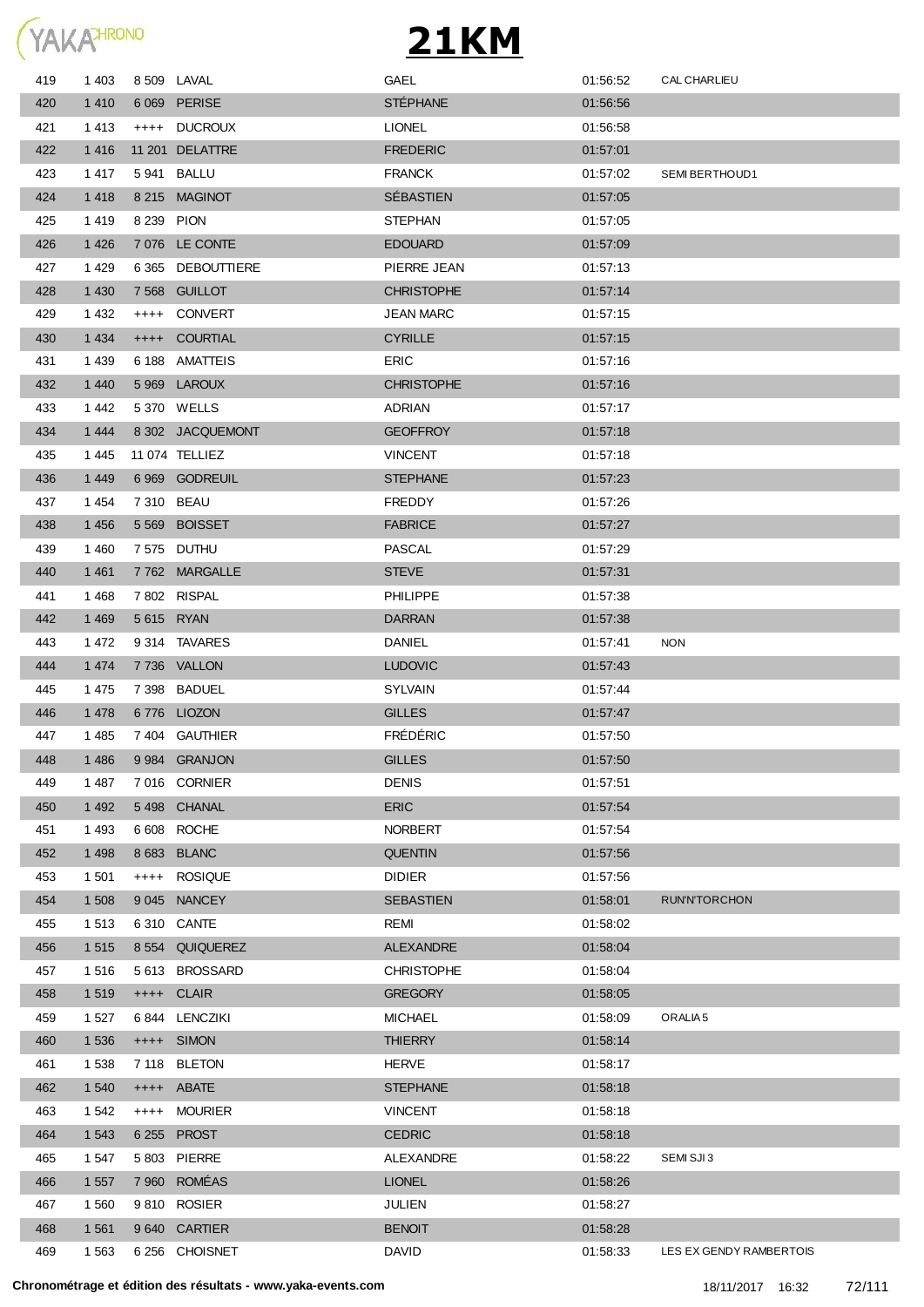

| 470 | 1 5 6 7 |           | 6588 FAGUE        | <b>CHRISTOPHE</b>    | 01:58:36 |
|-----|---------|-----------|-------------------|----------------------|----------|
| 471 | 1 574   |           | 8 484 JEAN        | CHRISTIAN            | 01:58:38 |
| 472 | 1576    |           | 5 131 GOLIARD     | <b>CHARLES</b>       | 01:58:38 |
| 473 | 1 581   | $^{+++}$  | PERRONET          | <b>NICOLAS</b>       | 01:58:44 |
| 474 | 1 5 8 3 |           | 8 272 CATHERIN    | <b>FRÉDÉRIC</b>      | 01:58:44 |
| 475 | 1588    | $++++-$   | <b>DESPINASSE</b> | <b>STEPHANE</b>      | 01:58:49 |
| 476 | 1 5 9 1 |           | 9 229 GOMIS       | <b>STEPHANE</b>      | 01:58:51 |
| 477 | 1 5 9 4 | $++++-$   | <b>CHAPUIS</b>    | <b>CHRISTOPHE</b>    | 01:58:52 |
| 478 | 1 609   |           | 8 202 LAVENIR     | <b>OLIVIER</b>       | 01:59:06 |
| 479 | 1610    |           | 11 231 CHAVANEL   | <b>LUDOVIC</b>       | 01:59:07 |
| 480 | 1 6 1 2 |           | 9 147 SANCHEZ     | <b>JOSÉ CARLOS</b>   | 01:59:07 |
| 481 | 1 6 2 0 |           | 8083 PICHON       | <b>JULIEN</b>        | 01:59:12 |
| 482 | 1 6 2 4 |           | ++++ LAFFAY       | <b>PHILIPPE</b>      | 01:59:13 |
| 483 | 1 631   |           | 5 847 LAMY        | <b>LAURENT</b>       | 01:59:16 |
| 484 | 1 6 3 3 |           | 8 199 PITRON      | <b>DAMIEN</b>        | 01:59:17 |
| 485 | 1 6 3 4 |           | 7 060 TERRIER     | <b>PHILIPPE</b>      | 01:59:19 |
| 486 | 1 6 3 8 |           | 7467 GONTERO      | LUC                  | 01:59:23 |
| 487 | 1 642   |           | 8 339 COTTE       | <b>JEAN FRANÇOIS</b> | 01:59:24 |
| 488 | 1 6 5 2 |           | 8 599 FRIAND      | <b>NICOLAS</b>       | 01:59:33 |
| 489 | 1 653   |           | 6759 FLEISCHMANN  | <b>THOMAS</b>        | 01:59:35 |
| 490 | 1 6 5 4 | 9 8 0 5   | <b>LIOTARD</b>    | <b>FRANCK</b>        | 01:59:35 |
| 491 | 1 656   | $^{++++}$ | THIERCE           | SEBASTIEN            | 01:59:36 |
| 492 | 1 6 6 4 | 5 5 3 9   | DE SADELEER       | <b>TIM</b>           | 01:59:40 |
| 493 | 1672    |           | 9457 FAVIER       | <b>CÉDRIC</b>        | 01:59:43 |
| 494 | 1 673   | $++++-$   | <b>CHEMINAL</b>   | <b>ERIC</b>          | 01:59:43 |
| 495 | 1678    |           | 5753 FONTAINE     | GAËL                 | 01:59:47 |
| 496 | 1 681   |           | 9 272 CHATELUS    | <b>MARLENE</b>       | 01:59:48 |
| 497 | 1 683   |           | 7719 DUFFY        | <b>THIBAUT</b>       | 01:59:48 |
| 498 | 1 6 8 4 |           | 7716 RIVIERE      | <b>SYLVAIN</b>       | 01:59:48 |
| 499 | 1 6 8 5 |           | ++++ MALLET       | OLIVIER              | 01:59:50 |
| 500 | 1686    |           | 6312 LOMBARD      | <b>XAVIER</b>        | 01:59:52 |
| 501 | 1 687   |           | 9 239 SECOND      | SEBASTIEN            | 01:59:53 |
| 502 | 1688    |           | ++++ DELOYS       | <b>CHRISTOPHE</b>    | 01:59:53 |
| 503 | 1 6 9 4 |           | 9 340 GILBERT     | <b>FABIEN</b>        | 01:59:56 |
| 504 | 1 6 9 8 |           | 9714 LAGE         | <b>JÉROME</b>        | 02:00:00 |
| 505 | 1 6 9 9 | $++++-$   | <b>BOTTERON</b>   | <b>FABRICE</b>       | 02:00:02 |
| 506 | 1 705   |           | 8 072 DEBAUD      | <b>BERTRAND</b>      | 02:00:05 |
| 507 | 1706    |           | 7858 BARAQUE      | <b>CHRISTOPHE</b>    | 02:00:05 |
| 508 | 1 7 1 1 |           | 8 625 GERARD      | <b>OLIVIER</b>       | 02:00:11 |
| 509 | 1 7 1 4 |           | 8 626 GALLON      | <b>RICHARD</b>       | 02:00:11 |
| 510 | 1 7 2 3 |           | 11 097 SEVE       | <b>CÉDRIC</b>        | 02:00:17 |
| 511 | 1 7 2 7 |           | 9437 MURARD       | <b>NICOLAS</b>       | 02:00:20 |
| 512 | 1 7 3 4 | $^{++++}$ | <b>MARTELLAT</b>  | <b>ERIC</b>          | 02:00:26 |
| 513 | 1738    |           | 9 210 VARLAMOV    | ANDREI               | 02:00:28 |
| 514 | 1 741   |           | 9 240 GIRAUD      | <b>ROMAIN</b>        | 02:00:30 |
| 515 | 1742    | $++++-$   | PITARQUE          | <b>DIDIER</b>        | 02:00:30 |
| 516 | 1 7 5 1 |           | 8 161 POLICARD    | EDDY                 | 02:00:34 |
| 517 | 1757    |           | 7631 THOMAS       | <b>OLIVIER</b>       | 02:00:37 |
| 518 | 1762    |           | 11 225 RIGAUD     | <b>DAVID</b>         | 02:00:38 |
| 519 | 1763    |           | 7607 RONDET       | MARTIAL              | 02:00:38 |
| 520 | 1764    |           | 7 694 HAGENBACH   | <b>PHILIPPE</b>      | 02:00:38 |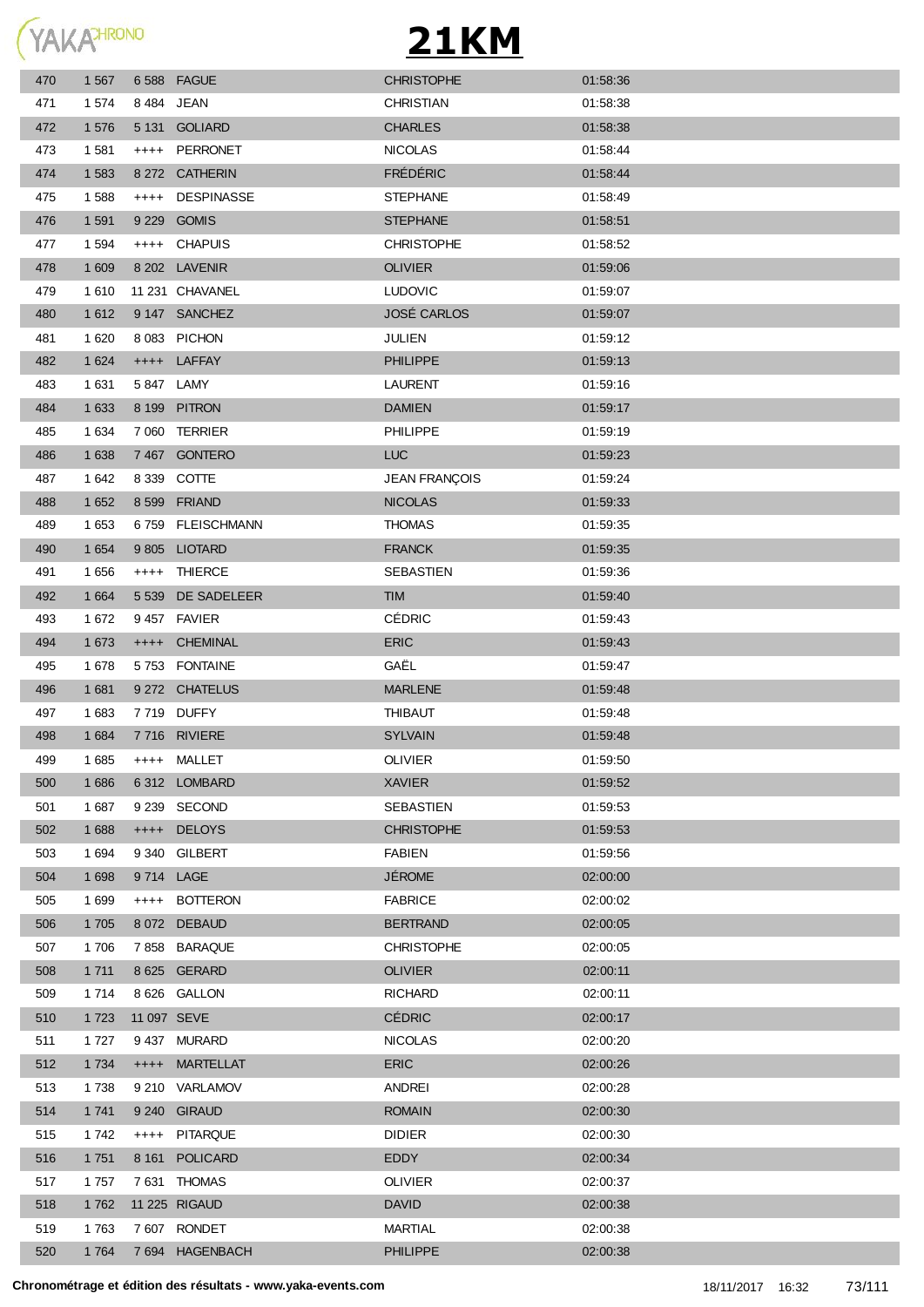

| 521 | 1765    | $^{+++}$   | LAVALLOIR           | <b>PAUL</b>          | 02:00:38 |                   |
|-----|---------|------------|---------------------|----------------------|----------|-------------------|
| 522 | 1766    |            | 7 832 CHEVALIER     | <b>DANIEL</b>        | 02:00:40 |                   |
| 523 | 1769    |            | 5 274 MARIE         | <b>VIRGILE</b>       | 02:00:42 |                   |
| 524 | 1 7 7 0 |            | 9885 ROELANDT       | <b>CHRISTOPHE</b>    | 02:00:42 |                   |
| 525 | 1 7 7 7 | $++++$     | <b>FINAND</b>       | <b>DIDIER</b>        | 02:00:47 |                   |
| 526 | 1 7 7 8 |            | ++++ CHABRIT        | <b>DIDIER</b>        | 02:00:47 |                   |
| 527 | 1781    |            | 5 592 DOUSSEAU      | <b>BRUNO</b>         | 02:00:50 | LES ZUZINEURS     |
| 528 | 1782    |            | 8 837 DE RIZ        | <b>PHILIPPE</b>      | 02:00:50 |                   |
| 529 | 1783    |            | 11 293 LIOGIER      | <b>FRANK</b>         | 02:00:51 |                   |
| 530 | 1787    |            | 8 641 BOISSIER      | <b>THOMAS</b>        | 02:00:56 |                   |
| 531 | 1788    |            | 9615 CHIROSSEL      | <b>RAYMOND</b>       | 02:00:56 |                   |
| 532 | 1 7 9 1 | 6 0 0 7    | <b>MALFERE</b>      | <b>VINCENT</b>       | 02:00:57 |                   |
| 533 | 1793    |            | 6499 ELOY           | <b>CORENTIN</b>      | 02:00:59 |                   |
| 534 | 1 7 9 5 | 5 4 0 9    | <b>ROCHY</b>        | SÉBASTIEN            | 02:01:03 |                   |
| 535 | 1 802   | $^{++++}$  | FANGET              | <b>NICOLAS</b>       | 02:01:06 |                   |
| 536 | 1 803   | 9 7 2 7    | <b>JOUSSERAND</b>   | <b>CHRISTOPHE</b>    | 02:01:06 |                   |
| 537 | 1814    |            | 9 085 FARGEOT       | MARIE                | 02:01:12 |                   |
| 538 | 1815    |            | 5 353 THOULE        | SEBASTIEN            | 02:01:13 |                   |
| 539 | 1817    |            | 5 599 CANARD        | <b>JEAN FRANÇOIS</b> | 02:01:14 | TEAMSAINTJEAN     |
| 540 | 1819    |            | 8 092 RICHERT       | <b>THEODORE</b>      | 02:01:16 |                   |
| 541 | 1821    |            | 6418 DERUDET        | VALÉRY               | 02:01:16 |                   |
| 542 | 1 8 2 4 |            | 9 093 MORGAN        | <b>STEPHANE</b>      | 02:01:18 |                   |
| 543 | 1828    |            | 9 308 FRAISON       | <b>STÉPHANE</b>      | 02:01:20 | <b>NON</b>        |
| 544 | 1830    |            | 9 307 SZAFRANSKI    | <b>STEPHANE</b>      | 02:01:21 | <b>NON</b>        |
| 545 | 1832    | $++++-$    | MAHAMDI             | <b>HACENE</b>        | 02:01:21 |                   |
| 546 | 1834    |            | 8 056 COHEN         | <b>JEAN PAUL</b>     | 02:01:23 | DANS LE MOUVEMENT |
| 547 | 1840    |            | 9 965 ARTHAUD       | <b>OLIVIER</b>       | 02:01:25 |                   |
| 548 | 1843    |            | 8873 ANTOINE        | <b>THOMAS</b>        | 02:01:27 |                   |
| 549 | 1844    |            | ++++ PASCAL SUISSE  | <b>JEAN MICHEL</b>   | 02:01:27 |                   |
| 550 | 1845    |            | 9776 JEANNIN        | <b>GHISLAIN</b>      | 02:01:28 |                   |
| 551 | 1846    |            | 11 161 GOUSSET      | <b>ERIC</b>          | 02:01:28 |                   |
| 552 | 1853    |            | ++++ MORFIN         | <b>LILIAN</b>        | 02:01:31 |                   |
| 553 | 1859    |            | 6646 LAFONT         | <b>DIDIER</b>        | 02:01:36 |                   |
| 554 | 1860    |            | 9782 ROUMEAS        | <b>PATRICK</b>       | 02:01:36 |                   |
| 555 | 1863    | $++++$     | <b>BAUDRENGHIEN</b> | <b>CLAUDE</b>        | 02:01:40 |                   |
| 556 | 1866    | $++++$     | <b>BOULAOUINAT</b>  | <b>FOUED</b>         | 02:01:41 |                   |
| 557 | 1870    | 9 8 3 0    | <b>RADOUBE</b>      | <b>MAXIME</b>        | 02:01:43 |                   |
| 558 | 1871    | 6 6 2 9    | <b>PACHE</b>        | <b>PASCAL</b>        | 02:01:44 |                   |
| 559 | 1874    | 9 1 3 0    | <b>SILVESTRE</b>    | <b>FABIEN</b>        | 02:01:45 |                   |
| 560 | 1875    | $^{++++}$  | <b>CHAMPAGNAT</b>   | <b>OLIVIER</b>       | 02:01:46 |                   |
| 561 | 1878    |            | 8 612 DISTINGUIN    | <b>JEROME</b>        | 02:01:47 |                   |
| 562 | 1888    | 7849       | <b>BIANCHI</b>      | <b>LAURENT</b>       | 02:01:53 |                   |
| 563 | 1889    | 7 662 DIAS |                     | JOSE                 | 02:01:53 |                   |
| 564 | 1891    |            | 11 283 REYNARD      | <b>STEPHANE</b>      | 02:01:55 |                   |
| 565 | 1898    | 9639       | CRAVAREZZA          | <b>THOMAS</b>        | 02:01:58 |                   |
| 566 | 1 904   | 5 5 7 1    | <b>PARIS</b>        | <b>JEAN LUC</b>      | 02:02:05 |                   |
| 567 | 1 906   |            | 9 305 BLANC         | <b>JEAN PHILIPPE</b> | 02:02:06 | <b>NON</b>        |
| 568 | 1 908   |            | 5 230 GUTTIN        | <b>JEAN LUC</b>      | 02:02:10 |                   |
| 569 | 1913    |            | 9487 DESHAIRES      | <b>NICOLAS</b>       | 02:02:11 |                   |
| 570 | 1916    |            | 11 108 CHAMONARD    | <b>CHRISTOPHE</b>    | 02:02:13 |                   |
| 571 | 1917    |            | 9 150 LE BRIS       | <b>GURVAN</b>        | 02:02:13 |                   |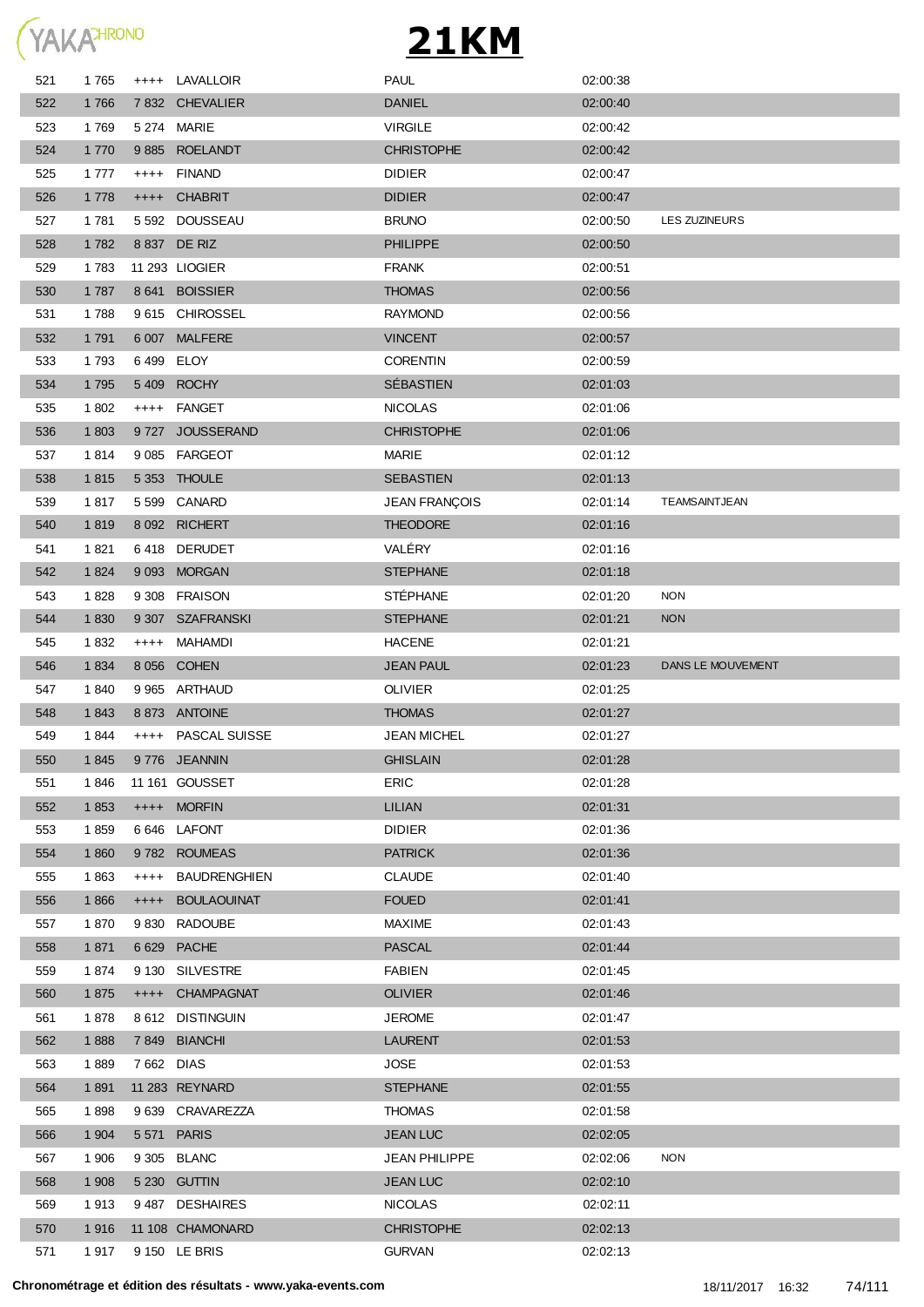

| 572 | 1 9 2 9 |             | ++++ ROCHER             | <b>CHRISTOPHE</b>    | 02:02:19 |                 |
|-----|---------|-------------|-------------------------|----------------------|----------|-----------------|
| 573 | 1935    |             | 5792 STRETTI            | <b>NICOLAS</b>       | 02:02:23 |                 |
| 574 | 1 940   |             | 6882 GOUDOU             | <b>ERIC</b>          | 02:02:27 |                 |
| 575 | 1941    |             | 6791 CONDEMINE          | <b>FABIEN</b>        | 02:02:28 |                 |
| 576 | 1 9 4 5 |             | ++++ LEDOUX             | <b>OLIVIER</b>       | 02:02:30 |                 |
| 577 | 1946    | 11 145 DIOP |                         | <b>SAMBA</b>         | 02:02:31 |                 |
| 578 | 1 9 4 8 |             | 7979 FORAISON           | RÉMI                 | 02:02:31 |                 |
| 579 | 1949    |             | 11 142 BERTHET          | <b>PHILIPPE</b>      | 02:02:31 |                 |
| 580 | 1 9 5 3 | 5 801 SAID  |                         | <b>MOHIDINE</b>      | 02:02:34 |                 |
| 581 | 1960    |             | 9 374 DAUPHIN           | <b>DAVID</b>         | 02:02:37 |                 |
| 582 | 1 9 6 8 |             | 5745 DUBREUIL           | <b>STEFAN</b>        | 02:02:43 |                 |
| 583 | 1971    |             | 6 218 CHANG             | <b>JEAN BAPTISTE</b> | 02:02:45 |                 |
| 584 | 1975    |             | 9 059 LECOMTE           | <b>OLIVIER</b>       | 02:02:48 |                 |
| 585 | 1981    |             | ++++ LEURENT            | <b>NICOLAS</b>       | 02:02:54 |                 |
| 586 | 1 9 8 4 |             | 5 827 GOYARD            | <b>CHRISTOPHE</b>    | 02:02:57 |                 |
| 587 | 1986    |             | 8919 LONGIN             | <b>CÉCILE</b>        | 02:02:59 |                 |
| 588 | 1 9 9 0 |             | 8716 DUPERRAY           | <b>OLIVIER</b>       | 02:03:00 |                 |
| 589 | 1993    | $++++$      | BONNET EYMARD           | TANCRÈDE             | 02:03:01 |                 |
| 590 | 1 9 9 5 |             | 7 258 GADOUD            | <b>RICHARD</b>       | 02:03:01 | LES COBAPRESSES |
| 591 | 2 0 0 0 |             | 9 119 MAZOYER           | <b>OLIVIER</b>       | 02:03:09 |                 |
| 592 | 2 0 0 1 |             | 9 957 VITURAT           | <b>FABRICE</b>       | 02:03:10 |                 |
| 593 | 2 0 1 0 |             | 7 956 ZANOTTI           | LAURENT              | 02:03:18 |                 |
| 594 | 2016    |             | 11 038 BERGÉ            | <b>DOMINIQUE</b>     | 02:03:22 |                 |
| 595 | 2 0 1 7 |             | 11 175 CHARTRE          | <b>NICOLAS</b>       | 02:03:22 |                 |
| 596 | 2 0 2 3 |             | ++++ ROSSETTI           | <b>FRANCK</b>        | 02:03:31 | AXIMA 7         |
| 597 | 2 0 2 7 |             | 7 582 GUITTARD          | SIMON                | 02:03:38 |                 |
| 598 | 2 0 2 8 |             | 6797 LAPEYRE            | <b>ERIC</b>          | 02:03:39 |                 |
| 599 | 2 0 3 0 |             | 7868 GUITTARD           | <b>PIERRE</b>        | 02:03:39 |                 |
| 600 | 2 0 31  |             | 11 115 ALEXANDRE        | <b>LIONEL</b>        | 02:03:42 |                 |
| 601 | 2 0 3 2 |             | 6799 TORRILHON          | <b>VINCENT</b>       | 02:03:42 |                 |
| 602 | 2 0 3 4 | 8 5 1 4     | <b>DALIDET</b>          | JÉRÔME               | 02:03:42 |                 |
| 603 | 2 0 4 0 |             | 5 606 VERICEL           | HERVÉ                | 02:03:47 | SEMI SJI 2      |
| 604 | 2 0 4 5 | 5443        | <b>PICOLLET</b>         | <b>JEAN MICHEL</b>   | 02:03:50 |                 |
| 605 | 2 0 4 8 | $++++$      | <b>EICHHOLTZER</b>      | <b>DAVID</b>         | 02:03:52 |                 |
| 606 | 2 0 5 0 | 7839        | <b>GUERIN</b>           | <b>JACQUES</b>       | 02:03:52 |                 |
| 607 | 2 0 5 4 | 5 605       | ROMUALD                 | <b>JULIEN</b>        | 02:03:56 | SEMI SJI 2      |
| 608 | 2 0 6 8 | $++++-$     | <b>FARGETON</b>         | <b>STÉPHANE</b>      | 02:04:04 |                 |
| 609 | 2 0 6 9 | 5 407       | <b>GIRAUD</b>           | <b>BRUNO</b>         | 02:04:04 |                 |
| 610 | 2 0 7 6 |             | 9 032 DAVID             | <b>EMMANUEL</b>      | 02:04:08 |                 |
| 611 | 2 0 7 9 |             | 8812 DUCARRE            | <b>FRÉDÉRIC</b>      | 02:04:08 |                 |
| 612 | 2 0 8 4 |             | 5921 VERMOREL           | <b>JEAN YVES</b>     | 02:04:11 |                 |
| 613 | 2 0 8 6 |             | 5 884 GERIN             | <b>MAXIME</b>        | 02:04:12 |                 |
| 614 | 2 0 8 7 | $++++$      | <b>JONDET</b>           | <b>DAVID</b>         | 02:04:13 | QBE             |
| 615 | 2 0 9 0 |             | 5447 MASSOT             | <b>MICHAEL</b>       | 02:04:14 |                 |
| 616 | 2 0 9 1 |             | 6 122 FASSEU            | <b>YOHANN</b>        | 02:04:14 |                 |
| 617 | 2 0 9 7 | 9 0 8 1     | MAUMEJEAN               | <b>EDOUARD</b>       | 02:04:16 |                 |
| 618 | 2 100   | 8 610 LALU  |                         | <b>GUILLAUME</b>     | 02:04:17 |                 |
| 619 | 2 1 0 5 |             | 7494 SERVOIS            | ALEXANDRE            | 02:04:20 |                 |
| 620 | 2 1 1 5 | $++++$      | <b>GUIGARD</b>          | <b>PIERRE</b>        | 02:04:26 |                 |
| 621 | 2 117   | 5 653       | <b>GALLEGO PELEGRIN</b> | <b>FRANCK</b>        | 02:04:29 |                 |
| 622 | 2 1 1 9 |             | 7 693 GACHIGNARD        | <b>FRÉDÉRIC</b>      | 02:04:29 | QBE             |
|     |         |             |                         |                      |          |                 |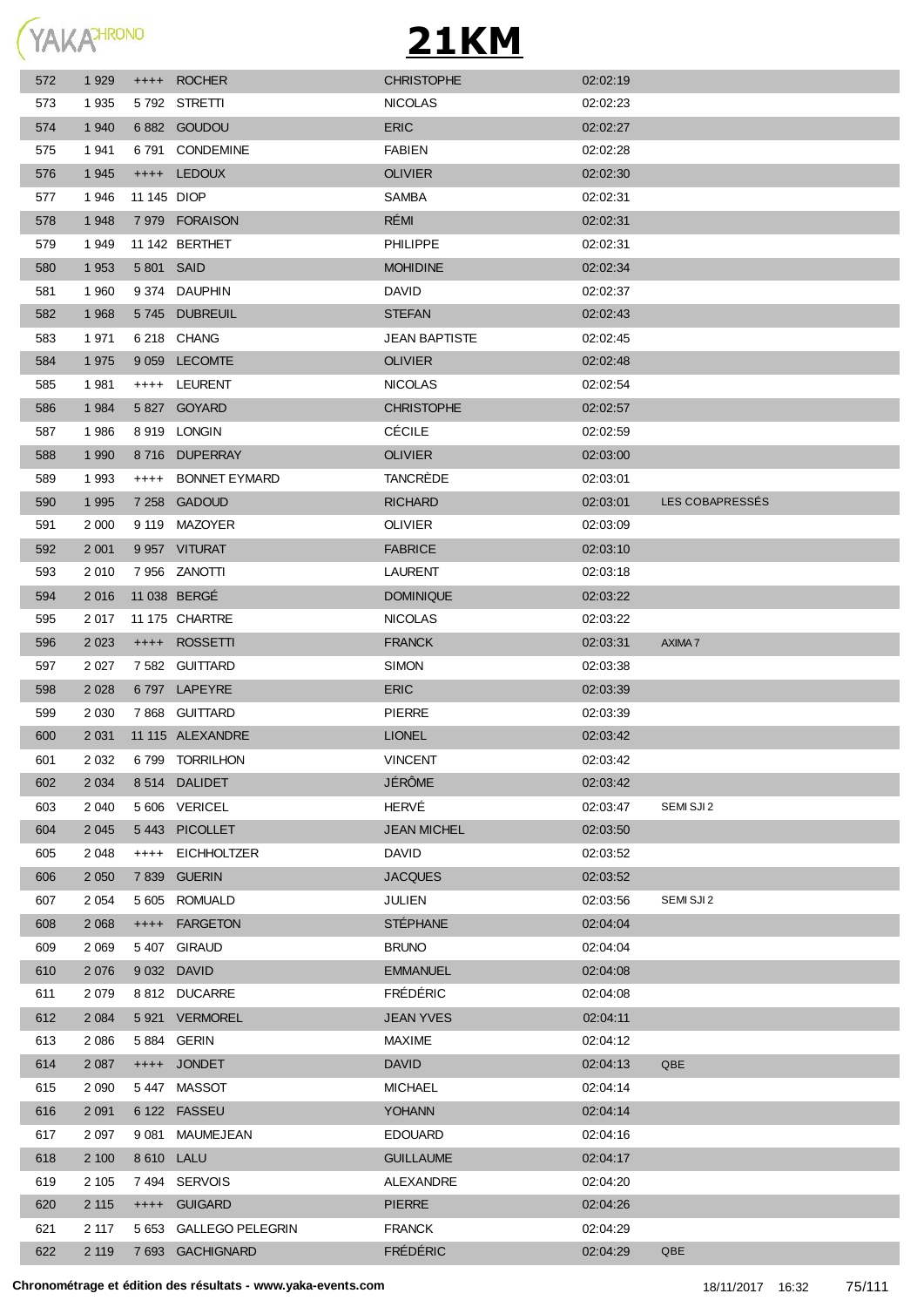

| 623 | 2 1 2 4 | $^{++++}$ | BILLAU               | <b>THIERRY</b>       | 02:04:33 |                        |
|-----|---------|-----------|----------------------|----------------------|----------|------------------------|
| 624 | 2 1 2 6 |           | ++++ FERLIN          | <b>ARNAUD</b>        | 02:04:34 |                        |
| 625 | 2 1 2 8 |           | 5819 JANDARD         | <b>OLIVIER</b>       | 02:04:34 | <b>TCN</b>             |
| 626 | 2 1 2 9 |           | 9791 NISCOISE        | <b>CHRISTOPHE</b>    | 02:04:34 |                        |
| 627 | 2 1 3 4 |           | 9 098 DIANE          | SALIF                | 02:04:36 |                        |
| 628 | 2 1 4 3 |           | 9 924 DEHAN          | <b>BRICE</b>         | 02:04:41 |                        |
| 629 | 2 1 4 5 |           | 8771 MARQUET         | <b>STÉPHANE</b>      | 02:04:42 |                        |
| 630 | 2 1 5 4 |           | 7654 PIGENET         | <b>FRÉDÉRIC</b>      | 02:04:47 |                        |
| 631 | 2 1 7 3 |           | 9858 RICHARTE        | <b>PIERRE</b>        | 02:05:00 |                        |
| 632 | 2 1 7 4 | $++++-$   | <b>HALTER</b>        | <b>VINCENT</b>       | 02:05:00 |                        |
| 633 | 2 182   |           | 5 216 VALETTE        | <b>ROMAIN</b>        | 02:05:05 |                        |
| 634 | 2 1 9 2 |           | 8 185 STAAT          | <b>PATRICK</b>       | 02:05:12 |                        |
| 635 | 2 197   |           | ++++ MILLET          | <b>BENOIT</b>        | 02:05:16 |                        |
| 636 | 2 1 9 8 |           | 9576 FRANCOIS        | <b>DAMIEN</b>        | 02:05:16 |                        |
| 637 | 2 2 0 3 |           | 11 212 GOUDARD       | <b>JEAN PHILIPPE</b> | 02:05:21 |                        |
| 638 | 2 2 1 0 |           | 7 952 DUVERNOIS      | <b>MICKAEL</b>       | 02:05:24 |                        |
| 639 | 2 2 1 3 |           | 5 528 BOULEN         | ARNAUD               | 02:05:25 |                        |
| 640 | 2 2 1 4 |           | 9 935 DUBOURVIEUX    | <b>VINCENT</b>       | 02:05:27 |                        |
| 641 | 2 2 1 8 |           | 6404 VERLAINE        | <b>DOMINIQUE</b>     | 02:05:30 |                        |
| 642 | 2 2 2 1 |           | 7 283 FLEURY         | <b>PHILIPPE</b>      | 02:05:33 |                        |
| 643 | 2 2 2 6 |           | 8 191 BOUDAUD        | HERVÉ                | 02:05:36 |                        |
| 644 | 2 2 3 9 |           | 11 078 TAVEAU        | <b>ALEXIS</b>        | 02:05:43 |                        |
| 645 | 2 2 4 6 |           | ++++ LE CAMPION      | <b>DOMINIQUE</b>     | 02:05:50 |                        |
| 646 | 2 2 6 2 |           | 9 263 GAILLARD       | <b>NICOLAS</b>       | 02:06:04 |                        |
| 647 | 2 2 6 3 |           | 9 266 POULET         | <b>GREGORY</b>       | 02:06:04 |                        |
| 648 | 2 2 6 9 |           | 5 576 LECERF         | <b>REGIS</b>         | 02:06:07 |                        |
| 649 | 2 2 7 0 |           | ++++ CORBEL          | <b>JEAN MARC</b>     | 02:06:08 |                        |
| 650 | 2 2 7 5 |           | 8785 MOTOLINIA       | <b>ALEX</b>          | 02:06:11 |                        |
| 651 | 2 277   |           | 9876 GUILLERM        | <b>AURELIEN</b>      | 02:06:12 |                        |
| 652 | 2 2 7 8 |           | 5614 CINZIA          | <b>ANTOINE</b>       | 02:06:13 |                        |
| 653 | 2 2 8 2 |           | 8 129 PIGALE         | SEBASTIEN            | 02:06:14 |                        |
| 654 | 2 2 8 3 |           | 6840 PAYET DESCOMBES | <b>NORBERT</b>       | 02:06:14 | ORALIA <sub>5</sub>    |
| 655 | 2 2 8 4 |           | 6841 NOEL            | LAURENT              | 02:06:14 | ORALIA <sub>5</sub>    |
| 656 | 2 2 8 9 |           | 6 369 LOIUDICE       | <b>FRANCESCO</b>     | 02:06:16 |                        |
| 657 | 2 2 9 0 |           | 5739 BUTTO           | AYMAN                | 02:06:16 |                        |
| 658 | 2 3 0 3 |           | 6710 PEYSSON         | <b>STEPHANE</b>      | 02:06:26 |                        |
| 659 | 2 3 1 0 | 8 3 8 9   | <b>GRIZARD</b>       | <b>DIDIER</b>        | 02:06:31 |                        |
| 660 | 2 3 1 3 |           | 8 622 MUGNISI        | <b>ERIC</b>          | 02:06:32 | TEAM FMR 21            |
| 661 | 2 3 1 4 |           | 7 707 GOLIK          | <b>OLIVIER</b>       | 02:06:32 | AUTOCARS MAISONNEUVE 7 |
| 662 | 2 3 1 6 |           | 5 861 CATTIAUX       | <b>CHRISTOPHE</b>    | 02:06:33 |                        |
| 663 | 2 3 2 6 |           | 9 863 AUROUSSEAU     | <b>CHRISTOPHE</b>    | 02:06:38 |                        |
| 664 | 2 3 2 9 |           | 9865 STEPIEN         | <b>YANN</b>          | 02:06:40 |                        |
| 665 | 2 3 3 2 |           | 5788 AUCHERE         | SYLVAIN              | 02:06:41 |                        |
| 666 | 2 3 3 5 |           | 9 051 BOYER          | <b>CHRISTOPHE</b>    | 02:06:44 |                        |
| 667 | 2 3 3 6 |           | 8 965 NEMES          | <b>STÉPHANE</b>      | 02:06:45 |                        |
| 668 | 2 3 3 9 | 9 8 0 9   | <b>DUCHESNE</b>      | <b>DENIS</b>         | 02:06:50 |                        |
| 669 | 2 341   | 5 6 1 8   | <b>MENRAS</b>        | <b>DIDIER</b>        | 02:06:51 |                        |
| 670 | 2 3 4 2 |           | 5924 GABORY          | <b>JEAN CHARLES</b>  | 02:06:52 |                        |
| 671 | 2 3 4 3 | $++++$    | <b>BALANDRAUD</b>    | <b>CHRISTOPHE</b>    | 02:06:52 |                        |
| 672 | 2 3 5 1 | 6 0 08    | <b>CACIOPPOLA</b>    | <b>CÉDRIC</b>        | 02:06:58 |                        |
| 673 | 2 3 5 4 | 6 0 28    | GUINAUDEAU           | <b>WILLIAM</b>       | 02:06:59 | SOTRADEL 211           |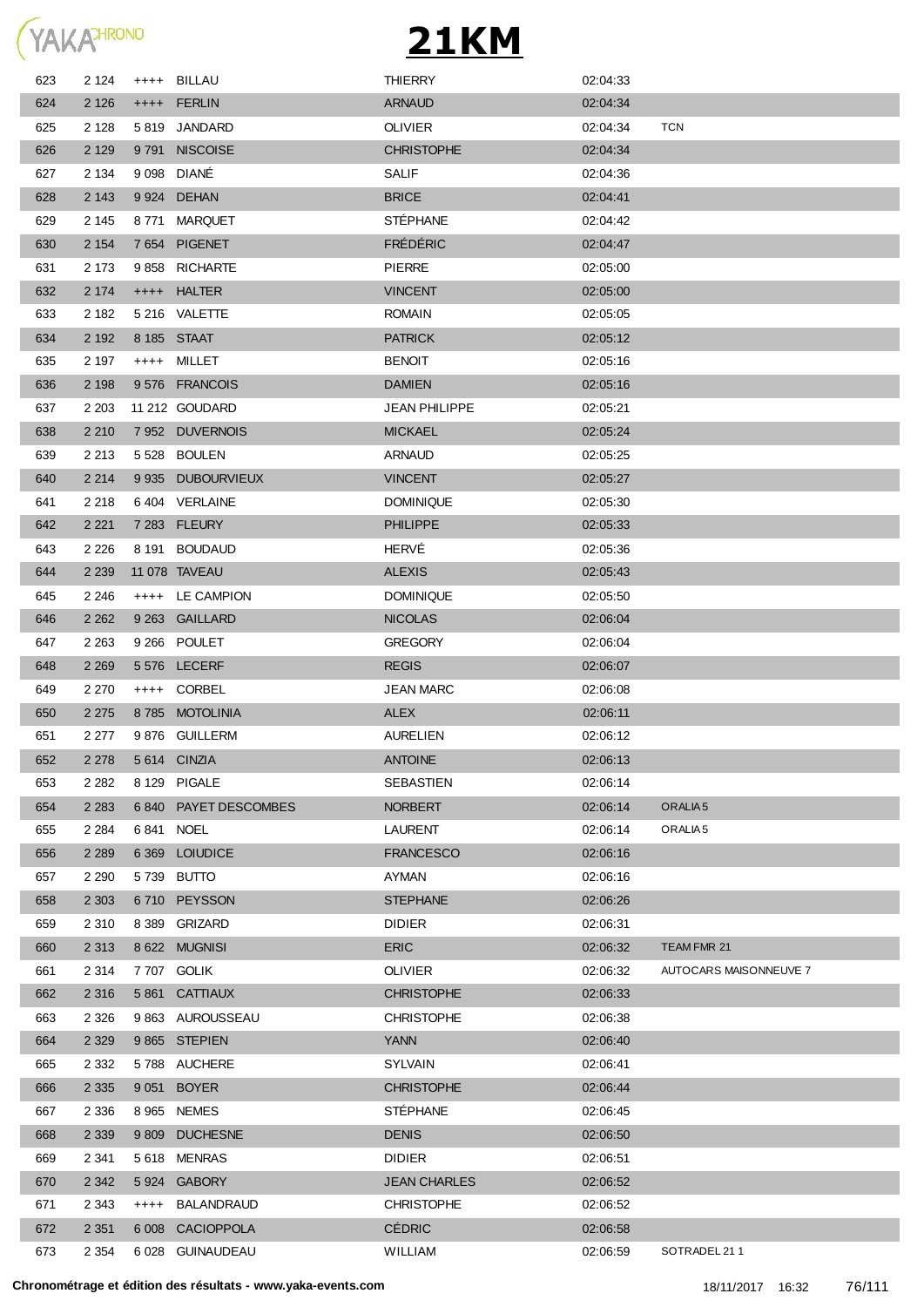

| 674 | 2 3 5 8 |         | 9851 ANGELINI      | <b>DIDIER</b>     | 02:07:00 |                         |
|-----|---------|---------|--------------------|-------------------|----------|-------------------------|
| 675 | 2 363   |         | 6675 PEREIRA       | <b>JEREMY</b>     | 02:07:06 | FORTY ONE               |
| 676 | 2 3 7 2 |         | 8448 LEGRAND       | <b>MARC</b>       | 02:07:10 |                         |
| 677 | 2 373   |         | 9508 CHANEL        | <b>PATRICK</b>    | 02:07:10 |                         |
| 678 | 2 3 8 3 |         | 5 903 POIZAT       | SÉBASTIEN         | 02:07:19 |                         |
| 679 | 2 3 8 5 |         | 7 555 MATHIEU      | <b>SAMUEL</b>     | 02:07:21 |                         |
| 680 | 2 3 8 7 |         | 8 228 FABER        | <b>LUDOVIC</b>    | 02:07:22 |                         |
| 681 | 2 3 9 0 |         | 7 523 MIGNOT       | <b>STEPHANE</b>   | 02:07:23 | CAP BUGEY 5             |
| 682 | 2 3 9 2 |         | 7 514 D ORIO       | <b>JEROME</b>     | 02:07:25 | CAP BUGEY 1             |
| 683 | 2 3 9 3 |         | 5423 LAGER         | <b>RAPHAEL</b>    | 02:07:25 |                         |
| 684 | 2 3 9 7 |         | ++++ DEJEUX        | <b>ANTHONY</b>    | 02:07:27 |                         |
| 685 | 2 3 9 8 |         | 7 112 FROBERT      | <b>DAVID</b>      | 02:07:27 |                         |
| 686 | 2 4 0 3 |         | 7754 JOET          | <b>AYMERIC</b>    | 02:07:30 |                         |
| 687 | 2 407   |         | 7 827 RONZE        | SEBASTIEN         | 02:07:34 |                         |
| 688 | 2 4 0 9 |         | 7 182 BLATRIX      | <b>OLIVIER</b>    | 02:07:37 |                         |
| 689 | 2415    |         | 6 159 LEONFORTE    | <b>PASCAL</b>     | 02:07:40 |                         |
| 690 | 2418    |         | 9 864 BOUTILLIER   | <b>DAVID</b>      | 02:07:44 |                         |
| 691 | 2 4 2 8 |         | 7 127 FOULON       | <b>STEPHANE</b>   | 02:07:53 |                         |
| 692 | 2 4 3 1 |         | 6 219 GROGNET      | SÉBASTIEN         | 02:07:56 |                         |
| 693 | 2 4 3 2 | $++++$  | SAUZAY             | <b>FREDERIC</b>   | 02:07:59 |                         |
| 694 | 2 4 3 3 | 9829    | <b>MAILLIER</b>    | <b>TRISTAN</b>    | 02:07:59 |                         |
| 695 | 2 4 3 9 | 8 8 4 7 | PÉLISSIER          | <b>PASCAL</b>     | 02:08:02 |                         |
| 696 | 2 4 4 6 |         | 8722 ROUX          | <b>OLIVIER</b>    | 02:08:04 |                         |
| 697 | 2 4 4 8 | 9 743   | <b>CHAPON</b>      | <b>DAVID</b>      | 02:08:04 |                         |
| 698 | 2 4 6 4 |         | 9 967 BONJOUR      | <b>PHILIPPE</b>   | 02:08:18 |                         |
| 699 | 2 4 9 5 |         | 8792 BRAVIN        | <b>NICOALS</b>    | 02:08:42 |                         |
| 700 | 2 500   |         | 9821 HAMARD        | <b>FRANCOIS</b>   | 02:08:43 |                         |
| 701 | 2 5 1 2 |         | 8 223 PORZIER      | <b>CHRISTOPHE</b> | 02:08:49 |                         |
| 702 | 2 5 1 3 |         | ++++ SMITH         | <b>CYRIL</b>      | 02:08:51 |                         |
| 703 | 2514    |         | ++++ MIANCIEN      | <b>FABRICE</b>    | 02:08:51 |                         |
| 704 | 2515    |         | 7763 SOULIER       | <b>BRUNO</b>      | 02:08:51 |                         |
| 705 | 2 5 1 6 | $++++$  | MINJARD            | <b>OLIVIER</b>    | 02:08:52 |                         |
| 706 | 2 5 1 7 |         | ++++ BOUCAUDMAITRE | <b>FRANCK</b>     | 02:08:52 |                         |
| 707 | 2 5 2 0 |         | 9 820 BLANDEAU     | <b>JEAN MARIE</b> | 02:08:53 |                         |
| 708 | 2 5 21  |         | 9453 PERROTIN      | <b>CEDRIC</b>     | 02:08:54 |                         |
| 709 | 2 5 2 8 |         | 6 177 VIGOUROUX    | JÉRÔME            | 02:08:57 | LES EX GENDY RAMBERTOIS |
| 710 | 2 5 2 9 |         | 5 339 POULAT       | <b>OLIVIER</b>    | 02:08:57 |                         |
| 711 | 2 5 3 2 |         | 9 901 AUPLAT       | <b>LOIC</b>       | 02:09:01 |                         |
| 712 | 2 5 3 5 |         | ++++ PENNANEAC'H   | ALEXANDRE         | 02:09:04 |                         |
| 713 | 2 5 4 1 |         | 9 289 CLEMENT      | <b>OLIVIER</b>    | 02:09:07 |                         |
| 714 | 2 5 4 8 |         | 6819 DUFOUR        | <b>NICOLAS</b>    | 02:09:12 |                         |
| 715 | 2 5 5 2 | $++++-$ | TOURMENTE          | RÉMI              | 02:09:15 |                         |
| 716 | 2 5 5 3 |         | 7 890 BONJEAN      | <b>ERIC</b>       | 02:09:15 |                         |
| 717 | 2 5 7 2 |         | 5771 GLAIZAL       | <b>BERTRAND</b>   | 02:09:24 |                         |
| 718 | 2 5 7 7 |         | 7 187 HABER        | <b>PATRICK</b>    | 02:09:28 |                         |
| 719 | 2 5 7 8 |         | 5549 DURIEZ        | <b>ANTHONY</b>    | 02:09:32 |                         |
| 720 | 2 5 8 0 |         | 8 503 TOURNAIRE    | JÉRÔME            | 02:09:33 |                         |
| 721 | 2 5 8 5 |         | 8 676 THIOLLIER    | <b>ANTOINE</b>    | 02:09:37 |                         |
| 722 | 2 5 8 7 |         | 6 011 SAVAETE      | <b>LOÏC</b>       | 02:09:38 |                         |
| 723 | 2 5 8 9 |         | 7 573 SEON         | <b>LUDOVIC</b>    | 02:09:39 |                         |
| 724 | 2 5 9 1 |         | ++++ JAEGER        | <b>CHRISTOPHE</b> | 02:09:40 |                         |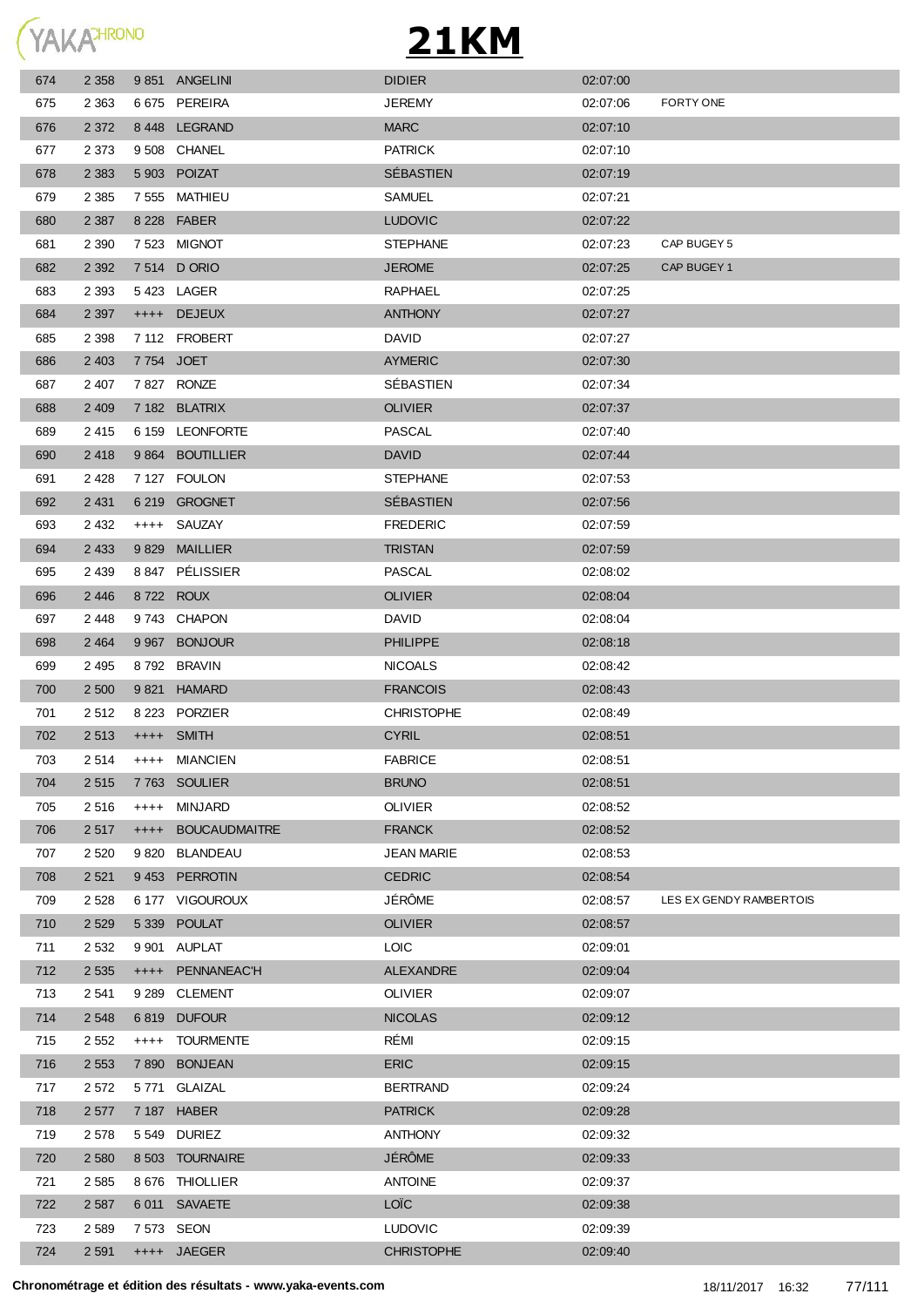

| 725 | 2 592   |            | ++++ GARROT      | <b>JEREMIE</b>       | 02:09:40 |                 |
|-----|---------|------------|------------------|----------------------|----------|-----------------|
| 726 | 2 5 9 3 |            | 8 146 SEMBLANET  | <b>SEBASTIEN</b>     | 02:09:41 |                 |
| 727 | 2 604   |            | 9588 NABET       | LAURENT              | 02:09:47 |                 |
| 728 | 2635    |            | 9 802 GEROUDET   | <b>PIERRE</b>        | 02:10:05 |                 |
| 729 | 2636    |            | 8 395 MALBET     | <b>STÉPHANE</b>      | 02:10:05 |                 |
| 730 | 2 637   | $++++$     | PECHARD          | <b>ALAIN</b>         | 02:10:05 |                 |
| 731 | 2638    |            | 6 136 JACQUET    | <b>FREDERIC</b>      | 02:10:05 |                 |
| 732 | 2 6 3 9 |            | 8 394 ANDRE      | <b>BRUNO</b>         | 02:10:05 |                 |
| 733 | 2 640   |            | 9723 FARRUGIA    | <b>GEORGES</b>       | 02:10:06 |                 |
| 734 | 2 6 5 0 |            | 6 212 ABELLO     | <b>STEPHANE</b>      | 02:10:17 |                 |
| 735 | 2651    |            | 6 805 QUINZIO    | <b>MATTHIEU</b>      | 02:10:19 |                 |
| 736 | 2 6 6 2 |            | 9637 BEGLET      | <b>LIONEL</b>        | 02:10:26 |                 |
| 737 | 2 6 6 6 |            | 9578 PERRAYON    | <b>STEPHANE</b>      | 02:10:31 |                 |
| 738 | 2671    |            | 8 475 REYNAUD    | <b>NICOLAS</b>       | 02:10:33 |                 |
| 739 | 2675    |            | 9 369 PERRAYON   | <b>RICHARD</b>       | 02:10:34 |                 |
| 740 | 2677    |            | 6 231 SIEGEL     | <b>ERIC</b>          | 02:10:34 | <b>TEAMOUVE</b> |
| 741 | 2679    |            | 9 392 DUPERAY    | SEBASTIEN            | 02:10:35 |                 |
| 742 | 2682    |            | 6 897 PASEK      | <b>CHRISTIAN</b>     | 02:10:36 |                 |
| 743 | 2683    | $++++$     | <b>KRISHTOP</b>  | <b>DENIS</b>         | 02:10:36 |                 |
| 744 | 2 6 9 3 |            | 5 871 FAURE      | <b>THIERRY</b>       | 02:10:42 |                 |
| 745 | 2698    | 9579 DIES  |                  | <b>STEPHANE</b>      | 02:10:46 |                 |
| 746 | 2 7 0 1 |            | 7 703 DECHER     | <b>DAVID</b>         | 02:10:46 |                 |
| 747 | 2 704   |            | 9 522 VEDRINNE   | <b>DENIS</b>         | 02:10:47 |                 |
| 748 | 2 707   |            | 9 395 ANTE       | <b>LAURENT</b>       | 02:10:49 |                 |
| 749 | 2 7 1 2 |            | 8 681 ALCANTARA  | <b>DOMINIQUE</b>     | 02:10:56 |                 |
| 750 | 2 7 2 9 |            | 6075 DUMONT      | <b>VINCENT</b>       | 02:11:09 |                 |
| 751 | 2 7 3 0 |            | 11 104 FAVREL    | <b>VINCENT</b>       | 02:11:09 |                 |
| 752 | 2 7 3 1 |            | 11 103 KRAAN     | <b>BERTRAND</b>      | 02:11:09 |                 |
| 753 | 2 7 3 4 |            | 6 559 GUILLEMIN  | ALEXANDRE            | 02:11:09 |                 |
| 754 | 2 742   |            | 7 642 MANIN      | <b>THIERRY</b>       | 02:11:16 |                 |
| 755 | 2 751   |            | ++++ COLCOMBET   | ALEXANDRE            | 02:11:24 |                 |
| 756 | 2 7 5 4 |            | 7 968 PICOT      | <b>REMY</b>          | 02:11:24 |                 |
| 757 | 2758    | 6826       | LAMBERT          | XAVIER               | 02:11:25 |                 |
| 758 | 2 7 6 5 |            | 9450 DUCROT      | <b>FABRICE</b>       | 02:11:30 |                 |
| 759 | 2766    |            | ++++ RIVIERE     | <b>JEAN FRANÇOIS</b> | 02:11:30 |                 |
| 760 | 2 7 7 2 |            | 6370 LEGOU       | <b>NICOLAS</b>       | 02:11:31 |                 |
| 761 | 2 7 7 5 |            | ++++ COMBE       | <b>PATRICE</b>       | 02:11:31 | SO <sub>6</sub> |
| 762 | 2 7 8 0 |            | 11 221 ANTONELLI | <b>NICOLAS</b>       | 02:11:33 |                 |
| 763 | 2 7 8 1 |            | 11 219 BUSTOS    | <b>YANN</b>          | 02:11:33 |                 |
| 764 | 2 7 8 5 |            | 6 981 WEBER      | <b>BASTIEN</b>       | 02:11:35 |                 |
| 765 | 2 7 8 6 | 9968       | <b>BONNEPART</b> | PHILIPPE             | 02:11:36 |                 |
| 766 | 2 7 8 9 |            | ++++ AUBREE      | <b>DOMINIQUE</b>     | 02:11:37 |                 |
| 767 | 2 7 9 4 | 5 485 EHNI |                  | <b>STÉPHANE</b>      | 02:11:39 |                 |
| 768 | 2 8 0 4 |            | 5983 NOBLET      | <b>THOMAS</b>        | 02:11:48 |                 |
| 769 | 2813    |            | 9414 AZAMBRE     | <b>CYRIL</b>         | 02:11:57 |                 |
| 770 | 2 8 1 4 |            | 11 276 AUGOYARD  | <b>DAVID</b>         | 02:11:57 |                 |
| 771 | 2 8 2 0 |            | ++++ REYLET      | <b>LAURENT</b>       | 02:11:59 |                 |
| 772 | 2 8 2 4 |            | 11 191 JOURNET   | <b>CHRISTOPHE</b>    | 02:12:00 |                 |
| 773 | 2 8 3 2 |            | ++++ AULAGNIER   | <b>JULIEN</b>        | 02:12:05 |                 |
| 774 | 2 8 3 5 |            | ++++ GAUJAC      | <b>EMMANNUEL</b>     | 02:12:06 |                 |
| 775 | 2 8 4 7 |            | 7 305 GASPEL     | <b>DAVID</b>         | 02:12:11 |                 |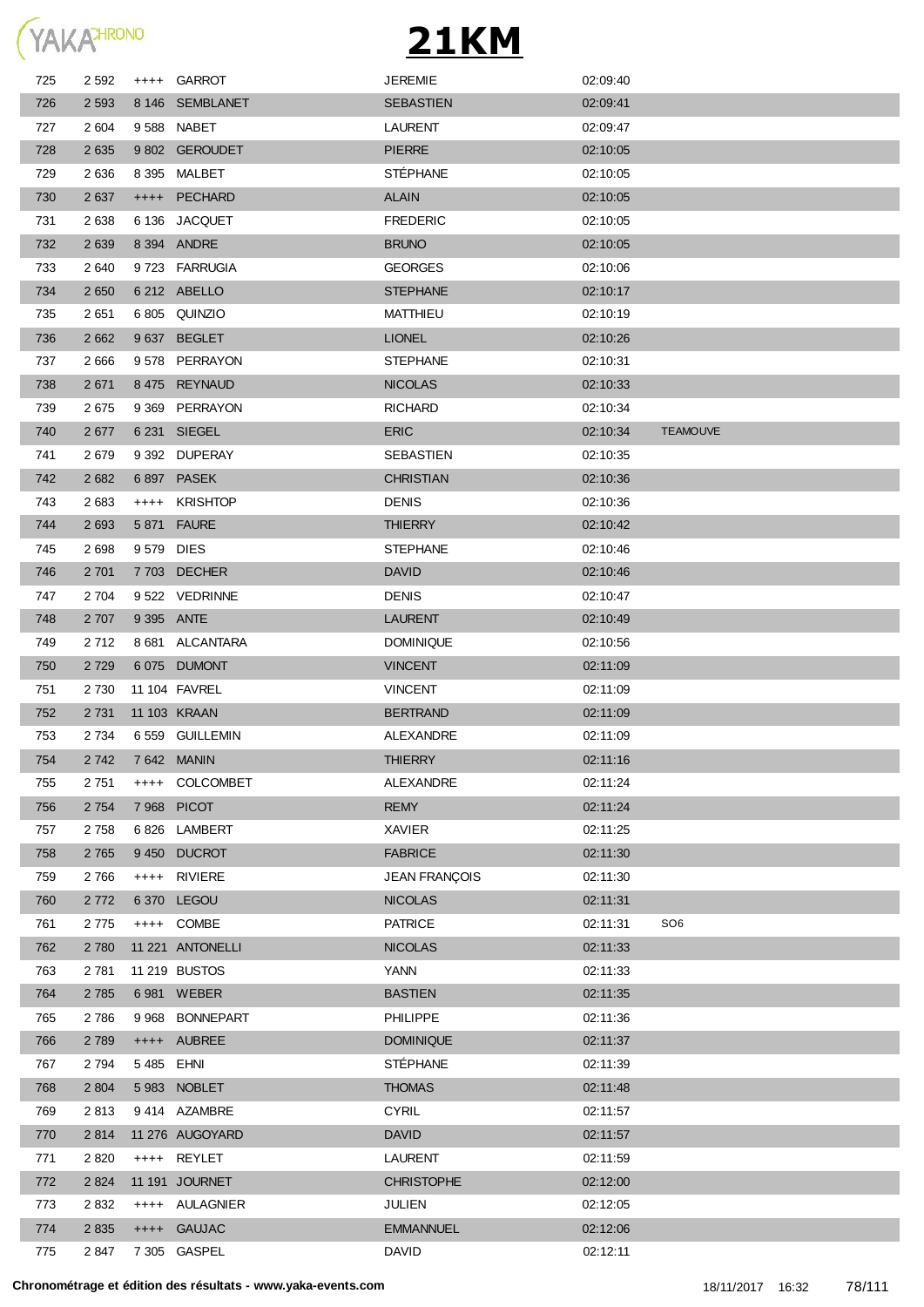

| 776        | 2 8 5 2            |            | 7 096 CANET                    | <b>VASSILI</b>                     | 02:12:13             |         |
|------------|--------------------|------------|--------------------------------|------------------------------------|----------------------|---------|
| 777        | 2856               |            | 8426 VERNEY                    | <b>YVAN</b>                        | 02:12:18             |         |
| 778        | 2 8 5 7            |            | 11 230 THIERCELIN              | <b>OLIVIER</b>                     | 02:12:20             |         |
| 779        | 2858               |            | ++++ FOURNIER                  | <b>PIERRE</b>                      | 02:12:20             |         |
| 780        | 2 8 5 9            | 5 536 KRIS |                                | PERSEGAEL                          | 02:12:20             |         |
| 781        | 2872               |            | 9 559 PEREZ                    | JOSÉ                               | 02:12:28             |         |
| 782        | 2 8 7 5            |            | 5 909 PICHON                   | <b>FABRICE</b>                     | 02:12:32             |         |
| 783        | 2879               |            | 9 349 GRATALOUP                | <b>BERTRAND</b>                    | 02:12:34             |         |
| 784        | 2 8 8 1            | $++++-$    | <b>THEVENIN</b>                | <b>RAPHAEL</b>                     | 02:12:38             |         |
| 785        | 2882               | 5 559 GALL |                                | <b>LAURENT</b>                     | 02:12:39             |         |
| 786        | 2 8 8 3            |            | 5542 PICARD                    | <b>PHILIPPE</b>                    | 02:12:39             |         |
| 787        | 2888               | ++++ SINÉ  |                                | <b>FABIEN</b>                      | 02:12:44             |         |
| 788        | 2 8 9 7            |            | 9823 JOMAIN                    | <b>DAVID</b>                       | 02:12:49             |         |
| 789        | 2 9 0 4            |            | 9 695 CHAMOLLET                | THIERRY                            | 02:12:52             |         |
| 790        | 2 9 0 9            |            | 7 739 PETIT                    | <b>VINCENT</b>                     | 02:12:53             |         |
| 791        | 2916               |            | 6913 DUPUIS                    | <b>OLIVIER</b>                     | 02:13:05             |         |
| 792        | 2 9 2 0            |            | 6 183 SIBON                    | <b>ALEXANDRE</b>                   | 02:13:14             |         |
| 793        | 2 9 3 1            |            | 8 097 FIGUET                   | <b>CHRISTROPHE</b>                 | 02:13:17             |         |
| 794        | 2 9 3 2            |            | 9756 DUMAS                     | <b>DENIS</b>                       | 02:13:18             |         |
| 795        | 2 9 3 7            |            | 6821 GÉRARD                    | YANNICK                            | 02:13:21             |         |
| 796        | 2 9 5 5            | $++++-$    | <b>BRACONNIER</b>              | <b>FLORENT</b>                     | 02:13:32             |         |
| 797        | 2 9 5 8            |            | ++++ RADIX                     | <b>JEAN PHILIPPE</b>               | 02:13:34             |         |
| 798        | 2 9 6 6            |            | 6 292 AUDRAIN                  | <b>MATTHIEU</b>                    | 02:13:41             |         |
| 799        | 2 9 7 0            |            | 8 863 ASSET                    | <b>CHRISTOPHE</b>                  | 02:13:44             |         |
| 800        | 2 9 7 4            |            | 5 276 BENIGNUS                 | <b>ÉRIC</b>                        | 02:13:46             |         |
| 801        | 2 9 7 7            |            | 11 224 PÉRON                   | <b>FRANÇOIS</b>                    | 02:13:47             | LES CUY |
| 802        | 2 9 7 8            |            | 11 052 DUBARD                  | <b>SEBASTIEN</b>                   | 02:13:47             | LES CUY |
| 803        | 2 9 8 0            |            | 6 164 LABORIE                  | <b>PHILIPPE</b>                    | 02:13:47             |         |
| 804        | 2 9 8 2            |            | ++++ POUVESLE                  | <b>BENOIT</b>                      | 02:13:47             |         |
| 805        | 2 9 8 3            |            | ++++ HINTERLANG                | <b>LIONEL</b>                      | 02:13:47             |         |
| 806        | 2 9 9 2            |            | 10 117 MAGRIN                  | <b>FRANCK</b>                      | 02:13:52             |         |
| 807        | 2 9 9 5            |            | 5 160 LATTA                    | SEBASTIEN                          | 02:13:53             |         |
| 808        | 2 9 9 6            |            | 7 217 BONNIN                   | <b>SEBASTIEN</b>                   | 02:13:53             |         |
| 809        | 3 0 0 0            |            | 8 403 DURAND                   | <b>VINCENT</b>                     | 02:13:55             |         |
| 810        | 3 0 0 2            |            | ++++ BAYARD                    | RÉMY                               | 02:13:57             |         |
| 811        | 3 0 0 4            |            | 8 908 PAYEN                    | <b>FREDERIC</b>                    | 02:13:59             |         |
| 812        | 3 0 0 5            |            | ++++ PLOUZEAU                  | <b>ERIC</b>                        | 02:14:00             |         |
| 813        | 3 0 0 8            |            | 9494 PHILIPPS                  | <b>JEROME</b>                      | 02:14:04             |         |
| 814        | 3 0 1 5            |            | ++++ MORITZ                    | <b>CYRIL</b>                       | 02:14:08             |         |
| 815        | 3 0 24             |            | 6 253 BONNET                   | <b>DAVID</b>                       | 02:14:22             |         |
| 816        | 3 0 3 5            |            | 7 077 DAHURON                  | <b>FABIEN</b>                      | 02:14:26             |         |
| 817        | 3 0 4 6            | ++++ DIB   |                                | CHARBEL                            | 02:14:35             |         |
| 818        | 3 0 5 5            |            | 6992 BRASSOD                   | <b>DAVID</b>                       | 02:14:40             |         |
| 819        | 3 0 5 7            |            | 9 504 CHEVALIER                | <b>GUILLAUME</b>                   | 02:14:40             |         |
| 820        | 3 0 6 8            |            | 9779 PERREON                   | <b>LUDOVIC</b>                     | 02:14:47             |         |
| 821        | 3 0 7 8            |            | 8 472 BUTTERLIN                | PHILIPPE                           | 02:14:51             |         |
| 822        | 3 0 7 9            |            | 7677 DECOCK                    | <b>JULIEN</b>                      | 02:14:51             |         |
|            |                    |            |                                |                                    |                      |         |
| 823        | 3 0 8 6            |            |                                |                                    |                      |         |
| 824        | 3 0 8 7            |            | 7 560 LE BAS<br>8 183 ROCHETTE | <b>FRANÇOIS</b>                    | 02:15:01             |         |
|            |                    |            |                                | <b>OLIVIER</b>                     | 02:15:02             |         |
| 825<br>826 | 3 0 8 9<br>3 0 9 0 |            | 6 006 QUARCK<br>8 192 PICHON   | <b>GUILLAUME</b><br><b>OLIVIER</b> | 02:15:02<br>02:15:02 |         |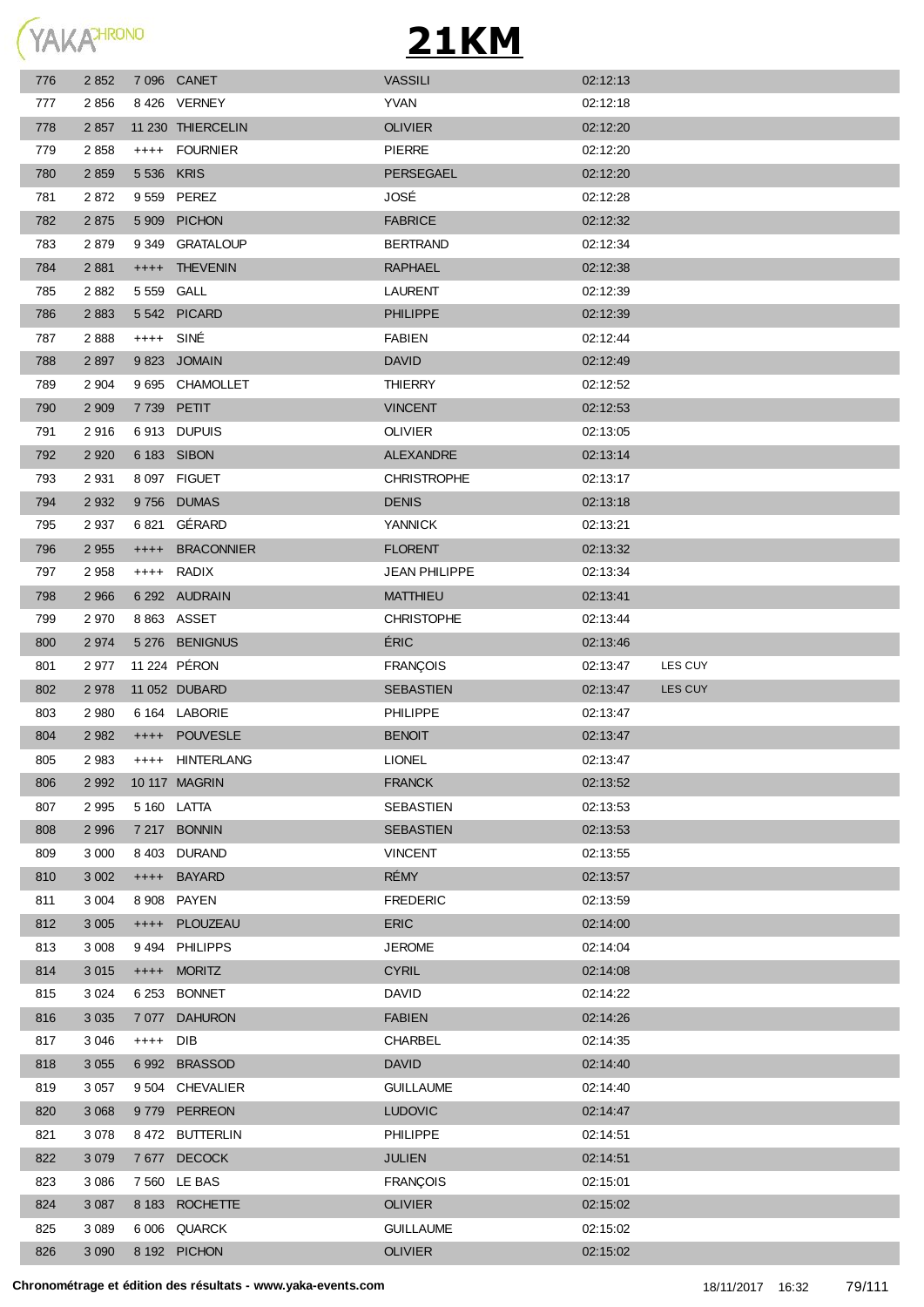

| 827 | 3 0 9 6 |           | 7864 LAGANDRE     | <b>OLIVIER</b>    | 02:15:07 |                     |
|-----|---------|-----------|-------------------|-------------------|----------|---------------------|
| 828 | 3 1 0 3 |           | 9854 SEVELLEC     | <b>STEVANN</b>    | 02:15:16 |                     |
| 829 | 3 1 0 9 |           | 9 179 VERNARDET   | <b>MATHIEU</b>    | 02:15:22 |                     |
| 830 | 3 1 1 7 |           | 11 295 AGRICI     | <b>CATALIN</b>    | 02:15:31 |                     |
| 831 | 3 1 1 9 | 5 269 RAY |                   | <b>EMMANUEL</b>   | 02:15:33 |                     |
| 832 | 3 1 2 5 |           | 8 235 BLANCHARD   | SÉBASTIEN         | 02:15:36 |                     |
| 833 | 3 1 2 9 |           | ++++ NOYER        | <b>GUILLAUME</b>  | 02:15:39 |                     |
| 834 | 3 1 3 0 |           | 8747 JANAUD       | <b>OLIVIER</b>    | 02:15:39 |                     |
| 835 | 3 1 3 4 |           | 5579 PIGNON       | <b>OLIVIER</b>    | 02:15:45 |                     |
| 836 | 3 1 3 7 |           | ++++ MALET        | <b>RENAUD</b>     | 02:15:46 |                     |
| 837 | 3 144   |           | 8 218 BOUVET      | <b>DIDIER</b>     | 02:15:54 |                     |
| 838 | 3 1 4 9 |           | 8 101 BARDON      | <b>FABRICE</b>    | 02:15:56 |                     |
| 839 | 3 1 5 1 |           | 8775 RAZUREL      | <b>MICKAEL</b>    | 02:15:59 |                     |
| 840 | 3 1 5 8 |           | 6884 BESANÇON     | <b>ARNAUD</b>     | 02:16:04 |                     |
| 841 | 3 160   |           | 6770 MALATRAY     | HERVÉ             | 02:16:05 |                     |
| 842 | 3 1 6 3 |           | 8 618 ROUQUETTE   | <b>DAVID</b>      | 02:16:06 |                     |
| 843 | 3 1 7 3 | $++++$    | CORRIGOU          | <b>LAURENT</b>    | 02:16:13 |                     |
| 844 | 3 177   |           | 7498 BLANCHON     | GLU               | 02:16:16 |                     |
| 845 | 3 1 8 8 |           | 9 226 MACHARD     | GAEL              | 02:16:23 |                     |
| 846 | 3 1 9 4 |           | ++++ CORLIN       | <b>STÉPHANE</b>   | 02:16:28 |                     |
| 847 | 3 200   |           | 6 272 BEAUCHAINE  | <b>PASCAL</b>     | 02:16:32 |                     |
| 848 | 3 2 1 0 |           | 7 292 SONTAG      | <b>REGIS</b>      | 02:16:37 |                     |
| 849 | 3 2 1 3 | 7 757 ROY |                   | <b>NICOLAS</b>    | 02:16:39 |                     |
| 850 | 3 2 1 4 |           | 7814 MARITAN      | <b>DAVID</b>      | 02:16:40 |                     |
| 851 | 3 2 1 6 |           | ++++ BOUCHY       | <b>CHRISTOPHE</b> | 02:16:41 |                     |
| 852 | 3 2 1 9 |           | 5 356 BERNARD     | <b>YOAN</b>       | 02:16:42 |                     |
| 853 | 3 2 2 6 |           | 5 104 BEHR        | ALEXANDRE         | 02:16:45 |                     |
| 854 | 3 2 4 0 |           | ++++ BILLON       | <b>FABIEN</b>     | 02:16:58 |                     |
| 855 | 3 2 6 6 |           | 11 144 MARRON     | JÉRÔME            | 02:17:23 |                     |
| 856 | 3 2 7 1 |           | ++++ ALOY         | <b>GUILLAUME</b>  | 02:17:27 |                     |
| 857 | 3 2 7 2 |           | ++++ VIVIAND      | <b>BENOIT</b>     | 02:17:28 |                     |
| 858 | 3 2 8 3 |           | 6 640 LECLERE     | <b>SYLVAIN</b>    | 02:17:32 |                     |
| 859 | 3 2 9 6 |           | 8756 LE GARGAM    | <b>FRANÇOIS</b>   | 02:17:40 |                     |
| 860 | 3 3 0 1 |           | ++++ AUCLERT      | <b>FABRICE</b>    | 02:17:44 |                     |
| 861 | 3 3 0 3 |           | ++++ BRUNETEAU    | <b>EMMANUEL</b>   | 02:17:45 |                     |
| 862 | 3 3 0 4 | $++++-$   | <b>PICHARD</b>    | <b>JULIEN</b>     | 02:17:46 |                     |
| 863 | 3 3 1 8 |           | 5862 CHOPLIN      | <b>LAURENT</b>    | 02:17:54 |                     |
| 864 | 3 3 2 2 |           | 5 639 BRAGA       | <b>PATRICE</b>    | 02:17:59 |                     |
| 865 | 3 3 3 8 |           | 11 278 MELOT      | <b>OLIVIER</b>    | 02:18:07 | <b>BATRUN</b>       |
| 866 | 3 3 4 3 |           | ++++ BARRÉ        | SÉBASTIEN         | 02:18:11 |                     |
| 867 | 3 3 5 3 |           | 8451 PIRRA        | <b>BRUNO</b>      | 02:18:17 |                     |
| 868 | 3 3 5 4 |           | 8452 TURION       | <b>EMMANUEL</b>   | 02:18:17 |                     |
| 869 | 3 3 5 7 |           | 9502 SCHALL       | <b>XAVIER</b>     | 02:18:20 |                     |
| 870 | 3 3 6 0 |           | 8 381 DURIX       | <b>YANN</b>       | 02:18:25 |                     |
| 871 | 3 3 7 4 | 6966      | <b>DESORME</b>    | <b>MICHAEL</b>    | 02:18:48 |                     |
| 872 | 3 3 9 3 |           | 6 004 LEFRANCOIS  | <b>VINCENT</b>    | 02:19:02 |                     |
| 873 | 3 3 9 4 |           | 6 288 VALENTINY   | <b>FRANCK</b>     | 02:19:02 |                     |
| 874 | 3 3 9 8 |           | 9846 ENJOLRAS     | <b>JÉROME</b>     | 02:19:03 | LEALEX <sub>5</sub> |
| 875 | 3 4 0 3 | 8985      | <b>BOGUENET</b>   | <b>FRANCK</b>     | 02:19:04 |                     |
| 876 | 3 4 0 5 |           | 8418 POITOU       | <b>VINCENT</b>    | 02:19:07 |                     |
| 877 | 3 4 0 6 |           | 9 189 SCARINGELLA | <b>MARC</b>       | 02:19:07 |                     |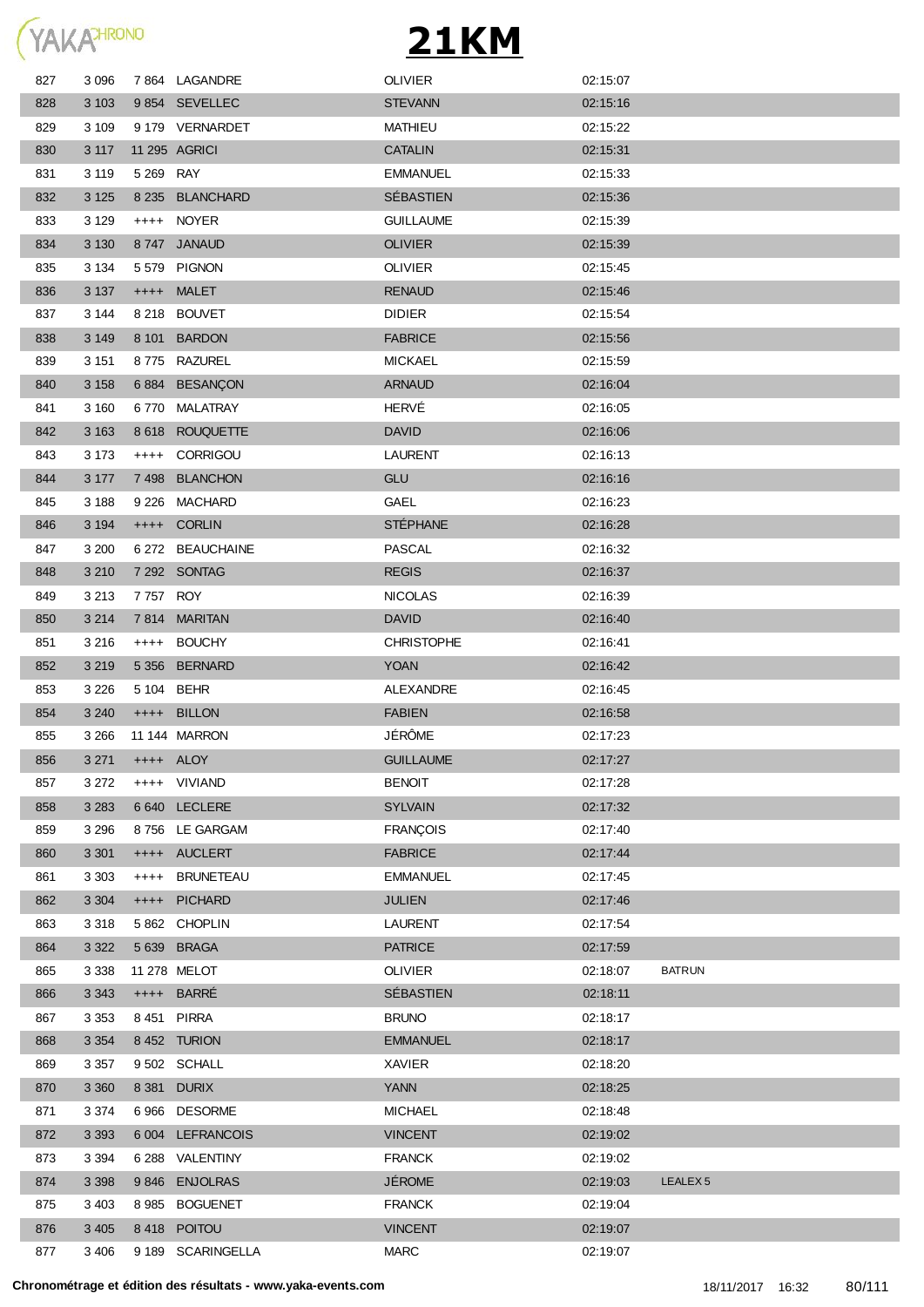

| 878 | 3 4 0 7 |             | 11 203 AVAKIAN   | GÉRALD               | 02:19:08 |                      |
|-----|---------|-------------|------------------|----------------------|----------|----------------------|
| 879 | 3 4 0 8 |             | 11 198 KHAMESI   | <b>KEYVAN</b>        | 02:19:09 |                      |
| 880 | 3 4 1 9 |             | 5 206 MARIVOET   | <b>DAVID</b>         | 02:19:16 |                      |
| 881 | 3421    |             | 5857 ROULSTONE   | <b>DANIEL</b>        | 02:19:17 |                      |
| 882 | 3 4 2 3 |             | 8 860 BRIVET     | <b>LUDOVIC</b>       | 02:19:19 |                      |
| 883 | 3425    |             | 9 322 BOURREAU   | MARTIAL              | 02:19:19 |                      |
| 884 | 3 4 3 1 |             | 7386 NICOLAS     | <b>ERIC</b>          | 02:19:29 |                      |
| 885 | 3 4 3 2 |             | 7 771 VAINCHTOCK | ALEXANDRE            | 02:19:29 |                      |
| 886 | 3 4 3 5 |             | 8 382 PORS       | <b>OLIVIER</b>       | 02:19:32 |                      |
| 887 | 3 4 3 6 |             | 6 093 PERDEREAU  | <b>FREDERIC</b>      | 02:19:33 |                      |
| 888 | 3 4 6 1 | $++++$ TAMI |                  | <b>JEAN PHILIPPE</b> | 02:19:51 |                      |
| 889 | 3 4 6 2 |             | 8 435 BATTEUR    | <b>LUDOVIC</b>       | 02:19:52 |                      |
| 890 | 3 4 7 2 |             | ++++ PAULIAT     | <b>SEBASTIEN</b>     | 02:20:00 |                      |
| 891 | 3 4 7 3 | $^{++++}$   | MICHALON         | <b>YVES</b>          | 02:20:00 |                      |
| 892 | 3 4 7 6 |             | 6 501 PIDOUX     | <b>CYRIL</b>         | 02:20:01 |                      |
| 893 | 3481    |             | 9419 MARALDO     | <b>MAXIME</b>        | 02:20:03 |                      |
| 894 | 3 4 8 6 |             | 7484 PULLION     | <b>SEBASTIEN</b>     | 02:20:08 |                      |
| 895 | 3488    |             | 8 200 COMBE      | <b>LAURENT</b>       | 02:20:11 |                      |
| 896 | 3 4 8 9 | $++++-$     | TORRES           | <b>OLIVIER</b>       | 02:20:11 |                      |
| 897 | 3 4 9 5 | 8 871 NÉEL  |                  | <b>PHILIPPE</b>      | 02:20:16 |                      |
| 898 | 3 5 0 7 |             | 9 160 HIRIGOYEN  | <b>PHILIPPE</b>      | 02:20:21 |                      |
| 899 | 3 5 2 5 | $^{++++}$   | CHAMBAUD         | <b>GUILLAUME</b>     | 02:20:40 |                      |
| 900 | 3 5 2 6 |             | 9511 MORRETTON   | <b>DAVID</b>         | 02:20:41 |                      |
| 901 | 3 5 3 3 |             | 11 222 MEYRIAT   | DAVID.               | 02:20:44 |                      |
| 902 | 3 5 3 6 |             | 5433 GALLAS      | <b>STÉPHANE</b>      | 02:20:46 |                      |
| 903 | 3 5 3 8 |             | ++++ LA BARBERA  | JÉRÔME               | 02:20:46 | AXIMA 12             |
| 904 | 3 5 4 2 |             | 6 395 GERMAN     | <b>GUILLAUME</b>     | 02:20:50 |                      |
| 905 | 3 5 5 7 |             | 7 230 CHERGUI    | <b>STEPHANE</b>      | 02:21:10 |                      |
| 906 | 3 5 6 3 |             | 7 107 LACHIZE    | <b>JEAN PIERRE</b>   | 02:21:13 |                      |
| 907 | 3572    |             | 8 557 GOIRAN     | <b>NICOLAS</b>       | 02:21:17 |                      |
| 908 | 3 5 9 5 |             | 7 315 MICHAUD    | <b>CHRISTOPHE</b>    | 02:21:32 |                      |
| 909 | 3596    |             | 8 606 DE COMITE  | <b>NICOLAS</b>       | 02:21:32 |                      |
| 910 | 3615    |             | 6 672 GROS       | <b>STEPHANE</b>      | 02:21:57 |                      |
| 911 | 3 6 28  |             | 8 495 PERENNES   | <b>MARC</b>          | 02:22:05 |                      |
| 912 | 3 6 3 0 |             | 8 685 SOUBRIER   | <b>ARNAUD</b>        | 02:22:05 |                      |
| 913 | 3631    |             | 9 044 COCHARD    | <b>DAMIEN</b>        | 02:22:06 | <b>RUN'N'TORCHON</b> |
| 914 | 3636    |             | ++++ PIRAO       | <b>ERIC</b>          | 02:22:16 |                      |
| 915 | 3642    |             | ++++ LEMAITRE    | <b>ROMAIN</b>        | 02:22:19 |                      |
| 916 | 3643    |             | 9510 LEMAITRE    | <b>THOMAS</b>        | 02:22:19 |                      |
| 917 | 3645    |             | 11 099 PEYCLIT   | <b>PASCAL</b>        | 02:22:21 |                      |
| 918 | 3649    |             | 6968 WARTEL      | <b>CÉDRIC</b>        | 02:22:30 |                      |
| 919 | 3650    |             | 9 089 HIMBER     | <b>FRANCIS</b>       | 02:22:32 |                      |
| 920 | 3 6 5 1 |             | 9 195 CHARBONNEL | <b>THOMAS</b>        | 02:22:33 |                      |
| 921 | 3655    |             | 9439 RANDIER     | <b>CYRIL</b>         | 02:22:37 |                      |
| 922 | 3 6 6 6 |             | 9 236 MADAMOUR   | <b>BERTRAND</b>      | 02:22:43 |                      |
| 923 | 3670    |             | 6933 PLAEHN      | ALEXANDER            | 02:22:49 |                      |
| 924 | 3680    |             | 8 969 OLEJNÍCEK  | <b>VLADIMÍR</b>      | 02:23:04 |                      |
| 925 | 3688    |             | 9848 GAND        | JÉRÔME               | 02:23:13 |                      |
| 926 | 3690    |             | 7732 MEYRAN      | <b>RICHARD</b>       | 02:23:16 |                      |
| 927 | 3703    |             | 5728 TEIXEIRA    | <b>PIERRE</b>        | 02:23:30 |                      |
|     | 3 7 0 5 |             | 5 879 MOMET      | <b>GHISLAIN</b>      | 02:23:33 |                      |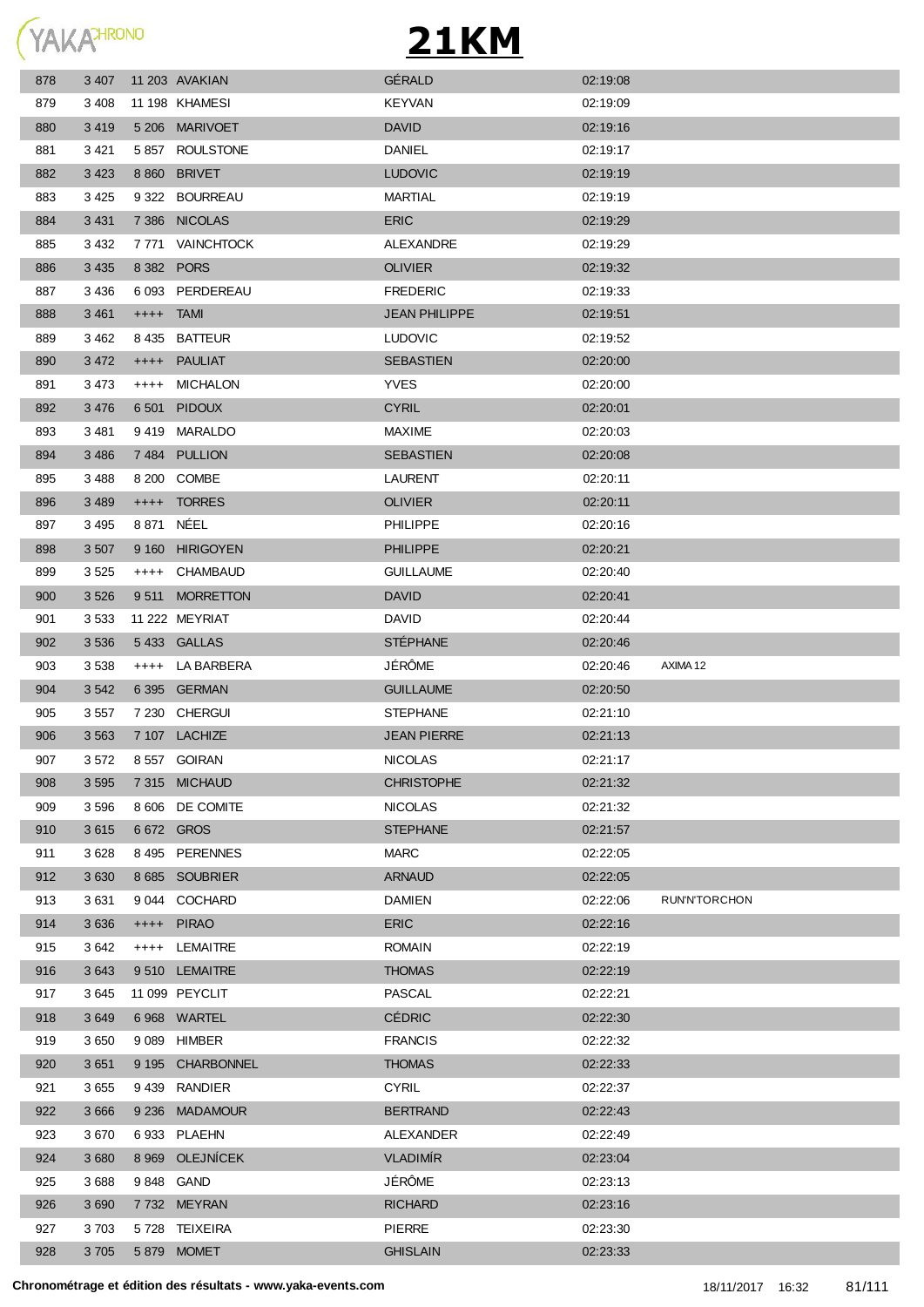

| 929 | 3 712   |            | 9 152 CHANUSSOT       | <b>FABIEN</b>      | 02:23:48 |                        |
|-----|---------|------------|-----------------------|--------------------|----------|------------------------|
| 930 | 3715    |            | 5 164 BRIGARD         | <b>FLORENT</b>     | 02:23:50 |                        |
| 931 | 3 7 2 9 |            | 11 210 BISCHITZ SHAIN | MIKI               | 02:24:06 |                        |
| 932 | 3752    |            | 8 179 MANNESSIER      | <b>ERIC</b>        | 02:24:21 |                        |
| 933 | 3753    |            | 8 180 BRAILLARD       | <b>VINCENT</b>     | 02:24:21 |                        |
| 934 | 3772    | 9518 PONT  |                       | <b>STÉPHANE</b>    | 02:24:47 |                        |
| 935 | 3776    |            | 9 323 BELLIO          | <b>BERTRAND</b>    | 02:24:49 |                        |
| 936 | 3779    |            | 6 586 RIVIER          | <b>PATRICE</b>     | 02:24:55 |                        |
| 937 | 3781    |            | 5783 CHAPUIS          | <b>CÉDRIC</b>      | 02:24:56 |                        |
| 938 | 3782    |            | 5775 CHAPUIS          | <b>CHRISTOPHE</b>  | 02:24:56 |                        |
| 939 | 3784    |            | 6731 LOUCONI          | <b>LOIC</b>        | 02:24:57 |                        |
| 940 | 3795    |            | 7 272 VERMUS          | <b>ROY</b>         | 02:25:11 |                        |
| 941 | 3797    |            | 9824 BASTID           | <b>ROMAIN</b>      | 02:25:12 |                        |
| 942 | 3815    |            | 6 930 GOSN            | <b>JEAN MICHEL</b> | 02:25:23 |                        |
| 943 | 3824    |            | 9 651 PAVIS           | <b>GUILLAUME</b>   | 02:25:29 | <b>ONTEX RUNNER</b>    |
| 944 | 3 8 27  |            | 6979 CHEREAU          | <b>OLIVIER</b>     | 02:25:32 | QBE                    |
| 945 | 3837    |            | 9 191 JANNIN          | <b>OLIVIER</b>     | 02:25:44 |                        |
| 946 | 3843    |            | 9 800 CHANEL          | <b>ANTHONY</b>     | 02:25:53 |                        |
| 947 | 3855    |            | 8 109 HORSLAVILLE     | <b>RICHARD</b>     | 02:25:58 |                        |
| 948 | 3885    |            | 9 256 GREGORY         | <b>ALISTER</b>     | 02:26:28 | <b>MORZINE AVORIAZ</b> |
| 949 | 3886    |            | 6 213 BRUHAT          | <b>LIONEL</b>      | 02:26:30 |                        |
| 950 | 3888    |            | 5411 PELISSIER        | <b>FRANCK</b>      | 02:26:31 |                        |
| 951 | 3889    |            | 9 190 LAGNEAUX        | <b>STEPHANE</b>    | 02:26:34 |                        |
| 952 | 3890    |            | 9 188 SIMON           | <b>MATTHIEU</b>    | 02:26:34 |                        |
| 953 | 3896    |            | ++++ AURENSAN         | <b>PATRICE</b>     | 02:26:38 |                        |
| 954 | 3 900   |            | 7 538 BELTRAME        | <b>GIACOMO</b>     | 02:26:42 |                        |
| 955 | 3 9 0 2 |            | 9 328 JUSTE           | <b>LIONEL</b>      | 02:26:43 |                        |
| 956 | 3 9 0 4 |            | 8 032 BOURGEAY        | <b>LAURENT</b>     | 02:26:44 |                        |
| 957 | 3 905   |            | 11 098 LARDET         | <b>RODOLPHE</b>    | 02:26:45 |                        |
| 958 | 3 906   | 8 167 EGEA |                       | <b>PHILIPPE</b>    | 02:26:45 |                        |
| 959 | 3919    |            | ++++ FONTAINE         | <b>FRÉDÉRIC</b>    | 02:26:55 |                        |
| 960 | 3 9 2 0 |            | 7 356 GRASSET         | <b>OLIVIER</b>     | 02:26:56 |                        |
| 961 | 3 9 3 4 |            | 7496 GRIMALDI         | <b>DAVID</b>       | 02:27:12 |                        |
| 962 | 3 9 4 0 |            | 8417 WERBROUCK        | <b>OLIVIER</b>     | 02:27:17 |                        |
| 963 | 3948    |            | 8711 BORDEAUX         | PIERRE YVES        | 02:27:19 |                        |
| 964 | 3 9 5 9 |            | 9 154 BERTHILLIER     | <b>DAVID</b>       | 02:27:37 |                        |
| 965 | 3 9 6 0 |            | 11 082 TREVISAN       | FABIEN             | 02:27:38 |                        |
| 966 | 3 9 7 2 |            | ++++ DELL'AQUILA      | <b>PATRICK</b>     | 02:27:59 |                        |
| 967 | 3 9 7 3 |            | 9 214 CACCIATORE      | GAETAN             | 02:28:01 |                        |
| 968 | 3 9 7 4 |            | 11 059 DOUDET         | <b>SEBASTIEN</b>   | 02:28:01 |                        |
| 969 | 3 9 7 5 |            | 11 072 GIGANTI        | <b>GIOVANNI</b>    | 02:28:02 |                        |
| 970 | 3 9 8 0 |            | ++++ DURAND           | <b>DENIS</b>       | 02:28:07 |                        |
| 971 | 4 0 1 0 |            | 7986 PERINET          | <b>CHRISTOPHE</b>  | 02:28:39 |                        |
| 972 | 4 0 18  |            | 8 271 WATRIGANT       | <b>CHRISTOPHE</b>  | 02:28:46 |                        |
| 973 | 4 0 26  |            | 5319 LEQUEVRE         | <b>LAURENT</b>     | 02:29:05 |                        |
| 974 | 4 0 37  |            | 9 360 COLONGO         | <b>GRÉGORY</b>     | 02:29:13 |                        |
| 975 | 4 0 38  | 6947 REBE  |                       | <b>ALAIN</b>       | 02:29:18 |                        |
| 976 | 4 0 4 1 |            | 9 041 VINCENT         | <b>FRÉDÉRIC</b>    | 02:29:19 |                        |
| 977 | 4 0 5 6 |            | 6781 GONIN            | <b>MANU</b>        | 02:29:37 |                        |
| 978 | 4 0 5 8 |            | 8 923 RAUCY           | <b>SYLVAIN</b>     | 02:29:42 |                        |
| 979 | 4 0 6 0 |            | 8 407 GOZALO          | <b>NICOLAS</b>     | 02:29:42 |                        |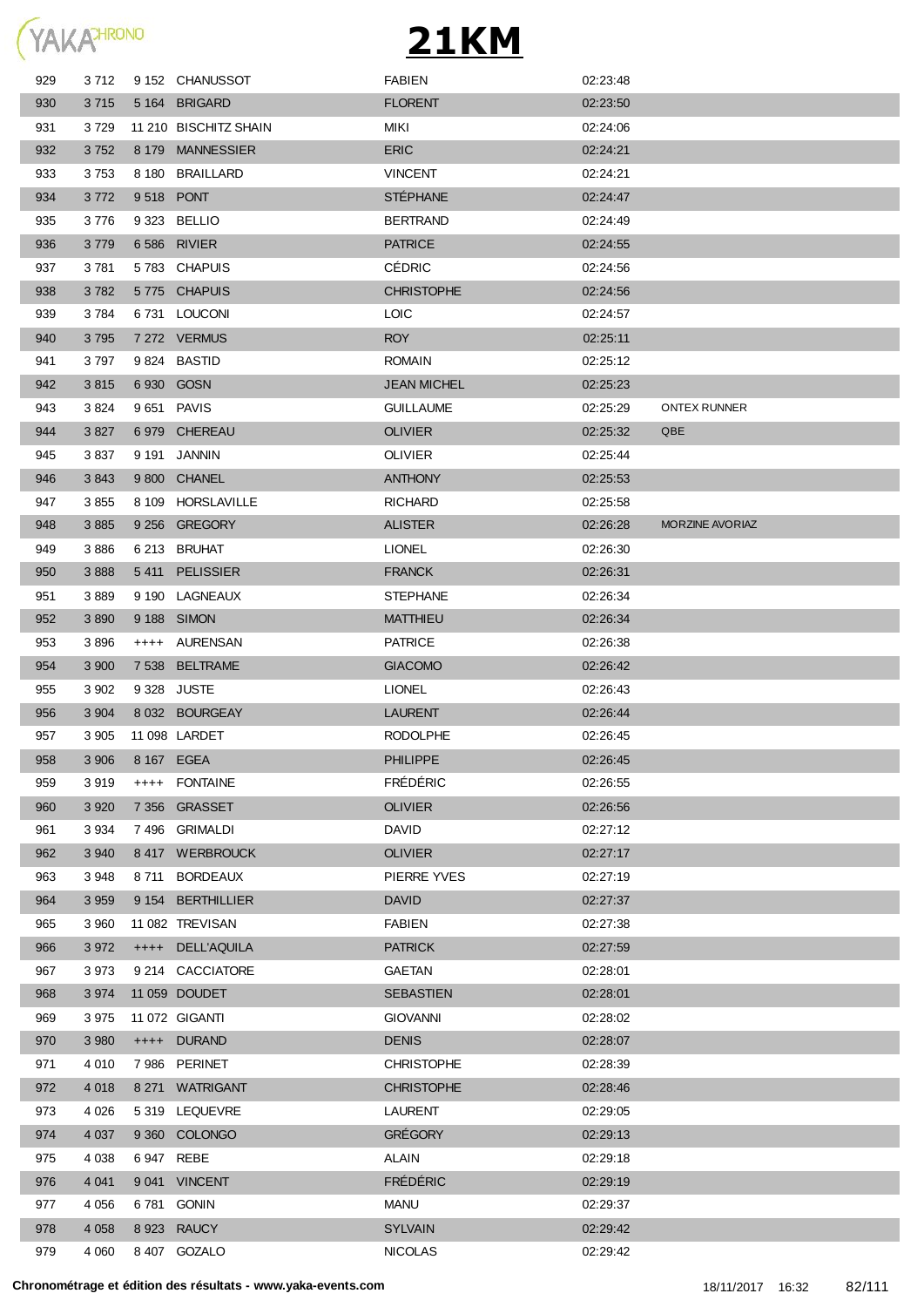

| 980     | 4 0 6 2 |           | 5 149 FOURNET    | <b>CÉDRIC</b>          | 02:29:45 |                    |
|---------|---------|-----------|------------------|------------------------|----------|--------------------|
| 981     | 4 0 6 9 |           | 8706 BALIQUE     | <b>FABRICE</b>         | 02:29:50 |                    |
| 982     | 4 0 7 2 |           | 8 210 GAJEWSKI   | <b>RENAUD</b>          | 02:29:51 |                    |
| 983     | 4 0 8 0 |           | 6 667 SOLLADIE   | PF                     | 02:30:03 |                    |
| 984     | 4 0 8 2 |           | ++++ YZERABLE    | <b>YANNICK</b>         | 02:30:09 |                    |
| 985     | 4 0 8 3 |           | ++++ ALLOUCHE    | <b>MICHEL</b>          | 02:30:09 |                    |
| 986     | 4 0 9 4 |           | 5 937 TEIXEIRA   | <b>VICTOR</b>          | 02:30:40 |                    |
| 987     | 4 0 9 6 |           | 7778 DIAMANT     | <b>MARC</b>            | 02:30:46 |                    |
| 988     | 4 1 2 1 |           | 6 002 COURTOT    | <b>CYRIL</b>           | 02:31:07 |                    |
| 989     | 4 127   |           | 11 281 MARCEAU   | <b>BENOIT</b>          | 02:31:23 | <b>TEAM TOUBO</b>  |
| 990     | 4 1 2 8 |           | 9 285 BUCHER     | <b>FABIEN</b>          | 02:31:23 | <b>TEAM TOUBO</b>  |
| 991     | 4 1 2 9 |           | 8 438 MORIN      | FRED                   | 02:31:26 |                    |
| 992     | 4 1 3 2 |           | 6489 KIRECHE     | <b>AHCÈNE</b>          | 02:31:32 |                    |
| 993     | 4 1 3 5 |           | 6 209 VEUILLET   | JÉRÔME                 | 02:31:37 |                    |
| 994     | 4 1 3 9 | $++++-$   | GUERARD          | <b>JEAN CHRISTOPHE</b> | 02:31:46 |                    |
| 995     | 4 142   |           | 8440 PONGE       | <b>CHRISTOPHE</b>      | 02:31:55 |                    |
| 996     | 4 1 4 9 |           | 7478 SZOTYLO     | <b>ALEXANDRE</b>       | 02:32:15 |                    |
| 997     | 4 1 5 5 | $^{+++}$  | BARATTE          | <b>BERTRAND</b>        | 02:32:21 |                    |
| 998     | 4 1 6 1 | $^{++++}$ | <b>MOREAU</b>    | <b>STEPHANNE</b>       | 02:32:26 |                    |
| 999     | 4 1 64  |           | 5333 PORTILLO    | <b>FRANCK</b>          | 02:32:28 |                    |
| 1 0 0 0 | 4 1 7 9 |           | 7 675 CHAZELLE   | <b>DAMIEN</b>          | 02:32:53 |                    |
| 1 0 0 1 | 4 180   |           | 7758 JACKLIN     | PHILLIP                | 02:32:53 |                    |
| 1 0 0 2 | 4 18 6  |           | 5 910 ROCHE      | <b>RACHEL</b>          | 02:33:03 |                    |
| 1 0 0 3 | 4 1 9 8 |           | 6518 FAURE       | ALEXANDRE              | 02:33:08 |                    |
| 1 0 0 4 | 4 200   |           | 6 896 BAREL      | <b>STEPHANE</b>        | 02:33:08 |                    |
| 1 0 0 5 | 4 204   |           | 5942 BROYER      | SEBASTIEN              | 02:33:21 | SEMI BERTHOUD1     |
| 1 0 0 6 | 4 208   |           | 5 334 TRILLAS    | <b>OLIVIER</b>         | 02:33:33 |                    |
| 1 0 0 7 | 4 2 2 1 |           | 6411 NAVARRO     | <b>CHRISTOPHE</b>      | 02:33:44 |                    |
| 1 0 0 8 | 4 2 2 9 |           | 5 330 DURANTET   | <b>FREDERIC</b>        | 02:33:49 |                    |
| 1 0 0 9 | 4 2 3 1 |           | 8 080 RADU       | <b>IONUT</b>           | 02:33:53 |                    |
| 1 0 1 0 | 4 2 5 1 |           | ++++ PICAMELOT   | <b>JEROME</b>          | 02:34:13 |                    |
| 1 0 1 1 | 4 257   | $++++$    | PROTHERY         | <b>NICOLAS</b>         | 02:34:23 |                    |
| 1 0 1 2 | 4 2 6 2 |           | 10 811 JOLIET    | <b>STÉPHANE</b>        | 02:34:37 |                    |
| 1 0 1 3 | 4 2 6 3 |           | ++++ ANDRIEU     | YANN                   | 02:34:38 |                    |
| 1 0 1 4 | 4 2 64  |           | 8 688 CARPENTIER | <b>YANNICK</b>         | 02:34:38 | <b>LES BUSES</b>   |
| 1 0 1 5 | 4 2 6 5 |           | 9 646 VALLEE     | <b>EDOUARD</b>         | 02:34:39 |                    |
| 1 0 1 6 | 4 2 6 6 |           | 8 256 HOUITTE    | <b>JEAN FRANCOIS</b>   | 02:34:39 | <b>LES BUSES</b>   |
| 1 0 1 7 | 4 2 6 8 |           | 8 505 MAUSSION   | <b>BENJAMIN</b>        | 02:34:41 |                    |
| 1 0 1 8 | 4 2 7 0 |           | 5 595 TAVERNIER  | <b>EDOUARD</b>         | 02:34:43 | <b>NEW RUNNERS</b> |
| 1 0 1 9 | 4 272   |           | 5 159 MORITZ     | <b>DAVID</b>           | 02:34:49 |                    |
| 1 0 2 0 | 4 2 7 6 |           | 7 131 FILLON     | <b>ERIC</b>            | 02:34:50 |                    |
| 1 0 2 1 | 4 2 7 9 |           | ++++ EGLIN       | <b>NICOLAS</b>         | 02:34:52 |                    |
| 1 0 2 2 | 4 2 8 4 | 6707 BRIK |                  | <b>RIDHA</b>           | 02:35:04 |                    |
| 1 0 2 3 | 4 2 8 6 |           | 6 009 LEIJEN     | MARTIN                 | 02:35:07 |                    |
| 1 0 2 4 | 4 2 8 9 |           | ++++ MOREAU      | <b>JEAN</b>            | 02:35:11 | GROENLAND 2017     |
| 1 0 2 5 | 4 2 9 9 |           | 8875 GIRARD      | <b>CHRISTOPHE</b>      | 02:35:22 |                    |
| 1 0 2 6 | 4 300   |           | 8 692 THYRANT    | SEBASTIEN              | 02:35:22 |                    |
| 1 0 2 7 | 4 301   |           | 7500 GRESSIER    | OLIVIER                | 02:35:23 |                    |
| 1 0 2 8 | 4 3 0 4 |           | 6473 CHERADAME   | JEAN CHRISTOPHE        | 02:35:29 |                    |
| 1 0 2 9 | 4 307   |           | 5 169 ZIRAS      | <b>PANAGIOTIS</b>      | 02:35:41 |                    |
| 1 0 3 0 | 4 3 0 9 |           | 9418 RABATEL     | SEBASTIEN              | 02:35:45 |                    |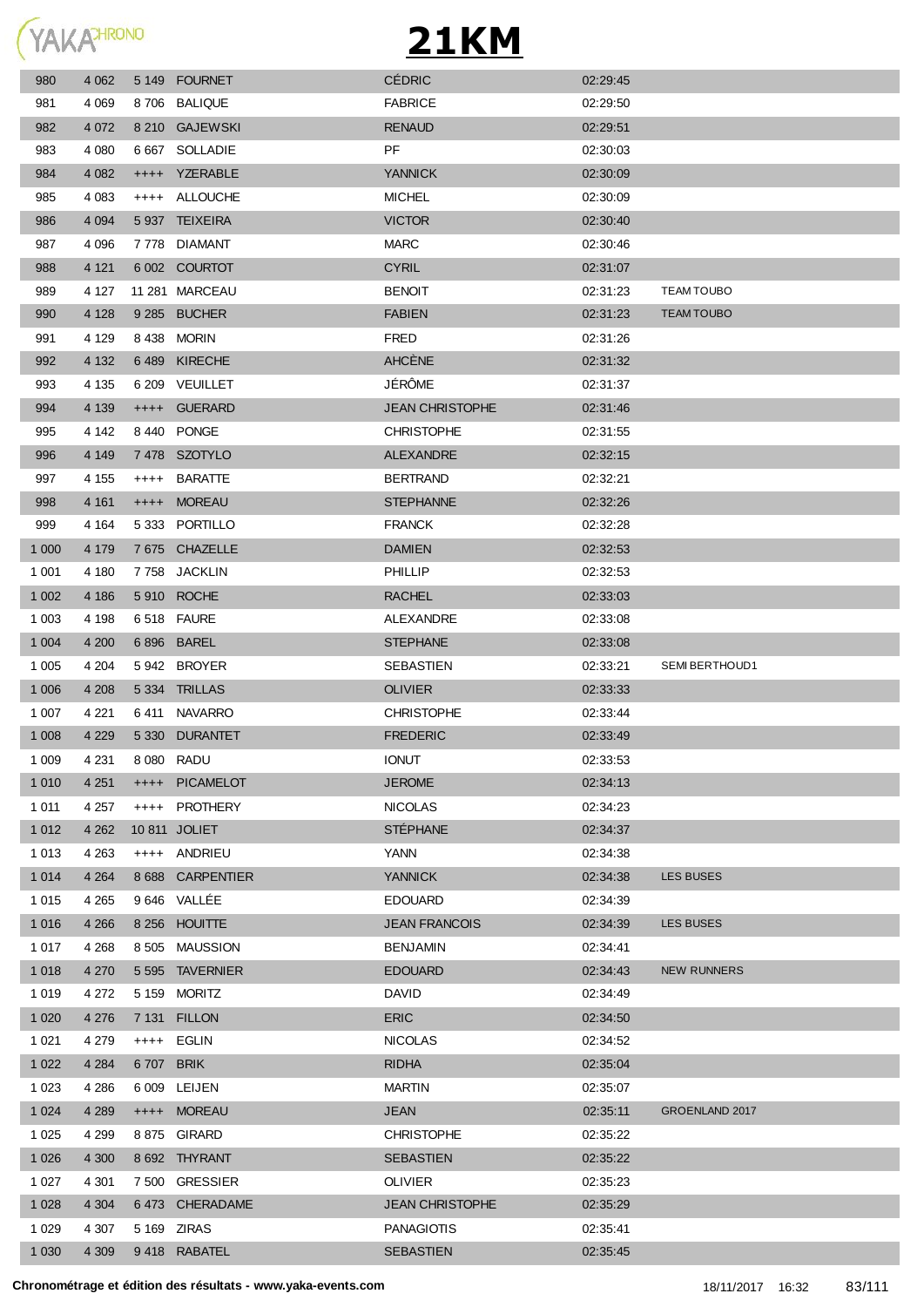

| 1 0 3 1 | 4 314   |           | ++++ MARIN LAMELLET | <b>BRUNO MARIUS</b>  | 02:35:49 |                      |
|---------|---------|-----------|---------------------|----------------------|----------|----------------------|
| 1 0 3 2 | 4 3 3 4 |           | 8 597 CROZIER       | <b>SEBASTIEN</b>     | 02:36:24 |                      |
| 1 0 3 3 | 4 3 3 7 |           | 9 182 KORYTOWSKI    | <b>FRANCK</b>        | 02:36:31 |                      |
| 1 0 3 4 | 4 3 3 8 |           | 7888 RATIGNIER      | <b>CYRIL</b>         | 02:36:37 |                      |
| 1 0 3 5 | 4 347   |           | 8 212 JANUEL        | <b>CHRISTOPHE</b>    | 02:36:45 |                      |
| 1 0 3 6 | 4 3 5 1 |           | 11 181 BOISSEAU     | <b>NICOLAS</b>       | 02:36:49 |                      |
| 1 0 3 7 | 4 3 5 5 |           | 7 117 PANTEL        | <b>STEPHANE</b>      | 02:36:57 |                      |
| 1 0 38  | 4 3 5 7 |           | 9342 HASSAN         | <b>JEAN CHARLES</b>  | 02:36:58 |                      |
| 1 0 3 9 | 4 3 5 8 |           | 8 311 COGNIAT       | <b>SYLVAIN</b>       | 02:37:01 |                      |
| 1 0 4 0 | 4 3 6 5 |           | 6877 LEYVA          | <b>JOSE PABLO</b>    | 02:37:06 |                      |
| 1 041   | 4 3 6 7 |           | 5877 CHAPOLLET      | <b>GHISLAIN</b>      | 02:37:06 | <b>BRULELAGOMME</b>  |
| 1 0 4 2 | 4 3 6 9 |           | 6495 PILLON         | RAPHAËL              | 02:37:06 |                      |
| 1 0 4 3 | 4 3 7 5 |           | ++++ BLAYE          | <b>FRÉDÉRIC</b>      | 02:37:14 |                      |
| 1 0 4 4 | 4 3 7 8 | $++++$    | <b>PERONNARD</b>    | <b>ALEXANDRE</b>     | 02:37:15 |                      |
| 1 0 4 5 | 4 3 8 4 |           | 5 280 LIXON         | <b>OLIVIER</b>       | 02:37:20 |                      |
| 1 0 4 6 | 4 3 8 9 |           | 9752 PAUMELIN       | <b>RENAUD</b>        | 02:37:24 |                      |
| 1 0 4 7 | 4 3 9 7 |           | 6725 FRANCOIS       | <b>LAURENT</b>       | 02:37:39 |                      |
| 1 0 4 8 | 4 4 0 2 |           | 5 290 HEERING       | <b>DIRK</b>          | 02:37:56 |                      |
| 1 0 4 9 | 4 403   |           | 5 289 TANITCHEV     | <b>ROMAN</b>         | 02:37:56 |                      |
| 1 0 5 0 | 4 4 0 6 |           | ++++ ALEXANDRE      | <b>LAURENT</b>       | 02:37:58 | AXIMA 9              |
| 1 0 5 1 | 4 4 1 6 |           | 7 104 THORENS       | JÉRÔME               | 02:38:08 |                      |
| 1 0 5 2 | 4 4 1 7 |           | 6 360 GRANT         | <b>JACQUES</b>       | 02:38:08 |                      |
| 1 0 5 3 | 4418    |           | 6 362 HASSAR        | KARIM                | 02:38:08 |                      |
| 1 0 5 4 | 4 4 1 9 |           | 5 115 BERTHET       | <b>ANTOINE</b>       | 02:38:09 |                      |
| 1 0 5 5 | 4 4 2 9 |           | 5 243 LACROIX       | <b>STÉPHANE</b>      | 02:38:26 |                      |
| 1 0 5 6 | 4 4 3 1 |           | 7 316 POURPRIX      | <b>LOÏC</b>          | 02:38:26 |                      |
| 1 0 5 7 | 4 4 3 3 |           | 8 219 MAILLAND      | <b>CHRISTOPHE</b>    | 02.38.31 |                      |
| 1 0 5 8 | 4 4 3 4 |           | 7070 WANGEL         | <b>MICHAEL</b>       | 02:38:36 |                      |
| 1 0 5 9 | 4 4 3 6 |           | 6989 LESPINASSE     | JACQUES              | 02:38:38 |                      |
| 1 0 6 0 | 4 4 3 8 |           | 5 134 LE LAY        | <b>LAURENT</b>       | 02:38:39 |                      |
| 1 0 6 1 | 4 4 4 5 |           | 6946 ZUBIRI         | <b>CÉDRIC</b>        | 02:38:48 |                      |
| 1 0 6 2 | 4 4 4 7 | 7 161     | <b>BRIDAY</b>       | <b>PHILIPPE</b>      | 02:38:50 |                      |
| 1 0 6 3 | 4 4 5 1 |           | 7 668 TOURNOUD      | <b>STEPHANE</b>      | 02:38:53 |                      |
| 1 0 6 4 | 4 4 5 2 |           | 7 061 GORON         | <b>JEAN PHILIPPE</b> | 02:38:54 |                      |
| 1 0 6 5 | 4 4 5 3 |           | 7 063 GIPPET        | <b>BRUNO</b>         | 02:38:54 |                      |
| 1 0 6 6 | 4 4 5 8 | 7 0 6 5   | <b>BIAN</b>         | SÉBASTIEN            | 02:38:55 |                      |
| 1 0 6 7 | 4 4 6 9 |           | 9 120 LEMEUNIER     | <b>NICOLAS</b>       | 02:39:04 |                      |
| 1 0 6 8 | 4 4 7 2 | 9 2 4 3   | <b>KUPERAS</b>      | <b>LAURENT</b>       | 02:39:08 |                      |
| 1 0 6 9 | 4 4 7 3 |           | 6383 DELIOT         | PASCAL               | 02:39:10 |                      |
| 1 0 7 0 | 4 4 7 6 | $^{++++}$ | <b>LAMBLIN</b>      | <b>GERY</b>          | 02:39:15 |                      |
| 1 0 7 1 | 4 4 8 1 | 5 683     | <b>BEDOUILLAT</b>   | <b>SANDRINE</b>      | 02:39:21 | SBA                  |
| 1 0 7 2 | 4 5 0 2 |           | 5 108 CHAUCHAT      | <b>MATHIEU</b>       | 02:40:10 |                      |
| 1 0 7 3 | 4 5 0 4 |           | 8 632 ANDRE         | <b>RODOLPHE</b>      | 02:40:16 |                      |
| 1 0 7 4 | 4 5 0 6 |           | 5426 BERNARD        | <b>RÉGIS</b>         | 02:40:20 |                      |
| 1 0 7 5 | 4 5 1 1 |           | 11 243 GÉRARD       | <b>NUNES</b>         | 02:40:34 |                      |
| 1 0 7 6 | 4518    |           | 7454 ANDRE          | <b>PATRICK</b>       | 02:40:45 |                      |
| 1 0 7 7 | 4 5 24  |           | 6 068 BILLON        | <b>EMMANUEL</b>      | 02:41:02 |                      |
| 1 0 7 8 | 4 5 29  | $++++$    | <b>REVEILLON</b>    | <b>NICOLAS</b>       | 02:41:11 |                      |
| 1 0 7 9 | 4 5 3 5 | 9 2 9 3   | <b>JAROUSSAC</b>    | <b>STÉPHANE</b>      | 02:41:33 | LES CHAMOIS D'ANNECY |
| 1 0 8 0 | 4 5 5 0 |           | 6 687 LANNEMAJOU    | <b>ERIC</b>          | 02:42:17 |                      |
| 1 0 8 1 | 4 5 5 1 |           | 9550 FOTINAR        | <b>ARNAUD</b>        | 02:42:17 |                      |
|         |         |           |                     |                      |          |                      |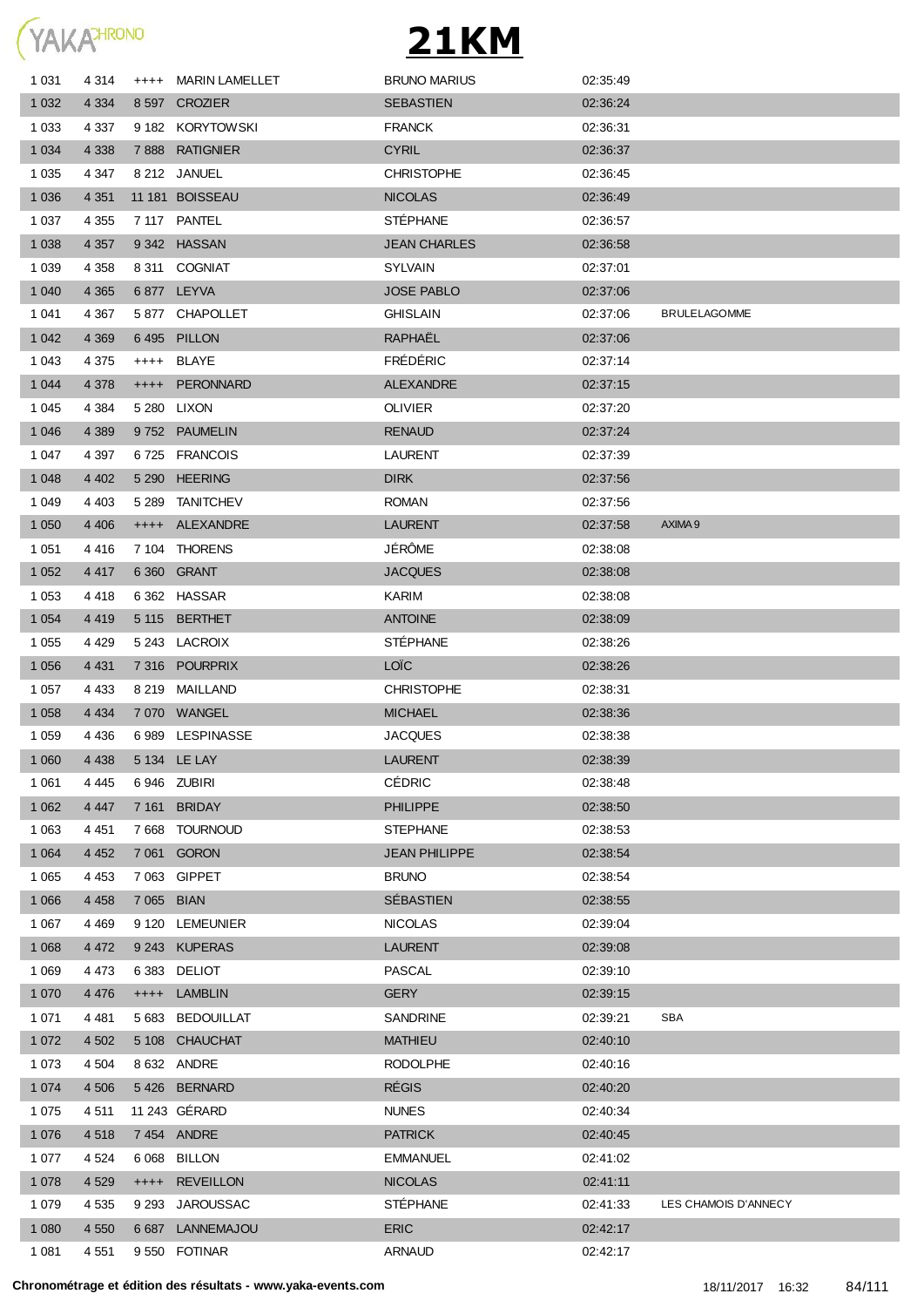

| 1 0 8 2 | 4 5 5 6 |        | 6747 LE GALL      | <b>ERIC</b>      | 02:42:25 |                       |
|---------|---------|--------|-------------------|------------------|----------|-----------------------|
| 1 0 8 3 | 4 5 5 7 |        | 9666 DAROCHA      | <b>CHRISTIAN</b> | 02:42:27 |                       |
| 1 0 8 4 | 4 5 7 2 |        | 9 898 TILLON      | <b>JULIEN</b>    | 02:42:59 |                       |
| 1 0 8 5 | 4 5 9 7 |        | 8 222 JACQ        | <b>PATRICE</b>   | 02:43:52 |                       |
| 1 0 8 6 | 4 604   |        | 9 315 JACQUEMIER  | <b>FRANÇOIS</b>  | 02:44:21 | <b>NON</b>            |
| 1 0 8 7 | 4615    |        | 5 514 DEBARRE     | <b>CLAUDE</b>    | 02:45:10 |                       |
| 1 0 8 8 | 4 6 3 3 |        | 9 185 PACHABÉZIAN | <b>JEAN NOÉ</b>  | 02:45:42 | JE COURS À INCOURT    |
| 1 0 8 9 | 4 640   | 6 0 71 | PEYRACHON         | <b>VINCENT</b>   | 02:46:09 |                       |
| 1 0 9 0 | 4 6 4 3 |        | 5 354 FAURITE     | <b>BRUNO</b>     | 02:46:19 |                       |
| 1 0 9 1 | 4 6 4 4 |        | 6 682 SZYCHOWSKI  | <b>JIMMY</b>     | 02:46:23 |                       |
| 1 0 9 2 | 4 6 4 5 |        | 6814 RIVOIRE      | <b>JEAN LUC</b>  | 02:46:23 |                       |
| 1 0 9 3 | 4 6 5 0 |        | 9 364 CAILLY      | SÉBASTIEN        | 02:46:35 |                       |
| 1 0 9 4 | 4 6 5 2 |        | 6 990 PERRAT      | <b>DAVID</b>     | 02:46:36 |                       |
| 1 0 9 5 | 4 6 5 6 |        | 6 012 BONHOMMET   | <b>XAVIER</b>    | 02:46:38 |                       |
| 1 0 9 6 | 4 6 6 5 |        | 5 622 LEMAIRE     | PIERRE MARIE     | 02:46:55 |                       |
| 1 0 9 7 | 4685    |        | 5 209 DEMMERLÉ    | <b>GUILLAUME</b> | 02:47:52 |                       |
| 1 0 9 8 | 4 6 8 6 |        | 5 166 MERLE       | PIERRE STÉPHANE  | 02:47:53 |                       |
| 1 0 9 9 | 4 6 9 1 |        | 9 397 LE BRAS     | <b>YANN</b>      | 02:48:18 |                       |
| 1 1 0 0 | 4 6 9 3 |        | 7 314 DE LEEW     | <b>JEROEN</b>    | 02:48:24 |                       |
| 1 1 0 1 | 4 7 1 3 |        | ++++ SENDLER      | <b>THORSTEN</b>  | 02:49:14 | <b>VFB SALZKOTTEN</b> |
| 1 1 0 2 | 4 7 2 9 |        | 9 367 LINDSELL    | <b>KARL</b>      | 02:49:54 |                       |
| 1 1 0 3 | 4 7 3 0 |        | 7755 MASSEY       | <b>LEE</b>       | 02:49:55 |                       |
| 1 1 0 4 | 4 7 3 2 |        | 9 336 JEFFERIES   | <b>GARETH</b>    | 02:49:56 | <b>TEAM YAKKING</b>   |
| 1 1 0 5 | 4 7 3 3 |        | 8 901 NICOLLET    | <b>PIERRE</b>    | 02:49:58 |                       |
| 1 1 0 6 | 4 7 3 4 | $++++$ | <b>MAJOLET</b>    | <b>STÉPHANE</b>  | 02:49:59 |                       |
| 1 107   | 4 7 3 9 |        | 8 697 DOUARD      | <b>FLORENT</b>   | 02:50:22 |                       |
| 1 1 0 8 | 4 740   |        | 8 696 FERCHICHI   | <b>SAMI</b>      | 02:50:22 |                       |
| 1 1 0 9 | 4 745   |        | 9635 BARRAUD      | <b>PIERRE</b>    | 02:50:38 |                       |
| 1 1 1 0 | 4 7 5 3 |        | 5 186 POLLET      | <b>DAMIEN</b>    | 02:51:06 |                       |
| 1 1 1 1 | 4 756   |        | ++++ MARCHAL      | <b>SYLVAIN</b>   | 02:51:11 |                       |
| 1 1 1 2 | 4 7 5 9 |        | 8755 COGNIAT      | <b>ERIC</b>      | 02:51:29 |                       |
| 1 1 1 3 | 4 7 6 2 |        | 5 128 VALENCIA    | LAURENT          | 02:51:35 |                       |
| 1 1 1 4 | 4 7 6 6 |        | 5 292 BARNACHE    | <b>STEPHANE</b>  | 02:51:49 |                       |
| 1 1 1 5 | 4767    |        | 6479 DUSSOULIER   | SEBASTIEN        | 02:51:51 |                       |
| 1 1 1 6 | 4 7 7 0 |        | 5 182 MICHEL      | <b>MATHIEU</b>   | 02:52:11 |                       |
| 1 117   | 4 7 7 1 |        | 7 038 D'ADAMO     | PASQUALE         | 02:52:20 |                       |
| 1 1 1 8 | 4 7 7 7 |        | 7 049 LECUYER     | <b>FAWZI</b>     | 02:52:36 |                       |
| 1 1 1 9 | 4 7 8 4 |        | 5401 SPEED        | GARETH           | 02:52:53 |                       |
| 1 1 2 0 | 4 7 9 1 |        | 6801 FORAY        | <b>VINCENT</b>   | 02:53:29 |                       |
| 1 1 2 1 | 4 7 9 8 |        | 5 538 GUILLOPPE   | JULIEN           | 02:53:42 |                       |
| 1 1 2 2 | 4 8 2 6 |        | 8425 FONT         | <b>PHILIPPE</b>  | 02:54:52 |                       |
| 1 1 2 3 | 4 8 27  |        | 6 243 COMBIER     | <b>BENOÎT</b>    | 02:54:52 |                       |
| 1 1 2 4 | 4 8 2 8 |        | 7 898 PIERRE      | <b>EMMANUEL</b>  | 02:54:52 | <b>LES MARCELS</b>    |
| 1 1 2 5 | 4 8 3 0 |        | 6 271 CHARBONNEL  | <b>BERTRAND</b>  | 02:54:53 |                       |
| 1 1 2 6 | 4 8 3 2 |        | 8 516 MEYER       | <b>JULIEN</b>    | 02:54:53 |                       |
| 1 1 2 7 | 4 8 3 3 |        | 6555 ISSARTEL     | <b>OLIVIER</b>   | 02:54:53 | <b>MARCELS</b>        |
| 1 1 2 8 | 4 8 34  |        | 10 011 BIOUD      | <b>JEROME</b>    | 02:54:53 |                       |
| 1 1 2 9 | 4 8 3 6 |        | 6 269 BERNE       | <b>ALAIN</b>     | 02:54:54 |                       |
| 1 1 3 0 | 4 8 3 9 |        | 6073 DEYRIEUX     | <b>DAVID</b>     | 02:54:55 |                       |
| 1 1 3 1 | 4 847   |        | 9 271 CHATELUS    | <b>STEPHANE</b>  | 02:54:59 |                       |
| 1 1 3 2 | 4 8 4 8 |        | 9842 SANCHIS      | <b>BENOIT</b>    | 02:54:59 | LEALEX <sub>6</sub>   |
|         |         |        |                   |                  |          |                       |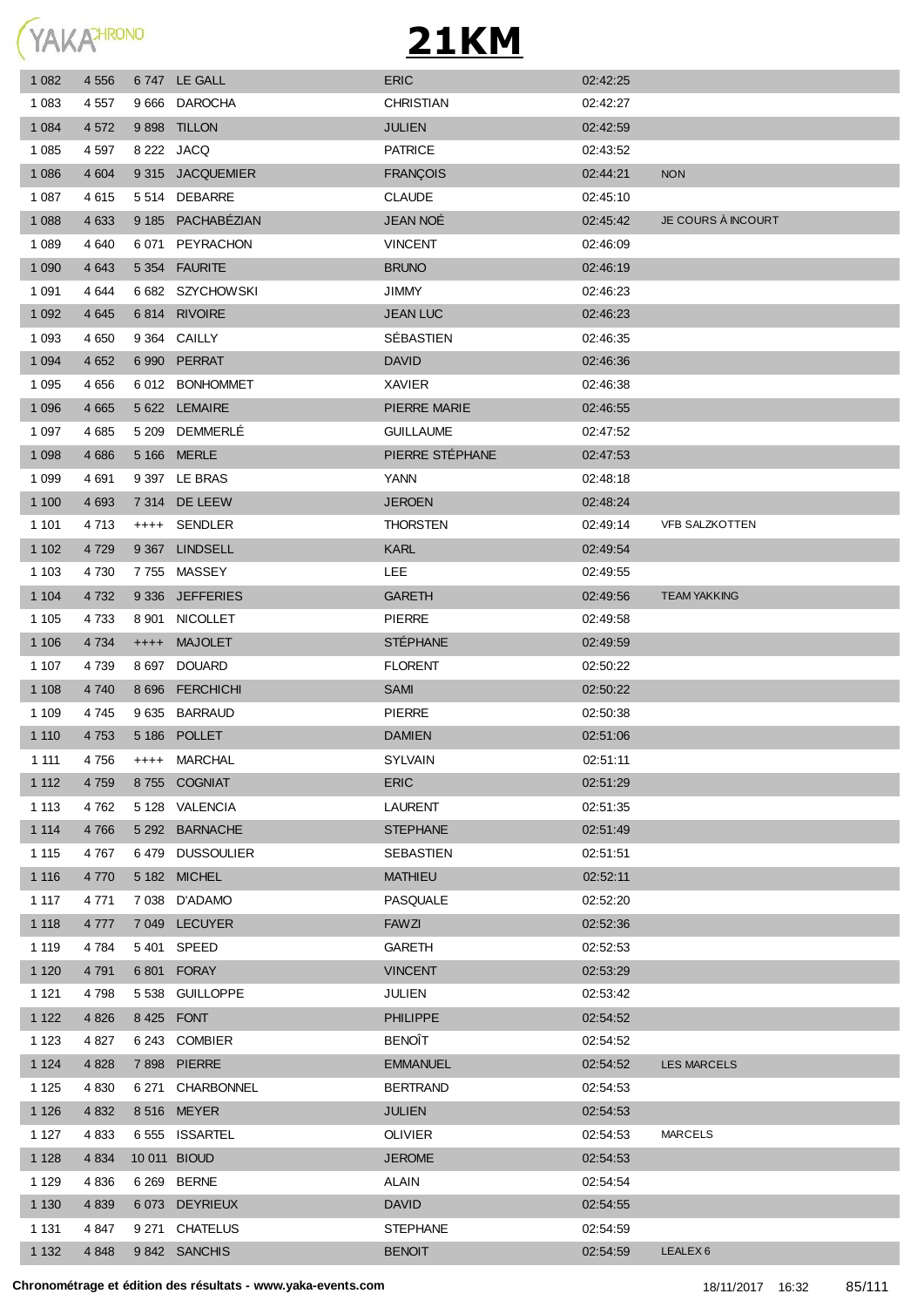

| 1 1 3 3 | 4 8 4 9 |            | 9838 GERBE            | <b>FLORIAN</b>         | 02:55:00 | LEALEX <sub>6</sub>   |
|---------|---------|------------|-----------------------|------------------------|----------|-----------------------|
| 1 1 3 4 | 4 8 5 0 |            | 7 350 HOLGUIN         | <b>MAURO</b>           | 02:55:00 |                       |
| 1 1 3 5 | 4 8 5 1 |            | 9836 BONNETAIN        | <b>CÉDRIC</b>          | 02:55:01 | LEALEX <sub>3</sub>   |
| 1 1 3 6 | 4 8 6 3 |            | 7512 GALERA           | <b>JEAN CHRISTOPHE</b> | 02:55:40 |                       |
| 1 1 3 7 | 4876    |            | 6738 PIZON            | ALAIN                  | 02:55:58 |                       |
| 1 1 3 8 | 4 8 7 7 |            | 8 651 FERRIOL         | <b>FREDERIC</b>        | 02:55:58 | CAT@STROPHE           |
| 1 1 3 9 | 4 8 8 2 |            | 6656 LAFONT           | <b>JASON</b>           | 02:56:00 |                       |
| 1 140   | 4 8 8 3 |            | 6 658 FORT            | <b>SEBASTIEN</b>       | 02:56:00 |                       |
| 1 1 4 1 | 4 8 8 5 | 8 170 BAY  |                       | <b>FABIEN</b>          | 02:56:03 |                       |
| 1 1 4 2 | 4 8 8 6 |            | 8 211 ROCHE           | <b>PHILIPPE</b>        | 02:56:03 |                       |
| 1 143   | 4915    |            | 7 330 BITON           | ILAN                   | 02:56:52 |                       |
| 1 1 4 4 | 4 9 4 5 |            | 8 197 BAUD LAVIGNE    | <b>PATRICE</b>         | 02.59.34 |                       |
| 1 1 4 5 | 4 9 4 7 |            | 8 596 MATRINGE        | YANN                   | 02:59:34 |                       |
| 1 1 4 6 | 4 9 5 1 |            | ++++ LHERNOULD        | <b>DAVID</b>           | 02:59:45 |                       |
| 1 147   | 4 9 6 3 |            | 5 170 PEKSHUEV        | <b>IGOR</b>            | 03:00:07 |                       |
| 1 1 4 8 | 4 9 64  |            | 9983 DESITTER         | <b>SÉBASTIEN</b>       | 03:00:16 |                       |
| 1 1 4 9 | 4 9 6 9 |            | 9 975 VAN HOOF        | <b>STEPHANE</b>        | 03:00:50 |                       |
| 1 1 5 0 | 4 9 9 4 |            | 5891 DECONFIN         | <b>PATRICK</b>         | 03:01:51 |                       |
| 1 1 5 1 | 4 9 9 9 | 8445 GOY   |                       | <b>MAXIME</b>          | 03:02:20 |                       |
| 1 1 5 2 | 5 0 3 9 |            | 7480 HELLER           | <b>PATRICIA</b>        | 03:05:13 |                       |
| 1 1 5 3 | 5 0 4 8 |            | 8687 PERRET           | <b>NICOLAS</b>         | 03:06:16 |                       |
| 1 1 5 4 | 5 0 6 3 |            | 8737 BEAURPERE        | <b>ARNAUD</b>          | 03:06:50 |                       |
| 1 1 5 5 | 5 0 6 6 |            | ++++ MOREAU           | <b>RAPHAEL</b>         | 03:07:23 |                       |
| 1 1 5 6 | 5 0 7 9 |            | 9537 CATINOT          | <b>ARNAUD</b>          | 03:07:44 |                       |
| 1 1 5 7 | 5 0 9 2 |            | 7 601 LAVRY           | <b>SAMUEL</b>          | 03:08:22 |                       |
| 1 1 5 8 | 5 0 9 6 |            | ++++ BROUILLARD       | <b>GAETAN</b>          | 03:08:39 |                       |
| 1 1 5 9 | 5 100   |            | 5 256 DIGNE           | <b>JEROME</b>          | 03.08.40 |                       |
| 1 1 6 0 | 5 1 0 1 |            | 7742 DELRIEU          | <b>FREDERIC</b>        | 03:08:40 |                       |
| 1 1 6 1 | 5 1 1 0 |            | 6486 ZAPRUDNOV        | <b>ANDREY</b>          | 03:09:29 |                       |
| 1 1 6 2 | 5 1 1 4 |            | 9 244 SERVE           | <b>YOANN</b>           | 03:09:38 |                       |
| 1 1 6 3 | 5 1 2 2 |            | 7935 CATOT            | <b>LAURENT</b>         | 03:09:57 |                       |
| 1 1 6 4 | 5 1 2 3 |            | 7 929 BOSCH           | <b>PHILIPPE</b>        | 03:09:58 |                       |
| 1 1 6 5 | 5 1 3 6 |            | 7465 CHAIDRON         | <b>STEPHANE</b>        | 03:10:33 |                       |
| 1 1 6 6 | 5 1 3 7 | 8 103 PRIE |                       | <b>CÉDRIC</b>          | 03:10:39 |                       |
| 1 1 6 7 | 5 1 7 0 |            | 8 945 SEMAIL          | <b>DAVID</b>           | 03:14:13 |                       |
| 1 1 6 8 | 5 1 7 7 |            | 5717 BERNARD          | <b>GHISLAIN</b>        | 03:15:26 |                       |
| 1 1 6 9 | 5 1 9 2 |            | 6 054 EOIN            | <b>MURRAY</b>          | 03:16:50 |                       |
| 1 1 7 0 | 5 1 9 6 |            | 6 960 COSSART         | <b>LUDOVIC</b>         | 03:17:58 |                       |
| 1 1 7 1 | 5 1 9 7 |            | 6959 BANINO           | <b>JEROME</b>          | 03:17:58 |                       |
| 1 1 7 2 | 5 1 9 8 |            | 6 022 SIMON           | <b>STÉPHANE</b>        | 03:17:59 |                       |
| 1 1 7 3 | 5 2 0 3 | $++++$     | CORCHAND              | <b>MARC</b>            | 03:18:04 |                       |
| 1 1 7 4 | 5 2 0 9 |            | 7 082 BERGUET         | <b>OLIVIER</b>         | 03:18:41 |                       |
| 1 1 7 5 | 5 2 1 1 |            | 7083 AOUZAL           | <b>HUSSAN</b>          | 03:18:43 |                       |
| 1 1 7 6 | 5 2 4 3 |            | 8 116 CHAMPAINNE      | <b>JEAN MARIE</b>      | 03:21:45 |                       |
| 1 1 7 7 | 5 2 7 2 |            | 7 927 MATHIEU         | <b>THIERRY</b>         | 03:24:39 |                       |
| 1 1 7 8 | 5 2 8 6 |            | 6 566 ROUSSEAU        | <b>CHRISTOPHE</b>      | 03:25:34 |                       |
| 1 1 7 9 | 5 3 0 9 |            | 6444 DUMONT           | YANNICK                | 03:26:58 |                       |
| 1 1 8 0 | 5 3 1 0 |            | 8 044 GRAVRAND        | <b>FELIX</b>           | 03:26:58 |                       |
| 1 1 8 1 | 5 3 1 1 |            | 6763 BISSARDON        | <b>FRANCK</b>          | 03:26:58 |                       |
| 1 1 8 2 | 5 3 1 2 |            | 9 043 MEUNIER RIVIÈRE | <b>MATHILDE</b>        | 03:28:24 | <b>RUN'N'TORCH</b>    |
| 1 1 8 3 | 5 3 5 6 |            | 8 508 BOWIS           | CAMPBELL               | 03:29:24 | <b>IVE GOT A SEMI</b> |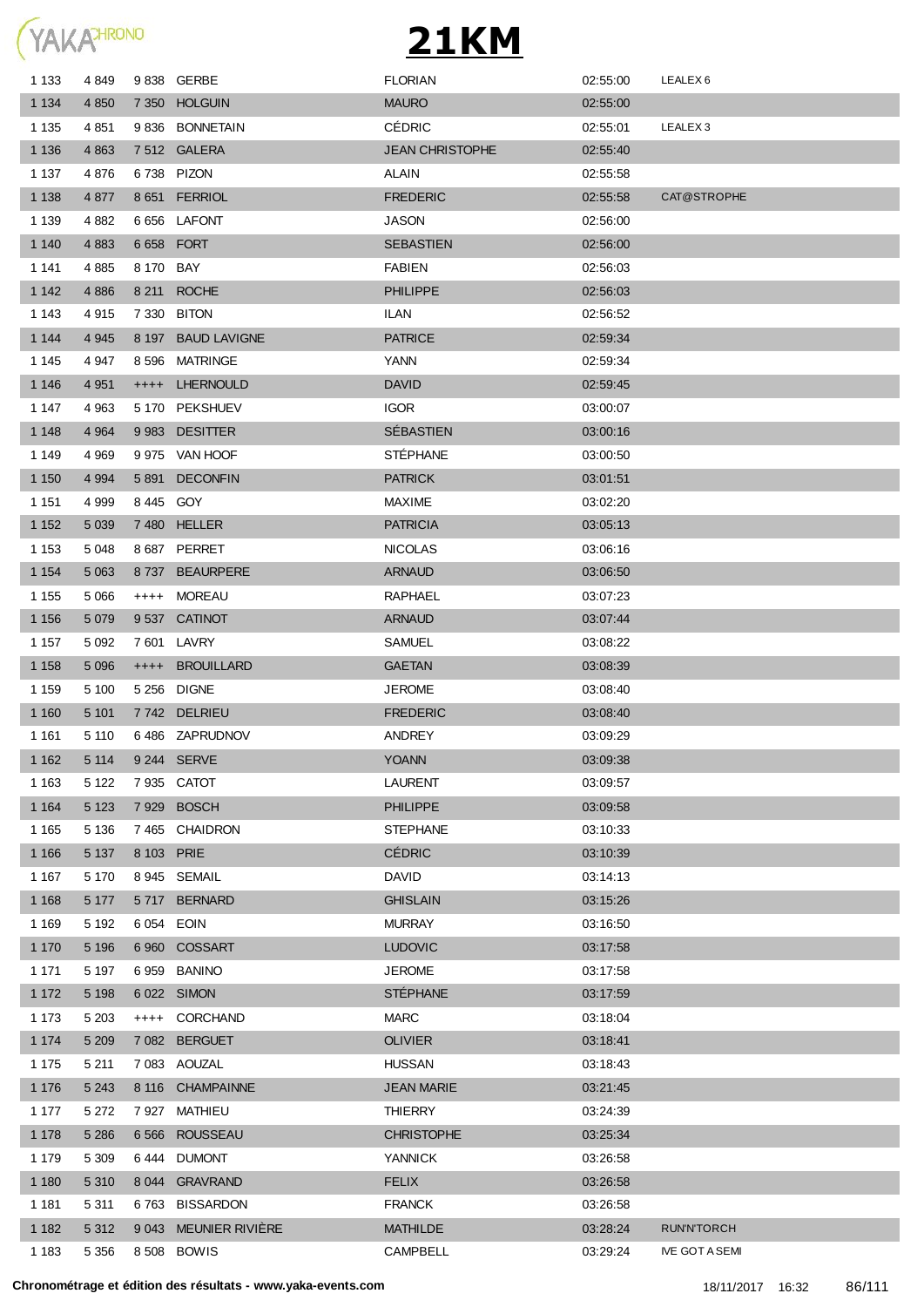

| 1 1 8 4 | 5 3 5 7 | 8 5 0 7 | <b>EARLEY</b>     | <b>DEREK</b>        | 03:29:25 |
|---------|---------|---------|-------------------|---------------------|----------|
| 1 1 8 5 | 5 3 5 8 | 8 506   | <b>RICHARDSON</b> | ANDREW              | 03:29:25 |
| 1 1 8 6 | 5 3 5 9 |         | 7988 TISSOT       | <b>PHILIPPE</b>     | 03:30:00 |
| 1 1 8 7 | 5443    |         | ++++ ARAB         | <b>FARID</b>        | 03:35:35 |
| 1 1 8 8 | 5 4 5 4 | 9 4 8 0 | <b>BILLAUT</b>    | <b>DAVID</b>        | 03:36:51 |
| 1 1 8 9 | 5 4 5 5 | 7 471   | DELEAGE           | <b>LAURENT</b>      | 03:36:53 |
| 1 1 9 0 | 5 4 5 6 |         | 7 809 PILON       | <b>JEAN CHARLES</b> | 03:36:53 |
| 1 1 9 1 | 5 4 5 7 | 7474    | DALLIERE          | <b>REMY</b>         | 03:36:54 |
| 1 1 9 2 | 5 4 5 9 |         | 7 808 DECHELETTE  | <b>MATHIEU</b>      | 03:36:54 |
| 1 1 9 3 | 5 4 6 3 | 9 731   | SERRA             | <b>PEDRO</b>        | 03:37:04 |
| 1 1 9 4 | 5 4 7 7 |         | 7928 LAHURE       | <b>STÉFAN</b>       | 03:38:38 |
| 1 1 9 5 | 5 5 0 7 |         | 7 224 LE LAN      | <b>STÉPHANE</b>     | 03:39:43 |
| 1 1 9 6 | 5 5 20  |         | 9458 MORIN        | <b>FABIEN</b>       | 03:40:53 |
| 1 1 9 7 | 5 5 5 0 |         | ++++ PIRES        | <b>JOSE</b>         | 03:47:19 |
| 1 1 9 8 | 5 5 6 4 |         | 8846 JACOB        | <b>PASCAL</b>       | 03:55:37 |
| 1 1 9 9 | 5 5 6 7 |         | 9 165 PORTIER     | <b>GERARD</b>       | 03.55.40 |

#### **VETERAN 2 FEMME**

| Cl.Cat.        | Gen.    | Doss.       | <b>Nom</b>            | <b>Prenom</b>          | Temps    | <b>Club</b>             |
|----------------|---------|-------------|-----------------------|------------------------|----------|-------------------------|
| $\mathbf{1}$   | 115     |             | 5 005 GARCIA LOUBIER  | <b>HELENE</b>          | 01:32:05 | TEAM LES YAUTES FETARDS |
| 2              | 276     |             | 5 006 ROBOAM          | <b>FARIDA</b>          | 01:38:56 | TEAM LES YAUTES FETARDS |
| 3              | 297     |             | 5995 PINAY            | <b>NATHALIE</b>        | 01:39:31 |                         |
| 4              | 391     |             | 9 939 COQUEL          | <b>CATHERINE</b>       | 01:41:32 | ASUL BRON 1             |
| 5              | 478     |             | 6848 FOURNAT          | <b>FRANCINE</b>        | 01:43:40 | ORALIA <sub>7</sub>     |
| 6              | 497     |             | 6 264 MARTIN FOURNIER | <b>LAURENCE</b>        | 01:44:10 |                         |
| $\overline{7}$ | 605     |             | 6860 FEIGNIER         | <b>CHRISTINE</b>       | 01:46:07 |                         |
| 8              | 755     |             | ++++ BELLANCE         | <b>ANNE</b>            | 01:48:23 |                         |
| 9              | 803     |             | 9 234 CRET            | <b>MARIE CHRISTINE</b> | 01:49:17 |                         |
| 10             | 808     |             | 6 115 BORIE           | <b>ISABELLE</b>        | 01:49:19 |                         |
| 11             | 844     |             | 5 116 ANTOINE         | <b>PATRICIA</b>        | 01:49:56 |                         |
| 12             | 845     |             | 6 367 MEBARKI         | ANNIE                  | 01:49:57 |                         |
| 13             | 896     |             | 6972 RUSSIER          | <b>CHRISTINE</b>       | 01:50:38 |                         |
| 14             | 919     | 6 325 REY   |                       | <b>SOPHIE</b>          | 01:50:49 |                         |
| 15             | 958     | 11 062 ROUX |                       | <b>AGNÉS</b>           | 01:51:19 |                         |
| 16             | 962     |             | ++++ BARLERIN         | <b>ALINE</b>           | 01:51:21 | AXIMA 7                 |
| 17             | 988     |             | 11 154 EMINET         | <b>ISABELLE</b>        | 01:51:45 |                         |
| 18             | 1 0 5 0 |             | 7713 LUZUY            | <b>SYLVIE</b>          | 01:52:37 |                         |
| 19             | 1 0 5 4 |             | 7 504 PECOLO          | <b>MARIE HELENE</b>    | 01:52:39 |                         |
| 20             | 1 0 9 3 |             | 6415 HANOTTE          | <b>ELISABETH</b>       | 01:53:11 |                         |
| 21             | 1 1 1 9 |             | 5825 COQUET           | <b>CAROLINE</b>        | 01:53:30 |                         |
| 22             | 1 1 2 9 |             | 7696 DANJOU           | NATHALIE               | 01:53:36 |                         |
| 23             | 1 1 7 0 |             | 5912 LAURENT          | <b>MARIA</b>           | 01:54:04 |                         |
| 24             | 1 1 8 0 |             | 9849 ANOUILHEZ        | <b>GHISLAINE</b>       | 01:54:18 |                         |
| 25             | 1 2 1 2 |             | 6849 LAPORTE          | <b>CHRISTOPHE</b>      | 01:54:39 | ORALIA <sub>6</sub>     |
| 26             | 1 2 7 9 |             | 8 045 MARSEILLE       | <b>AURELIA</b>         | 01:55:36 |                         |
| 27             | 1 2 9 2 |             | 7 056 CAVASIN         | <b>ISABELLE</b>        | 01:55:46 | LES FOULÉES DU PAS'SAGE |
| 28             | 1 3 0 3 | ++++ GOY    |                       | ANDRÉ                  | 01:55:54 |                         |
| 29             | 1 3 9 5 |             | 6 527 MEYES           | <b>CATHERINE</b>       | 01:56:45 |                         |
| 30             | 1 4 0 8 |             | 9542 POINAS           | <b>FREDERIQUE</b>      | 01:56:56 |                         |
| 31             | 1 4 2 3 |             | 5940 ABBEY            | <b>FABIENNE</b>        | 01:57:09 | <b>SEMI BERTHOUD1</b>   |
| 32             | 1 4 8 3 |             | 5178 JACQUES          | <b>FRANCOISE</b>       | 01:57:50 |                         |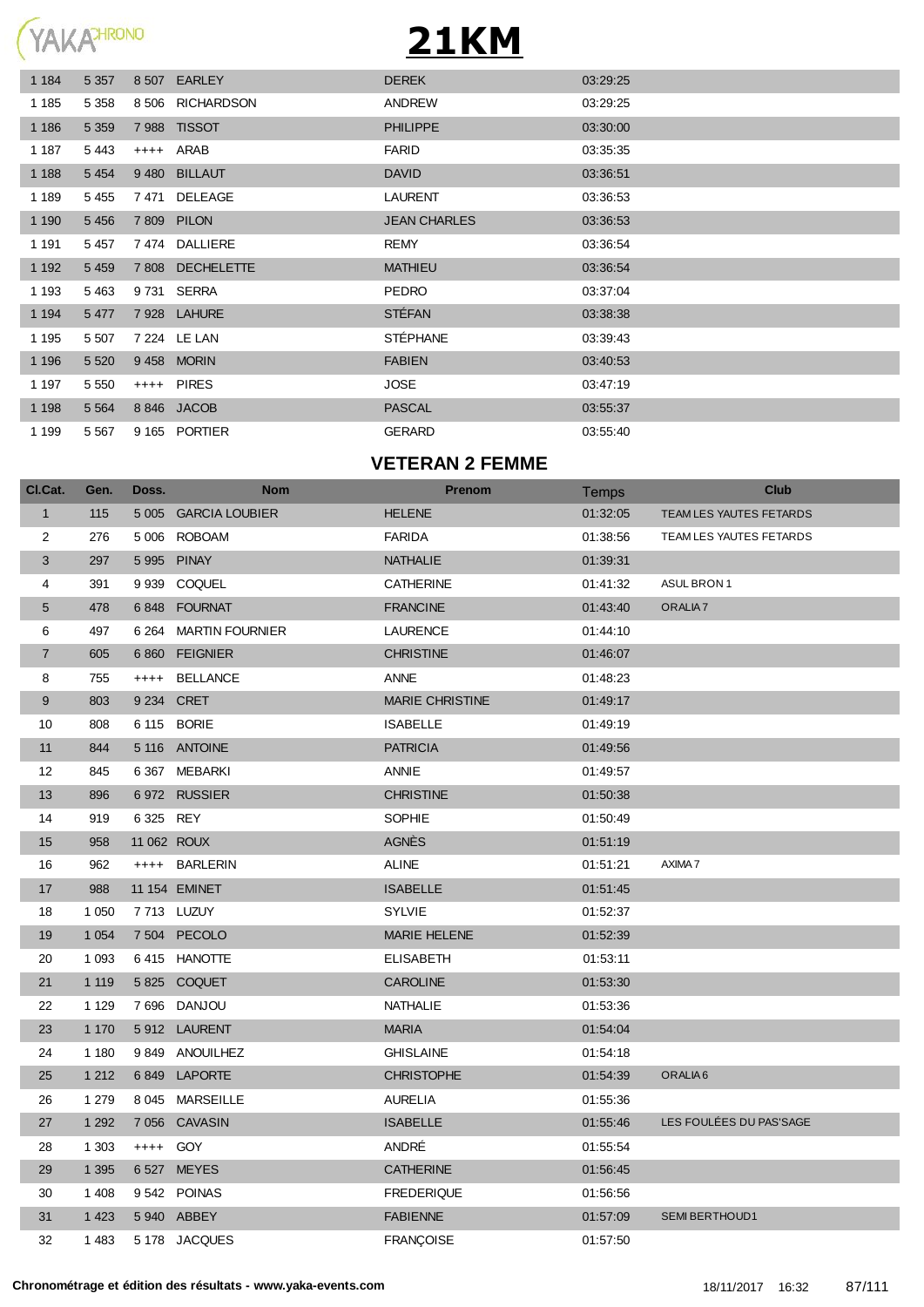

| 33 | 1 5 3 0           |             | 5935 PETIOT ROLAND    | <b>ANTOINETTE</b>      | 01:58:11 |                    |
|----|-------------------|-------------|-----------------------|------------------------|----------|--------------------|
| 34 | 1 544             |             | 6 254 DEVELY          | CHANTAL                | 01:58:18 |                    |
| 35 | 1 5 6 2           |             | 9 594 PEREZ           | <b>VALERIE</b>         | 01:58:29 |                    |
| 36 | 1 671             |             | 5 637 LARGOT          | <b>CHRISTINE</b>       | 01:59:43 |                    |
| 37 | 1 703             |             | 7 296 LEMERET         | <b>MARIE PIERRE</b>    | 02:00:04 |                    |
| 38 | 1 7 5 4           |             | 8 335 VERDAUX         | <b>MURIEL</b>          | 02:00:36 |                    |
| 39 | 1 7 7 2           |             | 8 671 MICHON          | <b>MARIE</b>           | 02:00:43 | ROMAIRE THREE      |
| 40 | 1806              |             | 7 148 BESSELINK       | <b>MARJOLEIN</b>       | 02:01:07 |                    |
| 41 | 1 809             |             | 5808 SANCHEZ          | <b>DOMINIQUE</b>       | 02:01:09 |                    |
| 42 | 1841              |             | 11 211 COUBES         | <b>MARTINE</b>         | 02:01:26 |                    |
| 43 | 1847              |             | ++++ FRASCHINI        | <b>CATHERINE</b>       | 02:01:28 |                    |
| 44 | 1885              |             | 9797 MONCEL           | MIRIAM                 | 02:01:51 |                    |
| 45 | 1 909             |             | 11 258 DESCOMBES      | <b>CATHY</b>           | 02:02:10 |                    |
| 46 | 1911              |             | ++++ LAMOTHE          | <b>MARIE LAURE</b>     | 02:02:11 |                    |
| 47 | 1978              |             | 8 012 HUGO            | <b>PASCALE</b>         | 02:02:53 |                    |
| 48 | 1980              |             | 6472 GIRARDIN         | LILIANE                | 02:02:54 |                    |
| 49 | 2 0 3 6           |             | 8462 PERRISSIN FABERT | <b>ISABELLE</b>        | 02:03:43 |                    |
| 50 | 2 0 4 1           |             | 6482 DEDENEVA         | NATALIYA               | 02:03:48 |                    |
| 51 | 2 0 4 2           |             | 9472 MAGNIN           | <b>JOELLE</b>          | 02:03:48 |                    |
| 52 | 2 0 5 9           |             | 9 620 VIANT           | SIBYLLE                | 02:04:00 |                    |
| 53 | 2 0 6 1           | 6422 LOI    |                       | <b>CHRISTELLE</b>      | 02:04:01 |                    |
| 54 | 2 0 6 3           |             | 5461 RENAUD           | <b>MARTINE</b>         | 02:04:02 |                    |
| 55 | 2 0 6 7           |             | 6 550 MALATRAIT       | MARIE CÉCILE           | 02:04:04 |                    |
| 56 | 2 0 8 3           |             | 8 280 BEAUFILS        | <b>GHISLAINE</b>       | 02:04:11 |                    |
| 57 | 2 0 8 5           |             | 7 521 MAITRET         | <b>SYLVIE</b>          | 02:04:12 | CAP BUGEY 4        |
| 58 | 2 1 0 8           |             | 6820 DEBOURG          | <b>REGINE</b>          | 02:04:23 |                    |
| 59 | 2 1 3 3           |             | 5467 MAGARSHACK       | <b>MARIE AUDE</b>      | 02:04:36 |                    |
| 60 | 2 146             |             | 5 233 DUCHATEAU       | <b>PATRICIA</b>        | 02:04:43 |                    |
| 61 | 2 1 6 9           |             | 5 336 RODELLAS        | <b>EMMANUELLE</b>      | 02:04:56 |                    |
| 62 | 2 180             | ++++ ALGA   |                       | <b>CECILE</b>          | 02:05:03 |                    |
| 63 | 2 2 1 6           |             | 6319 BERROD           | <b>NADINE</b>          | 02:05:28 |                    |
| 64 | 2 2 2 4           |             | 6 199 MATASSONI       | <b>CATHERINE</b>       | 02:05:34 |                    |
| 65 | 2 2 3 7           |             | ++++ DERIEUX          | <b>ARMELLE</b>         | 02:05:42 |                    |
| 66 | 2 2 5 2           |             | 5405 MOULIN           | NATHALIE               | 02:05:55 |                    |
| 67 | 2 2 5 9           | 11 173 BAUD |                       | ANNE                   | 02:06:02 |                    |
| 68 | 2 2 9 1           |             | 5494 BONNEFOND        | <b>FABIENNE</b>        | 02:06:17 |                    |
| 69 | 2 3 1 2           |             | 7 278 GIGOUX          | <b>CLAUDE BEATRICE</b> | 02:06:32 |                    |
| 70 | 2 3 2 0           |             | 8844 COUTTET          | <b>CHRISTEL</b>        | 02:06:35 |                    |
| 71 | 2 3 5 9           |             | 5981 JULIAN           | <b>ISABELLE</b>        | 02:07:02 |                    |
| 72 | 2 3 8 8           |             | 5 152 FREYSSENET      | <b>SYLVIE</b>          | 02:07:22 |                    |
| 73 | 2 3 9 6           |             | 6494 DUMAS            | <b>CHRISTINE</b>       | 02:07:26 |                    |
| 74 | 2 4 0 0           |             | 8 430 GUERITTE        | <b>ISABELLE</b>        | 02:07:28 |                    |
| 75 | 2 4 0 8           |             | 6836 THEVENARD        | <b>PAQUITA</b>         | 02:07:35 |                    |
| 76 | 2 4 1 0           |             | 6 276 GRENOUILLER     | <b>CATHERINE</b>       | 02:07:38 | JACQUES ET LES BSP |
| 77 | 2 4 1 2           |             | 7605 BARLOT           | <b>SYLVIE</b>          | 02:07:38 |                    |
| 78 | 2 4 4 2           |             | 7 019 PINET           | VÉRONIQUE              | 02:08:03 |                    |
| 79 | 2 4 5 3           |             | ++++ LAGIER           | <b>BEATRICE</b>        | 02:08:08 |                    |
| 80 | 2462              |             | 8 926 JONAS KIMCHI    | TALI                   | 02:08:16 |                    |
| 81 | 2 4 7 4           |             | 6745 BORDET           | <b>MARTINE</b>         | 02:08:25 |                    |
| 82 | 2 5 0 2           |             | 6949 LEGENDRE         | <b>SYLVIE</b>          | 02:08:44 |                    |
| 83 | 2 525 11 070 MURE |             |                       | <b>CORINNE</b>         | 02:08:56 |                    |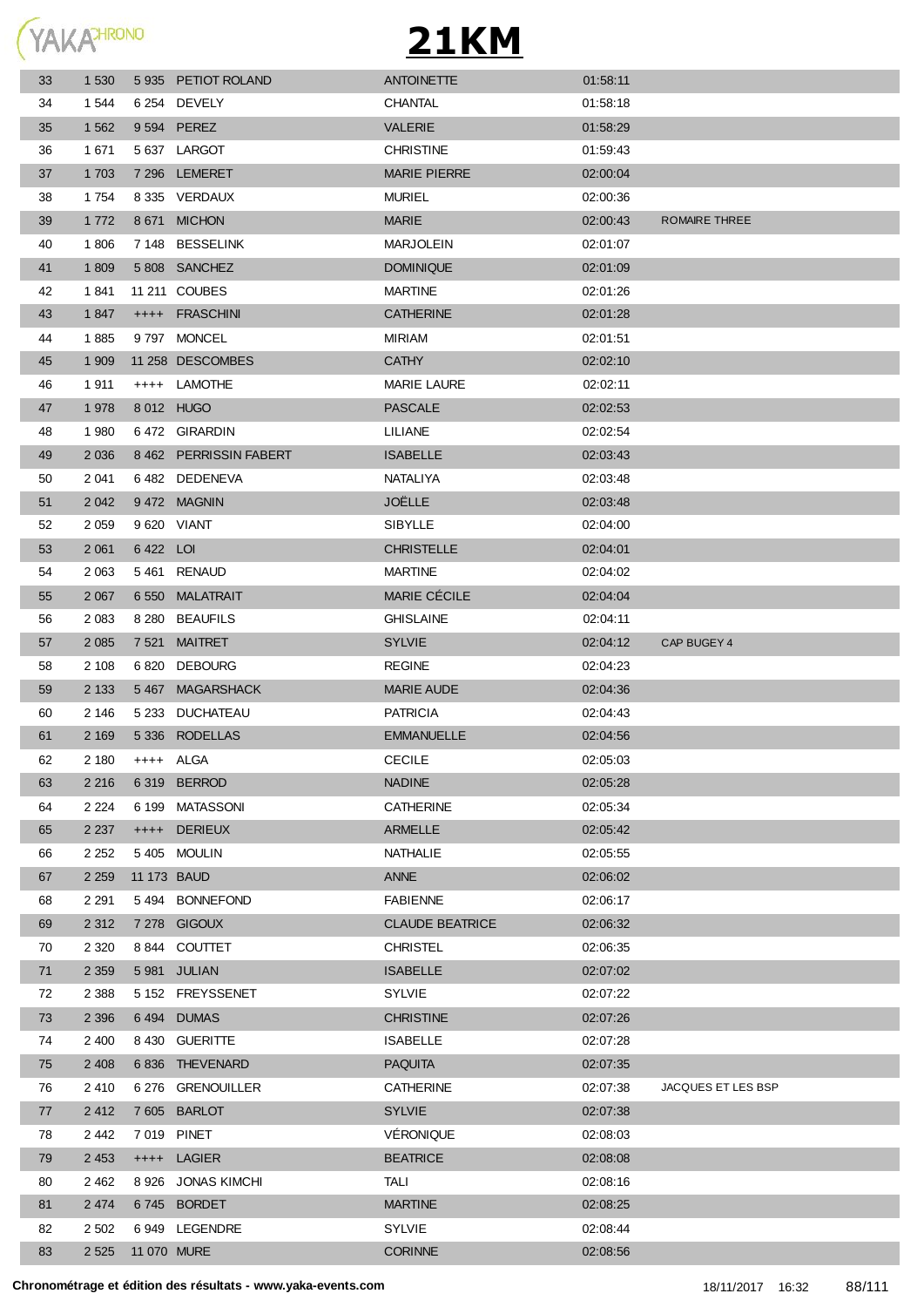

| 84  | 2 5 4 5 | 7 349 BETZ  |                      | <b>BARBARA</b>      | 02:09:09 |                     |
|-----|---------|-------------|----------------------|---------------------|----------|---------------------|
| 85  | 2 5 6 4 |             | 7 149 NIETTO GODU    | <b>SYLVIE</b>       | 02:09:19 |                     |
| 86  | 2 5 6 6 |             | 9 930 BORJA          | NATHALIE            | 02:09:20 |                     |
| 87  | 2 5 8 8 | 9 348 GHILI |                      | <b>MARTINE</b>      | 02:09:39 |                     |
| 88  | 2 5 9 5 |             | 7 279 MUNTZ          | <b>ANNICK</b>       | 02:09:42 |                     |
| 89  | 2617    |             | 7088 CASSAGNES       | <b>EMILIA</b>       | 02:09:58 |                     |
| 90  | 2 6 3 4 |             | 6 157 BERNARD        | NATHALIE            | 02:10:05 |                     |
| 91  | 2 6 4 5 |             | 6828 DANIEL          | <b>SYLVIE</b>       | 02:10:12 |                     |
| 92  | 2 700   |             | 9 056 SHAFAT         | ORIT                | 02:10:46 |                     |
| 93  | 2 7 1 5 |             | 5793 DAMON           | <b>CATHERINE</b>    | 02:10:57 |                     |
| 94  | 2716    |             | 7847 DE GUILI        | <b>PATRICIA</b>     | 02:10:58 |                     |
| 95  | 2 7 3 9 |             | 7420 CARRET          | <b>MURIEL</b>       | 02:11:15 |                     |
| 96  | 2 7 8 2 |             | ++++ VAZEILLE        | <b>MARTINE</b>      | 02:11:33 |                     |
| 97  | 2 7 9 0 |             | 6 066 BRULEY         | <b>CATHERINE</b>    | 02:11:37 |                     |
| 98  | 2 806   |             | 8 904 RICHARD TIGNOL | VALÉRIE             | 02:11:50 |                     |
| 99  | 2 8 21  |             | 7518 GILBERT         | <b>LAURENCE</b>     | 02:11:59 | CAP BUGEY 3         |
| 100 | 2837    |             | 7519 JOUISHOMME      | <b>LAURENCE</b>     | 02:12:08 | CAP BUGEY 3         |
| 101 | 2 8 6 8 |             | 8723 SAUNDERS        | <b>CLARE</b>        | 02:12:24 |                     |
| 102 | 2886    |             | ++++ CANTE           | <b>MIREILLE</b>     | 02:12:40 |                     |
| 103 | 2 8 9 0 |             | ++++ BARGE           | <b>NATHALIE</b>     | 02:12:44 |                     |
| 104 | 2915    |             | 5 644 LEREAU         | ISABELLE            | 02:13:04 |                     |
| 105 | 2 9 3 0 | 5 146 NOEL  |                      | <b>MARIE ANNE</b>   | 02:13:17 | JE COURS À INCOURT  |
| 106 | 2 9 5 9 |             | ++++ BROZZONI        | PASCALE             | 02:13:35 |                     |
| 107 | 2 9 8 7 |             | 9 155 KRAWCZYK       | <b>ISABELLE</b>     | 02:13:50 |                     |
| 108 | 2 9 9 0 |             | 8 636 FIORANI        | <b>MURIEL</b>       | 02:13:51 |                     |
| 109 | 3 0 0 9 |             | 7 534 DU VERDIER     | <b>MARIELLE</b>     | 02:14:05 |                     |
| 110 | 3 0 2 3 |             | 9 223 HEMICI         | <b>CHADIA</b>       | 02:14:21 |                     |
| 111 | 3 0 4 7 |             | 5 372 LEHMANN        | <b>BENEDICTE</b>    | 02:14:36 |                     |
| 112 | 3 0 9 7 |             | 6436 GUZMAN          | <b>JOHANNA</b>      | 02:15:08 |                     |
| 113 | 3 0 9 8 |             | 7925 MARCHAND        | ANNE FRANÇOISE      | 02:15:10 |                     |
| 114 | 3 104   |             | 5994 BELLUSCO        | <b>NADINE</b>       | 02:15:17 |                     |
| 115 | 3 1 1 3 |             | 5 839 BOTTON         | <b>BRIGITTE</b>     | 02:15:29 |                     |
| 116 | 3 1 3 1 |             | 8 027 PEUGEOT        | <b>ISABELLE</b>     | 02:15:42 |                     |
| 117 | 3 1 3 3 | 6 543 ANGE  |                      | <b>MARTINE</b>      | 02:15:44 |                     |
| 118 | 3 1 5 4 |             | 5 689 BOILON         | <b>DEOLINDA</b>     | 02:16:01 |                     |
| 119 | 3 1 6 8 |             | 6850 VICAT           | <b>LAURENCE</b>     | 02:16:09 | ORALIA <sub>7</sub> |
| 120 | 3 1 7 0 |             | ++++ DUMORD          | JOCELYNE            | 02:16:10 |                     |
| 121 | 3 1 8 1 |             | 10 611 SIRVENT       | <b>CHERIFA</b>      | 02:16:18 |                     |
| 122 | 3 1 9 1 |             | 5 323 GROENEVELD     | MARLEEN             | 02:16:25 |                     |
| 123 | 3 2 0 8 |             | 5 123 DE MELO        | <b>LAURENCE</b>     | 02:16:34 |                     |
| 124 | 3 2 1 2 |             | ++++ LAPLACE         | <b>CHRISTINE</b>    | 02:16:39 | 1000 PATTES MACON   |
| 125 | 3 2 1 5 |             | 9 292 PILATO         | <b>MARIE LOUISE</b> | 02:16:40 |                     |
| 126 | 3 2 3 3 | 6453 GIRIN  |                      | <b>DANIELE</b>      | 02:16:49 |                     |
| 127 | 3 2 5 9 |             | 9317 TARTANSON       | <b>EDITH</b>        | 02:17:16 |                     |
| 128 | 3 2 6 3 |             | 6 200 NOBLET         | NELLY               | 02:17:19 |                     |
| 129 | 3 2 8 4 |             | ++++ BOUCHET         | <b>NADINE</b>       | 02:17:33 |                     |
| 130 | 3 3 3 2 |             | 5 268 COGEZ          | CATHY               | 02:18:04 |                     |
| 131 | 3 3 3 3 |             | 5 214 THERY          | <b>DOROTHEE</b>     | 02:18:04 |                     |
| 132 | 3 4 0 4 |             | 5 691 FLEURET        | VALERIE             | 02:19:07 |                     |
| 133 | 3 4 4 8 |             | 6 632 MICHAUDET      | <b>CATHERINE</b>    | 02:19:40 |                     |
| 134 | 3 4 5 9 |             | 5 264 LOMMERS        | ANNE                | 02:19:50 | JE COURS À INCOURT  |
|     |         |             |                      |                     |          |                     |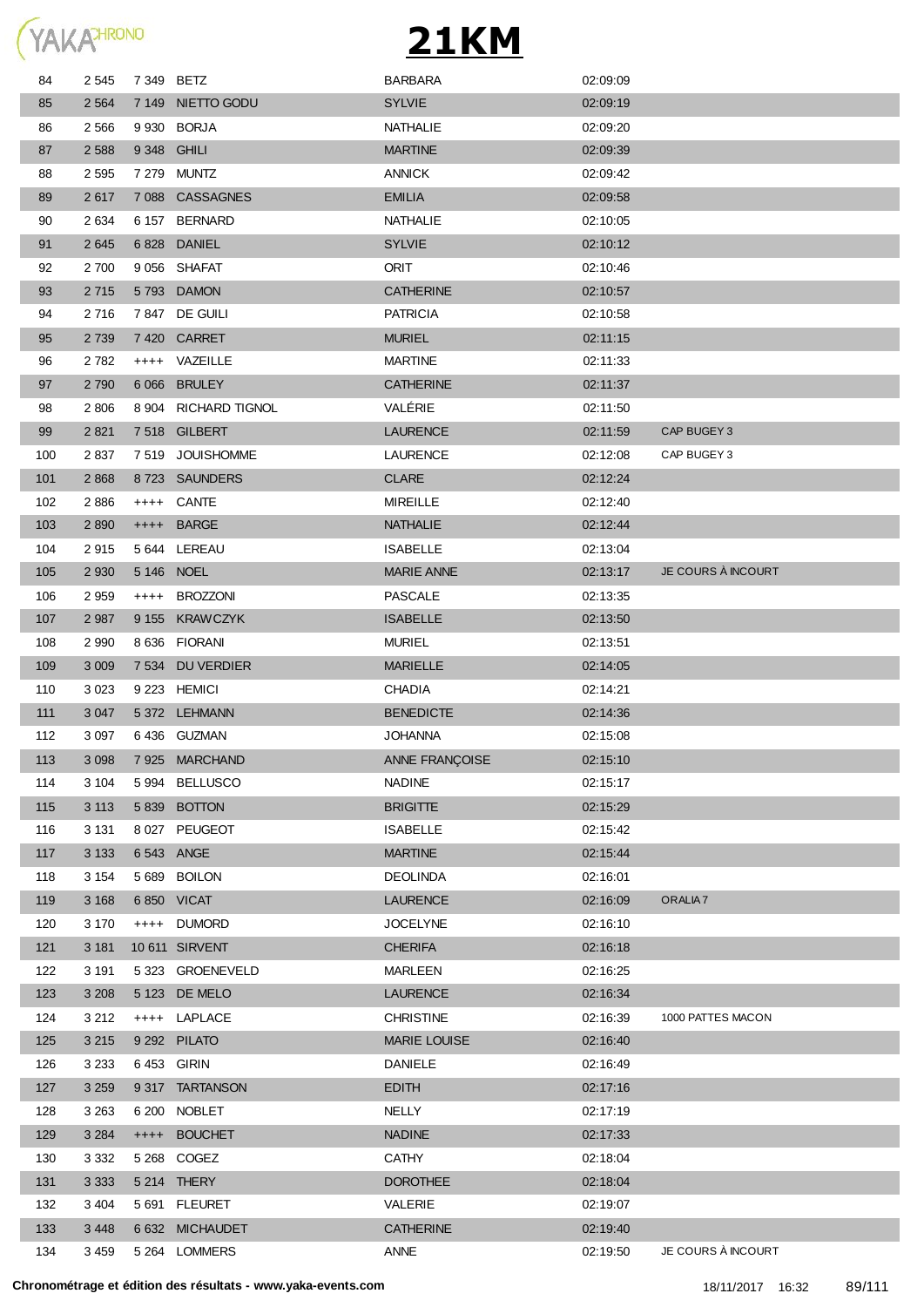

| 135 | 3 5 0 8 | $^{++++}$  | PALLOT              | <b>SYLVIE</b>     | 02:20:24 |                     |
|-----|---------|------------|---------------------|-------------------|----------|---------------------|
| 136 | 3512    | 8 3 8 6    | CARTELLIER          | <b>FRANÇOISE</b>  | 02:20:26 |                     |
| 137 | 3 5 27  |            | ++++ RUDELLI        | <b>PATRICIA</b>   | 02:20:41 |                     |
| 138 | 3535    |            | 6423 TRICAUD        | <b>DOMINIQUE</b>  | 02:20:46 |                     |
| 139 | 3 5 3 9 | $+++++$    | PEREGO              | <b>LIDIA</b>      | 02:20:47 | AXIMA 11            |
| 140 | 3 5 6 4 |            | 8794 TILY CHARON    | <b>JOCELYNE</b>   | 02:21:13 |                     |
| 141 | 3573    |            | 5 173 MARECHELLE    | <b>CHRISTIANE</b> | 02:21:19 |                     |
| 142 | 3581    | $++++$     | <b>BREST</b>        | <b>ISABELLE</b>   | 02:21:25 |                     |
| 143 | 3 5 8 7 |            | 5 151 PAVANELLO     | <b>CHRISTINE</b>  | 02:21:29 |                     |
| 144 | 3623    |            | 8 668 ROMAIRE       | <b>NOELLE</b>     | 02:22:02 | ROMAIRE TWO         |
| 145 | 3 6 24  |            | 9 562 GAILLARD      | <b>CLAUDE</b>     | 02:22:02 |                     |
| 146 | 3653    | $++++-$    | <b>BURETTE</b>      | <b>FREDERIQUE</b> | 02:22:36 |                     |
| 147 | 3 6 5 4 |            | 5 144 JACQUEMIN     | <b>CHRISTIANE</b> | 02:22:37 | JE COURS À INCOURT  |
| 148 | 3658    |            | 7911 ANNEQUIN       | <b>SYLVIE</b>     | 02:22:40 |                     |
| 149 | 3 6 8 5 |            | 5315 FILLARDET      | <b>EDITH</b>      | 02:23:12 |                     |
| 150 | 3693    |            | 6865 PUCHOL         | <b>MARYLINE</b>   | 02:23:20 |                     |
| 151 | 3 6 9 6 |            | 5 608 COQUELET      | <b>FRANÇOISE</b>  | 02:23:22 |                     |
| 152 | 3710    |            | 6 121 HUYNH DO      | <b>UYEN</b>       | 02:23:42 |                     |
| 153 | 3721    |            | 9798 CHAPEL         | <b>NATHALIE</b>   | 02:23:59 |                     |
| 154 | 3726    |            | 7701 DAUJAT         | <b>EVELYNE</b>    | 02:24:03 |                     |
| 155 | 3731    |            | 5 963 LUCAS         | <b>PASCALE</b>    | 02:24:07 |                     |
| 156 | 3746    |            | 6 372 GENY          | <b>ANNICK</b>     | 02:24:15 |                     |
| 157 | 3748    |            | 7 650 DELTOUR       | <b>MIREILLE</b>   | 02:24:17 |                     |
| 158 | 3750    |            | 6 381 PONTHENIER    | <b>CLAIRE</b>     | 02:24:19 | TRAILGONETTES2      |
| 159 | 3759    |            | 5 521 LAPIERRE      | <b>SYLVIE</b>     | 02:24:32 |                     |
| 160 | 3763    | $++++$     | INCARDONA           | VÉRONIQUE         | 02:24:38 |                     |
| 161 | 3783    | 11 286 GIL |                     | <b>THERESE</b>    | 02:24:56 |                     |
| 162 | 3789    |            | 9874 DRILLIEN       | <b>DENISE</b>     | 02:25:08 |                     |
| 163 | 3790    |            | 7 163 LORCERIE      | <b>MYRIAM</b>     | 02:25:08 |                     |
| 164 | 3 8 0 4 |            | 6 180 DUBOIS PLAIRE | <b>MURIELLE</b>   | 02:25:14 |                     |
| 165 | 3 8 0 5 |            | 6 129 BORBELY       | FABIENNE          | 02:25:14 |                     |
| 166 | 3807    |            | 11 220 JAGOUEIX     | GHYSLAINE         | 02:25:14 |                     |
| 167 | 3819    |            | ++++ DIVRY          | <b>VERONIQUE</b>  | 02:25:25 |                     |
| 168 | 3841    |            | 5894 GRANDEMANGE    | <b>CHRISTINE</b>  | 02:25:47 |                     |
| 169 | 3 8 5 4 |            | 8 048 VAVRILLE      | <b>CATHERINE</b>  | 02:25:58 |                     |
| 170 | 3863    | $++++$     | FOURNIER            | <b>PASCALE</b>    | 02:26:08 |                     |
| 171 | 3879    | 9 7 5 1    | <b>NAPIERALA</b>    | <b>SYLVIE</b>     | 02:26:20 |                     |
| 172 | 3891    |            | 7 734 BEAURAIN      | <b>CATHERINE</b>  | 02:26:35 | ORALIA <sub>7</sub> |
| 173 | 3913    |            | 9411 JOSSERAND      | <b>NATHALIE</b>   | 02:26:50 |                     |
| 174 | 3 9 21  |            | 9 299 UHRES         | ANNE CLAIRE       | 02:26:56 |                     |
| 175 | 3 9 3 2 |            | 6852 GILROY         | <b>MIRIAM</b>     | 02:27:11 |                     |
| 176 | 3 9 4 4 |            | 6463 DUGAST         | <b>SYLVIE</b>     | 02:27:17 |                     |
| 177 | 3 9 4 6 |            | 7623 MARMET         | ANNIE             | 02:27:18 |                     |
| 178 | 3 9 6 7 |            | 8 104 BUTTET        | <b>BÉATRICE</b>   | 02:27:52 |                     |
| 179 | 3 9 6 9 |            | ++++ NIEPERON       | <b>ELISE</b>      | 02:27:53 | LES GAZELLES        |
| 180 | 3 9 7 9 |            | 7147 METRAT         | <b>BRIGITE</b>    | 02:28:06 |                     |
| 181 | 3 9 8 8 |            | 6948 LE BRUN        | <b>CATHERINE</b>  | 02:28:23 |                     |
| 182 | 4 0 0 1 |            | 6 155 ROUSSEAU      | <b>NADINE</b>     | 02:28:36 |                     |
| 183 | 4 0 2 2 |            | 5 314 VAN KOOTEN    | <b>MANON</b>      | 02:28:52 |                     |
| 184 | 4 0 23  | 7 250 ROS  |                     | <b>MARJA</b>      | 02:28:52 |                     |
| 185 | 4 0 3 3 |            | ++++ ROYET          | SANDRINE          | 02:29:08 |                     |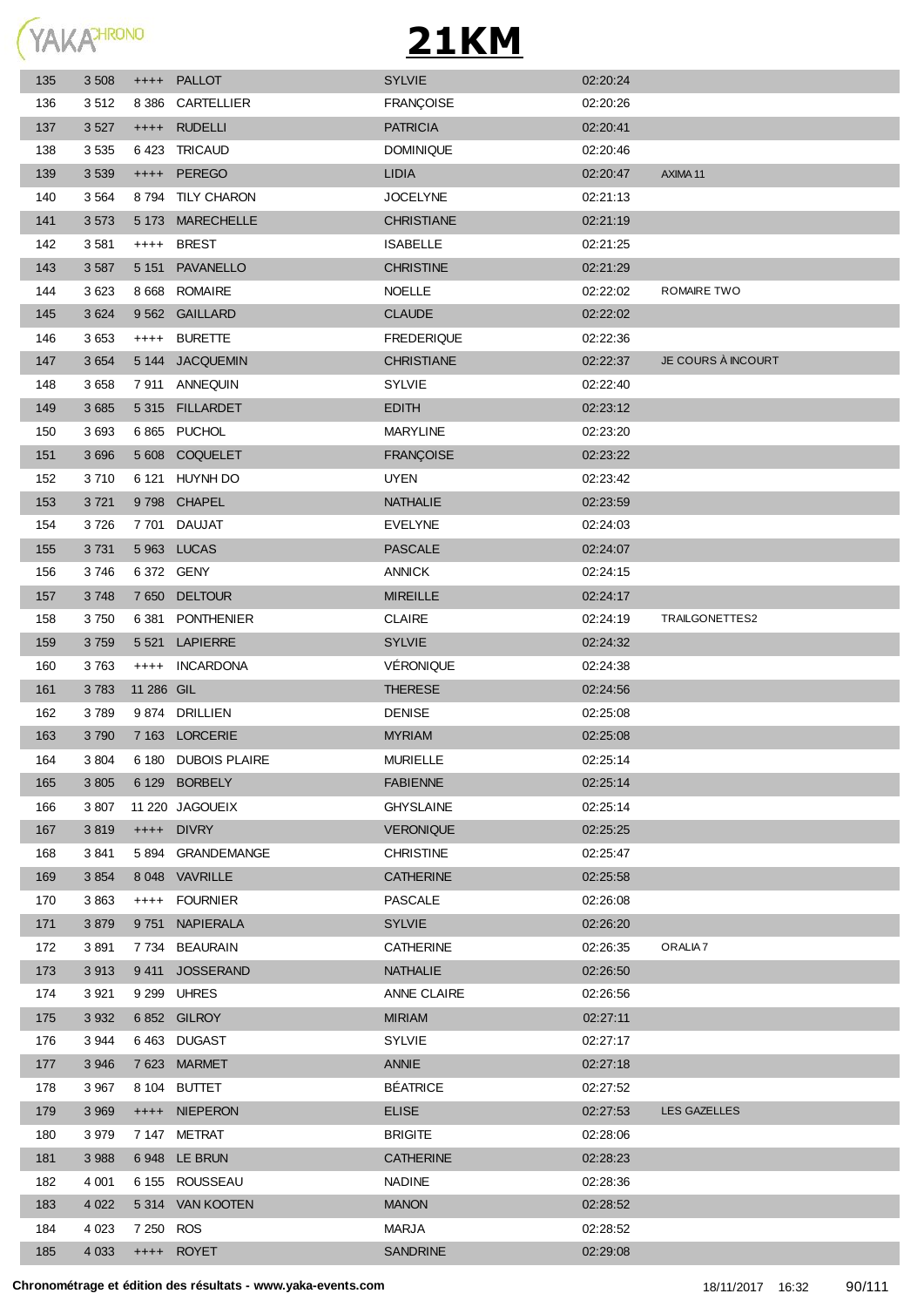

| 186        | 4 0 3 5           |        | 7 145 CONVERT             | <b>NADINE</b>                      | 02:29:11             |                    |
|------------|-------------------|--------|---------------------------|------------------------------------|----------------------|--------------------|
| 187        | 4 0 4 9           |        | 9617 LASSUS               | <b>NATHALIE</b>                    | 02:29:32             |                    |
| 188        | 4 0 5 0           |        | 7528 SANVERT              | <b>MARIE CHRISTINE</b>             | 02:29:32             | CAP BUGEY 6        |
| 189        | 4 0 5 3           |        | 8 234 LASNIER             | <b>FREDERIQUE</b>                  | 02:29:34             |                    |
| 190        | 4 0 68            |        | 6407 DI BENEDETTO         | <b>NICOLE</b>                      | 02:29:50             |                    |
| 191        | 4 0 78            |        | 8 175 JUKIC               | <b>PATRICIA</b>                    | 02:30:02             |                    |
| 192        | 4 0 84            |        | 9 222 MARTIN              | <b>MARIE LUCE</b>                  | 02:30:10             |                    |
| 193        | 4 0 9 3           |        | 10 511 BURDIN             | <b>SYLVIE</b>                      | 02:30:39             | <b>DEPARTEMENT</b> |
| 194        | 4 106             |        | 8 171 BLACHER             | <b>CLAUDINE</b>                    | 02:30:50             |                    |
| 195        | 4 107             |        | 8 172 MAUDRU              | <b>SABINE</b>                      | 02:30:51             |                    |
| 196        | 4 108             |        | 6438 KELLY                | <b>DOLORES</b>                     | 02:30:51             |                    |
| 197        | 4 117             |        | 11 061 NAULIN             | <b>CHRISTINE</b>                   | 02:30:56             |                    |
| 198        | 4 1 1 8           |        | ++++ MANCIANTI GROEBLI    | <b>EMANUELA</b>                    | 02:31:00             |                    |
| 199        | 4 1 2 6           |        | 11 280 SADOT              | <b>ISABELLE</b>                    | 02:31:23             |                    |
| 200        | 4 130             |        | 5 208 REVOL               | NATHALIE                           | 02:31:26             |                    |
| 201        | 4 1 3 6           |        | 5 955 PERBET              | <b>CATHERINE</b>                   | 02:31:38             |                    |
| 202        | 4 145             |        | 7 007 O'SHEA              | SALLY                              | 02:31:57             |                    |
| 203        | 4 1 5 4           |        | ++++ MERLIN               | <b>NATHALIE</b>                    | 02:32:20             |                    |
| 204        | 4 159             |        | 9 000 VEILLAS             | <b>PASCALE</b>                     | 02:32:24             |                    |
| 205        | 4 1 6 8           |        | 7 021 MOULINE             | <b>CATHERINE</b>                   | 02:32:42             |                    |
| 206        | 4 181             |        | 7 275 CHEVRY              | <b>NATALIE</b>                     | 02:32:53             |                    |
| 207        | 4 182             |        | 8 173 VALLON              | <b>CECILE</b>                      | 02:32:54             |                    |
| 208        | 4 188             |        | 8411 SOLELHAC             | <b>BEATRICE</b>                    | 02:33:04             |                    |
| 209        | 4 189             |        | 8 698 CLAVEL              | <b>MARTINE</b>                     | 02:33:05             |                    |
| 210        | 4 196             |        | 5 194 SIMON               | <b>PASCALE</b>                     | 02:33:05             |                    |
| 211        | 4 1 9 9           |        | 6343 GUERIN               | <b>CORINNE</b>                     | 02:33:08             |                    |
| 212        | 4 2 1 3           |        | 6807 FRITSCH              | <b>CATHERINE</b>                   | 02:33:40             |                    |
| 213        | 4 2 1 6           |        | 6 237 FERRAND             | <b>FLORENCE</b>                    | 02:33:40             |                    |
| 214        | 4 219             |        | 6 630 BURLON ARTAUD       | <b>MICHELLE</b>                    | 02:33:43             |                    |
| 215        | 4 2 2 0           |        | ++++ BAKHTINA             | <b>ELENA</b>                       | 02:33:43             |                    |
| 216        | 4 2 2 2           |        | 6767 TOUILLET             | <b>MYREIL</b>                      | 02:33:44             |                    |
| 217        | 4 2 3 3           |        | 8 149 BORDAT              | <b>FLORENCE</b>                    | 02:33:57             |                    |
| 218        | 4 242             |        | 7 921 GOFFLOT             | <b>RÉGINE</b>                      | 02:34:08             |                    |
| 219        | 4 2 5 4           |        | 9 634 CALVET              | <b>CECILE</b>                      | 02:34:13             |                    |
| 220        | 4 2 8 8           |        | ++++ PRUNET               | <b>PASCALE</b>                     | 02:35:11             | GROENLAND 2017B    |
| 221        | 4 2 9 3           |        | 6 038 VITTE               | <b>CLAUDINE</b>                    | 02:35:13             |                    |
| 222        | 4 317             |        | 6706 BURNIER              | <b>FRANCE</b>                      | 02:35:52             |                    |
| 223        | 4 3 4 0           |        | 7 874 EMONARD LECLERCQ    | <b>BARBARA</b>                     | 02:36:37             | TRAILGONETTES3     |
| 224        | 4 3 5 2           |        | 9430 BEEBY                | SALLY                              | 02:36:52             |                    |
| 225        | 4 3 6 6           |        | 6809 SHERIDAN             | <b>DAWN</b>                        | 02:37:06             |                    |
| 226        | 4 3 7 2           | $++++$ | <b>GRYMONPREZ</b>         | SANDRINE                           | 02:37:08             |                    |
| 227        | 4 3 7 3           |        | ++++ FERNSNER             | <b>VÉRONIQUE</b>                   | 02:37:09             |                    |
| 228        | 4 3 7 9           |        | 11 085 DREVON IGLESIAS    | MARIA ELENA                        | 02:37:15             |                    |
| 229        | 4 3 8 0           |        | 5311 ALBIAC               | <b>SYLVIE</b>                      | 02:37:17             |                    |
|            |                   |        |                           |                                    |                      |                    |
| 230        | 4 3 8 7           |        | 7786 MEYER                | ALINE                              | 02:37:23             |                    |
| 231        | 4 3 9 8           |        | ++++ SOTO<br>7 071 WANGEL | <b>DULCE MARIA</b><br><b>TIINA</b> | 02:37:51<br>02:38:36 |                    |
| 232        | 4 4 3 5<br>4 5 23 |        | 8 903 GRUMEL              | <b>BENEDICTE</b>                   | 02:41:02             |                    |
| 233<br>234 | 4 5 3 3           |        | ++++ VENDITTELLI          | <b>JOELLE</b>                      | 02:41:19             |                    |
|            |                   |        |                           |                                    |                      |                    |
| 235        | 4 5 3 6           |        | 6726 BETREMIEUX           | <b>ISABELLE</b>                    | 02:41:34             |                    |
| 236        | 4 5 7 0           |        | 6457 PARENT               | LINDA                              | 02:42:48             |                    |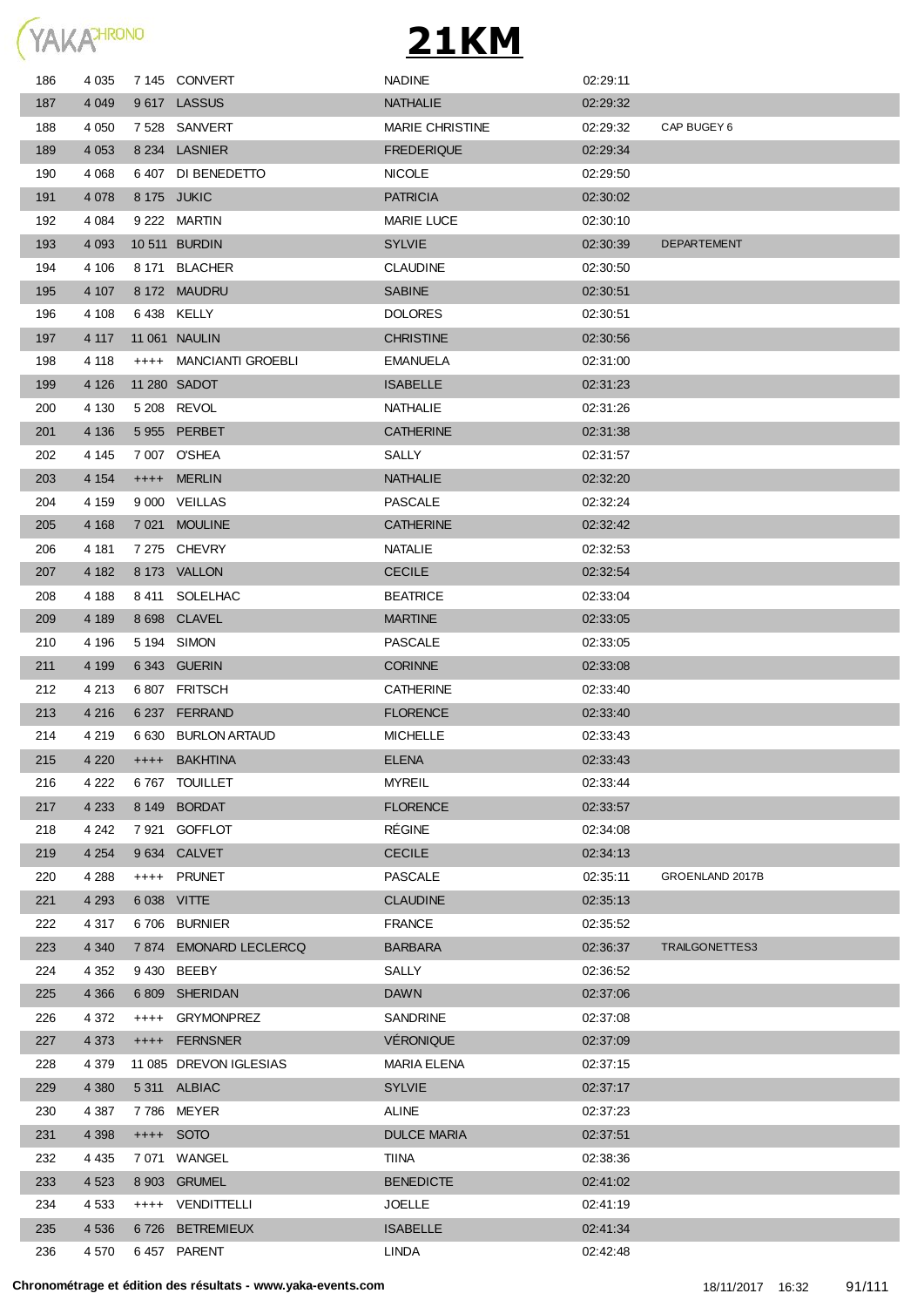

| 237 | 4 5 8 0 |            | 8 066 JOLY              | <b>RACHEL</b>      | 02:43:09 |                      |
|-----|---------|------------|-------------------------|--------------------|----------|----------------------|
| 238 | 4 581   |            | 9 224 MICOLLET          | <b>DOMINIQUE</b>   | 02:43:09 |                      |
| 239 | 4 5 8 6 |            | ++++ DEBRAY             | <b>GENEVIÈVE</b>   | 02.43.18 |                      |
| 240 | 4 5 9 0 | 9 111      | LARGIER                 | NATHALIE           | 02:43:37 |                      |
| 241 | 4 5 9 3 |            | 7 136 COURTEIX          | <b>ARLETTE</b>     | 02:43:44 |                      |
| 242 | 4612    | $++++$     | NICOTERA                | <b>ISABELLE</b>    | 02:44:42 |                      |
| 243 | 4614    |            | 9444 MAILLE             | <b>MARYSE</b>      | 02:44:52 |                      |
| 244 | 4 6 22  |            | 7409 SILLY              | <b>FABIENNE</b>    | 02:45:23 |                      |
| 245 | 4 6 23  |            | 5 690 LUISETTI          | <b>NICOLE</b>      | 02:45:24 |                      |
| 246 | 4 6 3 5 |            | 6 189 CHEVALLIER        | <b>CHRISTELLE</b>  | 02:45:43 |                      |
| 247 | 4 6 4 1 |            | 5 856 BROWN             | <b>WILHELMINE</b>  | 02:46:10 |                      |
| 248 | 4 6 9 5 |            | 5 907 MARTIN            | EDITH              | 02:48:31 |                      |
| 249 | 4 6 9 7 |            | 7458 BERSET             | <b>GEORGINA</b>    | 02:48:46 |                      |
| 250 | 4 716   |            | 6954 JOUBERT            | <b>CATHY</b>       | 02:49:20 |                      |
| 251 | 4 7 21  |            | 5474 DELAVENNE          | <b>ANNE SOPHIE</b> | 02:49:27 |                      |
| 252 | 4 744   |            | 5946 ROSTAING           | <b>VERONIQUE</b>   | 02:50:38 |                      |
| 253 | 4 7 4 8 | $++++-$    | <b>BERTHELOT</b>        | <b>VALERIE</b>     | 02.50:45 |                      |
| 254 | 4 7 4 9 |            | 8 635 APCHAIN           | <b>NADIA</b>       | 02:50:58 |                      |
| 255 | 4 7 5 0 |            | 8 952 KLAU LEVIN        | <b>NOA</b>         | 02:50:58 |                      |
| 256 | 4 7 7 4 |            | 6464 GUBERNATI          | <b>DOUCE</b>       | 02:52:34 |                      |
| 257 | 4 7 7 5 |            | 9012 COTTE              | <b>CHRISTEL</b>    | 02:52:34 |                      |
| 258 | 4 7 7 9 |            | 5 275 FORTUNA           | <b>ISABELLE</b>    | 02.52.44 |                      |
| 259 | 4 8 1 1 | 9 198      | <b>GALLAND</b>          | <b>CATHERINE</b>   | 02:54:14 |                      |
| 260 | 4 8 1 2 |            | 9 200 RUBIO             | MARIE THÉRÈSE      | 02:54:14 |                      |
| 261 | 4 8 1 7 |            | 5 306 CORNOUILLER       | <b>GISELE</b>      | 02:54:21 |                      |
| 262 | 4819    |            | 6 037 HEBERT BION       | <b>CATHERINE</b>   | 02:54:21 |                      |
| 263 | 4 8 4 0 |            | 7 199 STEVENS           | <b>KIM</b>         | 02:54:55 |                      |
| 264 | 4841    |            | 5842 GRAHAM             | ADELE              | 02:54:56 |                      |
| 265 | 4 8 4 2 |            | 8 857 COOK              | <b>GILLIAN</b>     | 02:54:57 |                      |
| 266 | 4 8 4 3 |            | 5874 GILLARD            | <b>GILLIAN</b>     | 02:54:57 |                      |
| 267 | 4 8 8 9 | 6 0 5 1    | <b>BROSSARD</b>         | <b>SYLVIE</b>      | 02:56:18 |                      |
| 268 | 4 8 9 2 |            | 7702 PLATTARD           | SOPHIE             | 02:56:26 |                      |
| 269 | 4 8 9 3 |            | 8 627 CHASSAGNE         | <b>SYLVIE</b>      | 02:56:26 |                      |
| 270 | 4 8 9 4 |            | 6 260 PURCELL MOUSSAULT | <b>ELEONORA</b>    | 02:56:29 |                      |
| 271 | 4 8 9 5 |            | 6 257 MOUSSAULT         | <b>ARIANE</b>      | 02:56:29 |                      |
| 272 | 4 9 3 5 | 8 8 86 HUE |                         | <b>CHRYSTELLE</b>  | 02:58:44 |                      |
| 273 | 4 9 7 0 |            | 6 279 MOREAU            | ANNIE              | 03:00:53 |                      |
| 274 | 4 9 8 8 |            | 6441 LYONNET            | <b>NICOLE</b>      | 03:01:49 |                      |
| 275 | 4 9 9 1 |            | 7871 MISSO              | <b>CLAIRE</b>      | 03:01:50 |                      |
| 276 | 5 0 0 0 |            | 8446 CARDI              | ANNE               | 03:02:20 |                      |
| 277 | 5 0 0 2 | 8 4 4 3    | <b>GIROD</b>            | <b>CATHY</b>       | 03:02:21 |                      |
| 278 | 5 0 0 3 | 8 604      | <b>DEMOUGE</b>          | <b>MARIELLE</b>    | 03:02:21 |                      |
| 279 | 5 0 0 5 |            | 8 605 RAYNAL            | <b>FLORENCE</b>    | 03:02:23 |                      |
| 280 | 5 0 24  |            | 8 118 BUSSAC            | <b>BEATRICE</b>    | 03:04:08 |                      |
| 281 | 5 0 34  | 9 2 4 6    | <b>MATHEAUD</b>         | <b>CATHERINE</b>   | 03:04:28 |                      |
| 282 | 5 0 4 2 |            | 5348 SANS               | SABINE             | 03:05:39 |                      |
| 283 | 5 0 4 3 |            | 8 108 OLAS              | <b>EWA</b>         | 03:05:49 |                      |
| 284 | 5 0 6 7 | 5 246      | <b>BONNEVIE</b>         | <b>CHRISTINE</b>   | 03:07:36 |                      |
| 285 | 5 0 8 5 | 5 4 9 2    | <b>BERGOUGNOUX</b>      | <b>FREDERIQUE</b>  | 03:07:49 |                      |
| 286 | 5 1 0 9 |            | 5 142 TOMOKO            | TAKAYANAGI         | 03:09:23 | <b>TEAM YAMAYAGI</b> |
| 287 | 5 1 3 8 |            | 7918 HOULMONT           | <b>NATHALIE</b>    | 03:10:46 |                      |
|     |         |            |                         |                    |          |                      |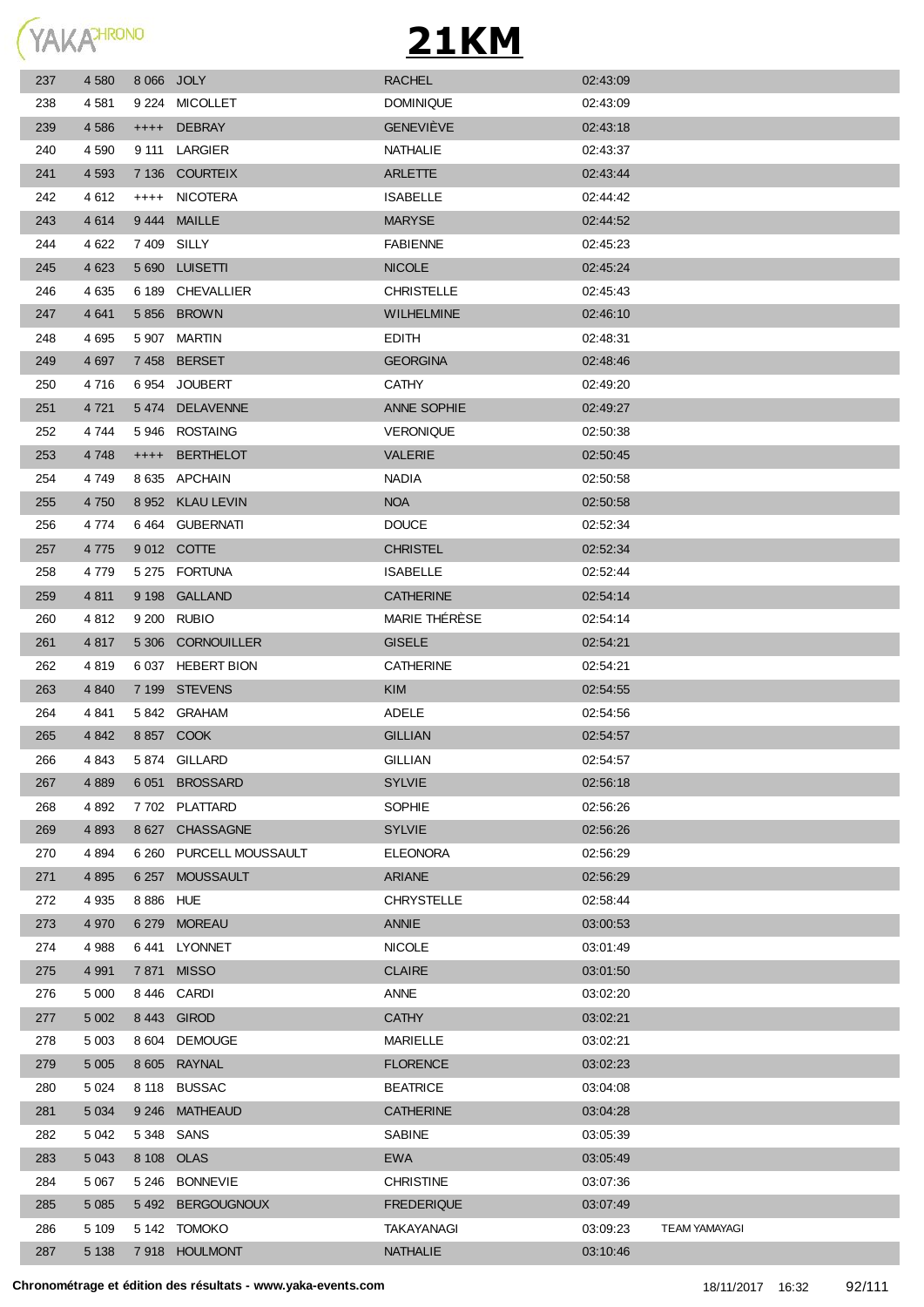

| 288 | 5 1 4 5 |         | 7 028 VIKAN        | <b>HILDE</b>      | 03:11:10 |                               |
|-----|---------|---------|--------------------|-------------------|----------|-------------------------------|
| 289 | 5 1 6 5 |         | 8 896 PATTIT COHEN | <b>SHARON</b>     | 03:13:12 |                               |
| 290 | 5 1 8 8 |         | 6 062 FLOUTIER     | <b>AGNES</b>      | 03:16:44 |                               |
| 291 | 5 1 9 0 |         | 6 063 ROUZIER      | <b>VERONIQUE</b>  | 03:16:44 |                               |
| 292 | 5 1 9 9 | 5786    | DEBARD             | <b>YVETTE</b>     | 03:18:02 |                               |
| 293 | 5 2 2 0 | $++++$  | <b>CRAMPON</b>     | <b>LAURENCE</b>   | 03:19:26 |                               |
| 294 | 5 2 2 4 | $++++$  | <b>DESSIRIER</b>   | VALÉRIE           | 03:19:28 |                               |
| 295 | 5 2 4 4 | 5 7 7 4 | <b>CHRETIEN</b>    | <b>MARIANNE</b>   | 03:21:45 |                               |
| 296 | 5 2 5 7 | 6951    | CHIOZZI MILLELIRE  | <b>GINEVRA</b>    | 03:22:54 |                               |
| 297 | 5 2 5 8 | 6 0 8 0 | <b>MCKENZIE</b>    | <b>COLLEEN</b>    | 03:22:54 | <b>BALBRIGGAN ROADRUNNERS</b> |
| 298 | 5 2 7 3 | 7919    | <b>ROBERT</b>      | <b>PASCALE</b>    | 03:24:43 |                               |
| 299 | 5 3 4 1 | 8749    | <b>CATTET</b>      | <b>FERNANDE</b>   | 03:28:55 |                               |
| 300 | 5 3 6 5 | 7997    | <b>BURGESS</b>     | JULIE             | 03:30:21 |                               |
| 301 | 5 3 6 7 | 8 0 8 7 | NÍ CHRIBÍN         | ÚNA               | 03:30:27 |                               |
| 302 | 5 3 7 7 |         | 6083 ROWLEY        | <b>NICKIE</b>     | 03:31:12 |                               |
| 303 | 5 3 9 0 |         | 6 624 HEALY        | <b>FIDELMA</b>    | 03:32:34 |                               |
| 304 | 5 4 2 6 |         | 7477 LISENKOVA     | <b>NATALIA</b>    | 03:33:19 |                               |
| 305 | 5 4 5 3 | 9 1 4 4 | <b>DENEHER</b>     | <b>ANNA</b>       | 03:36:51 |                               |
| 306 | 5 5 0 4 | 6911    | <b>FOUQUES</b>     | <b>EMMANUELLE</b> | 03:39:41 |                               |
| 307 | 5 5 1 6 | 8821    | <b>JUNET</b>       | <b>FRANCOISE</b>  | 03:40:37 |                               |
| 308 | 5 5 5 1 |         | 7749 SABER         | <b>BARBARA</b>    | 03:48:04 |                               |
| 309 | 5 5 5 6 | 5 2 4 0 | <b>FEGARD</b>      | <b>NADINE</b>     | 03:49:22 |                               |
| 310 | 5 5 6 3 |         | 7926 COUSET        | <b>KATIA</b>      | 03:54:02 |                               |
| 311 | 5 5 7 1 |         | 8 126 VIGNON       | <b>BÉATRICE</b>   | 03:57:36 |                               |
|     |         |         |                    |                   |          |                               |

#### **VETERAN 2 HOMME**

| CI.Cat.          | Gen. | Doss.   |                  | <b>Nom</b> |                   | <b>Prenom</b> | Temps    |                         | <b>Club</b> |
|------------------|------|---------|------------------|------------|-------------------|---------------|----------|-------------------------|-------------|
| 1                | 16   |         | 8 384 DULUYE     |            | <b>LAURENT</b>    |               | 01:19:44 |                         |             |
| $\overline{2}$   | 24   |         | ++++ THEVENON    |            | <b>ROBERT</b>     |               | 01:22:09 |                         |             |
| 3                | 41   |         | 5016 DEBRUN      |            | <b>THIERRY</b>    |               | 01:25:03 | <b>ENDURANCE SHOP 3</b> |             |
| $\overline{4}$   | 46   |         | 5 009 ACHARD     |            | <b>BRUNO</b>      |               | 01:25:19 | <b>ENDURANCE SHOP 5</b> |             |
| 5                | 53   | 8 1 9 3 | <b>CHARIGNON</b> |            | <b>DIDIER</b>     |               | 01:25:41 |                         |             |
| 6                | 70   |         | 7 111 CUOQ       |            | <b>PATRICE</b>    |               | 01:28:28 |                         |             |
| $\overline{7}$   | 93   |         | 9716 LECULIER    |            | <b>RICHARD</b>    |               | 01:30:28 |                         |             |
| $\bf 8$          | 96   |         | 9918 BERTHELIER  |            | <b>DANIEL</b>     |               | 01:30:35 | C A ROANNAIS 3          |             |
| $\boldsymbol{9}$ | 130  | 9 3 8 1 | <b>GARINO</b>    |            | <b>FULVIO</b>     |               | 01:32:56 |                         |             |
| 10               | 139  |         | 7 108 FOLLEAS    |            | CHRISTIAN JOËL    |               | 01:33:22 |                         |             |
| 11               | 140  | 7618    | <b>GREGOT</b>    |            | PHILIPPE          |               | 01:33:24 |                         |             |
| 12               | 146  |         | 8 305 GOBET      |            | <b>HUBERT</b>     |               | 01:33:42 |                         |             |
| 13               | 168  |         | 5 029 YVOREL     |            | <b>PASCAL</b>     |               | 01:34:53 |                         |             |
| 14               | 173  |         | ++++ FOLLIS      |            | <b>DIEGO</b>      |               | 01:35:03 |                         |             |
| 15               | 188  | $++++$  | <b>DUBOURG</b>   |            | <b>FREDERIC</b>   |               | 01:35:40 |                         |             |
| 16               | 213  |         | 8 178 FATET      |            | <b>ROLAND</b>     |               | 01:36:59 |                         |             |
| 17               | 216  |         | 6778 COLLET      |            | <b>CHRISTOPHE</b> |               | 01:37:06 |                         |             |
| 18               | 217  |         | 11 015 FLOCHON   |            | <b>PATRICE</b>    |               | 01:37:06 |                         |             |
| 19               | 228  | 9 3 1 1 | <b>BADOIL</b>    |            | <b>DANIEL</b>     |               | 01:37:23 | <b>NON</b>              |             |
| 20               | 242  | 6013    | <b>COQUET</b>    |            | <b>THIERRY</b>    |               | 01:37:48 | <b>TCN BOYS</b>         |             |
| 21               | 243  | $++++$  | <b>CAPURON</b>   |            | <b>FRANÇOIS</b>   |               | 01:37:49 |                         |             |
| 22               | 249  |         | 8 131 FUMEX      |            | <b>LAURENT</b>    |               | 01:38:01 |                         |             |
| 23               | 253  | 6 6 20  | <b>RATIGNIER</b> |            | <b>MICHEL</b>     |               | 01:38:11 |                         |             |
| 24               | 254  |         | 7 435 DUPONT     |            | <b>FRANCK</b>     |               | 01:38:15 |                         |             |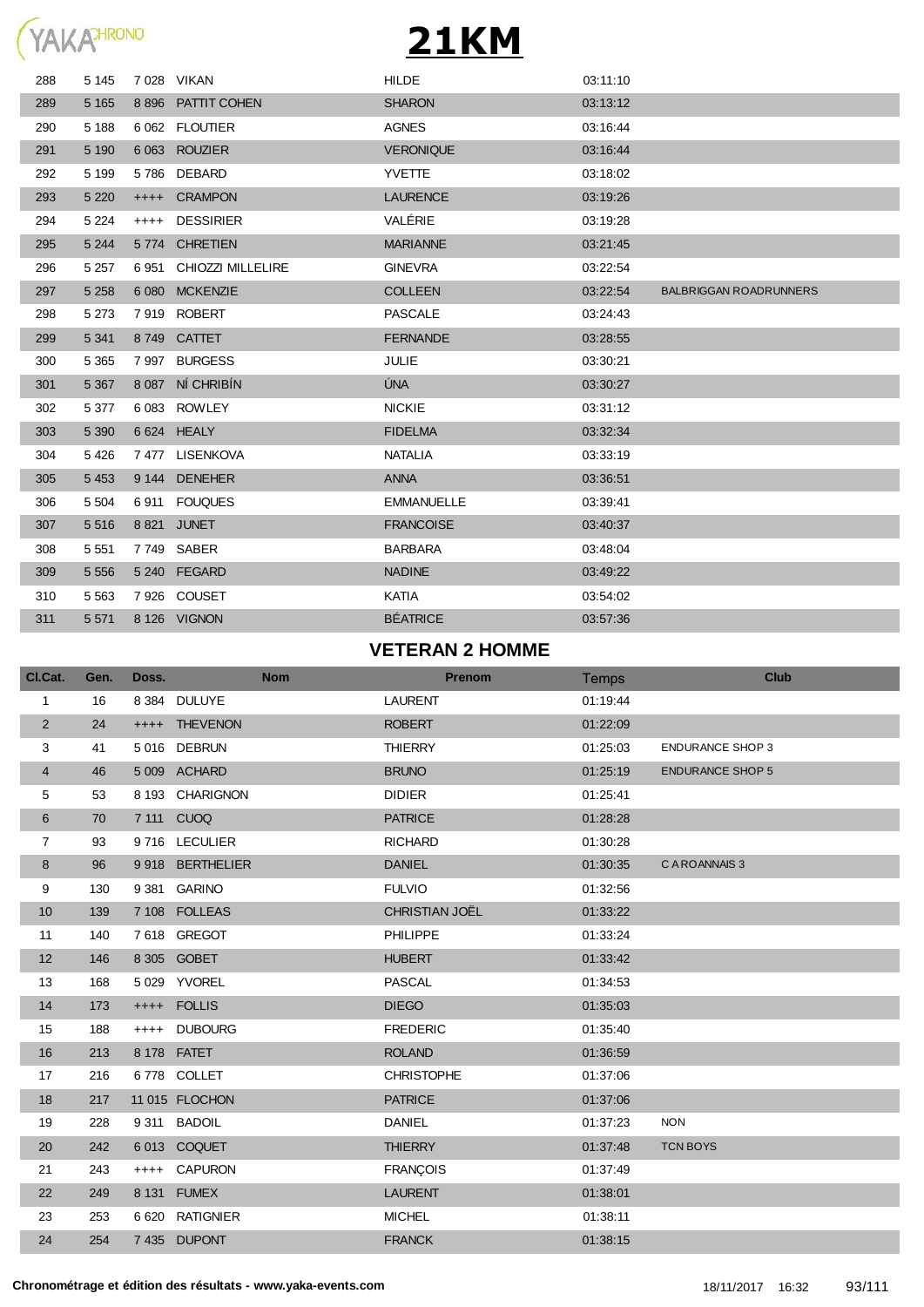

| 25 | 259 |         | 6838 FOURNAT     | <b>PHILIPPE</b>    | 01:38:21 | ORALIA 4               |
|----|-----|---------|------------------|--------------------|----------|------------------------|
| 26 | 261 |         | ++++ BURG        | <b>FREDERIC</b>    | 01:38:25 |                        |
| 27 | 285 |         | 7 093 SOUSSAN    | <b>OLIVIER</b>     | 01:39:15 |                        |
| 28 | 287 |         | ++++ BARRENA     | <b>FRÉDÉRIC</b>    | 01:39:20 |                        |
| 29 | 300 |         | 9 170 BOUQUET    | <b>CHRISTOPHE</b>  | 01:39:35 |                        |
| 30 | 336 |         | 6532 BURSTERT    | <b>FRANCOIS</b>    | 01:40:23 |                        |
| 31 | 384 |         | 11 048 MALARD    | <b>JEAN LUC</b>    | 01:41:23 |                        |
| 32 | 387 |         | 8073 PONS        | <b>FRANCK</b>      | 01:41:28 |                        |
| 33 | 390 |         | 11 064 MONTERO   | <b>PEDRO</b>       | 01:41:30 |                        |
| 34 | 400 |         | 9 102 DURAFOURG  | <b>HERVÉ</b>       | 01:41:43 |                        |
| 35 | 406 |         | ++++ N'ZAOU      | <b>THIERRY</b>     | 01:41:53 |                        |
| 36 | 407 |         | ++++ MOREL       | <b>ALAIN</b>       | 01:41:53 |                        |
| 37 | 422 |         | 6517 CHEVRIER    | <b>PATRICE</b>     | 01:42:14 |                        |
| 38 | 423 |         | 6 869 VIANA      | <b>DANIEL</b>      | 01:42:18 |                        |
| 39 | 424 |         | 8 301 MASSIN     | <b>JEAN CLAUDE</b> | 01:42:19 | SAONE MONT D'OR NATURE |
| 40 | 425 |         | 5794 DUCLAUX     | <b>ERIC</b>        | 01:42:21 |                        |
| 41 | 432 |         | 11 183 CHABAUD   | <b>JEROME</b>      | 01:42:34 |                        |
| 42 | 449 |         | 5 371 RULLIERE   | <b>MARC</b>        | 01:42:58 |                        |
| 43 | 450 |         | 7729 BETEMPS     | <b>MASSIMO</b>     | 01:42:58 |                        |
| 44 | 455 |         | 6 261 CADDET     | <b>PIERRE</b>      | 01:43:03 |                        |
| 45 | 456 |         | 7628 RONGEARD    | JEAN PAUL          | 01:43:06 |                        |
| 46 | 459 |         | 9319 TARTANSON   | <b>JACQUES</b>     | 01:43:09 |                        |
| 47 | 460 |         | 5 665 COMMARMOND | <b>FRANCK</b>      | 01:43:12 |                        |
| 48 | 464 |         | 9915 RIVES       | <b>GILLES</b>      | 01:43:16 | C A ROANNAIS 2         |
| 49 | 476 |         | 6 027 DAMEVIN    | <b>JEAN CLAUDE</b> | 01:43:37 | SOTRADEL 211           |
| 50 | 477 |         | 8 498 LEMAIRE    | <b>LAURENT</b>     | 01:43:39 |                        |
| 51 | 485 |         | ++++ RODOT       | EMMANUEL           | 01:43:47 |                        |
| 52 | 489 |         | 5 226 FAYOLLE    | <b>DIDIER</b>      | 01:43:57 |                        |
| 53 | 490 |         | 8 589 COMBE      | <b>BRUNO</b>       | 01:43:58 |                        |
| 54 | 492 |         | 7 302 BERCHET    | <b>PIERRE</b>      | 01:44:00 | <b>QUADRA'RUN</b>      |
| 55 | 499 |         | 8 929 FUSTIER    | <b>ANTOINE</b>     | 01:44:11 |                        |
| 56 | 526 |         | 7 178 MILLET     | <b>PATRICE</b>     | 01:44:33 |                        |
| 57 | 535 |         | ++++ SAPEDE      | <b>MICHEL</b>      | 01:44:46 |                        |
| 58 | 536 | $++++-$ | <b>SIMON</b>     | HERVÉ              | 01:44:46 |                        |
| 59 | 545 |         | ++++ PAOUR       | <b>OLIVIER</b>     | 01:44:52 |                        |
| 60 | 546 |         | 11 239 GUERIN    | <b>LAURENT</b>     | 01:44:52 |                        |
| 61 | 552 |         | 6764 ROUX        | <b>FRANCOIS</b>    | 01:45:01 |                        |
| 62 | 568 |         | 7 046 DESPAS     | <b>FREDERIC</b>    | 01:45:24 |                        |
| 63 | 570 |         | 9474 GUILLERMIN  | JEAN ANDRÉ         | 01:45:26 | LES 3 MACONNAIS        |
| 64 | 579 |         | 7 002 HAZOUARD   | <b>DOMINIQUE</b>   | 01:45:36 |                        |
| 65 | 584 |         | 7 565 CROZE      | PASCAL             | 01:45:40 |                        |
| 66 | 593 |         | 10 119 KAJACKAS  | <b>TOMAS</b>       | 01:45:49 |                        |
| 67 | 596 |         | 5811 DELAFOY     | <b>THIERRY</b>     | 01:45:52 |                        |
| 68 | 608 |         | 9790 DEGRANDI    | <b>HERVÉ</b>       | 01:46:10 |                        |
| 69 | 609 | $++++-$ | MARILLIER        | ERIC               | 01:46:11 |                        |
| 70 | 615 |         | 8077 PERARD      | <b>DAVID</b>       | 01:46:18 |                        |
| 71 | 621 |         | 6 382 LAGAUTERIE | <b>FRANCIS</b>     | 01:46:23 |                        |
| 72 | 622 |         | ++++ TERRY       | <b>JEAN MICHEL</b> | 01:46:23 |                        |
| 73 | 632 |         | 7410 BRUSQ       | <b>MICHEL</b>      | 01:46:28 |                        |
| 74 | 635 |         | 9479 PETRE       | <b>CHARLY</b>      | 01:46:29 |                        |
| 75 | 637 |         | 11 236 RAMOUL    | AZIZ               | 01:46:30 |                        |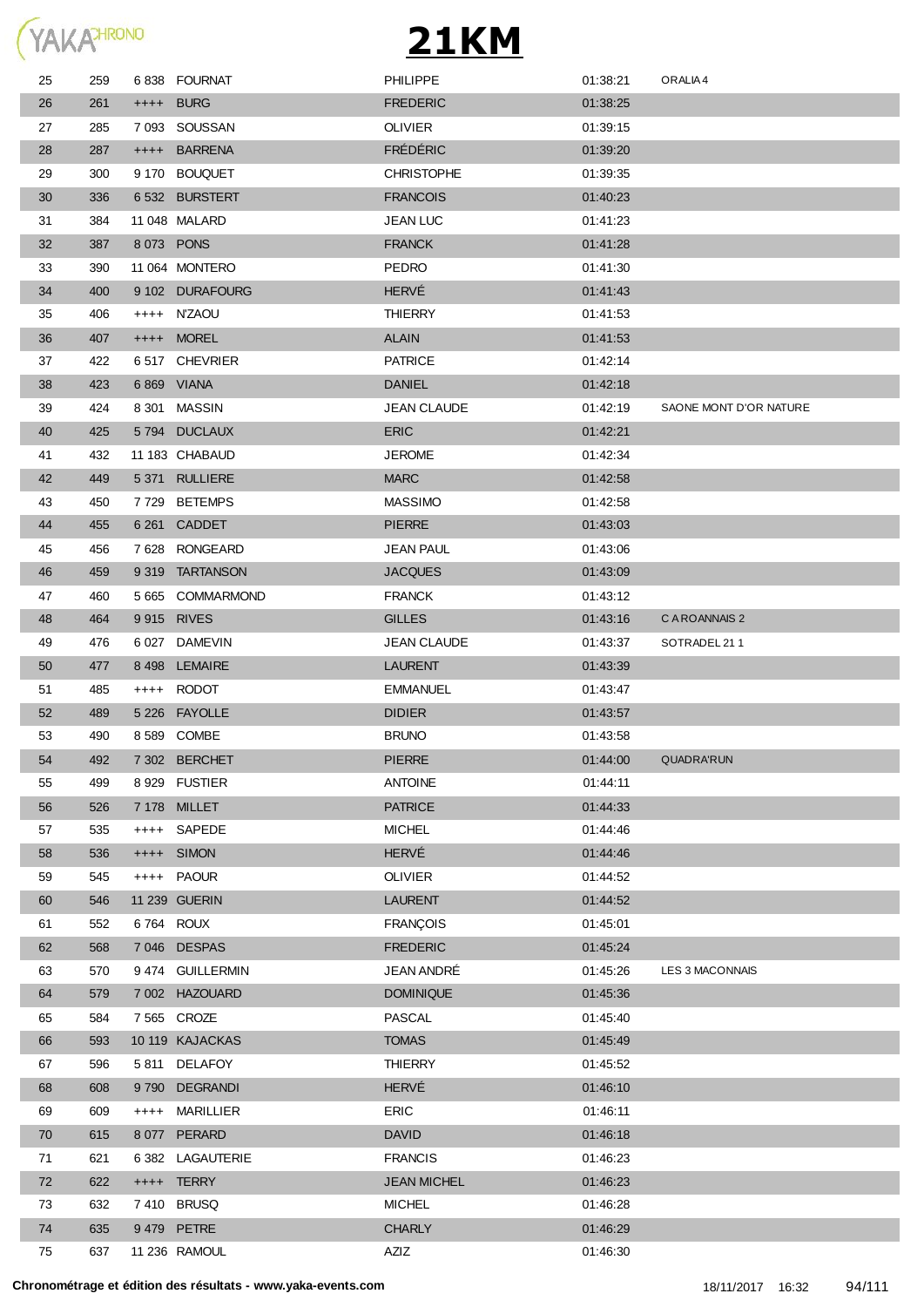

| 76  | 639 |            | 7346 NABET        | <b>FRANCK</b>     | 01:46:35 |                    |
|-----|-----|------------|-------------------|-------------------|----------|--------------------|
| 77  | 648 |            | 11 202 BOURDON    | <b>THIERRY</b>    | 01:46:43 |                    |
| 78  | 650 |            | 5 636 BAROU       | <b>DIDIER</b>     | 01:46:44 |                    |
| 79  | 652 |            | 10 411 LAFAURE    | <b>JACQUES</b>    | 01:46:45 |                    |
| 80  | 666 |            | 6386 LONGEFAY     | <b>BERNARD</b>    | 01:46:56 |                    |
| 81  | 667 |            | ++++ CORTAMBERT   | <b>DENIS</b>      | 01:46:56 |                    |
| 82  | 668 |            | 6 531 ESTADIEU    | <b>EMMANUEL</b>   | 01:46:57 |                    |
| 83  | 669 |            | ++++ SECOND       | <b>BRUNO</b>      | 01:46:57 |                    |
| 84  | 671 |            | 6 019 LIGER       | RÉMI              | 01:46:58 |                    |
| 85  | 680 | 7 639 GUIN |                   | <b>FABRICE</b>    | 01:47:07 |                    |
| 86  | 682 |            | ++++ ROUSSON      | <b>SERGE</b>      | 01:47:10 |                    |
| 87  | 684 |            | 9 227 CHRISTOPHE  | <b>NICOLAS</b>    | 01:47:12 |                    |
| 88  | 688 |            | 7899 DUCROZET     | <b>PASCAL</b>     | 01:47:15 |                    |
| 89  | 690 |            | 7 090 GIRAUD      | PASCAL            | 01:47:17 |                    |
| 90  | 691 |            | ++++ VENTE        | <b>PATRICK</b>    | 01:47:17 | AXIMA 7            |
| 91  | 694 |            | ++++ DIDIER       | <b>MICHEL</b>     | 01:47:20 |                    |
| 92  | 705 |            | 8 982 BALLARIN    | <b>PHILIPPE</b>   | 01:47:31 |                    |
| 93  | 706 |            | 7 972 COTTAZ      | <b>OLIVIER</b>    | 01:47:33 |                    |
| 94  | 713 |            | 7 509 AGARD       | <b>STEVE</b>      | 01:47:42 |                    |
| 95  | 719 |            | 6744 KLOBUT       | <b>GERARD</b>     | 01:47:46 |                    |
| 96  | 733 |            | 7 368 BERNY       | <b>YVON</b>       | 01:48:04 |                    |
| 97  | 734 |            | 9 193 MORNET      | CHRISTIAN         | 01:48:06 |                    |
| 98  | 737 |            | ++++ BAROU        | <b>HERVE</b>      | 01:48:07 |                    |
| 99  | 739 |            | 9 681 VITALINE    | <b>STÉPHANE</b>   | 01:48:10 |                    |
| 100 | 741 |            | 6 379 GENTIAL     | <b>MICHEL</b>     | 01:48:11 |                    |
| 101 | 749 |            | ++++ HUFFENUS     | <b>JEAN YVES</b>  | 01:48:18 |                    |
| 102 | 754 |            | 9416 MARTIN       | <b>DENIS</b>      | 01:48:23 |                    |
| 103 | 771 |            | 6514 LOVEY        | <b>MICHEL</b>     | 01:48:43 |                    |
| 104 | 772 |            | 7 050 SCHNEIDER   | <b>JEAN LUC</b>   | 01:48:47 |                    |
| 105 | 774 | 6 277 CUQ  |                   | JACQUES           | 01:48:47 | JACQUES ET LES BSP |
| 106 | 788 |            | 9432 FOUREL       | <b>RICHARD</b>    | 01:49:02 |                    |
| 107 | 805 | 7 611      | CHARBONNEL        | <b>PHILIPPE</b>   | 01:49:18 |                    |
| 108 | 814 |            | 8 983 GOURBEYRE   | <b>ROLAND</b>     | 01:49:27 |                    |
| 109 | 815 | $++++$     | COUP LA FRONDE    | <b>THIERRY</b>    | 01:49:28 |                    |
| 110 | 822 |            | ++++ PAULOIS      | <b>FREDERIC</b>   | 01:49:32 |                    |
| 111 | 827 |            | 8540 MUNCK        | <b>LIONEL</b>     | 01:49:39 |                    |
| 112 | 831 |            | 5702 POUJAT       | <b>JOEL</b>       | 01:49:48 |                    |
| 113 | 836 |            | 8 036 NOURRY      | <b>DIDIER</b>     | 01:49:53 |                    |
| 114 | 842 |            | 9076 VIVIER       | <b>DAMIEN</b>     | 01:49:55 |                    |
| 115 | 848 |            | ++++ DELAIR       | <b>JEAN LUC</b>   | 01:49:58 |                    |
| 116 | 860 |            | 8 313 CHOTARD     | <b>CHRISTOPHE</b> | 01:50:08 |                    |
| 117 | 867 |            | ++++ JAMIE        | <b>MULHERRON</b>  | 01:50:13 |                    |
| 118 | 870 |            | ++++ GRYCZA       | <b>ALAIN</b>      | 01:50:15 |                    |
| 119 | 883 | $++++$     | NGUYEN VAN NGUYEN | <b>JEAN MARC</b>  | 01:50:22 |                    |
| 120 | 887 |            | 5 267 FOULQUIER   | <b>GUY</b>        | 01:50:26 |                    |
| 121 | 893 |            | 6 295 HUOT        | <b>LAURENT</b>    | 01:50:35 | <b>BEEP</b>        |
| 122 | 895 | 7 381      | <b>DALLE</b>      | <b>BERNARD</b>    | 01:50:37 |                    |
| 123 | 899 |            | ++++ LUSCAN       | <b>PHILIPPE</b>   | 01:50:40 |                    |
| 124 | 922 |            | 5714 GENETIER     | <b>CHRISTOPHE</b> | 01:50:50 |                    |
| 125 | 923 |            | 8 264 RANTY       | <b>STEPHANE</b>   | 01:50:53 |                    |
| 126 | 924 |            | 9763 VACHER       | <b>HENRI</b>      | 01:50:53 |                    |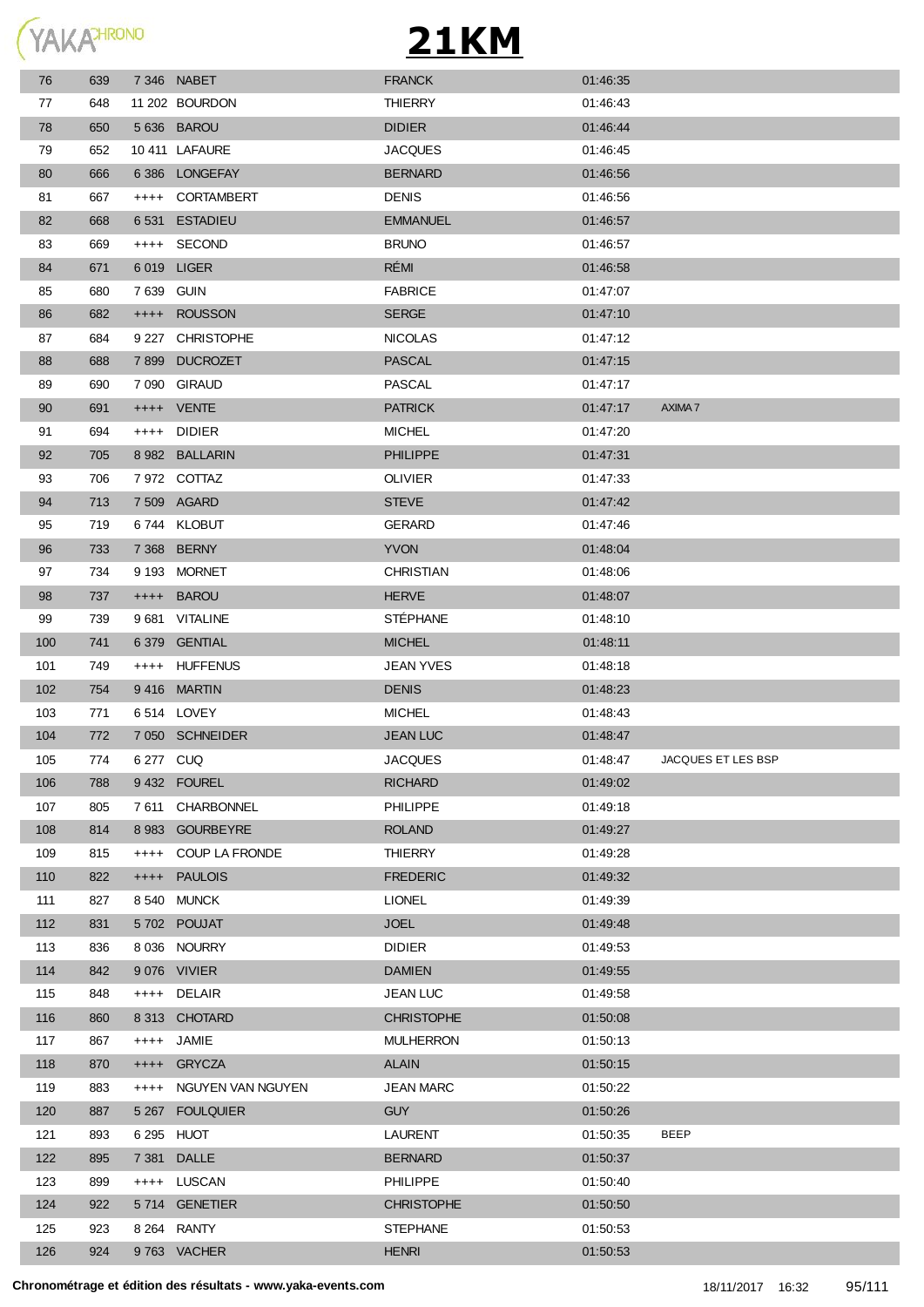

| 127 | 930     |            | 6652 MILLOT      | <b>PASCAL</b>      | 01:50:59 |                               |
|-----|---------|------------|------------------|--------------------|----------|-------------------------------|
| 128 | 939     |            | 7683 ESCHER      | <b>BRUNO</b>       | 01:51:06 |                               |
| 129 | 940     |            | ++++ LATRÉ       | <b>ERIC</b>        | 01:51:07 |                               |
| 130 | 942     |            | 8 099 GONNET     | <b>PASCAL</b>      | 01:51:07 |                               |
| 131 | 946     |            | 8 093 GASTALDIN  | <b>PATRICK</b>     | 01:51:09 |                               |
| 132 | 955     |            | 7 269 MISCORIA   | <b>PATRICE</b>     | 01:51:17 |                               |
| 133 | 957     |            | 6 606 OUDIN      | <b>OLIVIER</b>     | 01:51:19 |                               |
| 134 | 965     |            | 11 042 LABALME   | <b>BRUNO</b>       | 01:51:24 |                               |
| 135 | 984     |            | 5721 CHANSON     | <b>PHILIPPE</b>    | 01:51:40 |                               |
| 136 | 985     |            | 11 016 BERTRAND  | <b>BERTRAND</b>    | 01:51:40 |                               |
| 137 | 1 0 2 1 |            | 8 123 BENON      | <b>STEPHANE</b>    | 01:52:10 |                               |
| 138 | 1 0 2 9 | $+++++$    | <b>TOURAIS</b>   | <b>JOSEPH</b>      | 01:52:14 | AXIMA <sub>5</sub>            |
| 139 | 1 0 3 1 |            | 8731 MIHARAN     | <b>FABRICE</b>     | 01:52:17 |                               |
| 140 | 1 0 4 2 | $^{++++}$  | VILLENEUVE       | <b>JEAN MARC</b>   | 01:52:29 |                               |
| 141 | 1 0 4 4 | $^{++++}$  | SIMON            | <b>OLIVIER</b>     | 01:52:32 |                               |
| 142 | 1 0 5 1 |            | 7712 DUBOURGNOUX | <b>DOMINIQUE</b>   | 01:52:37 |                               |
| 143 | 1 0 5 3 |            | 8 291 PERRIER    | <b>DADDY</b>       | 01:52:38 |                               |
| 144 | 1 0 5 7 | ++++ DIEU  |                  | <b>FRÉDÉRIC</b>    | 01:52:40 |                               |
| 145 | 1 0 6 0 |            | 11 197 PONCIN    | <b>DOMINIQUE</b>   | 01:52:41 |                               |
| 146 | 1 0 6 3 |            | 5923 MARTIN      | <b>PATRICK</b>     | 01:52:45 |                               |
| 147 | 1 0 6 5 |            | 6 639 PLANTIER   | <b>MICHEL</b>      | 01:52:46 |                               |
| 148 | 1 0 7 1 | 6 965 EHRE |                  | <b>PASCAL</b>      | 01:52:51 | IMAGERIE CALADOISE DREAM TEAM |
| 149 | 1 0 7 3 |            | ++++ LAFAY       | <b>DIDIER</b>      | 01:52:52 |                               |
| 150 | 1 0 7 4 |            | 5 697 CROCE      | <b>ERIC</b>        | 01:52:53 |                               |
| 151 | 1 0 8 0 |            | 11 084 FROISSARD | <b>THIERRY</b>     | 01:52:57 |                               |
| 152 | 1 0 8 2 |            | 8 638 POPINEAU   | <b>ALAIN</b>       | 01:52:58 |                               |
| 153 | 1 0 9 2 | $^{+++}$   | <b>TCHITEMBO</b> | <b>SERGE</b>       | 01:53:10 |                               |
| 154 | 1 100   | $^{++++}$  | <b>BONNEFOUS</b> | <b>JEAN LOUIS</b>  | 01:53:16 |                               |
| 155 | 1 1 0 6 |            | 5707 ROUX        | <b>RÉGIS</b>       | 01:53:18 |                               |
| 156 | 1 1 1 3 |            | 9556 RIPOCHE     | <b>VINCENT</b>     | 01:53:24 |                               |
| 157 | 1 1 3 0 |            | 9 383 BOSON      | <b>MAURIZIO</b>    | 01:53:36 |                               |
| 158 | 1 1 3 3 |            | 9 384 VAILATI    | <b>FRANCESCO</b>   | 01:53:37 |                               |
| 159 | 1 1 3 4 |            | 9 380 SITZIA     | ALBERTO            | 01:53:37 |                               |
| 160 | 1 1 3 9 |            | 9 903 DOUCHER    | <b>LUC</b>         | 01:53:42 | ASICS <sub>1</sub>            |
| 161 | 1 1 4 4 |            | 7 823 GARDETTE   | REMI               | 01:53:47 |                               |
| 162 | 1 1 6 4 |            | 7 225 DELON      | <b>JEAN MARC</b>   | 01:54:02 |                               |
| 163 | 1 1 6 5 |            | 5415 PHILIBERT   | <b>FRANCK</b>      | 01:54:02 |                               |
| 164 | 1 1 6 6 |            | 5913 LAURENT     | <b>THIERRY</b>     | 01:54:03 |                               |
| 165 | 1 1 7 9 |            | 9 976 PERROT     | <b>JEAN YVES</b>   | 01:54:16 |                               |
| 166 | 1 2 1 1 |            | 8 306 MORARD     | <b>DOMINIQUE</b>   | 01:54:38 |                               |
| 167 | 1 2 1 5 |            | 8 481 CHASTAIN   | <b>JEAN PIERRE</b> | 01:54:40 |                               |
| 168 | 1 2 2 1 |            | 7428 BOLLE       | ANDRÉ PIERRE       | 01:54:43 |                               |
| 169 | 1 2 2 6 |            | 11 133 SELLIER   | <b>BRUNO</b>       | 01:54:49 |                               |
| 170 | 1 2 2 9 |            | 7 055 CAVASIN    | <b>FREDERIC</b>    | 01:54:52 | LES FOULÉES DU PAS'SAGE       |
| 171 | 1 2 3 0 | $++++-$    | VALLIN           | <b>PATRICK</b>     | 01:54:53 |                               |
| 172 | 1 2 3 8 |            | 6 530 BOISFARD   | <b>ALAIN</b>       | 01:55:01 |                               |
| 173 | 1 2 4 5 |            | 5 017 DELORME    | <b>MICHEL</b>      | 01:55:08 | ORALIA <sub>8</sub>           |
| 174 | 1 2 4 6 | ++++ VIEZ  |                  | <b>STEPHANE</b>    | 01:55:10 |                               |
| 175 | 1 2 6 2 |            | 7 962 CHIENNO    | PHILIPPE           | 01:55:20 |                               |
| 176 | 1 2 6 9 |            | ++++ MAZILLE     | <b>MICHEL</b>      | 01:55:26 |                               |
| 177 | 1 2 7 1 |            | 9749 LEMAITRE    | SYLVAIN            | 01:55:28 |                               |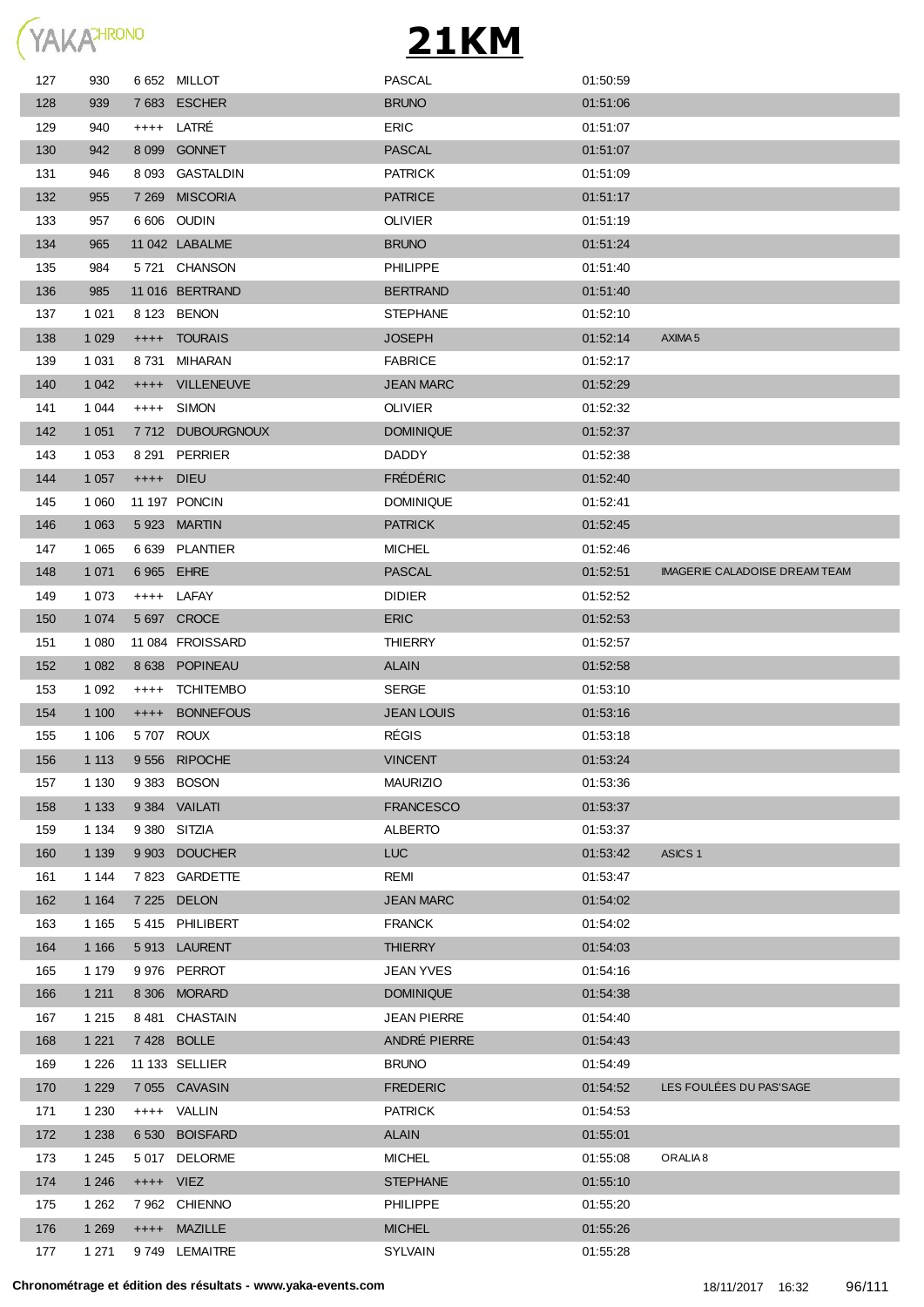

| 178 | 1 2 8 2 |           | 7877 LANFREY         | <b>RENE</b>            | 01:55:36 |                         |
|-----|---------|-----------|----------------------|------------------------|----------|-------------------------|
| 179 | 1 2 9 4 | $++++$    | <b>STEFANINI</b>     | <b>MARC</b>            | 01:55:48 |                         |
| 180 | 1 2 9 9 |           | 7 058 JULLIEN CHALON | <b>PIERRE</b>          | 01:55:52 | LES FOULÉES DU PAS'SAGE |
| 181 | 1 309   |           | 6 125 MERLIN         | <b>GEORGES</b>         | 01:55:56 |                         |
| 182 | 1 3 1 5 |           | 6 570 BONIN          | <b>ERIC</b>            | 01:55:58 |                         |
| 183 | 1 3 1 6 |           | 8 181 ALVAREZ        | <b>JEAN FRANÇOIS</b>   | 01:55:58 |                         |
| 184 | 1 3 2 3 |           | 8 496 SARTORI        | <b>PATRICK</b>         | 01:56:05 |                         |
| 185 | 1 3 3 2 | 9 7 6 9   | OLLAGNON             | <b>BERTRAND</b>        | 01:56:11 |                         |
| 186 | 1 3 4 3 | 5711 SALÉ |                      | <b>JEAN CHRISTOPHE</b> | 01:56:16 |                         |
| 187 | 1 346   | 9 5 9 0   | <b>RONDEPIERRE</b>   | <b>FRANCK</b>          | 01:56:17 |                         |
| 188 | 1 3 4 9 | 7 3 9 3   | <b>MAUCLAIR</b>      | <b>PASCAL</b>          | 01:56:20 |                         |
| 189 | 1 3 5 1 | 9 649     | <b>BONNAIRE</b>      | <b>CHRISTOPHE</b>      | 01:56:21 | <b>ONTEX RUNNER</b>     |
| 190 | 1 3 5 3 | $++++$    | CHANTRIER            | <b>CYRIL</b>           | 01:56:22 |                         |
| 191 | 1 3 5 5 | 5989      | CARREIRA             | <b>VICTOR</b>          | 01:56:22 |                         |
| 192 | 1 370   |           | 6918 VIRARD          | <b>FABRICE</b>         | 01:56:29 |                         |
| 193 | 1 3 7 3 |           | 9431 REBEAUD         | <b>FREDERIC</b>        | 01:56:32 | SEMIBERTHOUD3           |
| 194 | 1 3 8 1 |           | 5 646 HERMELIN       | <b>ARNAUD</b>          | 01:56:37 |                         |
| 195 | 1 3 8 2 |           | 6732 CONTAL          | <b>FABRICE</b>         | 01:56:37 |                         |
| 196 | 1 3 8 7 |           | 9804 CONQUES         | <b>STEPHANE</b>        | 01:56:39 |                         |
| 197 | 1 3 8 8 | $++++$    | SONNERY              | <b>FRANCK</b>          | 01:56:40 |                         |
| 198 | 1 3 9 4 |           | 6528 MEYES           | <b>LAURENT</b>         | 01:56:45 |                         |
| 199 | 1 4 0 4 | 8 5 21    | THIMONIER            | <b>FREDERIC</b>        | 01:56:53 | CAL CHARLIEU            |
| 200 | 1 4 1 1 |           | 11 178 HAMMAS        | ABDESSAMAD             | 01:56:57 |                         |
| 201 | 1 4 1 2 | $^{++++}$ | <b>RICHARD</b>       | <b>DIDIER</b>          | 01:56:58 |                         |
| 202 | 1 4 2 0 |           | 6 064 SILVEY         | <b>MELVIN</b>          | 01:57:07 |                         |
| 203 | 1 4 2 2 | $++++$    | PESSON               | <b>MARC</b>            | 01:57:08 |                         |
| 204 | 1 4 4 1 | $++++-$   | <b>MOGIER</b>        | <b>DOMINIQUE</b>       | 01:57:17 |                         |
| 205 | 1 457   |           | 5765 GRANGER         | <b>THIERRY</b>         | 01:57:27 |                         |
| 206 | 1 4 6 3 |           | 6434 LASSO           | <b>FRANCISCO</b>       | 01:57:34 |                         |
| 207 | 1477    |           | 8 132 RAQUIN         | <b>OLIVIER</b>         | 01:57:46 |                         |
| 208 | 1 4 8 1 |           | 5427 SAUZET          | <b>FRED</b>            | 01:57:49 |                         |
| 209 | 1 4 8 2 |           | ++++ HORRIOT         | <b>ERIC</b>            | 01:57:49 |                         |
| 210 | 1 4 8 8 |           | 7698 LOQUET          | <b>STEPHANE</b>        | 01:57:51 |                         |
| 211 | 1 4 9 0 |           | 7 999 BEAUDUN        | <b>PIERRE</b>          | 01:57:52 |                         |
| 212 | 1 4 9 1 |           | 11 228 RAVEL         | <b>PATRICE</b>         | 01:57:54 |                         |
| 213 | 1497    |           | ++++ DAMOUNE         | <b>CLAUDE</b>          | 01:57:55 |                         |
| 214 | 1 500   |           | 9 264 VEYRET         | <b>STEPHANE</b>        | 01:57:56 |                         |
| 215 | 1 509   |           | 5750 MINOT           | JEAN NOËL              | 01:58:01 |                         |
| 216 | 1518    |           | 6 194 DUPONT         | <b>FRÉDÉRIC</b>        | 01:58:05 |                         |
| 217 | 1 5 2 5 |           | 8728 MARTINEZ        | <b>JOEL</b>            | 01:58:09 |                         |
| 218 | 1 5 2 8 |           | 5 547 GEOFFRAY       | PASCAL                 | 01:58:10 |                         |
| 219 | 1 5 2 9 |           | 8 669 SPINOLA        | <b>TOLENTINO</b>       | 01:58:10 | ROMAIRE TWO             |
| 220 | 1 546   |           | 9657 GRESSE          | <b>ERIC</b>            | 01:58:21 |                         |
| 221 | 1 548   | 6 133 MAI |                      | <b>FREDERIC</b>        | 01:58:22 |                         |
| 222 | 1 607   |           | 8 145 MIRGUET        | <b>OLIVIER</b>         | 01:59:05 |                         |
| 223 | 1 6 1 3 |           | 10 110 CASTANO       | PASCAL                 | 01:59:08 |                         |
| 224 | 1 6 1 6 |           | 8849 NOYRET          | <b>PHILIPPE</b>        | 01:59:09 |                         |
| 225 | 1 6 2 1 |           | 8736 HEURTAULT       | XAVIER                 | 01:59:12 |                         |
| 226 | 1 637   |           | ++++ GAZZANIGA       | <b>LORENZO</b>         | 01:59:22 |                         |
| 227 | 1 657   |           | 8 332 ZIMNY          | <b>ERIC</b>            | 01:59:37 |                         |
| 228 | 1 6 6 5 |           | 9 334 VENIEN         | <b>GEORGES</b>         | 01:59:40 | LES CHAMOIS D'ANNECY    |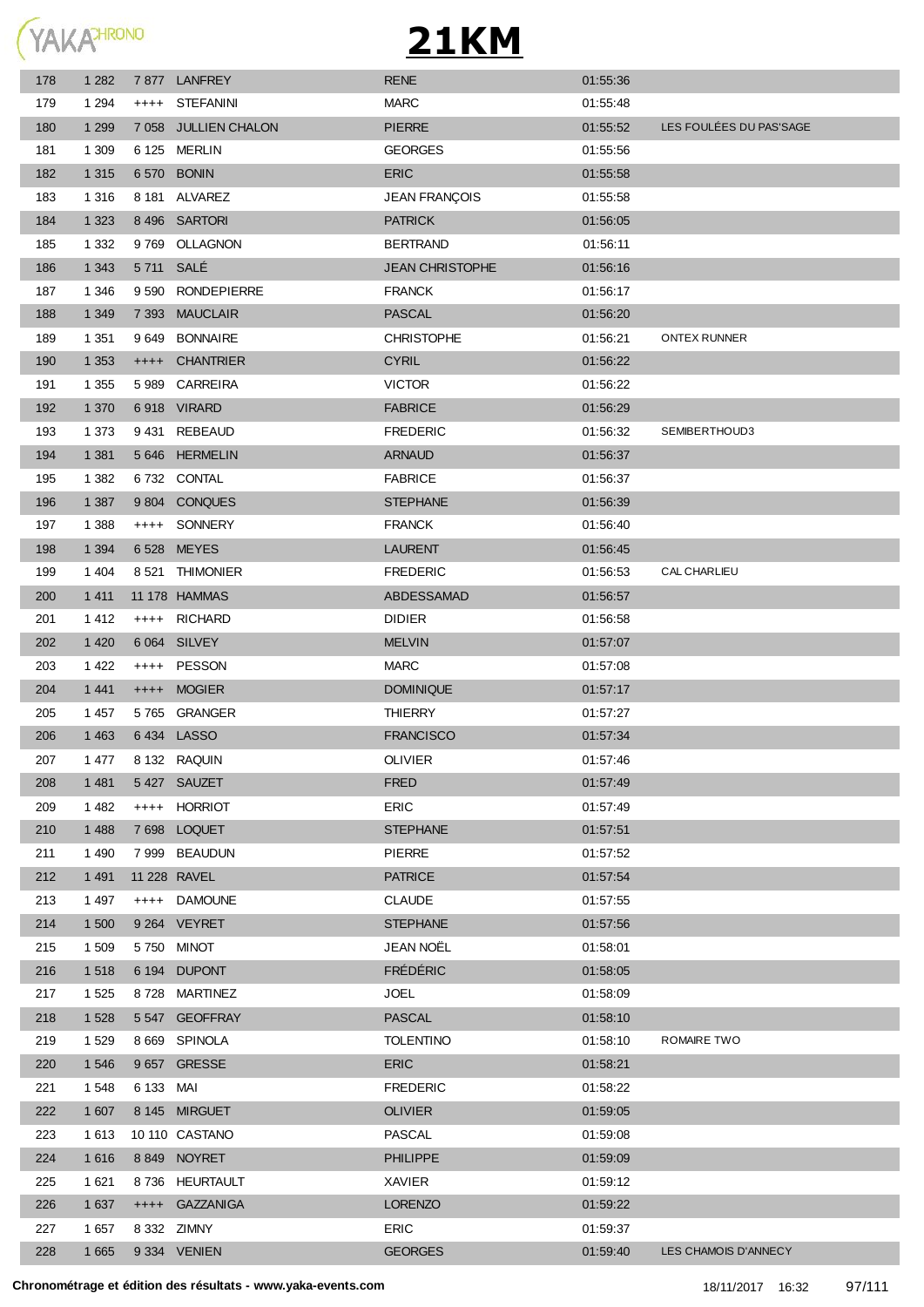

| 229 | 1 674   |         | 5 210 LE NAHEDIC    | <b>PASCAL</b>          | 01:59:45 |                         |
|-----|---------|---------|---------------------|------------------------|----------|-------------------------|
| 230 | 1 676   |         | 7 084 DAUGÉ         | <b>BRUNO</b>           | 01:59:45 |                         |
| 231 | 1680    | $++++$  | <b>MONCEL</b>       | <b>SERGE</b>           | 01:59:47 | VILLE DE VILLEFRANCHE   |
| 232 | 1 6 9 5 | 8 9 64  | <b>BOURLOUX</b>     | <b>PASCAL</b>          | 01:59:56 |                         |
| 233 | 1696    | 9 709   | PIERRE LOUIS        | <b>XAVIER</b>          | 01:59:59 |                         |
| 234 | 1 6 9 7 |         | ++++ FAVRE FELIX    | <b>PHILIPPE</b>        | 02:00:00 |                         |
| 235 | 1 708   |         | 8 655 JOOS          | PASCAL                 | 02:00:06 |                         |
| 236 | 1 7 1 5 |         | 9 963 BAROU         | <b>HERVE</b>           | 02:00:12 |                         |
| 237 | 1 7 2 2 |         | 9018 GRANGE         | <b>THIERRY</b>         | 02:00:16 |                         |
| 238 | 1 7 2 5 |         | 6 153 AUBANEL       | <b>PATRICK</b>         | 02:00:18 |                         |
| 239 | 1 7 3 2 |         | ++++ VIOLET         | <b>PATRICK</b>         | 02:00:26 |                         |
| 240 | 1 744   |         | ++++ DEBRAY         | <b>MATHIEU</b>         | 02:00:31 |                         |
| 241 | 1747    |         | 5491 SEGURET        | <b>HERVE</b>           | 02:00:32 |                         |
| 242 | 1755    |         | ++++ POULET         | <b>LIONEL</b>          | 02:00:36 |                         |
| 243 | 1758    |         | 8895 COHEN          | <b>MOSHE</b>           | 02:00:37 |                         |
| 244 | 1 7 5 9 |         | ++++ CHARBONNEL     | <b>PATRICK</b>         | 02:00:37 | AXIMA <sub>13</sub>     |
| 245 | 1761    |         | 11 277 PROST        | <b>CHRISTOPHE</b>      | 02:00:37 |                         |
| 246 | 1767    |         | 9 822 JOURDAIN      | <b>PIERRE</b>          | 02:00:40 |                         |
| 247 | 1 774   |         | 9 371 CHAPOUTIER    | <b>GILLES</b>          | 02:00:46 |                         |
| 248 | 1776    |         | 9549 AUBENAS        | <b>MICHEL</b>          | 02:00:47 |                         |
| 249 | 1784    |         | 7 101 THIEBAUT      | PASCAL                 | 02:00:53 |                         |
| 250 | 1 7 9 4 |         | 8 207 MOREAU        | <b>PASCAL</b>          | 02:00:59 |                         |
| 251 | 1796    |         | ++++ REVEL          | THIERRY                | 02:01:03 |                         |
| 252 | 1 7 9 9 |         | 9774 DE DIEULEVEULT | <b>RONAN</b>           | 02:01:04 |                         |
| 253 | 1 801   |         | 9745 FOURCADE       | <b>BENOIT</b>          | 02:01:06 |                         |
| 254 | 1836    |         | 6 242 DE SAINT JEAN | <b>THIERRY</b>         | 02:01:24 |                         |
| 255 | 1852    |         | 6931 KAPFER         | <b>GERALD</b>          | 02:01:31 |                         |
| 256 | 1855    |         | 5 677 CAILLAUD      | <b>MICHEL</b>          | 02:01:33 |                         |
| 257 | 1861    |         | 7 213 MYARD         | VALERY                 | 02:01:39 |                         |
| 258 | 1862    |         | 7 242 MYARD         | <b>ERIC</b>            | 02:01:39 |                         |
| 259 | 1876    |         | 7853 JUTON          | LAURENT                | 02:01:46 |                         |
| 260 | 1880    | 5 6 7 9 | <b>DUMAS</b>        | <b>PASCAL</b>          | 02:01:48 |                         |
| 261 | 1882    | $++++$  | <b>FERRARO</b>      | <b>ERIC</b>            | 02:01:49 |                         |
| 262 | 1890    | 6 191   | <b>DEROSAIS</b>     | <b>STEPHANE</b>        | 02:01:54 |                         |
| 263 | 1892    |         | 5 663 ANDRIEUX      | <b>CHRISTOPHE</b>      | 02:01:55 |                         |
| 264 | 1893    |         | 8 024 BEGUET        | <b>THIERRY</b>         | 02:01:55 |                         |
| 265 | 1894    | $++++-$ | <b>DESSOLIN</b>     | <b>PAUL</b>            | 02:01:56 |                         |
| 266 | 1899    |         | ++++ CUSSAC         | <b>JEAN YVES</b>       | 02:01:59 |                         |
| 267 | 1910    |         | 11 164 DEBOUTTIERE  | <b>XAVIER</b>          | 02:02:11 |                         |
| 268 | 1914    |         | 9 148 BOST          | <b>DOMINIQUE</b>       | 02:02:12 |                         |
| 269 | 1919    |         | 8939 LONG           | <b>JACQUES OLIVIER</b> | 02:02:15 | TEAM LES YAUTES FETARDS |
| 270 | 1 9 2 0 |         | 7438 DHONDT         | <b>PHILIPPE</b>        | 02:02:15 |                         |
| 271 | 1921    |         | 6 610 LARUE         | <b>NORBERT</b>         | 02:02:16 | <b>LES FANTASTICS</b>   |
| 272 | 1923    |         | 6 609 GIBOULET      | <b>FRANCOIS</b>        | 02:02:16 | <b>LES FANTASTICS</b>   |
| 273 | 1924    |         | 9760 SEIMANDI       | <b>CHRISTOPHE</b>      | 02:02:16 |                         |
| 274 | 1 9 2 7 |         | 7791 MARTIN         | <b>FREDERIC</b>        | 02:02:18 |                         |
| 275 | 1928    |         | 9070 VIGIER         | <b>FREDERIC</b>        | 02:02:18 |                         |
| 276 | 1 9 3 0 |         | 6760 MALIN          | <b>JEAN PHILIPPE</b>   | 02:02:19 |                         |
| 277 | 1932    |         | 11 189 LONCHANBON   | <b>CHRISTOPHE</b>      | 02:02:20 |                         |
| 278 | 1 9 3 6 |         | 9 035 DORCIER       | <b>PIERRE</b>          | 02:02:23 |                         |
| 279 | 1 950   |         | 6761 LOUIS          | <b>JEROME</b>          | 02:02:31 |                         |
|     |         |         |                     |                        |          |                         |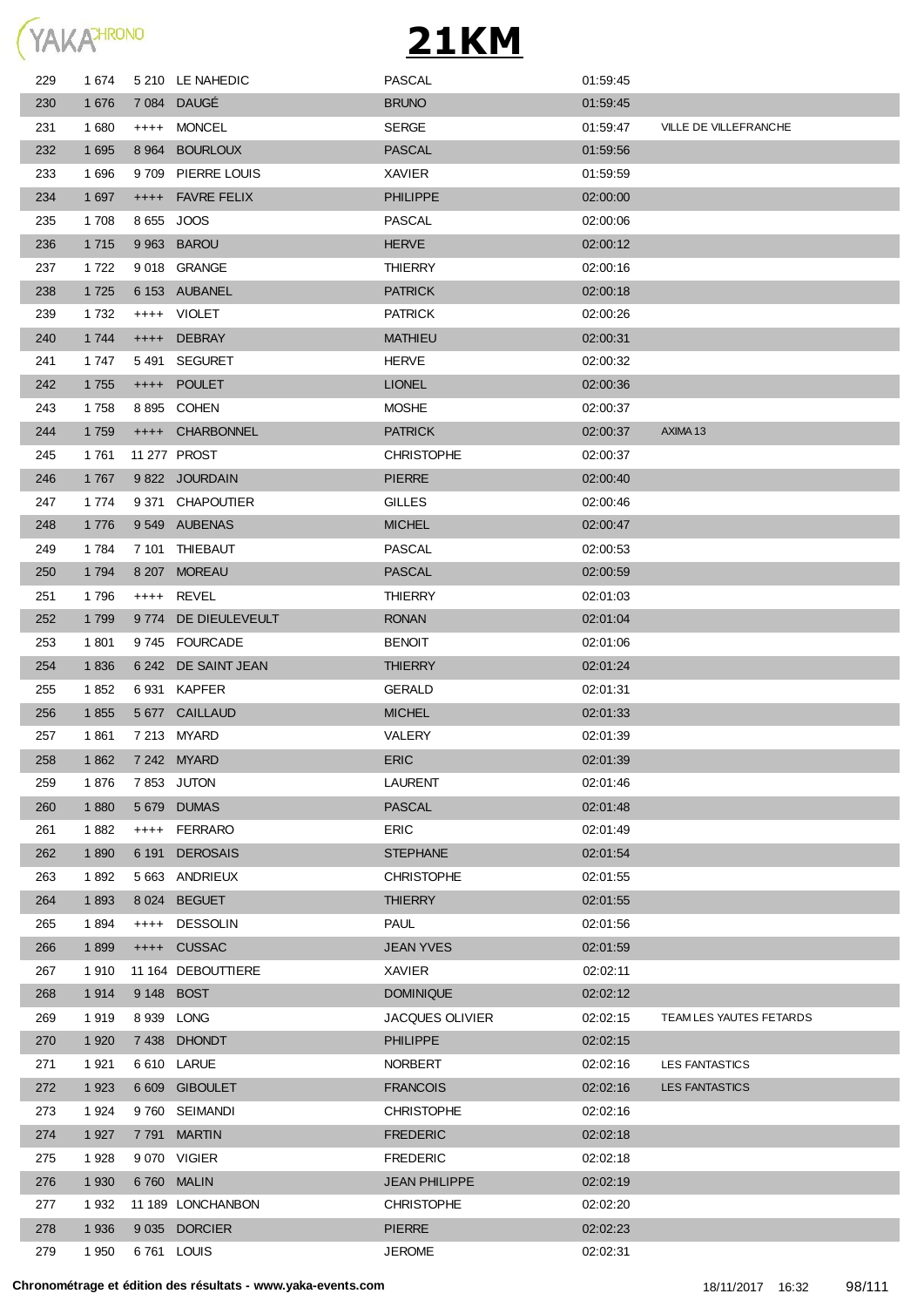

| 280 | 1 956   |           | 6806 LIGONNET        | <b>STÉPHANE</b>   | 02:02:35 |             |
|-----|---------|-----------|----------------------|-------------------|----------|-------------|
| 281 | 1967    | ++++ PIZA |                      | <b>FREDERIC</b>   | 02:02:43 |             |
| 282 | 1 9 6 9 |           | 6 182 JAMBON         | <b>JACQUES</b>    | 02:02:45 |             |
| 283 | 1983    |           | 9892 BERGER          | <b>VINCENT</b>    | 02:02:57 |             |
| 284 | 1 9 9 1 |           | ++++ POULET          | <b>FREDERIC</b>   | 02:03:00 |             |
| 285 | 1992    |           | 8 667 ROMAIRE        | <b>GILLES</b>     | 02:03:00 | ROMAIRE TWO |
| 286 | 1 9 9 7 |           | 9912 PERROT          | <b>PASCAL</b>     | 02:03:05 |             |
| 287 | 1998    |           | 9346 HAAB            | <b>OLIVIER</b>    | 02:03:08 |             |
| 288 | 2 0 0 2 |           | 5738 BRUNET          | <b>ERIC</b>       | 02:03:10 |             |
| 289 | 2015    |           | ++++ BERGOT          | <b>BRUNO</b>      | 02:03:21 |             |
| 290 | 2019    |           | 8842 JOLY            | <b>PHILIPPE</b>   | 02:03:25 |             |
| 291 | 2 0 3 5 |           | 5400 LE ROUX         | JÉRÔME            | 02:03:43 |             |
| 292 | 2 0 6 6 |           | 9618 HEMERY          | <b>PHILIPPE</b>   | 02:04:03 |             |
| 293 | 2073    |           | 6454 OLIVIER         | <b>BRUNO</b>      | 02:04:07 |             |
| 294 | 2 0 7 4 |           | ++++ SILINSKI        | <b>DIDIER</b>     | 02:04:07 |             |
| 295 | 2 0 7 8 | 6 541     | <b>COMOGLIO</b>      | <b>ERIC</b>       | 02:04:08 |             |
| 296 | 2 0 8 1 |           | 8 279 BEAUFILS       | <b>GILLES</b>     | 02:04:11 |             |
| 297 | 2 0 8 9 |           | 6 582 TERF           | <b>MICHEL</b>     | 02:04:14 |             |
| 298 | 2 0 9 2 |           | 5454 SCHERTZ         | <b>PHILIPPE</b>   | 02:04:15 |             |
| 299 | 2 0 9 3 | $^{+++}$  | <b>BUATHIER</b>      | <b>CHRISTOPHE</b> | 02:04:15 |             |
| 300 | 2 1 1 8 |           | ++++ MENOUD          | <b>ALAIN</b>      | 02:04:29 |             |
| 301 | 2 1 2 0 |           | 5 652 NEARY          | <b>SEAMUS</b>     | 02:04:29 |             |
| 302 | 2 1 3 0 |           | 7636 CHANET          | <b>HUBERT</b>     | 02:04:35 |             |
| 303 | 2 1 3 6 |           | 8703 PUPIER          | <b>ROLAND</b>     | 02:04:37 |             |
| 304 | 2 1 5 3 |           | ++++ VALLAS          | <b>LAURENT</b>    | 02:04:47 |             |
| 305 | 2 157   |           | 7412 JOSSÉ           | ALAIN             | 02:04:49 |             |
| 306 | 2 172   |           | 8 019 NENERT         | <b>JEAN YVES</b>  | 02:04:58 |             |
| 307 | 2 177   |           | ++++ LABART          | <b>BRUNO</b>      | 02:05:02 |             |
| 308 | 2 1 9 5 |           | 5870 DAGUET          | <b>LAURENT</b>    | 02:05:15 |             |
| 309 | 2 1 9 9 |           | 7 036 LE HELLEY      | <b>FRANCK</b>     | 02:05:18 |             |
| 310 | 2 2 0 0 |           | 5 326 TROHA          | <b>LIONEL</b>     | 02:05:19 |             |
| 311 | 2 2 1 1 |           | 8 020 FROSSARD       | <b>MARC</b>       | 02:05:25 |             |
| 312 | 2 2 1 5 |           | 5 564 CHAREYRE       | <b>PHILIPPE</b>   | 02:05:27 |             |
| 313 | 2 2 2 0 |           | 6916 SOMMER          | <b>BRUNO</b>      | 02:05:31 |             |
| 314 | 2 2 2 8 |           | ++++ FRASCHINI       | <b>LOUIS</b>      | 02:05:37 |             |
| 315 | 2 2 2 9 |           | 5985 O'KELLY FARRELL | <b>PATRICK</b>    | 02:05:38 |             |
| 316 | 2 2 4 9 |           | 11 192 MATHIEU       | <b>STEPHANE</b>   | 02:05:52 |             |
| 317 | 2 2 5 3 |           | 5419 VEUILLEZ        | THIERRY           | 02:05:56 |             |
| 318 | 2 2 5 4 |           | 7476 DESCHAMP        | <b>THIERRY</b>    | 02:05:59 |             |
| 319 | 2 2 5 5 |           | 8754 TABARY          | MAN               | 02:05:59 |             |
| 320 | 2 2 5 8 |           | 6 156 ROUSSEAU       | <b>PATRICK</b>    | 02:06:02 |             |
| 321 | 2 2 7 4 |           | 8480 ETAIX           | <b>CHRISTOPHE</b> | 02:06:11 |             |
| 322 | 2 2 8 5 |           | ++++ BENATAR         | <b>PASCAL</b>     | 02:06:15 |             |
| 323 | 2 2 9 8 |           | 5706 PAPON           | XAVIER            | 02:06:21 |             |
| 324 | 2 300   |           | 6 280 MERC           | <b>LAURENT</b>    | 02:06:21 |             |
| 325 | 2 3 0 1 |           | 8 559 PARTHIOT       | <b>LIONEL</b>     | 02:06:23 |             |
| 326 | 2 3 0 6 |           | 9 197 GALLAND        | <b>CHRISTIAN</b>  | 02:06:27 |             |
| 327 | 2 3 0 9 | 5 296 BAZ |                      | JP                | 02:06:30 |             |
| 328 | 2 3 1 5 |           | 5 906 MORET          | <b>ERIC</b>       | 02:06:33 |             |
| 329 | 2 3 1 9 |           | 8 845 GAUDILLAT      | PHILIPPE          | 02:06:35 |             |
| 330 | 2 3 2 1 |           | 11 165 KOCH          | <b>REMI</b>       | 02:06:36 |             |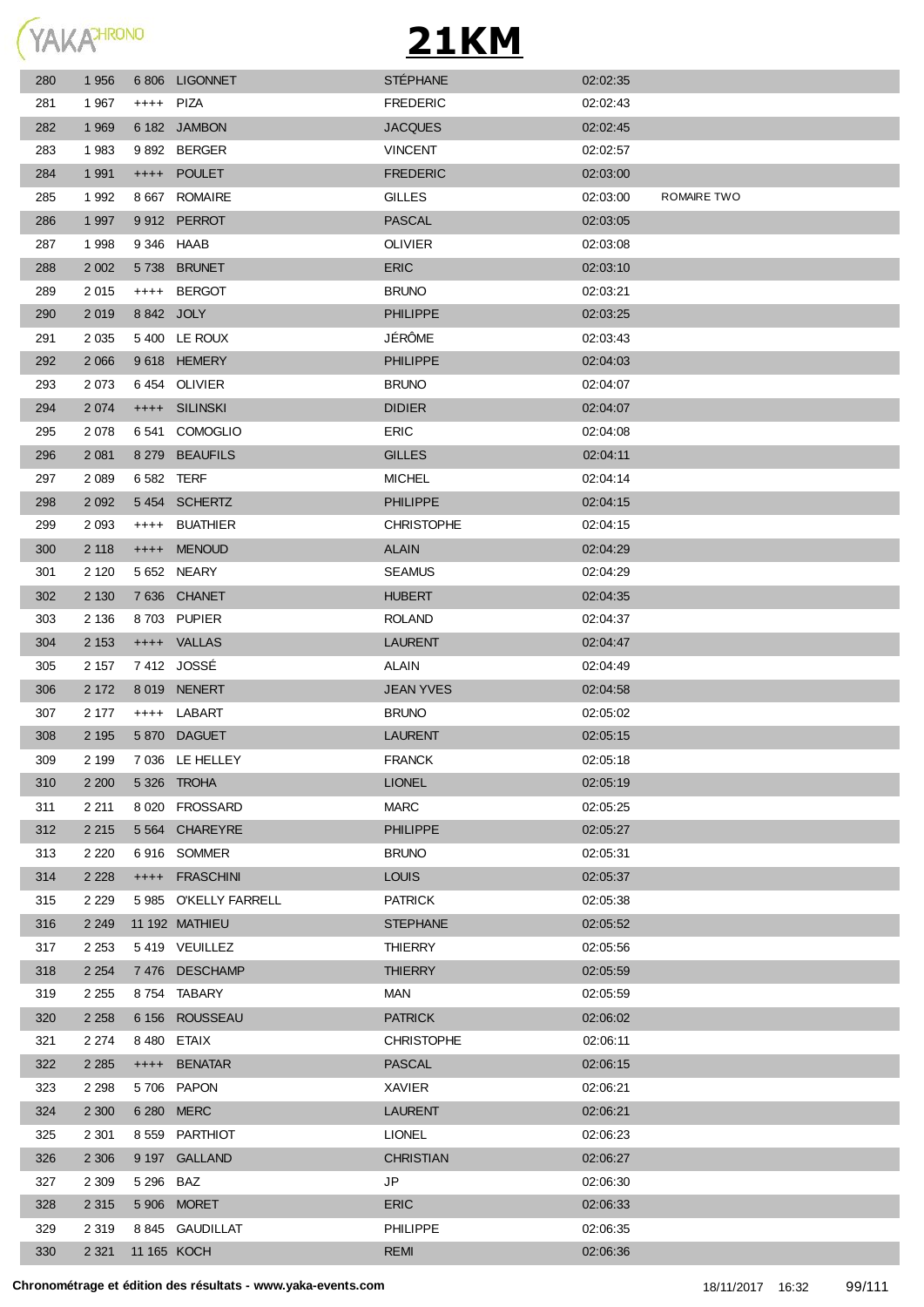

| 331 | 2 3 2 4 |            | 7608 DORIER      | <b>PIERRE</b>      | 02:06:37 |               |
|-----|---------|------------|------------------|--------------------|----------|---------------|
| 332 | 2 3 2 8 |            | 5709 JOURNEAU    | <b>MARC</b>        | 02:06:40 |               |
| 333 | 2 3 3 0 |            | 9 866 PONZINI    | <b>GILLES</b>      | 02:06:40 |               |
| 334 | 2 3 4 8 |            | 11 034 DONIN     | <b>FRANCK</b>      | 02:06:55 |               |
| 335 | 2 3 4 9 |            | ++++ FRANCOZ     | <b>GILLES</b>      | 02:06:55 | AXIMA 13      |
| 336 | 2 3 5 0 |            | 8 906 COSTE      | <b>BERTRAND</b>    | 02:06:56 |               |
| 337 | 2 3 5 2 |            | 7829 MENARD      | <b>FRANCK</b>      | 02:06:59 |               |
| 338 | 2 3 5 5 |            | 7 357 BILLET     | <b>JEAN PIERRE</b> | 02:07:00 |               |
| 339 | 2 3 5 7 |            | 5 550 KIESENDAHL | FRED               | 02:07:00 |               |
| 340 | 2 3 7 1 | 9 1 9 9    | MEUNIER          | <b>JEAN LUC</b>    | 02:07:10 |               |
| 341 | 2 3 7 7 |            | 6808 ROMPTEAUX   | ARNAULD            | 02:07:14 |               |
| 342 | 2 3 7 8 |            | 6 167 COTTE      | <b>THIERRY</b>     | 02:07:16 |               |
| 343 | 2 3 9 5 |            | 5 222 LAPLANCHE  | JEAN FELIX         | 02:07:25 |               |
| 344 | 2 3 9 9 |            | 8 433 LACOSTE    | <b>BRUNO</b>       | 02:07:28 |               |
| 345 | 2 4 0 2 |            | 5805 BETOU       | <b>OLIVIER</b>     | 02:07:29 | SEMI SJI3     |
| 346 | 2 4 0 4 | 8911       | <b>BARAILLER</b> | <b>JEAN</b>        | 02:07:33 |               |
| 347 | 2 4 0 5 |            | 7 361 FAURITE    | <b>ERIC</b>        | 02:07:34 |               |
| 348 | 2416    |            | 5 188 LATOUR     | <b>PHILIPPE</b>    | 02:07:43 |               |
| 349 | 2 4 2 0 | 6 035 BORD |                  | <b>LUDOVIC</b>     | 02:07:45 |               |
| 350 | 2 4 2 2 | 9682 CAER  |                  | <b>BERNARD</b>     | 02:07:45 |               |
| 351 | 2 4 3 0 |            | 6 220 GOUIN      | <b>DENIS</b>       | 02:07:56 |               |
| 352 | 2 4 4 1 |            | 8 670 ROMAIRE    | <b>PASCAL</b>      | 02:08:03 | ROMAIRE THREE |
| 353 | 2 4 5 9 |            | ++++ LAGOUTTE    | JEAN PIERRE        | 02:08:12 |               |
| 354 | 2 4 6 3 |            | 11 005 GAVIN     | <b>ALAIN</b>       | 02:08:18 |               |
| 355 | 2 4 6 5 |            | ++++ ZAHRI       | <b>HASSAN</b>      | 02:08:19 |               |
| 356 | 2 4 7 0 |            | 6558 LA MARRA    | <b>JEAN CLAUDE</b> | 02:08:23 |               |
| 357 | 2475    | $^{+++}$   | SCHMITT          | <b>DOMINIQUE</b>   | 02:08:25 | AXIMA 8       |
| 358 | 2 4 7 6 | 8 3 4 0    | <b>DUDET</b>     | <b>ROMAIN</b>      | 02:08:25 |               |
| 359 | 2488    |            | 9759 SCIOLLA     | <b>MICHEL</b>      | 02:08:32 |               |
| 360 | 2 5 0 3 |            | 5404 DIBON       | <b>OLIVIER</b>     | 02:08:44 |               |
| 361 | 2 5 0 7 |            | 9 585 DAVID      | <b>THIERRY</b>     | 02:08:46 |               |
| 362 | 2 5 0 9 | $^{++++}$  | <b>ROCHET</b>    | <b>FABRICE</b>     | 02:08:47 |               |
| 363 | 2 5 2 2 |            | 9424 ROSILLO     | PASCAL             | 02:08:55 |               |
| 364 | 2 5 24  |            | 11 071 POYET     | <b>YVES</b>        | 02:08:56 |               |
| 365 | 2 5 2 6 |            | 5588 CHAPUIS     | <b>PHILIPPE</b>    | 02:08:56 |               |
| 366 | 2 5 3 6 | 9981       | <b>BERNHARD</b>  | <b>FRANÇOIS</b>    | 02:09:04 |               |
| 367 | 2 5 3 9 |            | 5 167 GAVRIN     | <b>PATRICE</b>     | 02:09:06 |               |
| 368 | 2 5 5 7 | $+++++$    | <b>ROSSIGNOL</b> | <b>SYLVAIN</b>     | 02:09:15 | AXIMA 11      |
| 369 | 2 5 5 8 | $++++-$    | JAMIN            | <b>STEPHANE</b>    | 02:09:16 |               |
| 370 | 2 5 6 5 |            | 5 633 SOYER      | <b>ERIC</b>        | 02:09:19 |               |
| 371 | 2 5 6 8 | 9931       | <b>LLIORENTE</b> | DAVID              | 02:09:21 |               |
| 372 | 2 5 8 1 |            | 9463 JOUSSE      | <b>PHILIPPE</b>    | 02:09:33 |               |
| 373 | 2 5 9 0 | 6 7 9 4    | <b>BOULLY</b>    | <b>VINCENT</b>     | 02:09:39 |               |
| 374 | 2 6 1 1 | 5 9 8 4    | <b>DARCHY</b>    | <b>ALAIN</b>       | 02:09:54 |               |
| 375 | 2613    | 9813       | <b>MOREL</b>     | <b>PHILIPPE</b>    | 02:09:56 |               |
| 376 | 2619    |            | ++++ GAUTRIN     | <b>PATRICE</b>     | 02:09:59 |               |
| 377 | 2 6 2 0 | 7 2 5 3    | <b>BAR YOSEF</b> | <b>SHAHAR</b>      | 02:10:00 |               |
| 378 | 2 6 2 7 | 8 1 5 7    | <b>MALNOY</b>    | <b>JEAN MARC</b>   | 02:10:02 |               |
| 379 | 2628    | 6 3 9 1    | <b>BASILLE</b>   | <b>DOMINIQUE</b>   | 02:10:03 |               |
| 380 | 2 6 4 8 |            | 9 082 GUILLAUMOT | <b>ERIC</b>        | 02:10:16 |               |
| 381 | 2 6 5 8 |            | 11 106 BERNARDI  | OIIVIER            | 02:10:23 |               |
|     |         |            |                  |                    |          |               |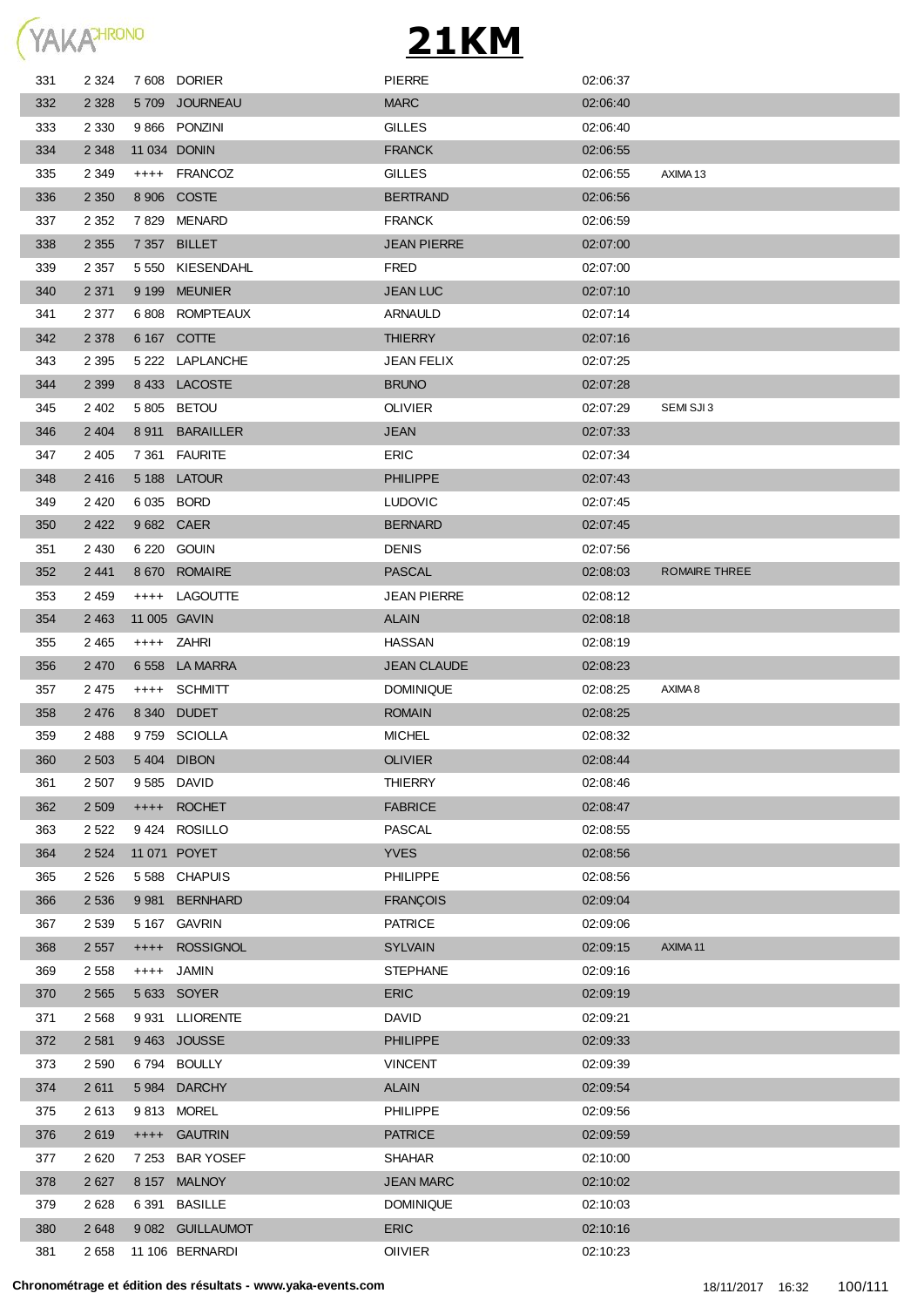

| 382 | 2 6 5 9 |            | 8 288 JAMBON       | <b>PATRICK</b>      | 02:10:25 |                       |
|-----|---------|------------|--------------------|---------------------|----------|-----------------------|
| 383 | 2 661   |            | 5 295 DOMEIGNOZ    | CHRISTIAN           | 02:10:26 |                       |
| 384 | 2 6 6 4 |            | 9884 DEVARS        | <b>FRANCK</b>       | 02:10:30 |                       |
| 385 | 2 6 6 7 |            | 7688 VIGNAUD       | <b>GUY</b>          | 02:10:32 |                       |
| 386 | 2 6 6 9 |            | 9 955 MOREAU       | <b>SOPHIE</b>       | 02:10:32 |                       |
| 387 | 2673    |            | 8 820 GAUTHIER     | <b>FREDERIC</b>     | 02:10:33 |                       |
| 388 | 2674    |            | 7 157 CAYREL       | <b>VINCENT</b>      | 02:10:34 |                       |
| 389 | 2695    |            | 5 990 OUSSALAH     | <b>NORDINE</b>      | 02:10:42 |                       |
| 390 | 2 7 1 1 |            | 6 351 ADDALA       | <b>AZEDDINE</b>     | 02:10:52 |                       |
| 391 | 2 7 1 7 |            | 11 245 DESRAYAUD   | THIERRY             | 02:10:58 |                       |
| 392 | 2 7 1 8 |            | 5313 ARMAGNAC      | <b>DOMINIQUE</b>    | 02:11:00 |                       |
| 393 | 2 7 2 3 |            | ++++ CHAUDESAIGUES | <b>PHILIPPE</b>     | 02:11:01 | AXIMA 10              |
| 394 | 2 7 2 8 |            | 11 081 SIBOULOTTE  | <b>CHRISTOPHE</b>   | 02:11:05 |                       |
| 395 | 2 7 3 3 |            | 5727 CITOLEUX      | <b>MICHEL</b>       | 02:11:09 |                       |
| 396 | 2 7 6 2 | 7 367 VIAL |                    | <b>THIERRY</b>      | 02:11:28 |                       |
| 397 | 2 7 6 9 |            | 8 156 FARMAN       | <b>LAURENT</b>      | 02:11:30 |                       |
| 398 | 2 7 7 1 |            | ++++ DURET         | <b>ERIC</b>         | 02:11:31 |                       |
| 399 | 2 7 7 9 |            | 9 009 COURTY       | <b>JEAN MARTIAL</b> | 02:11:32 |                       |
| 400 | 2 7 8 4 |            | 6435 GUZMAN        | <b>EMMANUEL</b>     | 02:11:35 |                       |
| 401 | 2 800   |            | 6 185 LAQUERBE     | <b>DANIEL</b>       | 02:11:45 |                       |
| 402 | 2 8 0 1 |            | 6750 ROUSSEL       | <b>JEAN MARC</b>    | 02:11:46 |                       |
| 403 | 2810    |            | 7431 MAQUICHON     | <b>YVES</b>         | 02:11:56 |                       |
| 404 | 2812    |            | 5 580 GIRIN        | <b>PASCAL</b>       | 02:11:56 | <b>CONSCRITS EQ 1</b> |
| 405 | 2816    |            | 6556 COMOGLIO      | <b>PASCAL</b>       | 02:11:57 | LES RAISINS DU TRAIL  |
| 406 | 2 8 4 0 |            | 7 430 ACOSTA       | <b>FRÉDÉRIC</b>     | 02:12:08 |                       |
| 407 | 2841    |            | 7 219 ROUX         | <b>CHRISTOPHE</b>   | 02:12:09 |                       |
| 408 | 2 8 5 3 |            | 9013 MARSAT        | <b>MARC</b>         | 02:12:15 |                       |
| 409 | 2863    |            | ++++ MUNOZ         | RAPHAEL             | 02:12:21 |                       |
| 410 | 2 8 8 9 |            | ++++ MICHEL        | <b>DIDIER</b>       | 02:12:44 |                       |
| 411 | 2 9 0 2 |            | 6843 DE BONI       | <b>FRANCK</b>       | 02:12:51 | ORALIA 4              |
| 412 | 2 9 2 1 |            | 8797 ZACHARSKI     | RÉMY                | 02:13:14 |                       |
| 413 | 2 9 2 5 | $++++$     | <b>MICHAUD</b>     | <b>DIDIER</b>       | 02:13:15 |                       |
| 414 | 2 9 4 3 | $++++-$    | <b>MUGNIER</b>     | <b>PASCAL</b>       | 02:13:25 |                       |
| 415 | 2 9 5 1 | 6 511      | HABAUZIT           | <b>FREDERIC</b>     | 02:13:30 |                       |
| 416 | 2 9 6 8 |            | 6971 DUPERRIER     | <b>JEAN MARC</b>    | 02:13:43 |                       |
| 417 | 2972    |            | 9443 PETITJEAN     | <b>PATRICE</b>      | 02:13:45 |                       |
| 418 | 2 9 8 4 |            | 11 137 D'HONNEUR   | ANDRÉ               | 02:13:48 |                       |
| 419 | 2 9 9 3 |            | 7 215 FOUVET       | <b>LAURENT</b>      | 02:13:52 |                       |
| 420 | 2 9 9 7 | 8 067 JOLY |                    | <b>GERARD</b>       | 02:13:54 |                       |
| 421 | 2999    |            | 8734 DURAND        | THIERRY             | 02:13:55 |                       |
| 422 | 3 0 0 6 | 6 6 3 1    | <b>MICHAUDET</b>   | <b>THIERRY</b>      | 02:14:02 |                       |
| 423 | 3 0 1 0 |            | 7 533 DU VERDIER   | <b>FRANCK</b>       | 02:14:05 |                       |
| 424 | 3 0 1 1 |            | 5412 BESSON        | <b>PATRICK</b>      | 02:14:07 |                       |
| 425 | 3 0 18  |            | 7 086 DEL DO       | <b>BRUNO</b>        | 02:14:14 |                       |
| 426 | 3 0 3 2 |            | 6922 SEGUIN        | <b>CHRISTOPHE</b>   | 02:14:25 | <b>ASM RUNNING</b>    |
| 427 | 3 0 3 4 | 9 171      | <b>JOUFFROY</b>    | <b>JEROME</b>       | 02:14:26 |                       |
| 428 | 3 0 4 3 |            | 9 378 D'HALLUIN    | <b>CHRISTOPHE</b>   | 02:14:34 |                       |
| 429 | 3 0 5 1 | 5 303      | <b>DUVIVIER</b>    | <b>FRÉDÉRIC</b>     | 02:14:38 |                       |
| 430 | 3 0 6 3 |            | ++++ VOISIN        | <b>BERTRAND</b>     | 02:14:42 |                       |
| 431 | 3 0 8 2 |            | 5 328 KUHN         | <b>HERVE</b>        | 02:14:51 |                       |
| 432 | 3 0 8 3 |            | 6 338 MICHEL       | <b>DIDIER</b>       | 02:14:55 |                       |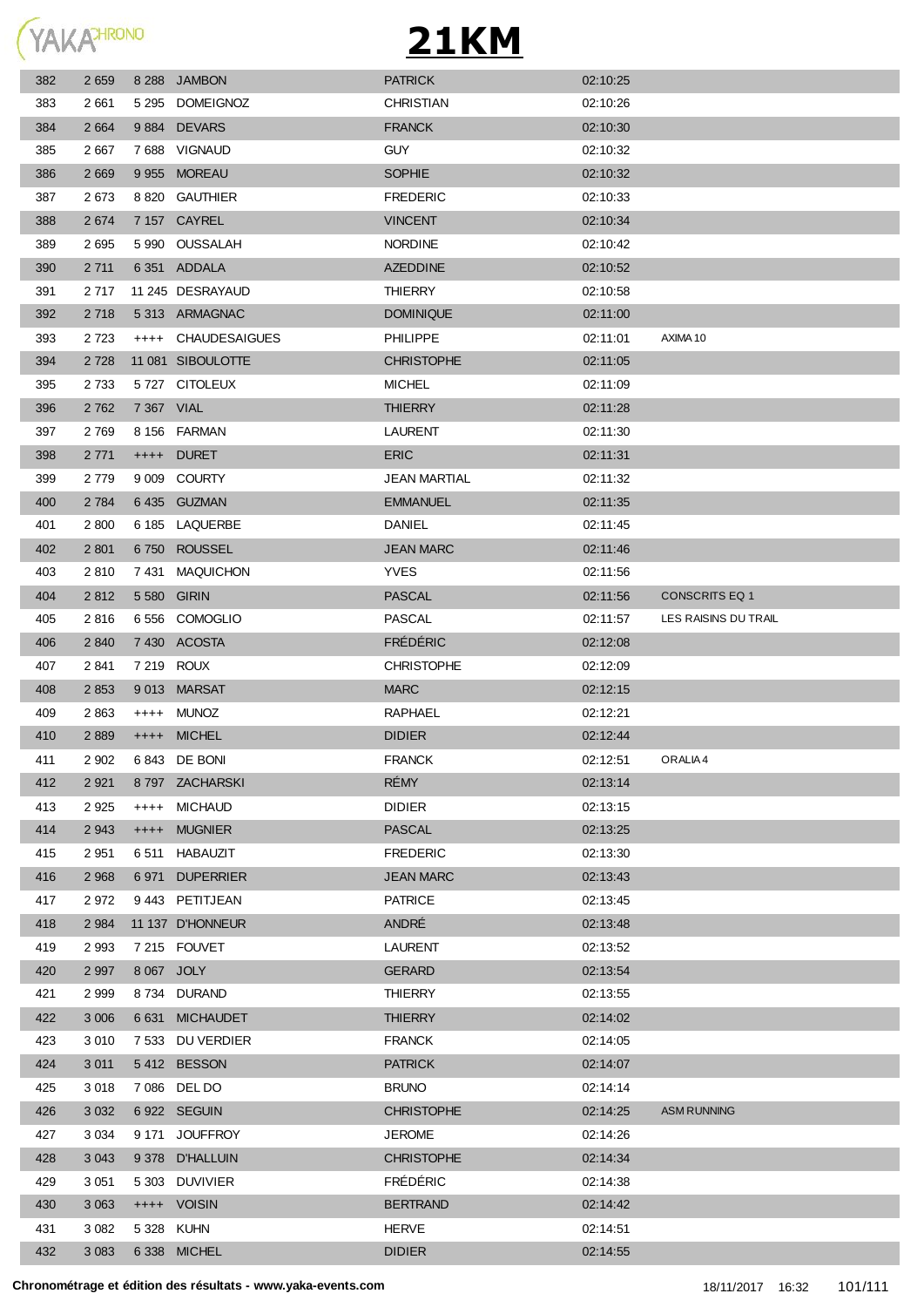

| 433 | 3 0 9 2 |         | 9577 CHARRIERE  | <b>XAVIER</b>      | 02:15:05 |                     |
|-----|---------|---------|-----------------|--------------------|----------|---------------------|
| 434 | 3 0 9 3 |         | ++++ EL FELLAH  | <b>MOHAMMED</b>    | 02:15:06 |                     |
| 435 | 3 0 9 9 |         | 7938 DERIDDER   | <b>MARC</b>        | 02:15:10 |                     |
| 436 | 3 1 0 1 |         | 6 602 REDORTIER | <b>FREDERIC</b>    | 02:15:12 |                     |
| 437 | 3 106   |         | 6497 GORJUX     | <b>VINCENT</b>     | 02:15:19 |                     |
| 438 | 3 1 1 6 |         | 9446 COTTIN     | <b>STÉPHANE</b>    | 02:15:31 |                     |
| 439 | 3 1 3 5 |         | 8 400 PORTO     | JOSÉ               | 02:15:45 |                     |
| 440 | 3 1 5 5 |         | 8 127 DUMONT    | <b>SERGE</b>       | 02:16:02 |                     |
| 441 | 3 1 6 1 |         | 8482 AMICO      | <b>MARC</b>        | 02:16:05 |                     |
| 442 | 3 1 6 9 |         | 8 084 CHEVROTON | <b>DIDIER</b>      | 02:16:09 |                     |
| 443 | 3 186   |         | ++++ BRUNET     | <b>OLIVIER</b>     | 02:16:21 |                     |
| 444 | 3 1 9 6 |         | ++++ VINAY      | <b>SEBASTIEN</b>   | 02:16:28 |                     |
| 445 | 3 2 0 4 |         | 6459 DENIZOT    | <b>ERIC</b>        | 02:16:33 |                     |
| 446 | 3 2 0 6 |         | 5 122 DE MELO   | <b>DANIEL</b>      | 02:16:34 |                     |
| 447 | 3 2 2 2 |         | 5386 PERRACHON  | <b>BRUNO</b>       | 02:16:43 |                     |
| 448 | 3 2 3 1 |         | 8 634 DEWAELE   | <b>BERNARD</b>     | 02:16:48 |                     |
| 449 | 3 2 3 4 |         | 7 198 BELAATEL  | <b>DJAMEL</b>      | 02:16:50 |                     |
| 450 | 3 2 3 6 |         | 7 052 REIGNIER  | <b>MARC</b>        | 02:16:51 |                     |
| 451 | 3 2 3 7 |         | 7685 RAISIN     | <b>YVES</b>        | 02:16:52 |                     |
| 452 | 3 2 3 8 |         | 9 020 BARD      | <b>THIERRY</b>     | 02:16:55 |                     |
| 453 | 3 2 4 7 |         | ++++ GIRAUD     | <b>ALAIN</b>       | 02:17:04 |                     |
| 454 | 3 2 5 5 |         | 5425 PLANCHARD  | <b>ALAIN</b>       | 02:17:12 |                     |
| 455 | 3 260   |         | 9441 MAILLÉ     | <b>MARC</b>        | 02:17:18 |                     |
| 456 | 3 2 9 4 |         | ++++ MIALON     | <b>PHILIPPE</b>    | 02:17:39 | <b>RC VEAUCHOIS</b> |
| 457 | 3 3 0 0 |         | 9 107 SOLZE     | <b>PHILIPPE</b>    | 02:17:44 |                     |
| 458 | 3 3 1 0 |         | 8 800 MOULIN    | <b>BERNARD</b>     | 02:17:49 |                     |
| 459 | 3 313   |         | 6 903 PECOLO    | <b>PHILIPPE</b>    | 02:17:50 |                     |
| 460 | 3 3 3 5 |         | 5 121 BRECHET   | <b>CHRISTOPHE</b>  | 02:18:06 |                     |
| 461 | 3 3 3 6 |         | 6 397 LAROUX    | <b>DIDIER</b>      | 02:18:06 |                     |
| 462 | 3 3 3 9 |         | 11 253 DATH     | <b>FREDERIC</b>    | 02:18:07 | <b>BATRUN</b>       |
| 463 | 3 3 5 1 |         | 6617 PRIMEL     | <b>CHRISTIAN</b>   | 02:18:17 |                     |
| 464 | 3 3 6 1 |         | 8 450 MIGNOT    | <b>DOMINIQUE</b>   | 02:18:26 |                     |
| 465 | 3 3 6 4 |         | ++++ PORTIER    | JEAN PIERRE        | 02:18:30 |                     |
| 466 | 3 3 6 6 |         | 5 688 BORSBOOM  | <b>HERBERT</b>     | 02:18:37 |                     |
| 467 | 3 3 7 5 |         | 6 128 BAIZET    | <b>JEAN PAUL</b>   | 02:18:49 |                     |
| 468 | 3 3 8 9 | 8 9 5 4 | <b>DORMOY</b>   | <b>PHILIPPE</b>    | 02:18:59 |                     |
| 469 | 3 4 0 9 | $++++$  | <b>MARCON</b>   | <b>FRANCK</b>      | 02:19:09 | AXIMA 10            |
| 470 | 3 4 1 1 |         | ++++ ZAPATA     | <b>MARC</b>        | 02:19:10 |                     |
| 471 | 3413    |         | 9 860 MOUDIN    | <b>CHRISTIAN</b>   | 02:19:13 |                     |
| 472 | 3 4 2 0 |         | 5 205 LEGRAND   | <b>DAVID</b>       | 02:19:16 |                     |
| 473 | 3 4 2 2 |         | 9478 AMELOOT    | <b>DENIS</b>       | 02:19:17 |                     |
| 474 | 3 4 4 3 |         | 11 256 CHRISTIN | <b>JEAN MICHEL</b> | 02:19:36 |                     |
| 475 | 3444    |         | 8 951 JALADE    | <b>HERIC</b>       | 02:19:37 |                     |
| 476 | 3 4 4 9 |         | 9412 BADIN      | <b>BERNARD</b>     | 02:19:40 |                     |
| 477 | 3 4 6 3 |         | 11 110 PERRIER  | <b>JEAN MARC</b>   | 02:19:52 |                     |
| 478 | 3 4 7 5 |         | 6973 MARGUIER   | <b>PATRICE</b>     | 02:20:01 |                     |
| 479 | 3 4 9 4 |         | 7812 DUBAYLE    | <b>JEAN</b>        | 02:20:16 |                     |
| 480 | 3 4 9 8 |         | 8 168 FELTRIN   | <b>GILLES</b>      | 02:20:17 |                     |
| 481 | 3519    |         | 5 544 HONNORATY | <b>PATRICE</b>     | 02:20:34 |                     |
| 482 | 3 5 22  |         | 7 820 DEPREAUX  | <b>JEAN PIERRE</b> | 02:20:37 |                     |
| 483 | 3 5 28  |         | 9 281 VILLET    | <b>FREDERIC</b>    | 02:20:43 |                     |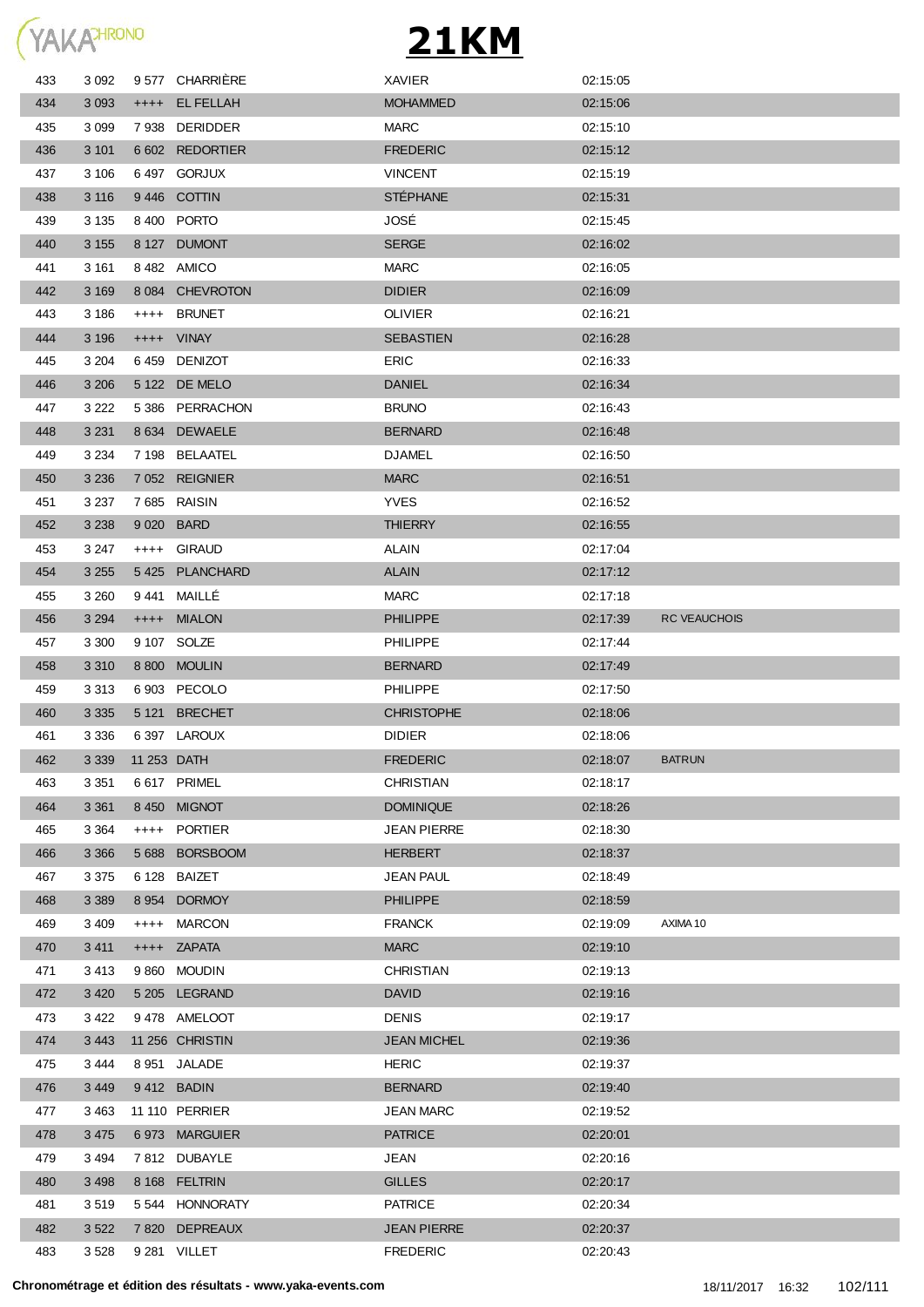

| 484 | 3 5 4 3 |             | 6540 LAURENT       | <b>HENRI</b>     | 02:20:50 |                        |
|-----|---------|-------------|--------------------|------------------|----------|------------------------|
| 485 | 3 5 5 4 |             | 6 520 PRETOT       | ERIC             | 02:21:03 |                        |
| 486 | 3571    |             | 8 981 MODAN        | <b>EYTAN</b>     | 02:21:16 |                        |
| 487 | 3576    |             | 7848 DESRAME       | <b>JEROME</b>    | 02:21:22 |                        |
| 488 | 3617    |             | 8 001 DELAHAYE     | <b>ERIC</b>      | 02:21:59 |                        |
| 489 | 3622    | 7 119 ARVIS |                    | <b>FREDERIC</b>  | 02:22:01 |                        |
| 490 | 3 6 25  |             | ++++ MOLARD        | <b>JEAN MARC</b> | 02:22:03 |                        |
| 491 | 3626    |             | ++++ ZANETTE       | <b>PASCAL</b>    | 02:22:03 |                        |
| 492 | 3 6 3 9 |             | 9 153 DEBRAY       | <b>MATTHIEU</b>  | 02:22:18 |                        |
| 493 | 3659    |             | 7 150 BERNARD      | <b>GUY</b>       | 02:22:40 |                        |
| 494 | 3677    |             | 7781 DELRIEU       | <b>PHILIPPE</b>  | 02:23:01 |                        |
| 495 | 3692    |             | 7 273 LYVET        | YANN             | 02:23:20 |                        |
| 496 | 3 6 9 8 |             | 8011 ASPLET        | <b>FRANCK</b>    | 02:23:27 |                        |
| 497 | 3 7 2 7 |             | 9 954 MOREAU       | <b>ALAIN</b>     | 02:24:04 |                        |
| 498 | 3736    |             | ++++ JACQUAND      | <b>FRANCK</b>    | 02:24:12 |                        |
| 499 | 3 7 3 7 |             | ++++ BUCHET        | <b>RÉGIS</b>     | 02:24:13 |                        |
| 500 | 3758    | 5 541 VIAL  |                    | <b>ERIC</b>      | 02:24:31 |                        |
| 501 | 3766    |             | 6 664 LINDER       | <b>MARC</b>      | 02:24:40 |                        |
| 502 | 3777    |             | 5676 CHAPUIS       | <b>FREDERIC</b>  | 02:24:50 | <b>CHAPUIS</b>         |
| 503 | 3778    |             | 6455 LAFONT        | <b>PATRICE</b>   | 02:24:53 |                        |
| 504 | 3787    | 7 7 1 1     | <b>BOUYOUCH</b>    | <b>GHAOUTI</b>   | 02:25:03 | AUTOCARS MAISONNEUVE 8 |
| 505 | 3788    |             | 8 009 CAULIER      | <b>PHILIPPE</b>  | 02:25:08 |                        |
| 506 | 3 8 0 9 |             | 11 122 BORBELY     | <b>FRANCK</b>    | 02:25:14 |                        |
| 507 | 3811    |             | 5470 BURNIER       | <b>PATRICK</b>   | 02:25:20 |                        |
| 508 | 3821    |             | 6 245 CHAMBARD     | <b>CLAUDE</b>    | 02:25:26 |                        |
| 509 | 3830    |             | 9 938 MARTINEZ     | <b>ANTONIO</b>   | 02:25:35 |                        |
| 510 | 3 8 3 2 |             | 8 304 GASPARRI     | <b>RENATO</b>    | 02:25:37 |                        |
| 511 | 3844    |             | 7947 THOMAS        | PHILIPPE         | 02:25:53 |                        |
| 512 | 3848    |             | 5730 RAYMOND       | <b>ALAIN</b>     | 02:25:54 |                        |
| 513 | 3849    |             | 5732 CHEVILLON     | <b>CLAUDE</b>    | 02:25:55 |                        |
| 514 | 3 8 5 0 |             | 9 659 SATURCZAK    | <b>FREDERIC</b>  | 02:25:56 |                        |
| 515 | 3856    |             | 9 673 ROSTAING     | <b>HERVE</b>     | 02:25:58 |                        |
| 516 | 3857    |             | 5015 CLAVEL        | <b>THIERRY</b>   | 02:25:58 |                        |
| 517 | 3858    |             | 8 341 CHIORINO     | <b>DOMINIQUE</b> | 02:25:58 |                        |
| 518 | 3 8 5 9 | $++++-$     | <b>DUPERRIER</b>   | <b>JEAN LUC</b>  | 02:25:59 | AXIMA 11               |
| 519 | 3883    |             | ++++ PORRAS        | CARLOS           | 02:26:27 |                        |
| 520 | 3892    |             | 6846 BEAURAIN      | <b>FRANCK</b>    | 02:26:36 |                        |
| 521 | 3915    |             | 9 894 LAGNEAU      | <b>DIDIER</b>    | 02:26:52 |                        |
| 522 | 3 9 2 3 |             | ++++ ERARD         | <b>DAVID</b>     | 02:26:56 |                        |
| 523 | 3 9 4 1 |             | ++++ LOUVEL        | <b>PASCAL</b>    | 02:27:17 |                        |
| 524 | 3 9 4 5 |             | 7 265 PACCOUD      | <b>GILLES</b>    | 02:27:17 |                        |
| 525 | 3 9 5 0 |             | ++++ BACHELET      | <b>PHILIPPE</b>  | 02:27:20 |                        |
| 526 | 3 9 6 1 | 6 505       | <b>MIRGALET</b>    | <b>OLIVIER</b>   | 02:27:40 |                        |
| 527 | 3 9 6 6 |             | 5 263 OZHOG        | <b>STANISLAV</b> | 02:27:50 |                        |
| 528 | 3 9 6 8 | 7 699 FRAY  |                    | <b>PASCAL</b>    | 02:27:53 |                        |
| 529 | 3 9 8 2 |             | 6 392 DENIS        | <b>FRÉDÉRIC</b>  | 02:28:12 |                        |
| 530 | 3 9 9 6 |             | 7626 JORDA         | <b>ERIC</b>      | 02:28:34 |                        |
| 531 | 4 0 1 1 |             | 11 162 POY TARDIEU | <b>LUDOVIC</b>   | 02:28:42 |                        |
| 532 | 4 0 1 2 |             | 11 292 BOUILHOL    | <b>OLIVIER</b>   | 02:28:43 |                        |
| 533 | 4 0 28  |             | 5 278 CARON        | <b>OLIVIER</b>   | 02:29:05 |                        |
| 534 | 4 0 2 9 |             | 5 155 SAENZ TORRES | <b>ERIC</b>      | 02:29:05 |                        |
|     |         |             |                    |                  |          |                        |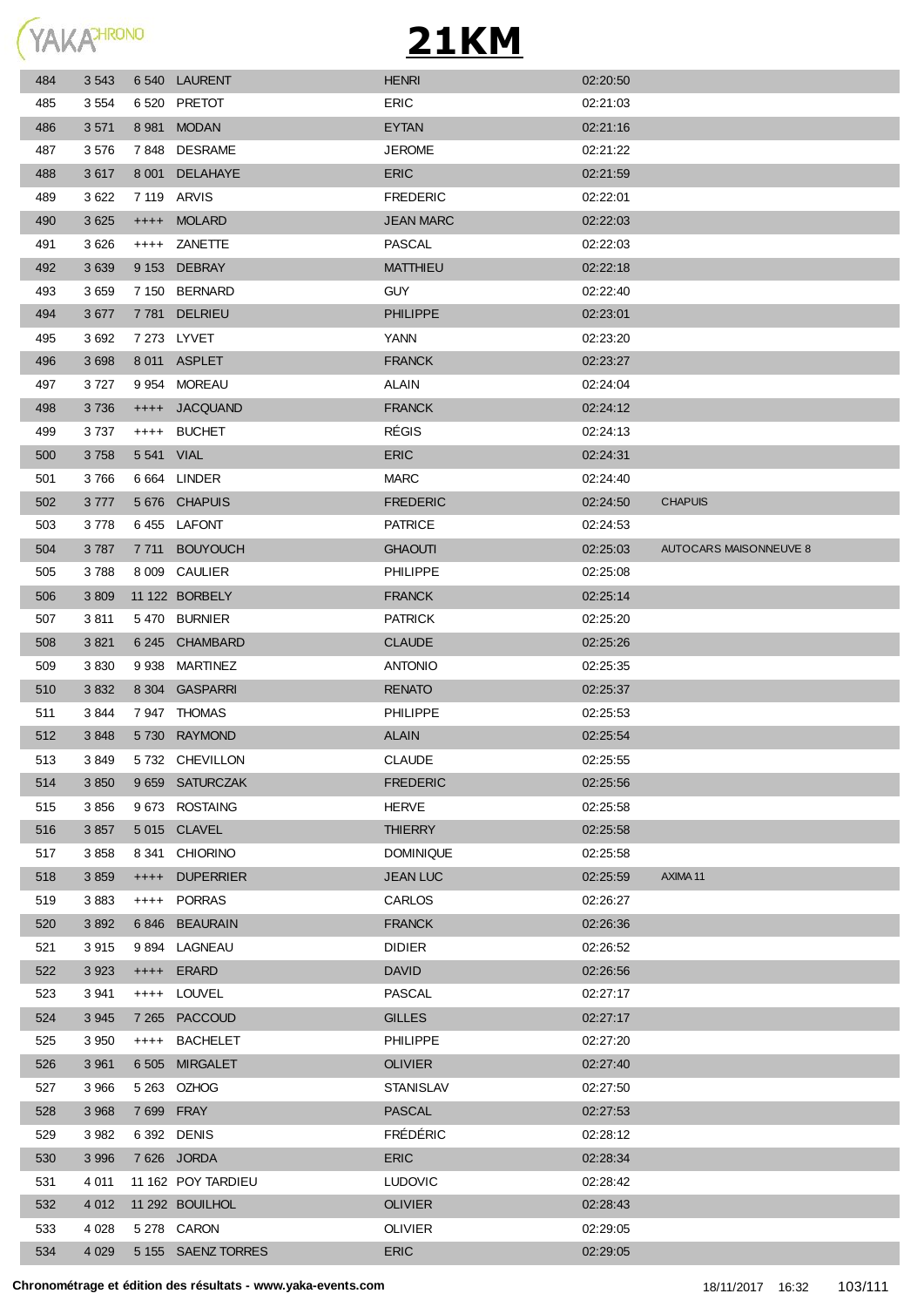

| 535 | 4 0 3 0 |           | 5 277 BERTON          | <b>ROGER</b>         | 02:29:06 |                       |
|-----|---------|-----------|-----------------------|----------------------|----------|-----------------------|
| 536 | 4 0 3 2 |           | ++++ ROYET            | <b>DIDIER</b>        | 02:29:07 |                       |
| 537 | 4 0 3 6 |           | 7873 BESSON           | <b>THIERRY</b>       | 02:29:12 |                       |
| 538 | 4 0 3 9 |           | 6406 TORIELLO         | <b>FRANÇOIS</b>      | 02:29:18 |                       |
| 539 | 4 0 5 4 |           | 9873 DESCHOENMAEKER   | <b>VINCENT</b>       | 02:29:35 |                       |
| 540 | 4 0 5 9 |           | 7445 DUCROS           | <b>XAVIER</b>        | 02:29:42 |                       |
| 541 | 4 0 61  | 6 874     | CASADEI               | <b>CHRISTOPHE</b>    | 02:29:44 |                       |
| 542 | 4 0 63  | 6729      | COLLOVRAY             | <b>JACQUES</b>       | 02:29:45 |                       |
| 543 | 4 0 71  | 7 291     | MARGHELLA             | <b>FRANCO</b>        | 02:29:51 |                       |
| 544 | 4 0 7 6 | 7486      | <b>MARTEL</b>         | <b>FABRICE</b>       | 02:29:57 |                       |
| 545 | 4 0 7 9 |           | 7 254 DEROMAS         | ARNAUD               | 02:30:03 |                       |
| 546 | 4 0 8 5 | 7479 PAYA |                       | <b>CHRISTIAN</b>     | 02:30:20 |                       |
| 547 | 4 0 9 7 |           | ++++ WOLTER           | <b>PATRICK</b>       | 02:30:46 |                       |
| 548 | 4 1 6 2 |           | 6 961 AUBEUF          | <b>FABRICE</b>       | 02:32:26 |                       |
| 549 | 4 1 6 5 | $++++-$   | <b>VIGNERON</b>       | <b>BERNARD</b>       | 02:32:32 |                       |
| 550 | 4 177   | 7 603     | ASDRUBAL              | <b>FRANCOIS</b>      | 02:32:51 |                       |
| 551 | 4 2 0 1 | 7984      | TERRASSE              | <b>PATRICK</b>       | 02:33:10 |                       |
| 552 | 4 202   |           | 6 025 CORMORECHE      | <b>MAXIME</b>        | 02:33:20 |                       |
| 553 | 4 2 1 4 |           | 7 401 ALLEGRET PILAUD | <b>PIERRE</b>        | 02:33:40 |                       |
| 554 | 4 2 2 3 | 5 881     | <b>LAFFONT</b>        | <b>BRUNO</b>         | 02:33:46 |                       |
| 555 | 4 2 2 7 |           | 5497 DURAND           | HERVÉ                | 02:33:47 |                       |
| 556 | 4 2 3 0 |           | 8 081 MARAIS          | <b>JOHANNES</b>      | 02:33:53 |                       |
| 557 | 4 2 3 4 | 5 349     | ESSIGMANN             | <b>BERND</b>         | 02:33:59 |                       |
| 558 | 4 2 4 3 |           | 7 937 GRAVET          | <b>ROLAND</b>        | 02:34:08 |                       |
| 559 | 4 2 4 5 |           | 11 065 DONIN          | <b>CHRISTIAN</b>     | 02:34:09 |                       |
| 560 | 4 2 4 6 |           | ++++ CROUZET          | <b>PIERRE</b>        | 02:34:09 |                       |
| 561 | 4 2 5 3 |           | 7492 YANNICOPOULOS    | <b>CHRISTOS</b>      | 02:34:13 |                       |
| 562 | 4 2 5 5 |           | 8 398 PATRAS          | <b>HERVE</b>         | 02:34:13 |                       |
| 563 | 4 275   |           | 9872 GROSS            | <b>REYNALD</b>       | 02:34:50 |                       |
| 564 | 4 2 8 0 |           | 5413 ANSAR            | <b>MARC</b>          | 02:34:52 |                       |
| 565 | 4 2 8 5 |           | 7799 BONESTROO        | <b>MENTE</b>         | 02:35:07 |                       |
| 566 | 4 2 9 1 |           | 10 211 CHARTON        | <b>DOMINIQUE</b>     | 02:35:12 | <b>GROENLAND 2017</b> |
| 567 | 4 2 9 4 | 5988      | <b>BRUCHON</b>        | <b>GILLES</b>        | 02:35:13 |                       |
| 568 | 4 2 9 8 | 8 2 8 6   | <b>DEMANGE</b>        | <b>LAURENT</b>       | 02:35:22 |                       |
| 569 | 4 3 0 3 |           | 7 190 VACOSSIN        | <b>MARC</b>          | 02:35:23 |                       |
| 570 | 4 3 1 5 |           | 8 205 ALLARD          | <b>THIERRY</b>       | 02:35:50 |                       |
| 571 | 4 3 1 8 |           | 6705 PERRIN           | <b>NICOLAS</b>       | 02:35:52 |                       |
| 572 | 4 3 3 9 | 6 6 7 1   | <b>BERNARD</b>        | <b>OLIVIER</b>       | 02:36:37 |                       |
| 573 | 4 3 4 2 | $++++$    | <b>MOREAU</b>         | RÉMI                 | 02:36:40 |                       |
| 574 | 4 3 4 6 | $++++-$   | <b>COADIC</b>         | <b>JEAN YVES</b>     | 02:36:44 |                       |
| 575 | 4 3 8 2 | 6 248     | <b>PAUL</b>           | <b>FABRICE</b>       | 02:37:18 |                       |
| 576 | 4 3 9 6 |           | 6 018 LE GAC          | <b>ALAIN</b>         | 02:37:35 |                       |
| 577 | 4 4 0 5 | $++++-$   | <b>GRYMONPREZ</b>     | <b>JEAN VALERY</b>   | 02:37:58 |                       |
| 578 | 4 4 0 8 | $++++-$   | <b>BIANCO</b>         | <b>FRANCK</b>        | 02:38:00 | AXIMA 9               |
| 579 | 4 4 1 2 | 6470      | <b>DUBOIS</b>         | <b>DIDIER</b>        | 02:38:07 |                       |
| 580 | 4 4 1 3 |           | 5473 DELAVENNE        | <b>MATTHIEU</b>      | 02:38:08 |                       |
| 581 | 4 4 1 5 | 5 0 0 8   | ABRIEL                | <b>GILLES</b>        | 02:38:08 | <b>ACACIAS</b>        |
| 582 | 4 4 3 2 |           | 8 276 NOUET           | <b>MICHEL</b>        | 02:38:31 |                       |
| 583 | 4 4 3 7 |           | 7 128 PAULON          | <b>DENIS</b>         | 02:38:38 |                       |
| 584 | 4 4 4 6 |           | 7 517 GAUTHIER        | <b>GERARD</b>        | 02:38:49 | CAP BUGEY 2           |
| 585 | 4 4 4 8 |           | 8 909 QUERSIN         | <b>JEAN FRANÇOIS</b> | 02:38:51 |                       |
|     |         |           |                       |                      |          |                       |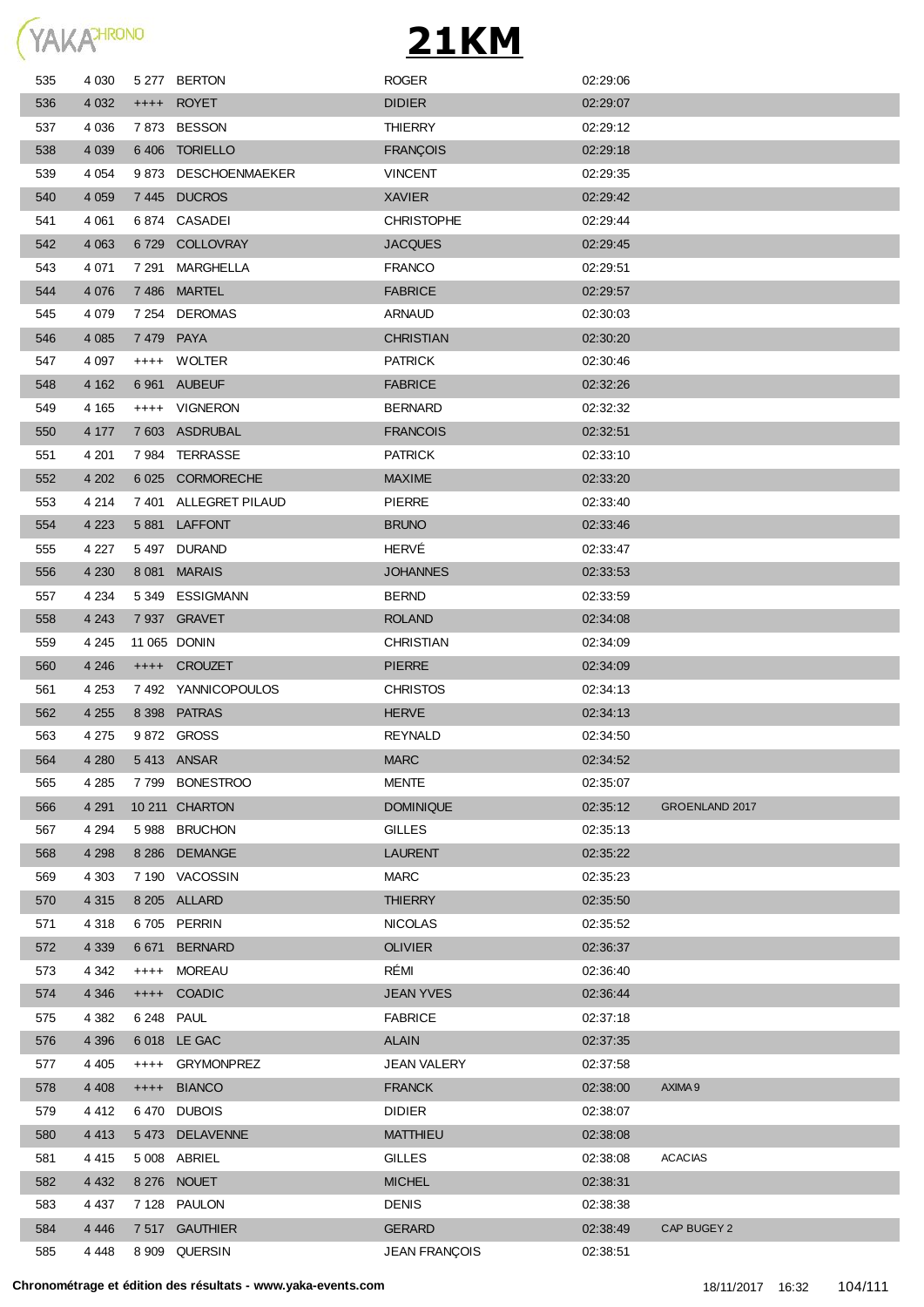YAKAHRONO

| 586 | 4 4 4 9 | 5731 FACCIO       | <b>OLIVIER</b>         | 02:38:52 |                       |
|-----|---------|-------------------|------------------------|----------|-----------------------|
| 587 | 4 474   | 9942 ESTRA        | ERIC                   | 02:39:11 |                       |
| 588 | 4 4 9 7 | 8 679 DESCHAMPT   | <b>MICHEL</b>          | 02:40:02 |                       |
| 589 | 4 4 9 8 | 7667 BALLARIN     | <b>ERIC</b>            | 02:40:05 |                       |
| 590 | 4517    | 5925 DUBUS        | <b>FRANCK</b>          | 02:40:42 |                       |
| 591 | 4519    | 5895 VALMONT      | <b>FREDERIC</b>        | 02:40:49 |                       |
| 592 | 4 5 4 8 | 6 685 MAURIZ      | <b>ENRIQUE</b>         | 02:42:13 |                       |
| 593 | 4 5 7 3 | 6861 SIBUT        | LAURENT                | 02:43:02 |                       |
| 594 | 4 5 7 4 | 5866 JOOS         | <b>URS</b>             | 02:43:02 |                       |
| 595 | 4 5 8 3 | 9513 VEUILLOT     | <b>PHILIPPE</b>        | 02:43:12 |                       |
| 596 | 4 5 8 4 | 7 004 FICHOT      | <b>JEAN CHARLES</b>    | 02:43:16 |                       |
| 597 | 4588    | 6 680 FLAHAUT     | <b>ERIC</b>            | 02:43:22 |                       |
| 598 | 4 5 9 1 | 9 110 LARGIER     | <b>DIDIER</b>          | 02:43:37 |                       |
| 599 | 4 60 6  | 5 585 GOUTTEPIFRE | <b>PATRICK</b>         | 02:44:23 |                       |
| 600 | 4 6 3 4 | 6 186 LANSSE      | <b>PATRICK</b>         | 02.45.43 |                       |
| 601 | 4 6 4 8 | 7 126 DROCHON     | <b>MARC</b>            | 02:46:34 |                       |
| 602 | 4 6 5 4 | 7 535 CASSIN      | <b>DENIS</b>           | 02:46:36 |                       |
| 603 | 4 6 5 7 | 5 126 SAUNIER     | <b>LAURENT</b>         | 02:46:38 |                       |
| 604 | 4 6 7 2 | ++++ NICAISE      | <b>ERIC</b>            | 02:47:07 |                       |
| 605 | 4678    | 8 432 HEVIN       | JOÉL                   | 02:47:28 |                       |
| 606 | 4 6 8 3 | 5962 LUCAS        | <b>PATRICK</b>         | 02.47.43 |                       |
| 607 | 4 6 8 4 | 6439 KOECHLIN     | <b>GEOFFROY</b>        | 02:47:45 |                       |
| 608 | 4 6 9 0 | 11 080 PERSOUD    | <b>RICHARD</b>         | 02:48:15 |                       |
| 609 | 4 7 1 0 | ++++ SZELEJEWSKI  | <b>CHRISTOF</b>        | 02:49:14 | <b>VFB SALZKOTTEN</b> |
| 610 | 4 7 1 1 | ++++ PETRI        | <b>MATTHIAS</b>        | 02:49:14 | <b>VFB SALZKOTTEN</b> |
|     | 4 7 1 5 | 6782 TAPONAT      | <b>CHARLES</b>         | 02:49:19 |                       |
| 611 |         |                   |                        |          |                       |
| 612 | 4 7 3 1 | 9 253 WILSON      | <b>COLIN</b>           | 02:49:55 | <b>TEAM YAKKING</b>   |
| 613 | 4 7 5 8 | 6 938 WARIN       | <b>GILLES</b>          | 02:51:25 |                       |
| 614 | 4765    | 5 285 HEBERT      | <b>JEAN CHRISTOPHE</b> | 02:51:49 |                       |
| 615 | 4 778   | ++++ HUIN         | <b>ANDRE</b>           | 02:52:39 |                       |
| 616 | 4 7 9 2 | 8 150 BRULIN      | <b>CHRISTOPHE</b>      | 02:53:29 |                       |
| 617 | 4 8 0 4 | 9 622 ISSARTIAL   | <b>FREDERIC</b>        | 02:53:59 |                       |
| 618 | 4 8 20  | 6 621 BERNOLLIN   | <b>JEAN PIERRE</b>     | 02:54:28 |                       |
| 619 | 4 8 4 5 | 9 837 ALVES       | <b>JORGE</b>           | 02:54:58 | LEALEX <sub>5</sub>   |
| 620 | 4 8 4 6 | 8 639 JUGNET      | <b>GILLES</b>          | 02:54:59 |                       |
| 621 | 4 8 5 4 | 9781 PRADON       | <b>FREDERIC</b>        | 02:55:13 |                       |
| 622 | 4 8 5 9 | 9 268 CHÂTELET    | <b>BRUNO</b>           | 02:55:30 |                       |
| 623 | 4871    | 11 032 GOBET      | <b>PATRICK</b>         | 02:55:51 |                       |
| 624 | 4 8 7 2 | 6736 LACHAUD      | <b>ERICK</b>           | 02:55:52 |                       |
| 625 | 4879    | 8704 GERARD       | <b>MARYAN</b>          | 02:55:59 | CAT@STROPHE           |
| 626 | 4 9 0 5 | 7 342 LEFEBVRE    | <b>FRANÇOIS</b>        | 02:56:37 |                       |
| 627 | 4913    | 8 640 SHEMESH     | EFI                    | 02:56:52 |                       |
| 628 | 4 9 3 3 | 6955 JOUBERT      | <b>PASCAL</b>          | 02:58:39 |                       |
| 629 | 4 9 5 3 | 6078 VOLONTIER    | <b>STÉPHANE</b>        | 02:59:45 |                       |
| 630 | 4 9 6 6 | 8 555 MARTIN      | <b>HERVÉ</b>           | 03:00:22 |                       |
| 631 | 4 9 8 6 | 7 081 MONCHEAUX   | <b>PHILIPPE</b>        | 03:01:46 |                       |
| 632 | 4 9 8 7 | 7 080 JARRY       | <b>BENOIT</b>          | 03:01:47 |                       |
| 633 | 4 9 8 9 | 6833 BERGKVIST    | <b>ROBERT</b>          | 03:01:50 |                       |
| 634 | 4 9 9 0 | 7870 MISSO        | <b>PIERRE</b>          | 03:01:50 |                       |
| 635 | 4 9 9 5 | 5 211 DRAMAILLER  | XAVIER                 | 03:01:52 |                       |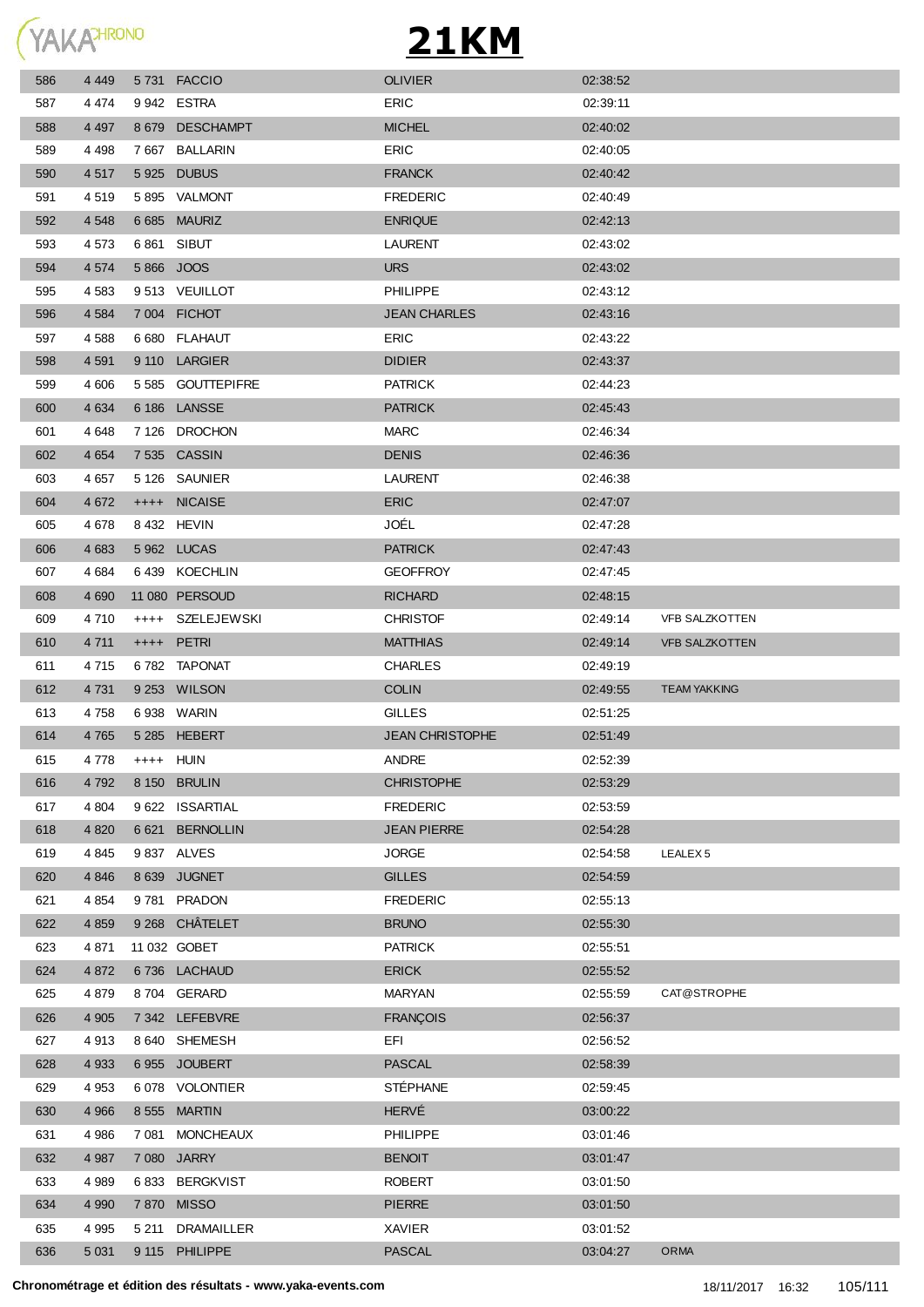

| 637 | 5 0 36  |            | 9546 BEAUVAIS          | <b>RICHARD</b>       | 03:04:58 |                     |
|-----|---------|------------|------------------------|----------------------|----------|---------------------|
| 638 | 5 0 38  | 7 481      | <b>TARDIVEAU</b>       | <b>DIDIER</b>        | 03:05:13 |                     |
| 639 | 5 0 7 1 |            | 5 248 POUVREAU         | <b>PASCAL</b>        | 03:07:37 |                     |
| 640 | 5 0 7 3 | 5 247      | <b>BONNEVIE</b>        | <b>ERIC</b>          | 03:07:38 |                     |
| 641 | 5 0 7 7 |            | 9534 LAUGER            | RÉMI                 | 03:07:44 |                     |
| 642 | 5 1 1 7 | 9 2 4 8    | <b>DUIVON</b>          | <b>JEAN MICHEL</b>   | 03:09:38 |                     |
| 643 | 5 1 3 9 | 7940       | MARBEHANT              | <b>ETIENNE</b>       | 03:10:47 |                     |
| 644 | 5 1 5 1 |            | 6447 MOLLARD           | JOËL                 | 03:11:58 | LES 6 BEAUX JOLAIS  |
| 645 | 5 1 6 0 |            | 10 711 GUILLIN         | <b>THIERRY</b>       | 03:13:05 |                     |
| 646 | 5 1 6 2 | $++++-$    | <b>DHO</b>             | <b>ALAIN</b>         | 03:13:05 |                     |
| 647 | 5 1 6 4 | 8960       | LAVIAN                 | LEVI                 | 03:13:10 |                     |
| 648 | 5 1 6 7 | $++++-$    | <b>GUASTO</b>          | <b>JEAN FRANÇOIS</b> | 03:13:50 |                     |
| 649 | 5 1 7 3 |            | 7436 GALLAND           | <b>BENOIT</b>        | 03:14:33 |                     |
| 650 | 5 1 8 9 |            | 8 209 ALLEAUME         | <b>RÉMY</b>          | 03:16:44 |                     |
| 651 | 5 2 2 3 | ++++       | <b>BRAULT</b>          | <b>CHRISTOPHE</b>    | 03:19:28 |                     |
| 652 | 5 2 7 4 |            | 7 936 PIERRET          | <b>THIERRY</b>       | 03:24:44 |                     |
| 653 | 5 2 8 2 |            | 6851 VICAT             | <b>BERNARD</b>       | 03:25:26 | ORALIA <sub>8</sub> |
| 654 | 5 2 8 9 |            | 8 806 SI MOHAMED       | <b>RACHID</b>        | 03:25:35 |                     |
| 655 | 5 2 9 0 | 6 287      | <b>BRECHET</b>         | <b>PHILIPPE</b>      | 03:25:35 |                     |
| 656 | 5 2 9 1 | 6 5 6 5    | <b>BAILLY</b>          | <b>PATRICK</b>       | 03:25:36 |                     |
| 657 | 5 2 9 2 | 7753       | <b>BERAUD</b>          | <b>JEAN MARC</b>     | 03:25:50 |                     |
| 658 | 5 3 0 7 | 6 6 6 9    | <b>BISSARDON</b>       | <b>GUY</b>           | 03:26:57 |                     |
| 659 | 5 3 4 8 | 8748       | OLDONAY                | <b>THIERRY</b>       | 03:28:56 |                     |
| 660 | 5 3 5 1 |            | 7 563 LINIGER          | <b>JEAN MARC</b>     | 03:28:56 |                     |
| 661 | 5 3 6 0 |            | 8 387 DURAND           | <b>RICHARD</b>       | 03:30:03 |                     |
| 662 | 5 3 6 1 |            | 8 043 BISCA            | <b>PAOLO</b>         | 03:30:05 |                     |
| 663 | 5 3 6 2 |            | 8770 GOURY             | <b>MICHEL</b>        | 03:30:06 | С                   |
| 664 | 5 3 7 9 |            | 7 933 VELGHE           | <b>CHRISTIAN</b>     | 03:31:29 |                     |
| 665 | 5 4 0 3 | 8 643 BEAL |                        | <b>HERVE</b>         | 03:33:05 |                     |
| 666 | 5 4 38  |            | 11 105 MARQUES         | <b>FRANCISCO</b>     | 03:35:32 |                     |
| 667 | 5 4 4 0 | $++++-$    | MATHIEU                | <b>JÉRÔME</b>        | 03:35:33 |                     |
| 668 | 5 4 7 6 | 7 600      | <b>MICHEL</b>          | <b>SERGE</b>         | 03:38:35 |                     |
| 669 | 5 5 0 1 | 6993       | CHAUVIN                | <b>ERIC</b>          | 03:39:40 |                     |
| 670 | 5 5 0 2 | 6921       | <b>DOS PAZOS</b>       | <b>JOSE</b>          | 03:39:40 |                     |
| 671 | 5 5 0 3 |            | 7 510 BESSE            | <b>MICHEL</b>        | 03:39:41 |                     |
| 672 | 5 5 0 6 | 7 0 7 3    | <b>DECARREAUX</b>      | <b>PHILIPPE</b>      | 03:39:42 |                     |
| 673 | 5 5 0 8 | 6967       | <b>MARTINEZ TEJERO</b> | <b>JOSE ANTONIO</b>  | 03:39:44 |                     |
| 674 | 5 5 0 9 | 8 0 7 4    | <b>DABANCOURT</b>      | <b>STEPHANE</b>      | 03:39:44 |                     |
| 675 | 5 5 6 0 | $^{++++}$  | <b>JEANDON</b>         | <b>MARC</b>          | 03:49:25 |                     |
| 676 | 5 5 6 8 |            | 9 028 CHANTIN          | <b>JEAN PHILIPPE</b> | 03:55:41 |                     |
| 677 | 5 5 7 3 |            | 6 104 GEOFFRAY         | <b>JEAN PASCAL</b>   | 04:10:48 |                     |
|     |         |            |                        |                      |          |                     |

#### **VETERAN 3 FEMME**

| CI.Cat. | Gen.    | Doss.                  | <b>Nom</b> | <b>Prenom</b>       | Temps    |             | Club |
|---------|---------|------------------------|------------|---------------------|----------|-------------|------|
|         | 641     | 8 094 COMELLI          |            | <b>SUZANNE</b>      | 01:59:24 |             |      |
| 2       | 1 7 3 3 | ANDRE<br>$++++$        |            | <b>CLAIRE</b>       | 02:00:26 |             |      |
| 3       | 937     | <b>PIPET</b><br>$++++$ |            | <b>FRANCOISE</b>    | 02:02:24 |             |      |
| 4       | 2 101   | <b>BERGER</b><br>9 794 |            | <b>MARIE NOELLE</b> | 02:04:17 |             |      |
| 5       | 2 2 3 6 | 7526 PONCET            |            | <b>MARIE CLAIRE</b> | 02:05:42 | CAP BUGEY 4 |      |
| 6       | 2443    | 11 089 MEUNIER         |            | <b>MONIQUE</b>      | 02:08:04 |             |      |
|         | 2 5 5 0 | 5 530 BERTHO           |            | <b>CHANTAL</b>      | 02:09:14 |             |      |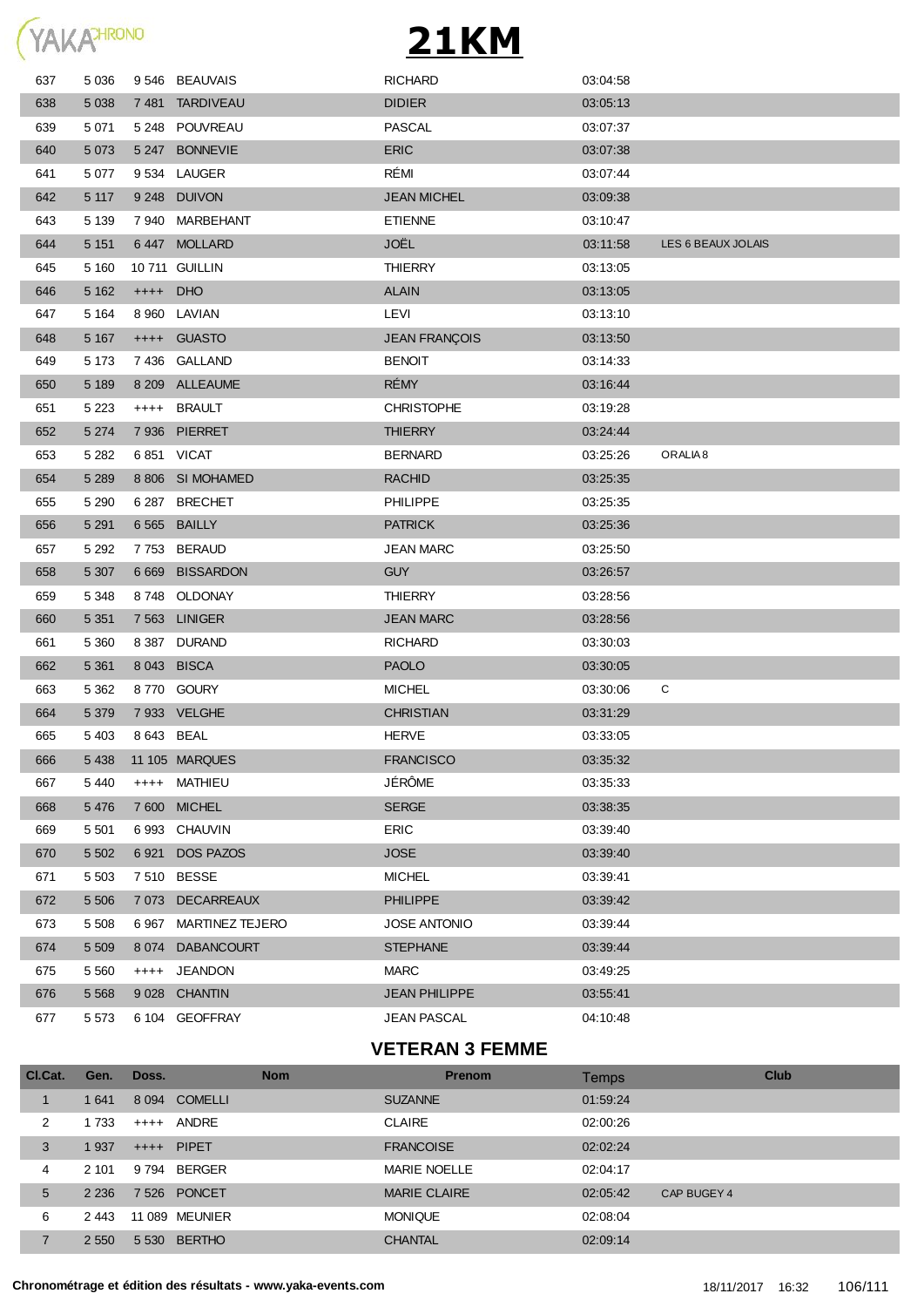

| 8  | 2 5 9 6 |         | 8958 DURET           | <b>FATIMA</b>        | 02:09:42 |                               |
|----|---------|---------|----------------------|----------------------|----------|-------------------------------|
| 9  | 2622    |         | 9 916 HEISE          | <b>BRIGITTE</b>      | 02:10:00 | C A ROANNAIS 3                |
| 10 | 2843    |         | 8729 BERNARD ZENOU   | <b>SYLVIE</b>        | 02:12:10 |                               |
| 11 | 2846    | 5 2 5 8 | <b>CRESCI</b>        | <b>FABIENNE</b>      | 02:12:11 |                               |
| 12 | 2866    |         | 8 678 BOWYER JONES   | PJ                   | 02:12:23 |                               |
| 13 | 3 2 6 2 |         | 9 507 PETIT          | <b>JEANINE</b>       | 02:17:19 |                               |
| 14 | 3 2 6 8 | $++++-$ | BARBE                | LAURENCE             | 02:17:24 |                               |
| 15 | 3 3 2 5 |         | 5479 WESTPHALE       | <b>GENEVIEVE</b>     | 02:18:01 |                               |
| 16 | 3 3 5 2 |         | 7018 MEYER           | <b>LAURENCE</b>      | 02:18:17 |                               |
| 17 | 3 4 3 0 |         | 9766 LAFAY           | LAURENCE             | 02:19:27 |                               |
| 18 | 3 5 5 9 |         | 7 135 SERRANO        | <b>CHANTAL</b>       | 02:21:11 |                               |
| 19 | 3 607   |         | 7613 FRAISON         | <b>ANNICK</b>        | 02:21:46 |                               |
| 20 | 3720    | $++++-$ | RADEL                | CHANTAL              | 02:23:58 |                               |
| 21 | 4 0 34  |         | 5477 ANDRIEUX        | <b>CHANTAL</b>       | 02:29:08 |                               |
| 22 | 4 1 2 0 |         | 6 649 TOURRAINE      | <b>FRANCETTE</b>     | 02:31:07 |                               |
| 23 | 4 1 4 3 |         | ++++ PAAR            | <b>LAURENCE</b>      | 02:31:55 |                               |
| 24 | 4 2 9 2 |         | 6 187 CLAUDEL        | <b>MARTINE</b>       | 02:35:13 |                               |
| 25 | 4 4 9 2 |         | ++++ SCHLICK         | <b>CARINE</b>        | 02:39:42 |                               |
| 26 | 4 501   |         | 6 202 LEFOULON       | <b>GENEVIEVE</b>     | 02:40:09 |                               |
| 27 | 4 5 4 4 |         | 5486 PICHOU          | <b>MICHELE</b>       | 02:41:56 |                               |
| 28 | 4 571   |         | 6458 GRILLOT         | <b>CHRISTINE</b>     | 02:42:48 |                               |
| 29 | 4 747   | 8924    | <b>BOUILLARD</b>     | <b>NICOLE</b>        | 02:50:44 |                               |
| 30 | 5 0 0 6 |         | 7656 PERRIN          | <b>JACQUELINE</b>    | 03:02:33 |                               |
| 31 | 5 0 68  |         | 5 252 LEDIGABEL      | <b>CATHERINE</b>     | 03:07:36 |                               |
| 32 | 5 0 6 9 |         | 5 253 MORICEAU       | <b>CHRISTIANE</b>    | 03:07:37 |                               |
| 33 | 5 0 7 0 |         | 5 249 RANGER         | <b>CECILE</b>        | 03:07:37 |                               |
| 34 | 5 1 5 6 |         | 5438 PASSOT          | <b>MURIELLE</b>      | 03:12:20 |                               |
| 35 | 5 1 5 9 |         | 5766 WRIGHT          | <b>LINDA</b>         | 03:12:59 |                               |
| 36 | 5 2 2 1 | $++++-$ | BAYART RIEZ          | <b>MARIE PASCALE</b> | 03:19:27 |                               |
| 37 | 5 2 2 2 |         | ++++ GERMAIN         | <b>ARIANE</b>        | 03:19:27 |                               |
| 38 | 5 2 5 6 |         | 6837 TIMMINS         | <b>JEAN</b>          | 03:22:53 | <b>BALBRIGGAN ROADRUNNERS</b> |
| 39 | 5 3 6 3 | 6653    | <b>LAPIERRE</b>      | <b>BRIGITTE</b>      | 03:30:10 |                               |
| 40 | 5 3 9 1 |         | 6488 PEARSON EVANS   | AILEEN               | 03:32:34 |                               |
| 41 | 5 4 8 1 |         | 6956 TREPY           | <b>GERMAINE</b>      | 03:39:06 | <b>OXYGENE PSA</b>            |
| 42 | 5 4 8 2 |         | 7 087 SKRZEK FALAIZE | <b>DOMINIQUE</b>     | 03:39:06 |                               |
| 43 | 5 5 0 5 | 7 411   | <b>MONNERAYE</b>     | <b>MONIQUE</b>       | 03:39:42 | <b>OXYGENE PSA</b>            |
|    |         |         |                      |                      |          |                               |

#### **VETERAN 3 HOMME**

| Cl.Cat.         | Gen. | Doss. | <b>Nom</b>        | <b>Prenom</b>   | Temps    | <b>Club</b>         |
|-----------------|------|-------|-------------------|-----------------|----------|---------------------|
|                 | 61   |       | 9 910 HEISE       | <b>UWE</b>      | 01:27:09 | C A ROANNAIS 1      |
| $\overline{2}$  | 74   |       | 7 270 VERNASSIERE | <b>GILLES</b>   | 01:28:41 |                     |
| 3               | 99   |       | 9911 ERARD        | <b>JACQUES</b>  | 01:30:55 | C A ROANNAIS 1      |
| 4               | 331  |       | 6 210 GEREYS      | <b>BERNARD</b>  | 01:40:17 |                     |
| 5               | 351  |       | ++++ MURE         | JEAN            | 01:40:45 |                     |
| 6               | 356  |       | 9 385 GARINO      | <b>EGIDIO</b>   | 01:40:52 |                     |
| 7               | 372  |       | 8 248 FOURNET     | <b>LAURENT</b>  | 01:41:07 |                     |
| 8               | 377  |       | 9 908 FARJOT      | <b>PIERRE</b>   | 01:41:17 | C A ROANNAIS 1      |
| 9               | 436  |       | ++++ CLARON       | <b>CLAUDE</b>   | 01:42:36 |                     |
| 10 <sup>°</sup> | 504  |       | 9845 LIENHART     | ANDRÉ           | 01:44:16 | LEALEX <sub>4</sub> |
| 11              | 601  |       | 6 040 JANSE       | <b>PIETER</b>   | 01:45:59 | JANSE112ANS         |
| 12              | 619  |       | 8 980 AUTIXIER    | <b>JEAN LUC</b> | 01:46:19 |                     |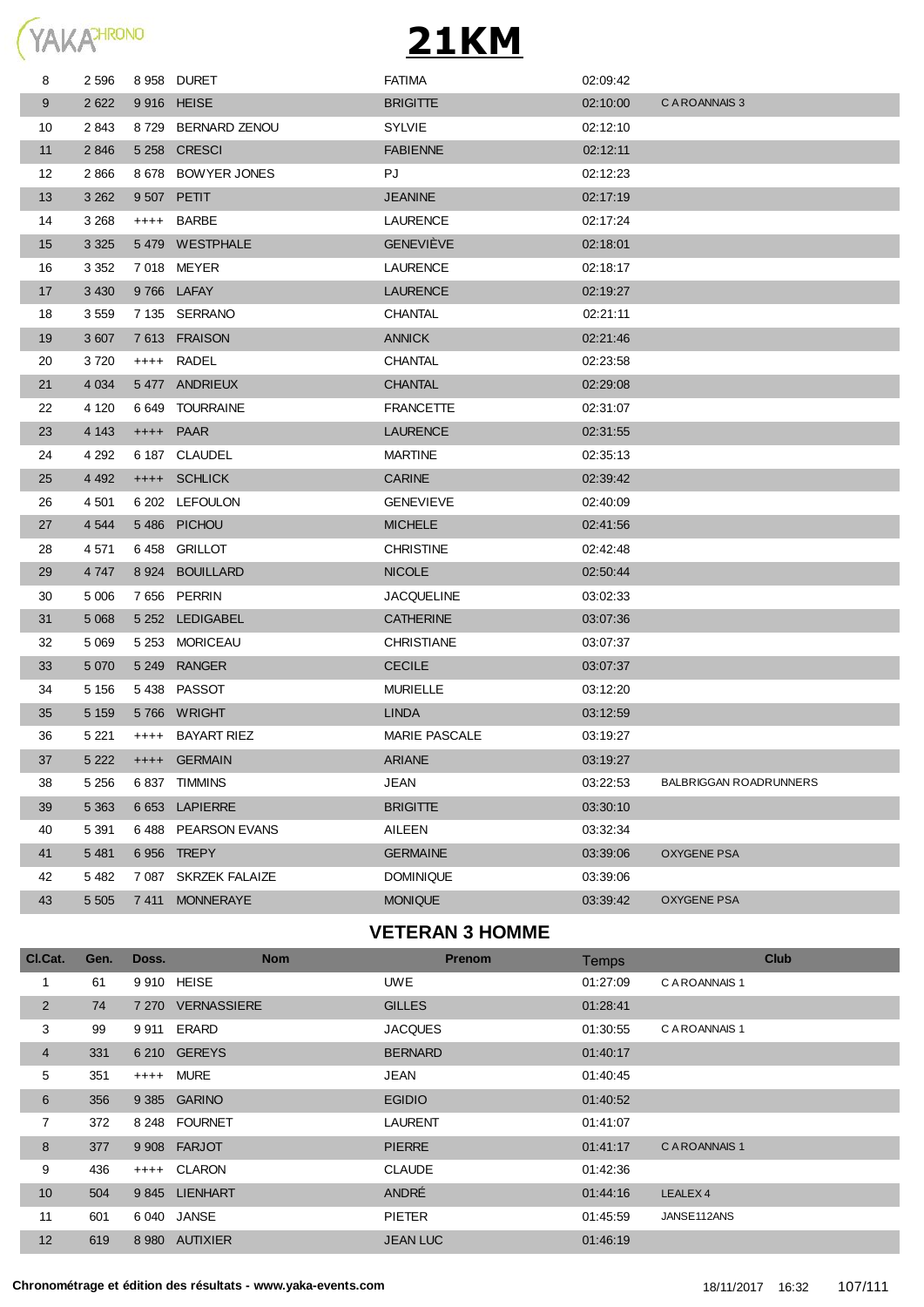

| 13 | 634     |            | 7653 MATRAS      | JOEL                | 01:46:28 |                     |
|----|---------|------------|------------------|---------------------|----------|---------------------|
| 14 | 641     |            | 6519 FERRIERE    | <b>BERNARD</b>      | 01:46:37 |                     |
| 15 | 649     |            | 5 537 MARTINOD   | <b>JACQUES</b>      | 01:46:44 |                     |
| 16 | 679     |            | 9456 FAVIER      | <b>CHRISTIAN</b>    | 01:47:06 |                     |
| 17 | 757     |            | 8467 BUSSOL      | JACQUES             | 01:48:27 |                     |
| 18 | 809     |            | 5 297 GAILLARD   | <b>JEAN PAUL</b>    | 01:49:20 |                     |
| 19 | 864     |            | 8378 MESBAOUI    | <b>NAJIB</b>        | 01:50:12 |                     |
| 20 | 880     |            | 9710 BESSON      | <b>MARC</b>         | 01:50:18 |                     |
| 21 | 945     |            | 5 237 QUELLIER   | <b>FRANCIS</b>      | 01:51:09 |                     |
| 22 | 1 0 0 8 |            | 8 520 BABOIN     | GILLES <sup>2</sup> | 01:51:58 |                     |
| 23 | 1 0 2 5 |            | 7793 CHASSAING   | ANDRÉ               | 01:52:12 | LES CHATS SAINTS    |
| 24 | 1 0 4 7 | 5922 LIPP  |                  | <b>PATRICK</b>      | 01:52:34 |                     |
| 25 | 1 1 1 8 |            | ++++ BARET       | <b>GILLES</b>       | 01:53:27 |                     |
| 26 | 1 1 5 3 |            | ++++ SPRUYTTE    | <b>CLAUDE</b>       | 01:53:52 |                     |
| 27 | 1 204   |            | 7894 RABUT       | ROBERT              | 01:54:32 |                     |
| 28 | 1 3 1 2 |            | 9 301 TORTONE    | <b>GEROLAMO</b>     | 01:55:57 |                     |
| 29 | 1 347   |            | 9 921 GUILLUY    | <b>SERGE</b>        | 01:56:18 |                     |
| 30 | 1 3 5 9 |            | 7 583 BERRE      | <b>FREDERIC</b>     | 01:56:24 |                     |
| 31 | 1 3 6 7 |            | 11 195 CHRISTIN  | <b>JEAN PIERRE</b>  | 01:56:28 |                     |
| 32 | 1 3 9 8 |            | 5 238 ROGNARD    | <b>RENÉ</b>         | 01:56:47 |                     |
| 33 | 1 4 0 6 |            | 9641 VIOLLAND    | <b>YVES</b>         | 01:56:53 |                     |
| 34 | 1 4 4 6 | 7 024 RUIZ |                  | <b>JEAN LOUIS</b>   | 01:57:19 |                     |
| 35 | 1448    |            | 6 663 CROZE      | JEAN PAUL           | 01:57:22 |                     |
| 36 | 1 5 2 3 |            | 8 106 JOSSERAND  | <b>SERGE</b>        | 01:58:06 |                     |
| 37 | 1760    | 8 949 VOLK |                  | ARYE                | 02:00:37 |                     |
| 38 | 1823    |            | 5480 ANDRIEUX    | <b>MAURICE</b>      | 02:01:18 |                     |
| 39 | 1856    |            | 6845 ROLLY       | JEAN LOUIS          | 02:01:33 | ORALIA <sub>8</sub> |
| 40 | 1 9 0 5 |            | 9 237 HOFMANN    | <b>EMIL</b>         | 02:02:06 |                     |
| 41 | 1952    |            | 7932 RISCHETTE   | GILBERT             | 02:02:31 |                     |
| 42 | 1973    |            | 6 301 HOURS      | <b>MICHEL</b>       | 02:02:46 |                     |
| 43 | 1996    |            | 6 033 TISSOT     | <b>PHILIPPE</b>     | 02:03:03 |                     |
| 44 | 2 0 7 2 |            | 6 648 TOURRAINE  | <b>FRANCE</b>       | 02:04:05 |                     |
| 45 | 2 10 6  | 7 777      | <b>FORESTIER</b> | <b>JEAN MARC</b>    | 02:04:21 |                     |
| 46 | 2 1 0 9 |            | 6830 GEVERTZ     | <b>FRANCIS</b>      | 02:04:23 |                     |
| 47 | 2 149   |            | 9 273 ETTLINGER  | <b>THOMAS</b>       | 02:04:45 |                     |
| 48 | 2 1 7 6 |            | 8 174 GAILLOCHET | LOÏC                | 02:05:02 |                     |
| 49 | 2 2 4 1 |            | 5762 PIERSON     | <b>PATRICK</b>      | 02:05:46 |                     |
| 50 | 2 3 1 1 |            | 7587 SABBAT      | <b>PATRICE</b>      | 02:06:31 |                     |
| 51 | 2 3 5 3 |            | 5 534 PISKE      | MICHAEL             | 02:06:59 |                     |
| 52 | 2 4 3 5 |            | 5403 BREDA       | <b>LUCIEN</b>       | 02:08:01 |                     |
| 53 | 2 4 3 8 | 6 638      | <b>SOROKA</b>    | <b>GEORGES</b>      | 02:08:01 |                     |
| 54 | 2 4 8 5 |            | 9 309 DEALMEIDA  | <b>ARMENIO</b>      | 02:08:30 | <b>NON</b>          |
| 55 | 2 4 9 7 |            | 9 055 SHAFAT     | YAACOV              | 02:08:42 |                     |
| 56 | 2 5 0 5 |            | 6974 CHAMFROY    | <b>MICHEL</b>       | 02:08:45 |                     |
| 57 | 2 5 0 8 | 8 2 4 9    | <b>DREVET</b>    | <b>DOMINIQUE</b>    | 02:08:47 |                     |
| 58 | 2 6 3 1 | 7 241      | DE PRESSIGNY     | <b>RENAUD</b>       | 02:10:04 | QBE                 |
| 59 | 2 7 7 8 |            | 5316 LOUIS       | <b>JEAN PIERRE</b>  | 02:11:32 |                     |
| 60 | 2815    |            | 6942 GRENOUILLER | <b>DENIS</b>        | 02:11:57 |                     |
| 61 | 2918    |            | ++++ VASSON      | <b>CLAUDE</b>       | 02:13:07 |                     |
| 62 | 2 9 3 4 | $++++$     | DA COSTA         | <b>ANTONIO</b>      | 02:13:20 |                     |
| 63 | 2 9 3 6 |            | 7 408 GRAVELET   | <b>JEAN CLAUDE</b>  | 02:13:21 |                     |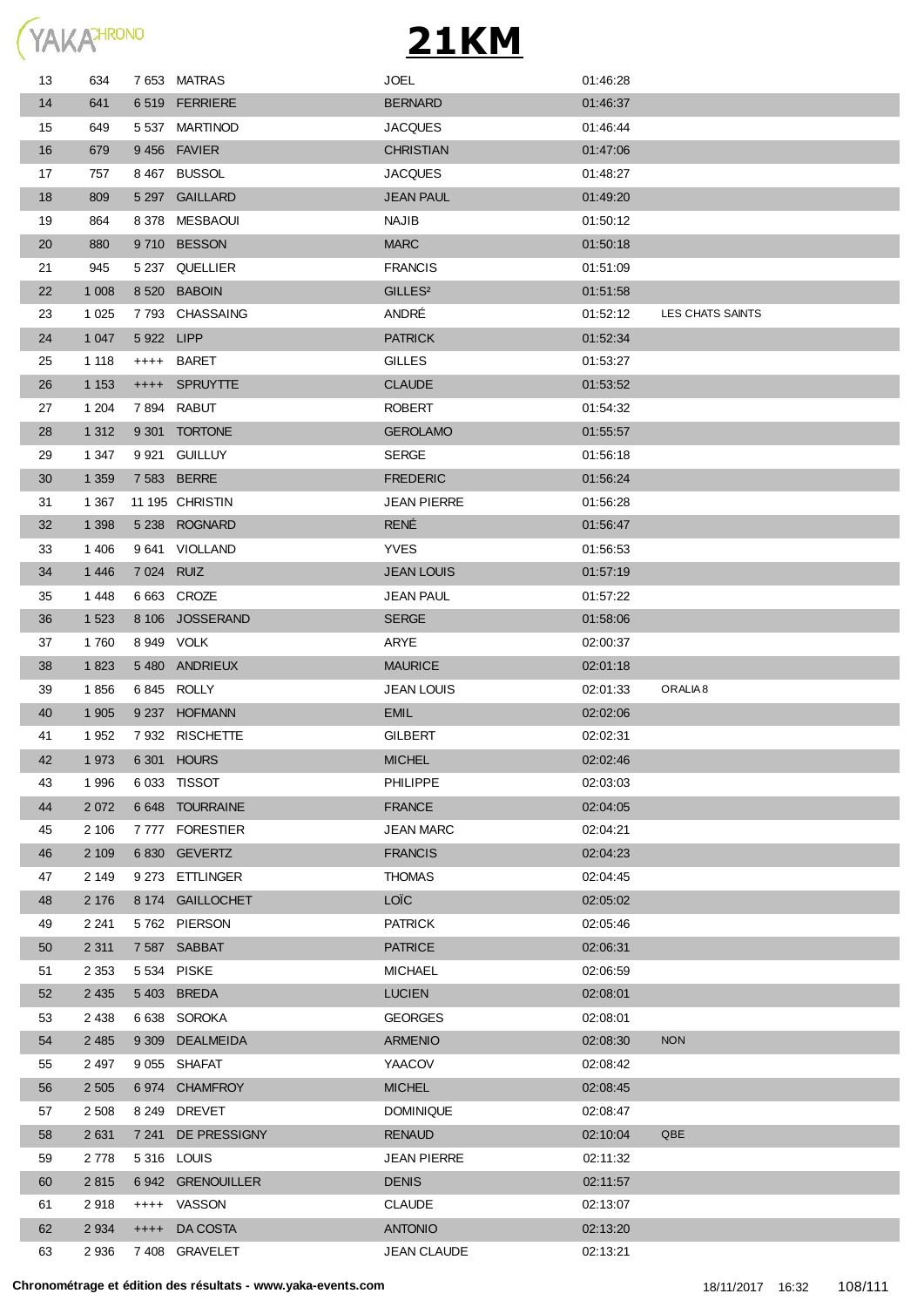

## **21KM**

| 64  | 2 9 6 0 | ++++ VALENÇOT    | <b>PASCAL</b>        | 02:13:36 |                |
|-----|---------|------------------|----------------------|----------|----------------|
| 65  | 2 9 6 5 | 6 112 MÜHLEDER   | <b>FRIEDRICH</b>     | 02:13:41 |                |
| 66  | 2 9 8 9 | 6477 FRANCOIS    | <b>JEAN MICHEL</b>   | 02:13:51 |                |
| 67  | 3 0 4 8 | 5570 GALLONE     | <b>SERGE</b>         | 02:14:36 |                |
| 68  | 3 0 6 4 | 6 384 PILLARD    | <b>JEAN CLAUDE</b>   | 02:14:43 |                |
| 69  | 3 1 6 2 | 6 132 ZABIOLLE   | <b>LAURENT</b>       | 02:16:06 |                |
| 70  | 3 1 6 4 | 6 642 GONIN      | <b>PATRICK</b>       | 02:16:06 |                |
| 71  | 3 1 9 7 | 5416 PÉLISSIER   | <b>BERNARD</b>       | 02:16:29 |                |
| 72  | 3 2 3 5 | 9 358 COLLIGNON  | <b>PASCAL</b>        | 02:16:51 |                |
| 73  | 3 2 5 0 | 6928 CHARPAIL    | <b>CHRISTIAN</b>     | 02:17:10 |                |
| 74  | 3 2 7 3 | 8 283 BLANCHET   | <b>RENE</b>          | 02:17:28 |                |
| 75  | 3 2 7 8 | 5 201 MUNRO      | <b>MCKENZIE</b>      | 02:17:30 |                |
| 76  | 3 2 8 6 | 9 068 GULYAS     | <b>GABRIEL</b>       | 02:17:34 |                |
| 77  | 3 3 7 6 | 6 230 AESCHBACH  | <b>JEAN LUC</b>      | 02:18:49 |                |
| 78  | 3 3 7 9 | 9717 CHARLET     | <b>PATRICK</b>       | 02:18:49 |                |
| 79  | 3 3 8 0 | 6 190 LEVRAT     | <b>YVAN</b>          | 02:18:49 |                |
| 80  | 3 3 8 1 | 6448 DUMAZEL     | <b>YVES</b>          | 02:18:49 |                |
| 81  | 3 3 8 2 | 5746 LINGRE      | <b>BERNARD</b>       | 02:18:49 |                |
| 82  | 3 4 3 9 | 8787 FAURE GRISE | <b>YVES</b>          | 02:19:34 |                |
| 83  | 3 5 0 5 | ++++ VIRIEUX     | <b>JACQUES</b>       | 02:20:21 |                |
| 84  | 3 5 3 7 | 6 802 ZENOVELLI  | <b>FAUSTO</b>        | 02:20:46 |                |
| 85  | 3 5 4 0 | 5 516 REMY       | <b>JEAN</b>          | 02:20:48 |                |
| 86  | 3 5 5 2 | 5 696 BOUEDRON   | <b>GILLES</b>        | 02:21:00 |                |
| 87  | 3 5 5 8 | 8477 LAFARGE     | <b>VINCENT</b>       | 02:21:10 |                |
| 88  | 3570    | 9449 DUFOUR      | <b>GILBERT</b>       | 02:21:16 |                |
| 89  | 3 5 8 0 | 5384 KOUBBI      | <b>FRANCIS</b>       | 02:21:23 |                |
| 90  | 3 6 21  | 8 007 HAUGER     | <b>FRANCOIS</b>      | 02:22:01 |                |
| 91  | 3 6 5 2 | 6 023 VANDEWALLE | <b>PASCAL</b>        | 02:22:36 |                |
| 92  | 3675    | ++++ OSADA       | <b>FRÉDÉRIC</b>      | 02:22:57 |                |
| 93  | 3682    | 8406 CHAMPELY    | <b>JEAN CLAUDE</b>   | 02:23:08 |                |
| 94  | 3716    | 8 976 DE BACKER  | <b>CHRISTIAN</b>     | 02:23:52 |                |
| 95  | 3798    | 6 059 STEPHAN    | PASCAL               | 02:25:13 |                |
| 96  | 3817    | 6 110 COUTANT    | <b>RAYMOND</b>       | 02:25:23 |                |
| 97  | 3884    | 5 180 CHEVALIER  | <b>JEAN PIERRE</b>   | 02:26:27 |                |
| 98  | 3 9 3 9 | 7 262 BALTAZARD  | <b>PIERRE</b>        | 02:27:17 |                |
| 99  | 3 9 4 3 | ++++ GALLOT      | HENRI                | 02:27:17 |                |
| 100 | 3 9 9 0 | 5 352 FOULQUIER  | <b>DOMINIQUE</b>     | 02:28:25 |                |
| 101 | 4 0 1 5 | 5947 AUDOIN      | <b>MICHEL</b>        | 02:28:45 |                |
| 102 | 4 0 20  | 8 868 PERINEL    | <b>HUGUES</b>        | 02:28:50 |                |
| 103 | 4 0 2 7 | 5 176 GOBIN      | ALAIN                | 02:29:05 |                |
| 104 | 4 1 9 1 | 7 835 GUYOT      | <b>GERARD</b>        | 02:33:05 |                |
| 105 | 4 1 9 3 | 5 195 BRUN       | CHRISTIAN            | 02:33:05 |                |
| 106 | 4 2 4 1 | 7 372 VIDOR      | <b>JEAN FRANCOIS</b> | 02:34:07 |                |
| 107 | 4 2 5 0 | 7 850 GIOVANETTI | <b>GUY</b>           | 02:34:11 |                |
| 108 | 4 2 9 0 | ++++ FOUQUET     | <b>DOMINIQUE</b>     | 02:35:12 | GROENLAND 2017 |
| 109 | 4 3 2 2 | 6983 PETIT       | <b>JEAN CLAUDE</b>   | 02:36:11 |                |
| 110 | 4 3 7 1 | 9490 LEOTY       | <b>PAUL</b>          | 02:37:08 |                |
| 111 | 4 3 8 8 | 7785 MEYER       | <b>DENIS</b>         | 02:37:24 |                |
| 112 | 4 4 8 3 | 6449 GALLAND     | <b>GUY</b>           | 02:39:24 |                |
| 113 | 4 4 8 7 | 8 075 FELLMANN   | <b>MARC</b>          | 02:39:41 |                |
| 114 | 4 4 9 1 | ++++ SCHLICK     | <b>PIERRE</b>        | 02:39:41 |                |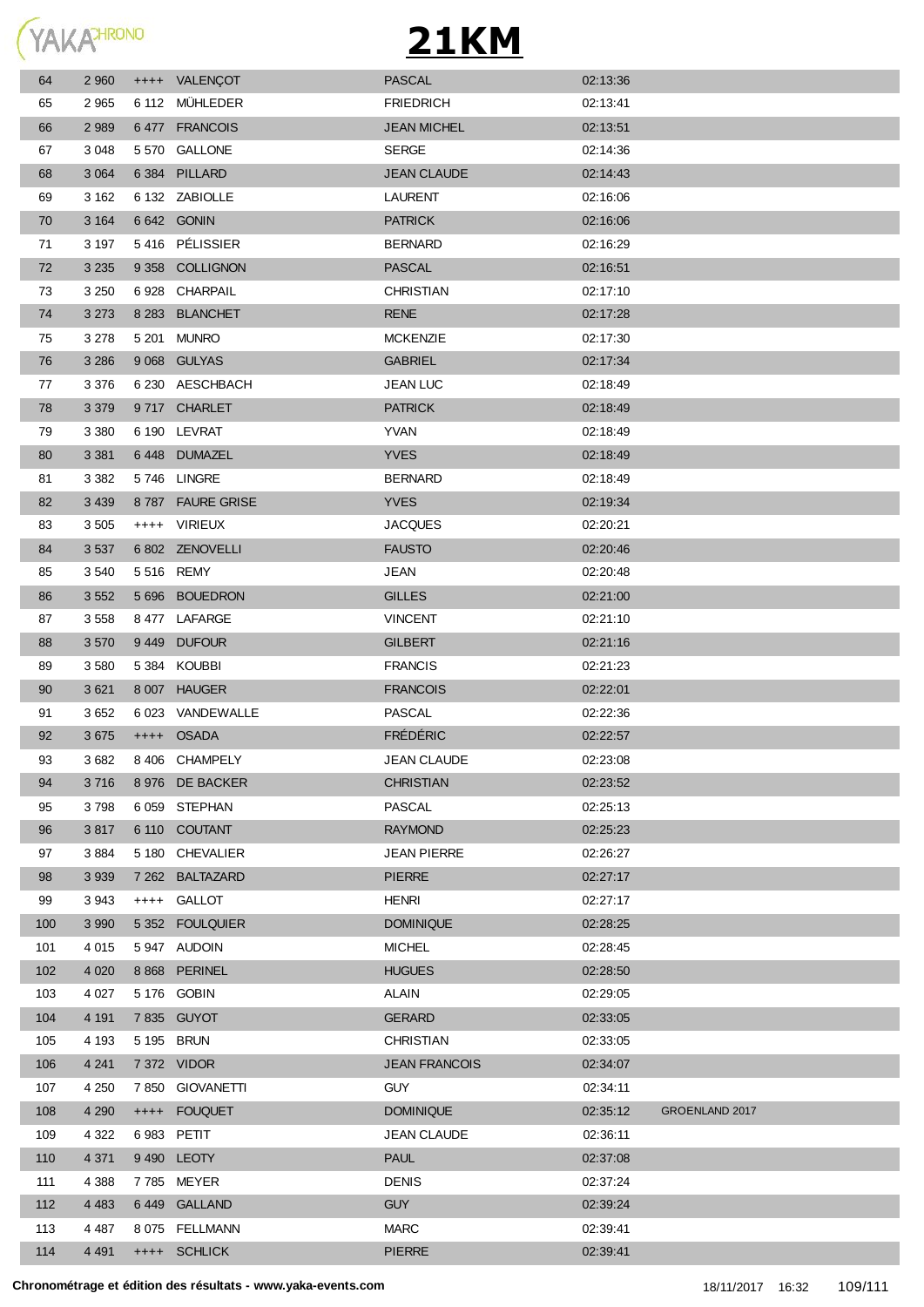|  | YAKA <sup>HRONO</sup> |
|--|-----------------------|

## **21KM**

| 115 | 4 5 22  |         | ++++ BERNARD       | <b>JEAN CLAUDE</b> | 02:40:59 |             |
|-----|---------|---------|--------------------|--------------------|----------|-------------|
| 116 | 4 5 4 1 |         | 8 262 PERRIER      | <b>FRANCOIS</b>    | 02:41:47 |             |
| 117 | 4 5 4 9 |         | 7 140 TARDIFF      | <b>NEIL</b>        | 02:42:17 |             |
| 118 | 4 5 7 5 |         | 5957 GEHLKOPF      | <b>MARC</b>        | 02:43:02 |             |
| 119 | 4 5 7 9 |         | 7931 RENARD        | <b>GEORGES</b>     | 02:43:08 |             |
| 120 | 4 6 8 9 |         | 9445 MAILLÉ        | <b>JEAN LUC</b>    | 02:48:13 |             |
| 121 | 4 702   |         | 5 228 GROSJEAN     | <b>MICHEL</b>      | 02:49:06 |             |
| 122 | 4 7 0 5 |         | 5 202 STAHL        | <b>PHILIPPE</b>    | 02:49:07 |             |
| 123 | 4752    |         | 6 222 MELAYE       | <b>ANDRE</b>       | 02:51:06 |             |
| 124 | 4 7 7 2 |         | 5657 DULAC         | <b>MICHEL</b>      | 02:52:30 |             |
| 125 | 4856    |         | 8 238 SHIBATA      | <b>KIYOSHI</b>     | 02:55:19 |             |
| 126 | 4 8 7 4 |         | 8518 ROMANO        | <b>JEAN PIERRE</b> | 02:55:56 | CAT@STROPHE |
| 127 | 4888    |         | 5421 BARRIL        | <b>PATRICK</b>     | 02:56:18 |             |
| 128 | 4916    |         | 8 956 EITAN        | <b>DAN</b>         | 02:57:05 |             |
| 129 | 4 9 34  |         | 7869 GAUNEL        | <b>JEAN LUC</b>    | 02:58:40 |             |
| 130 | 4958    |         | 11 119 CHAUVET     | <b>LUC</b>         | 02:59:59 |             |
| 131 | 4 979   |         | 5911 ORENES        | <b>SERGE</b>       | 03:01:28 | CASCOL      |
| 132 | 4 9 9 2 |         | 5 245 DI STEFANO   | <b>JEAN</b>        | 03:01:51 |             |
| 133 | 5 0 1 1 |         | 6537 RUSSELLO      | <b>LIBERTINO</b>   | 03:03:01 |             |
| 134 | 5 0 4 6 |         | 7 976 FREGONESE    | <b>SERGE</b>       | 03:06:03 |             |
| 135 | 5 072   |         | 5 250 RANGER       | ERICK              | 03:07:38 |             |
| 136 | 5 0 7 4 |         | 5 254 MORICEAU     | <b>CHRISTIAN</b>   | 03:07:38 |             |
| 137 | 5 0 7 5 |         | 5 251 SERIN        | <b>JACQUES</b>     | 03:07:39 |             |
| 138 | 5 0 9 9 |         | ++++ BONVILLAIN    | <b>BENOIT</b>      | 03:08:40 |             |
| 139 | 5 1 5 7 |         | 5439 PASSOT        | ANDRE              | 03:12:20 |             |
| 140 | 5 1 6 1 |         | ++++ MERLE         | <b>FRANCIS</b>     | 03:13:05 |             |
| 141 | 5 2 1 3 |         | 11 172 PAGNON      | GÉRARD             | 03:18:45 |             |
| 142 | 5 2 3 8 |         | 6 636 BOURION      | <b>PHILIPPE</b>    | 03:21:07 |             |
| 143 | 5 2 8 4 |         | 6564 MARTIN        | <b>JEAN LUC</b>    | 03:25:34 |             |
| 144 | 5 2 8 5 |         | 6 562 MARTIN       | <b>PASCAL</b>      | 03:25:34 |             |
| 145 | 5 3 0 8 |         | 7663 ARDAILLON     | <b>JEAN PIERRE</b> | 03:26:58 |             |
| 146 | 5 3 4 2 |         | 7460 GUILLERMET    | <b>YVES</b>        | 03:28:55 |             |
| 147 | 5 3 5 2 | 9 9 2 9 | POWER              | <b>PATRICK</b>     | 03.28.59 |             |
| 148 | 5 3 6 4 | 6923    | <b>BLANCHARDON</b> | <b>DIDIER</b>      | 03:30:12 |             |
| 149 | 5 3 7 8 | $++++-$ | NICOTERA           | <b>PATRICE</b>     | 03:31:16 |             |
| 150 | 5 3 9 9 |         | 6413 MOIRET        | <b>MARC</b>        | 03:33:04 |             |
| 151 | 5 4 3 3 |         | 6440 MIQUEL        | HINOJAL DEL OLMO   | 03:34:37 |             |
| 152 | 5 4 3 7 |         | 7 930 GILSON       | <b>RAYMOND</b>     | 03:34:51 |             |
|     |         |         |                    |                    |          |             |

## **VETERAN 4 FEMME**

| CI.Cat. | Gen.    | Doss.              | <b>Nom</b> | <b>Prenom</b>    | Temps    | Club |
|---------|---------|--------------------|------------|------------------|----------|------|
|         | 513     | 6 266 PAIRO        |            | <b>GEORGETTE</b> | 01:44:22 |      |
|         |         | 5 016 6 116 BRESSY |            | <b>JOSETTE</b>   | 03.03.49 |      |
|         | 5 0 2 0 | 6.118 MATAIX       |            | <b>HELENE</b>    | 03.03.50 |      |
|         | 5 0 4 4 | 7843 CORDIER       |            | <b>SUZANNE</b>   | 03:05:51 |      |

## **VETERAN 4 HOMME**

| Cl.Cat.        | Gen.    | Doss. | <b>Nom</b>       | <b>Prenom</b>  | Temps    | Club           |
|----------------|---------|-------|------------------|----------------|----------|----------------|
|                | 107     |       | 6 265 PAIRO      | <b>JACQUES</b> | 01:31:37 |                |
| $\overline{2}$ | 918     |       | 6 036 SANLAVILLE | <b>MARC</b>    | 01:50:49 |                |
| 3              | 967     |       | 9 917 GAUBERT    | ANDRÉ          | 01:51:24 | C A ROANNAIS 3 |
| 4              | 2 5 3 4 |       | 11 174 VERICEL   | <b>JEAN</b>    | 02:09:04 |                |